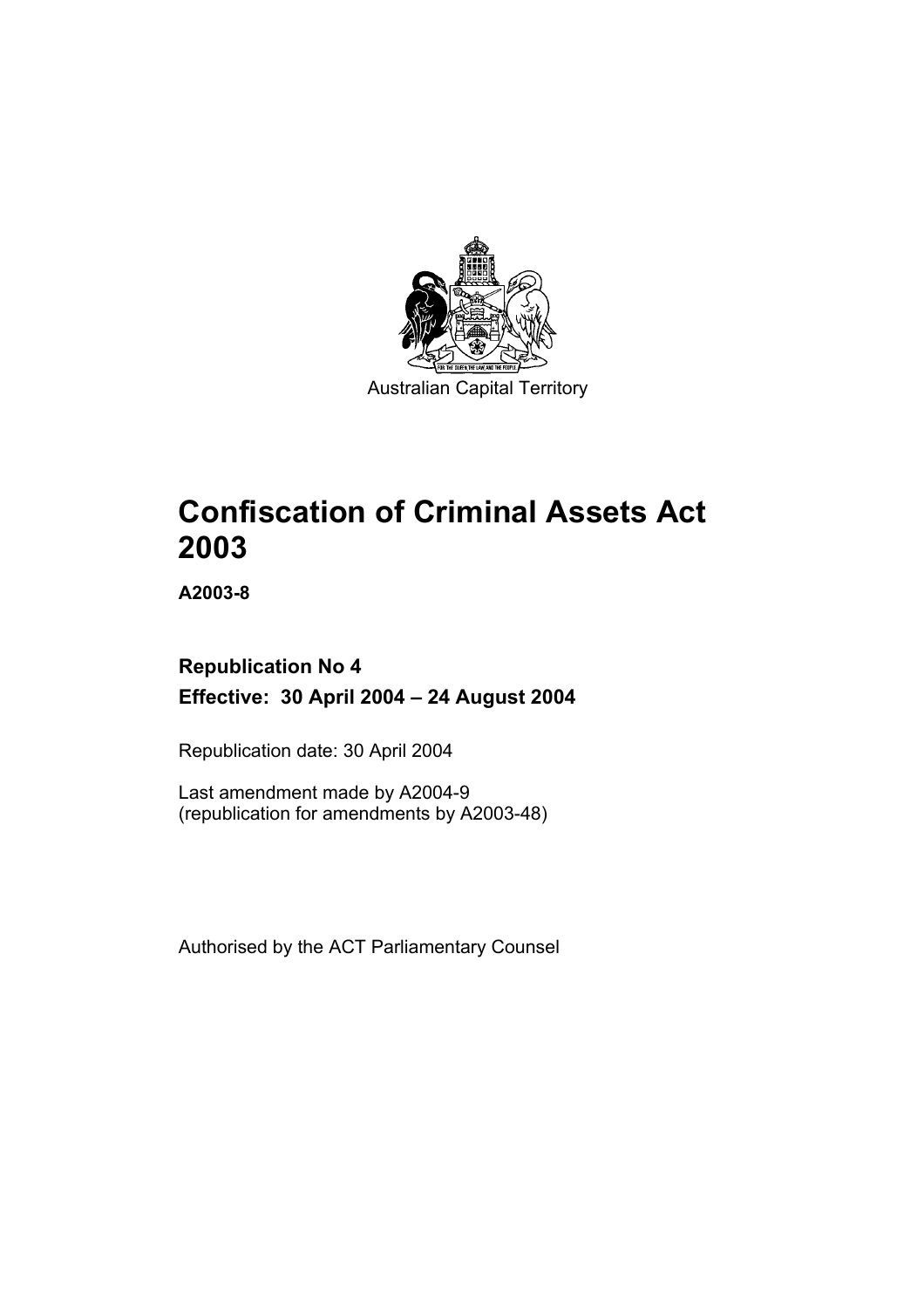## **About this republication**

### **The republished law**

This is a republication of the *Confiscation of Criminal Assets Act 2003* (including any amendment made under the *Legislation Act 2001*, part 11.3 (Editorial changes)) as in force on 30 April 2004*.* It also includes any amendment, repeal or expiry affecting the republished law to 30 April 2004.

The legislation history and amendment history of the republished law are set out in endnotes 3 and 4.

### **Kinds of republications**

The Parliamentary Counsel's Office prepares 2 kinds of republications of ACT laws (see the ACT legislation register at www.legislation.act.gov.au):

- authorised republications to which the *Legislation Act 2001* applies
- unauthorised republications.

The status of this republication appears on the bottom of each page.

### **Editorial changes**

The *Legislation Act 2001*, part 11.3 authorises the Parliamentary Counsel to make editorial amendments and other changes of a formal nature when preparing a law for republication. Editorial changes do not change the effect of the law, but have effect as if they had been made by an Act commencing on the republication date (see *Legislation Act 2001*, s 115 and s 117). The changes are made if the Parliamentary Counsel considers they are desirable to bring the law into line, or more closely into line, with current legislative drafting practice.

This republication does not include amendments made under part 11.3 (see endnote 1).

### **Uncommenced provisions and amendments**

If a provision of the republished law has not commenced or is affected by an uncommenced amendment, the symbol  $\mathbf{U}$  appears immediately before the provision heading. The text of the uncommenced provision or amendment appears only in the last endnote.

### **Modifications**

If a provision of the republished law is affected by a current modification, the symbol  $\mathbf{M}$ appears immediately before the provision heading. The text of the modifying provision appears in the endnotes. For the legal status of modifications, see *Legislation Act 2001*, section 95.

### **Penalties**

The value of a penalty unit for an offence against this republished law at the republication date is—

- (a) if the person charged is an individual—\$100; or
- (b) if the person charged is a corporation—\$500.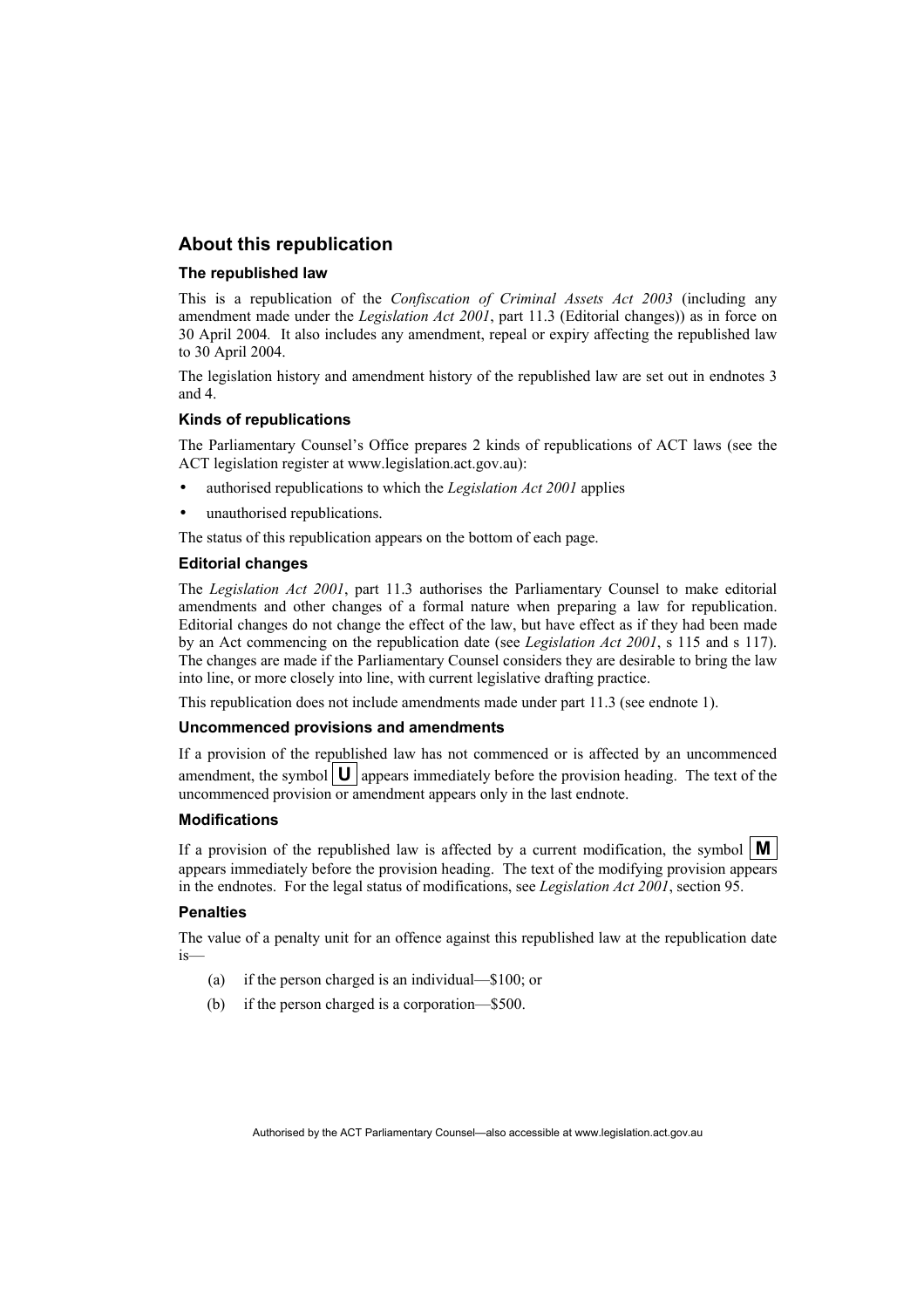

# **Confiscation of Criminal Assets Act 2003**

## **Contents**

| Part 1 | <b>Preliminary</b>                                    |   |
|--------|-------------------------------------------------------|---|
|        | Name of Act                                           | 2 |
| 3      | Purposes of Act                                       | 2 |
| 4      | Application of Act to property and dealings           | 3 |
| 5      | Application of Act to offences                        | 3 |
| 6      | Dictionary                                            | 3 |
|        | <b>Notes</b>                                          | 3 |
| 8      | Offences against Act—application of Criminal Code etc | 4 |
| Part 2 | <b>General overview of confiscation scheme</b>        |   |
| 9      | General overview                                      | 5 |

Page

| R4       | Confiscation of Criminal Assets Act 2003 | contents 1 |
|----------|------------------------------------------|------------|
| 30/04/04 | Effective: 30/04/04-24/08/04             |            |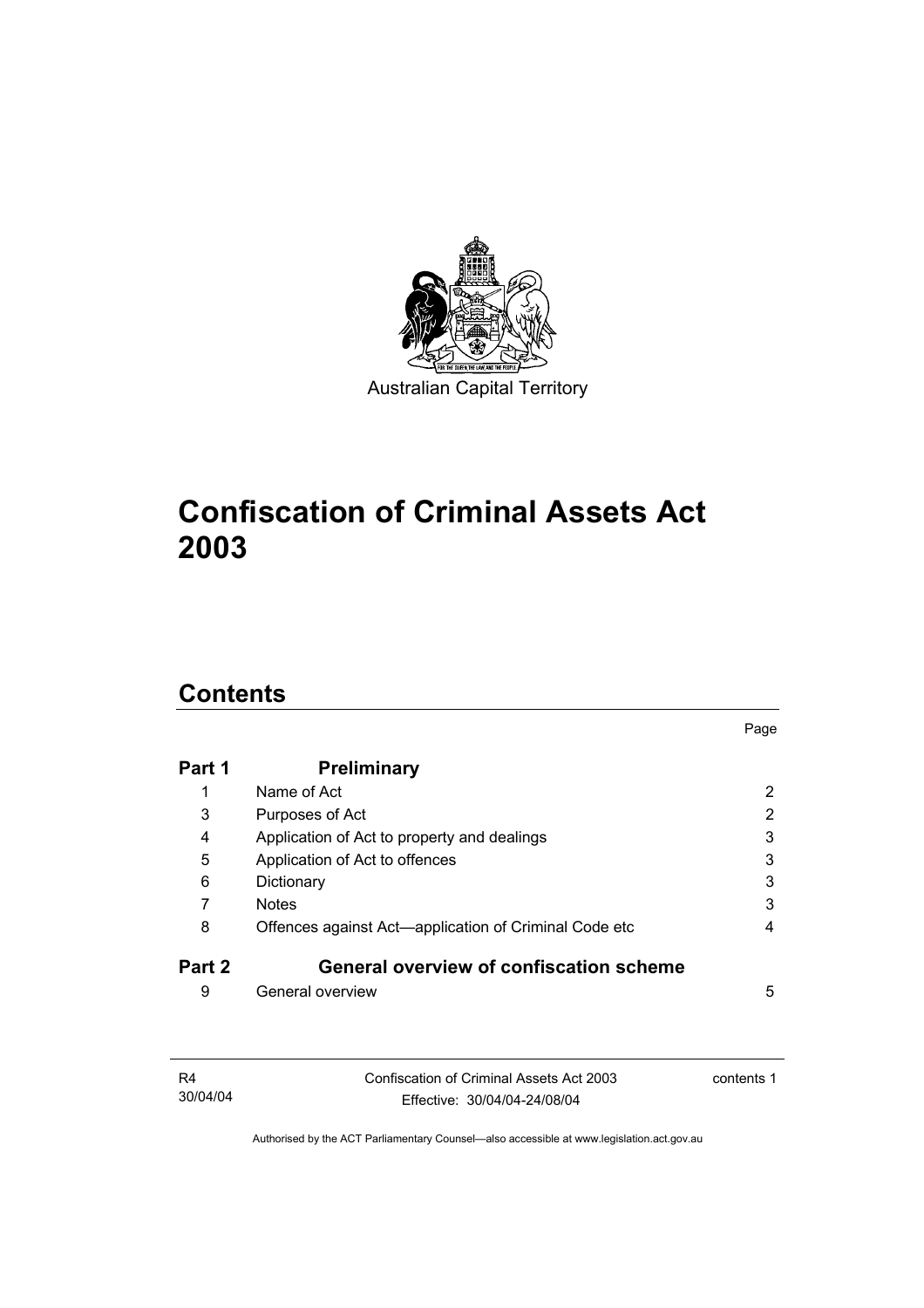### **Contents**

|                     |                                                                                        | Page            |
|---------------------|----------------------------------------------------------------------------------------|-----------------|
| Part 3              | <b>Key concepts</b>                                                                    |                 |
| 10                  | What is tainted property                                                               | 7               |
| 11                  | What is unclaimed tainted property                                                     | 9               |
| 12                  | Meaning of derived                                                                     | 10 <sup>1</sup> |
| 13                  | Meaning of <i>offence</i> and of particular kinds of offences                          | 11              |
| 14                  | Meaning of effective control of property                                               | 12              |
| 15                  | Meaning of convicted and quashed                                                       | 13              |
| 16                  | When does someone abscond                                                              | 14              |
| 17                  | When is someone <i>cleared</i> of an offence                                           | 15              |
| 18                  | When a proceeding is finalised                                                         | 16              |
| Part 4              | <b>Restraint of property</b>                                                           |                 |
| <b>Division 4.1</b> | General                                                                                |                 |
| 19                  | Meaning of restraining order                                                           | 18              |
| 20                  | Meaning of artistic profits restraining order                                          | 18              |
| 21                  | Meaning of unclaimed tainted property restraining order                                | 18              |
| 22                  | Restraining orders--purposes                                                           | 19              |
| 23                  | Contravening restraining orders                                                        | 19              |
| 24                  | Setting aside dealings with restrained property                                        | 20              |
| <b>Division 4.2</b> | <b>Making restraining orders</b>                                                       |                 |
| 25                  | Restraining orders over unclaimed tainted property—application                         | 21              |
| 26                  | Restraining orders over other property-application                                     | 21              |
| 27                  | Restraining orders-time for making certain applications                                | 23              |
| 28                  | Restraining orders over unclaimed tainted property-affidavit<br>supporting application | 24              |
| 29                  | Restraining orders over other property—affidavit supporting application                | 25              |
| 30                  | Restraining orders over unclaimed tainted property-making                              | 27              |
| 31                  | Restraining orders over other property—making                                          | 28              |
| 32                  | Making of restraining orders—specific serious offence not required etc                 | 29              |
| 33                  | Restraining orders-contents                                                            | 30              |
| 34                  | Restraining orders-notice of making                                                    | 32              |

 Restraining order proceedings—restrictions on disclosure 33 Restraining orders—disclosure offences 34 Payment of living and business expenses from restrained property 37

| contents 2 | Confiscation of Criminal Assets Act 2003 | R4       |
|------------|------------------------------------------|----------|
|            | Effective: 30/04/04-24/08/04             | 30/04/04 |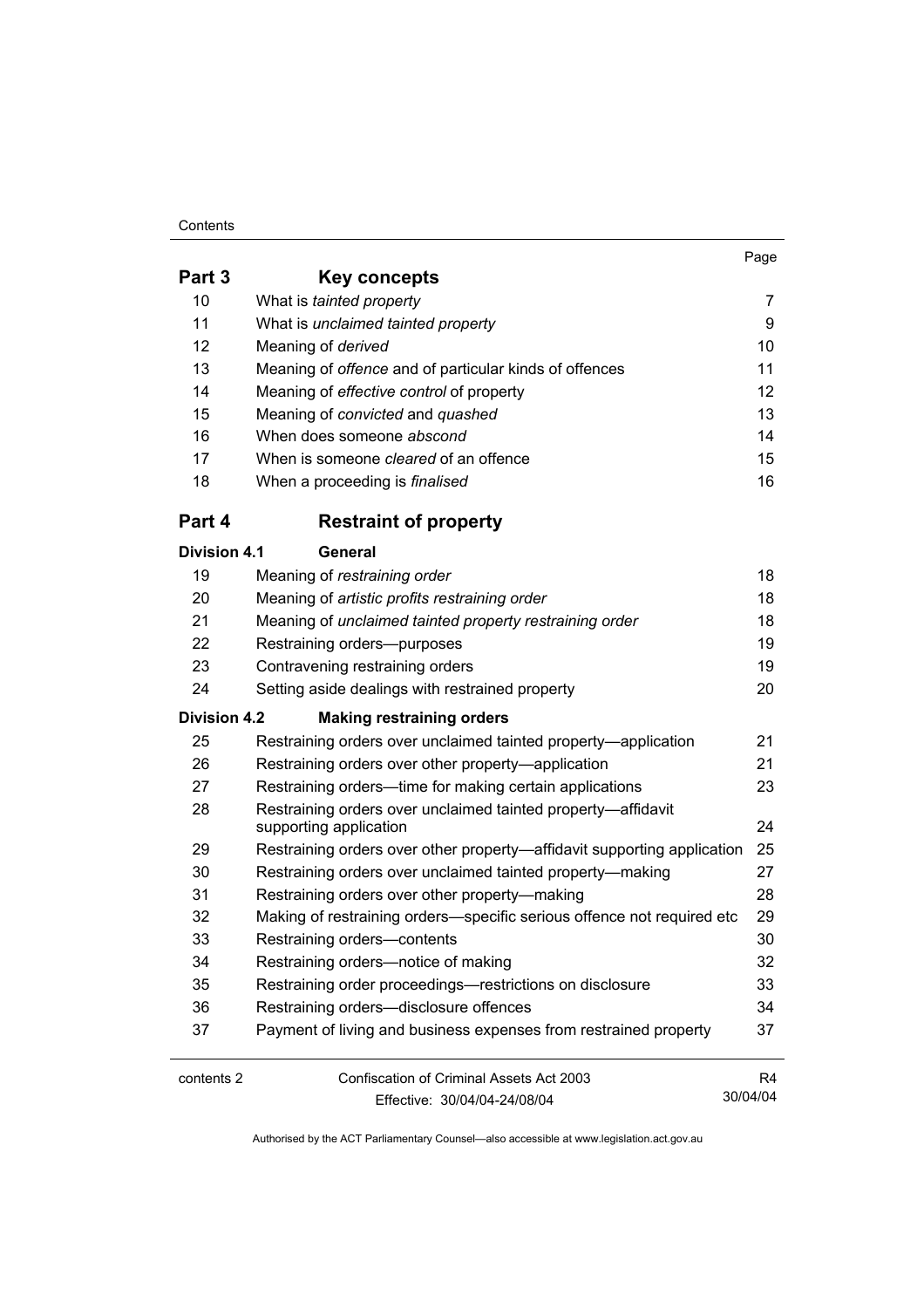| 38                  | Payment of certain legal expenses from restrained property                          | Page<br>38 |
|---------------------|-------------------------------------------------------------------------------------|------------|
| 39                  | Additional orders about restraining orders and restrained property                  | 39         |
| 40                  | Contravention of additional orders under s 39                                       | 41         |
| Division 4.3        |                                                                                     |            |
| 41                  | <b>Duration of restraining orders</b>                                               | 42         |
| 42                  | Meaning of forfeiture or penalty application for div 4.3                            | 42         |
| 43                  | Restraining orders generally not time limited                                       |            |
|                     | Revocation or variation of restraining orders made without notice of<br>application | 42         |
| 44                  | Revocation or variation of restraining orders if security or undertakings<br>given  | 43         |
| 45                  | When restraining order over particular property ends                                | 44         |
| 46                  | When unclaimed tainted property restraining order ends                              | 45         |
| 47                  | When restraining order ends-ordinary indictable offences                            | 45         |
| 48                  | When restraining order ends-serious offences                                        | 49         |
| 49                  | Extension of time for restraining orders                                            | 51         |
| <b>Division 4.4</b> | Restraining orders-other matters                                                    |            |
| 50                  | Restraining orders—registration in statutory property registers                     | 53         |
| 51                  | Execution against restrained property                                               | 54         |
| Part 5              | <b>Forfeiture of property</b>                                                       |            |
| <b>Division 5.1</b> | <b>Conviction forfeiture orders</b>                                                 |            |
| 52                  | Meaning of conviction forfeiture order                                              | 55         |
| 53                  | Conviction forfeiture orders-application                                            | 55         |
| 54                  | Conviction forfeiture orders-making                                                 | 55         |
| 55                  | Conviction forfeiture orders-forfeiture                                             | 56         |
| 56                  | When conviction forfeiture order ends                                               | 56         |
| Division 5.2        | Automatic forfeiture-conviction for serious offences                                |            |
| 57                  | Unclaimed tainted property restraining orders-<br>non-application of div 5.2        | 57         |
| 58                  | Automatic forfeiture of restrained property on conviction for serious<br>offences   | 57         |
| 59                  |                                                                                     |            |
|                     | Automatic forfeiture-court order declaring property automatically<br>forfeited      | 58         |
| 60                  | Automatic forfeiture-court orders                                                   | 59         |
| R4                  | Confiscation of Criminal Assets Act 2003                                            | contents 3 |
| 30/04/04            | Fffective: 30/04/04-24/08/04                                                        |            |

Effective: 30/04/04-24/08/04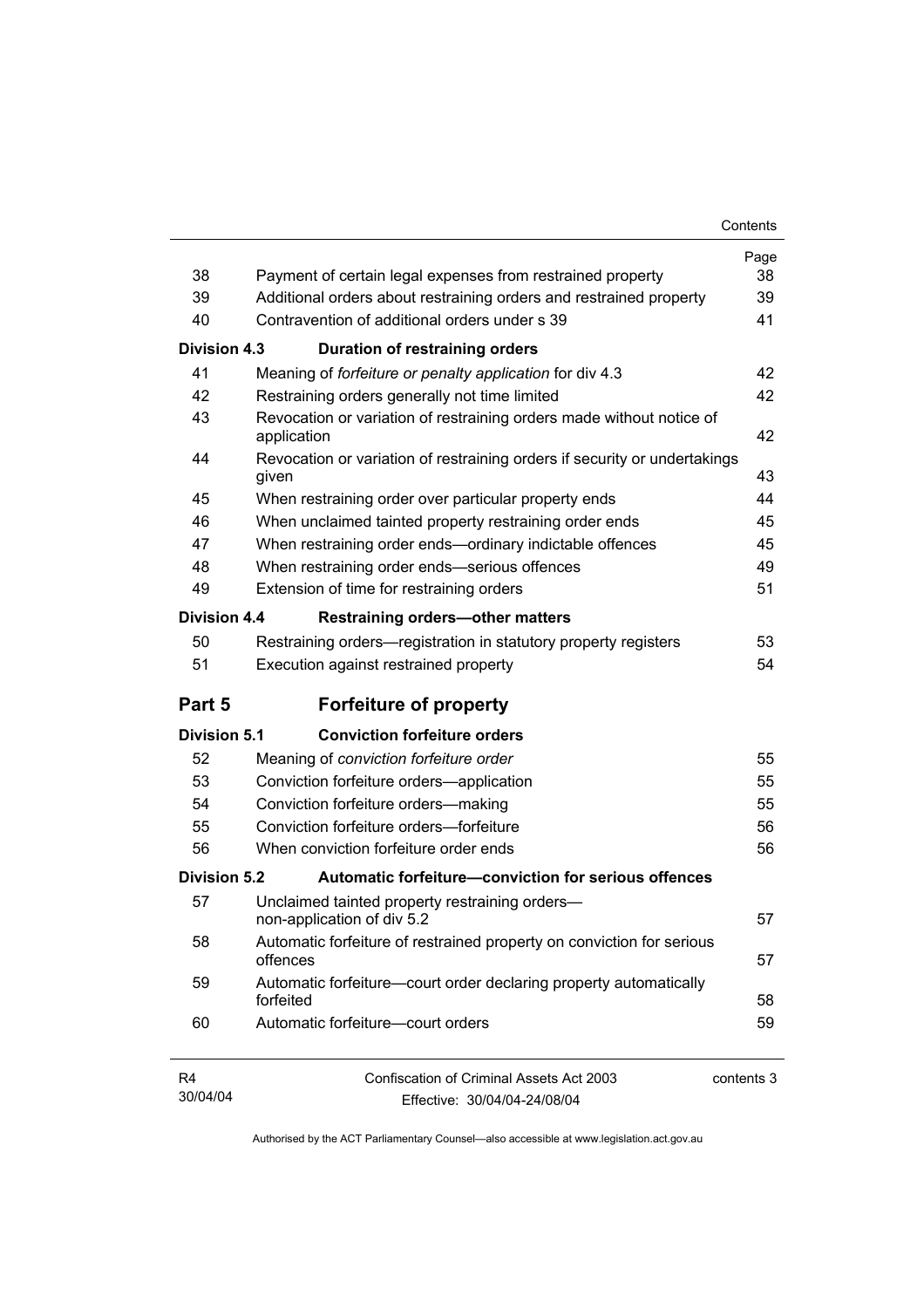| 61                  | When automatic forfeiture under div 5.2 ends                                   | Page<br>60 |
|---------------------|--------------------------------------------------------------------------------|------------|
| <b>Division 5.3</b> | Automatic forfeiture-unclaimed tainted property                                |            |
| 62                  | Forfeiture of unclaimed tainted property                                       | 60         |
| 63                  | When automatic forfeiture under div 5.3 ends                                   | 61         |
| Division 5.4        | <b>Civil forfeiture orders</b>                                                 |            |
| 64                  | Artistic profits and unclaimed tainted property-<br>non-application of div 5.4 | 61         |
| 65                  | Meaning of civil forfeiture order                                              | 62         |
| 66                  | Civil forfeiture orders-application                                            | 62         |
| 67                  | Civil forfeiture orders-making                                                 | 62         |
| 68                  | Civil forfeiture orders-forfeiture                                             | 64         |
| 69                  | Civil forfeiture order proceedings—restrictions on disclosure                  | 65         |
| 70                  | Civil forfeiture orders—disclosure offences                                    | 66         |
| 71                  | When civil forfeiture order ends                                               | 68         |
| Part 6              | <b>Exclusion of property</b>                                                   |            |
| Division 6.1        | General                                                                        |            |
| 72                  | Meaning of exclusion order                                                     | 70         |
| 73                  | When property is subject to forfeiture                                         | 70         |
| 74                  | Effect of exclusion order                                                      | 71         |
| <b>Division 6.2</b> | <b>Making exclusion orders</b>                                                 |            |
| 75                  | Exclusion orders-application                                                   | 71         |
| 76                  | Making of exclusion orders-ordinary indictable offences                        | 72         |
| 77                  | Making of exclusion orders-serious offences                                    | 74         |
| 78                  | Making of exclusion orders-unclaimed tainted property                          | 76         |
| Part 7              | <b>Penalty orders</b>                                                          |            |
| Division 7.1        | <b>Benefits</b>                                                                |            |
| 79                  | Meaning of commission of serious offence for pt 7                              | 77         |
| 80                  | Meaning of benefits derived by an offender                                     | 77         |
| 81                  | Meaning of artistic profits                                                    | 78         |
| <b>Division 7.2</b> | <b>Making penalty orders</b>                                                   |            |
| 82                  | Meaning of penalty order                                                       | 80         |
| contents 4          | <b>Confiscation of Criminal Assets Act 2003</b>                                | R4         |
|                     | Effective: 30/04/04-24/08/04                                                   | 30/04/04   |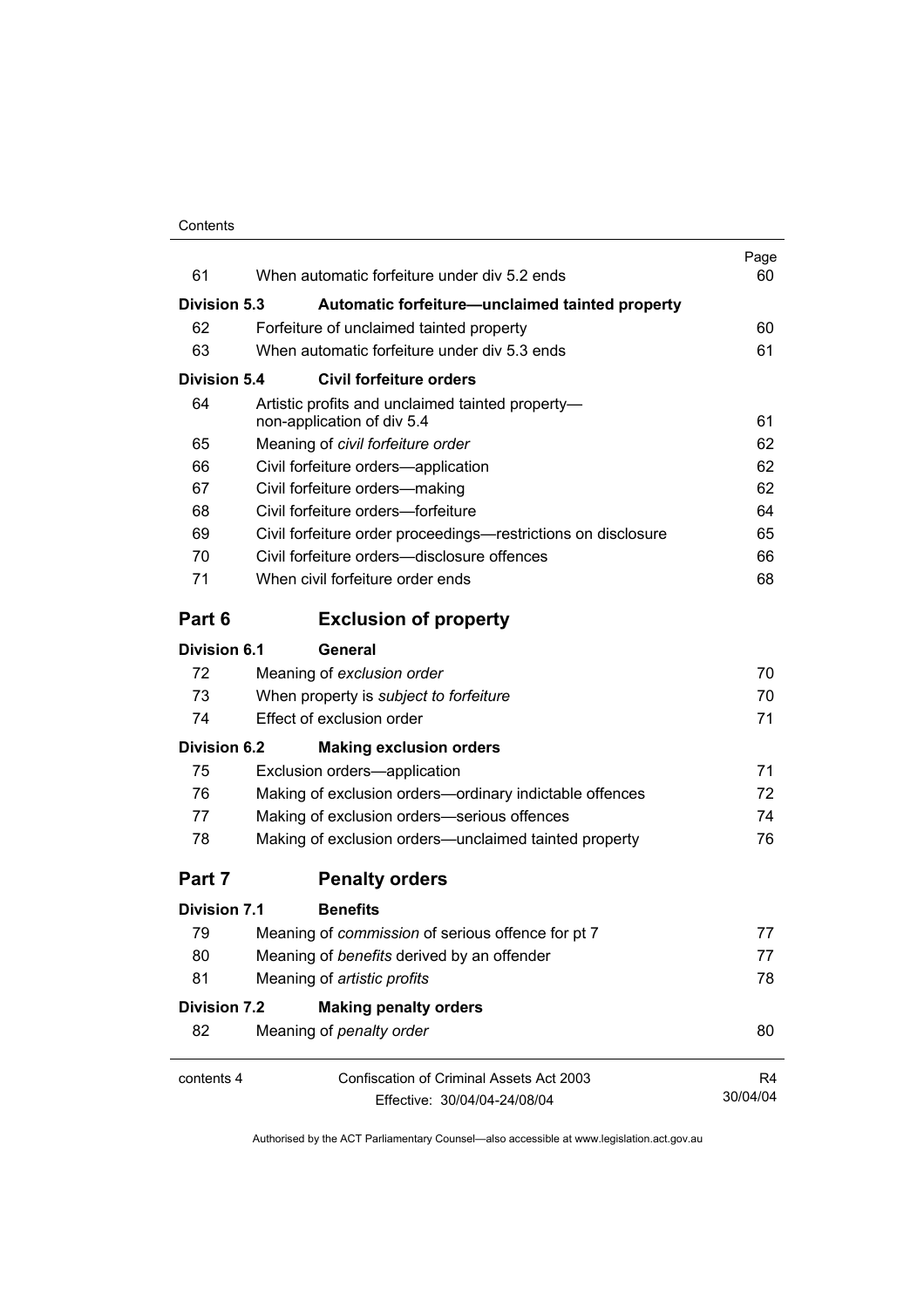| 83                                                     | Penalty orders-application                                                              | Page<br>80 |  |
|--------------------------------------------------------|-----------------------------------------------------------------------------------------|------------|--|
| 84                                                     | Penalty orders-offenders convicted of ordinary indictable offences                      | 80         |  |
| 85                                                     | Penalty orders-commission of serious offences                                           | 81         |  |
| 86                                                     | Penalty orders—amount of penalty                                                        | 83         |  |
| 87                                                     | Penalty orders-contents                                                                 | 84         |  |
| 88                                                     | Penalty orders—enforceable as judgment debt                                             | 84         |  |
| 89                                                     | Penalty orders-variation for reassessed value of benefits                               | 85         |  |
| <b>Division 7.3</b>                                    | <b>Value of benefits</b>                                                                |            |  |
| 90                                                     | Meaning of narcotic substance and property for div 7.3                                  | 85         |  |
| 91                                                     | Presumed value of benefits-ordinary indictable offence                                  | 86         |  |
| 92                                                     | Presumed value of benefits-serious offence                                              | 87         |  |
| 93                                                     | Value of benefits-relevant matters                                                      | 89         |  |
| <b>Division 7.4</b>                                    | <b>Satisfaction of penalty order</b>                                                    |            |  |
| 94                                                     | Creation of penalty charge over restrained property                                     | 90         |  |
| 95                                                     | When penalty charge over property ends                                                  | 91         |  |
| 96                                                     | Power to satisfy penalty order                                                          | 92         |  |
| 97                                                     | Public trustee to repay any amount surplus to satisfying penalty order                  | 93         |  |
| <b>Division 7.5</b>                                    | End of penalty orders                                                                   |            |  |
| 98                                                     | When penalty order ends                                                                 | 94         |  |
| Part 8                                                 | <b>Restrained property</b>                                                              |            |  |
| <b>Division 8.1</b>                                    | Management of restrained property by public trustee                                     |            |  |
| 99                                                     | Application of div 8.1                                                                  | 95         |  |
| 100                                                    | Powers of public trustee to preserve restrained property etc                            | 95         |  |
| 101                                                    | Sale, modification or destruction of property by public trustee                         | 96         |  |
| 102                                                    | Notice of sale, modification or destruction of restrained property by<br>public trustee | 97         |  |
| 103                                                    | Emergency modification or destruction of restrained property                            | 98         |  |
| 104                                                    | Notice details to be included in public trustee's report                                | 98         |  |
| 105                                                    | Order to stop sale, modification or destruction of restrained property                  | 99         |  |
| Division 8.2<br>Joint ownership of restrained property |                                                                                         |            |  |
| 106                                                    | Effect of death on joint ownership                                                      | 100        |  |

| R4       | Confiscation of Criminal Assets Act 2003 | contents 5 |
|----------|------------------------------------------|------------|
| 30/04/04 | Effective: 30/04/04-24/08/04             |            |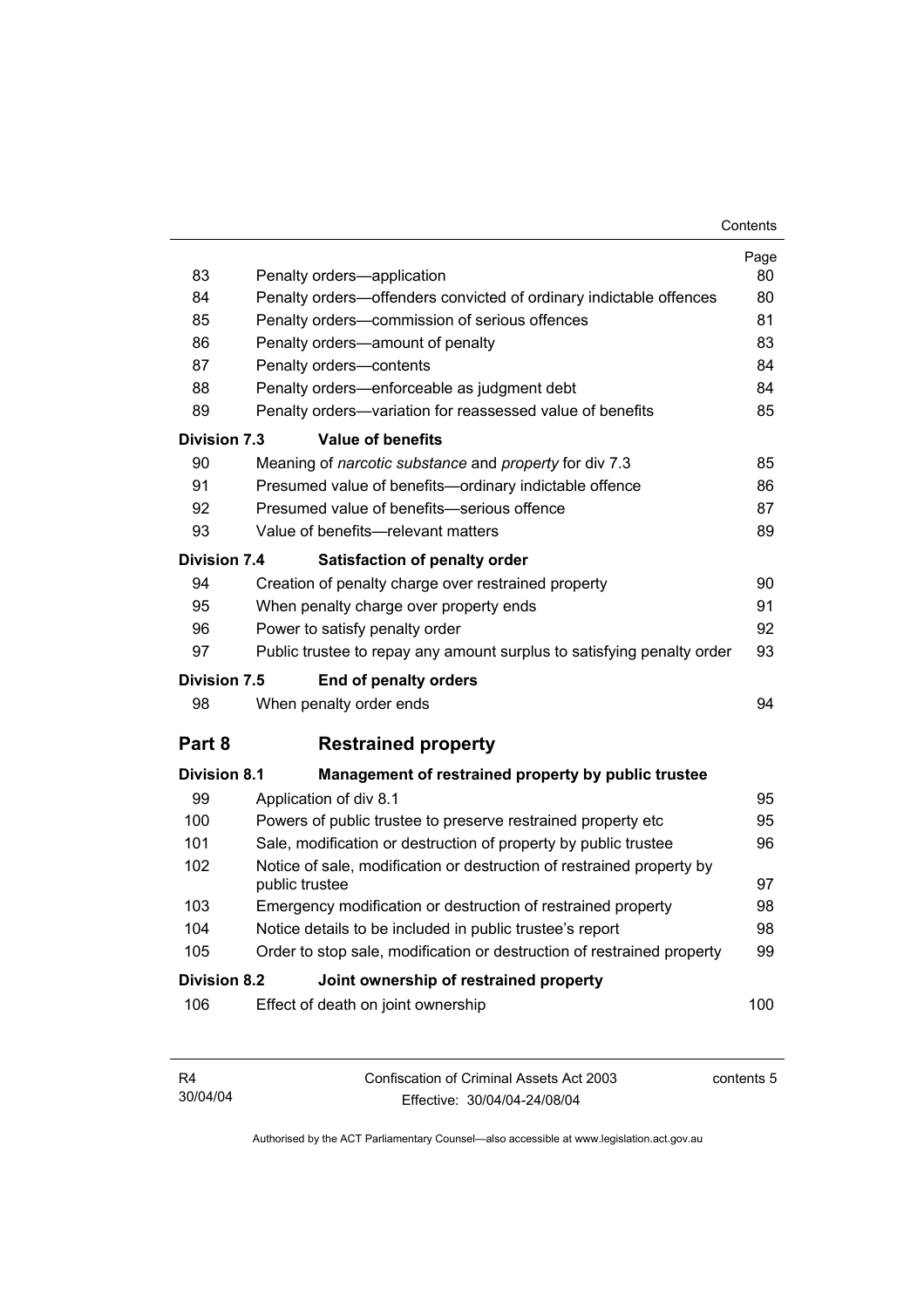## **Contents**

|                     |                                                                     | Page     |
|---------------------|---------------------------------------------------------------------|----------|
| Part 9              | <b>Forfeited property</b>                                           |          |
| Division 9.1        | Preliminary                                                         |          |
| 107                 | Meaning of interested person in pt 9                                | 102      |
| 108                 | Forfeited property--powers of public trustee                        | 102      |
| <b>Division 9.2</b> | Vesting and disposal of forfeited property                          |          |
| 109                 | Vesting of forfeited property-general rule                          | 103      |
| 110                 | Vesting of registrable property on forfeiture                       | 103      |
| 111                 | Disposal of forfeited property                                      | 105      |
| Division 9.3        | Improperly obtained registered property interests                   |          |
| 112                 | Application of div 9.3 to registered property interests             | 106      |
| 113                 | Discharge of prior registered property interests given for improper |          |
|                     | purposes                                                            | 106      |
| Division 9.4        | Sale of jointly owned forfeited property                            |          |
| 114                 | Application of div 9.4 to jointly owned property                    | 107      |
| 115                 | Inconsistency with Trustee Act or Conveyancing Act                  | 107      |
| 116                 | Order for sale of jointly owned property                            | 108      |
| 117                 | Trust for sale of property                                          | 109      |
| 118                 | Effect of trust for sale on joint ownership                         | 109      |
| 119                 | Distribution of proceeds of sale of property                        | 109      |
| 120                 | Variation of court order for sale                                   | 110      |
| Division 9.5        | Forfeited property-return or compensation                           |          |
| 121                 | Meaning of return or compensation order                             | 110      |
| 122                 | Return or compensation orders-application                           | 111      |
| 123                 | Return or compensation orders-making                                | 111      |
| Division 9.6        | Forfeited property-buyback of interest                              |          |
| 124                 | Meaning of buyback order                                            | 112      |
| 125                 | Buyback orders-application                                          | 112      |
| 126                 | Buyback orders-making                                               | 113      |
| 127                 | Buyback orders-buying interest in property                          | 114      |
| Part 10             | <b>Confiscated assets trust fund</b>                                |          |
| 128                 | Definitions for pt 10                                               | 115      |
| contents 6          | Confiscation of Criminal Assets Act 2003                            | R4       |
|                     | Effective: 30/04/04-24/08/04                                        | 30/04/04 |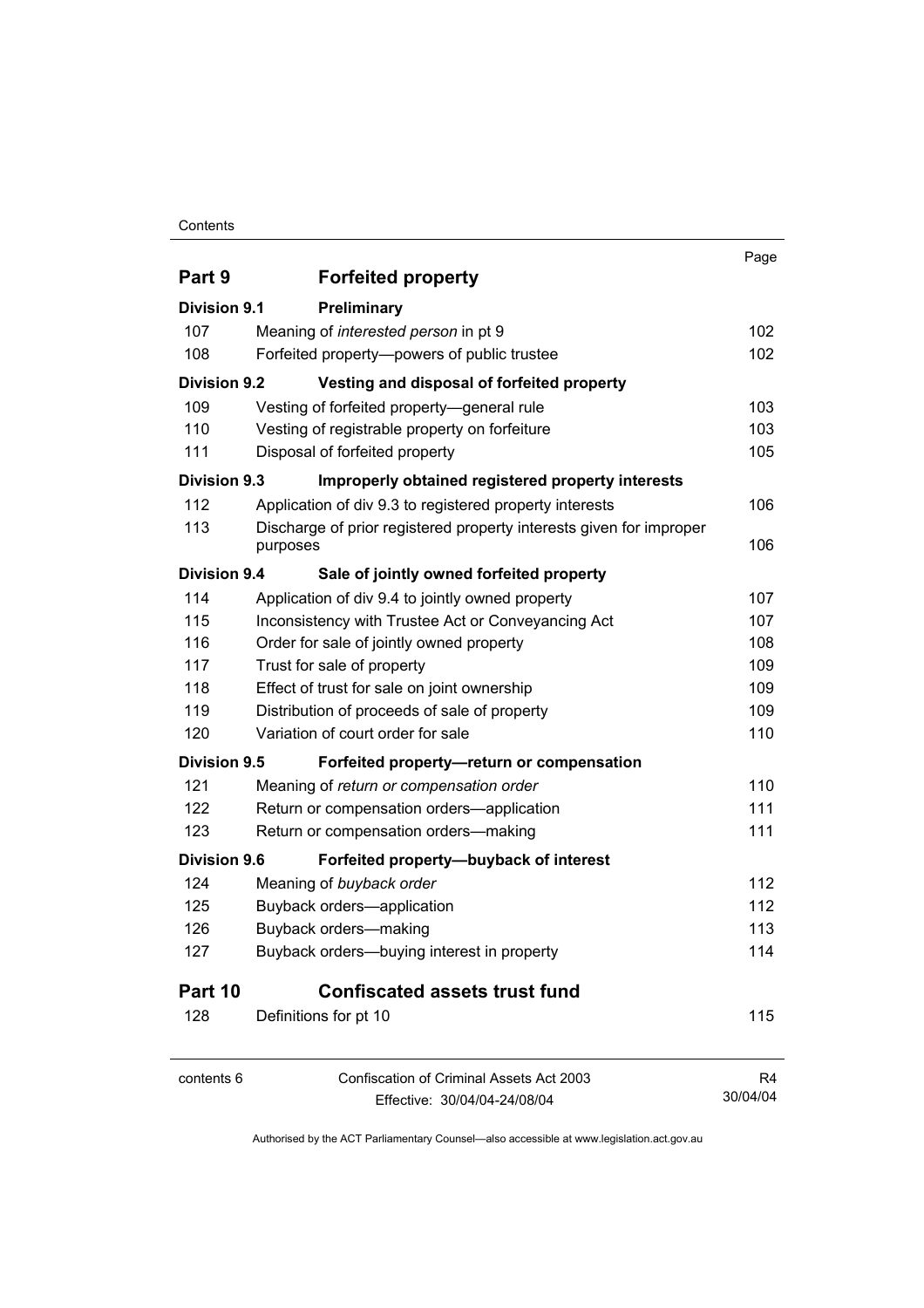|                      |                                                                                  | Page       |
|----------------------|----------------------------------------------------------------------------------|------------|
| 129                  | Meaning of equitable sharing program                                             | 115        |
| 130                  | Establishment of trust fund                                                      | 116        |
| 131                  | Payments into trust fund                                                         | 116        |
| 132                  | Purposes of trust fund                                                           | 117        |
| 133                  | Payments from trust fund                                                         | 118        |
| 134                  | Distribution of surplus funds                                                    | 118        |
| 135                  | Review of reserved and distributable funds by public trustee                     | 119        |
| Part 11              | Interstate orders                                                                |            |
| 136                  | Meaning of authenticated for pt 11                                               | 120        |
| 137                  | Interstate restraining and forfeiture orders etc-registration                    | 120        |
| 138                  | Interstate restraining and forfeiture orders etc-interim registration            | 121        |
| 139                  | Interstate restraining and forfeiture orders etc-effect of registration          | 122        |
| 140                  | Interstate restraining and forfeiture orders etc—ending of registration          | 122        |
| 141                  | Interstate restraining and forfeiture orders etc-cancellation of<br>registration | 123        |
| 142                  | Creation of interstate penalty charges                                           | 123        |
| 143                  | Interstate penalty charges-effect of creation                                    | 124        |
| Part 12              | <b>Information gathering</b>                                                     |            |
| <b>Division 12.1</b> | <b>Inquiry notices</b>                                                           |            |
| 144                  | Meaning of inquiry notice                                                        | 125        |
| 145                  | Inquiry notices-giving                                                           | 125        |
| 146                  | Inquiry notices-form                                                             | 126        |
| 147                  | Inquiry notices—immunity for complying financial institutions and staff          | 126        |
| <b>Division 12.2</b> | <b>Monitoring orders</b>                                                         |            |
| 148                  | Meaning of monitoring order                                                      | 127        |
| 149                  | Monitoring orders-application                                                    | 127        |
| 150                  | Monitoring orders-affidavit supporting application                               | 128        |
| 151                  | Monitoring orders-making                                                         | 128        |
| <b>Division 12.3</b> | <b>Transaction suspension orders</b>                                             |            |
| 152                  | Meaning of transaction suspension order                                          | 130        |
| 153                  | Transaction suspension orders-application                                        | 130        |
| 154                  | Transaction suspension orders—affidavit supporting application                   | 131        |
| R <sub>4</sub>       | Confiscation of Criminal Assets Act 2003                                         | contents 7 |
| 30/04/04             | Effective: 30/04/04-24/08/04                                                     |            |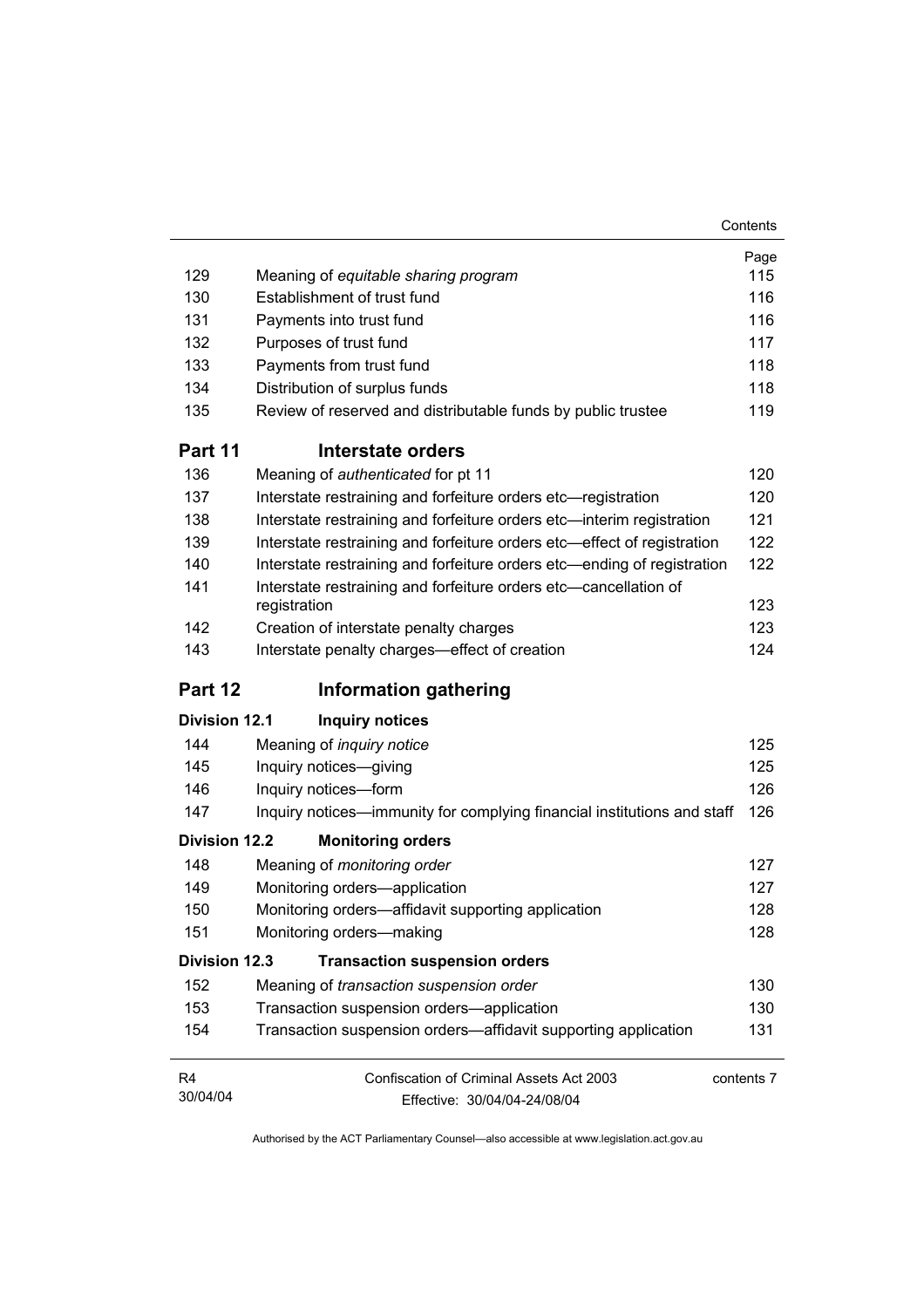### **Contents**

|                      |                                                                 | Page |  |
|----------------------|-----------------------------------------------------------------|------|--|
| 155                  | Transaction suspension orders-making                            | 131  |  |
| <b>Division 12.4</b> | Production orders for property-tracking documents               |      |  |
| 156                  | Meaning of production order                                     | 133  |  |
| 157                  | Meaning of property-tracking document                           | 133  |  |
| 158                  | Production orders-application                                   | 134  |  |
| 159                  | Production orders-affidavit supporting application              | 134  |  |
| 160                  | Production orders-making                                        | 135  |  |
| 161                  | Production order proceedings-restrictions on disclosure         | 136  |  |
| 162                  | Production orders-variation                                     | 136  |  |
| 163                  | Production orders-consequential powers about documents          | 136  |  |
| Division 12.5        | <b>Examination orders and notices</b>                           |      |  |
|                      | <b>Subdivision 12.5.1 Preliminary</b>                           |      |  |
| 164                  | Definitions for div 12.5                                        | 137  |  |
| 165                  | Authorised investigators                                        | 138  |  |
|                      | <b>Subdivision 12.5.2 Examination orders</b>                    |      |  |
| 166                  | Meaning of examination order                                    | 139  |  |
| 167                  | Examination orders-application                                  | 139  |  |
| 168                  | Examination orders-affidavit supporting application             | 140  |  |
| 169                  | 140<br>Examination orders-making                                |      |  |
| 170                  | 141<br>Examination order proceedings-restrictions on disclosure |      |  |
|                      | <b>Subdivision 12.5.3 Examination notices</b>                   |      |  |
| 171                  | Meaning of examination notice                                   | 142  |  |
| 172                  | Examination notices-giving                                      | 142  |  |
| 173                  | Examination notices-form                                        | 142  |  |
|                      | <b>Subdivision 12.5.4 Conducting examinations</b>               |      |  |
| 174                  | Time and place of examination                                   | 143  |  |
| 175                  | Requirements made of person examined                            | 144  |  |
| 176                  | Conduct of examination                                          | 144  |  |
| 177                  | Role of the examinee's lawyer                                   | 145  |  |
| 178                  | Examinations-consequential powers about documents               | 145  |  |
| 179                  | Examinations-additional restrictions on disclosure              | 146  |  |
| 180                  | Protection of authorised investigator etc                       | 147  |  |
|                      |                                                                 |      |  |

contents 8 Confiscation of Criminal Assets Act 2003 Effective: 30/04/04-24/08/04 R4 30/04/04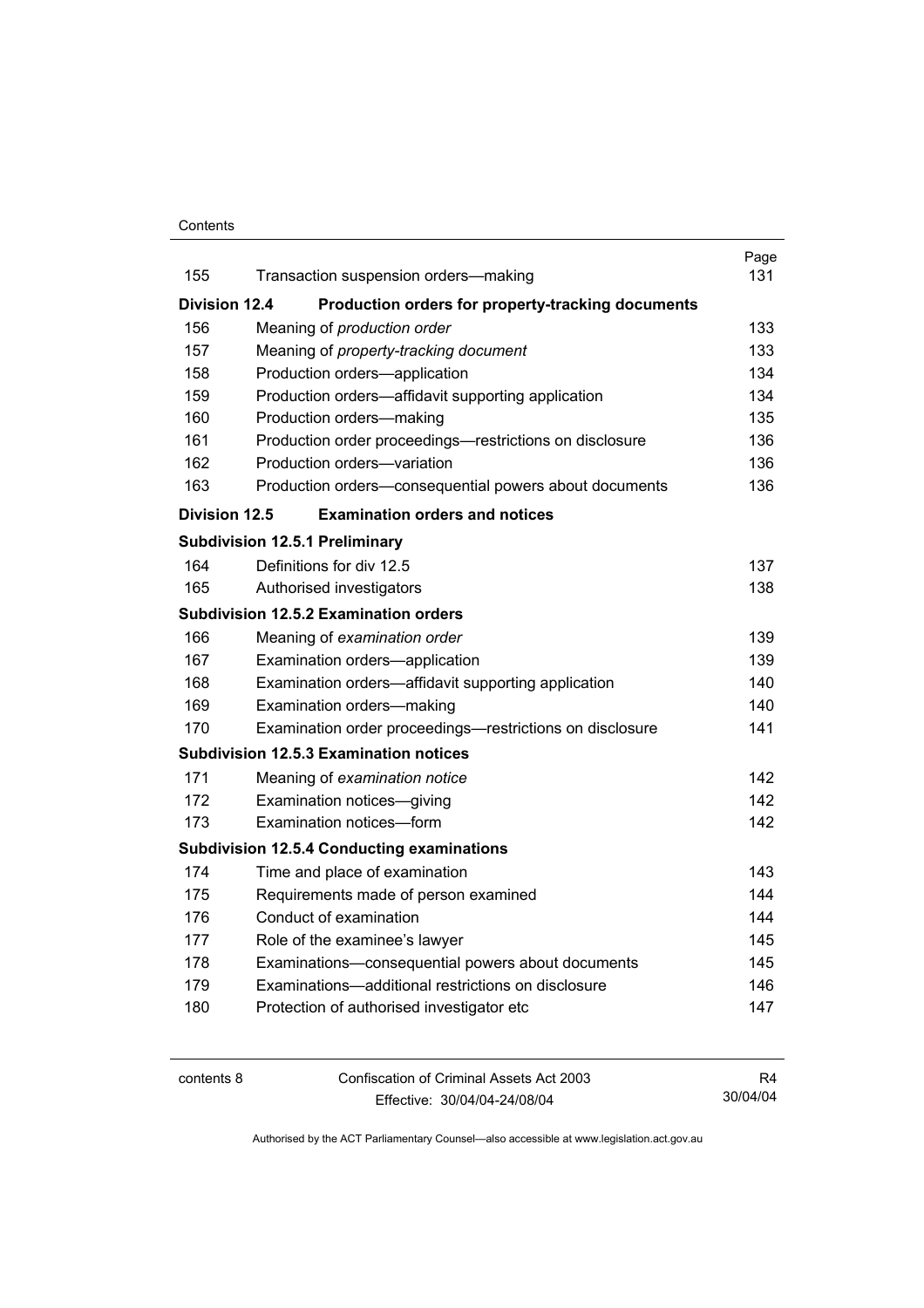|                            |                                                                                        | Contents |
|----------------------------|----------------------------------------------------------------------------------------|----------|
|                            |                                                                                        | Page     |
|                            | Subdivision 12.5.5 Offences-examination notices                                        |          |
| 181                        | Obstruction etc of authorised investigator                                             | 147      |
| 182                        | Failing to attend examination                                                          | 148      |
| 183                        | Offences relating to appearance at examination                                         | 148      |
| 184                        | Unauthorised presence at an examination                                                | 149      |
| 185                        | Examinations-additional disclosure offences                                            | 149      |
| Division 12.6              | Information order offences                                                             |          |
| 186                        | Meaning of information order                                                           | 152      |
| 187                        | Information orders-failure to comply                                                   | 152      |
| 188                        | Information orders-false or misleading information                                     | 152      |
| 189                        | Information orders-false or misleading documents                                       | 153      |
| 190                        | Destruction etc of documents                                                           | 154      |
| 191                        | Meaning of non-disclosable information order                                           | 155      |
| 192                        | Information orders-disclosure offences                                                 | 155      |
| 193                        | Information orders-disclosure by police officers                                       | 157      |
| 194                        | Information orders-protection of complying financial institutions                      | 158      |
| Part 13                    | <b>Search warrants</b>                                                                 |          |
| <b>Division 13.1</b>       | Preliminary                                                                            |          |
| 195                        | Definitions for pt 13                                                                  | 159      |
| <b>Division 13.2</b>       | Search warrants-general                                                                |          |
| 196                        | Applications for search warrants—general                                               | 161      |
| 197                        | Offence for making false etc statements in search warrant applications                 | 161      |
| 198                        | Additional contents of search warrant applications                                     | 162      |
| 199                        | Issuing search warrants                                                                | 162      |
| 200                        | When search warrant for property-tracking document may be issued                       | 163      |
| 201                        | Contents of search warrants                                                            | 163      |
| 202                        | Authorisation given by search warrants                                                 | 164      |
| Division 13.3              | <b>Telephone and electronic warrants</b>                                               |          |
| 203                        | Applying for search warrants by telephone or other electronic means                    | 165      |
| 204                        | Issuing search warrants by telephone or other electronic means                         | 166      |
| 205                        | Unsigned warrants by telephone or other electronic means in court<br>proceedings       | 167      |
| R <sub>4</sub><br>30/04/04 | Confiscation of Criminal Assets Act 2003<br>contents 9<br>Effective: 30/04/04-24/08/04 |          |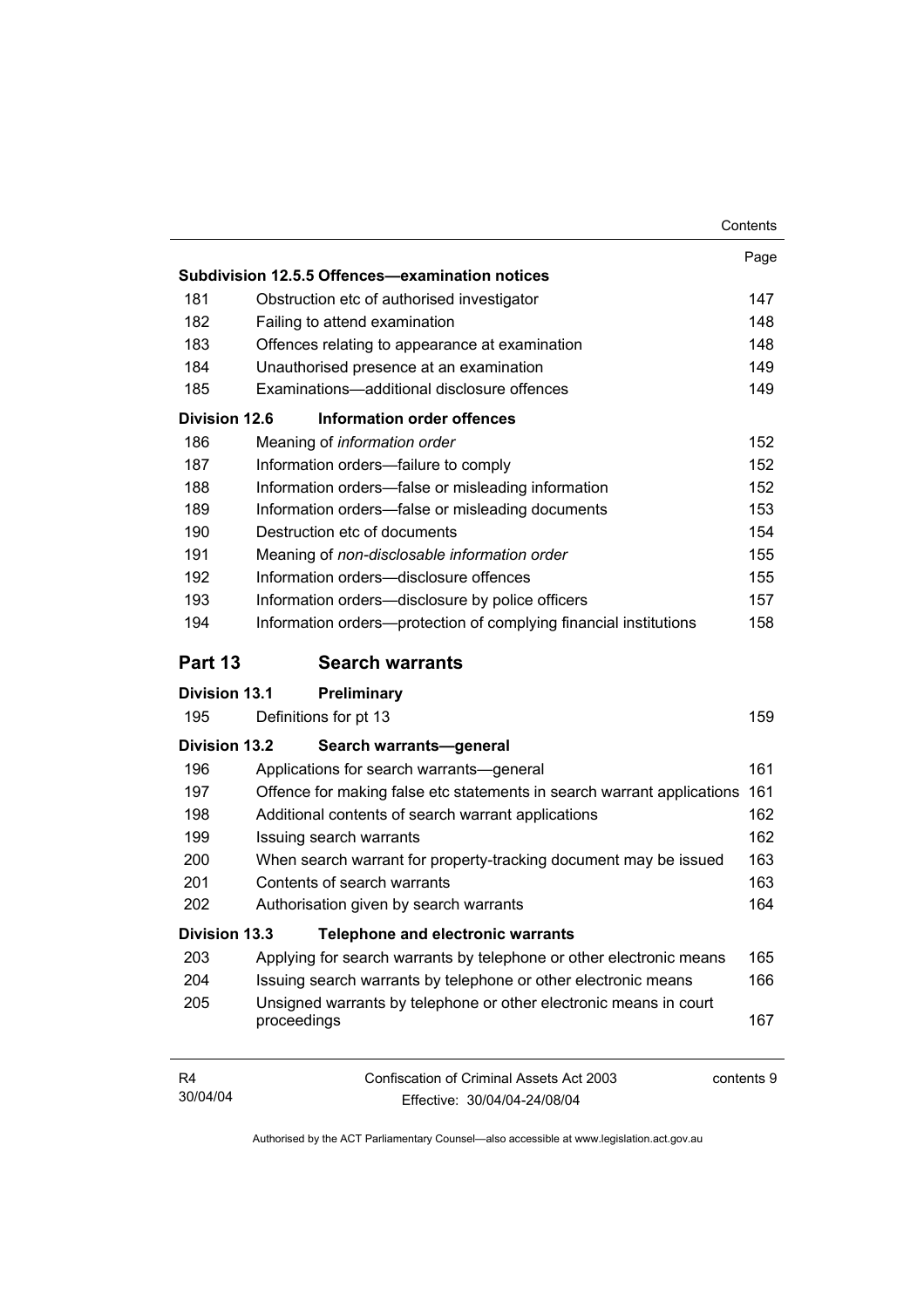|                      |            |                                                                                           | Page     |
|----------------------|------------|-------------------------------------------------------------------------------------------|----------|
| 206                  |            | Offence for stating incorrect names in warrants by telephone or other<br>electronic means | 167      |
| 207                  |            | Offence for execution etc of search warrant departing in material form                    | 168      |
| 208                  |            | Offence for execution etc of unauthorised form of search warrant                          | 168      |
| 209                  |            | Offence for giving unauthorised form of search warrant                                    | 169      |
| Division 13.4        |            | <b>Executing search warrants</b>                                                          |          |
| 210                  | hours      | Search warrants—whether must be executed only during particular                           | 169      |
| 211                  |            | Search warrants-restrictions on personal searches                                         | 170      |
| 212                  |            | Use of force and availability of assistance in executing search warrant                   | 171      |
| 213                  |            | Search warrants-announcement before entry                                                 | 171      |
| 214                  |            | Details of search warrant to be given to occupier etc                                     | 172      |
| 215                  |            | Occupier entitled to be present during search etc                                         | 172      |
| 216                  |            | Particular powers available to officers executing search warrant                          | 173      |
| 217                  |            | Use of equipment to examine or process things                                             | 173      |
| 218                  |            | Moving things to another place for examination or processing                              | 174      |
| 219                  |            | Use of electronic equipment at premises                                                   | 175      |
| 220                  |            | Person with knowledge of computer or computer system to assist                            |          |
|                      | access etc |                                                                                           | 176      |
| 221                  |            | Securing electronic equipment                                                             | 177      |
| 222                  |            | Copies of seized things to be provided                                                    | 178      |
| 223                  |            | Providing documents after execution of search warrant                                     | 179      |
| Division 13.5        |            | <b>Stopping and searching vehicles</b>                                                    |          |
| 224                  |            | Searches of vehicles without search warrant in emergency situations                       | 179      |
| 225                  |            | How police officer exercises powers under s 224                                           | 180      |
| <b>Division 13.6</b> |            | Search warrants-things seized                                                             |          |
| 226                  |            | Receipts for things seized under search warrants                                          | 181      |
| 227                  |            | Keeping seized things under search warrants                                               | 181      |
| 228                  |            | Keeping things for further period                                                         | 182      |
| 229                  |            | Issuing officer may order keeping of thing                                                | 183      |
| 230                  |            | Transfer of things seized to public trustee                                               | 183      |
| <b>Division 13.7</b> |            | Search warrants-miscellaneous                                                             |          |
| 231                  |            | Search warrants—false or misleading information                                           | 184      |
| contents 10          |            | <b>Confiscation of Criminal Assets Act 2003</b>                                           | R4       |
|                      |            | Effective: 30/04/04-24/08/04                                                              | 30/04/04 |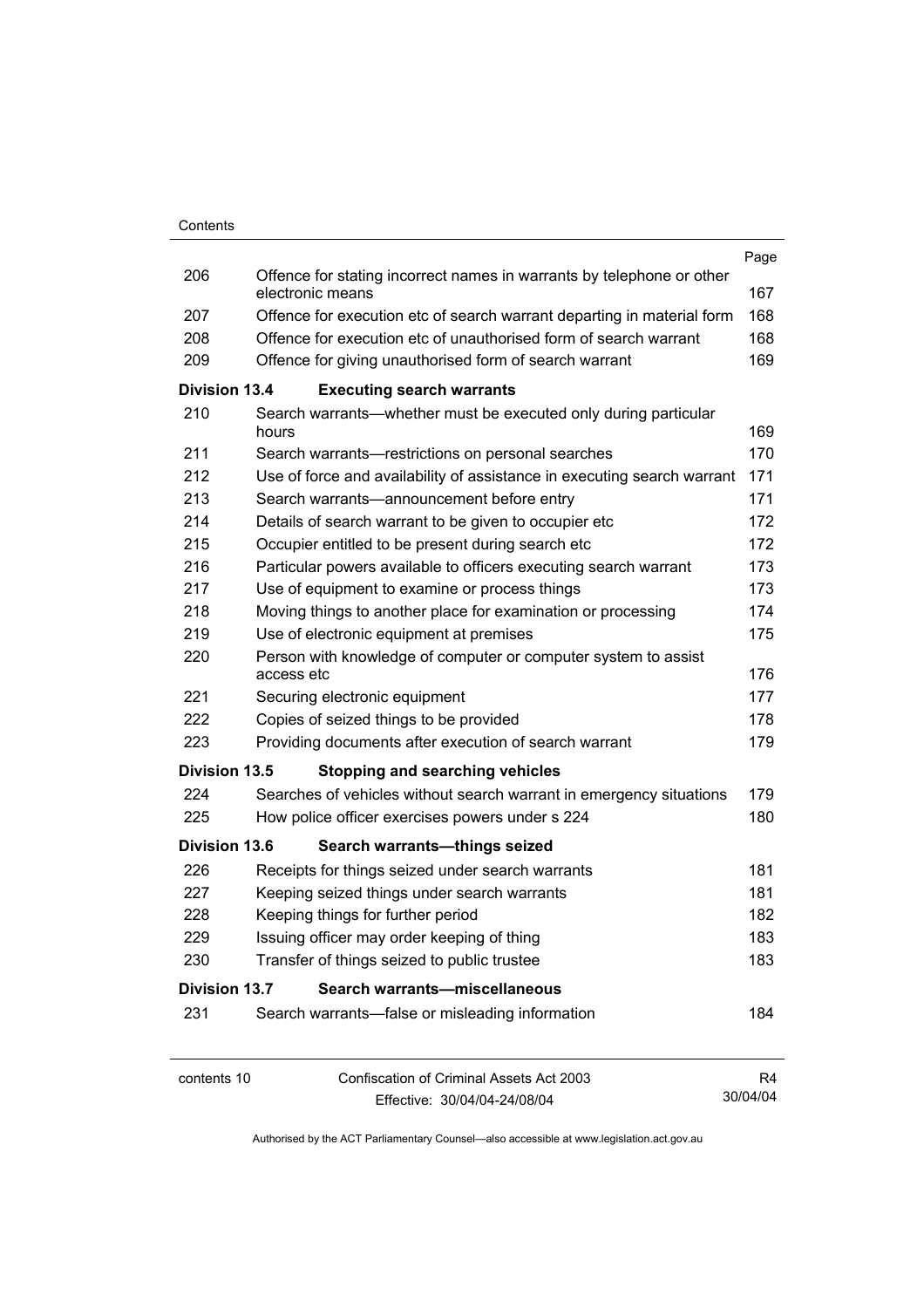|                            |                                                                                                | Contents    |
|----------------------------|------------------------------------------------------------------------------------------------|-------------|
|                            |                                                                                                | Page        |
| 232                        | Search warrants—false or misleading documents                                                  | 184         |
| 233                        | Obstruction etc of police officers and people assisting                                        | 185         |
| 234                        | Damage etc to be minimised                                                                     | 185         |
| 235                        | Compensation                                                                                   | 186         |
| Part 14                    | <b>Court procedure</b>                                                                         |             |
| 236                        | Meaning of confiscation proceeding                                                             | 188         |
| 237                        | Confiscation and corresponding law order proceedings are civil, not<br>criminal                | 190         |
| 238                        | Meaning of relevant court                                                                      | 190         |
| 239                        | Jurisdiction of Magistrates Court-confiscation proceedings                                     | 191         |
| 240                        | Jurisdiction of Magistrates Court-interstate orders                                            | 192         |
| 241                        | Jurisdiction of Supreme Court                                                                  | 193         |
| 242                        | Confiscation proceedings—transferred proceedings                                               | 193         |
| 243                        | Restricted access proceedings—notice of applications etc                                       | 194         |
| 244                        | Other confiscation proceedings—notice of applications etc                                      | 195         |
| 245                        | Applications for another confiscation proceeding in relation to same<br>offence                | 196         |
| 246                        | Confiscation proceedings—time extensions for applications                                      | 197         |
| 247                        | Confiscation proceedings—amendment of applications                                             | 197         |
| 248                        | Confiscation proceedings-relevant material                                                     | 198         |
| 249                        | Confiscation proceedings—witness not required to answer questions<br>prejudicing investigation | 198         |
| 250                        | Confiscation proceedings-additional orders                                                     | 198         |
| 251                        | Contravention of additional orders under s 250                                                 | 200         |
| 252                        | Confiscation proceedings-consent orders                                                        | 200         |
| 253                        | Confiscation proceedings—notice of making orders                                               | 200         |
| 254                        | Concurrent proceedings                                                                         | 201         |
| Part 15                    | <b>Miscellaneous</b>                                                                           |             |
| 255                        | Selfincrimination and other privileges overridden                                              | 202         |
| 256                        | Powers under Act not limited by criminal proceedings                                           | 203         |
| 257                        | Powers under Act do not limit each other or powers under other laws                            | 203         |
| 258                        | Examination orders-reporting requirements                                                      | 204         |
| 259                        | Approved forms                                                                                 | 206         |
| R <sub>4</sub><br>30/04/04 | Confiscation of Criminal Assets Act 2003<br>Fffective: 30/04/04-24/08/04                       | contents 11 |

Effective: 30/04/04-24/08/04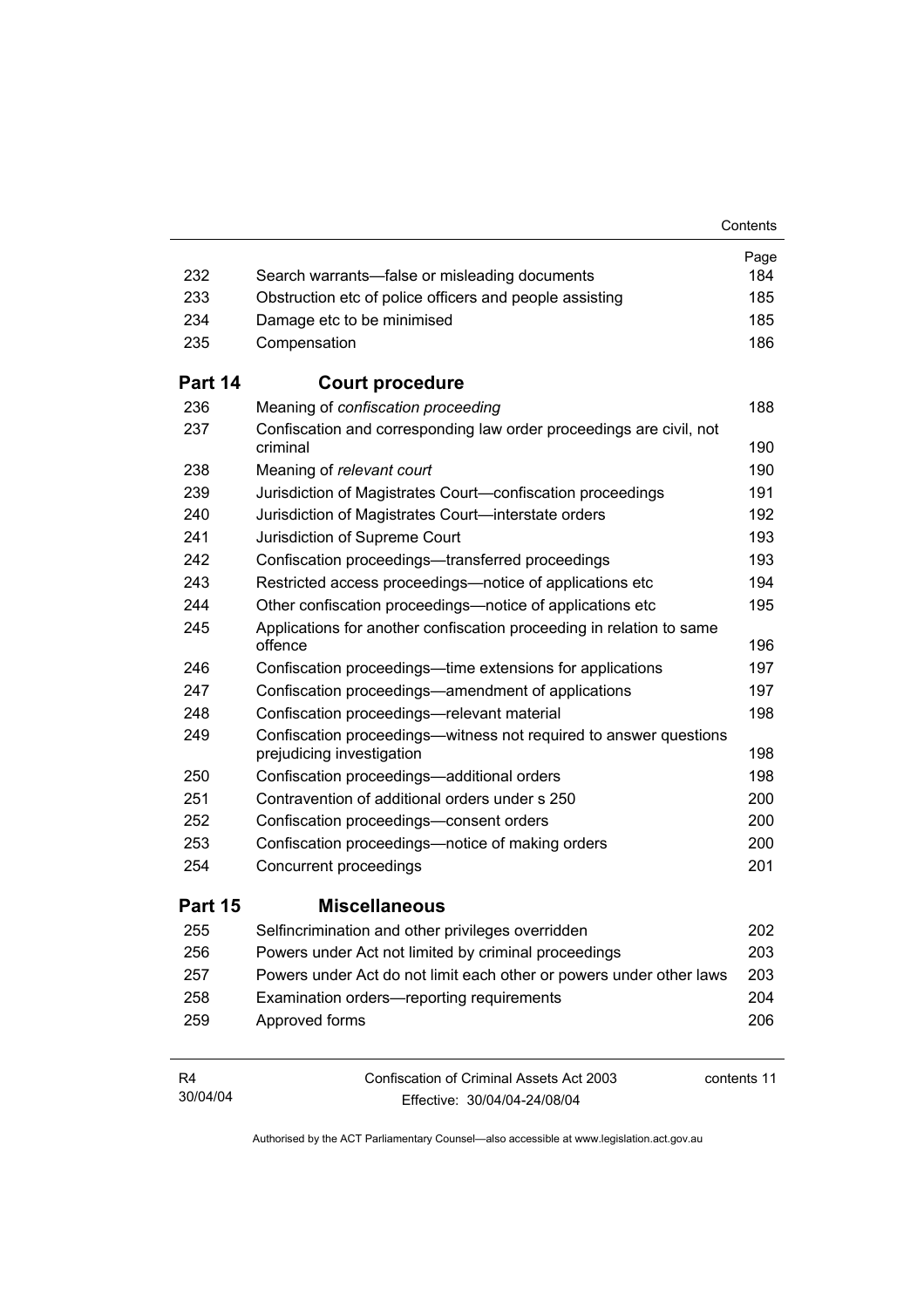### **Contents**

| Page<br>206                                                               |
|---------------------------------------------------------------------------|
|                                                                           |
| 207                                                                       |
| Proceedings for offences committed before the commencement of this<br>207 |
| 208                                                                       |
| 208                                                                       |
| 209                                                                       |
| 209                                                                       |
| 209                                                                       |
|                                                                           |
|                                                                           |

## **Dictionary** 210

### **Endnotes**

|   | About the endnotes     | 221 |
|---|------------------------|-----|
| 2 | Abbreviation key       | 221 |
| 3 | Legislation history    | 222 |
| 4 | Amendment history      | 222 |
| 5 | Earlier republications | 224 |

contents 12 Confiscation of Criminal Assets Act 2003 Effective: 30/04/04-24/08/04

R4 30/04/04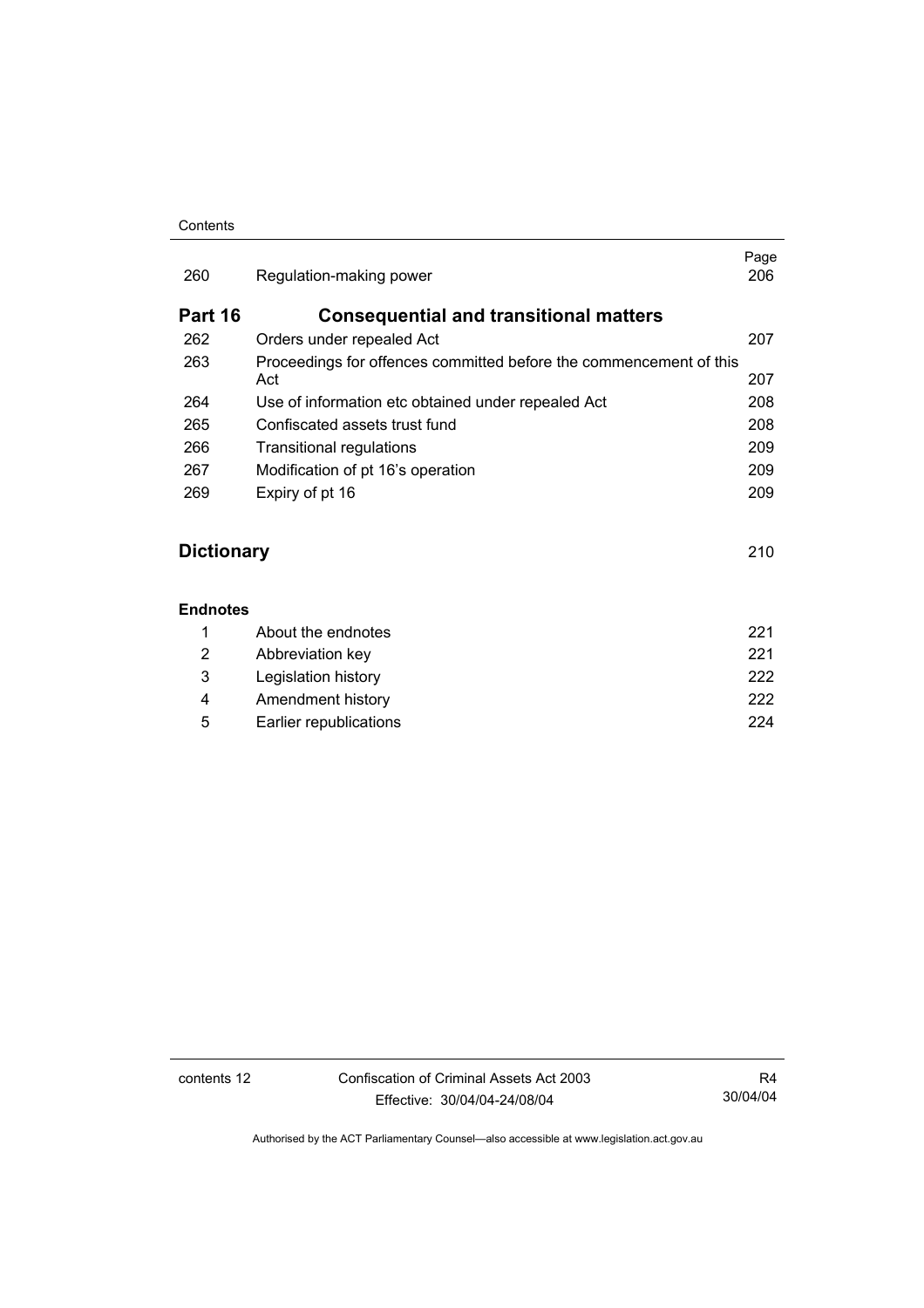

Australian Capital Territory

# **Confiscation of Criminal Assets Act 2003**

An Act to deprive people of the proceeds of crime and of property used for criminal activity, and for other purposes

R4 30/04/04

I

Confiscation of Criminal Assets Act 2003 Effective: 30/04/04-24/08/04

page 1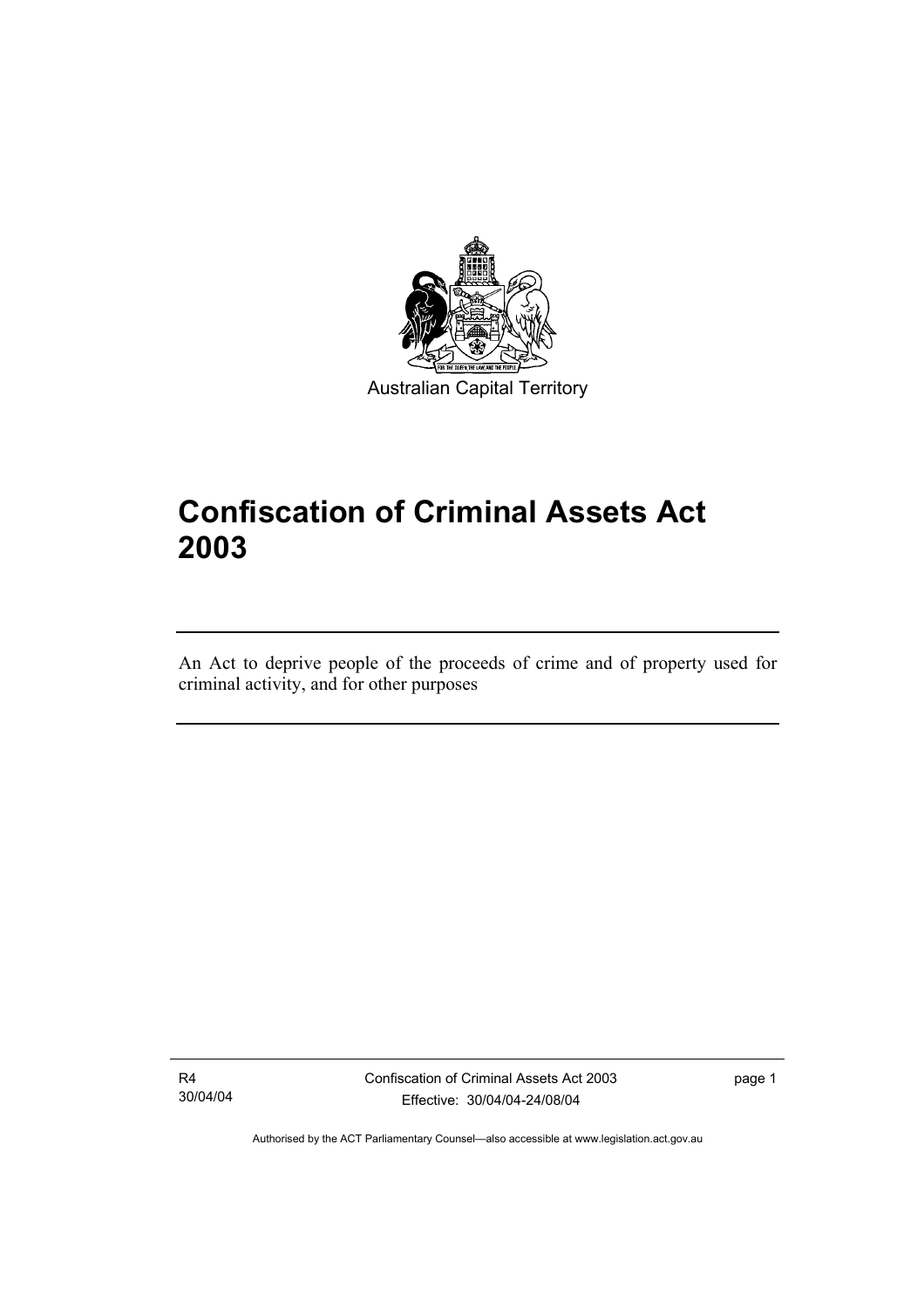### **Part 1** Preliminary

Section 1

## **Part 1** Preliminary

## **1 Name of Act**

This Act is the *Confiscation of Criminal Assets Act 2003.*

## **3 Purposes of Act**

The *purposes of this Act* include the following:

- (a) to encourage law-abiding behaviour by the community;
- (b) to give effect to the principle of public policy that a person should not be enriched because of the commission of an offence, whether or not anyone has been convicted of the offence;
- (c) to deprive a person of all material advantage derived from the commission of an offence, whatever the form into which property or benefits derived from the offence may have been changed;
- (d) to deprive a person of property used, or intended by an offender to be used, in relation to the commission of an offence, whatever the form into which it may have been changed, and to prevent the person from using the property to commit other offences;
- (e) to enable the effective tracing and seizure by law enforcement authorities of property used, or intended by an offender to be used, in relation to the commission of an offence and all material advantage derived from the offence;
- (f) to provide for the enforcement in the ACT of orders, notices or decisions (however described) made under corresponding laws.

R4 30/04/04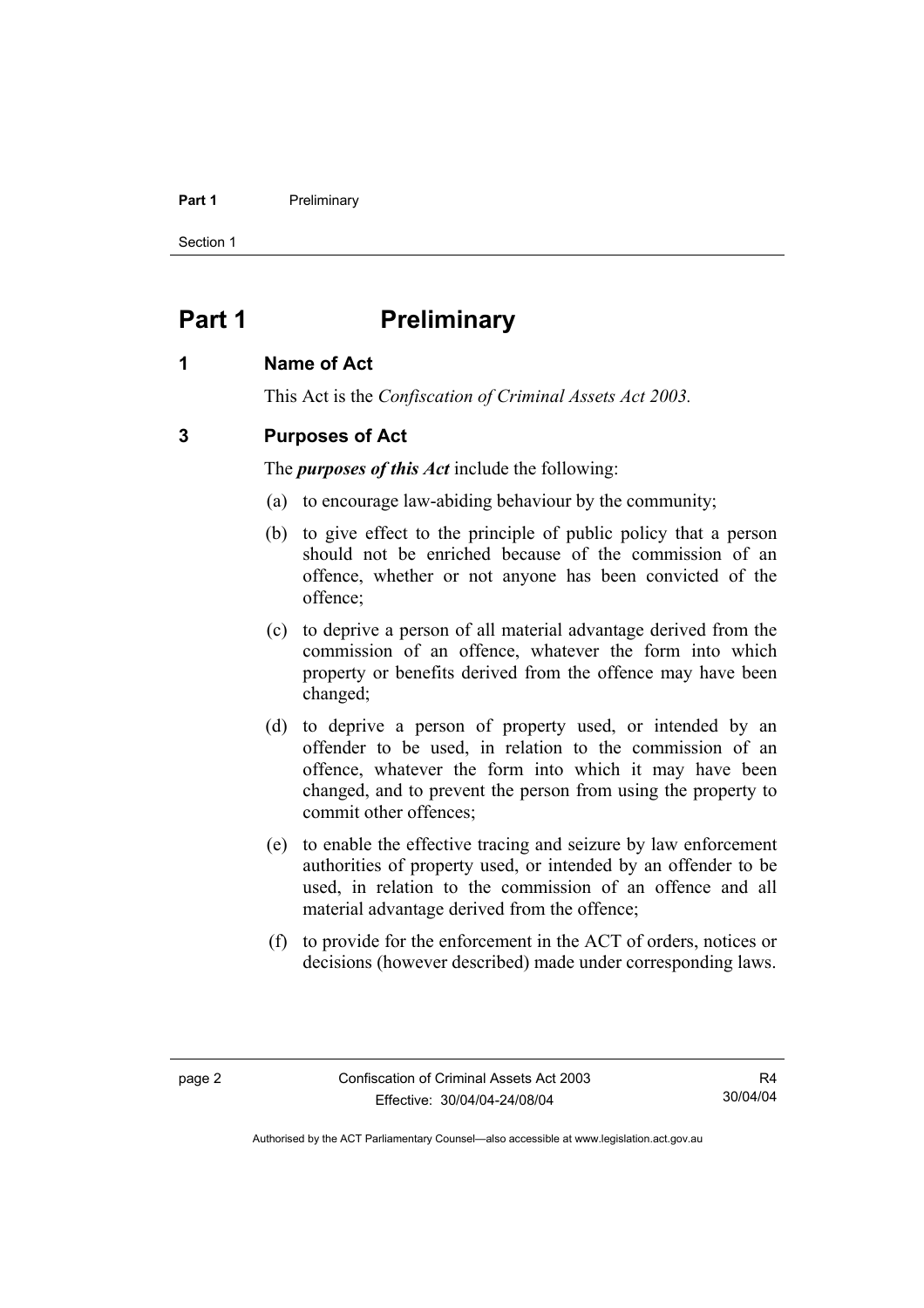## **4 Application of Act to property and dealings**

- (1) This Act applies to property located anywhere, whether in the ACT, in Australia outside the ACT, or outside Australia.
- (2) This Act applies to dealings with property anywhere, whether it happens in the ACT, in Australia outside the ACT, or outside Australia.

## **5 Application of Act to offences**

This Act applies in relation to offences, whether committed, or alleged to have been committed, before or after the commencement of this Act.

## **6 Dictionary**

The dictionary at the end of this Act is part of this Act.

*Note 1* The dictionary at the end of this Act defines certain words and expressions used in this Act, and includes references (*signpost definitions*) to other words and expressions defined elsewhere in this Act.

> For example, the signpost definition '*effective control*, of property—see section 14.' means that the term 'effective control' is defined in that section.

*Note 2* A definition in the dictionary (including a signpost definition) applies to the entire Act unless the definition, or another provision of the Act, provides otherwise or the contrary intention otherwise appears (see Legislation Act,  $s$  155 and  $s$  156 (1)).

## **7 Notes**

A note included in this Act is explanatory and is not part of this Act.

*Note* See Legislation Act, s 127 (1), (4) and (5) for the legal status of notes.

page 3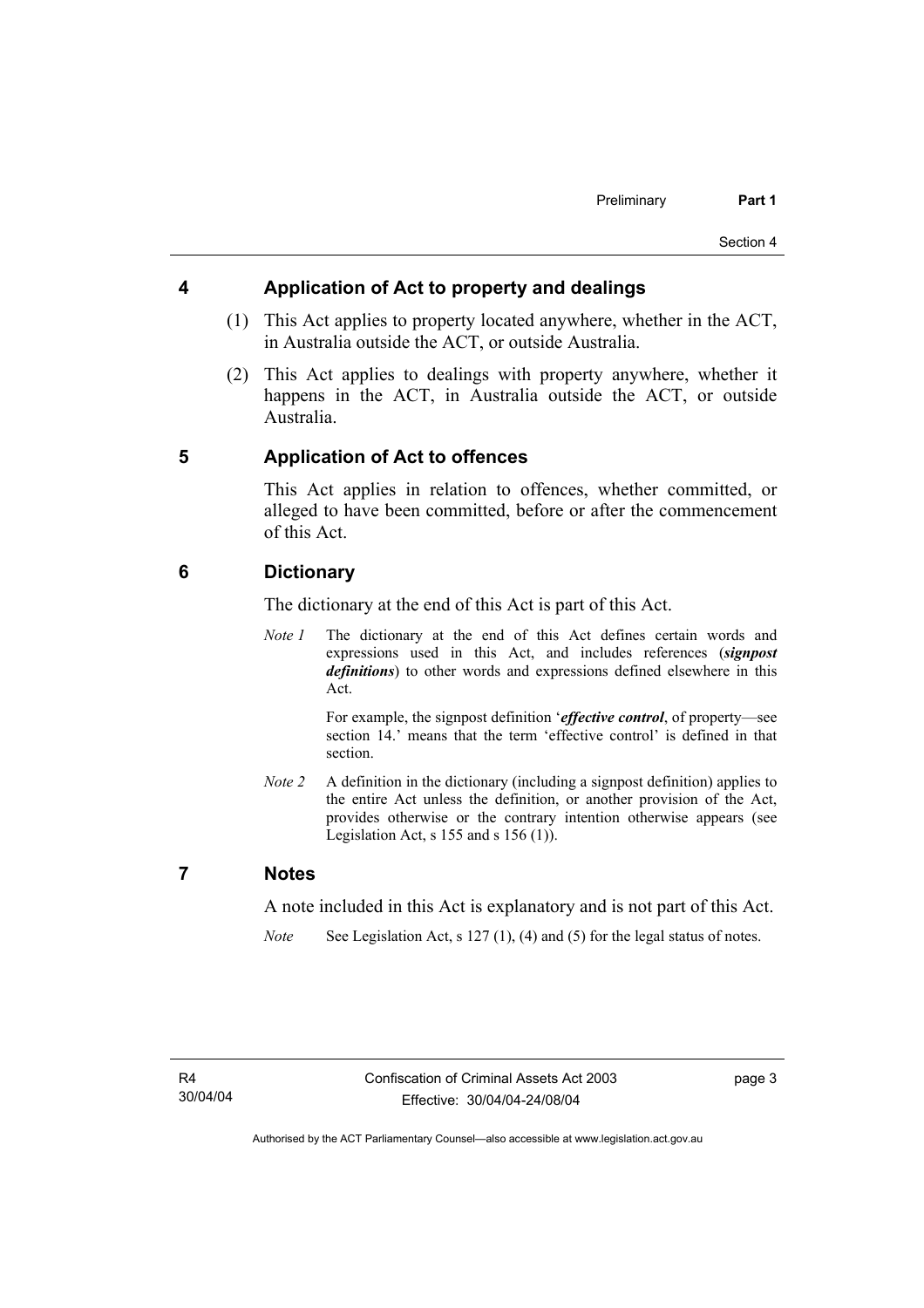### **Part 1** Preliminary

Section 8

## **8 Offences against Act—application of Criminal Code etc**

Other legislation applies in relation to offences against this Act.

*Note 1 Criminal Code*

The Criminal Code, ch 2 applies to all offences against this Act (see Code, pt 2.1).

The chapter sets out the general principles of criminal responsibility (including burdens of proof and general defences), and defines terms used for offences to which the Code applies (eg *conduct*, *intention*, *recklessness* and *strict liability*).

*Note 2 Penalty units* 

The Legislation Act, s 133 deals with the meaning of offence penalties that are expressed in penalty units.

page 4 Confiscation of Criminal Assets Act 2003 Effective: 30/04/04-24/08/04

R4 30/04/04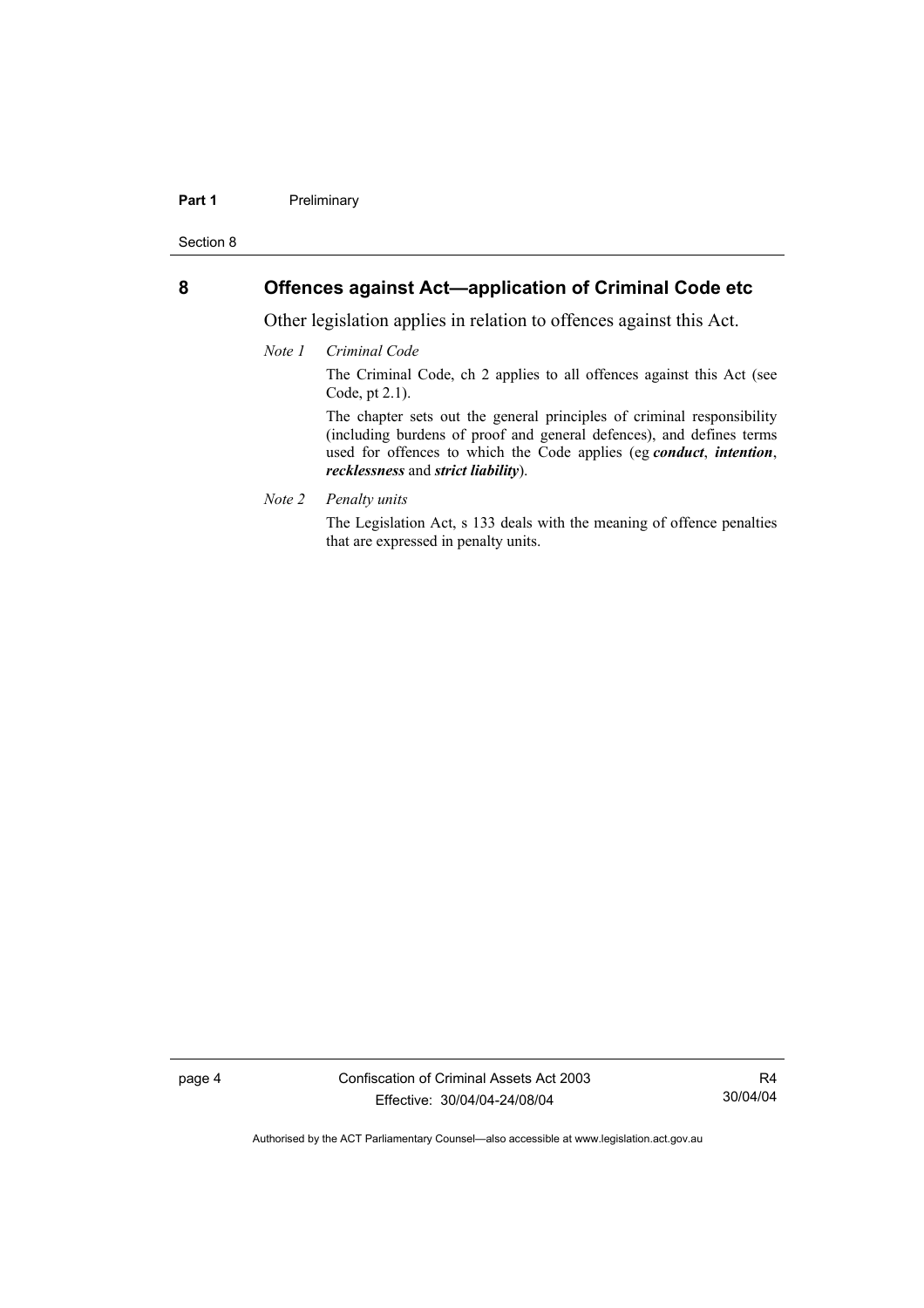## **Part 2 General overview of confiscation scheme**

### **9 General overview**

The notes to this section provide a general overview of the scheme of this Act.

#### *Note 1 Restraining orders*

A court may make an order (a *restraining order*) preventing the disposal or other dealing with property. A restraining order may also be made to secure a property for the payment of a penalty order (see note 4).

Property may be restrained even though it is not the offender's property.

### *Note 2 Confiscation of property on conviction*

A court that convicts a person of an indictable offence may make an order (a *conviction forfeiture order*) for the forfeiture to the Territory of tainted property in relation to the offence (whether or not the tainted property is restrained).

If a person is convicted of a serious offence (generally an offence punishable by imprisonment for 5 years or more), all restrained property is, by the operation of this Act, forfeited to the Territory (an *automatic forfeiture*).

Property may be forfeited even though it is not the offender's property.

#### *Note 3 Confiscation of property without conviction*

If a court is satisfied on the balance of probabilities that a person has committed a serious offence, it may make an order (a *civil forfeiture order*) for the forfeiture to the Territory of all restrained property even though the person has not been convicted, or the person has been cleared, of the relevant offence.

#### *Note 4 Penalty orders*

A court may order the payment to the Territory (a *penalty order*) of the value of the tainted property and the advantages and other benefits derived in any way from the commission of an indictable offence and for restrained property be sold to satisfy the penalty order.

### *Note 5 Exclusion of property from forfeiture and return or compensation for forfeited property*

Provision is made for a order that property be excluded from forfeiture (an *exclusion order*) and forfeited property can be returned or compensation paid for

R4 30/04/04 page 5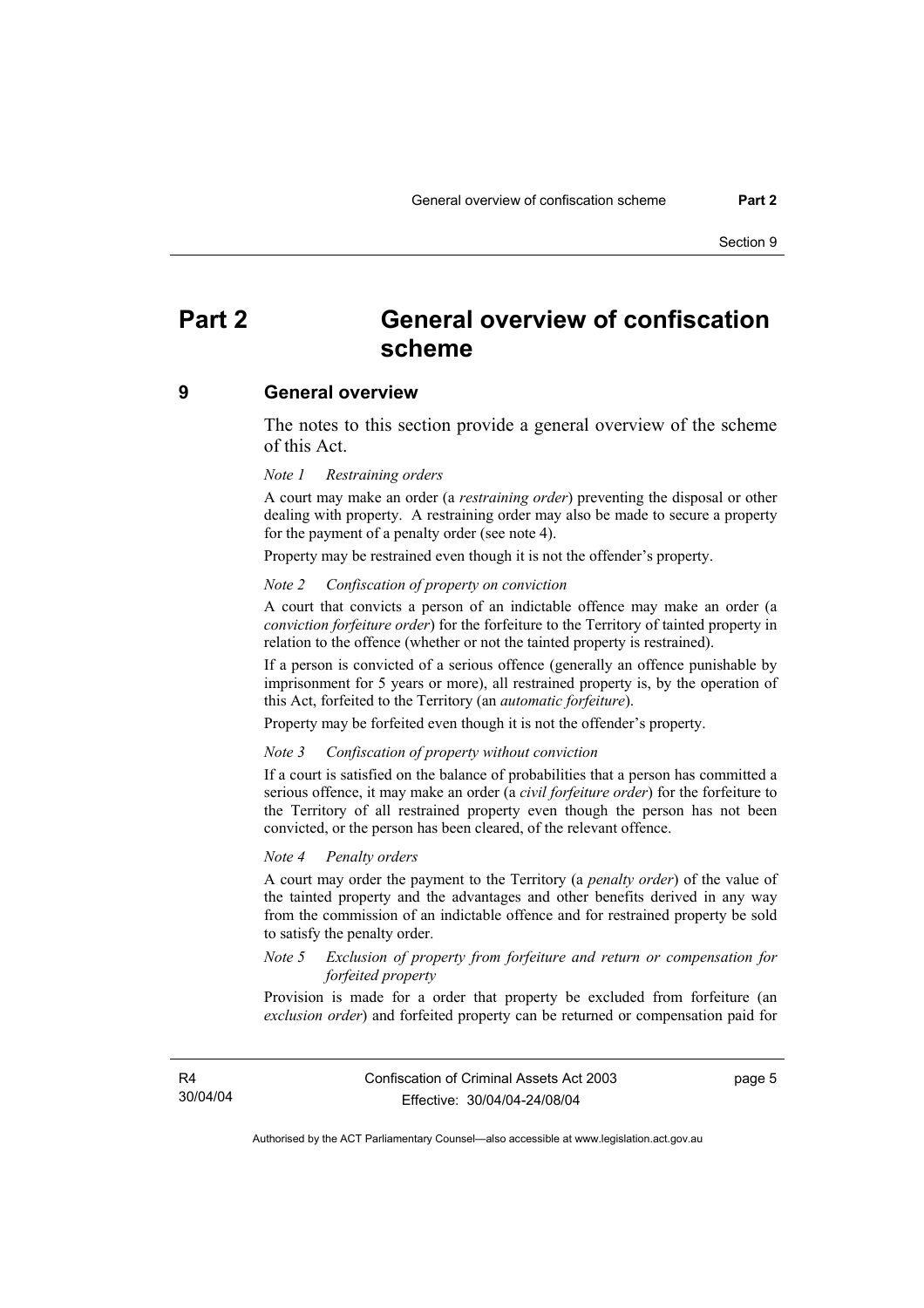### **Part 2 General overview of confiscation scheme**

### Section 9

it in certain circumstances. Provision is also made for the buyback of interests in forfeited property.

page 6 Confiscation of Criminal Assets Act 2003 Effective: 30/04/04-24/08/04

R4 30/04/04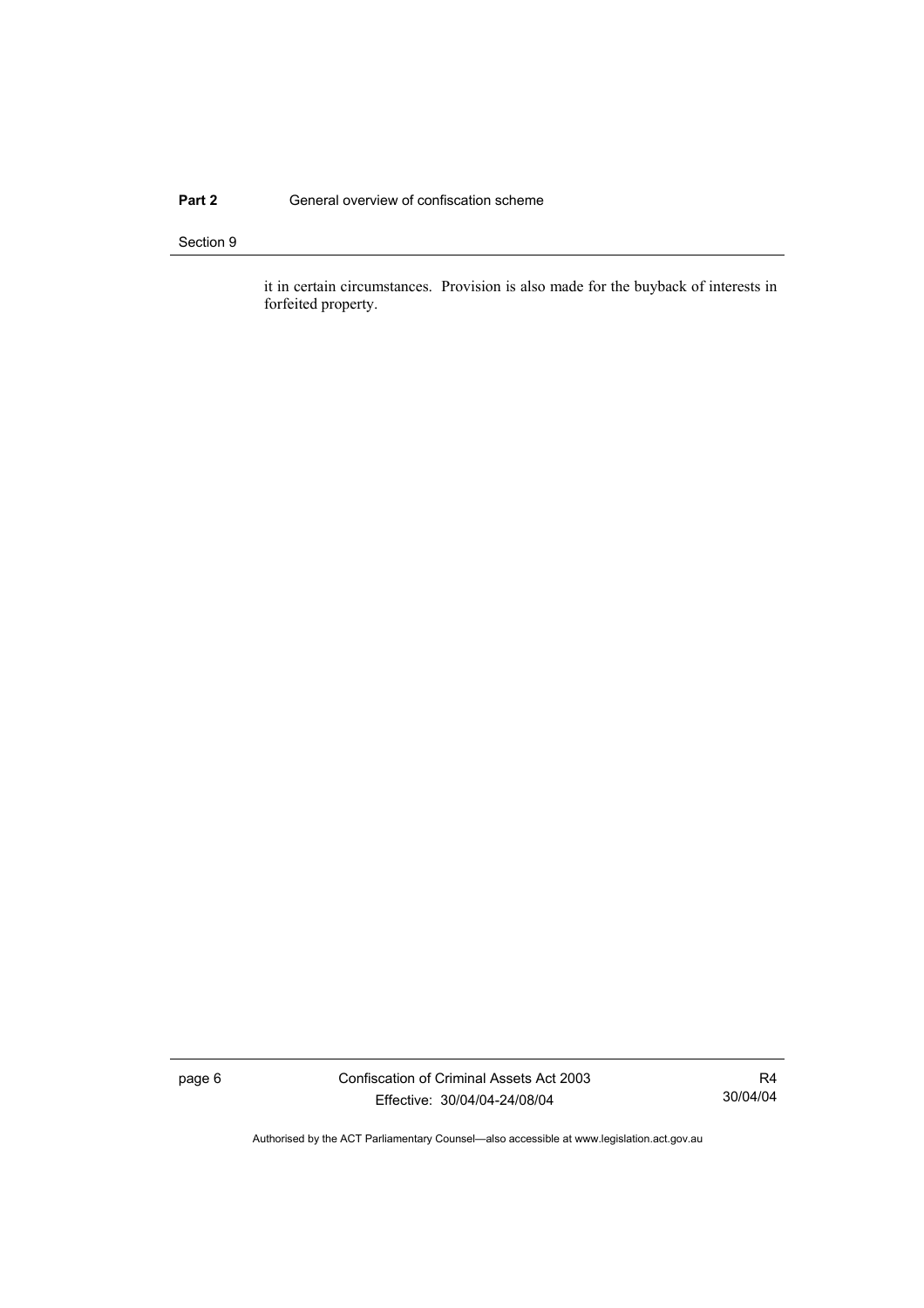## **Part 3 Key concepts**

*Note 1* The following concepts are defined in this part:

- *abscond*—see s 16
- *cleared*, of an offence—see s 17
- *convicted*—see s 15 (1)
- *derived*—see s 12
- *effective control*, of property—see s 14
- *finalised* confiscation or criminal proceeding—see s 18
- *indictable offence*—see s 13 (2)
- *offence*—see s 13 (1)
- *ordinary indictable offence*—s 13 (2)
- *quashed*—see s 15 (3) and (4)
- related offence—see s 13 (3)
- serious offence—see s 13 (2)
- *tainted property*—see s 10
- *unclaimed tainted property*—see s 11.
- *Note 2* Other important concepts include *benefits* (see s 80), *penalty order* (see s 82) and *relevant court* (see s 238).

## **10 What is** *tainted property*

(1) In this Act:

*tainted property*, in relation to an offence, means—

- (a) property that was used, or was intended by an offender to be used, in relation to the commission of the offence; or
- (b) property that was derived by anyone from the commission of the offence; or
- (c) property that was derived by anyone from property mentioned in paragraph (a) or (b);

and includes an amount of money held in an account with a financial institution that represents the value of property mentioned

| R4       | Confiscation of Criminal Assets Act 2003 | page 7 |
|----------|------------------------------------------|--------|
| 30/04/04 | Effective: 30/04/04-24/08/04             |        |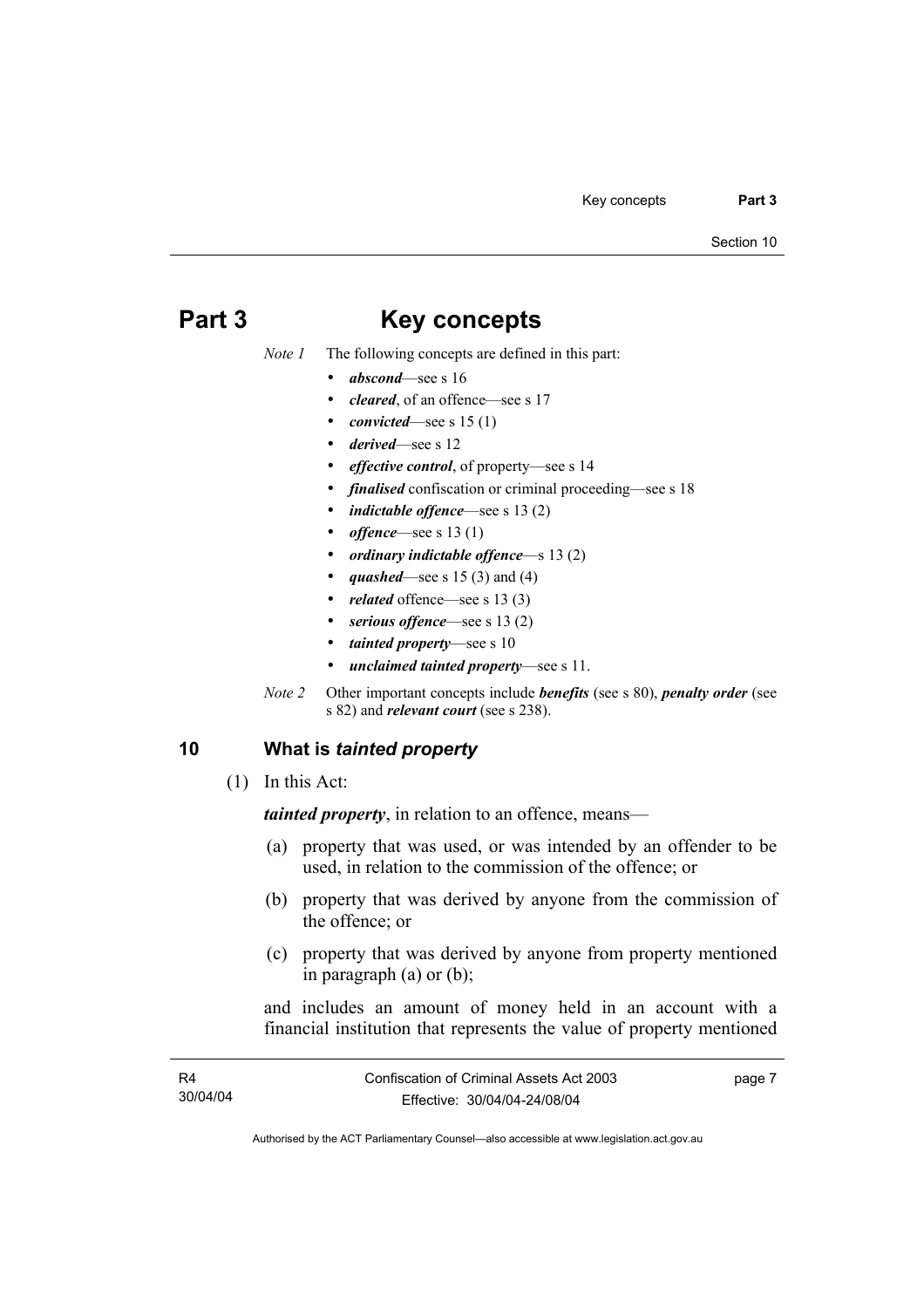#### Part 3 **Key concepts**

#### Section 10

in paragraph (a), (b) or (c) that has been directly or indirectly credited to the account.

- *Note 1* For the meaning of *in relation to*, see dict.
- *Note 2* For the meaning of *derived*, see s 12.
- *Note 3 Property* includes an interest in property, see Legislation Act, dict, pt 1.
- (2) For subsection (1) (a), any property found in the possession of an offender at the time of, or immediately after, the commission of the offence is taken to be property that was used, or was intended by the offender to be used, in relation to the commission of the offence, unless the contrary is established by the offender.

### **Examples of** *tainted property* **for s 10**

- 1 A car used as a getaway car for an armed robbery (see s  $(1)$  (a)).
- 2 Money and jewellery stolen during the commission of the armed robbery offence (see s  $(1)$  (b)).
- 3 Shares bought using money stolen during the commission of the armed robbery offence, or a mixture of that money and money unconnected with the offence (see s (1) (c) and s 12 (1) (Meaning of *derived*)).
- 4 A house in relation to which a mortgage is partly or completely discharged using money stolen during the commission of the armed robbery offence, or a mixture of that money and money unconnected with the offence (see s (1) (c) and s 12 (1)).
- 5 Money or other property received from the sale of the car, jewellery, shares or house mentioned in examples 1 to 4 (see s  $(1)$  (c) and s  $12$   $(1)$ ).
- 6 Other property purchased using the money mentioned in example 5 (see s (1) (c) and s 12 (1)).
- 7 Money stolen during the commission of the armed robbery offence is deposited in 1 or more accounts with a credit union and later transferred to a bank account that also contains money unconnected with the offence. The money in the bank account to the value of the money stolen during the commission of the offence is *tainted property* (see s (1)).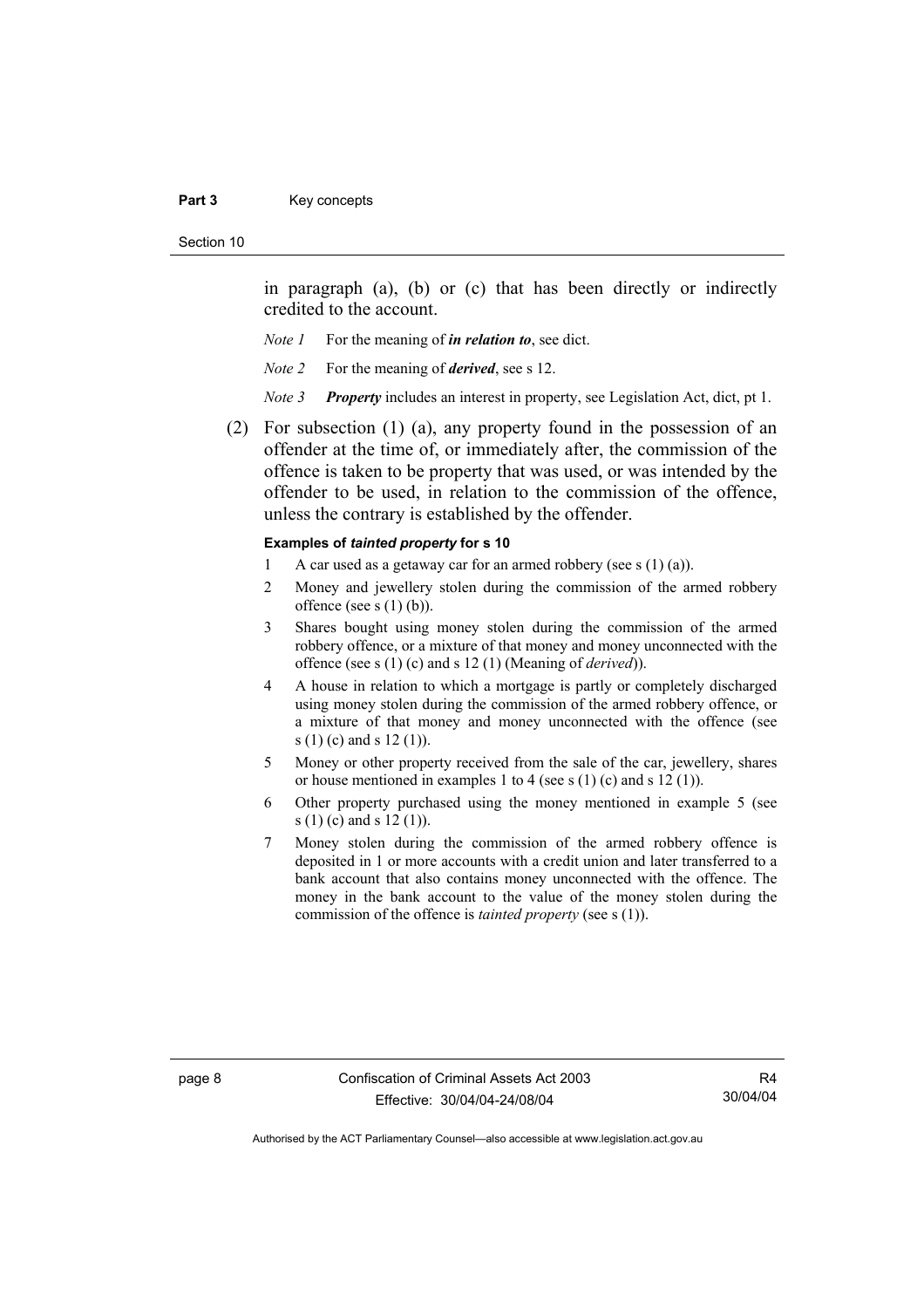- 8 Money received from the sale of the car, jewellery, shares or house mentioned in examples 1 to 4 is deposited in a credit union account that also contains money unconnected with the armed robbery offence. The money in the account to the value of the money received from the sale of the car, jewellery, shares or house mentioned in examples 1 to 4 is *tainted property* (see s (1) and s 12 (1)).
- *Note* An example is part of the Act, is not exhaustive and may extend, but does not limit, the meaning of the provision in which it appears (see Legislation Act, s 126 and s 132).

## **11 What is** *unclaimed tainted property*

In this Act:

*unclaimed tainted property* means property that—

(a) is tainted property in relation to an offence; and

*Note* For the meaning of *in relation to*, see dict.

(b) is not claimed by anyone;

even if it is not possible to identify the offence or an offender.

### **Examples of property that may be** *unclaimed tainted property*

- 1 a large quantity of hydroponic equipment and lights for growing plants indoors that is found at premises suspected of being used for the production of drugs and that is not claimed by anyone
- 2 a large amount of money with traces of cocaine that is found in a house suspected of being used for drug dealing and that is not claimed by anyone
- 3 a large quantity of jewellery found in a car that has been recently used by several people and that is not claimed by anyone
- 4 a large amount of money found beneath a bridge in a bag that also contains traces of explosives
- *Note 1* A claim for property restrained under an unclaimed tainted property restraining order does not, of itself, change or end the restraining order, see s 46 (2).
- *Note 2* An example is part of the Act, is not exhaustive and may extend, but does not limit, the meaning of the provision in which it appears (see Legislation Act, s 126 and s 132).

R4 30/04/04 page 9

Authorised by the ACT Parliamentary Counsel—also accessible at www.legislation.act.gov.au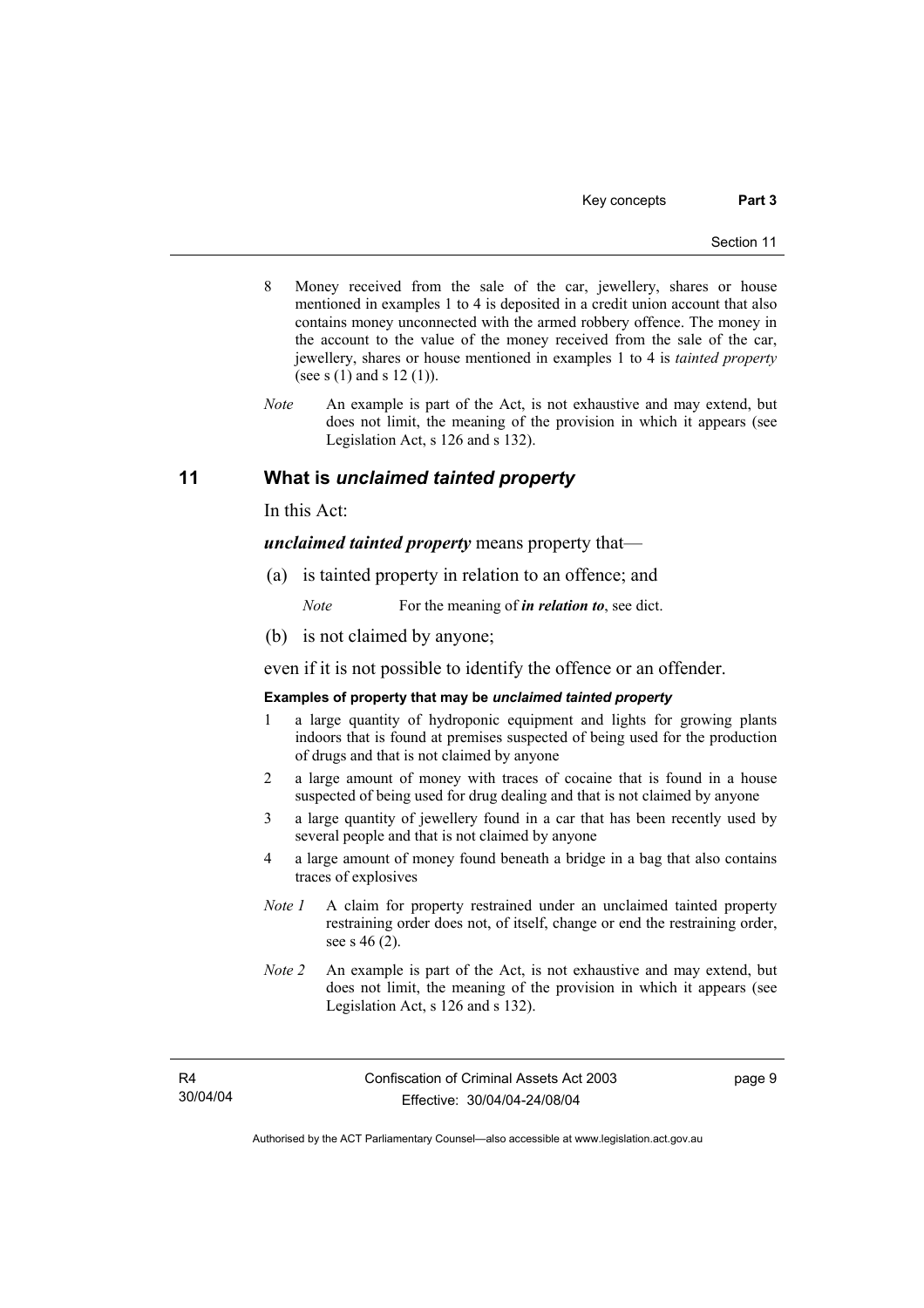#### Part 3 **Key concepts**

Section 12

### **12 Meaning of** *derived*

(1) In this Act:

*derived*—property or a benefit is *derived* if it is derived or realised, whether completely or partly and whether directly or indirectly.

### **Examples**

See section 10, examples 3 to 6 and 8.

*Note 1* For the meaning of *benefits*, see s 80.

- *Note 2* An example is part of the Act, is not exhaustive and may extend, but does not limit, the meaning of the provision in which it appears (see Legislation Act, s 126 and s 132).
- (2) Property or a benefit is *derived* by a person if it is derived by someone else at the request or direction of the person.

### **Example**

Jane Citizen commits an indictable offence and then writes a book about the commission of the offence. Ms Citizen directs the book's publisher to pay the royalties for the book to her husband rather than to herself. The royalties would still be *derived* by Ms Citizen because they are derived by her husband at her direction. (This may be relevant, for example, for deciding whether they are artistic profits and thus benefits under div 7.1.)

- (3) For subsection (2), a request or direction of a person (the *first person*)—
	- (a) includes an understanding between the first person and someone else or the first person making it known (directly or indirectly) to someone else that a particular outcome (or an outcome of a particular kind) is wanted or required by the first person; and
	- (b) may be taken to have been made even though, after all the evidence has been considered, the existence of the request or direction can be found only by inference from the actions of people or from other relevant circumstances.

R4 30/04/04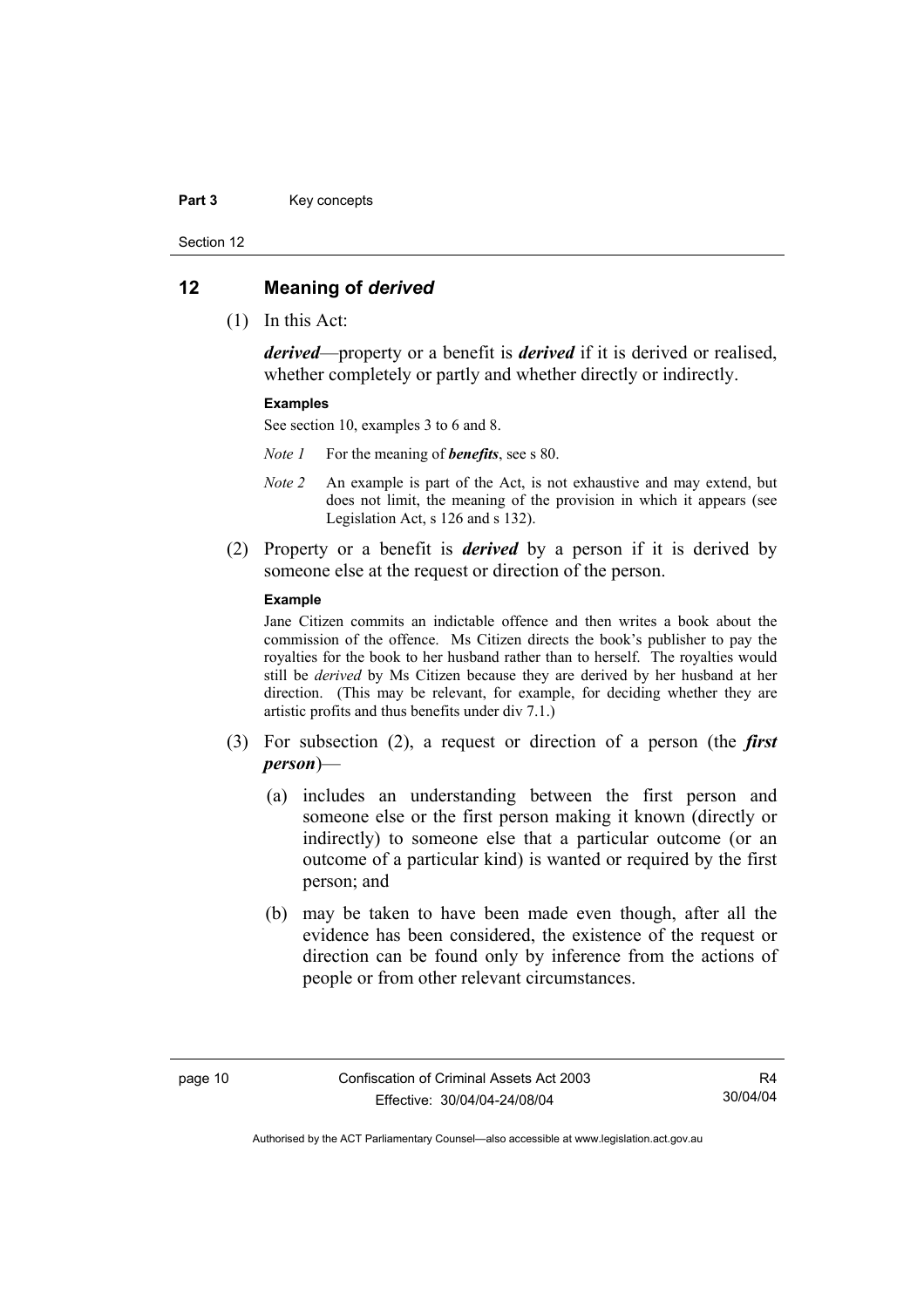## **13 Meaning of** *offence* **and of particular kinds of offences**

(1) In this Act:

*offence* means an offence against the law of the Territory, the Commonwealth, a State or another Territory.

(2) In this Act:

*indictable offence* includes an offence (however described) against the law of the Commonwealth, a State or another Territory that may be dealt with under a law of the Commonwealth, the State or the other Territory as an indictable offence (or in a way corresponding to the way in which an indictable offence against the law of the Territory may be dealt with), even if it may also be dealt with as a summary offence (however described) in some circumstances.

*Note* An offence against a Territory law is an *indictable offence* if it is punishable by imprisonment for longer than 1 year, or is declared by law to be an indictable offence (see Legislation Act, s 190 (1)).

*ordinary indictable offence* means an indictable offence other than a serious offence.

### *serious offence* means—

- (a) an indictable offence that is punishable by imprisonment for 5 years or longer; or
- (b) any other indictable offence declared under the regulations to be a serious offence.
- (3) For this Act, an offence is *related* to another offence if the physical elements of the 2 offences are the same, or substantially the same, acts or omissions.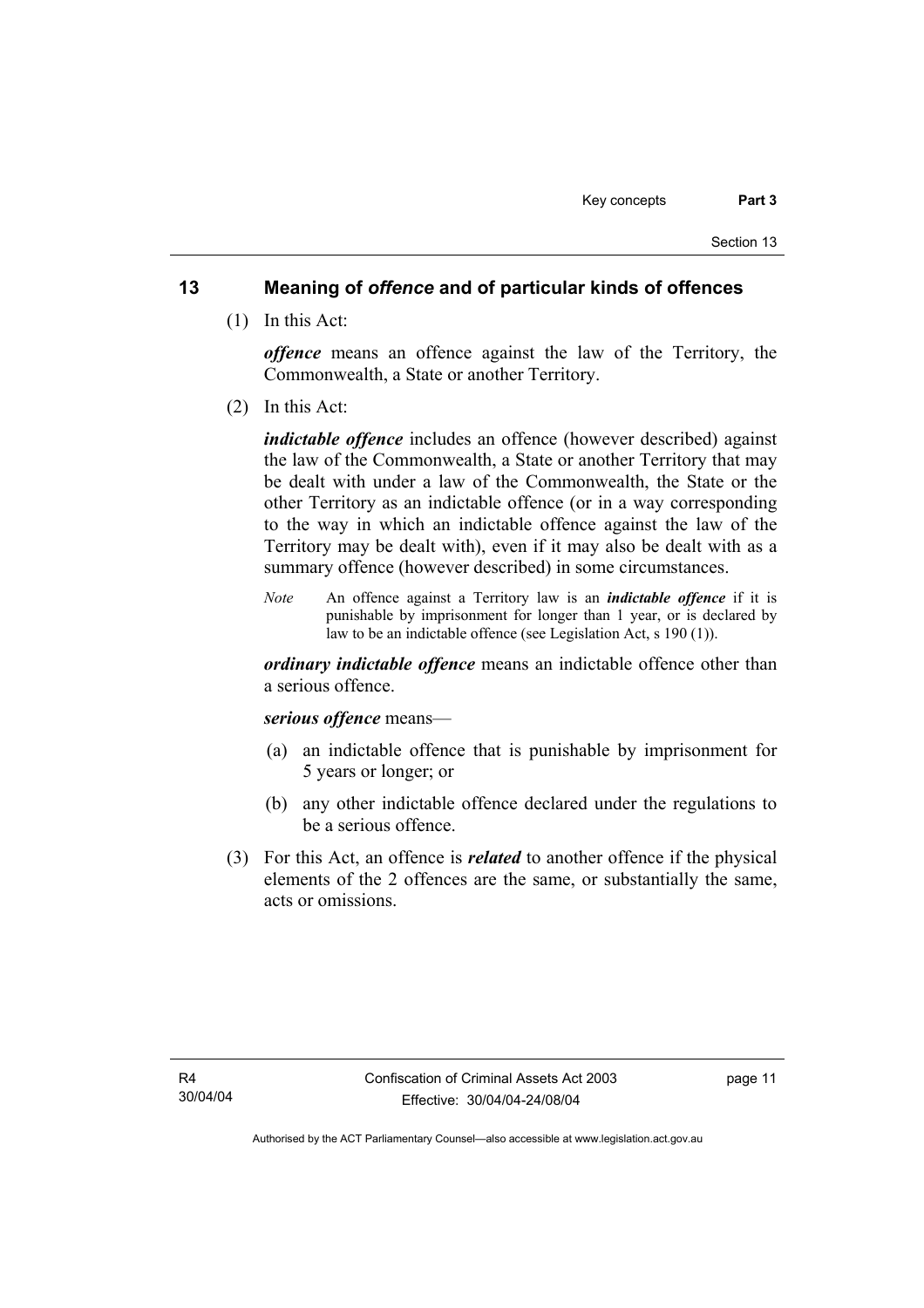#### Part 3 **Key concepts**

Section 14

## **14 Meaning of** *effective control* **of property**

 (1) For this Act, property may be subject to the *effective control* of a person whether or not the person has an interest in it.

*Note Interest*, in relation to land or other property, means—

- (a) a legal or equitable estate in the land or other property; or
- (b) a right, power or privilege over, or in relation to, the land or other property.

See Legislation Act, dict, pt 1.

- (2) In deciding whether or not property is subject to the effective control of a person, or whether or not there are reasonable grounds to suspect or believe that it is, regard may be had to any relevant matter, including, for example, any of the following:
	- (a) shareholdings in, debentures over, or directorships of, a company that has an interest (whether direct or indirect) in the property (a *relevant company*);
	- (b) a trust that has a relationship to the property (a *relevant trust*);
	- (c) family, personal, business and other relationships between people having an interest in the property, or in a relevant company or relevant trust, and other people.
	- *Note* An example is part of the Act, is not exhaustive and may extend, but does not limit, the meaning of the provision in which it appears (see Legislation Act, s 126 and s 132).
- (3) However, property is taken to be subject to the *effective control* of a person if—
	- (a) it is held by someone else on trust or otherwise for the ultimate benefit of the person; or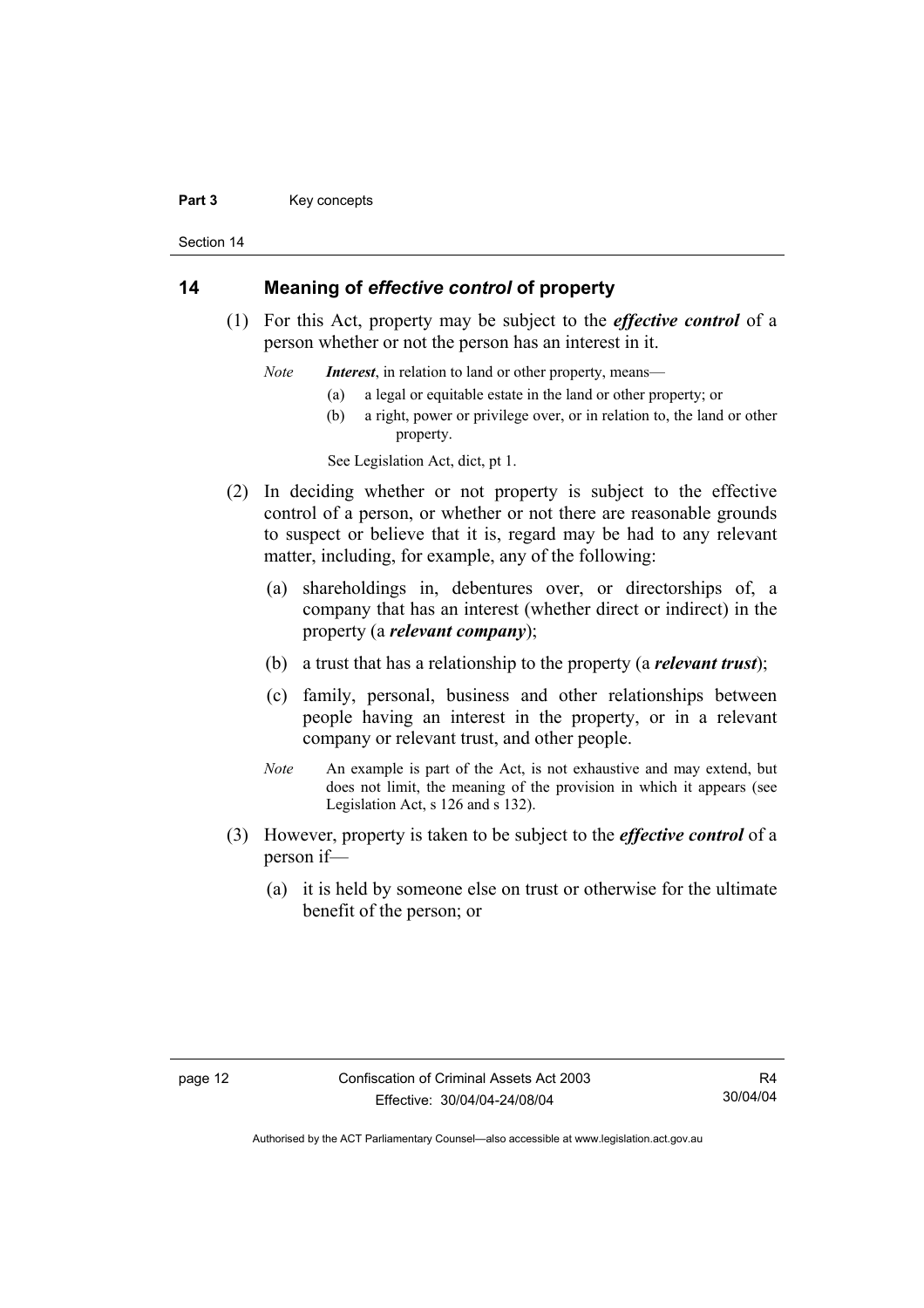(b) within 6 years before or after the commission of the offence in relation to which an application is made in a confiscation proceeding, the person disposed of the property without sufficient consideration to someone else.

*Note 1* For the meaning of *in relation to*, see dict.

*Note 2* For the meaning of *sufficient consideration*, see dict.

### **15 Meaning of** *convicted* **and** *quashed*

- (1) For this Act, a person is taken to be *convicted* of an offence if—
	- (a) the person is convicted of the offence, whether summarily or on indictment; or
	- (b) the person is found guilty, but not convicted, of the offence; or
	- (c) the person absconds in relation to the offence.
	- *Note 1 Found guilty*, of an offence, is defined in the Legislation Act, dict, pt 1 as including—
		- (a) having the offence taken into account under the *Crimes Act 1900*, s 357 (which is about taking outstanding charges into account when passing sentence); and
		- (b) having an order made in relation to the offence under the *Crimes Act 1900*, s 402 (Conditional release of offenders without proceeding to conviction) or the *Children and Young People Act 1999*, s 96 (Disposition of young offenders).
	- *Note 2* For the meaning of *abscond*, see s 16.
- (2) The person is taken to be convicted of the offence—
	- (a) if subsection (1) (a) applies—on the day the person is convicted; or
	- (b) if subsection (1) (b) applies—on the day the person is found guilty; or
	- (c) if subsection  $(1)$  (c) applies—

page 13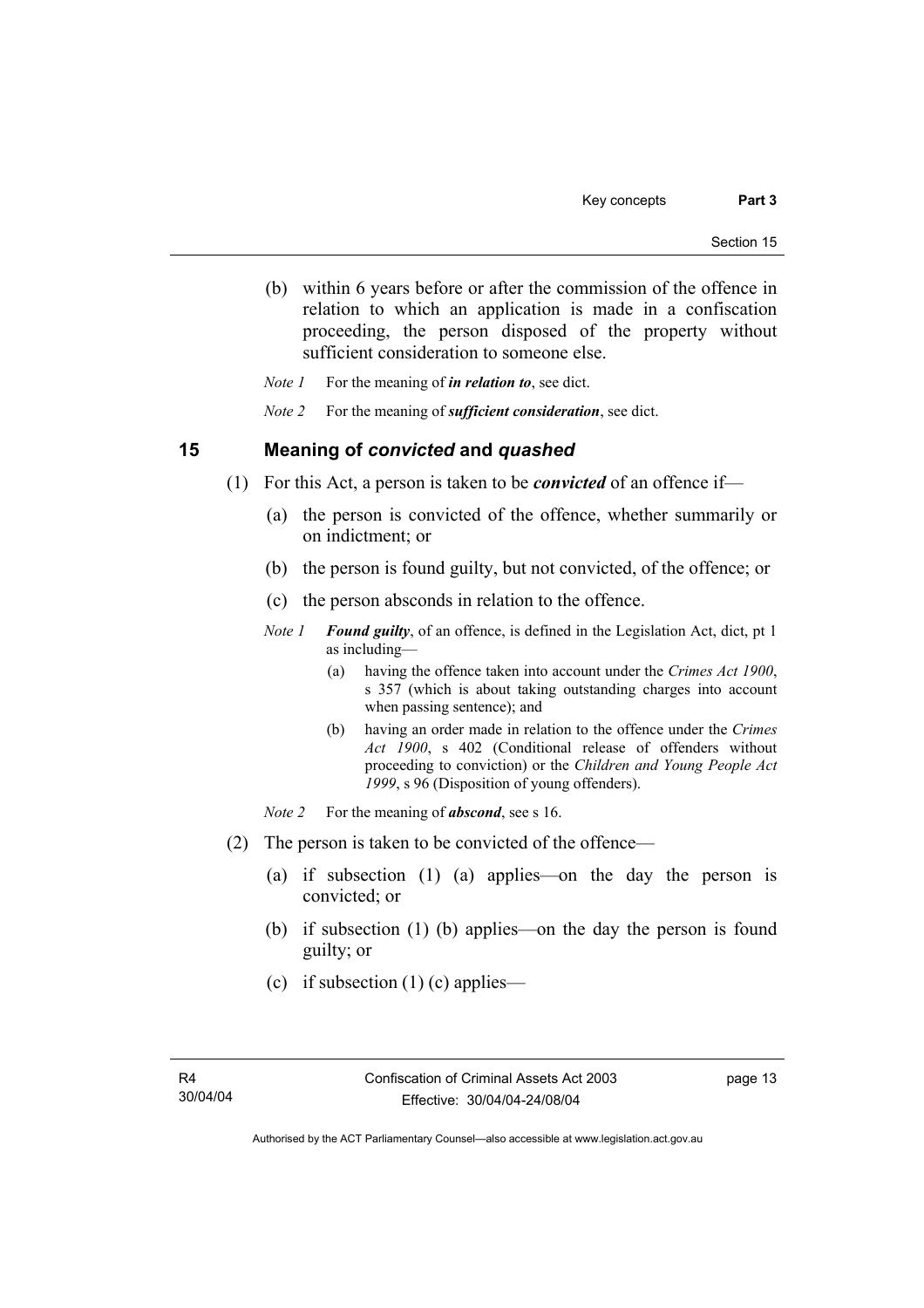Section 16

- (i) on the day the person is committed for trial for the offence; or
- (ii) on the day a court, in a confiscation proceeding, makes an order that the evidence is of sufficient weight to support a conviction for the offence.
- (3) For this Act, the person's conviction for the offence is taken to be *quashed* when—
	- (a) if subsection (1) (a) applies—the conviction is quashed or set aside; or
	- (b) if subsection (1) (b) applies because the offence was taken into account in passing sentence for another offence—
		- (i) the person's conviction or finding of guilty for the other offence is quashed or set aside; or
		- (ii) the decision to take the offence into account is quashed or set aside; or
	- (c) if subsection (1) (b) applies for another reason—the finding of guilty for the offence (however described) is quashed or set aside; or
	- (d) if subsection (1) (c) applies—the person is brought before a court for the offence, and the person is cleared of the offence.

*Note* For the meaning of *cleared*, see s 17.

 (4) However, a person's conviction for an offence is not taken to be *quashed* if a court quashes or sets aside the conviction or finding of guilty (however described) but orders the person to be retried for the offence.

### **16 When does someone** *abscond*

 (1) This section applies to an offender in relation to an indictable offence if—

R4 30/04/04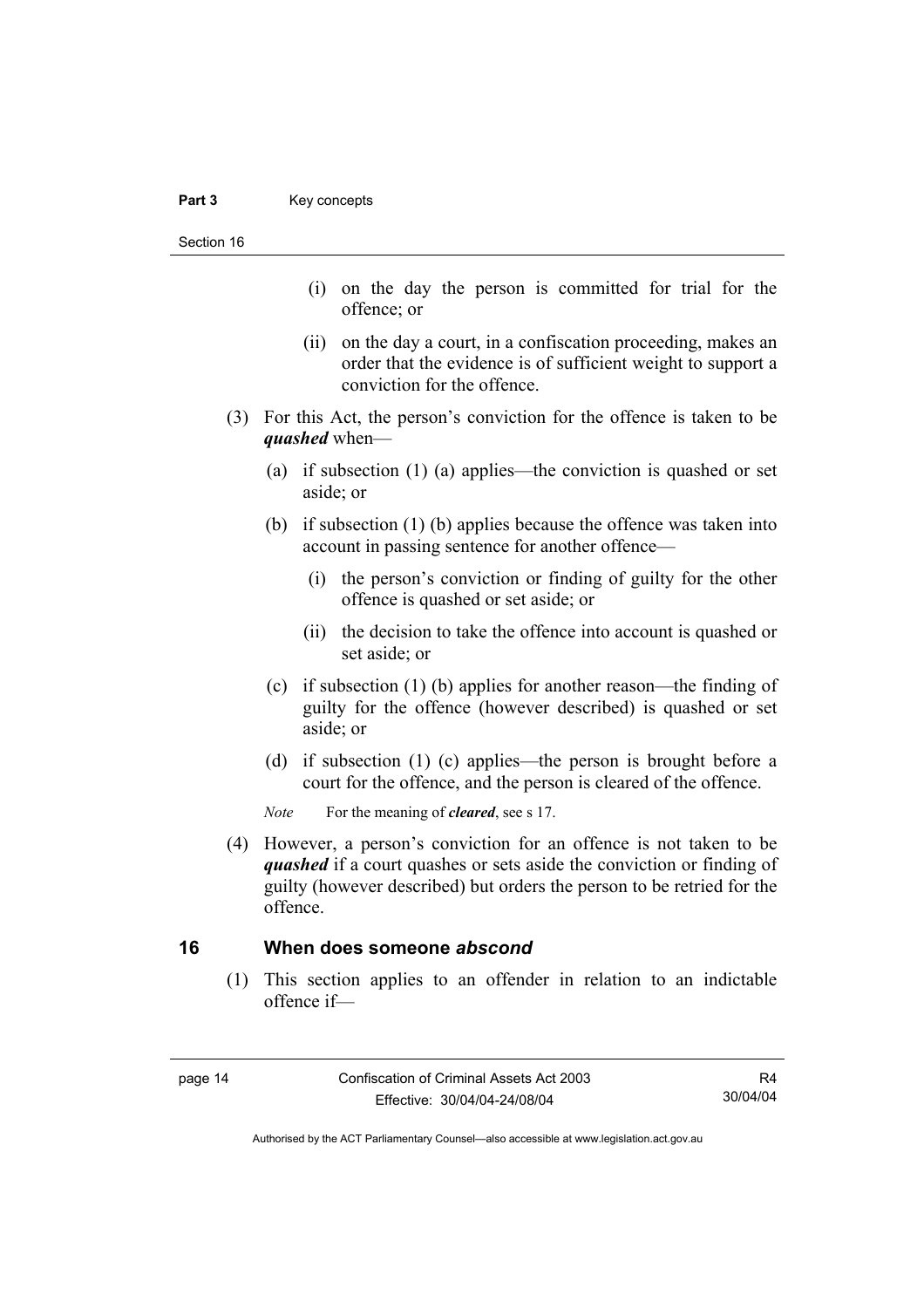- (a) an indictment is presented against the offender for the offence; and
- (b) a warrant is issued for the arrest of the offender for the offence; and
- (c) either—
	- (i) the offender is committed for trial for the offence; or
	- (ii) a court, in a confiscation proceeding, makes a finding that the evidence is of sufficient weight to support the offender's conviction for the offence.
- (2) For this Act, the offender is taken to have *absconded* in relation to the offence if—
	- (a) the offender dies before the warrant is executed; or
	- (b) at the end of 6 months after the day the warrant is issued, the offender cannot be found; or
	- (c) at the end of 6 months after the day the warrant is issued—
		- (i) the offender is not amenable to justice for any other reason; and
		- (ii) if the offender is outside the ACT—an extradition proceeding against the offender is not on foot; or
	- (d) at the end of 6 months after the day the warrant is issued—
		- (i) the offender is not amenable to justice because the offender is outside the ACT; and
		- (ii) an extradition proceeding against the offender is on foot;

and the extradition proceeding later ends without an order for the offender's extradition being made.

## **17 When is someone** *cleared* **of an offence**

For this Act, a person is *cleared* of an offence if—

| - R4     | Confiscation of Criminal Assets Act 2003 | page 15 |
|----------|------------------------------------------|---------|
| 30/04/04 | Effective: 30/04/04-24/08/04             |         |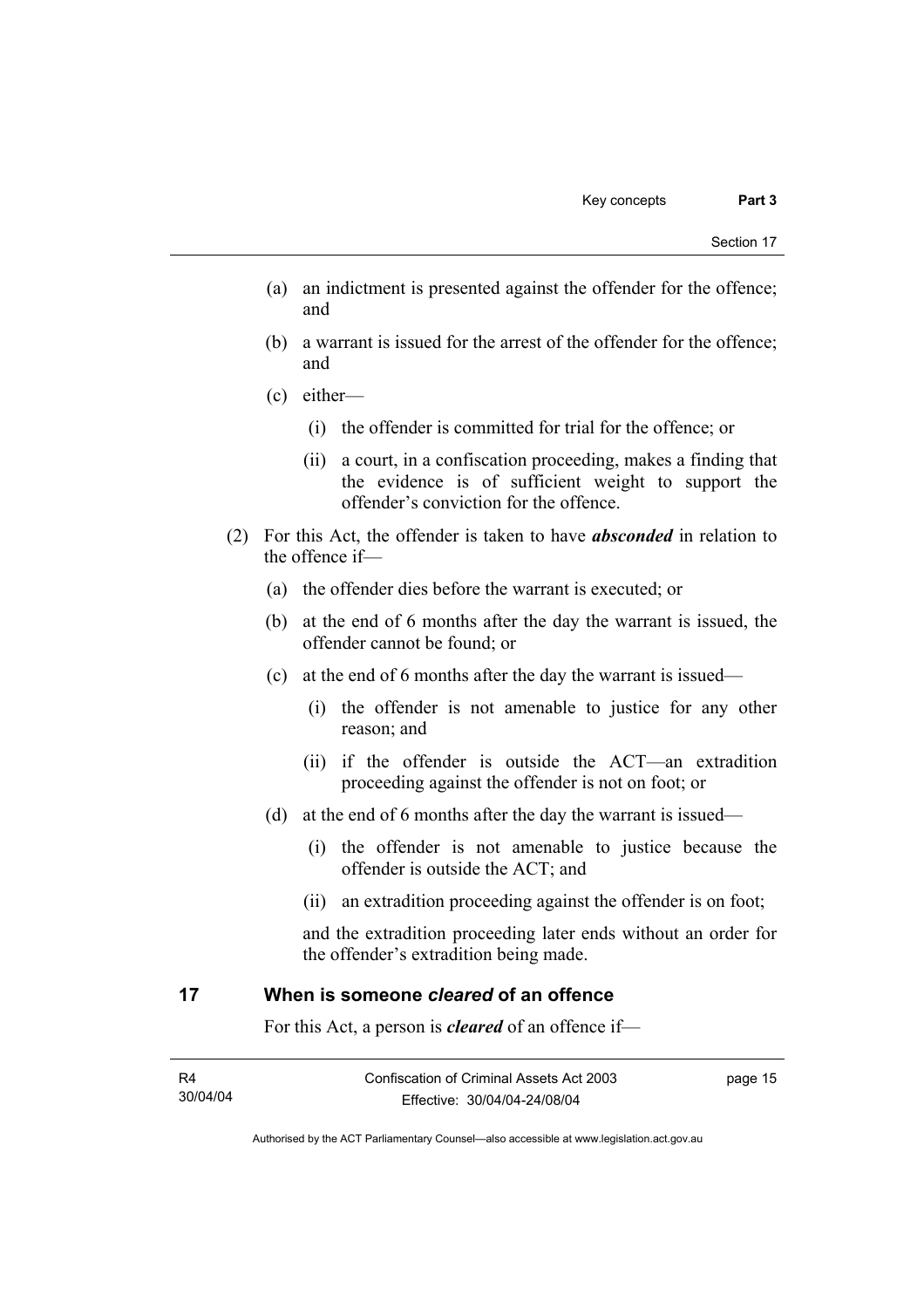### Part 3 **Key concepts**

Section 18

- (a) an indictment for the offence lapses, or is withdrawn or struck out; or
- (b) a charge for the offence is withdrawn or discharged; or
- (c) the person is acquitted of the offence; or
- (d) the person's conviction for the offence is quashed.

## **18 When a proceeding is** *finalised*

- (1) For this Act, a confiscation proceeding is *finalised* if—
	- (a) the proceeding lapses, or is withdrawn or struck out; or
	- (b) the appeal period for an appeal against the final judgment of the court hearing the proceeding ends without an appeal having been made against the judgment; or
	- (c) if an appeal against the final judgment is made within the appeal period—the appeal is dismissed, withdrawn or struck out, or the appeal is otherwise finalised (within the meaning of this subsection).
- (2) For this Act, a criminal proceeding is *finalised* if—
	- (a) the offender is cleared of the offence to which the proceeding relates; or
	- (b) the offender is convicted of an offence to which the proceeding relates, and the appeal period for an appeal against the conviction or finding of guilty (however described) ends without an appeal having been made against it; or
	- (c) if an appeal is made against the conviction or finding of guilty (however described) within the appeal period—the appeal is dismissed, withdrawn or struck out, or the appeal is otherwise finalised (within the meaning of this subsection) without a retrial having been ordered; or

R4 30/04/04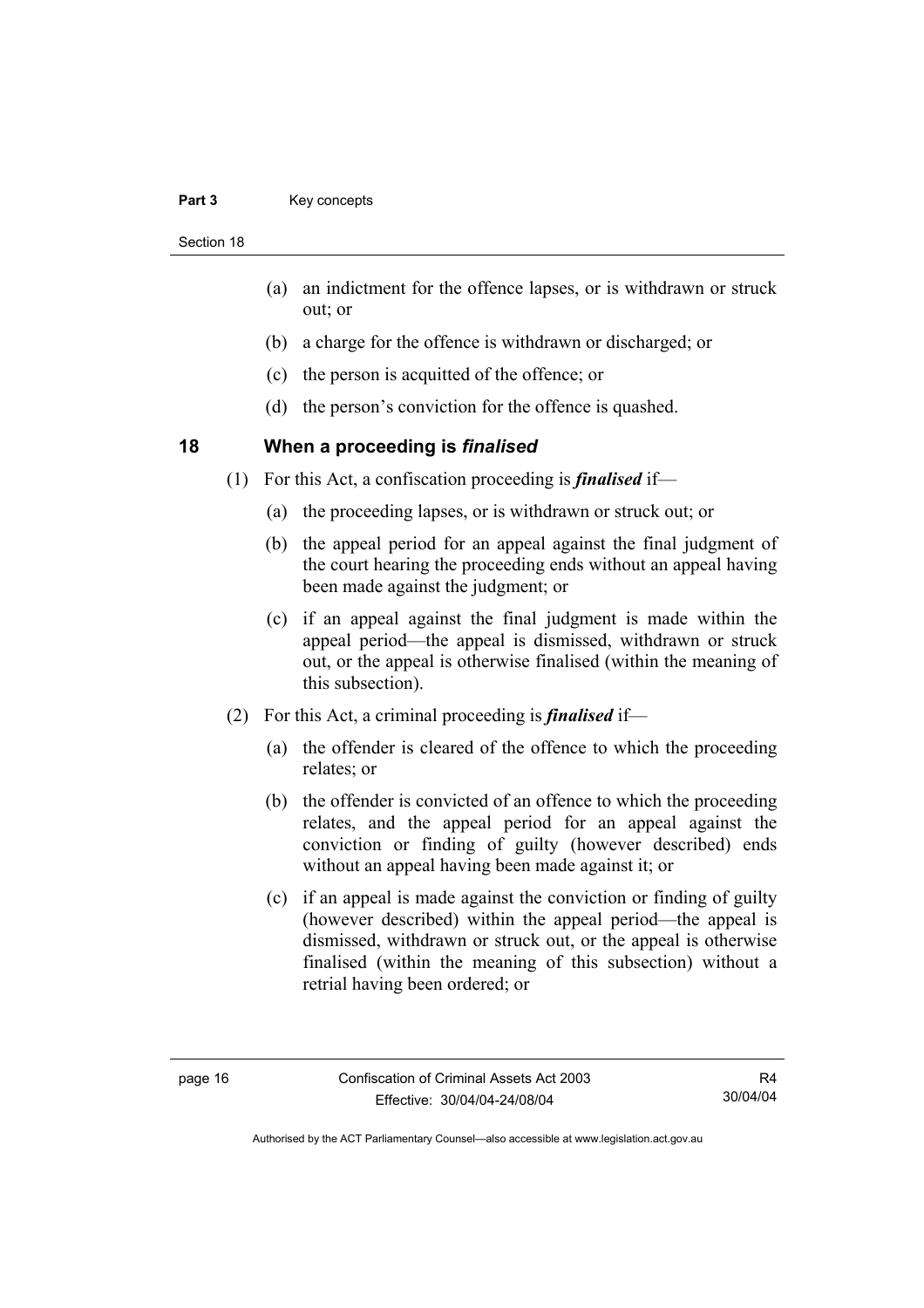- (d) if a retrial has been ordered—the proceeding on the retrial is finalised (within the meaning of this subsection).
- (3) In this section:

*appeal period* means the period within which an appeal may be made without an extension of time or leave to make the appeal out of time.

R4 30/04/04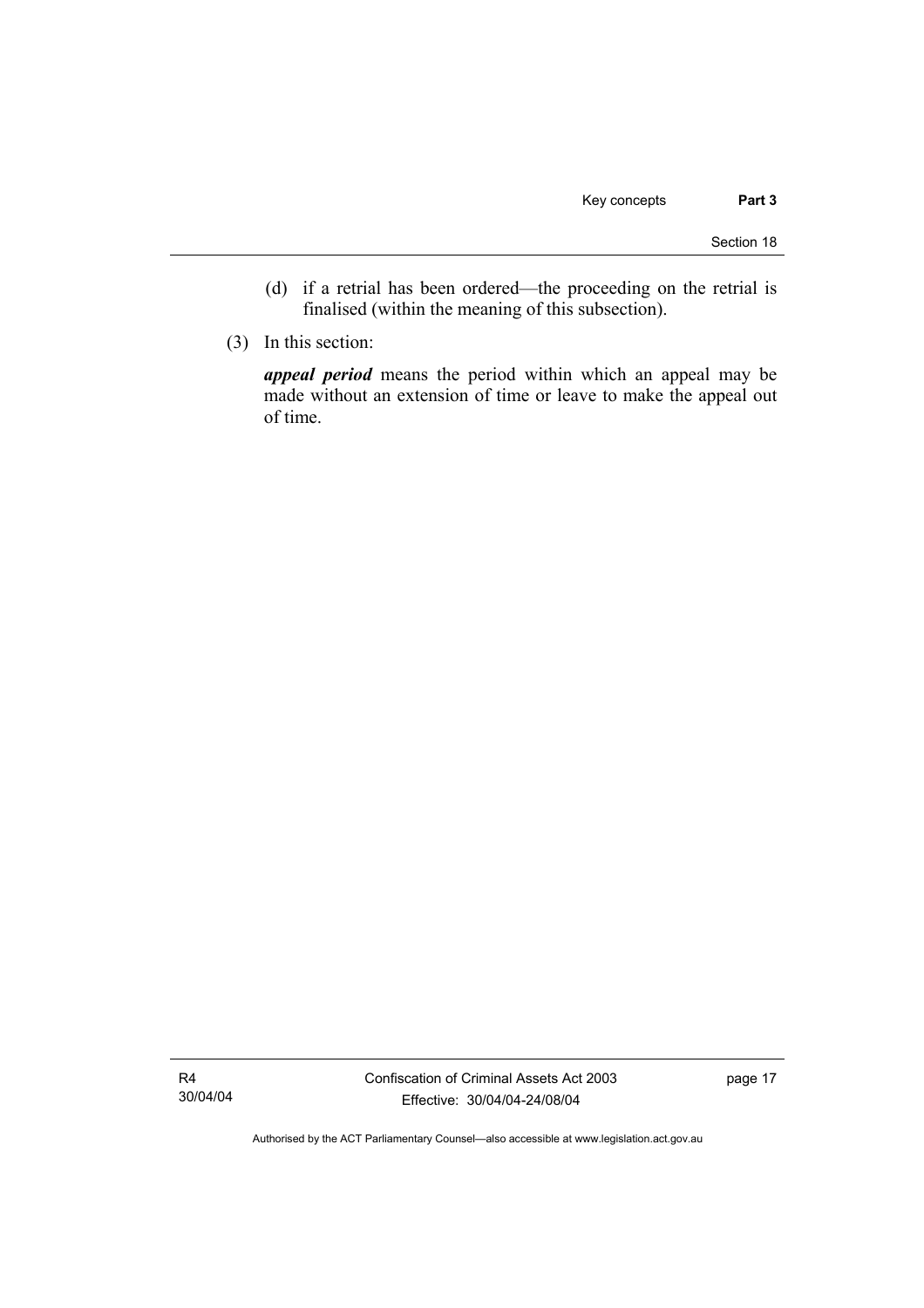**Part 4 Restraint of property Division 4.1** General Section 19

## **Part 4 Restraint of property**

## **Division 4.1 General**

## **19 Meaning of** *restraining order*

In this Act:

*restraining order* means an order under section 30 (Restraining orders over unclaimed tainted property—making) or section 31 (Restraining orders over other property—making) that a person must not deal with the property stated in the order except in accordance with—

- (a) the order; or
- (b) another order of a relevant court; or
- (c) this Act.

## **20 Meaning of** *artistic profits restraining order*

In this Act:

*artistic profits restraining order*, in relation to an offence, means a restraining order made solely to satisfy a penalty order for artistic profits in relation to the offence.

## **21 Meaning of** *unclaimed tainted property restraining order*

In this Act:

*unclaimed tainted property restraining order* means a restraining order made solely over unclaimed tainted property.

*Note* A claim for property restrained under an unclaimed tainted property restraining order does not, of itself, change or end the restraining order, see s 46 (2).

page 18 Confiscation of Criminal Assets Act 2003 Effective: 30/04/04-24/08/04

R4 30/04/04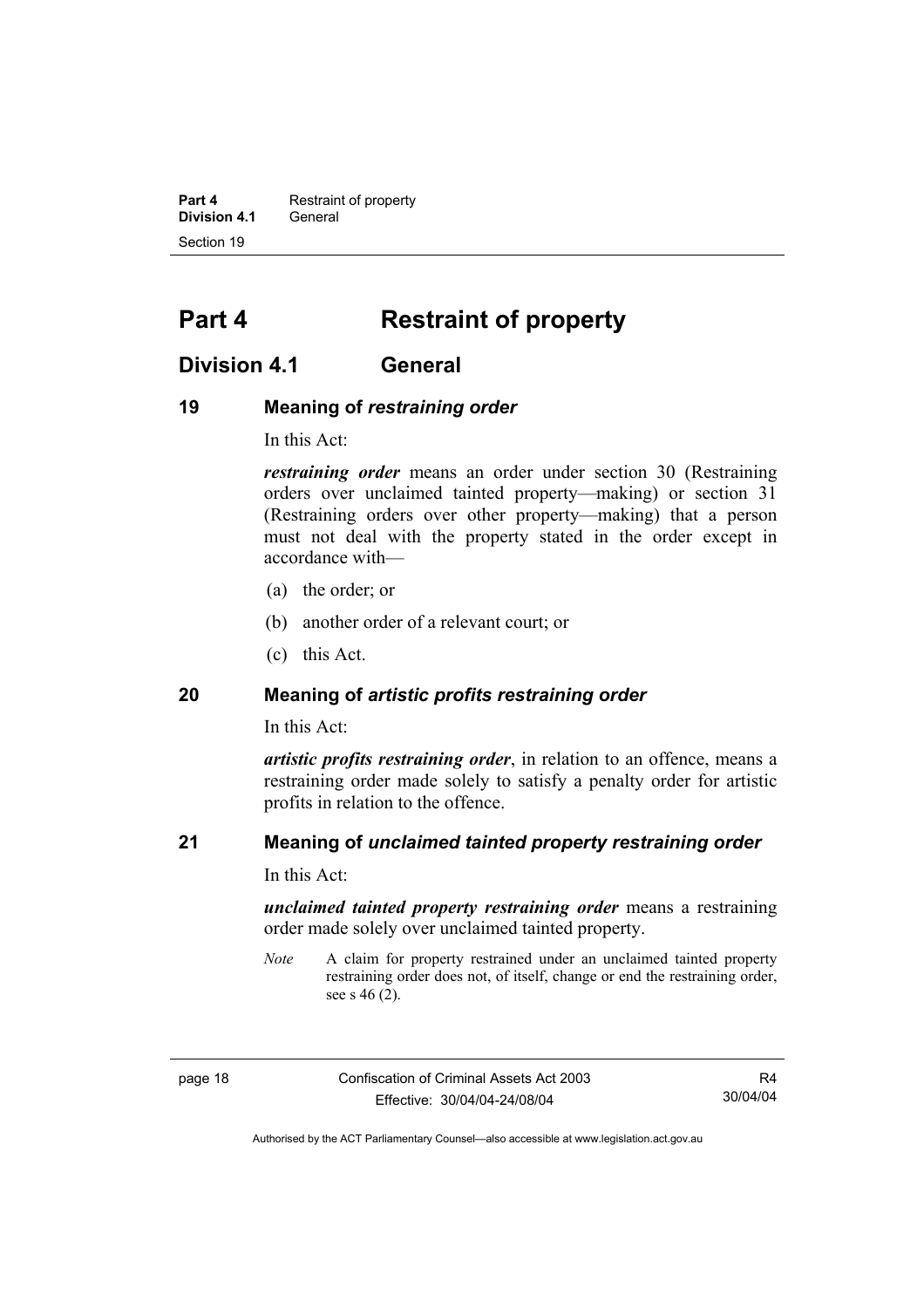### **22 Restraining orders—purposes**

A restraining order may be made to preserve property so that the property will be available for 1 or more of the following purposes:

- (a) for forfeiture under a conviction forfeiture order;
- (b) for automatic forfeiture;
- (c) for forfeiture under a civil forfeiture order;
- (d) to satisfy a penalty order.
- *Note* Pt 5 deals with forfeiture and pt 7 deals with penalty orders.

## **23 Contravening restraining orders**

- (1) A person commits an offence if—
	- (a) the person deals with property; and
	- (b) the property is subject to a restraining order; and
	- (c) the person knows that, or is reckless about the fact that, the property is subject to a restraining order; and
	- (d) the dealing with the property contravenes the order.

Maximum penalty: 500 penalty units, imprisonment for 5 years or both.

- (2) A person commits an offence if—
	- (a) the person deals with property; and
	- (b) the property is subject to a restraining order; and
	- (c) the dealing with the property contravenes the order; and
	- (d) either of the following applies:
		- (i) the restraining order, or details of the order, were recorded in a statutory property register under section 50 (2) (Restraining orders—registration in

page 19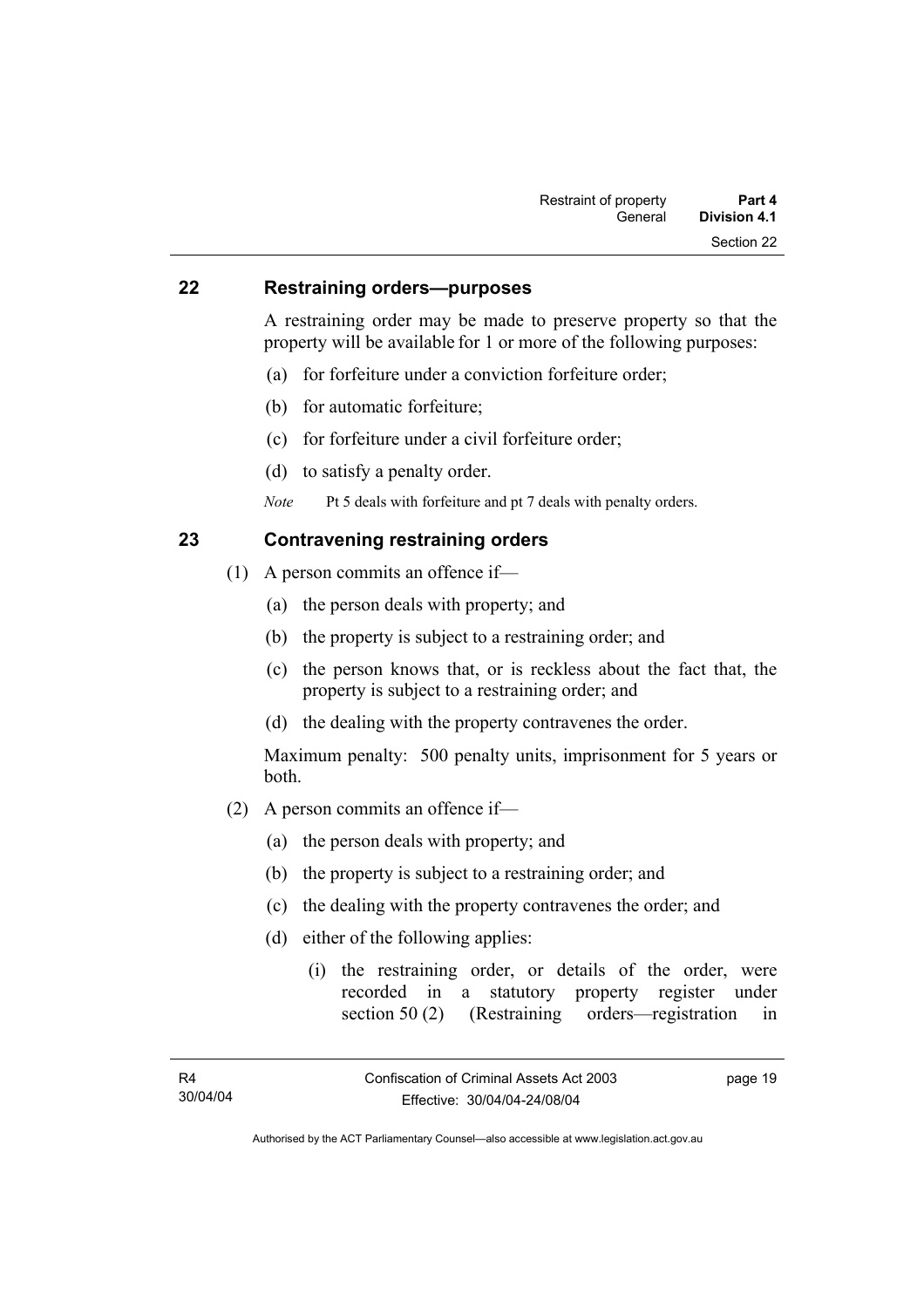| Part 4       | Restraint of property |
|--------------|-----------------------|
| Division 4.1 | General               |
| Section 24   |                       |

statutory property registers) when the person dealt with the property;

 (ii) the person was given notice of the order under section 34 (Restraining orders—notice of making) before the person dealt with the property.

Maximum penalty: 200 penalty units, imprisonment for 2 years or both.

(3) Strict liability applies to subsection (2) (b), (c) and (d).

## **24 Setting aside dealings with restrained property**

- (1) The DPP may apply to a relevant court for an order that a dealing with restrained property be set aside if—
	- (a) the dealing was in contravention of the restraining order; and
	- (b) the dealing—
		- (i) was not for sufficient consideration; or
		- (ii) transferred property to a person who was not acting honestly; or
		- (iii) transferred property to a person who did not take reasonable care to establish that the property may be lawfully acquired by the person
- (2) On application under subsection (1), the court may make an order setting aside a dealing with property in contravention of a restraining order.
- (3) The order may be expressed to take effect on—
	- (a) the day when the dealing took place; or
	- (b) the day when the order setting aside the dealing is made.
- (4) If the court makes an order mentioned in subsection (3) (b), the court must declare the rights of anyone who acquired an interest in

R4 30/04/04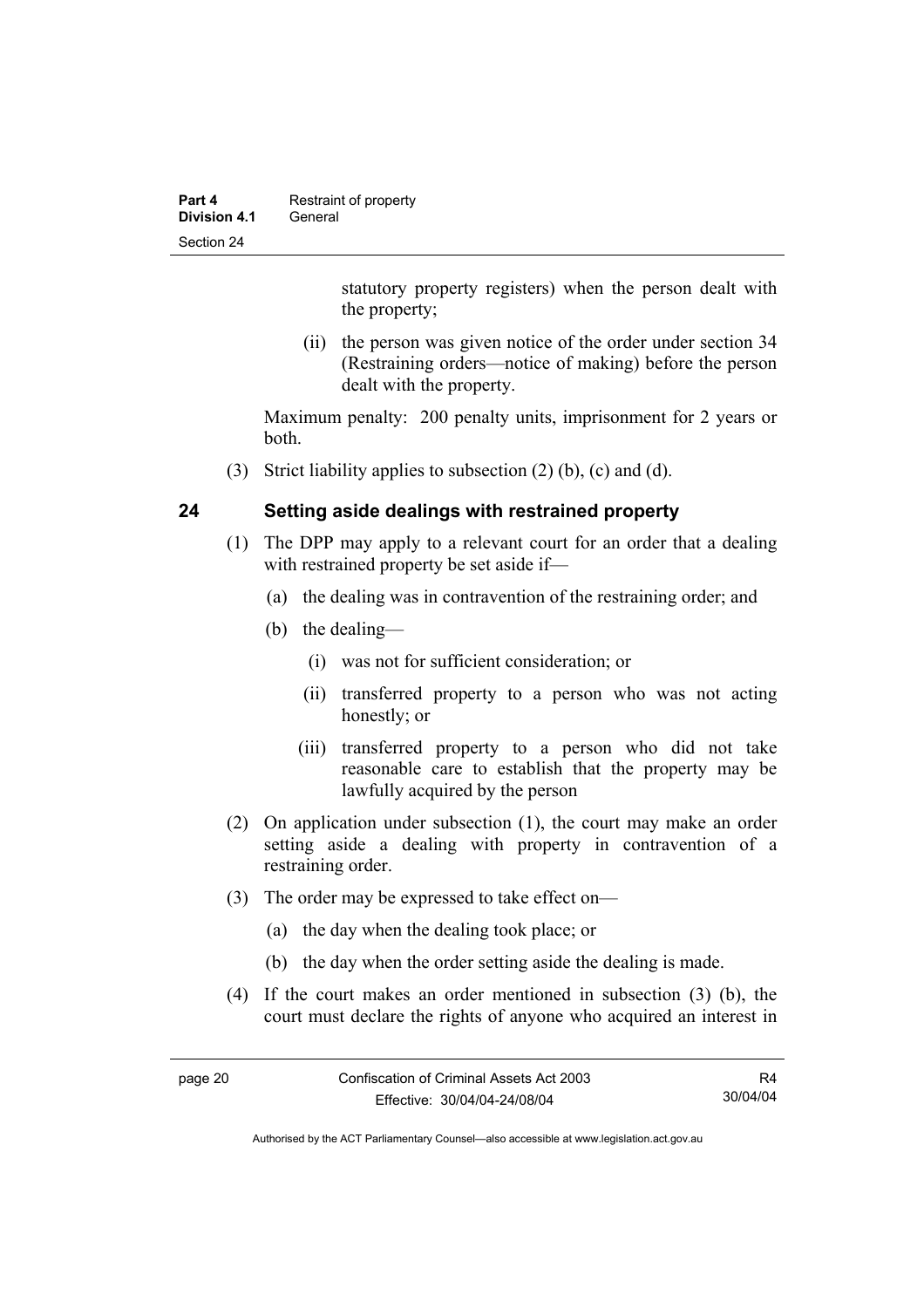the property on or after the day of the dealing and before the day the order is made.

## **Division 4.2 Making restraining orders**

- *Note 1* For general provisions about a proceeding for a restraining order (which is a confiscation proceeding—see s 236), see pt 14.
- *Note 2* In particular, no advance notice to anyone is required of the application for the order, and the application may be heard in closed court, without the offender or the public being present, see s 243.

## **25 Restraining orders over unclaimed tainted property application**

- (1) The DPP may apply to a relevant court for a restraining order over unclaimed tainted property.
- (2) The application must state the following:
	- (a) that the application is for an unclaimed tainted property restraining order;
	- (b) the property sought to be restrained.
- (3) The application must be supported by an affidavit under section 28 (Restraining orders over unclaimed tainted property—affidavit supporting application).
- (4) An application for an unclaimed tainted property restraining order must be made only in relation to unclaimed tainted property (but may be made at the same time as an application for a restraining order over other property).

## **26 Restraining orders over other property—application**

- (1) The DPP may apply to a relevant court for a restraining order over any of the following:
	- (a) stated property of a person;

page 21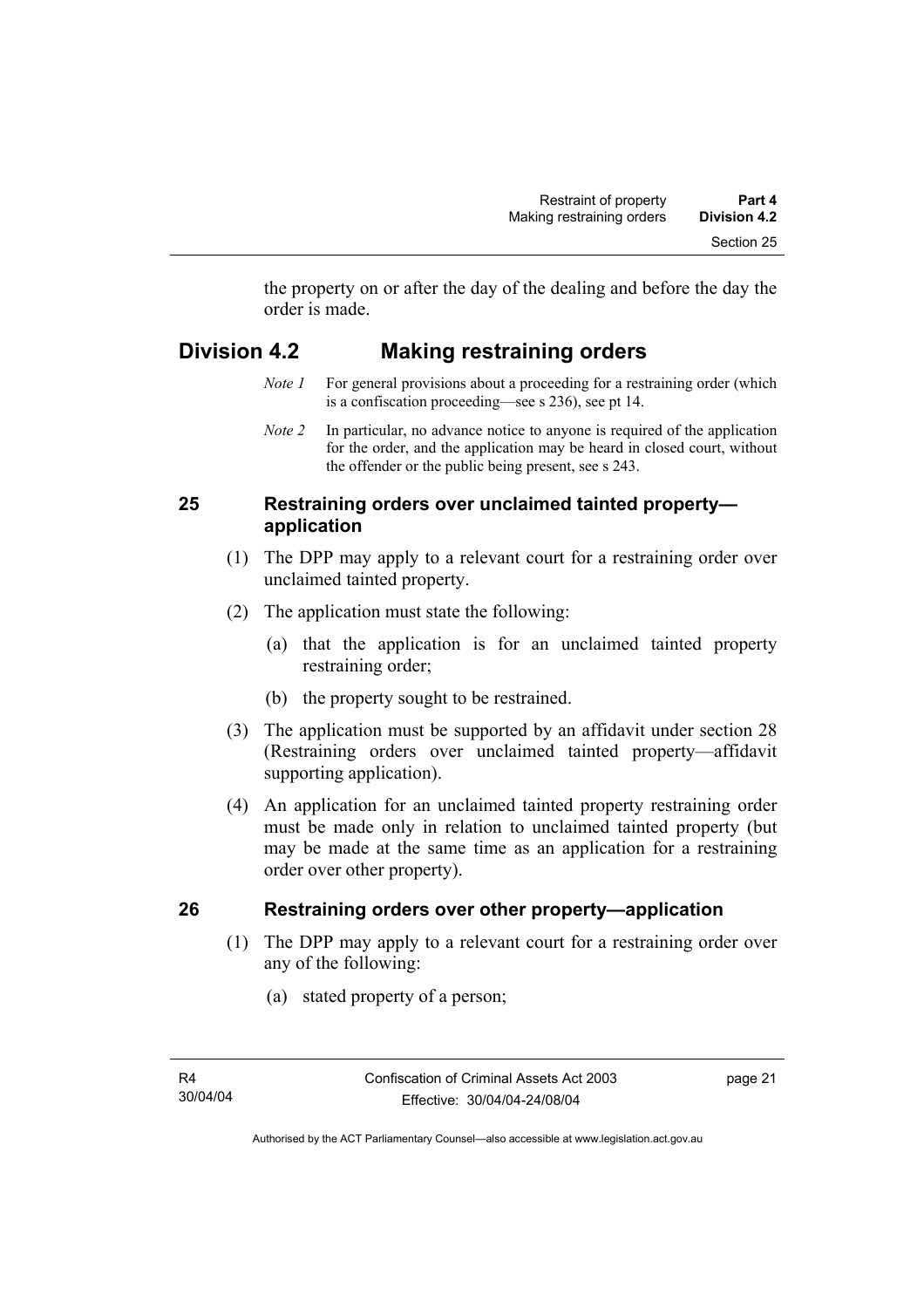- (b) stated property of a person and all other property of the person (including property acquired after the making of the order);
- (c) all property of a person (including property acquired after the making of the order);
- (d) all property of a person (including property acquired after the making of the order) other than stated property.
- *Note 1* A reference to a *person* generally includes a reference to a corporation as well as an individual, see Legislation Act, s 160. (See also the Legislation Act, dict, pt 1, def *person*.)
- *Note 2 Property* includes an interest in property, see Legislation Act, dict, pt 1.
- (2) The application must state the following:
	- (a) the offence to which the application relates;
	- (b) when it is alleged the offence was committed;
	- (c) the person who is alleged to have committed the offence;
	- (d) the person whose property the application relates to;
	- (e) the property sought to be restrained (including whether it is property of the offender or someone else);

*Note Offender* includes a corporation, see dict.

- (f) whether the application is for an artistic profits restraining order.
- (3) The application must be supported by an affidavit under section 29 (Restraining orders over other property—affidavit supporting application).
- (4) For subsection (2) (a), the application need not specify a particular offence and it is sufficient if the application states that some offence or other was committed.
- (5) For subsection (2) (b), the application need not specify a particular time or day and it is sufficient if the application states a period within which the offence was committed.

| page 22 | Confiscation of Criminal Assets Act 2003 |          |
|---------|------------------------------------------|----------|
|         | Effective: 30/04/04-24/08/04             | 30/04/04 |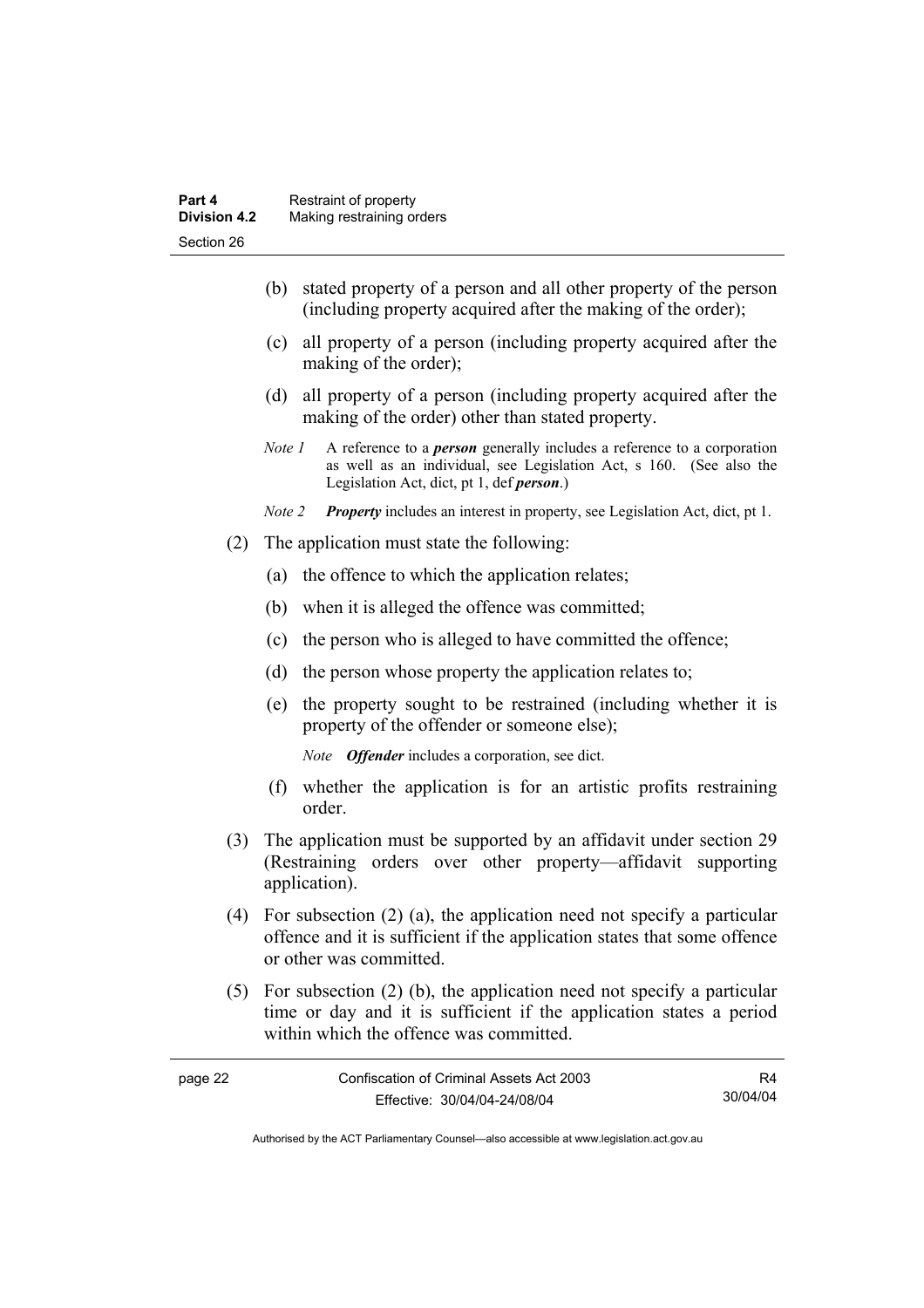- (6) To remove any doubt—
	- (a) an application for a restraining order under this section may be made in relation to an interest (or interests) in property; and

- (b) an application for a restraining order under this section may be made in relation to 2 or more offences; and
- (c) an application for a restraining order under this section may be made in relation to the property of 2 or more people; and
- (d) this section does not apply to an application for a restraining order over unclaimed tainted property.

# **27 Restraining orders—time for making certain applications**

- (1) This section does not apply to an application for—
	- (a) an artistic profits restraining order; or
	- (b) an unclaimed tainted property restraining order.
- (2) An application for a restraining order in relation to an ordinary indictable offence must be made before the end of the longer of the following periods:
	- (a) if an indictment has been presented against the offender for the offence, and the offender has not been convicted or cleared of the offence—2 years after the day the indictment was presented;
	- (b) if the offender has been convicted of the offence (and not cleared)—2 years after the day of the conviction;

*Note Property* includes an interest in property, see Legislation Act, dict, pt 1.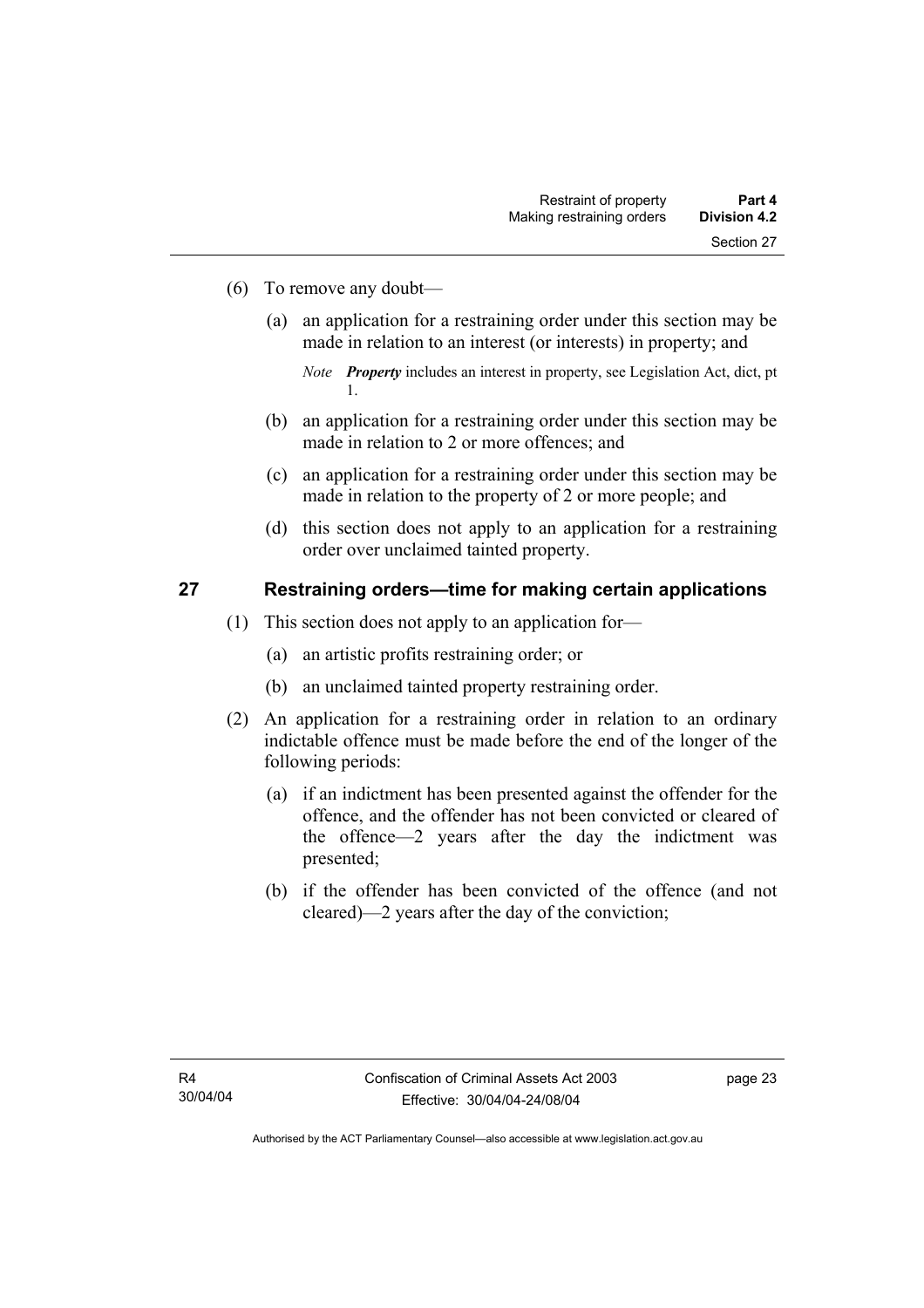- (c) in any case—6 years after the day the offence was committed (or is alleged to have been committed).
- *Note 1* For the meaning of *in relation to*, see dict.
- *Note 2* The court may allow leave for an application to be made after a time fixed by this section in certain circumstances (see s 49 and s 246).
- (3) An application for a restraining order in relation to a serious offence must be made before the end of the longer of the following periods:
	- (a) if an indictment has been presented against the offender for the offence, and the offender has not been convicted or cleared of the offence—2 years after the day the indictment was presented;
	- (b) if the offender has been convicted of the offence—2 years after the day of the conviction;
	- (c) in any case—6 years after the day the offence was committed (or is alleged to have been committed).
	- *Note* The court may allow leave for an application to be made after a time fixed by this section in certain circumstances (see s 49 and s 246).

# **28 Restraining orders over unclaimed tainted property affidavit supporting application**

- (1) An affidavit by a police officer supporting an application under section 25 (Restraining orders over unclaimed tainted property application) for an unclaimed tainted property restraining order must state—
	- (a) that the police officer suspects that the property is unclaimed tainted property; and
	- (b) that the property has not been claimed by anyone.
	- *Note* No time limit applies to an application for an unclaimed tainted property restraining order, see s 27 (1) (b).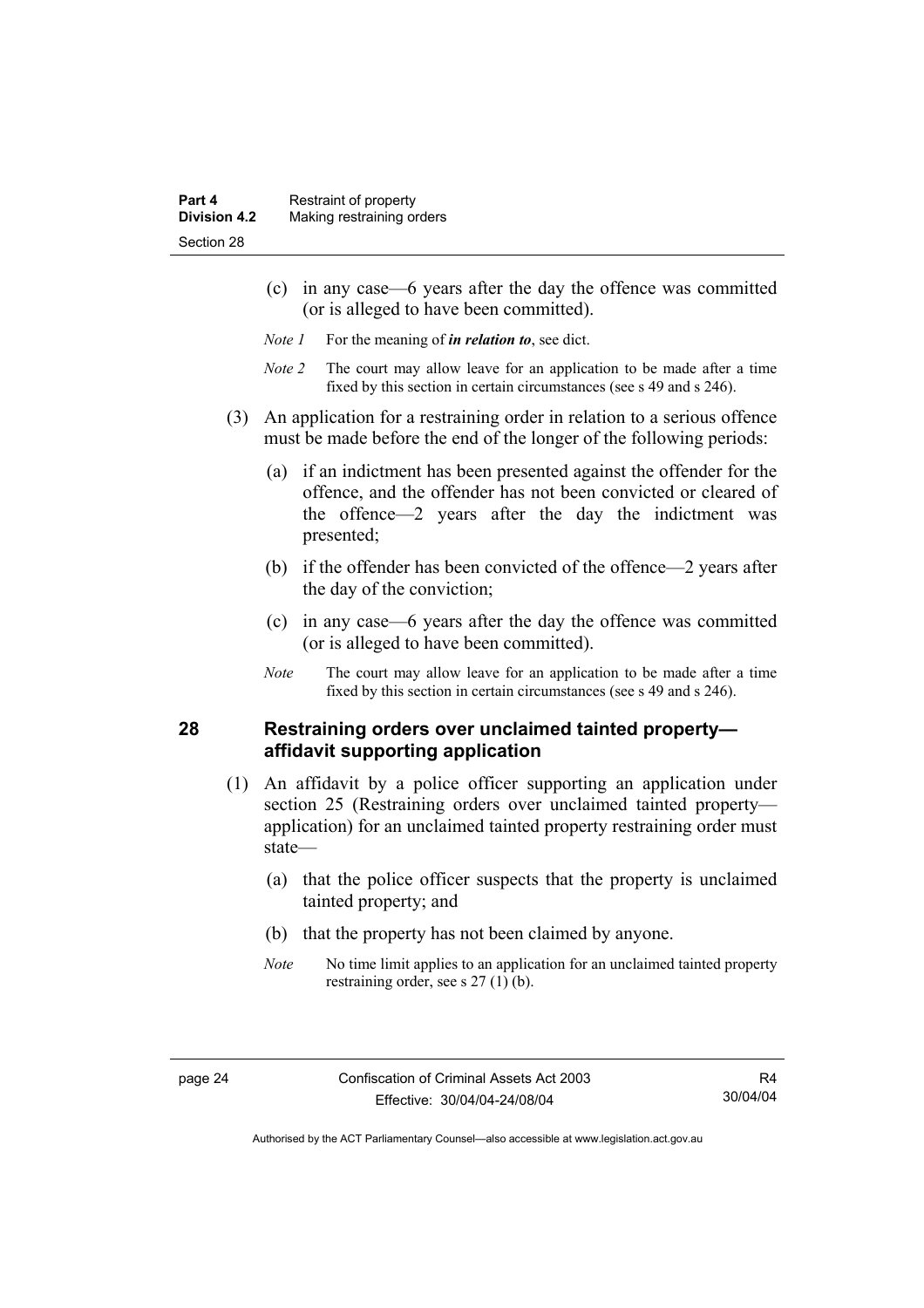- (2) The affidavit must state that the police officer believes that the property sought to be restrained may be required to satisfy a purpose mentioned in section 22 (Restraining orders—purposes).
- (3) For subsection (2), no particular purpose need be stated in the affidavit.
- (4) The affidavit must state the grounds for each suspicion or belief of the police officer stated in the affidavit.

# **29 Restraining orders over other property—affidavit supporting application**

- (1) An affidavit by a police officer supporting an application under section 26 (Restraining orders over other property—application) for a restraining order must state—
	- (a) that the officer believes that an indictment has been presented against the offender for a stated indictable offence, or that the offender has been convicted of a stated indictable offence; or
	- (b) that the officer suspects that the offender has committed a stated indictable offence, and that it is intended, within a stated period—
		- (i) for an ordinary indictable offence—to present an indictment against the offender for the offence (or a related indictable offence); or
		- (ii) for a serious offence—
			- (A) to present an indictment against the offender for the offence (or a related serious offence); or
			- (B) to apply for a civil forfeiture order or a penalty order in relation to the offence (or a related serious offence).
- (2) Subsection (1) (b) does not require the police officer to specify a particular offence in the affidavit and it is sufficient if the police

page 25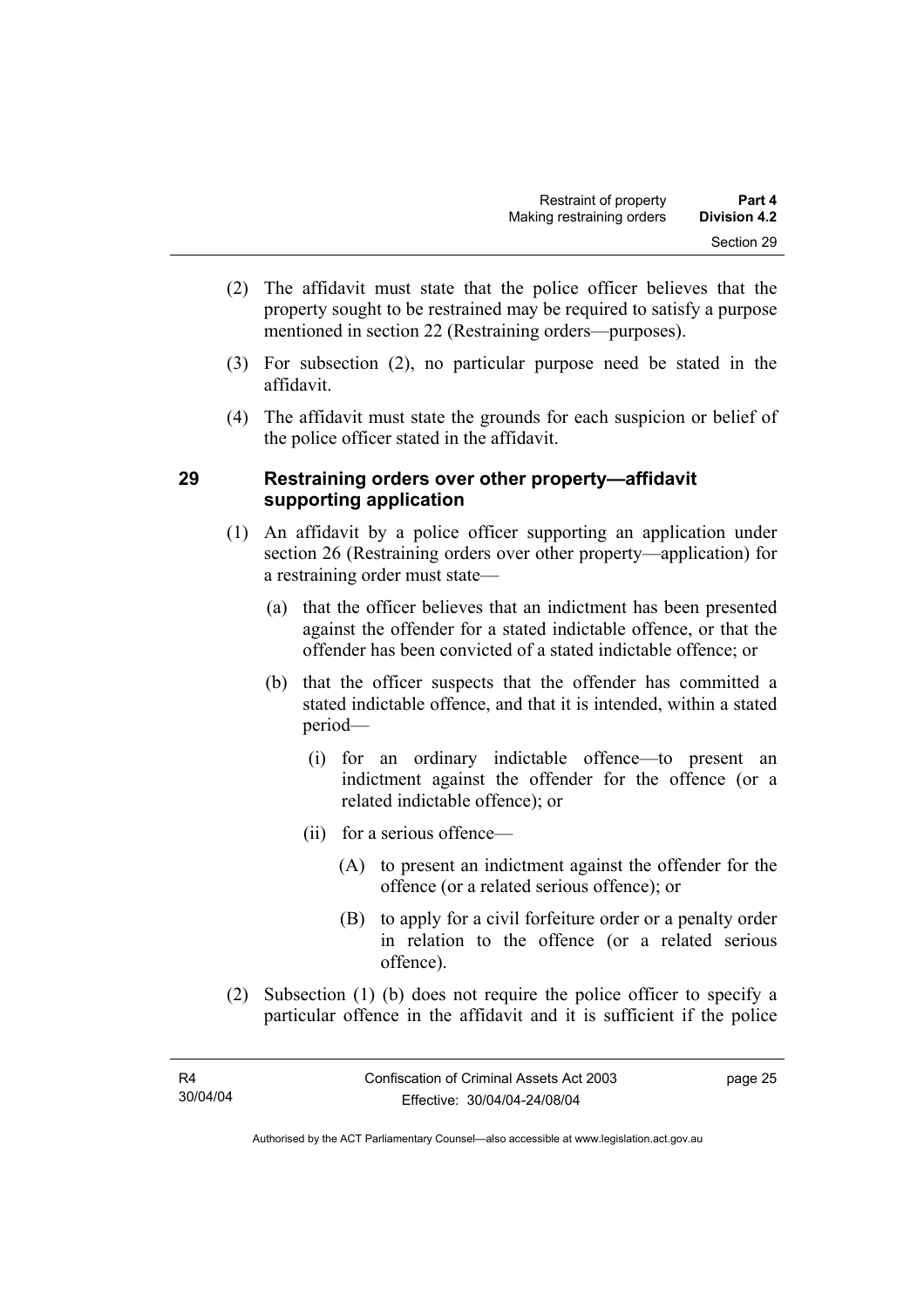| Part 4              | Restraint of property     |
|---------------------|---------------------------|
| <b>Division 4.2</b> | Making restraining orders |
| Section 29          |                           |

officer suspects that the offender has committed a particular kind of offence and the affidavit describes the nature of the offence in general terms.

- (3) If the application is not for an artistic profits restraining order, the affidavit must state that the police officer believes that the application is being made within the relevant period mentioned in section 27 (Restraining orders—time for making certain applications) for the offence to which the application relates.
	- *Note* No time limit applies to an application for an artistic profits restraining order, see s 27 (1) (a).
- (4) For subsection (3), if the application relates to a serious offence, it is sufficient if the police officer believes that the offence was committed within the relevant period mentioned in section 27, and it is not necessary for the officer to believe that the offence was committed on any particular day or time within the relevant period.
- (5) The affidavit must state, for the property mentioned in the application, or for each stated part of the property—
	- (a) that the officer suspects that the property is either the offender's property or the property of someone else; and
	- (b) for property that the officer suspects is the property of someone else—
		- (i) that the property is tainted property; or
		- (ii) that the property is subject to the offender's effective control.
- (6) The affidavit must state that the police officer believes that—
	- (a) the property sought to be restrained may be required to satisfy a purpose mentioned in section 22 (Restraining orders purposes); and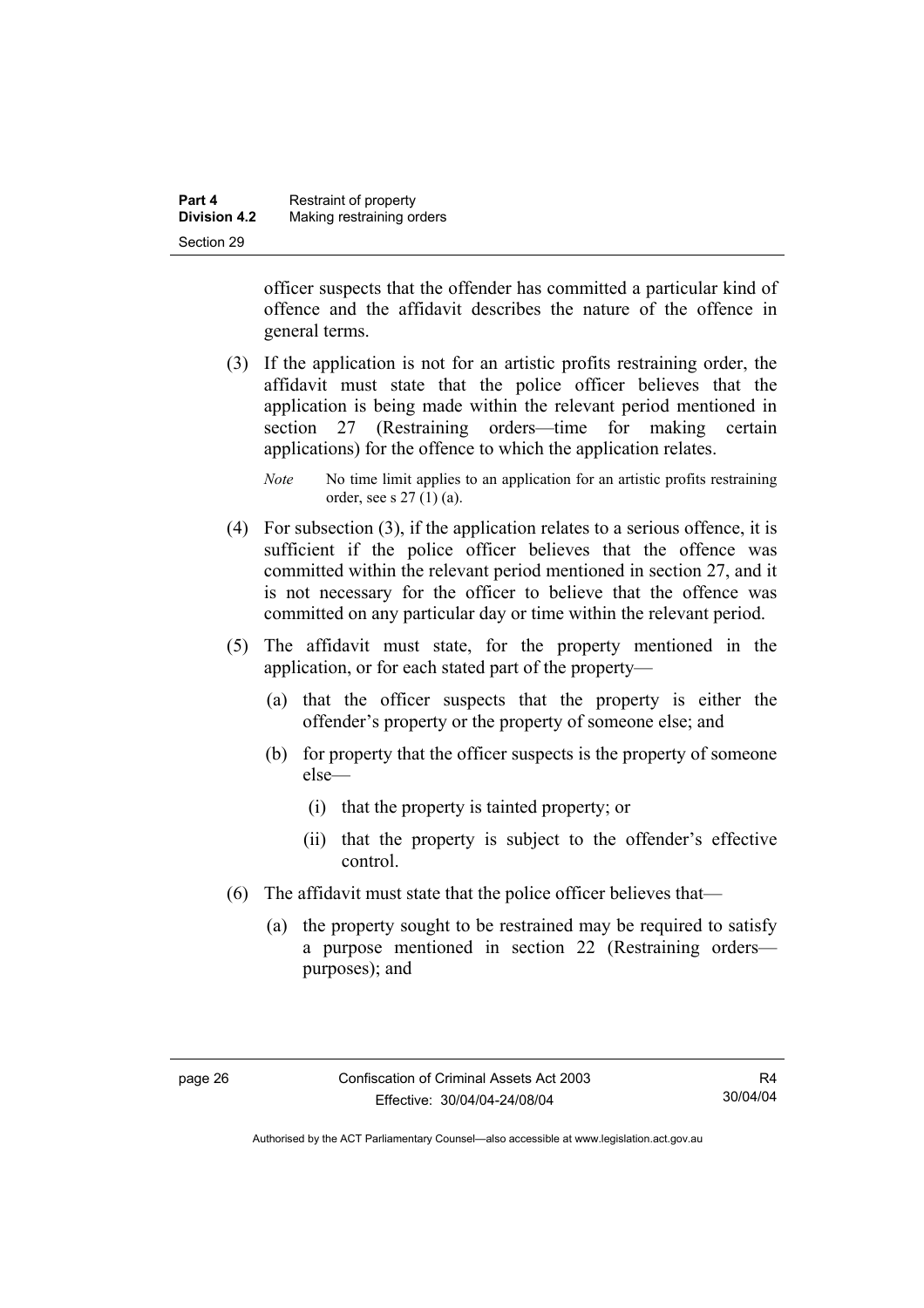- (b) if the application is for an artistic profits restraining order—the property sought to be restrained may be required to satisfy a penalty order for artistic profits in relation to the offence.
- (7) For subsection (6) (a), no particular purpose need be stated in the affidavit.
- (8) The affidavit must state the grounds for each belief or suspicion of the police officer stated in the affidavit.

# **30 Restraining orders over unclaimed tainted property making**

- (1) This section applies if an application is made under section 25 (Restraining orders over unclaimed tainted property—application) to a relevant court for an unclaimed tainted property restraining order in relation to an offence.
- (2) The relevant court must make a restraining order over the property to which the application relates if, having regard to the police officer's affidavit supporting the application and any other evidence before the court, the court is satisfied that there are reasonable grounds for the officer's suspicions and beliefs stated in the affidavit.
	- *Note* A claim for property restrained under an unclaimed tainted property restraining order does not, of itself, change or end the restraining order, see s 46 (2).
- (3) The restraining order may direct the public trustee to take control of the restrained property.
	- *Note* For the commencement of a restraining order, see Legislation Act, s 73 (4).
- (4) To remove any doubt, for making a restraining order under this section, it is irrelevant whether there is any risk of the property being dealt with in a way that would defeat or hinder the purposes of this Act.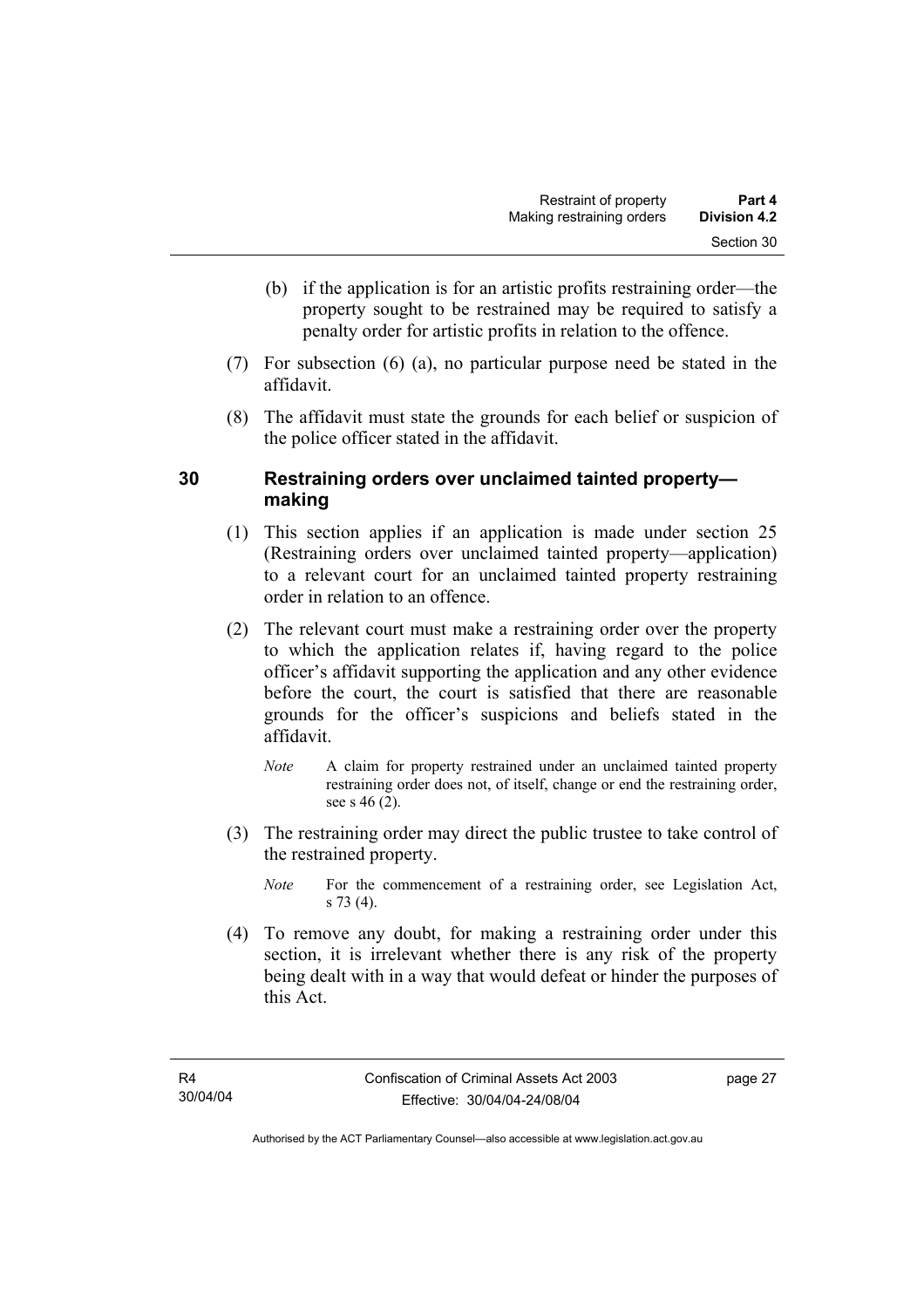# **31 Restraining orders over other property—making**

- (1) This section applies if an application is made under section 26 (Restraining orders over other property—application) to a relevant court for a restraining order in relation to an offence.
- (2) The relevant court must make a restraining order over the property to which the application relates if, having regard to the police officer's affidavit supporting the application and any other evidence before the court—
	- (a) the court is satisfied that there are reasonable grounds for the officer's beliefs and suspicions stated in the affidavit; and
	- (b) if an indictment has not been presented for the offence, or the offence is a serious offence of which the offender has been cleared—the court is satisfied that, within 6 weeks after the date of the order or (if allowed by the court) a longer period of not longer than 3 months after that date—
		- (i) for an ordinary indictable offence—it is intended to present an indictment against the offender for the offence (or a related indictable offence); or
		- (ii) for a serious offence—
			- (A) it is intended to present an indictment against the offender for the offence (or a related serious offence); or
			- (B) it is intended to apply for a civil forfeiture order or a penalty order in relation to the offence (or a related serious offence).
- (3) The restraining order may do either or both of the following:
	- (a) direct the public trustee to take control of the restrained property or stated restrained property;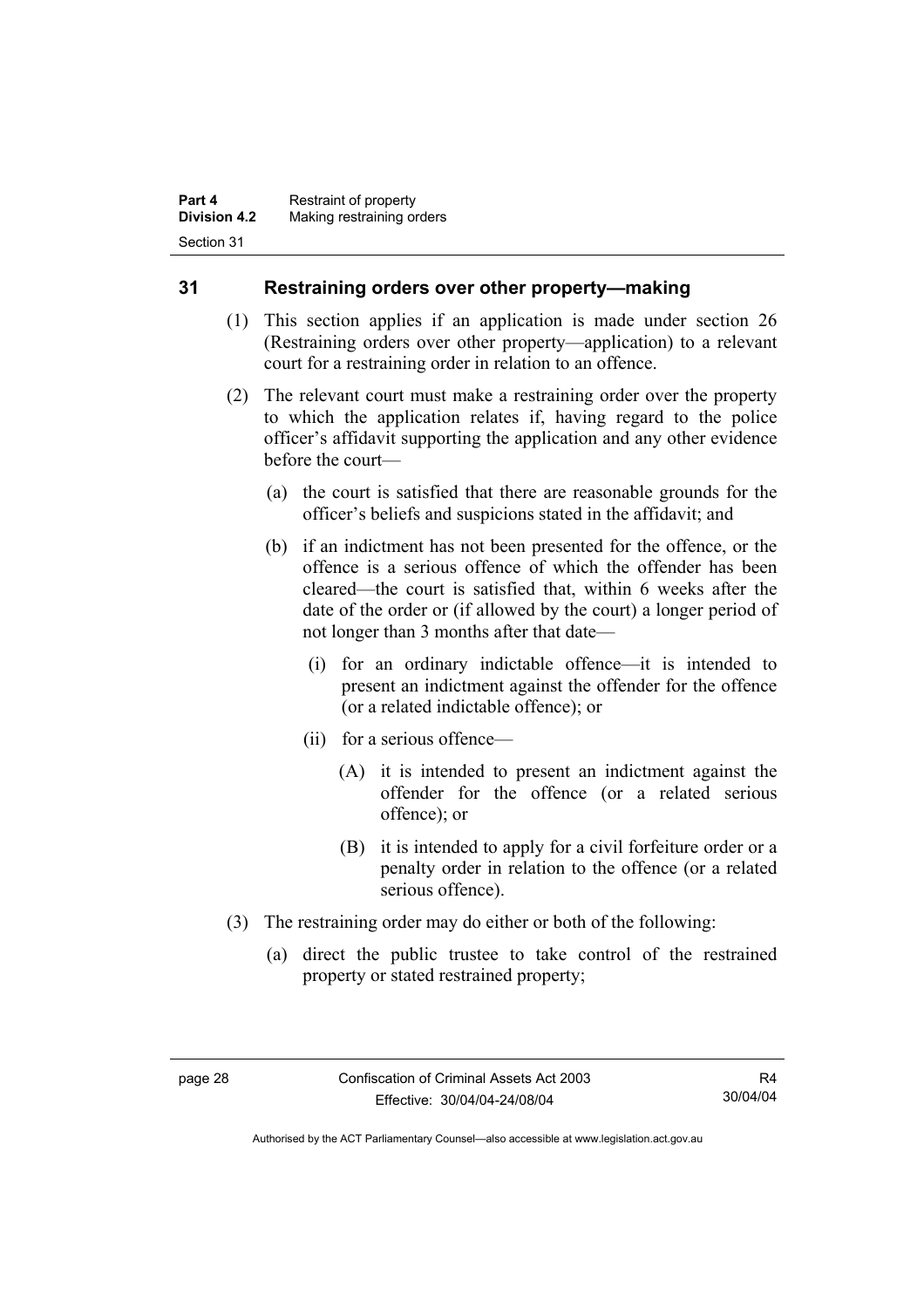- (b) provide, under section 37 or 38, for living and business expenses, or legal expenses, to be met out of the restrained property.
- *Note* For the commencement of a restraining order, see Legislation Act, s 73 (4).
- (4) The relevant court may refuse to make the restraining order if the DPP does not give the relevant court any undertaking that the court considers appropriate about the payment of damages or costs in relation to the making or operation of the order.
- (5) To remove any doubt—
	- (a) a restraining order may be made under this section in relation to an interest (or interests) in property; and

 (b) a restraining order may relate to 2 or more offences committed (or alleged to have been committed) by an offender; and

*Note Offender* includes a corporation, see dict.

- (c) a restraining order may relate to the property of 2 or more people; and
- (d) for making a restraining order under this section, it is irrelevant whether there is any risk of the property being dealt with in a way that would defeat or hinder the purposes of this Act.

# **32 Making of restraining orders—specific serious offence not required etc**

 (1) For section 31 and to remove any doubt, if the relevant court is satisfied that there are reasonable grounds for the police officer's belief that a serious offence was committed by the offender within the relevant period mentioned in section 27 (Restraining orders time for making certain applications), the court must not refuse to

page 29

*Note Property* includes an interest in property, see Legislation Act, dict, pt 1.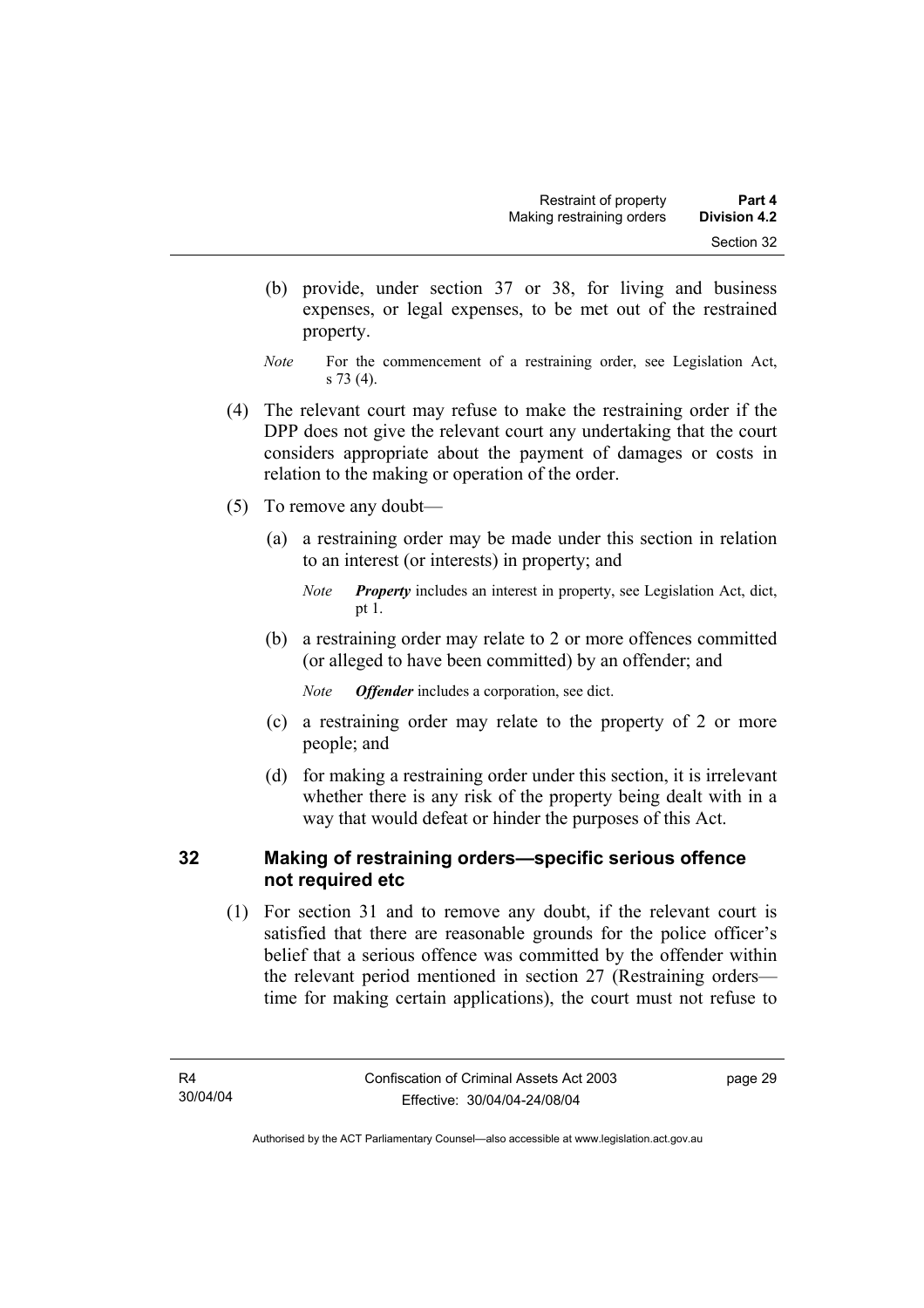make a restraining order in relation to the offence only because the court is not satisfied—

- (a) that the officer had any belief that a particular serious offence was committed within the relevant period; or
- (b) that the officer had any belief about the particular day or time when the offender committed the offence within the relevant period; or
- (c) that there are reasonable grounds for any belief by the officer about anything mentioned in paragraph (a) or (b).

*Note* For the meaning of *in relation to*, see dict.

- (2) Also, for section 31 and to remove any doubt, the relevant court must not refuse to make a restraining order in relation to the offender only because—
	- (a) an indictment has not been presented against the offender for the offence; or
	- (b) the offender has not been convicted of the offence; or
	- (c) the offender has been cleared of the offence, including being cleared after having been convicted of the offence; or
	- (d) a doubt is raised about whether the person committed the offence.

# **33 Restraining orders—contents**

- (1) A restraining order must state that a person must not deal with the property stated in the order except in accordance with—
	- (a) the order; or
	- (b) another order of a relevant court; or
	- (c) this Act.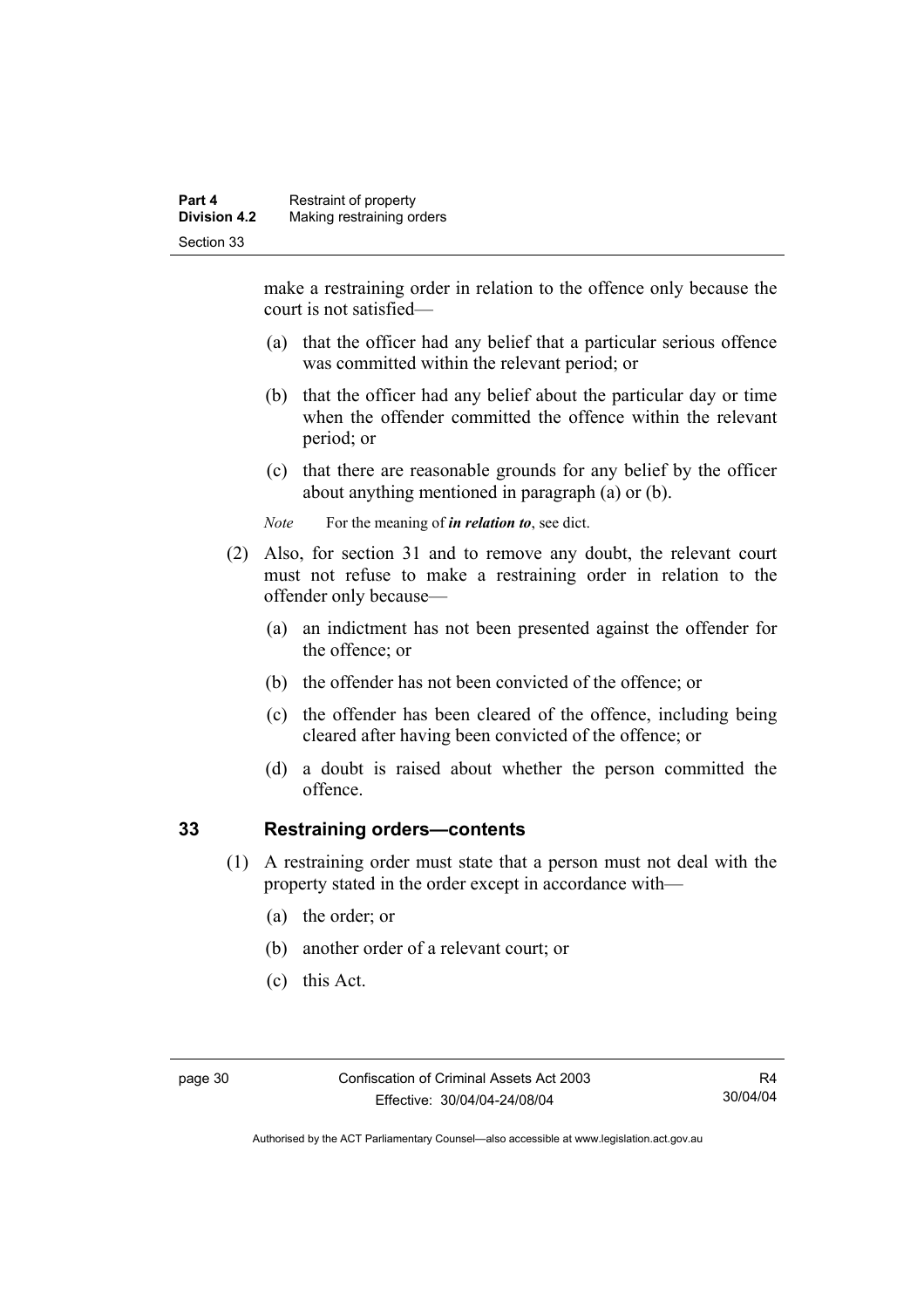- (2) A restraining order (other than an unclaimed tainted property restraining order) must also state—
	- (a) that it is a restraining order under this Act; and
	- (b) the person (or people) whose property it applies to; and
	- (c) for each person to whose property it applies to—the property to which it applies, including whether it applies to property acquired after the making of the order; and
	- (d) if section 31 (2) (b) (Restraining orders over other property making) applies to the restraining order—the applicable period under the paragraph; and
		- *Note* The restraining order ends unless an indictment is presented or, for a serious offence, a forfeiture or penalty application is made, before the end of the stated period (see div 4.3, tables 1 and 2).
	- (e) if the order directs the public trustee to take control of the restrained property or stated restrained property—the direction and the property to which it applies; and
	- (f) if the relevant court making the order has given a direction under section 35 (Restraining order proceedings—restrictions on disclosure)—
		- (i) the direction given by the court; and
		- (ii) the effect of section 36 (Restraining orders—disclosure offences) in relation to the direction; and
	- (g) if the order provides, under section 37 or 38, for living and business expenses, or legal expenses, to be met out of the restrained property—
		- (i) the kind of expenses that may be met out of the restrained property; and
		- (ii) the period during which the expenses may be met out of the restrained property; and

page 31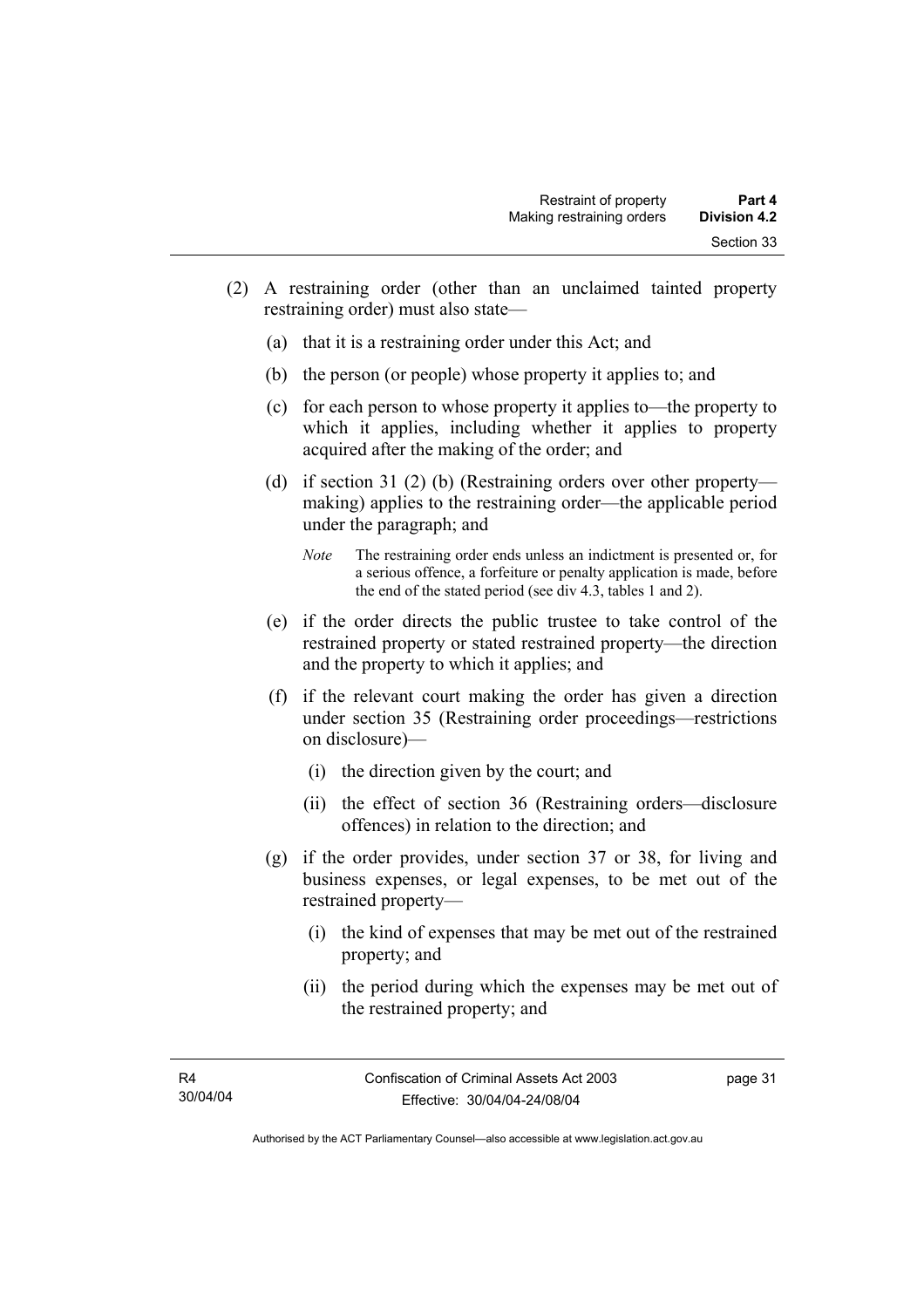- (iii) the maximum amount of the expenses that may be met out of the restrained property.
- (3) An unclaimed tainted property restraining order must also state—
	- (a) that it is an unclaimed tainted property restraining order under this Act; and
	- (b) the property to which it applies; and
	- (c) if the relevant court making the order has given a direction under section 35—
		- (i) the direction given by the court; and
		- (ii) the effect of section 36 in relation to the direction; and
	- (d) that, unless a relevant court makes an order that stops the operation of the restraining order over the property, the property will be automatically forfeited under this Act to the Territory at the end of 14 days after the day the order is made.
- (4) A failure by a relevant court to comply with this section in relation to the restraining order does not invalidate the restraining order or any forfeiture order or automatic forfeiture made in relation to the property restrained under the restraining order.

# **34 Restraining orders—notice of making**

- (1) If a court makes a restraining order over property, the DPP must give a copy of the order to—
	- (a) for an unclaimed tainted property restraining order—anyone the DPP suspects may have an interest in the property; and
	- (b) for any other restraining order—the owner of the restrained property and anyone else the DPP suspects may have an interest in the property.
	- *Note* For how documents may be served, see Legislation Act, pt 19.5.
- (2) A relevant court may order the DPP to—

R4 30/04/04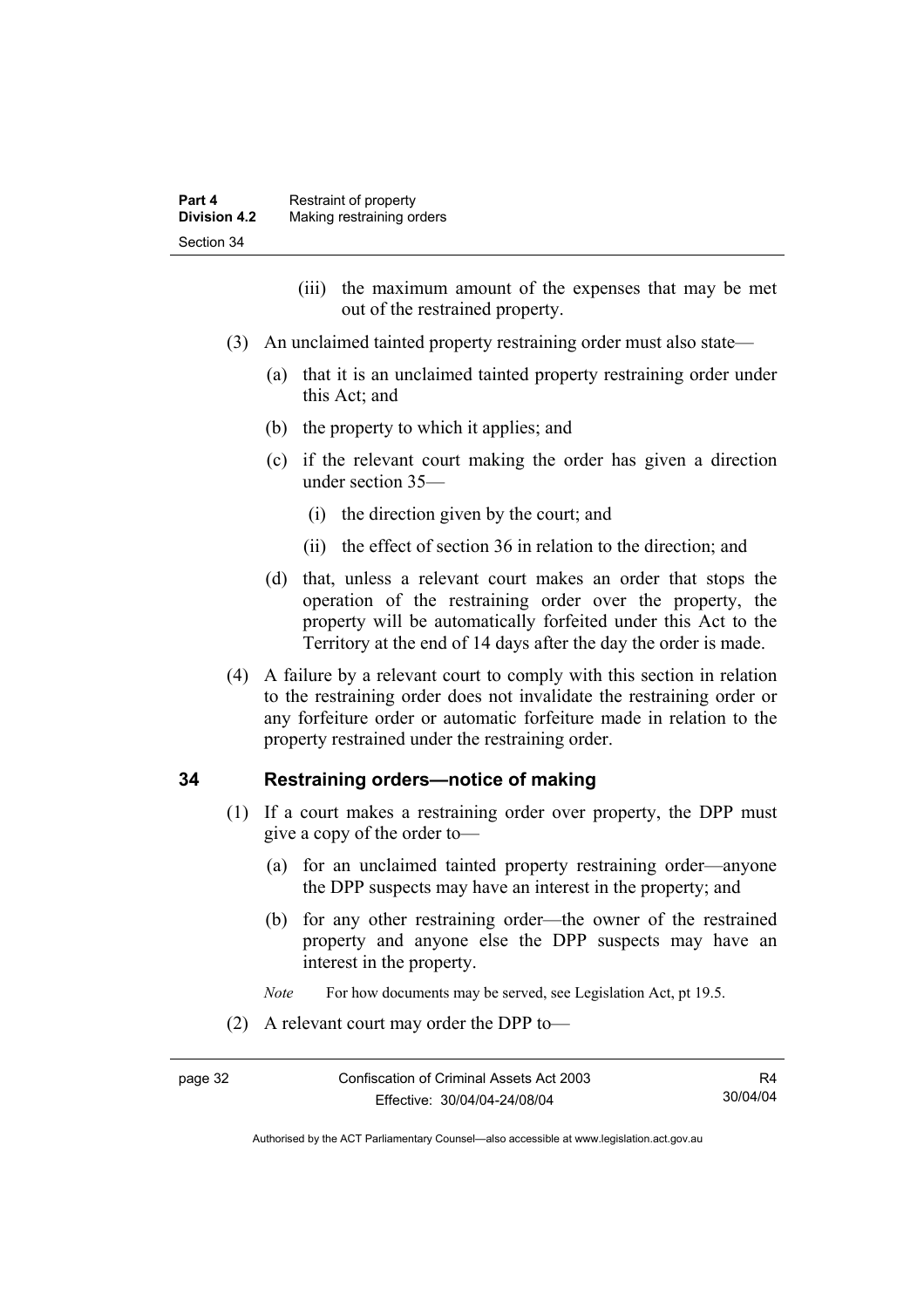- (a) give a copy of a restraining order, the application for the order or the supporting affidavit to anyone and may give directions about how any document is to be given to the person; or
- (b) give notice of the order to anyone and may give directions about how the notice is to be given.
- (3) Subsections (1) and (2) have effect subject to any direction of the court under section 35.

# **35 Restraining order proceedings—restrictions on disclosure**

- (1) On application by the DPP, a relevant court hearing an application for a restraining order may give directions prohibiting or restricting the publication or disclosure of all or any of the following:
	- (a) the fact that an application for the order, or that a restraining order, has been made;
	- (b) the application for the order;
	- (c) the supporting affidavit for the order and any other affidavit filed in relation to the application;
	- (d) any information about the proceeding (whether or not a hearing has been held);
	- (e) any evidence given, statement made or thing done during the proceeding;
	- (f) any information, document or thing derived from anything mentioned in this subsection.

#### **Examples of directions**

1 that the application for the restraining order and a stated part of the supporting affidavit not be disclosed to the person against whom the restraining order is made until the court has decided an application for another restraining order against someone else's property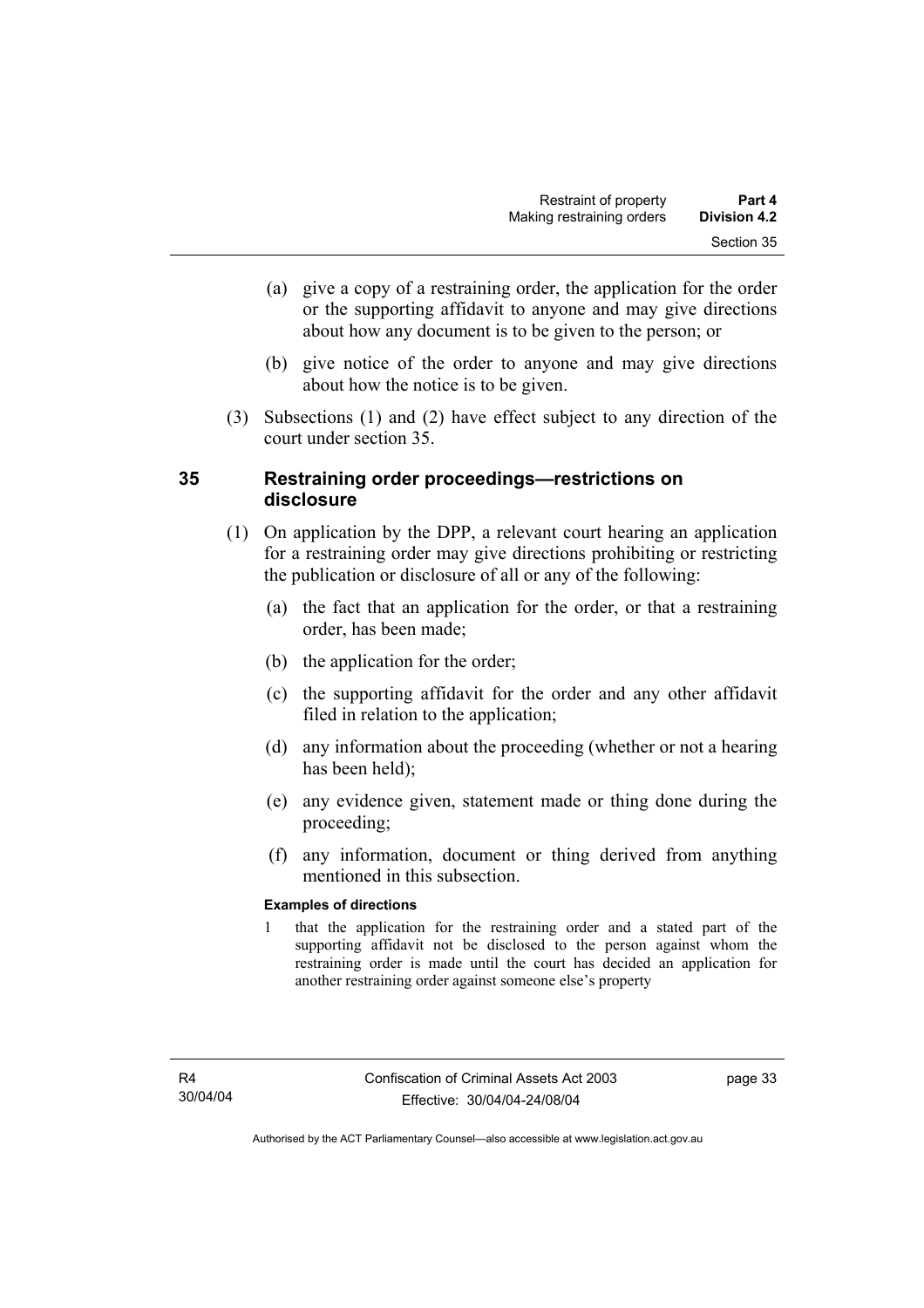- 2 that the supporting affidavit must be made available only to the offender's lawyer
- *Note* An example is part of the Act, is not exhaustive and may extend, but does not limit, the meaning of the provision in which it appears (see Legislation Act, s 126 and s 132).
- (2) In deciding whether to give a direction under subsection (1), the court must have regard to whether the direction—
	- (a) would promote the purposes of this Act; or
	- (b) is desirable to protect the integrity of an investigation (however described) for any purpose or a prosecution of an offence.
- (3) The court may also have regard to any other relevant matter in deciding whether to give a direction under subsection (1).

# **36 Restraining orders—disclosure offences**

*Note* An offence against this section is a strict liability offence, see s (7).

- (1) A person commits an offence if—
	- (a) a relevant court has given a direction under section 35 (1) prohibiting or restricting the publication or disclosure of a matter mentioned in the subsection; and
	- (b) the person has notice of the direction (whether by being given a copy of the restraining order to which the direction relates or otherwise); and
	- (c) the person publishes or discloses the matter to someone else.

Maximum penalty: 200 penalty units, imprisonment for 2 years or both.

- (2) A person commits an offence if—
	- (a) a relevant court has given a direction under section 35 (1) prohibiting or restricting the publication or disclosure of a matter mentioned in the subsection; and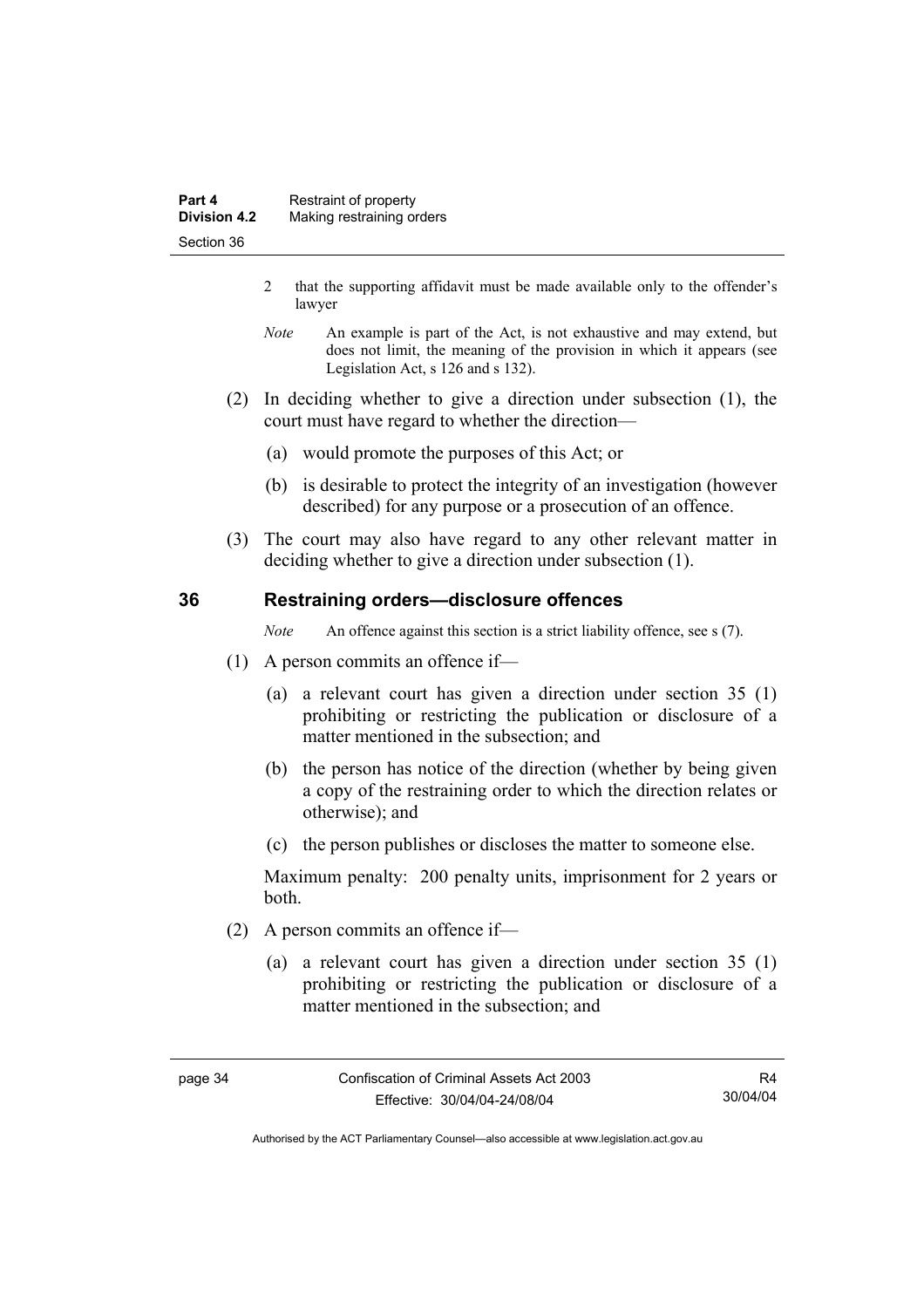- (b) the person has notice of the direction (whether by being given a copy of the restraining order to which the direction relates or otherwise); and
- (c) the person publishes or discloses information to someone else; and
- (d) the other person could infer from the information the matter to which the direction relates.

Maximum penalty: 200 penalty units, imprisonment for 2 years or both.

- (3) Subsections (1) and (2) do not apply if the publication or disclosure is made to any of the following entities in the circumstances mentioned for the entity:
	- (a) a police officer—in any circumstances;
	- (b) an officer, employee or agent of the person—to ensure that the order is complied with and the person to whom the publication or disclosure is made is given notice of the direction (whether by being given a copy of the restraining order to which the direction relates or otherwise) by the person making the publication or disclosure;
	- (c) a lawyer—to obtain legal advice or representation in relation to the order;
	- (d) a relevant court—with the court's leave.
		- *Note* The application for leave, and any proceeding with the court's leave, must be heard in closed court, see s (8).
- (4) Also, subsections (1) and (2) do not apply if the publication or disclosure is made—
	- (a) by a police officer in the exercise of the officer's functions; or
	- (b) for the purpose of giving or obtaining legal advice, or making legal representations, in relation to the order.

page 35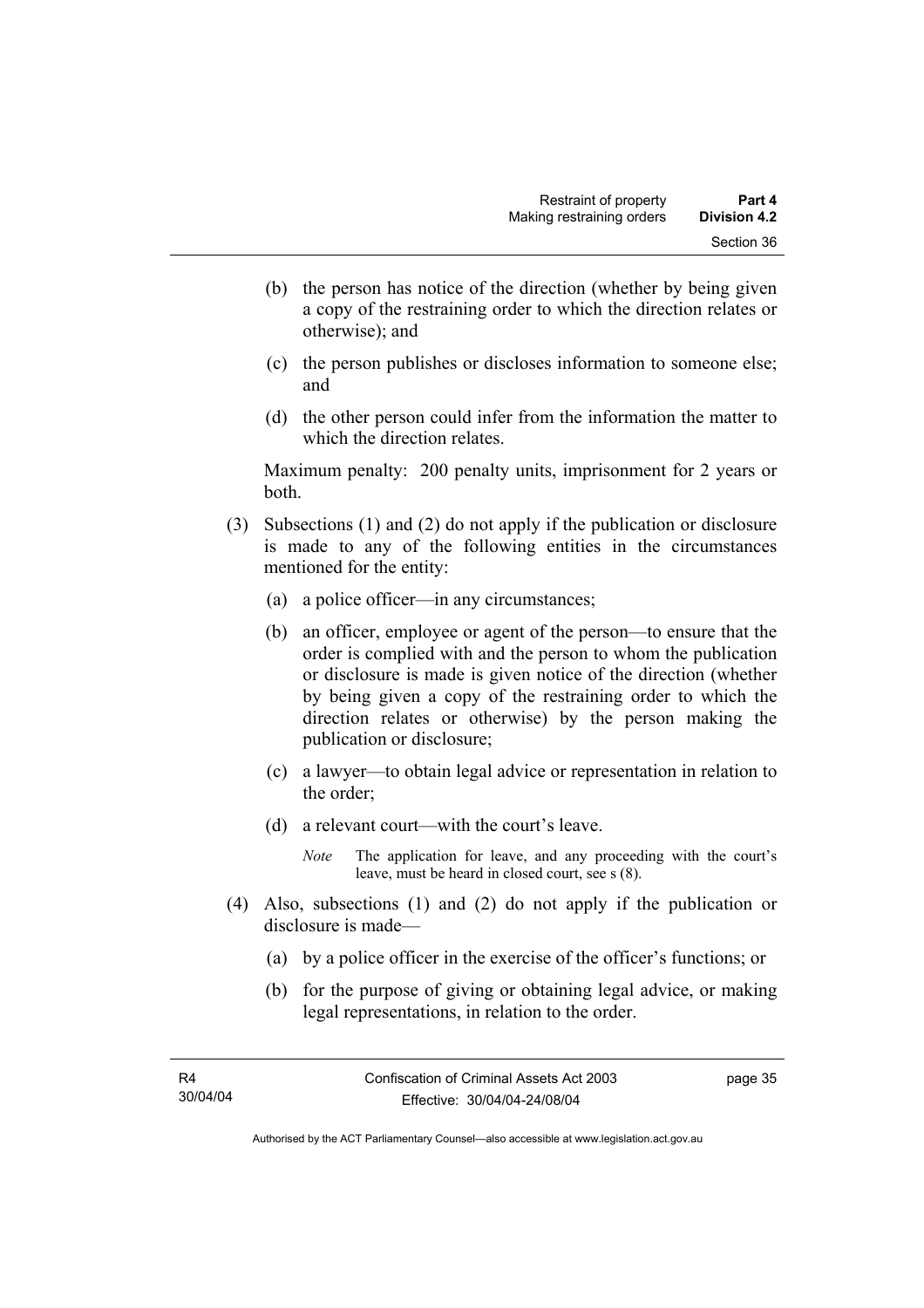- (5) A person commits an offence if—
	- (a) a relevant court has given a direction under section 35 (1) prohibiting or restricting the publication or disclosure of a matter mentioned in the subsection; and
	- (b) the person receives information in relation to the matter in accordance with subsection (3) or (4); and
	- (c) the person ceases to be a person mentioned in subsection (3) or (4); and
	- (d) the person publishes or discloses the matter to someone else.

Maximum penalty: 200 penalty units, imprisonment for 2 years or both.

- (6) A person commits an offence if—
	- (a) a relevant court has given a direction under section 35 (1) prohibiting or restricting the publication or disclosure of a matter mentioned in the subsection; and
	- (b) the person receives information in relation to the matter in accordance with subsection (3) or (4); and
	- (c) the person ceases to be a person mentioned in subsection (3) or (4); and
	- (d) the person publishes or discloses information to someone else; and
	- (e) the other person could infer from the information the matter to which the direction relates.

Maximum penalty: 200 penalty units, imprisonment for 2 years or both.

- (7) An offence against this section is a strict liability offence.
- (8) For subsection (3) (d), an application for leave, and any proceeding with the court's leave, must be heard in closed court.

Authorised by the ACT Parliamentary Counsel—also accessible at www.legislation.act.gov.au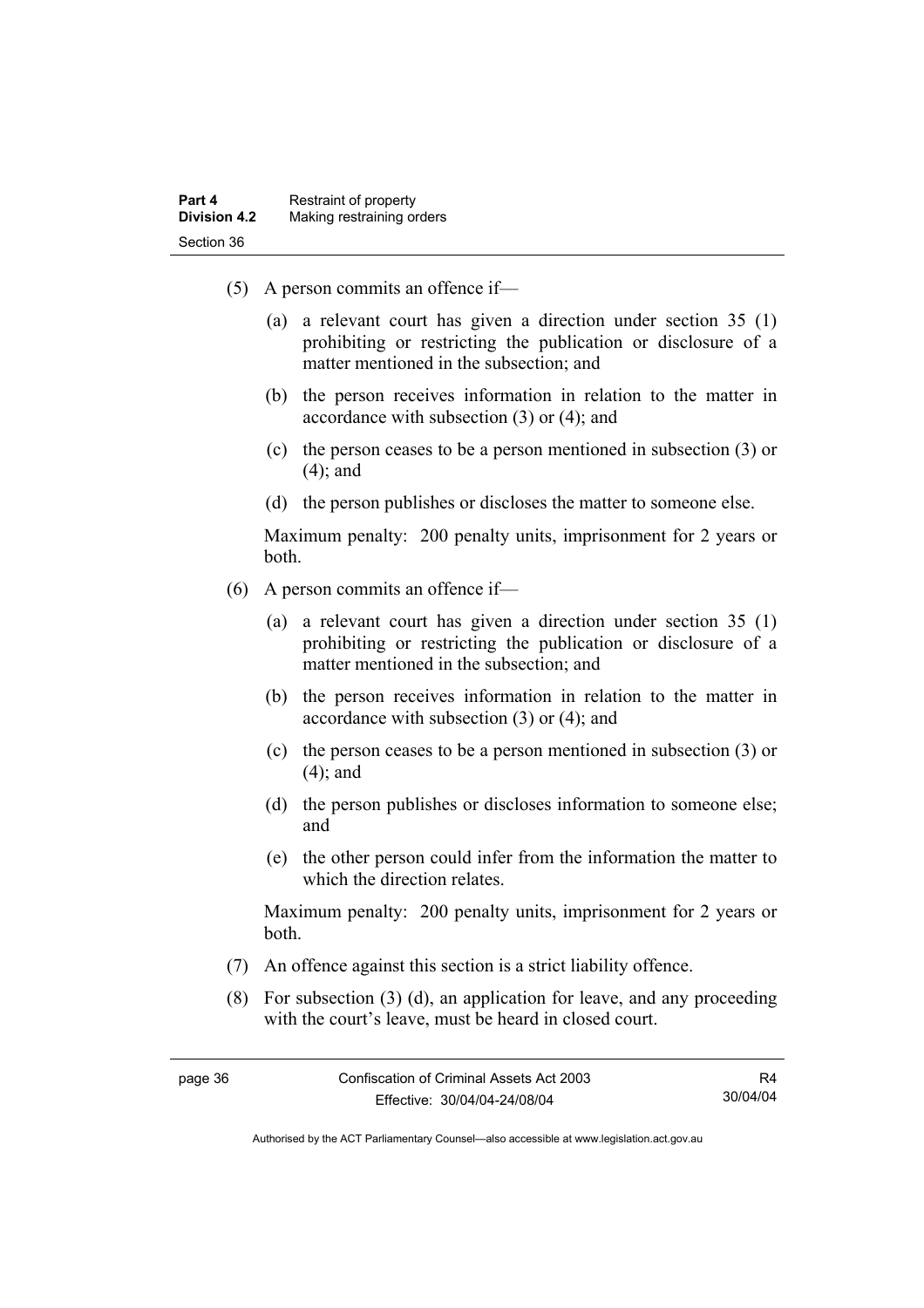# **37 Payment of living and business expenses from restrained property**

- (1) A relevant court may, in a restraining order or an order under section 39 (Additional orders about restraining orders and restrained property) varying a restraining order, allow any of the following expenses to be met out of the restrained property of a person, or a stated part of the property:
	- (a) the living and business expenses of the person (other than the person's legal expenses in defending a criminal charge);
	- (b) the living expenses of a dependant of the person.
	- *Note* For legal expenses in defending a criminal charge, see s 38.
- (2) However, the court must not allow expenses to be met out of restrained property unless the person satisfies the court that—
	- (a) the expenses are reasonable; and
	- (b) the expenses are necessary to avoid severe hardship to the person or the person's dependants; and
	- (c) the expenses cannot be met out of property of the person not subject to a restraining order; and
	- (d) any property to be released from restraint for the expenses was lawfully acquired by the person, is not tainted property and does not have evidentiary value in any criminal proceeding.
- (3) The regulations may—
	- (a) prescribe matters to which the court may, must or must not have regard for subsection (2) (a) or (b); and
	- (b) prescribe, or make provision in relation to, the maximum amount of living or business expenses of a person that may be allowed (for a period or otherwise).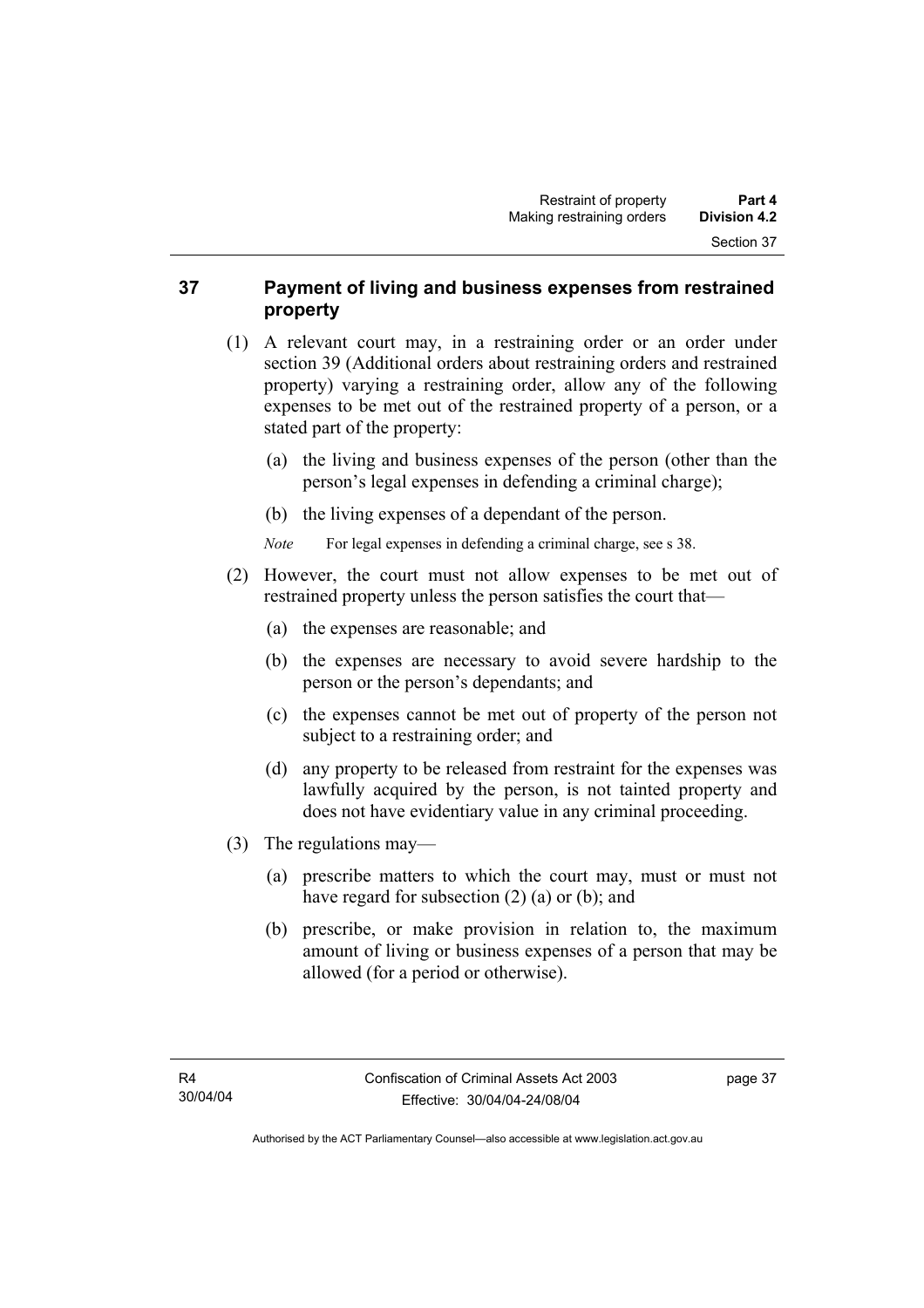| Part 4              | Restraint of property     |
|---------------------|---------------------------|
| <b>Division 4.2</b> | Making restraining orders |
| Section 38          |                           |

- (4) Regulations made for this section may apply, adopt or incorporate (with or without change) a provision of a law of the Commonwealth or a State, or an instrument, as in force from time to time.
	- *Note 1* The text of an applied, adopted or incorporated law or instrument, whether applied as in force from time to time or at a particular time, is taken to be a notifiable instrument if the operation of the Legislation Act, s 47 (5) or (6) is not disapplied (see s 47 (7)).
	- *Note 2* A notifiable instrument must be notified under the Legislation Act.
- (5) In this section:

*dependant*, of a person, means the person's domestic partner or a child of the person.

# **38 Payment of certain legal expenses from restrained property**

- (1) A relevant court may, in a restraining order or an order under section 39 (Additional orders about restraining orders and restrained property) varying a restraining order, allow a person's legal expenses in defending a criminal charge to be met out of the restrained property of the person, or a stated part of the property.
- (2) However, the court must not allow the legal expenses to be met out of restrained property unless—
	- (a) the person applies for an order for the legal expenses to be met out of restrained property; and
	- (b) the application is supported by an affidavit of the person setting out all of the person's interests in property, including any property of the person outside Australia, and the person's liabilities; and
	- (c) the court is satisfied that—
		- (i) the affidavit is a true statement of the person's interests in property and the person's liabilities; and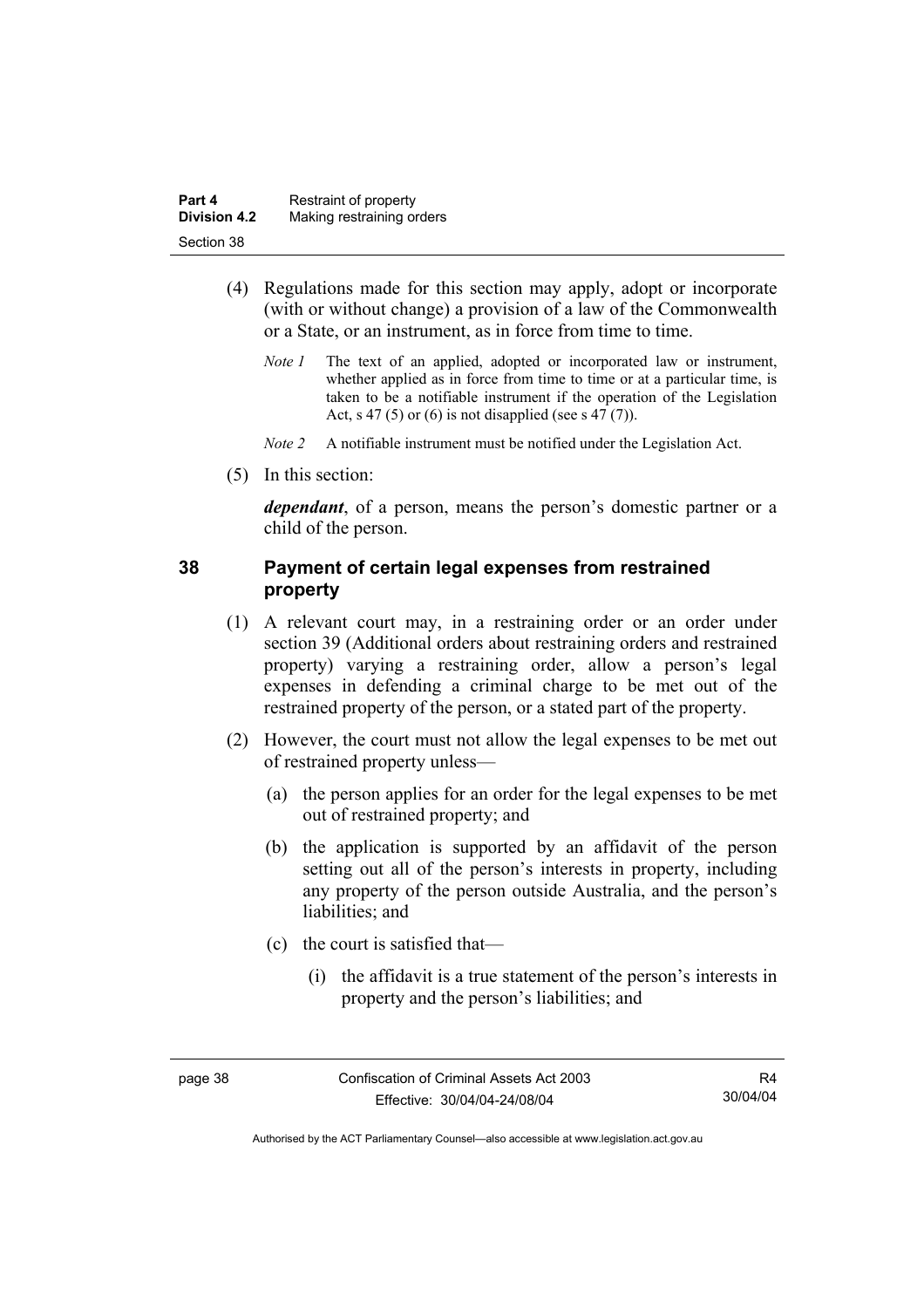- (ii) the person has taken all reasonable steps to bring any property outside Australia within the jurisdiction of the court; and
- (iii) the legal expenses cannot be met out of property of the person not subject to a restraining order; and
- (iv) any property to be released from restraint for the expenses was lawfully acquired by the person, is not tainted property and does not have evidentiary value in any criminal proceeding.
- (3) If the court makes or varies a restraining order that allows the legal expenses to be met out of restrained property, the court must include in the order conditions ensuring that—
	- (a) restrained property is used only to meet legal fees, disbursements and out-of-pocket expenses incurred by the person in defending the criminal charge; and
	- (b) all legal fees, disbursements and out-of-pocket expenses are properly and reasonably incurred by the person; and
	- (c) all legal fees are calculated in accordance with the scale of costs for criminal matters determined by the legal aid commission in accordance with the *Legal Aid Act 1977*, section 32 (8), (9) and (10).

# **39 Additional orders about restraining orders and restrained property**

 (1) A relevant court may, when it makes a restraining order or at any later time before the order ends, make any additional order that the court considers appropriate in relation to the restraining order or restrained property (other than an order mentioned in subsection  $(2)$ ).

#### **Examples of additional orders**

1 an order varying the property subject to the restraining order (other than an order excluding property from the restraining order)

| R4       | Confiscation of Criminal Assets Act 2003 | page 39 |
|----------|------------------------------------------|---------|
| 30/04/04 | Effective: 30/04/04-24/08/04             |         |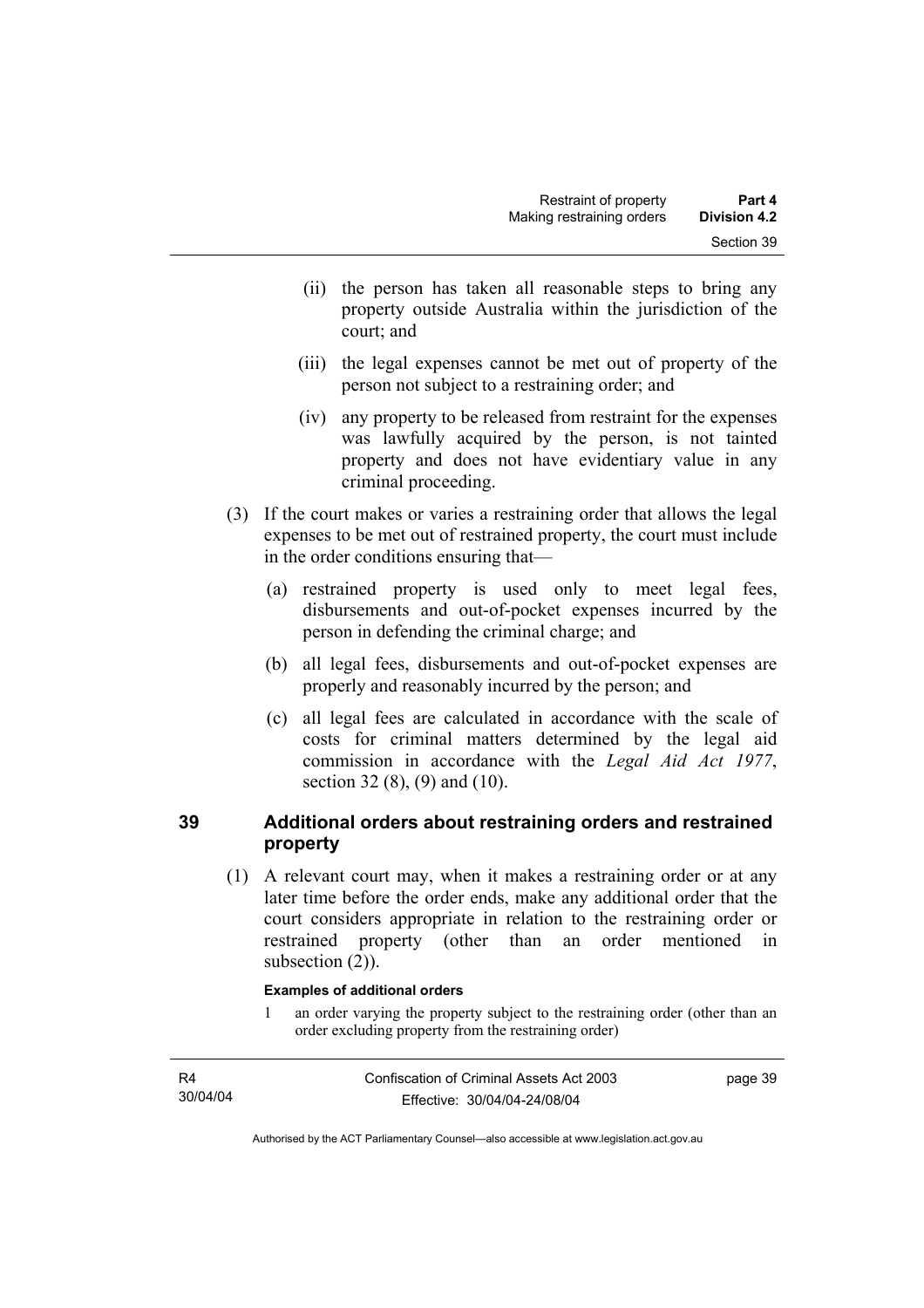| Part 4<br><b>Division 4.2</b> | Restraint of property     |
|-------------------------------|---------------------------|
|                               | Making restraining orders |
| Section 39                    |                           |

- 2 an order authorising the disposal of the property subject to the restraining order to satisfy a penalty order or execution levied against the property
- 3 an order varying any condition to which the restraining order is subject.
- 4 an order that living or business expenses of a person, or legal expenses of a person to defend a criminal charge, be met out of restrained property
- 5 an order for the carrying out of any undertaking about the payment of damages or costs given by the Territory in relation to the making or operation of the restraining order
- 6 an order for the examination of anyone before the court, or an officer of the court, about the affairs (including the nature and location of any property) of the owner of restrained property or of the offender
- 7 an order for the examination of anyone before the court, or an officer of the court, about any property that may be tainted property
- 8 an order directing the owner of the restrained property or anyone else to give to a stated person, within a stated period, a sworn statement about stated particulars of the restrained property
- 9 an order directing the registrar-general not to register any instrument affecting restrained property except in accordance with the order
- 10 an order directing the owner of restrained property or anyone else to do anything necessary or convenient to be done to allow the public trustee to take control of the property in accordance with the restraining order, including anything necessary or convenient to be done to bring the property within the jurisdiction
- 11 if the restraining order directs the public trustee to take control of property, an order regulating how the public trustee may exercise functions under the restraining order or an order deciding any question about the property
- *Note 1* For general provisions about additional orders under this section (which is a confiscation proceeding—see s 236), see pt 14.
- *Note 2* An example is part of the Act, is not exhaustive and may extend, but does not limit, the meaning of the provision in which it appears (see Legislation Act, s 126 and s 132).
- (2) However, the court must not make any of the following orders under subsection (1):
	- (a) an order revoking or otherwise ending a restraining order;
	- (b) an order for the extension of the period a restraining order is to remain in force;

page 40 Confiscation of Criminal Assets Act 2003 Effective: 30/04/04-24/08/04

R4 30/04/04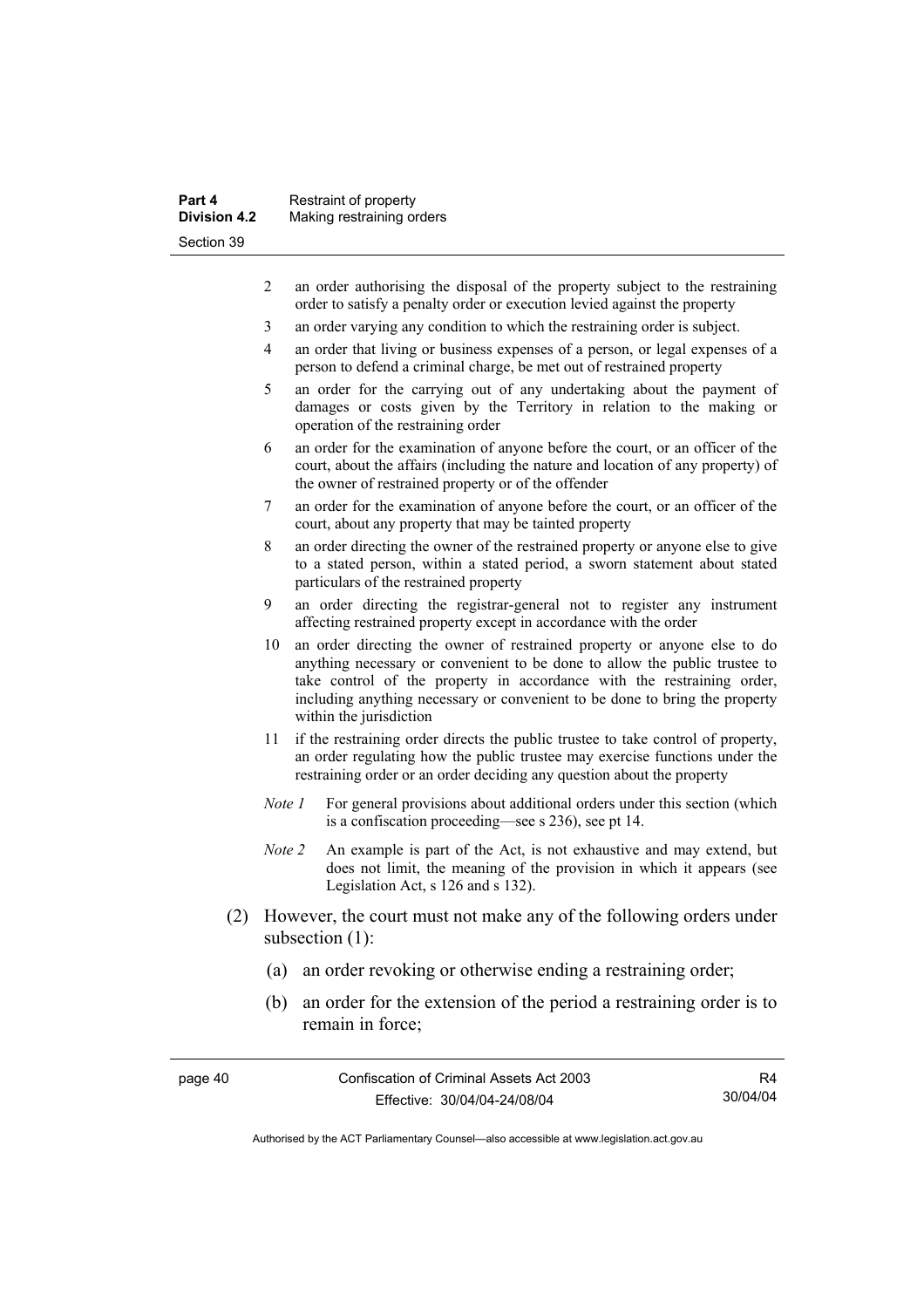- (c) an order for the exclusion of property from a restraining order.
- *Note 1* For the revocation of a restraining order, see s 43 and s 44.
- *Note 2* For the extension of the operation of a restraining order, see s 49.
- *Note 3* For the exclusion of property from a restraining order, see pt 6.
- (3) Also, the court must not make an order that living or business expenses of a person, or legal expenses of a person to defend a criminal charge, be met out of restrained property unless the order is made in accordance with section 37 or 38 (as appropriate).
- (4) If the DPP proposes to oppose an application by a person under this section for an additional order, the DPP must give the applicant, and anyone else to whom notice of the application was given, written notice of the grounds on which the application will be opposed.
- (5) To remove any doubt, an additional order under this section does not end only because the restraining order ends or the property to which the additional order relates ceases to be restrained property.

# **40 Contravention of additional orders under s 39**

A person commits an offence if—

- (a) a relevant court makes an additional order under section 39; and
- (b) the person has notice of the order (whether by being given a copy of the order or otherwise); and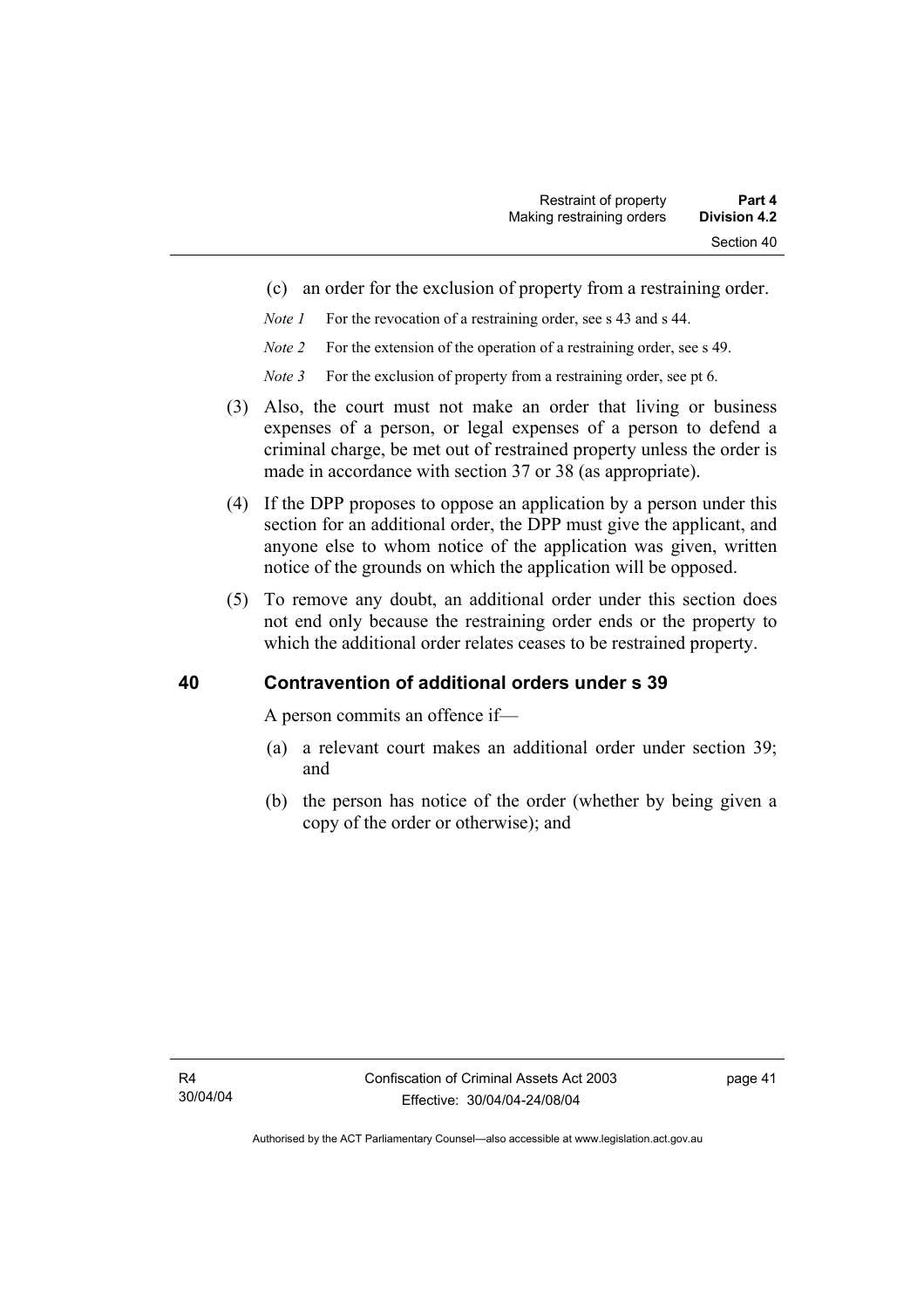(c) the person contravenes the order.

Maximum penalty: 200 penalty units, imprisonment for 2 years or both.

# **Division 4.3 Duration of restraining orders**

# **41 Meaning of** *forfeiture or penalty application* **for div 4.3**

In this division:

*forfeiture or penalty application* means an application for a forfeiture order or a penalty order.

#### **42 Restraining orders generally not time limited**

A restraining order operates (or continues to operate) until it ends under this division (including in accordance with an order under section 49 (Extension of time for restraining orders)).

# **43 Revocation or variation of restraining orders made without notice of application**

- (1) A person with an interest in restrained property may apply to the court that made the restraining order for the revocation, by order, of the restraining order if the DPP did not give the person notice of the application for the order.
- (2) The court must not make an order revoking the restraining order unless it is satisfied that there were not and are no longer, or there are no longer, sufficient grounds for making the order.
- (3) However, if the DPP has told the court that the restraining order applies to property that has evidentiary value in a criminal proceeding, the court must not revoke the restraining order without the DPP's agreement but may, by order, vary the restraining order to exclude any part of the property that the DPP has told the court does not have evidentiary value.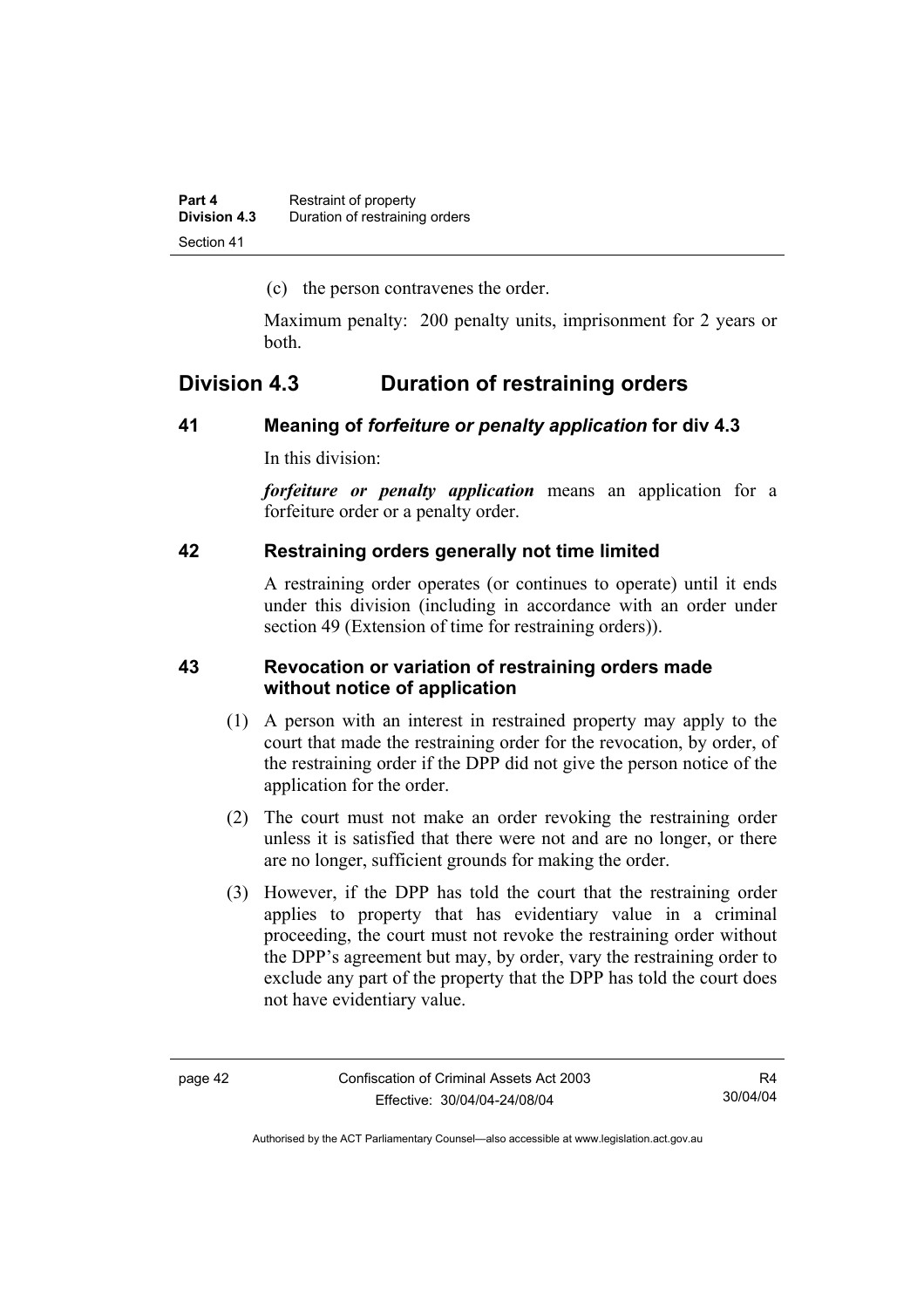(4) If the DPP proposes to oppose an application by a person under this section for the revocation of a restraining order, the DPP must give the applicant, and anyone else to whom notice of the application was given, written notice of the grounds on which the application will be opposed.

# **44 Revocation or variation of restraining orders if security or undertakings given**

- (1) The owner of restrained property may apply to the court that made the restraining order for the restraining order to be revoked or varied, by order, under this section.
- (2) The court must not make an order revoking the restraining order unless the DPP has told the court that the owner has given—
	- (a) security satisfactory to the DPP to the value estimated by the DPP of any order that may be sought under this Act in relation to the offence in relation to which the order was made (and any related offence); or
	- (b) an undertaking satisfactory to the DPP about the restrained property.
- (3) However, if the owner can only give security or an undertaking that partly satisfies the DPP, the court may, by order, vary the restraining order to exclude particular property in relation to which the DPP has told the court that satisfactory security or a satisfactory undertaking has been given.
- (4) Also, if the DPP has told the court that the restraining order applies to property that has evidentiary value in a criminal proceeding, the court must not revoke the restraining order without the DPP's agreement but may, by order, vary the restraining order to exclude any part of the property that the DPP has told the court does not have evidentiary value.
- (5) If the DPP proposes to oppose an application by a person under this section for the revocation of a restraining order, the DPP must give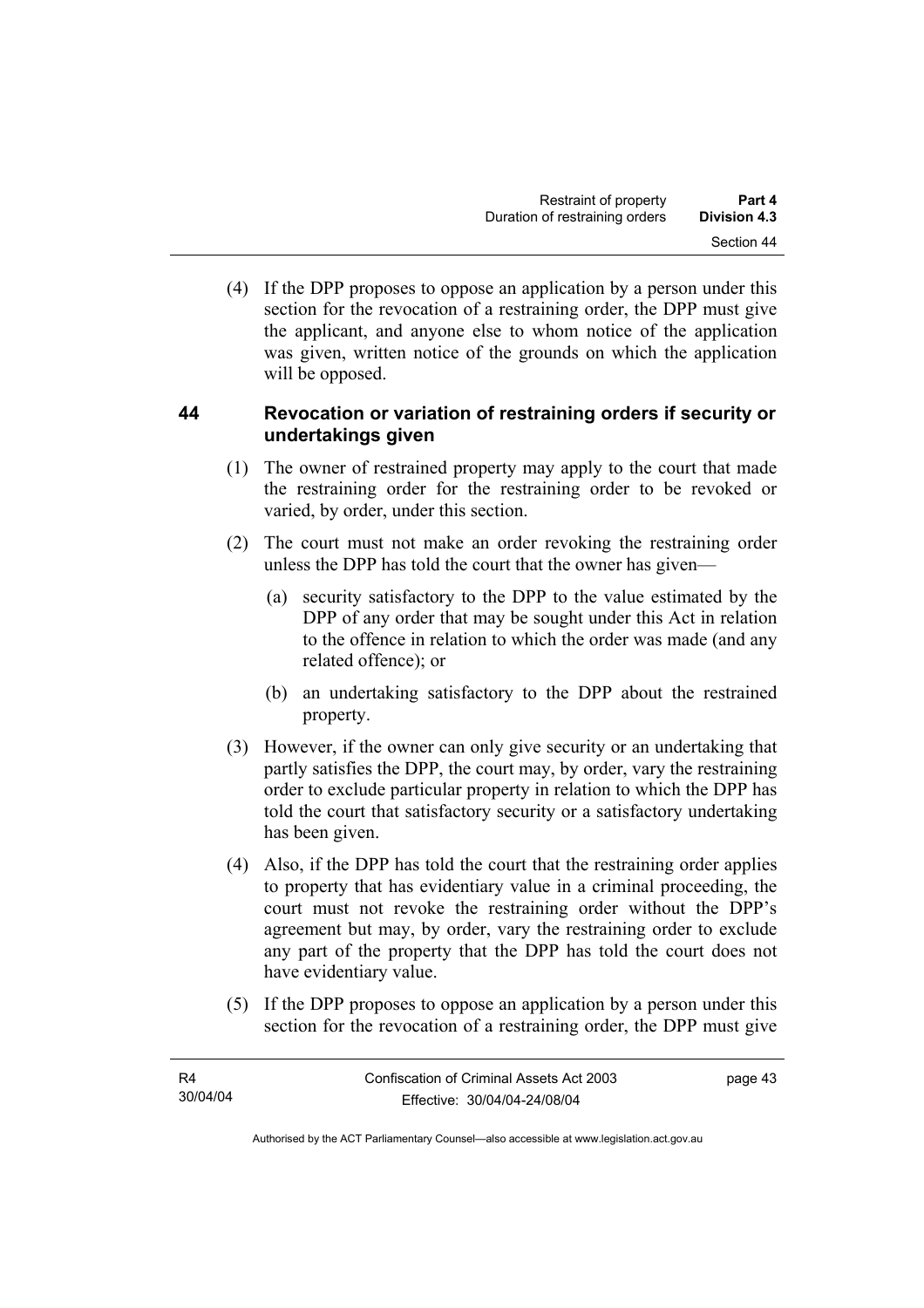| Part 4              | Restraint of property          |
|---------------------|--------------------------------|
| <b>Division 4.3</b> | Duration of restraining orders |
| Section 45          |                                |

the applicant, and anyone else to whom notice of the application was given, written notice of the grounds on which the application will be opposed.

 (6) The court may order that the revocation or variation of a restraining order under this section takes effect at a stated time or on the happening of a stated event.

# **45 When restraining order over particular property ends**

- (1) A restraining order over particular property ends—
	- (a) if the restraining order stops applying to the property in accordance with an order under this Act (for example, an exclusion order); or
	- (b) if the property is forfeited under this Act—when the property vests in law in the Territory and the public trustee takes control of the property; or
	- (c) if the property is disposed of by the public trustee to satisfy a penalty order; or
	- (d) when the restraining order ends under this division.
	- *Note 1* On forfeiture, restrained property vests in the Territory. However, registrable property does not vest in law in the Territory until the Territory's interest is registered in the appropriate register. Until then, it is vested in equity in the Territory. (See s 109 and s 110.)
	- *Note 2* An example is part of the Act, is not exhaustive and may extend, but does not limit, the meaning of the provision in which it appears (see Legislation Act, s 126 and s 132).
- (2) To remove any doubt, the ending of a restraining order over particular property does not affect the operation of the restraining order in relation to other property restrained under the order.
	- *Note* For the meaning of *in relation to*, see dict.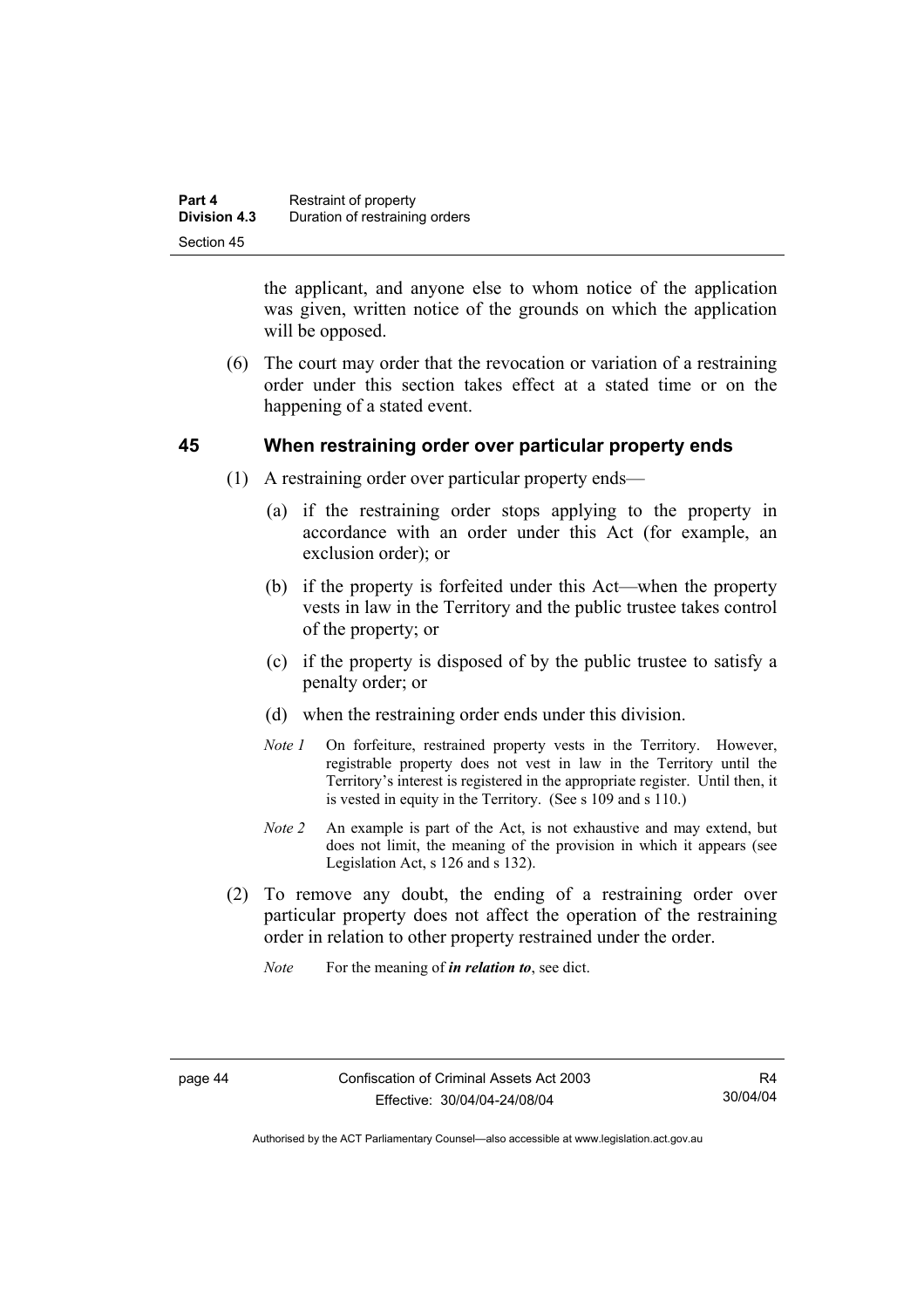# **46 When unclaimed tainted property restraining order ends**

- (1) An unclaimed tainted property restraining order over property ends if—
	- (a) the restraining order stops applying to the property in accordance with an order under this Act (for example, an exclusion order); or
	- (b) the automatic forfeiture of the property is fully satisfied.
	- *Note 1* For the meaning of *fully satisfied*, see dict.
	- *Note 2* An example is part of the Act, is not exhaustive and may extend, but does not limit, the meaning of the provision in which it appears (see Legislation Act, s 126 and s 132).
- (2) If a person claims an interest in the property to which the unclaimed tainted property restraining order applies, the order does not cease to be an unclaimed tainted property restraining order, or cease to apply to the property, only because of the making of the claim.
- (3) The relevant court may, on the application of the DPP while the order is in force, order that the restraining order is to end earlier than otherwise provided for by this section.

# **47 When restraining order ends—ordinary indictable offences**

- (1) This section applies to an offender over whose property a restraining order has been made in relation to an ordinary indictable offence.
- (2) However, this section does not apply if the restraining order was also given in relation to a related serious offence, or is varied to apply to a related serious offence.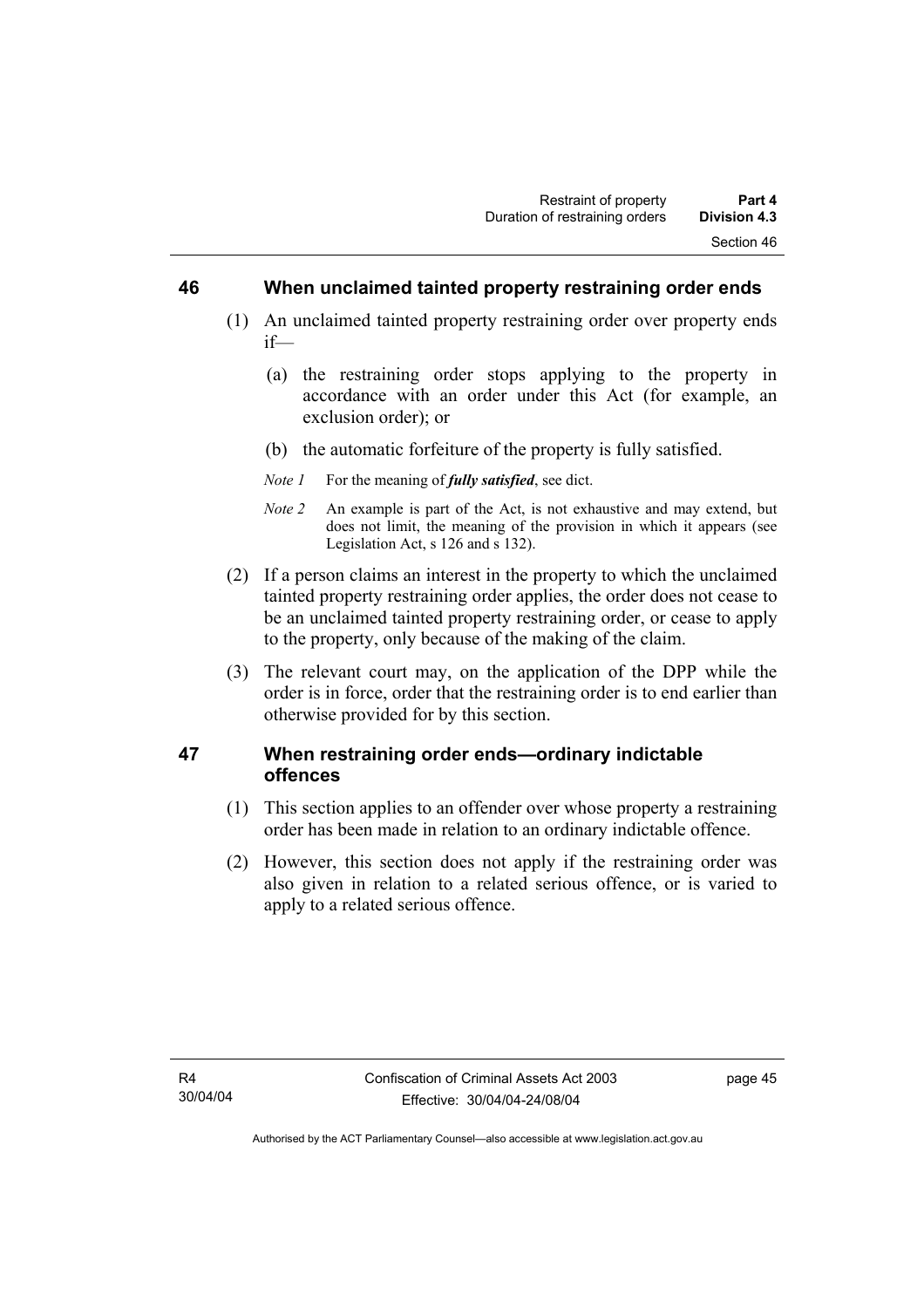- (3) The restraining order ends for the circumstances stated in table 47, column 2 at the time indicated for those circumstances in column 3.
	- *Note 1* The restraining order may continue to operate in relation to related ordinary indictable offences, see s (6).
	- *Note 2* For the ending of forfeiture and penalty orders for ordinary indictable offences, see
		- s 56 (When conviction forfeiture order ends)
		- s 98 (When penalty order ends).
- (4) A reference in table 47 to a person being convicted of the offence mentioned in subsection (1) includes a reference to the person being convicted of a related offence instead of the offence mentioned in subsection  $(1)$ .
- (5) For table 47, items 4 and 6, if more than 1 forfeiture or penalty application is made within the period stated in the item, column 2, the restraining order ends at the latest time that it would end if any of those applications were the only forfeiture or penalty application made.
- (6) If, within the period stated in the restraining order under section 33 (2) (d) (Restraining order—contents), an indictment is presented against the offender for another ordinary indictable offence or offences related to the offence mentioned in subsection (1) (the *primary offence*), the restraining order ends at the later of the following times:
	- (a) the time that it would end if there were no related offences;
	- (b) the latest time that it would end if—
		- (i) the related offence or any of the related offences, taken by itself, were the primary offence; and
		- (ii) there were no other offences in relation to which the restraining order had been made.

Authorised by the ACT Parliamentary Counsel—also accessible at www.legislation.act.gov.au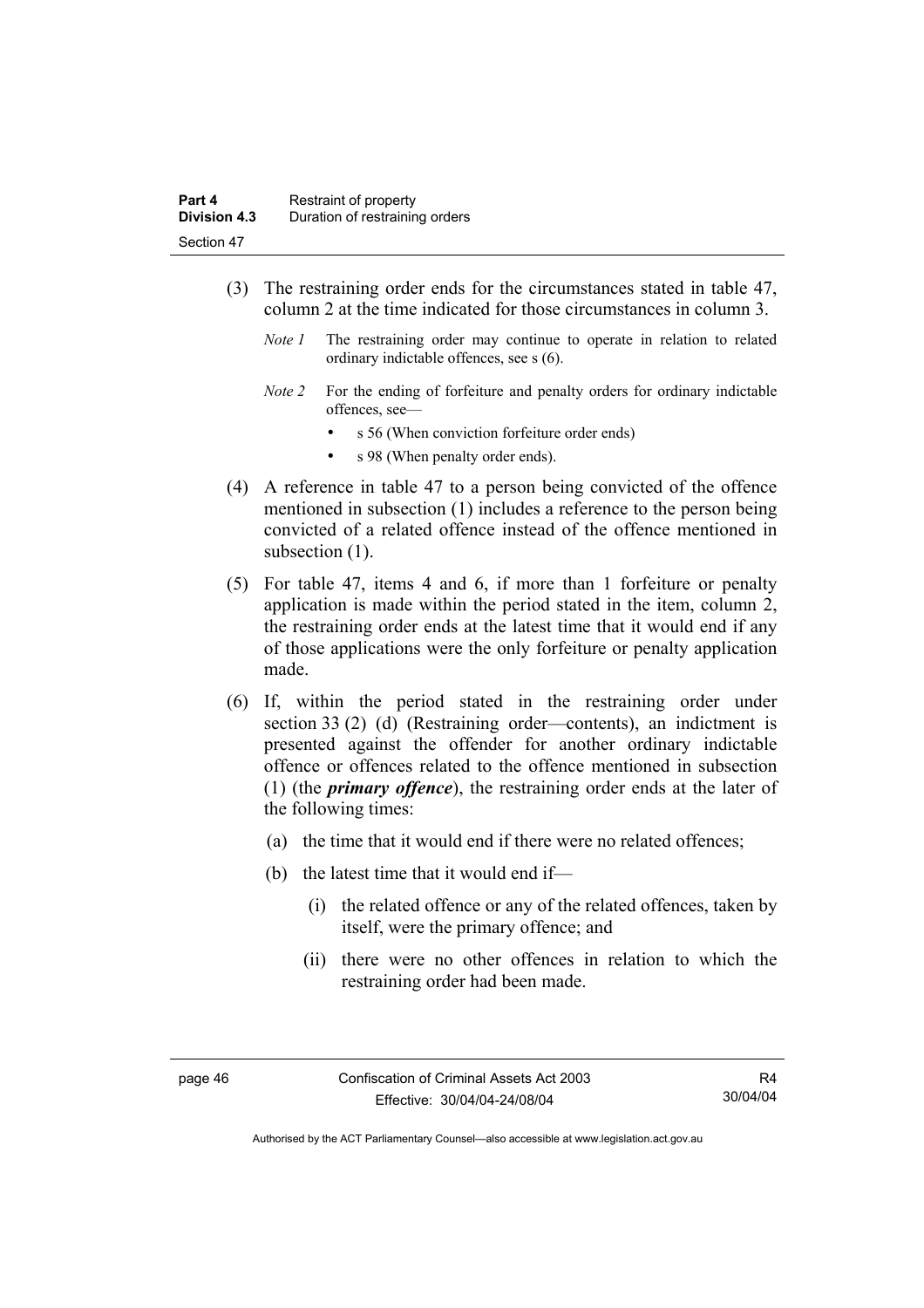(7) The relevant court may, on the application of the DPP while the order is in force, order that the restraining order is to end earlier than otherwise provided for by this section.

| column 1       | column <sub>2</sub>                                                                                                                                                                                                | column 3                                                                     |
|----------------|--------------------------------------------------------------------------------------------------------------------------------------------------------------------------------------------------------------------|------------------------------------------------------------------------------|
| item           | circumstances                                                                                                                                                                                                      | when restraining order<br>ends                                               |
|                | an indictment is not presented<br>against the offender for the<br>offence before the end of the<br>period stated in the restraining<br>order under section 33 $(2)$ $(d)$                                          | end of the period stated in<br>the restraining order under<br>that paragraph |
| $\overline{2}$ | an indictment is presented against<br>the offender for the offence before<br>the end of the period stated in the<br>restraining order under<br>section 33 $(2)$ (d), but the offender<br>is cleared of the offence | when the offender is cleared<br>of the offence                               |
| 3              | the offender is convicted of the<br>offence, the restraining order is<br>made before the conviction, and<br>no forfeiture or penalty<br>application is made within<br>6 months after the day of the<br>conviction  | end of the 6 month period                                                    |

**Table 47 Ending of restraining orders—ordinary indictable offences**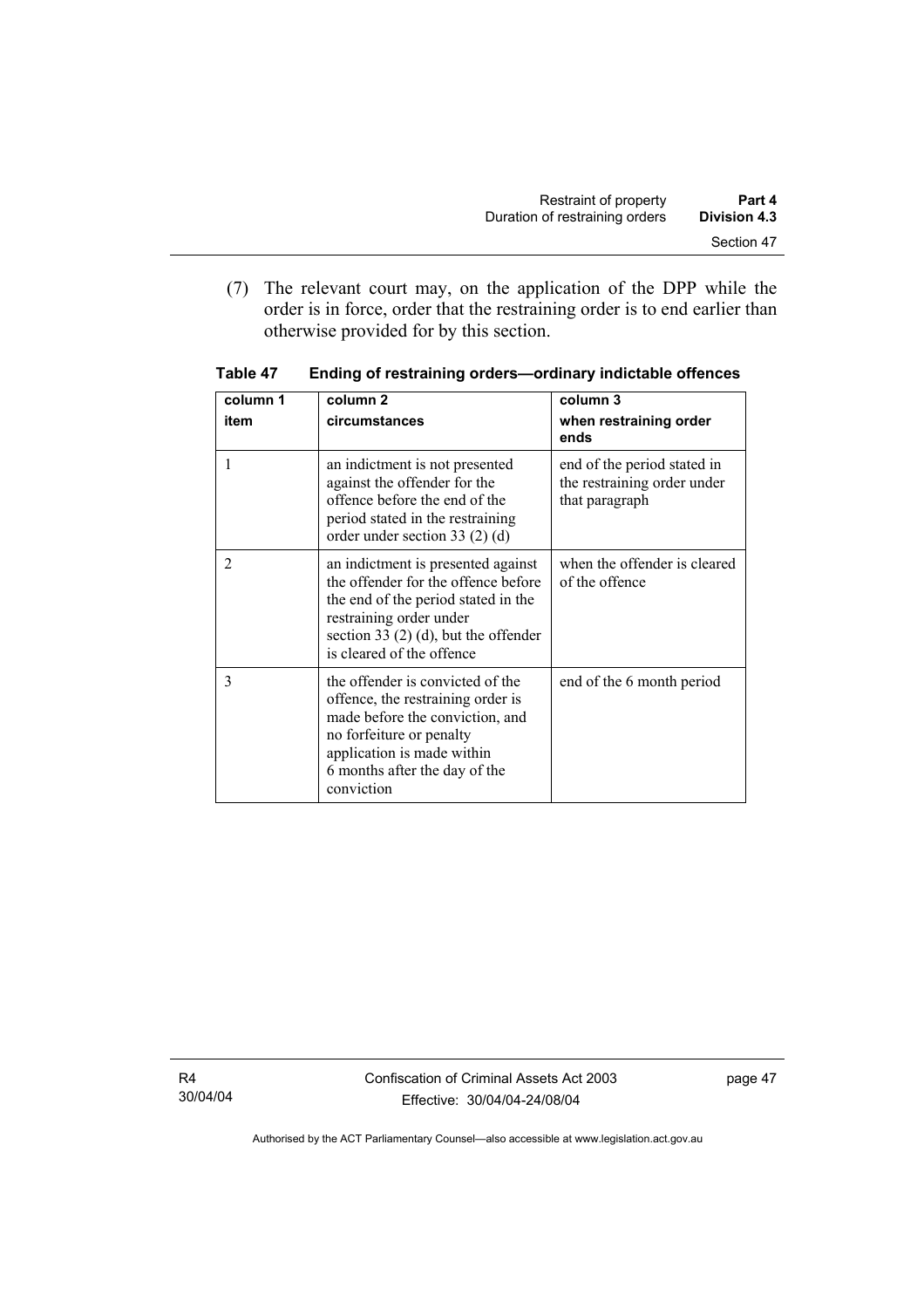# **Part 4 Restraint of property Division 4.3** Duration of restraining orders

Section 47

| column 1<br>item | column <sub>2</sub><br>circumstances                                                                                                                                                                                                                  | column 3<br>when restraining order<br>ends                                                                                                                                                                                                                                                                                                                                    |
|------------------|-------------------------------------------------------------------------------------------------------------------------------------------------------------------------------------------------------------------------------------------------------|-------------------------------------------------------------------------------------------------------------------------------------------------------------------------------------------------------------------------------------------------------------------------------------------------------------------------------------------------------------------------------|
| 4                | the offender is convicted of the<br>offence, the restraining order is<br>made before the conviction, and a<br>forfeiture or penalty application is<br>made within 6 months after the<br>day of the conviction                                         | at or after the finalisation of<br>the proceeding in relation to<br>the application, as follows:<br>if no forfeiture order or<br>(a)<br>penalty order is in force<br>at the finalisation of the<br>proceeding-at that<br>time;<br>(b) if a forfeiture order or<br>penalty order is in force<br>at that time—when the<br>forfeiture order or<br>penalty order ends             |
| 5                | the offender is convicted of the<br>offence, the restraining order is<br>made on the same day as, or after,<br>the conviction, and no forfeiture<br>or penalty application is made<br>within 6 months after the day the<br>restraining order was made | end of the 6 month period                                                                                                                                                                                                                                                                                                                                                     |
| 6                | the offender is convicted of the<br>offence, the restraining order is<br>made on the same day as, or after,<br>the conviction, and a forfeiture or<br>penalty application is made within<br>6 months after the day the<br>restraining order was made  | at or after the finalisation of<br>the proceeding in relation to<br>the application, as follows:<br>(a) if no forfeiture order or<br>penalty order is in force<br>at the time of the<br>finalisation of the<br>proceeding—at that<br>time:<br>(b) if a forfeiture order or<br>penalty order is in force<br>at that time—when the<br>forfeiture order or<br>penalty order ends |

page 48 Confiscation of Criminal Assets Act 2003 Effective: 30/04/04-24/08/04

R4 30/04/04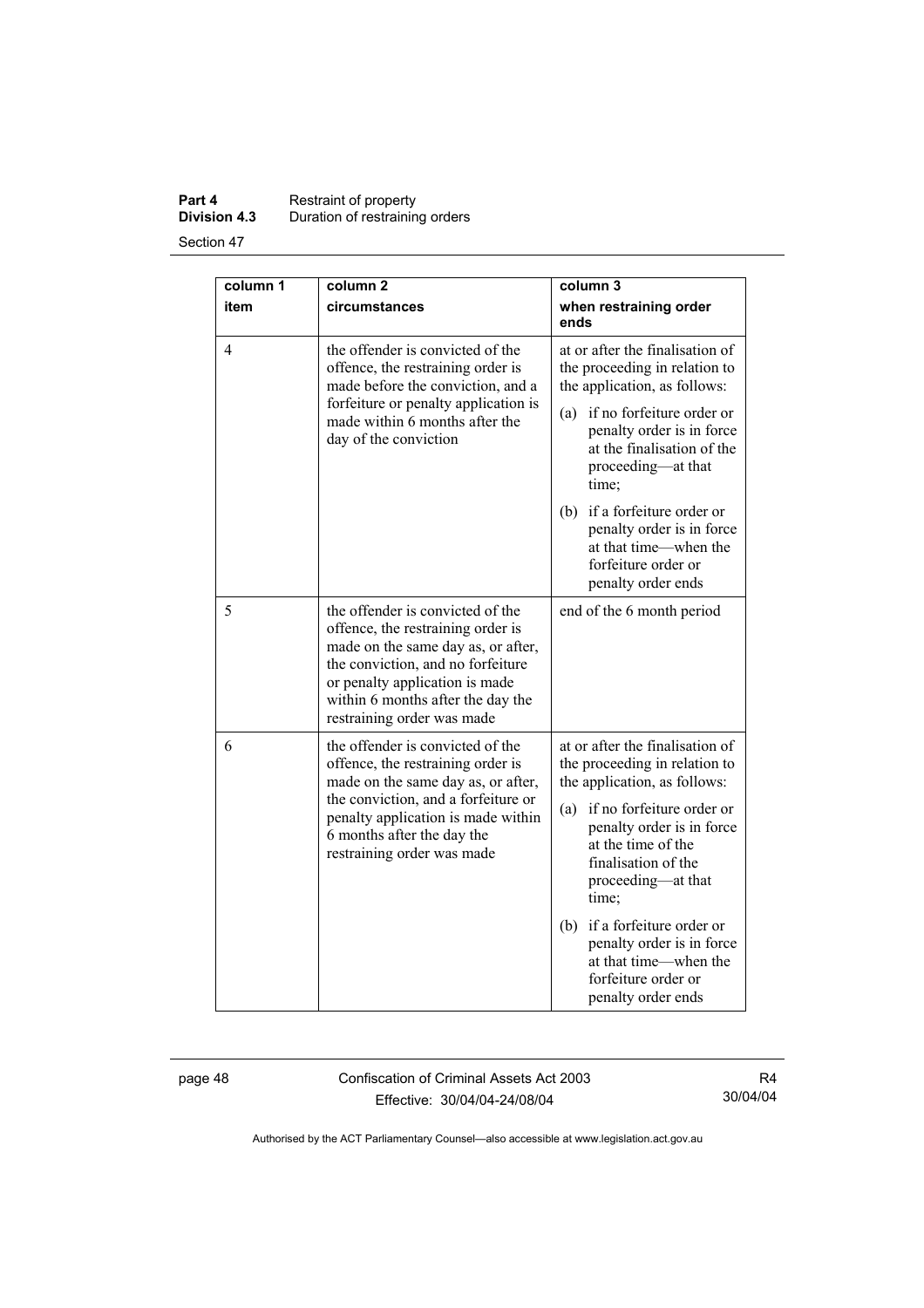#### **48 When restraining order ends—serious offences**

- (1) This section applies to an offender over whose property a restraining order has been made in relation to a serious offence.
- (2) The restraining order ends for the circumstances stated in table 48, column 2 at the time indicated for those circumstances in column 3.
	- *Note 1* The restraining order may continue to operate in relation to related serious offences, see s (5).
	- *Note 2* For the ending of forfeiture and penalty orders for serious offences, see—
		- s 56 (When conviction forfeiture order ends)
		- s 71 (When civil forfeiture order ends)
		- s 98 (When penalty order ends).

*Note 3* For the ending of automatic forfeiture for serious offences, see s 61.

- (3) A reference in table 48 to a person being convicted of the offence mentioned in subsection (1) includes a reference to the person being convicted of a related offence instead of the offence mentioned in subsection  $(1)$ .
- (4) For table 48, item 4, if more than 1 forfeiture or penalty application is made before the restraining order ends under item 1, 2 or 3, the restraining order ends at the latest time that it would end if any of those applications were the only forfeiture or penalty application made.
- (5) If, within the period stated in the restraining order under section 33 (2) (d) (Restraining order—contents), an indictment is presented against the offender for another offence or offences related to the offence mentioned in subsection (1) (the *primary offence*), the restraining order ends at the later of the following times:
	- (a) the time that it would end under this section if there were no related offences;

page 49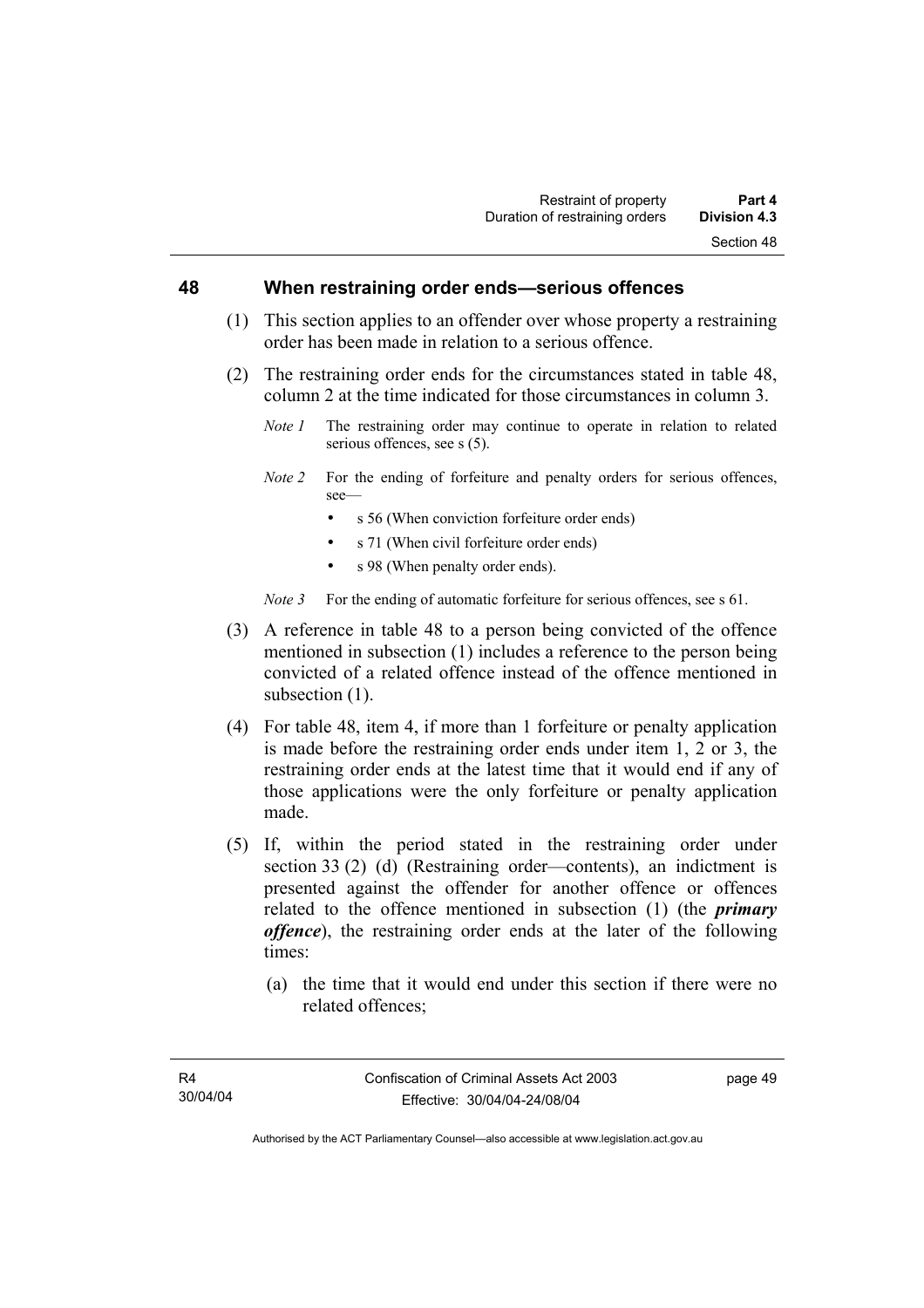| Part 4              | Restraint of property          |
|---------------------|--------------------------------|
| <b>Division 4.3</b> | Duration of restraining orders |
| Section 48          |                                |

- (b) the latest time that it would end under this section or section 47 (When restraining order ends—ordinary indictable offences) if—
	- (i) the related offence or any of the related offences, taken by itself, were the primary offence; and
	- (ii) there were no other offences in relation to which the restraining order had been made.
- (6) The relevant court may, on the application of the DPP while the order is in force, order that a restraining order ends earlier than otherwise provided for by this section.

| column 1<br>item | column <sub>2</sub><br>circumstances                                                                                                                                                                                                                                                       | column 3<br>when restraining order<br>ends                                                                                                         |
|------------------|--------------------------------------------------------------------------------------------------------------------------------------------------------------------------------------------------------------------------------------------------------------------------------------------|----------------------------------------------------------------------------------------------------------------------------------------------------|
| 1                | an indictment is not presented<br>against the offender for the<br>offence, or a forfeiture or<br>penalty application is not<br>made, before the end of the<br>period stated in the restraining<br>order under section 33 $(2)$ $(d)$                                                       | end of the period stated in<br>the restraining order under<br>that paragraph                                                                       |
| $\overline{c}$   | the offender is cleared or<br>convicted of the offence, the<br>restraining order is made<br>before the offender is cleared<br>or convicted of the offence, and<br>no forfeiture or penalty<br>application is made within<br>6 months after the day the<br>offender is cleared or convicted | the later of whichever of<br>the following events<br>applies:<br>(a) end of the 6 month<br>period;<br>when the automatic<br>(b)<br>forfeiture ends |
| 3                | the offender is cleared or<br>convicted of the offence, the<br>restraining order is made on the<br>same day as, or after, the<br>offender is cleared or convicted                                                                                                                          | the later of whichever of<br>the following events<br>applies:<br>end of the 6 month<br>(a)                                                         |

**Table 48 Ending of restraining orders—serious offences** 

page 50 Confiscation of Criminal Assets Act 2003 Effective: 30/04/04-24/08/04

R4 30/04/04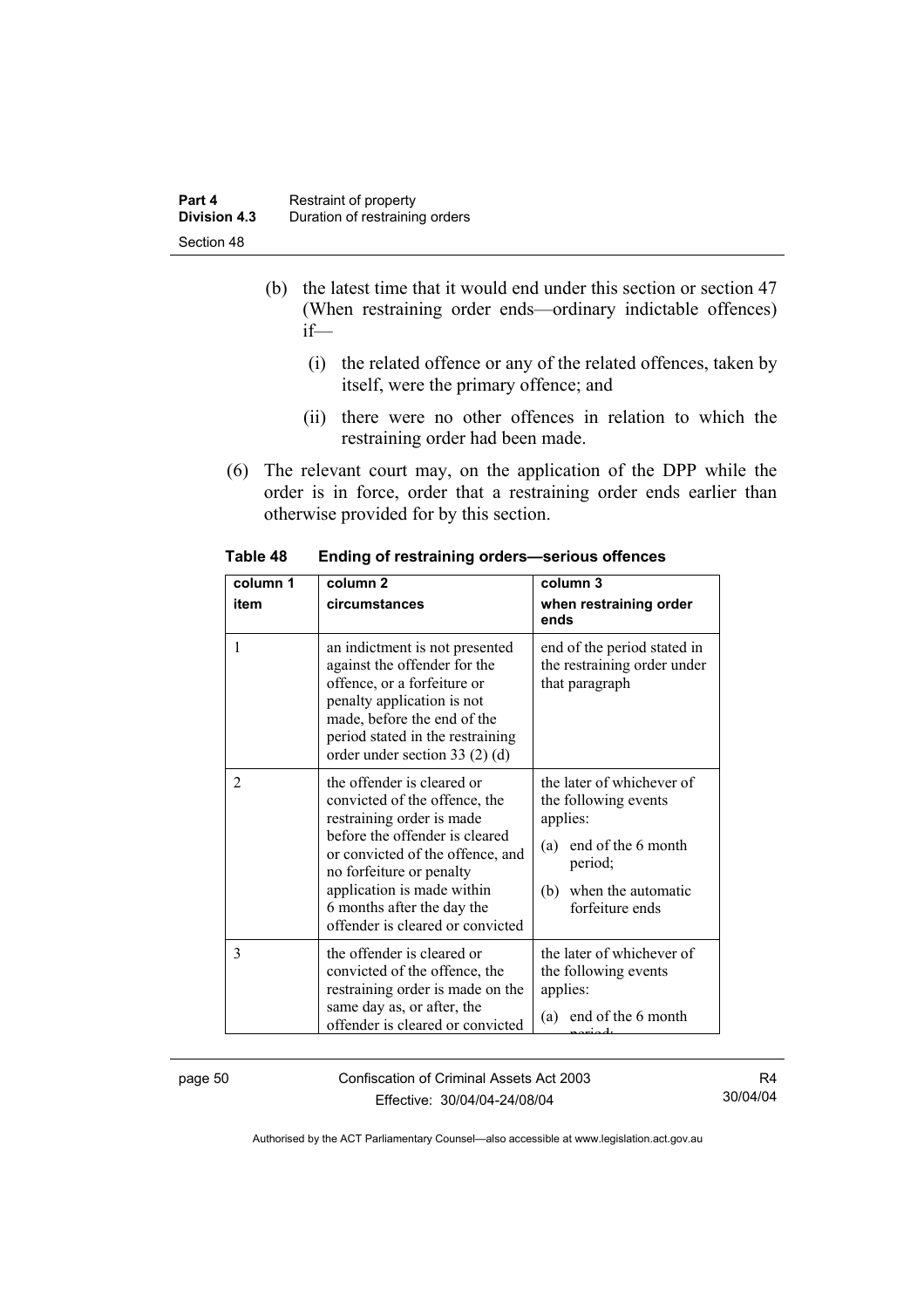| column 1 | column <sub>2</sub>                                                                                                                             | column 3                                                                                                                                                         |
|----------|-------------------------------------------------------------------------------------------------------------------------------------------------|------------------------------------------------------------------------------------------------------------------------------------------------------------------|
| item     | circumstances                                                                                                                                   | when restraining order<br>ends                                                                                                                                   |
|          | of the offence, and no<br>forfeiture or penalty<br>application is made within<br>6 months after the day the<br>offender is cleared or convicted | period;<br>(b) when the automatic<br>forfeiture ends                                                                                                             |
| 4        | a forfeiture or penalty<br>application is made before the<br>restraining order ends under<br>item $1, 2$ or $3$                                 | the later of whichever of<br>the following events<br>applies on or after the<br>finalisation of the<br>proceeding in relation to<br>the application:             |
|          |                                                                                                                                                 | if no forfeiture order<br>(a)<br>or penalty order is in<br>force at the time of<br>the finalisation of the<br>proceeding—when<br>the proceeding is<br>finalised; |
|          |                                                                                                                                                 | (b) if a forfeiture order or<br>penalty order is in<br>force at that time-<br>when the order ends;                                                               |
|          |                                                                                                                                                 | if the offender has<br>(c)<br>been convicted of the<br>offence—when the<br>automatic forfeiture<br>ends                                                          |

# **49 Extension of time for restraining orders**

 (1) This section applies to an offender over whose property a restraining order is or has been in force in relation to the commission (or the alleged commission) of an indictable offence, despite anything else in this Act.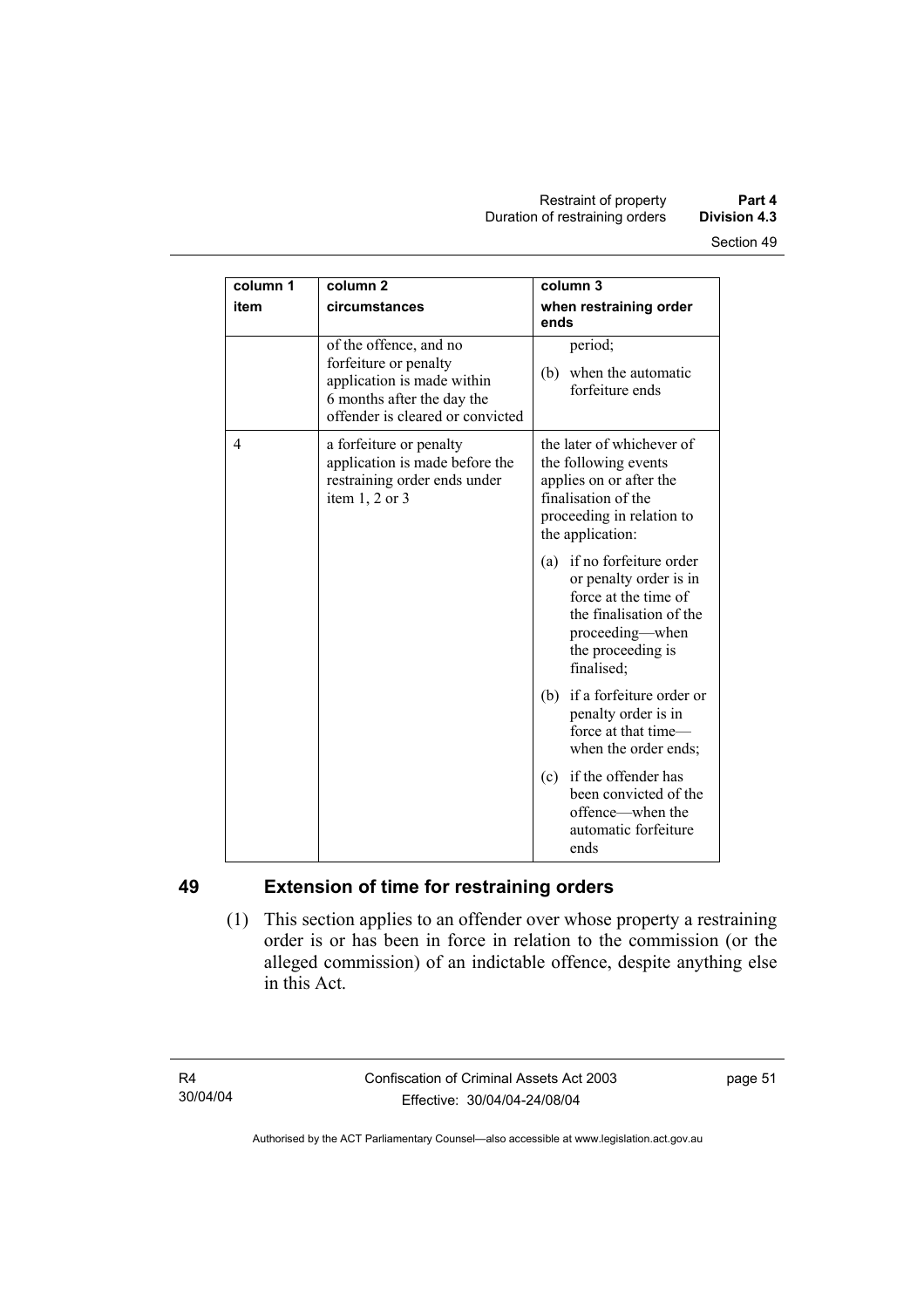- (2) On the application of the DPP, the court that made the restraining order may make either or both of the following orders:
	- (a) an order that the restraining order is to remain in force for a stated period (or as stated in the order);
	- (b) an order that a restraining order that has ended is to be revived for a stated period (or as stated in the order).
- (3) The order may be stated to have effect—
	- (a) immediately; or
	- (b) at a stated time; or
	- (c) if a stated event happens.
- (4) The court may make an order under this section only if satisfied that—
	- (a) any additional property to which the application relates was (or will be) derived from the offence, or identified, only after the restraining order ended (or would otherwise end); or
	- (b) necessary evidence for the making of a forfeiture or penalty application has (or will) become available only after the restraining order ended (or would otherwise end); or
	- (c) if an automatic forfeiture in relation to a serious offence ends because the offender is cleared of the offence—it is desirable in relation to an application for a civil forfeiture order or a penalty order under section 85 (Penalty orders—commission of serious offences); or
	- (d) it is otherwise desirable having regard to the purposes of this Act.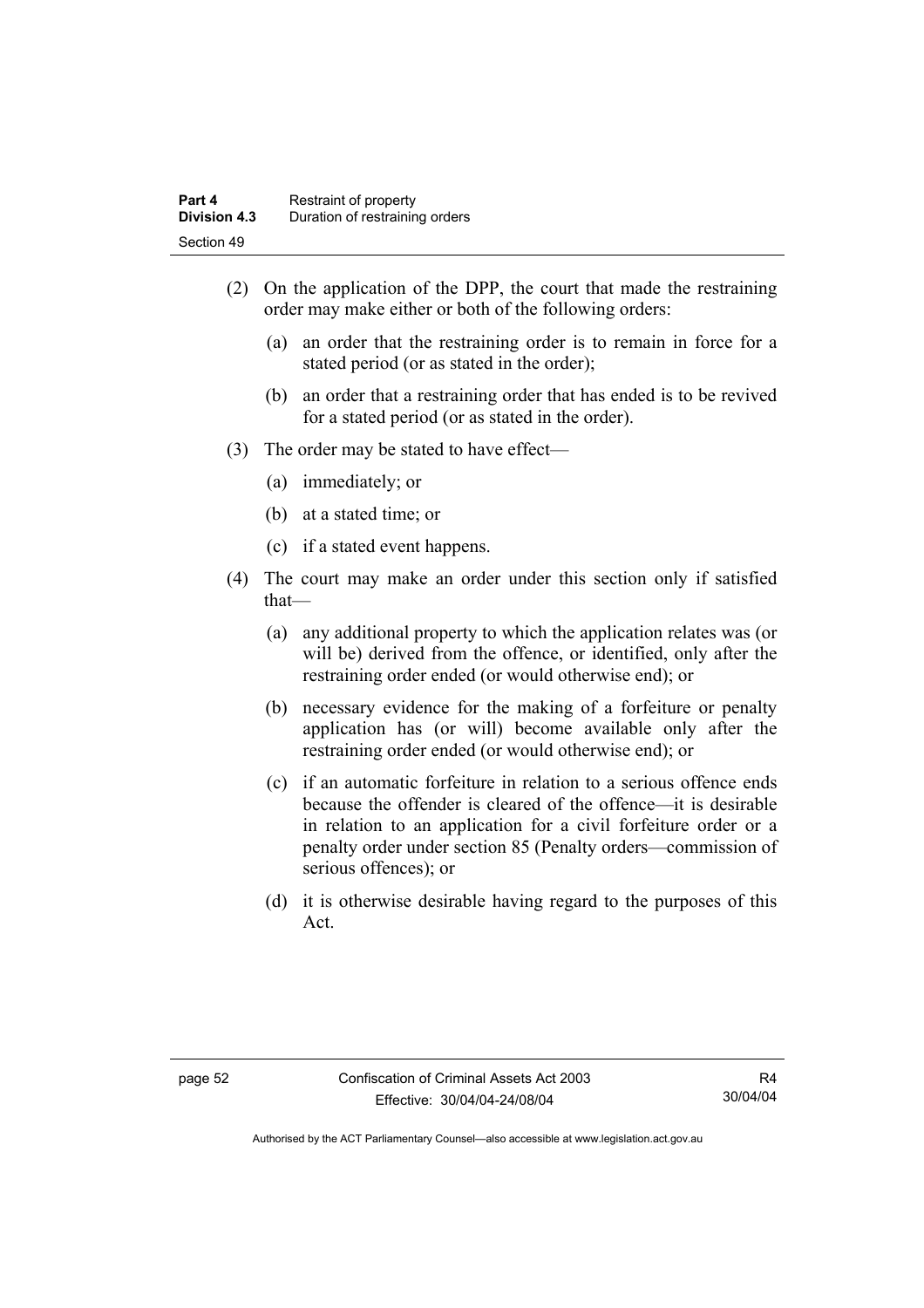# **Division 4.4 Restraining orders—other matters**

# **50 Restraining orders—registration in statutory property registers**

 (1) This section applies if a restraining order is over property that may be recorded in a statutory property register

- (2) The restraining order, or details of the restraining order, may be recorded in the register on application by a responsible authority.
- (3) Anyone who acquires an interest in the property after the recording of the restraining order in the register is taken to have notice of the restraining order at the time of acquisition.
- (4) Without limiting subsection (2), if the restraining order is over land registered under the *Land Titles Act 1925*—
	- (a) the responsible authority may lodge a copy of the restraining order with the registrar-general for registration under the *Land Titles Act 1925*, section 104 (Lodging of caveat); and
	- (b) the responsible authority is, on behalf of the Territory, taken to be a person claiming an interest in the land to which the restraining order relates; and
	- (c) to remove any doubt, that Act, section 104 (5) does not apply to the registered restraining order.
	- *Note* The *Land Titles Act 1925*, s 104 (5) allows certain dealings to be registered unless the caveat prohibits them. However, this Act, s 23 prohibits such a dealing.
- (5) If the property ceases to be restrained property, the responsible authority must apply for the cancellation of the restraining order's registration in the statutory property register.
- (6) Without limiting subsection (5), if the restraining order is over land registered under the *Land Titles Act 1925*, the responsible authority

| R4       | Confiscation of Criminal Assets Act 2003 | page 53 |
|----------|------------------------------------------|---------|
| 30/04/04 | Effective: 30/04/04-24/08/04             |         |

*Note* A registered interstate restraining order is taken to be a restraining order under this Act (see s 139).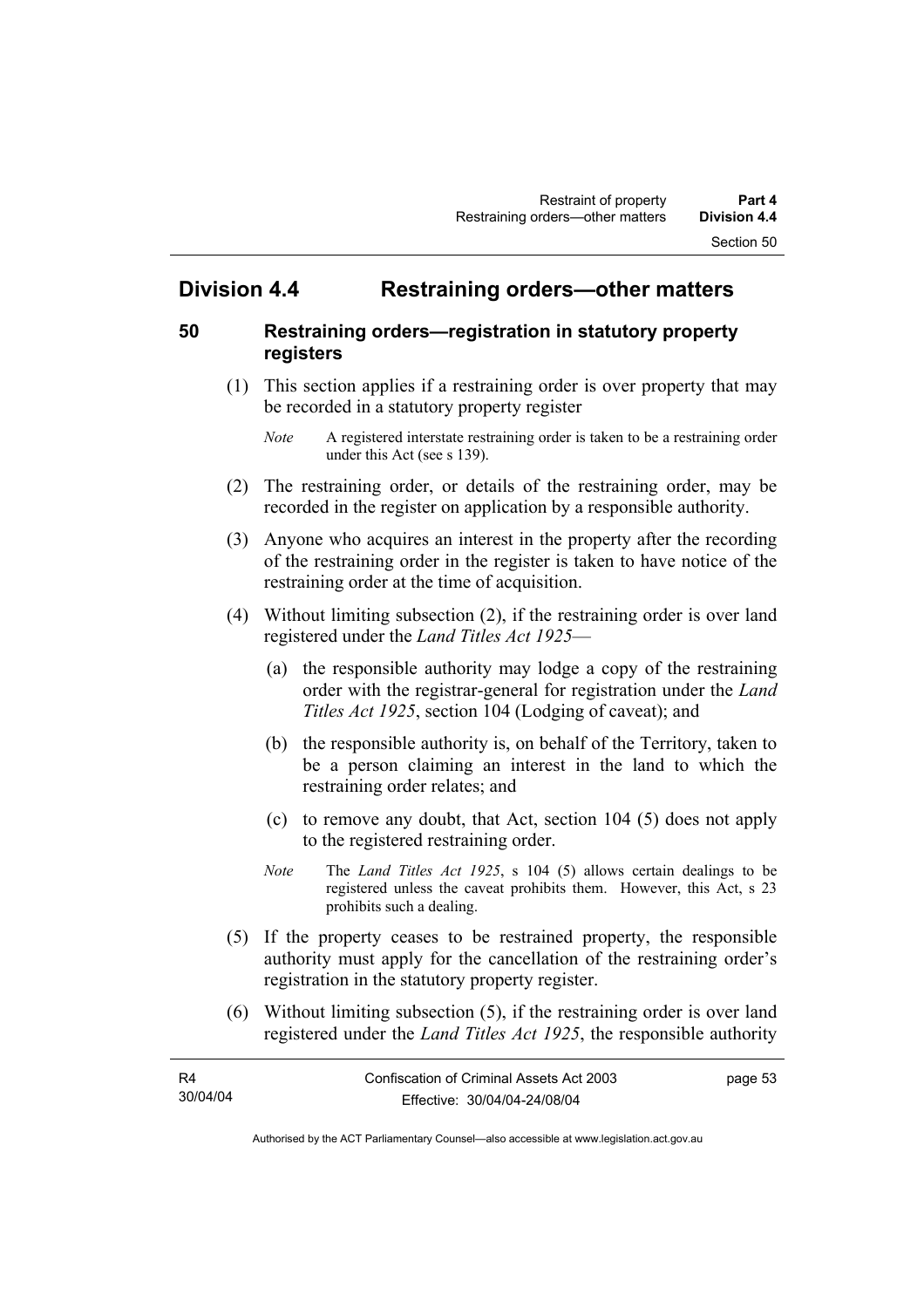must lodge a notice of the ending of the restraining order with the registrar-general for registration under that Act.

(7) In this section:

*responsible authority* means—

- (a) the DPP; or
- (b) if the public trustee has taken control of the property under this Act—the public trustee; or
- (c) for a registered interstate restraining order—anyone who is authorised under the corresponding law under which the order was made to register a restraining order, or details of a restraining order, in a statutory property register.

# **51 Execution against restrained property**

- (1) A restraining order over the property of a person does not prevent the levying of execution against the property, entirely or in part, in satisfaction of a penalty order in force against the person.
- (2) However, the property must not be disposed of, or otherwise dealt with, except in accordance with an order of a relevant court under section 39 (1) (Additional orders about restraining orders and restrained property).

page 54 Confiscation of Criminal Assets Act 2003 Effective: 30/04/04-24/08/04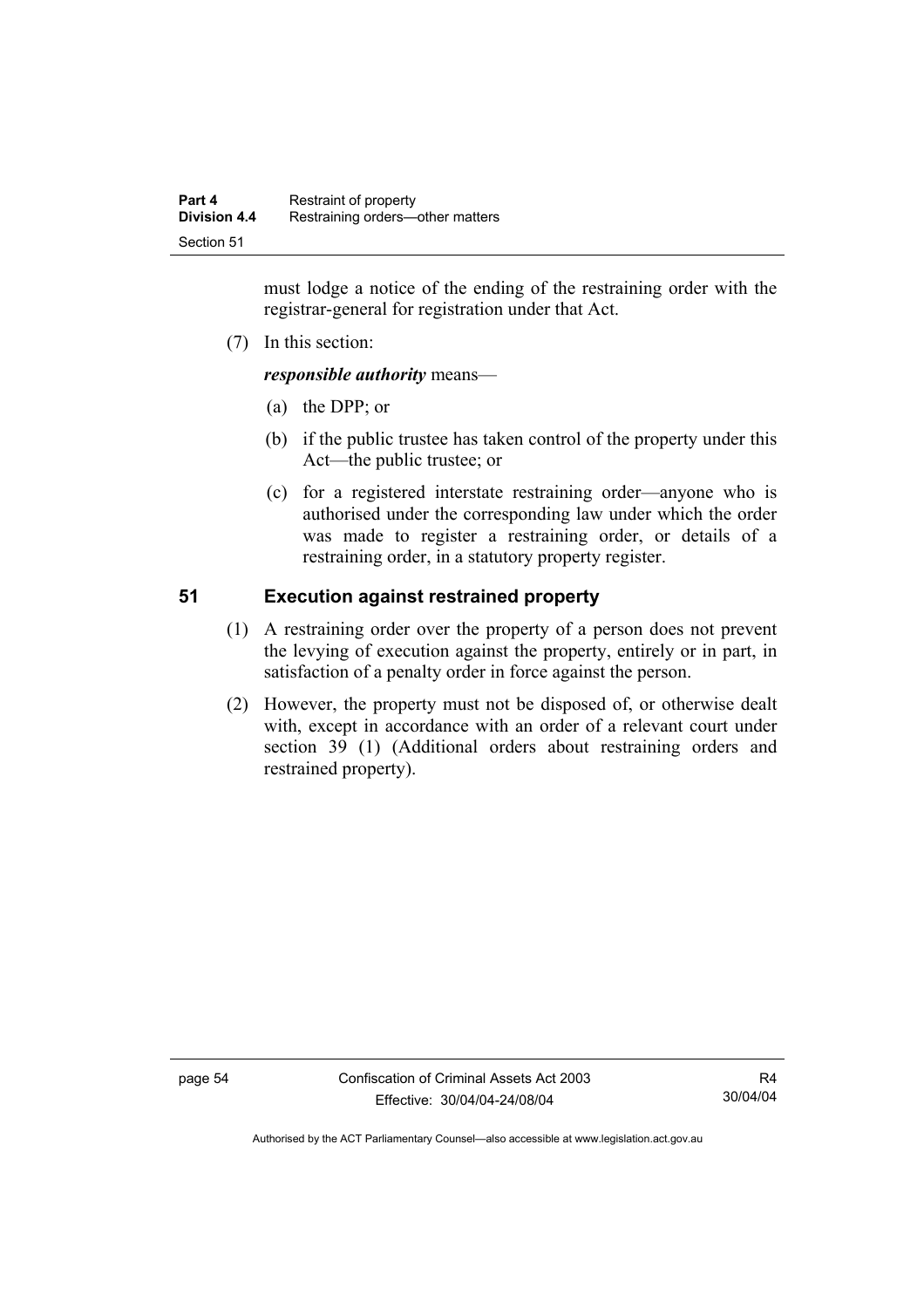Section 52

# **Part 5 Forfeiture of property**

# **Division 5.1 Conviction forfeiture orders**

*Note* For general provisions about a proceeding for a conviction forfeiture order (which is a confiscation proceeding—see s 236), see pt 14.

# **52 Meaning of** *conviction forfeiture order*

In this Act:

*conviction forfeiture order* means an order under section 54 (Conviction forfeiture orders—making) for the forfeiture to the Territory of tainted property in relation to an indictable offence.

# **53 Conviction forfeiture orders—application**

- (1) The DPP may apply to a relevant court for a conviction forfeiture order against a person.
	- *Note* A reference to a *person* generally includes a reference to a corporation as well as an individual, see Legislation Act, s 160. (See also the Legislation Act, dict, pt 1, def *person*.)
- (2) The application may be made before or after, or at the same time as, the person's conviction for an indictable offence.
- (3) However, if the person has been convicted of the offence, the DPP must make the application within 2 years after the day of the conviction.
	- *Note* The court may allow leave for an application to be made after the time fixed by this section in certain circumstances (see s 246).

#### **54 Conviction forfeiture orders—making**

 (1) On application under section 53, the court must make an order for the forfeiture to the Territory of tainted property in relation to the indictable offence if satisfied that—

page 55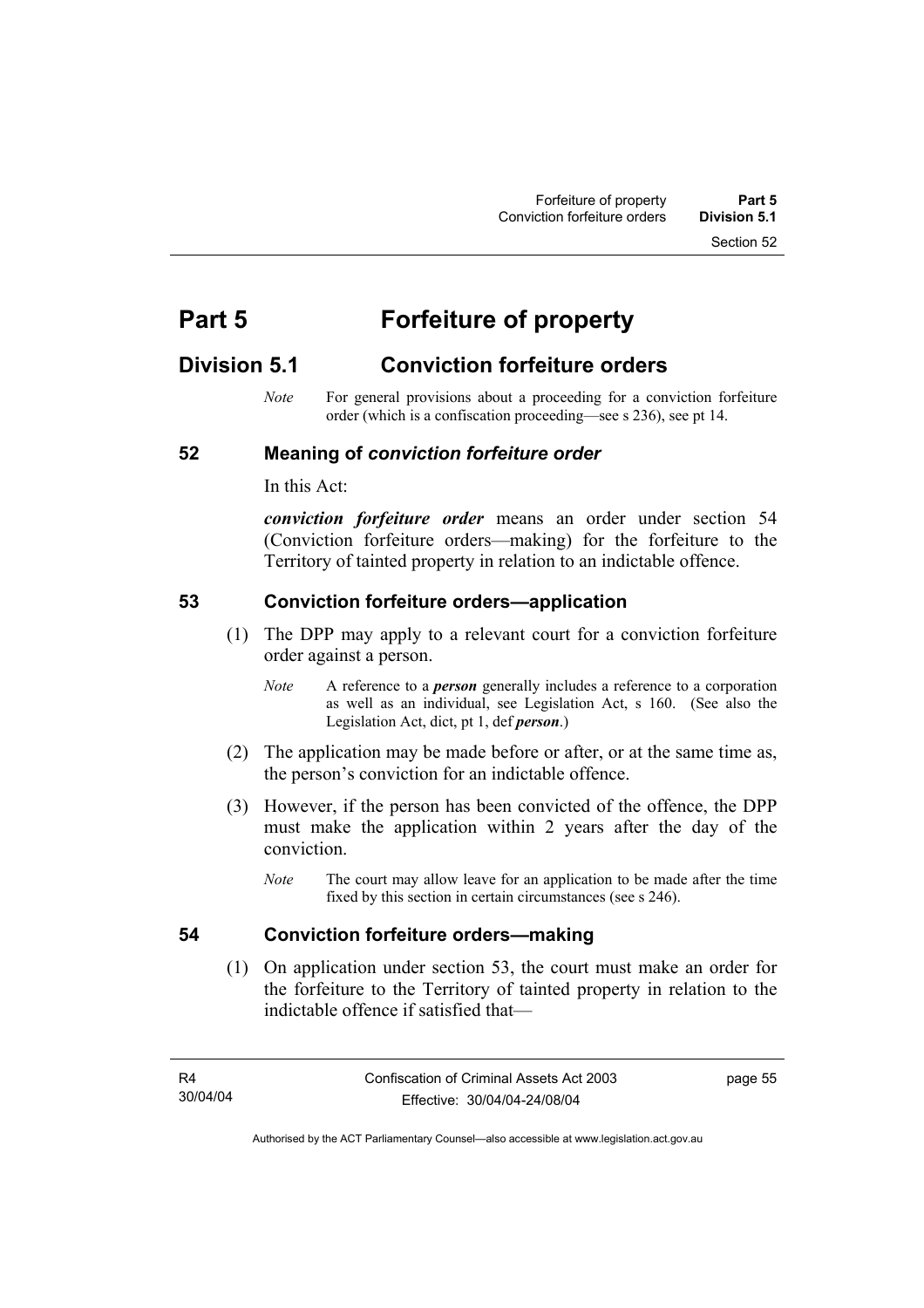- (a) the offender has been convicted of the offence; and
- (b) the offender has not been cleared of the offence; and
- (c) the property, or any of the property, to which the application relates is tainted property in relation to the offence.
- (2) If a court makes the order, it must state in the order—
	- (a) the property to which it applies; and
	- (b) what it considers to be the value of the property (other than money) to be forfeited to the Territory under the order at the time the order is made.

# **55 Conviction forfeiture orders—forfeiture**

- (1) The property to which the conviction forfeiture order applies is forfeited to the Territory at the end of 14 days after the day the order is made, except so far as the property is excluded from forfeiture under an exclusion order.
	- *Note 1* For the commencement of a restraining order, see Legislation Act, s 73 (4).
	- *Note 2* The effect of an exclusion order for property subject to forfeiture is that the property is excluded from forfeiture, see s 74 (c).
- (2) However, if an application for an exclusion order in relation to the property, or a part of the property, has been made (but not decided) before the end of the 14-day period, the property (or that part) is not forfeited until the proceeding in relation to the exclusion order is finalised.

#### **56 When conviction forfeiture order ends**

- (1) A conviction forfeiture order ends if—
	- (a) the offender is cleared of the offence to which the order relates, and all related offences (if any); or
	- (b) the order is reversed or set aside on appeal; or

R4 30/04/04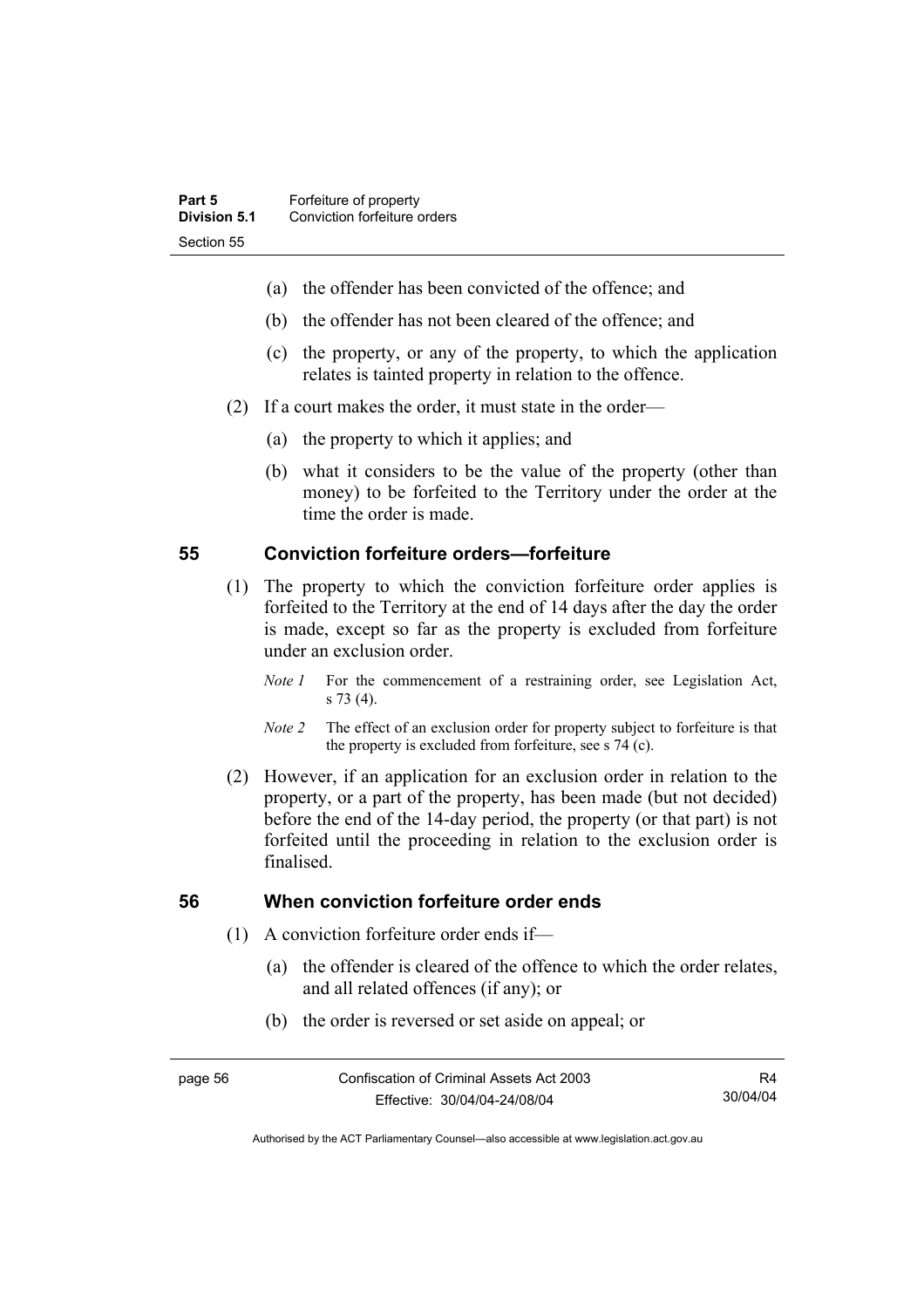(c) the order is fully satisfied.

*Note* For the meaning of *fully satisfied*, see dict.

- (2) The order is satisfied for a particular interest in forfeited property if the interest is bought back under section 127 (Buyback orders buying interest in property).
	- *Note* After the forfeiture of property, the offender may recover the property or its value in certain circumstances (see div 9.5).

# **Division 5.2 Automatic forfeiture—conviction for serious offences**

# **57 Unclaimed tainted property restraining orders non-application of div 5.2**

This division does not apply to property restrained under an unclaimed tainted property restraining order.

*Note* For the forfeiture of unclaimed tainted property, see div 5.3.

# **58 Automatic forfeiture of restrained property on conviction for serious offences**

- (1) This section applies if—
	- (a) a person is convicted of a serious offence; and
	- (b) a restraining order (other than an artistic profits restraining order) is made, whether before or after the conviction, over property in relation to the offence or a related serious offence committed by the person.
	- *Note* A reference to a *person* generally includes a reference to a corporation as well as an individual, see Legislation Act, s 160. (See also the Legislation Act, dict, pt 1, def *person*.)
- (2) The restrained property is forfeited to the Territory at the end of whichever of the following periods applies (the *relevant*

page 57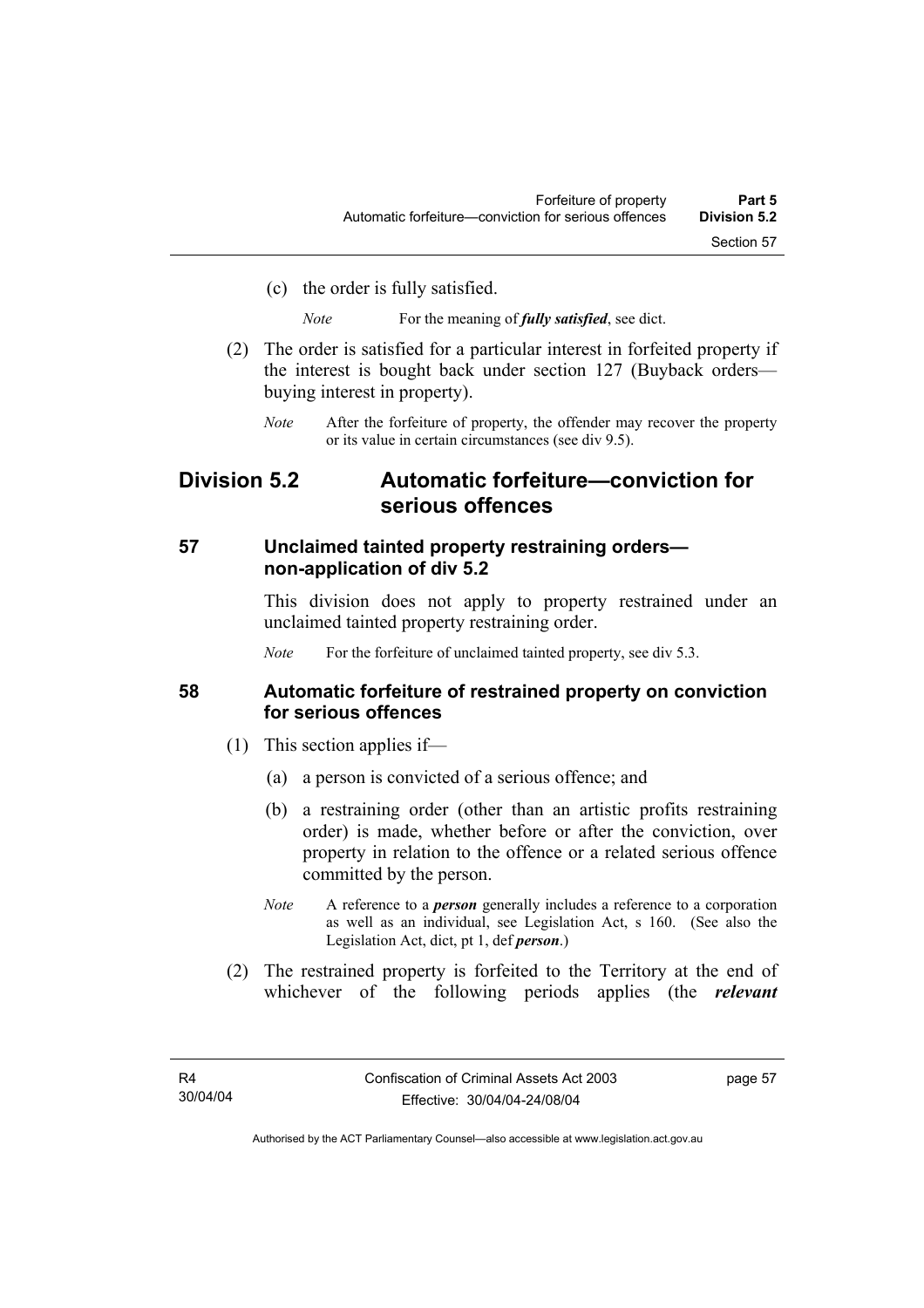*14-day period*), except so far as the property is excluded from forfeiture under an exclusion order:

- (a) if the restraining order was made before the conviction— 14 days after the day of conviction;
- (b) if the restraining order was made at the same time as or after the conviction—14 days after the day the restraining order comes into force.
- *Note 1* For the commencement of a restraining order, see Legislation Act, s 73 (4).
- *Note 2* The effect of an exclusion order for property subject to forfeiture is that the property is excluded from forfeiture, see s 74 (c).
- (3) However, if an application for an exclusion order in relation to the property, or a part of the property, has been made (but not decided) before the end of the relevant 14-day period, the property (or that part) is not forfeited until the proceeding in relation to the exclusion order is finalised.

# **59 Automatic forfeiture—court order declaring property automatically forfeited**

- (1) The DPP may apply to a relevant court for an order declaring that property has been automatically forfeited under this division.
- (2) If the relevant court is satisfied that the property has been automatically forfeited under this division, the court must make the order and state in the order the property to which it applies.
- (3) The registrar of the relevant court may exercise the functions of the court for this section.
	- *Note* For general provisions about a proceeding for an order under this section (which is a confiscation proceeding—see s 236), see pt 14.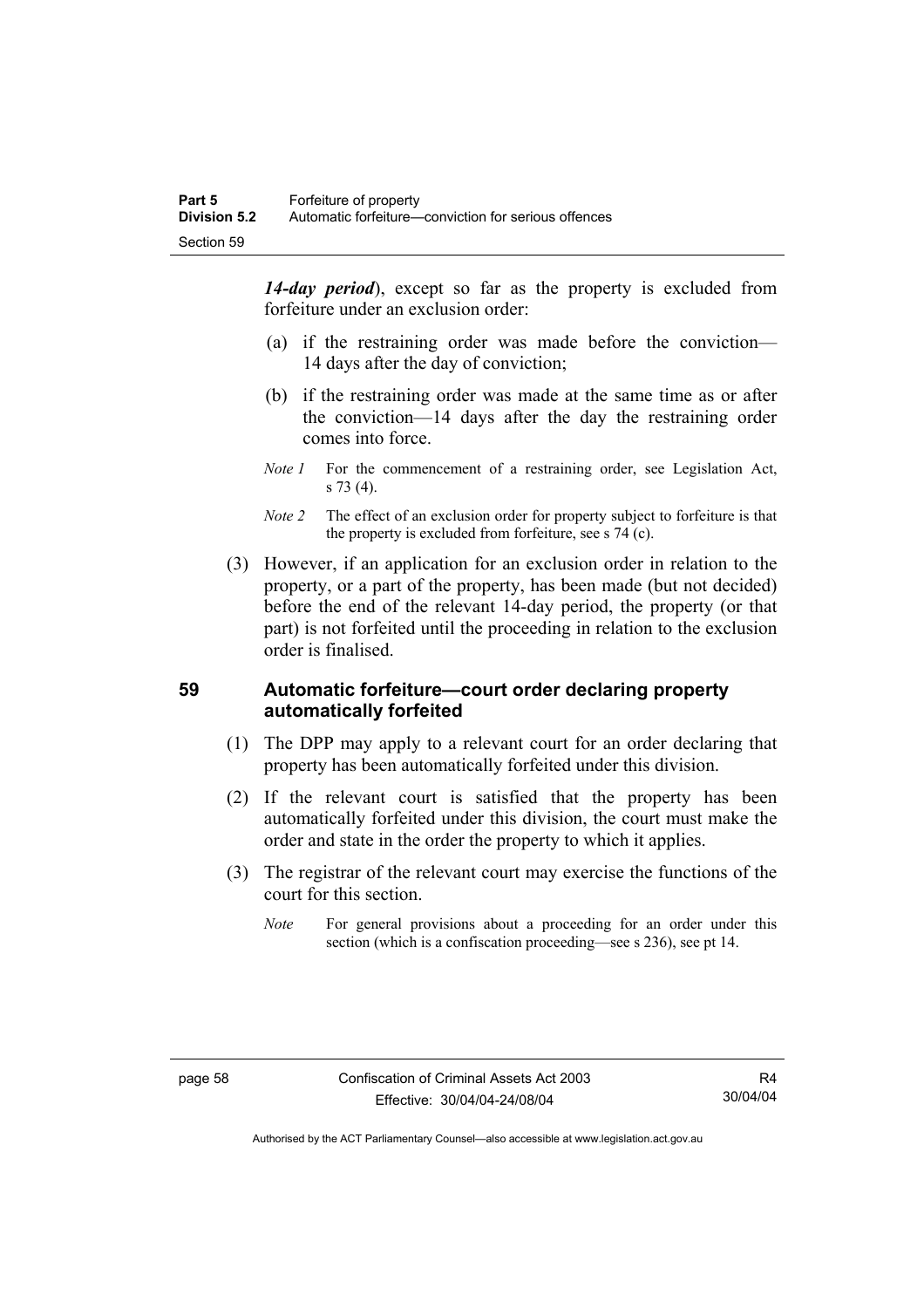#### **60 Automatic forfeiture—court orders**

 (1) A relevant court may, when it convicts a person of a serious offence or at any later time, make any order that it considers appropriate for giving effect to an automatic forfeiture of property.

#### **Examples of orders**

- 1 an order for the examination of anyone before the court, or an officer of the court, about any property that might be forfeited because of the conviction
- 1 an order directing the owner of property that might be forfeited because of the conviction, or anyone else, to give to a stated person, within a stated period, a sworn statement about stated particulars of the property
- 2 an order directing the owner of property that might be forfeited because of the conviction, or anyone else, to do anything necessary or convenient to be done to allow the public trustee to take control of the property, including anything necessary or convenient to be done to bring the property within the jurisdiction
- 3 an order in relation to the registration of title to, or charges over, property under a Territory law
- *Note* An example is part of the Act, is not exhaustive and may extend, but does not limit, the meaning of the provision in which it appears (see Legislation Act, s 126 and s 132).
- (2) The order may be made on the court's initiative, or on the application of any of the following people:
	- (a) the DPP;
	- (b) the offender;
	- (c) the public trustee;
	- (d) anyone with an interest in property to which the order relates;
	- (e) anyone else with the court's leave.
	- *Note* For general provisions about a proceeding for an order under this section (which is a confiscation proceeding—see s 236), see pt 14.
- (3) A person commits an offence if—

page 59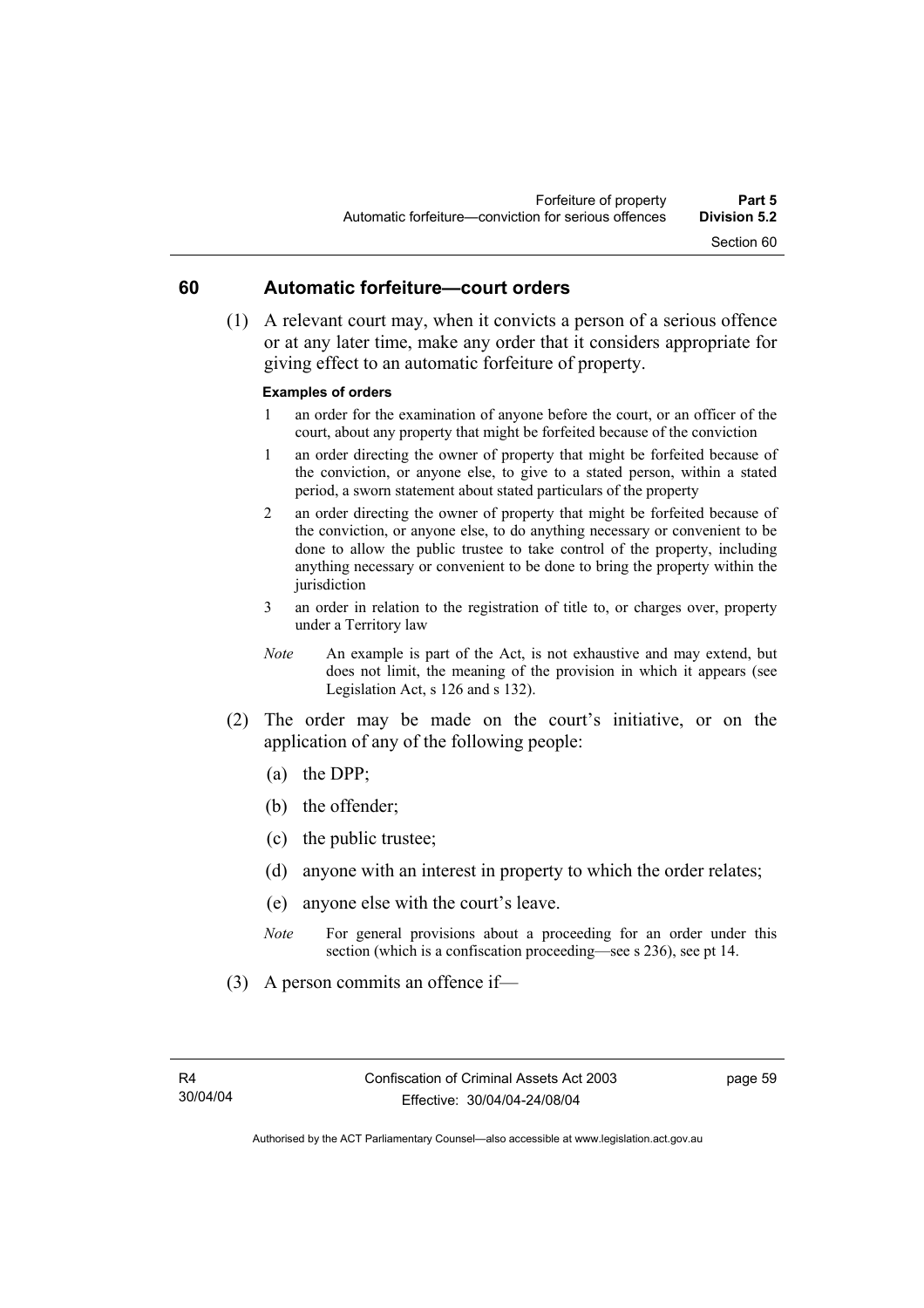- (a) a relevant court makes an order under subsection (1) to give effect to an automatic forfeiture of property; and
- (b) the order requires the person to do, or not do, something stated in the order; and
- (c) the person has notice of the order (whether by being given a copy of the order or otherwise); and
- (d) the person contravenes the order.

Maximum penalty: 200 penalty units, imprisonment for 2 years or both.

### **61 When automatic forfeiture under div 5.2 ends**

- (1) Automatic forfeiture under this division ends if—
	- (a) the offender is cleared of the offence to which the forfeiture relates, and all related serious offences (if any); or
	- (b) the automatic forfeiture is fully satisfied.

*Note* For the meaning of *fully satisfied*, see dict.

- (2) Automatic forfeiture is satisfied for a particular interest in forfeited property if the interest is bought back under section 127 (Buyback orders—buying interest in property).
	- *Note* After the forfeiture of property, the offender may recover the property or its value in certain circumstances (see div 9.5).

# **Division 5.3 Automatic forfeiture—unclaimed tainted property**

*Note* For general provisions about a proceeding for a conviction forfeiture order (which is a confiscation proceeding—see s 236), see pt 14.

#### **62 Forfeiture of unclaimed tainted property**

 (1) This section applies if an unclaimed tainted property restraining order is made over property.

page 60 Confiscation of Criminal Assets Act 2003 Effective: 30/04/04-24/08/04

R4 30/04/04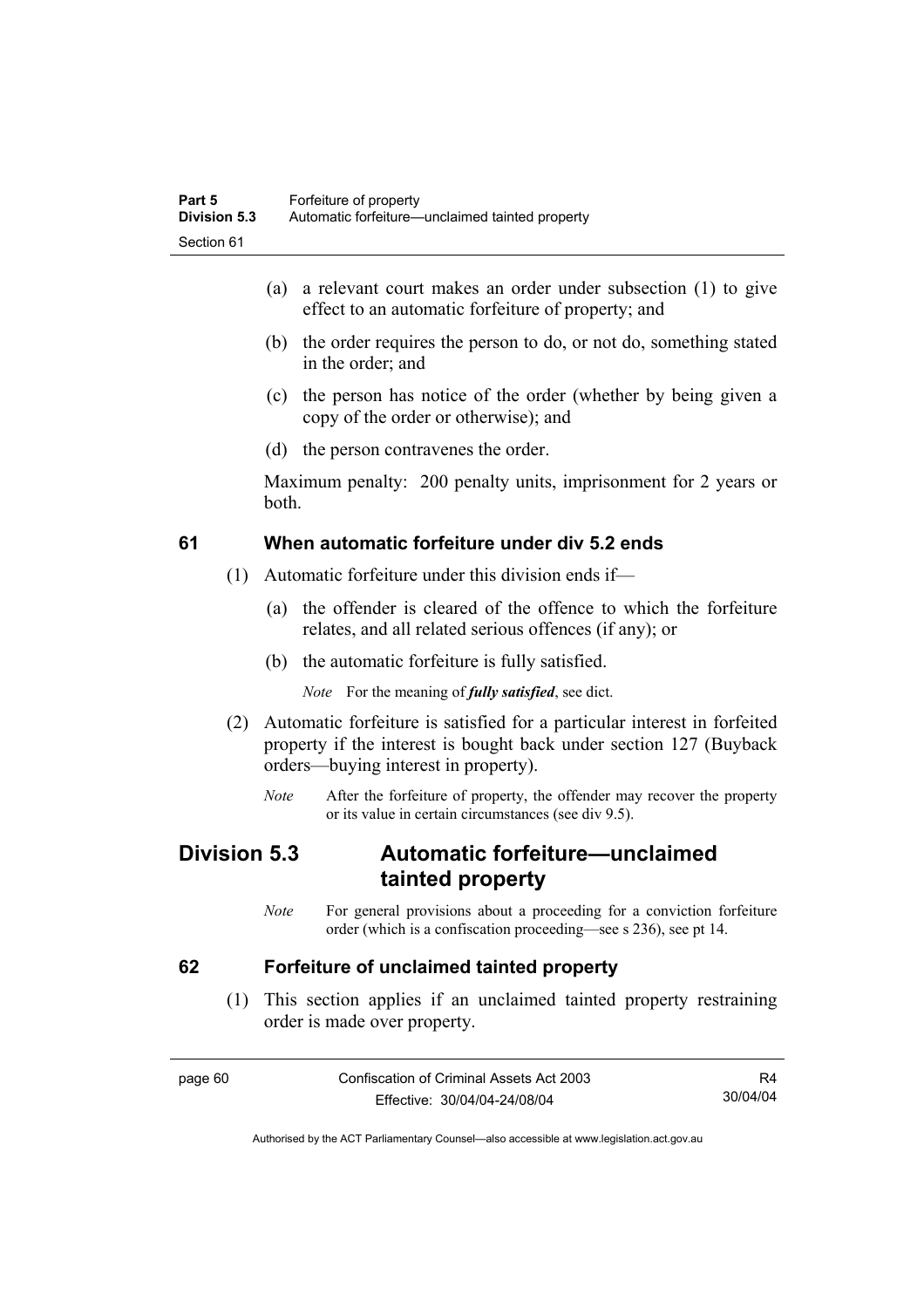- (2) The restrained property is forfeited to the Territory at the end of 14 days after the day the restraining order comes into force, except so far as the property is excluded from forfeiture under an exclusion order.
	- *Note 1* For the commencement of a restraining order, see Legislation Act, s 73 (4).
	- *Note 2* The effect of an exclusion order for property subject to forfeiture is that the property is excluded from forfeiture, see s 74 (c).
- (3) However, if an application for an exclusion order in relation to the property, or a part of the property, has been made (but not decided) before the end of the 14-day period, the property (or that part) is not forfeited until the proceeding in relation to the exclusion order is finalised.

#### **63 When automatic forfeiture under div 5.3 ends**

Automatic forfeiture under this division ends if the automatic forfeiture is fully satisfied.

*Note* For the meaning of *fully satisfied*, see dict.

## **Division 5.4 Civil forfeiture orders**

*Note* For general provisions about a proceeding for a conviction forfeiture order (which is a confiscation proceeding—see s 236), see pt 14.

### **64 Artistic profits and unclaimed tainted property non-application of div 5.4**

This division does not apply to property restrained under—

- (a) an artistic profits restraining order; or
- (b) an unclaimed tainted property restraining order.
- *Note 1* An artistic profits restraining order is made solely to preserve property to satisfy a penalty order for artistic profits in relation to an offence (see s 20).
- *Note 2* Unclaimed tainted property is forfeitable under div 5.3.

| R4       | Confiscation of Criminal Assets Act 2003 | page 61 |
|----------|------------------------------------------|---------|
| 30/04/04 | Effective: 30/04/04-24/08/04             |         |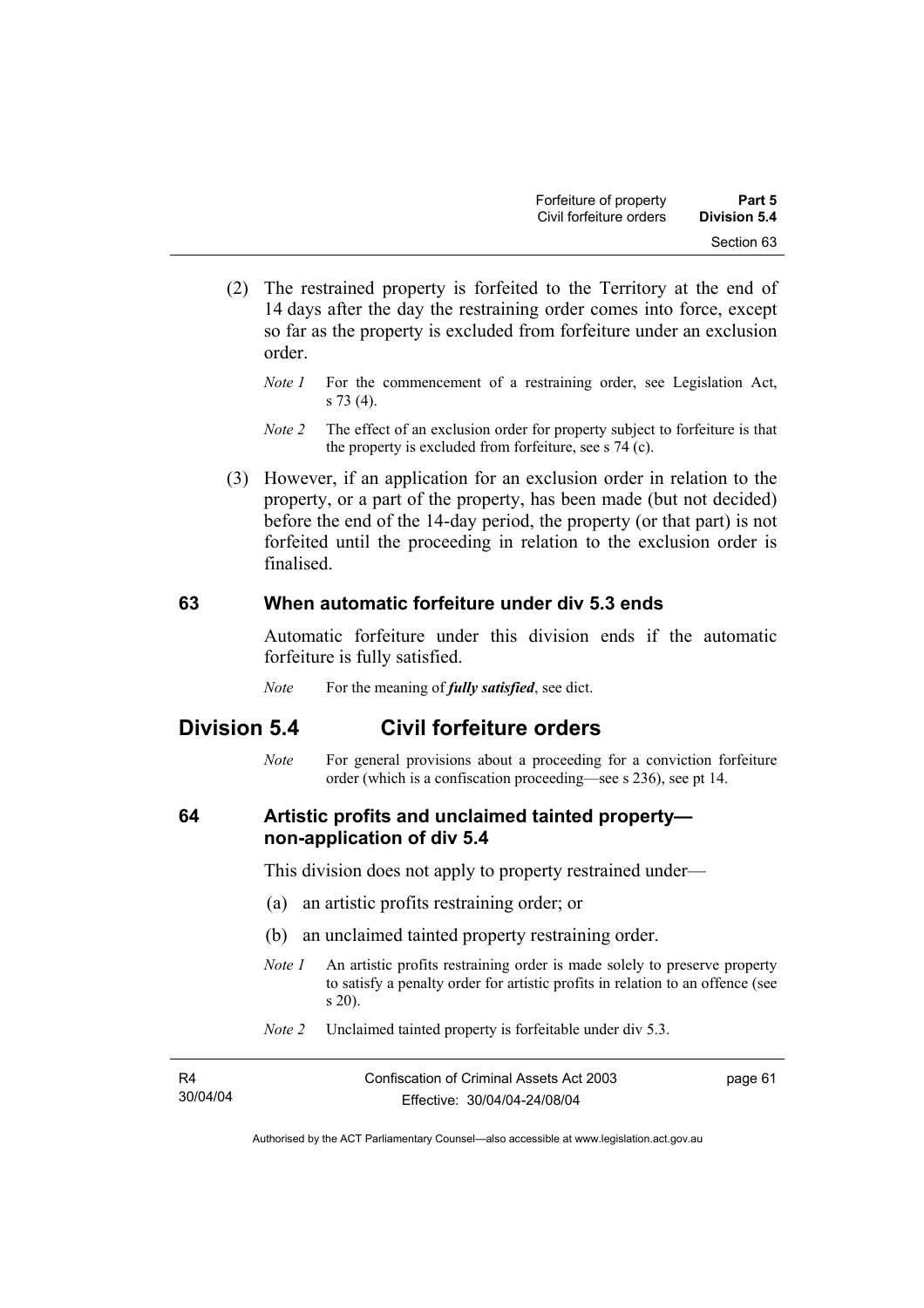| Part 5       | Forfeiture of property  |
|--------------|-------------------------|
| Division 5.4 | Civil forfeiture orders |
| Section 65   |                         |

#### **65 Meaning of** *civil forfeiture order*

In this Act:

*civil forfeiture order* means an order under section 67 (Civil forfeiture orders—making) for the forfeiture to the Territory of restrained property in relation to the commission (or the alleged commission) of a serious offence.

#### **66 Civil forfeiture orders—application**

- (1) The DPP may apply to a relevant court for a civil forfeiture order for the forfeiture to the Territory of property restrained in relation to the commission (or the alleged commission) of a serious offence.
- (2) The application may be made—
	- (a) at the same time as, or after, an application for a restraining order in relation to the offence; or
	- (b) if a restraining order is in force in relation to the offence.

#### **67 Civil forfeiture orders—making**

- (1) This section applies if, on an application under section 66 for an order for the forfeiture to the Territory of restrained property, the court is satisfied on the balance of probabilities that a person (the *offender*) has committed a serious offence within whichever of the following periods applies (the *relevant period*):
	- (a) 6 years before the day the application to restrain the property was made;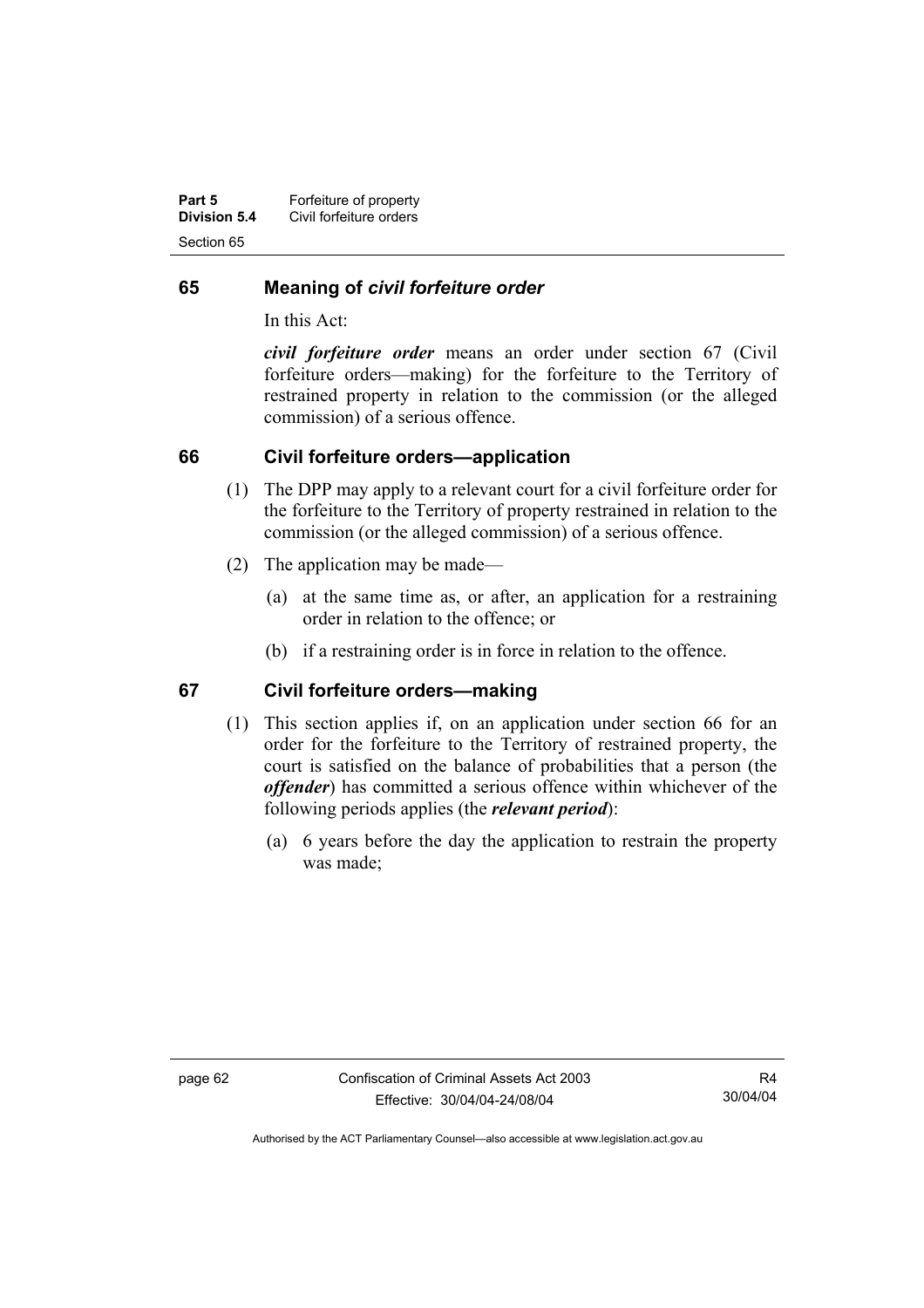- (b) if an extended period for making the restraining order application was allowed under section 246 (Confiscation proceedings—time extensions for applications)—the total of the 6-year period and the extended period.
- *Note 1* The court must be satisfied on the balance of probabilities about the commission of the offence because confiscation proceedings are civil, not criminal (see s 237).
- *Note 2* A reference to a *person* generally includes a reference to a corporation as well as an individual, see Legislation Act, s 160. (See also the Legislation Act, dict, pt 1, def *person*.)
- (2) If this section applies, the relevant court must order that the restrained property be forfeited to the Territory.
- (3) The order must state—
	- (a) the property to which it applies; and
	- (b) what the relevant court considers to be the value of the property (other than money) to be forfeited to the Territory under the order at the time the order is made; and
	- (c) if the relevant court making the order has given a direction under section 69 (Civil forfeiture order proceedings restrictions on disclosure)—
		- (i) the direction given by the court; and
		- (ii) the effect of section 70 (Civil forfeiture orders disclosure offences) in relation to the direction.
- (4) To remove any doubt, if the relevant court is satisfied that the offender committed a serious offence within the relevant period, the court must not refuse to make a civil forfeiture order only because it is not satisfied—
	- (a) that a particular serious offence was committed by the offender within the relevant period; or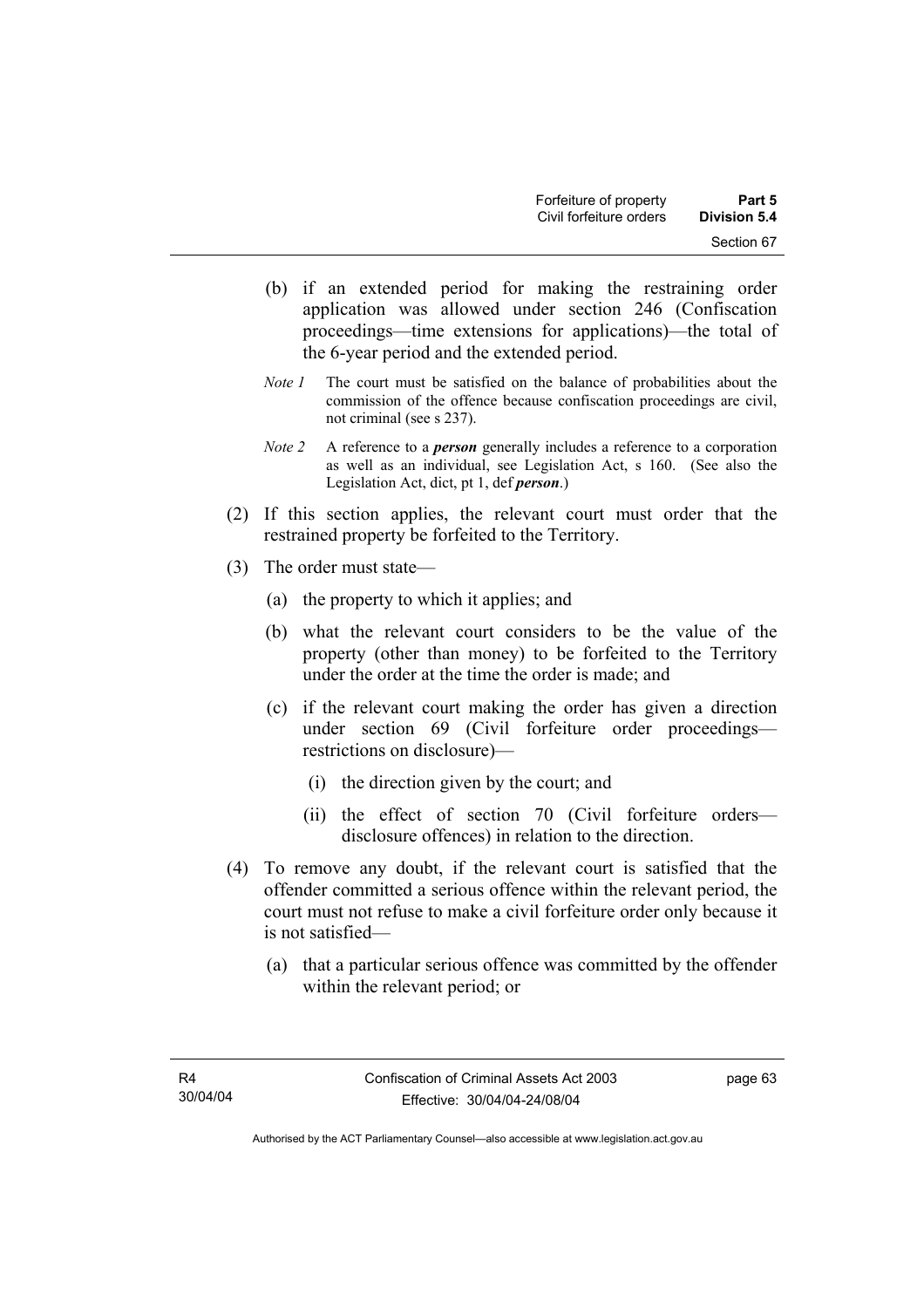| Part 5       | Forfeiture of property  |
|--------------|-------------------------|
| Division 5.4 | Civil forfeiture orders |
| Section 68   |                         |

- (b) that the offence was committed on any particular day or time within the relevant period.
- (5) Also, to remove any doubt, the relevant court must not refuse to make a civil forfeiture order in relation to a serious offence only because—
	- (a) an indictment has not been presented against the offender for the offence; or
	- (b) the offender has not been convicted of the offence; or
	- (c) the offender has been cleared of the offence, including being cleared after having been convicted of the offence; or
	- (d) a doubt is raised about whether the offender committed the offence.

#### **68 Civil forfeiture orders—forfeiture**

- (1) The property to which the civil forfeiture order applies is forfeited to the Territory at the end of 14 days after the day the order is made, except so far as the property is excluded from forfeiture under an exclusion order.
	- *Note 1* For the commencement of a restraining order, see Legislation Act, s 73 (4).
	- *Note 2* The effect of an exclusion order for property subject to forfeiture is that the property is excluded from forfeiture, see s 74 (c).
- (2) However, if an application for an exclusion order in relation to the property, or a part of the property, has been made (but not decided) before the end of the 14-day period, the property (or that part) is not forfeited until the proceeding in relation to the exclusion order is finalised.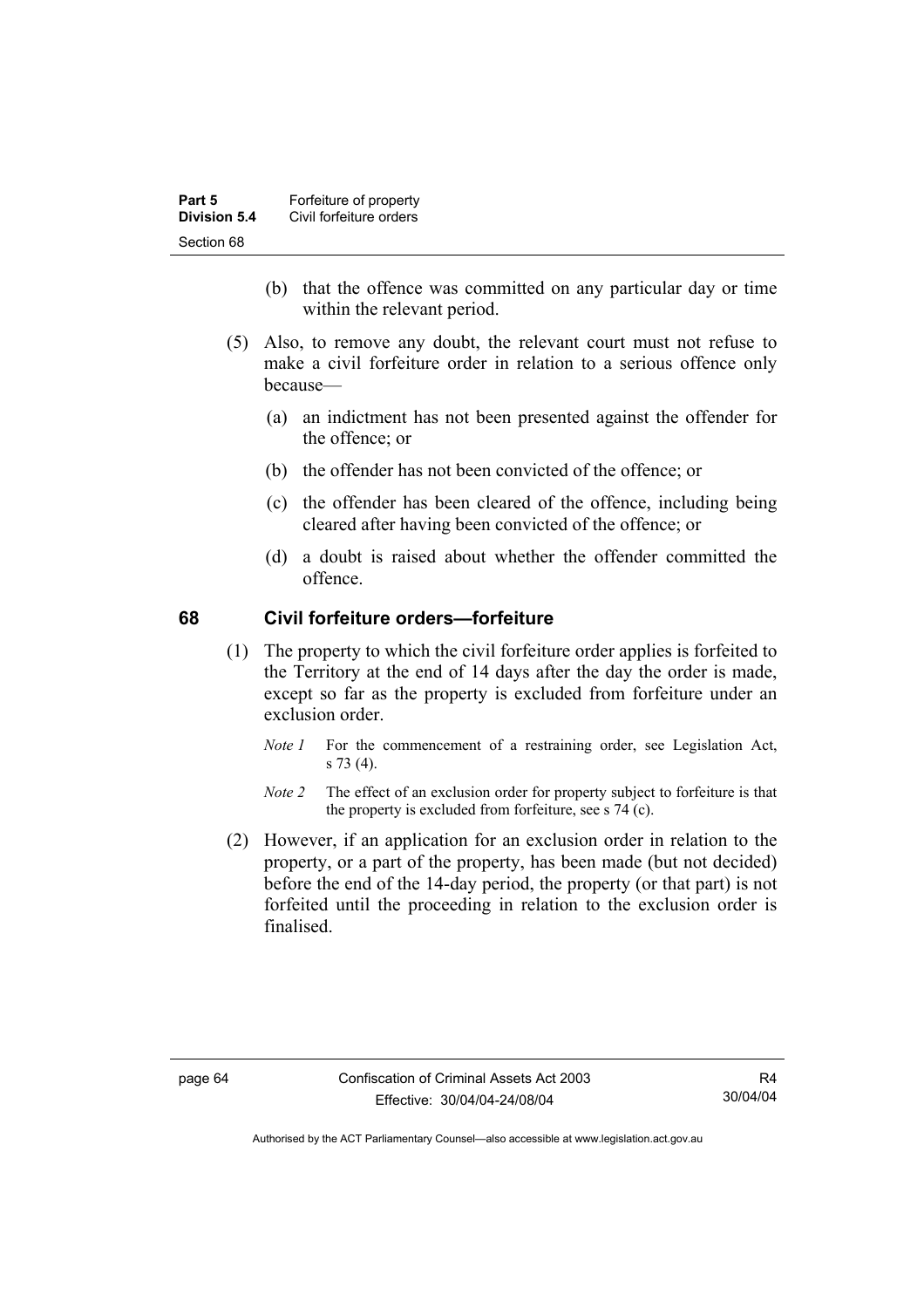#### **69 Civil forfeiture order proceedings—restrictions on disclosure**

- (1) On application by the DPP, a relevant court hearing an application for a civil forfeiture order may—
	- (a) direct that the hearing of the application, or part of it, take place in closed court and give directions about who may be present; and
	- (b) give directions prohibiting or restricting the publication or disclosure of all or any of the following:
		- (i) the fact that an application for the order, or that a civil forfeiture order, has been made;
		- (ii) the application for the order;
		- (iii) any information about the proceeding (whether or not a hearing has been held);
		- (iv) any evidence given, statement made or thing done during the proceeding;
		- (v) any information, document or thing derived from anything mentioned in this subsection.

#### **Examples of directions**

- 1 that the application for the civil forfeiture order not be disclosed to the person against whom the civil forfeiture order is made until the court has decided an application for a restraining order against someone else's property
- 2 that the supporting affidavit must be made available only to the offender's lawyer
- *Note* An example is part of the Act, is not exhaustive and may extend, but does not limit, the meaning of the provision in which it appears (see Legislation Act, s 126 and s 132).

65

- (2) In deciding whether to give a direction under subsection (1), the court must have regard to whether the direction—
	- (a) would promote the purposes of this Act; or

| R4       | Confiscation of Criminal Assets Act 2003 | page |
|----------|------------------------------------------|------|
| 30/04/04 | Effective: 30/04/04-24/08/04             |      |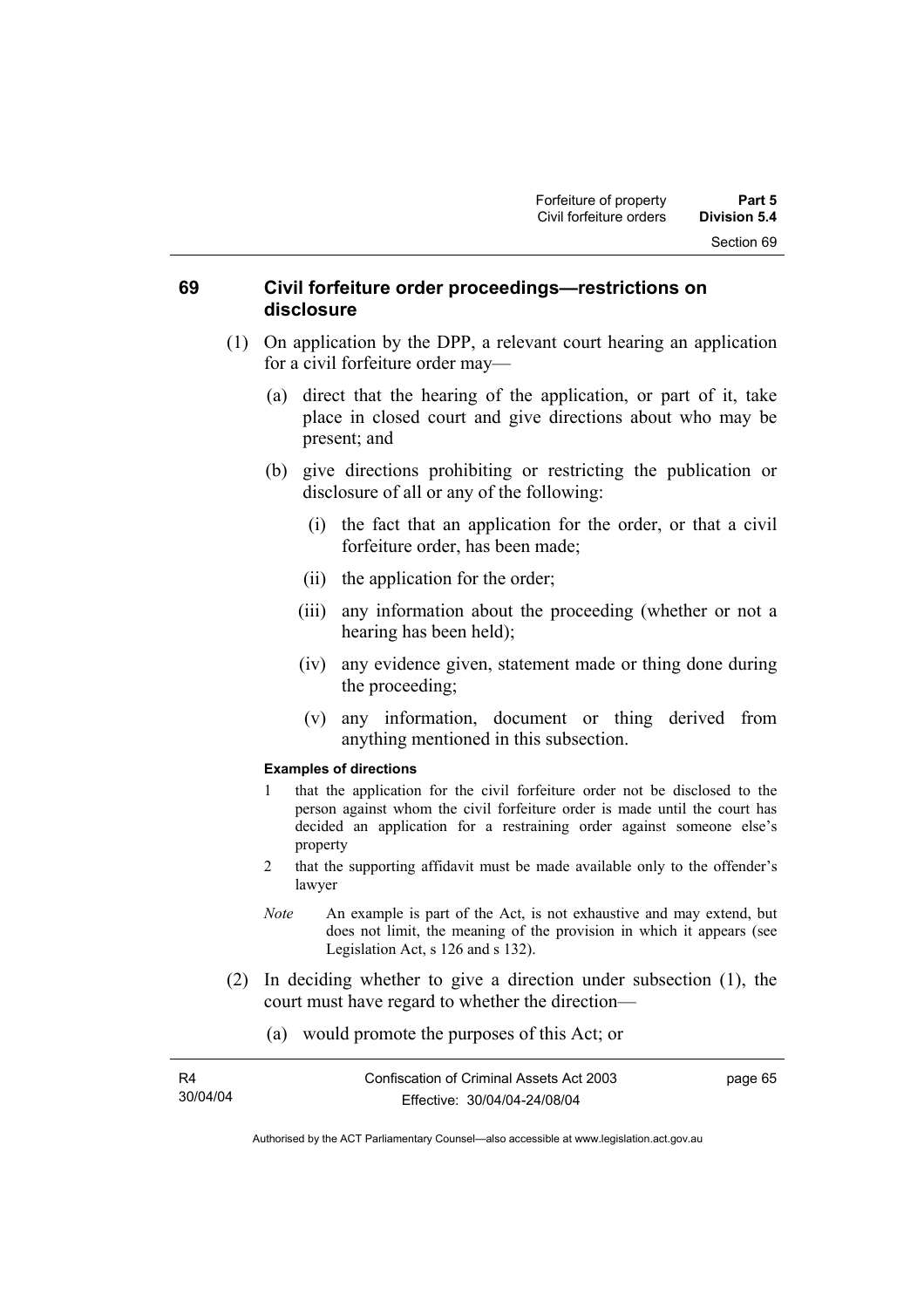| Part 5       | Forfeiture of property  |
|--------------|-------------------------|
| Division 5.4 | Civil forfeiture orders |
| Section 70   |                         |

- (b) is desirable to protect the integrity of an investigation (however described) for any purpose or a prosecution of an offence.
- (3) The court may also have regard to any other relevant matter in deciding whether to give a direction under subsection (1).

#### **70 Civil forfeiture orders—disclosure offences**

*Note* An offence against this section is a strict liability offence, see s (7).

- (1) A person commits an offence if—
	- (a) a relevant court has given a direction under section 69 (1) (b) prohibiting or restricting the publication or disclosure of a matter mentioned in the paragraph; and
	- (b) the person has notice of the direction (whether by being given a copy of the civil forfeiture order to which the direction relates or otherwise); and
	- (c) the person publishes or discloses the matter to someone else.

Maximum penalty: 200 penalty units, imprisonment for 2 years or both.

- (2) A person commits an offence if—
	- (a) a relevant court has given a direction under section 69 (1) (b) prohibiting or restricting the publication or disclosure of a matter mentioned in the paragraph; and
	- (b) the person has notice of the direction (whether by being given a copy of the civil forfeiture order to which the direction relates or otherwise); and
	- (c) the person publishes or discloses information to someone else; and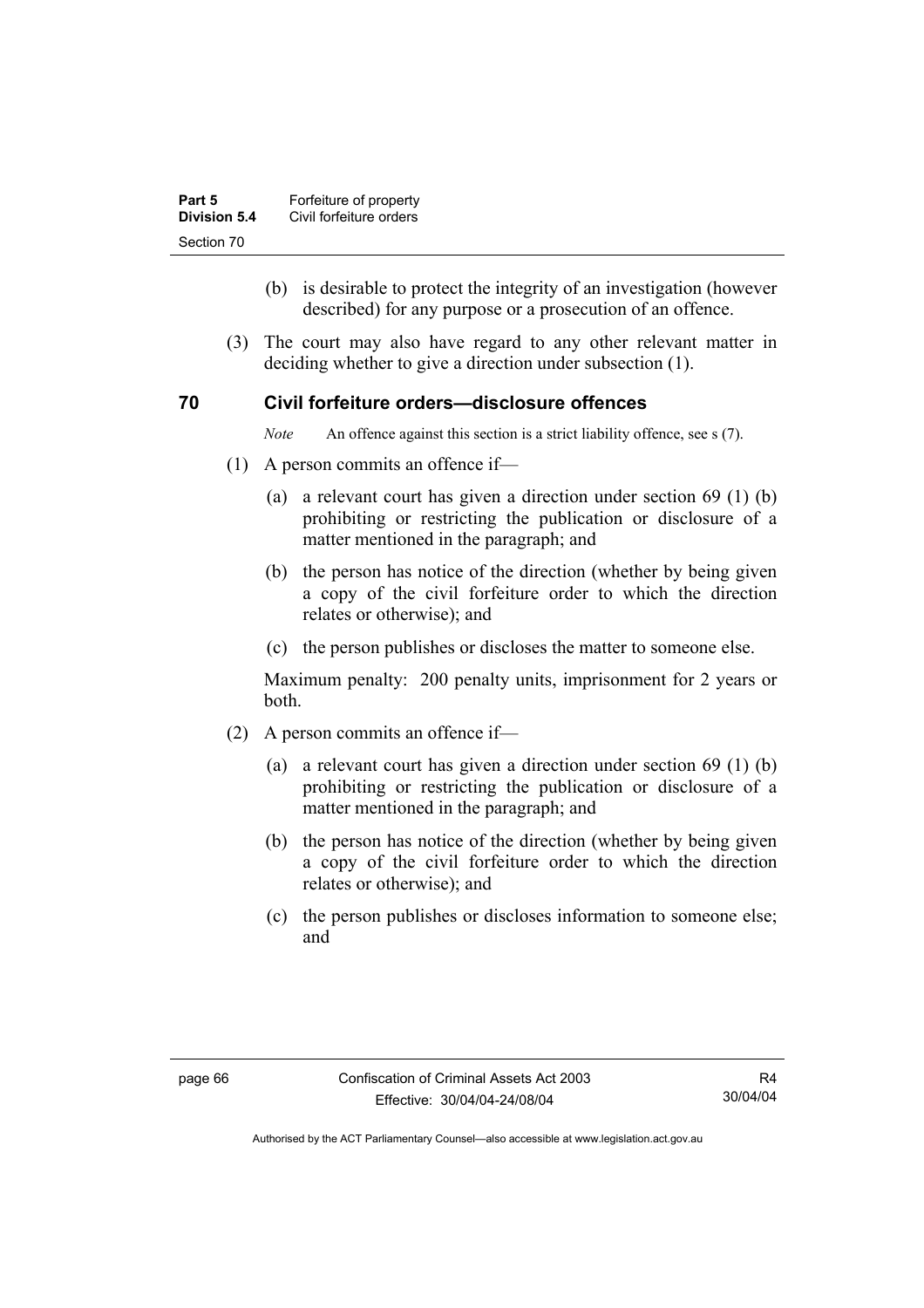(d) the other person could infer from the information the matter to which the direction relates.

Maximum penalty: 200 penalty units, imprisonment for 2 years or both.

- (3) Subsections (1) and (2) do not apply if the publication or disclosure is to any of the following entities in the circumstances mentioned for the entity:
	- (a) a police officer—in any circumstances;
	- (b) an officer, employee or agent of the person—to ensure that the order is complied with and the person to whom the publication or disclosure is made is given notice of the direction (whether by being given a copy of the restraining order to which the direction relates or otherwise) by the person making the publication or disclosure;
	- (c) a lawyer—to obtain legal advice or representation in relation to the order;
	- (d) a relevant court—with the court's leave.
		- *Note* The application for leave, and any proceeding with the court's leave, must be heard in closed court, see s (8).
- (4) Also, subsections (1) and (2) do not apply if the publication or disclosure is made—
	- (a) by a police officer in the exercise of the officer's functions; or
	- (b) for the purpose of giving or obtaining legal advice, or making legal representations, in relation to the order.
- (5) A person commits an offence if—
	- (a) a relevant court has given a direction under section 69 (1) (b) prohibiting or restricting the publication or disclosure of a matter mentioned in the paragraph; and

page 67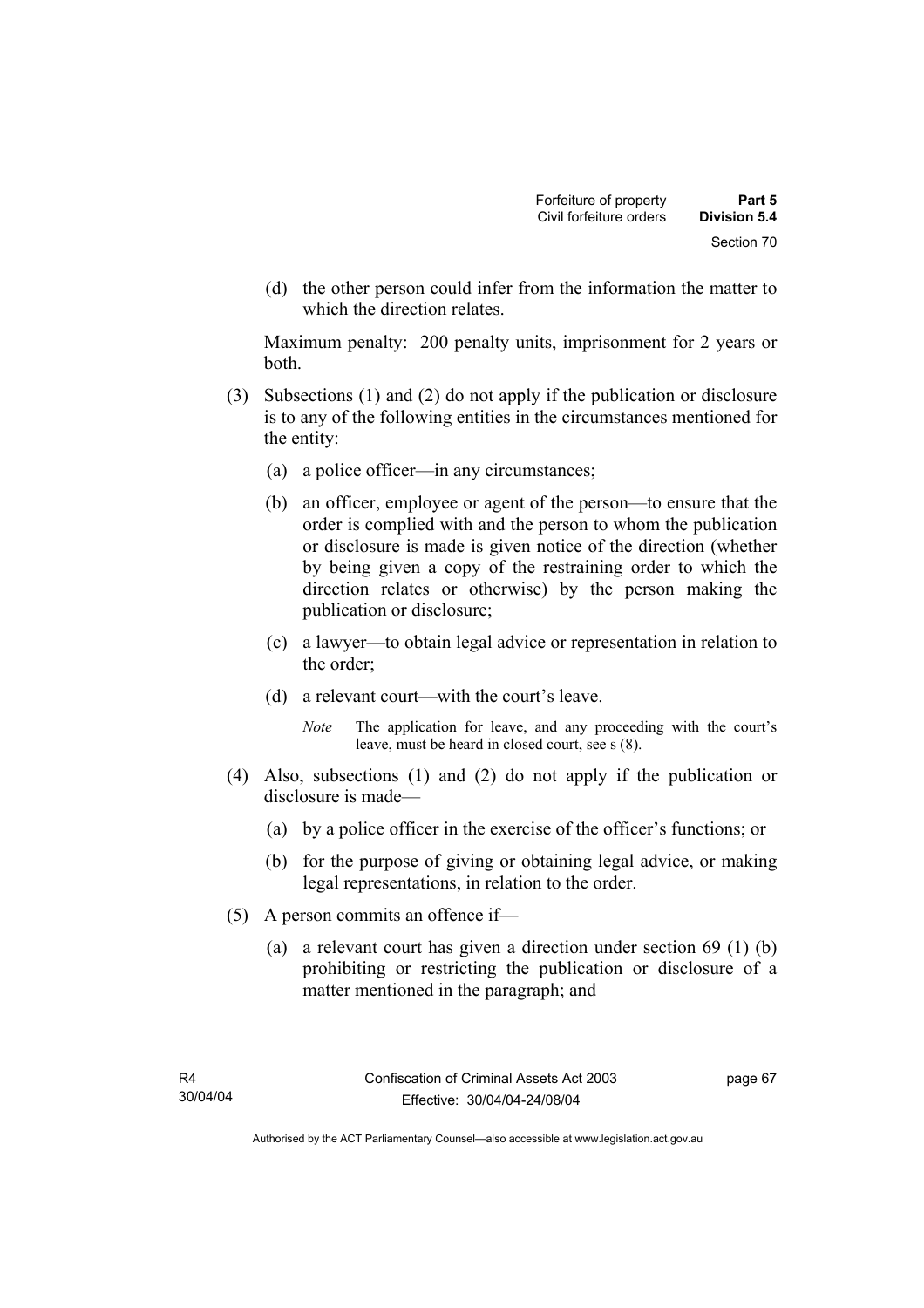- (b) the person receives information in relation to the matter in accordance with subsection (3) or (4); and
- (c) the person ceases to be a person mentioned in subsection (3) or (4); and
- (d) the person publishes or discloses the matter to someone else.

Maximum penalty: 200 penalty units, imprisonment for 2 years or both.

- (6) A person commits an offence if—
	- (a) a relevant court has given a direction under section 69 (1) (b) prohibiting or restricting the publication or disclosure of a matter mentioned in the paragraph; and
	- (b) the person receives information in relation to the matter in accordance with subsection (3) or (4); and
	- (c) the person ceases to be a person mentioned in subsection (3) or (4); and
	- (d) the person publishes or discloses information to someone else; and
	- (e) the other person could infer from the information the matter to which the direction relates.

Maximum penalty: 200 penalty units, imprisonment for 2 years or both.

- (7) An offence against this section is a strict liability offence.
- (8) For subsection (3) (d), an application for leave, and any proceeding with the court's leave, must be heard in closed court.

#### **71 When civil forfeiture order ends**

- (1) A civil forfeiture order ends if—
	- (a) the order is set aside or discharged on appeal; or

R4 30/04/04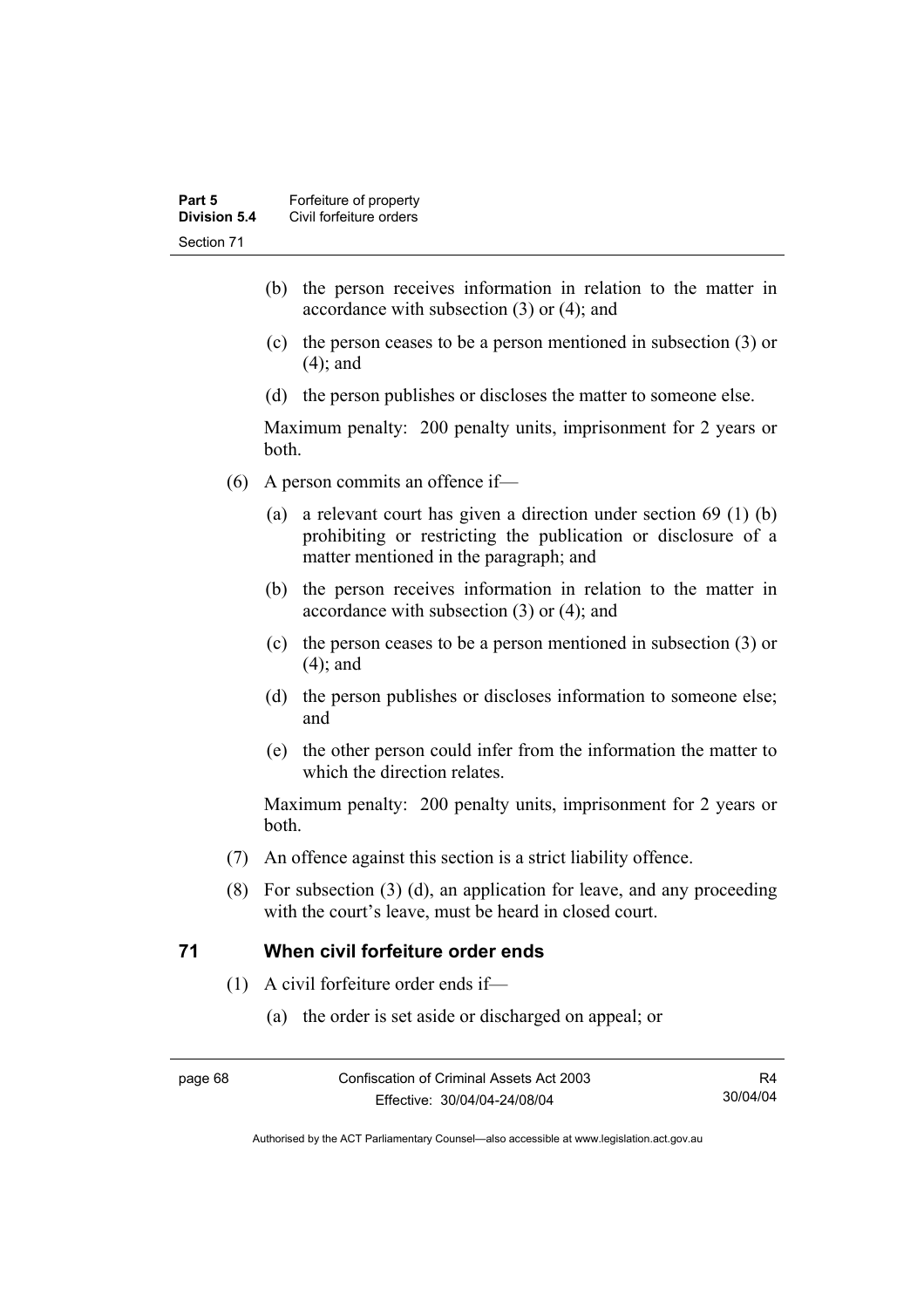(b) the order is fully satisfied.

*Note* For the meaning of *fully satisfied*, see dict.

- (2) The order is satisfied for a particular interest in forfeited property if the interest is bought back under section 127 (Buyback orders buying interest in property).
	- *Note* After the forfeiture of property, the offender may recover the property or its value in certain circumstances (see div 9.5).

R4 30/04/04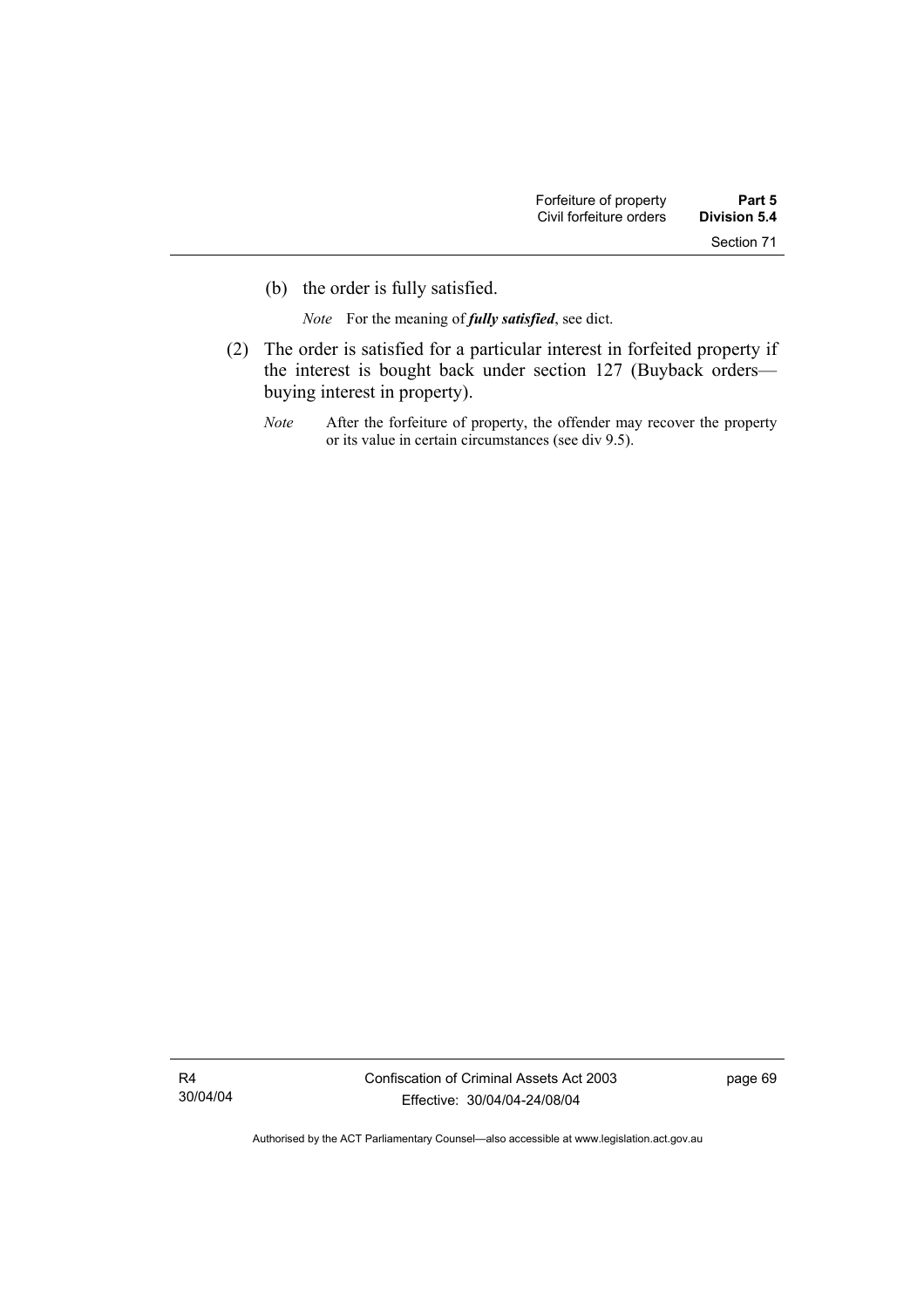**Part 6 Exclusion of property Division 6.1** General Section 72

# **Part 6 Exclusion of property**

*Note* For general provisions about a proceeding for an exclusion order (which is a confiscation proceeding—see s 236), see pt 14.

### **Division 6.1 General**

#### **72 Meaning of** *exclusion order*

In this Act:

*exclusion order* means an order under this part in relation to—

- (a) restrained property (other than restrained property that has been forfeited) or property in relation to which an application for a restraining order has been made; or
- (b) property in relation to which an application for a conviction forfeiture order has been made; or
- (c) property subject to forfeiture under this Act.
- *Note 1 Property* includes an interest in property, see Legislation Act, dict, pt 1.
- *Note 2* This part does not apply to forfeited property (see s 75 (4)). A person with an interest in forfeited property immediately before its forfeiture may apply for the return of the property or compensation for its value under a return or compensation order under div 9.5.
- *Note 3* Property is forfeited 14 days after a forfeiture order or an automatic forfeiture applies to the property unless an application for an exclusion order is made, see pt 5 (Forfeiture of property).

#### **73 When property is** *subject to forfeiture*

For this Act, property is *subject to forfeiture* if—

 (a) a forfeiture order made under this Act applies to the property and the property has not been forfeited; or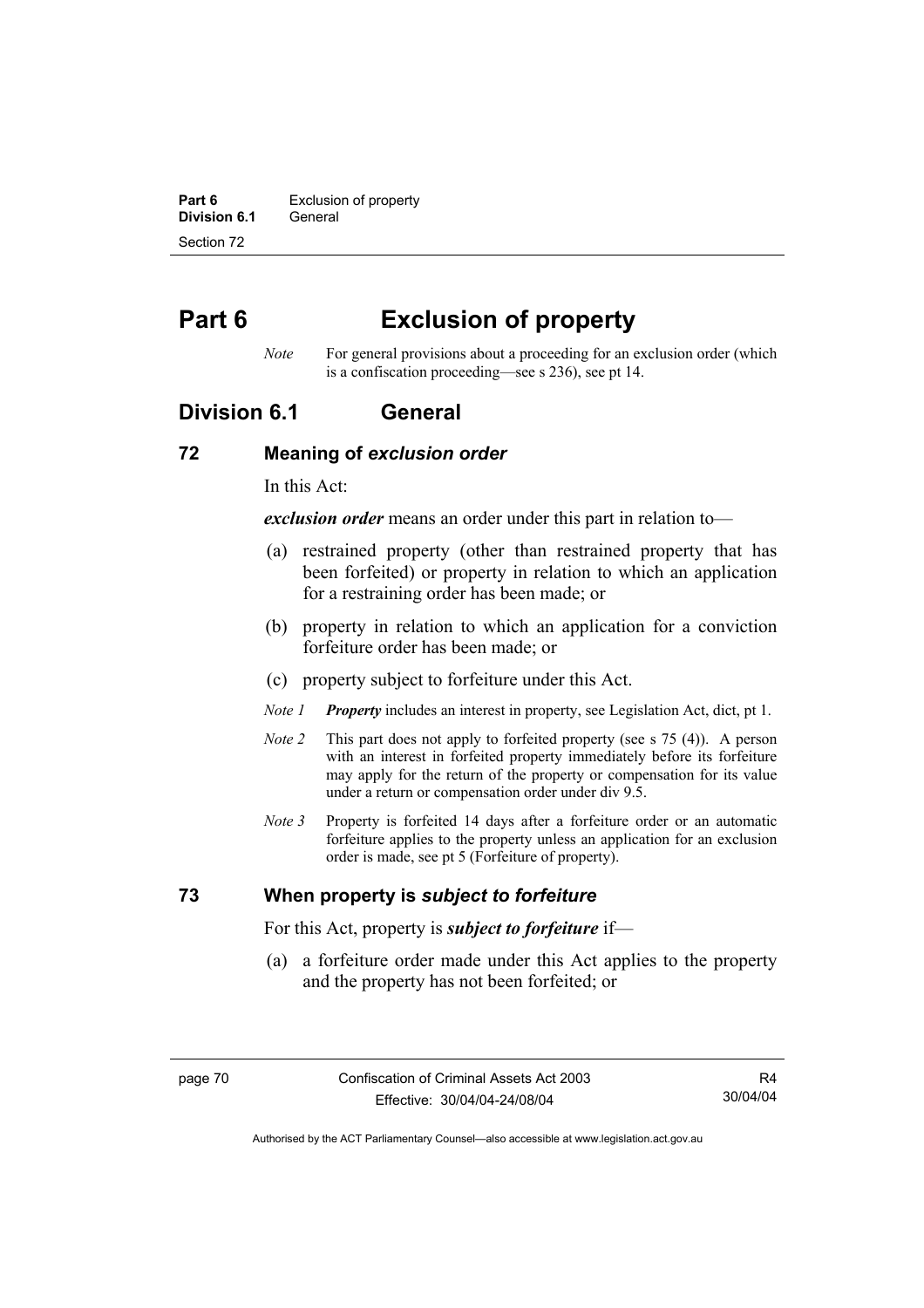(b) an automatic forfeiture under this Act applies to the property and the property has not been forfeited.

#### **74 Effect of exclusion order**

An exclusion order for property has effect as follows:

- (a) for property in relation to which an application for a restraining order or conviction forfeiture order has been made—the property is excluded from restraint or forfeiture (as appropriate);
- (b) for restrained property (other than restrained property that has been forfeited)—the restraining order stops applying to the property;
- (c) for property subject to forfeiture—the property is excluded from forfeiture.
- *Note* This part does not apply to forfeited property (see s 75 (4)). A person with an interest in forfeited property immediately before its forfeiture may apply for the return of the property or compensation for its value under a return or compensation order under div 9.5.

## **Division 6.2 Making exclusion orders**

### **75 Exclusion orders—application**

- (1) This section applies to—
	- (a) restrained property (other than restrained property that has been forfeited) or property in relation to which an application for a restraining order has been made; or
	- (b) property in relation to which an application for a conviction forfeiture order has been made; or
	- (c) property subject to forfeiture under this Act.
	- *Note* See the notes to s 72.

page 71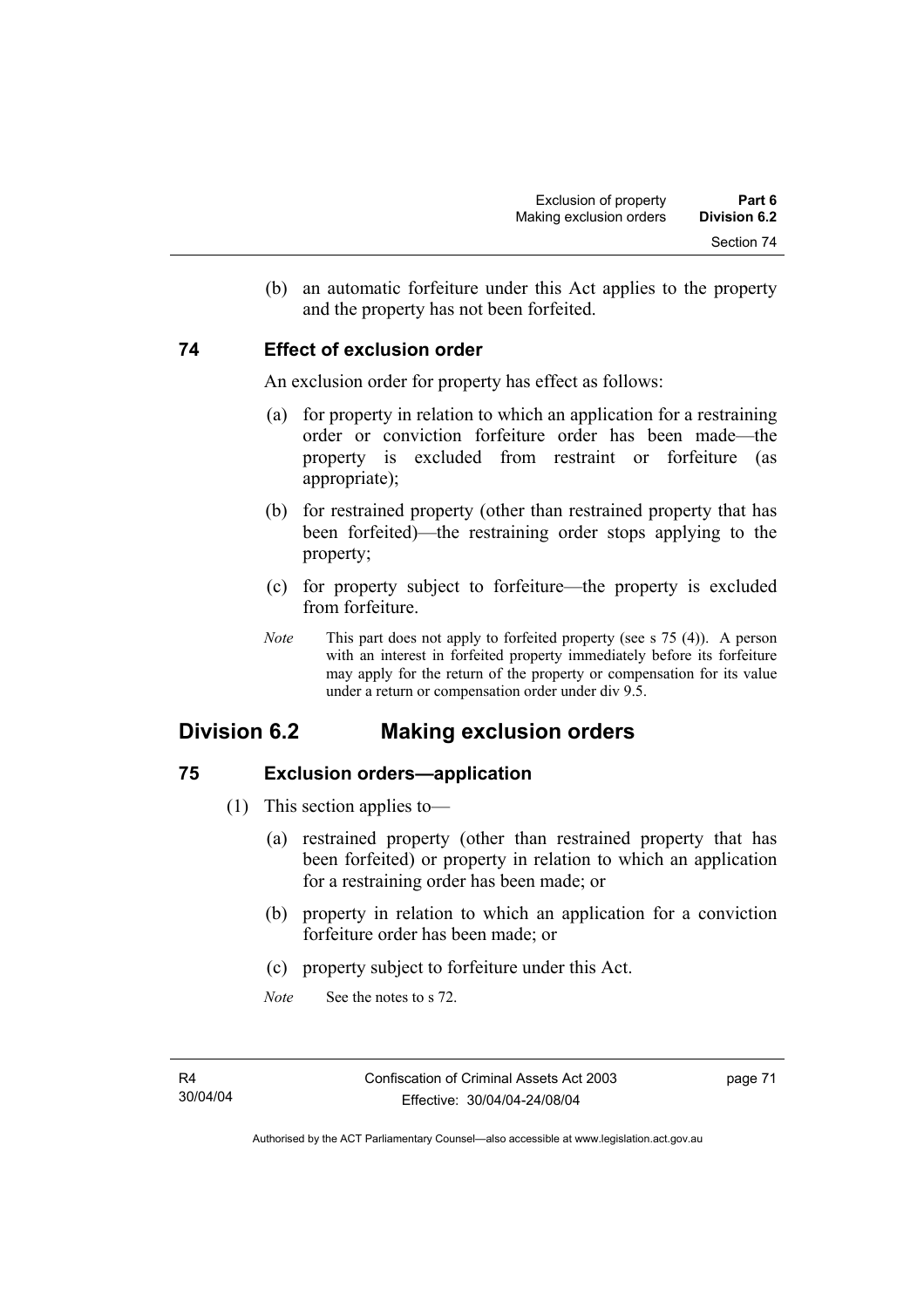| Part 6       | Exclusion of property   |
|--------------|-------------------------|
| Division 6.2 | Making exclusion orders |
| Section 76   |                         |

- (2) A person claiming an interest in the property may apply to a relevant court for an exclusion order.
- (3) The application must be made—
	- (a) if a restraining order or conviction forfeiture order has been applied for (but not made) in relation to the property—at the same time as, or after, the application is made for the order but before the order is made; or
	- (b) if the property is restrained or subject to forfeiture—at any time before the property is forfeited.
- (4) To remove any doubt, an application for a exclusion order cannot be made in relation to property that has been forfeited.

#### **76 Making of exclusion orders—ordinary indictable offences**

- (1) This section applies to an application for an exclusion order for property if—
	- (a) a restraining order in relation to the property has been applied for in relation to an ordinary indictable offence; or
	- (b) the property has been restrained (but not forfeited) in relation to an ordinary indictable offence; or
	- (c) a conviction forfeiture order for an ordinary indictable offence has been applied for in relation to the property; or
	- (d) the property is subject to forfeiture in relation to an ordinary indictable offence.
- (2) If the application is made by an offender, the relevant court must not make an exclusion order for the property unless the court is satisfied that the property—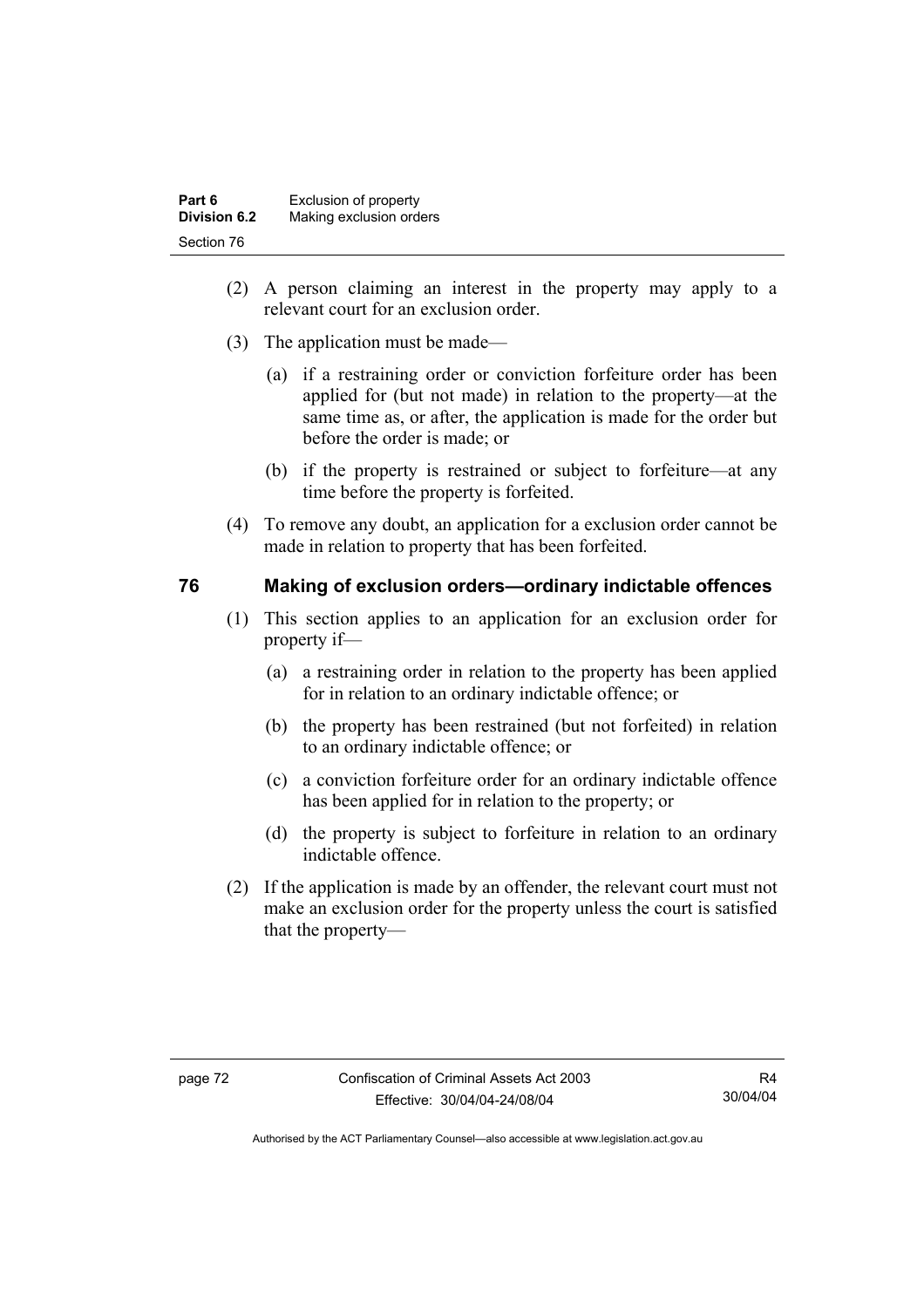(a) is not tainted property in relation to any offence against a Territory law, or a law of the Commonwealth, a State, another Territory or a foreign country; and

*Note* For the meaning of *in relation to*, see dict.

- (b) is not required to be restrained to satisfy a penalty order; and
- (c) does not have evidentiary value in any criminal proceeding.
- (3) However, if the court is satisfied that the property is not tainted property as mentioned in subsection (2) (a), but considers that the property (or any part of the property) may be required to be restrained to satisfy a penalty order, the court must make an exclusion order declaring that the property (or part)—
	- (a) is not subject to forfeiture under a conviction forfeiture order; but
	- (b) is to remain restrained for the purpose of satisfying a penalty order.
- (4) If the application is made by a person other than an offender, the court must not make an exclusion order for the property unless it is satisfied that—
	- (a) the applicant has an interest in the property; and

*Note* For the meaning of *interest*, see Legislation Act, dict, pt 1.

- (b) the applicant was not a party to the relevant indictable offence or any related offence; and
- (c) the interest is not subject to the effective control of an offender; and

*Note* For the meaning of *effective control*, see s 14.

- (d) the interest is not tainted property in relation to the relevant indictable offence or any related offence; and
- (e) if the interest was acquired completely or partly, or directly or indirectly, from the offender—the interest was acquired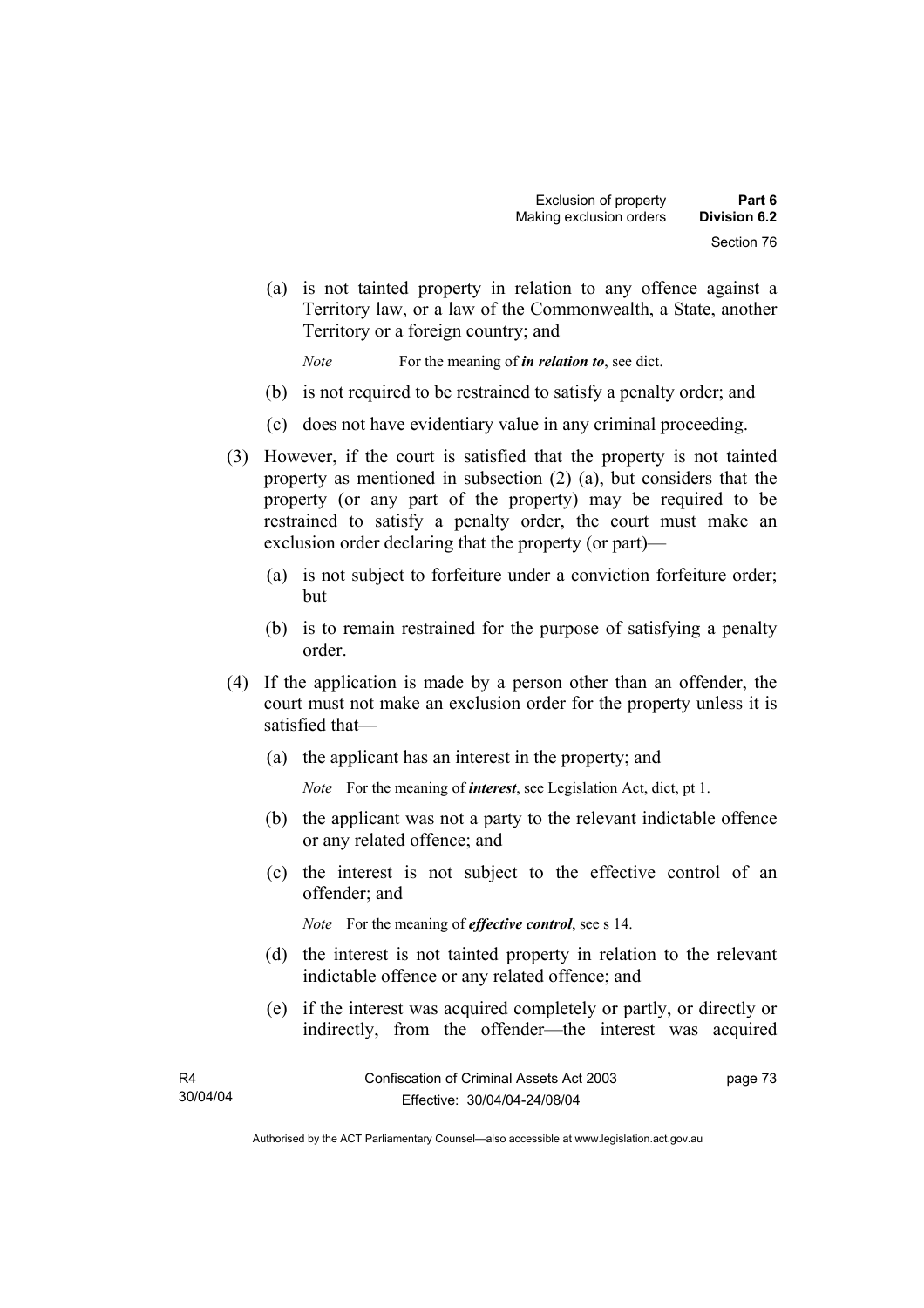| Part 6              | Exclusion of property   |
|---------------------|-------------------------|
| <b>Division 6.2</b> | Making exclusion orders |
| Section 77          |                         |

honestly and for sufficient consideration and the applicant took reasonable care to establish that the interest may be lawfully acquired by the applicant; and

- (f) the property does not have evidentiary value in any criminal proceeding.
- (5) An exclusion order must state the property to which it applies.

#### **77 Making of exclusion orders—serious offences**

- (1) This section applies to an application for an exclusion order for property if—
	- (a) a restraining order in relation to the property has been applied for in relation to serious offence; or
	- (b) the property has been restrained (but not forfeited) in relation to a serious offence; or
	- (c) a conviction forfeiture order for a serious offence has been applied for in relation to the property; or
	- (d) the property is subject to automatic forfeiture under division 5.2 (Automatic forfeiture—conviction for serious offences).
- (2) If the application is made by an offender, the relevant court must not make an exclusion order for the property unless the court is satisfied that the property—
	- (a) was lawfully acquired by the offender; and
	- (b) is not tainted property in relation to any offence against a Territory law, or a law of the Commonwealth, a State, another Territory or a foreign country; and

*Note* For the meaning of *in relation to*, see dict.

- (c) is not required to be restrained to satisfy a penalty order; and
- (d) does not have evidentiary value in any criminal proceeding.

R4 30/04/04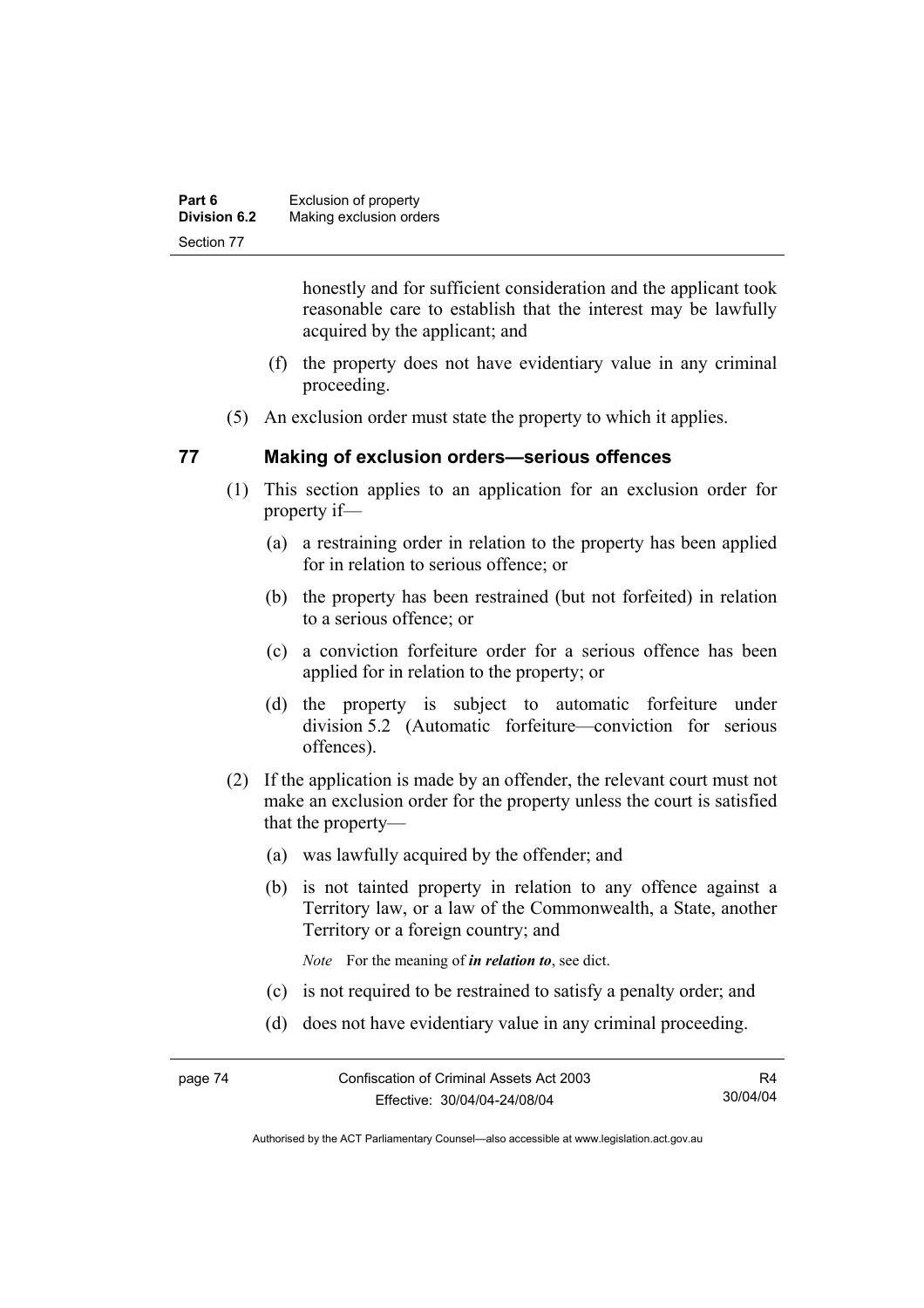- (3) However, if the court is satisfied that the property was lawfully acquired, and is not tainted property as mentioned in subsection (2) (b), but considers that the property (or any part of the property) may be required to be restrained to satisfy a penalty order, the court must make an exclusion order declaring that the property (or part)—
	- (a) is not subject to automatic forfeiture or to forfeiture under a forfeiture order; but
	- (b) is to remain restrained for the purpose of satisfying a penalty order.
- (4) If the application is made by a person other than an offender, the court must not make an exclusion order for the property unless it is satisfied that—
	- (a) the applicant has an interest in the property; and

*Note* For the meaning of *interest*, see Legislation Act, dict, pt 1.

- (b) the applicant was not a party to the relevant serious offence or any related offence; and
- (c) the interest is not subject to the effective control of an offender; and

*Note* For the meaning of *effective control*, see s 14.

- (d) the interest is not tainted property in relation to the relevant serious offence or any related offence; and
- (e) if the interest was acquired completely or partly, or directly or indirectly, from the offender—the interest was acquired honestly and for sufficient consideration and the applicant took reasonable care to establish that the interest may be lawfully acquired by the applicant;
- (f) the property does not have evidentiary value in any criminal proceeding.
- (5) An exclusion order must state the property to which it applies.

| R4       | Confiscation of Criminal Assets Act 2003 | page 75 |
|----------|------------------------------------------|---------|
| 30/04/04 | Effective: 30/04/04-24/08/04             |         |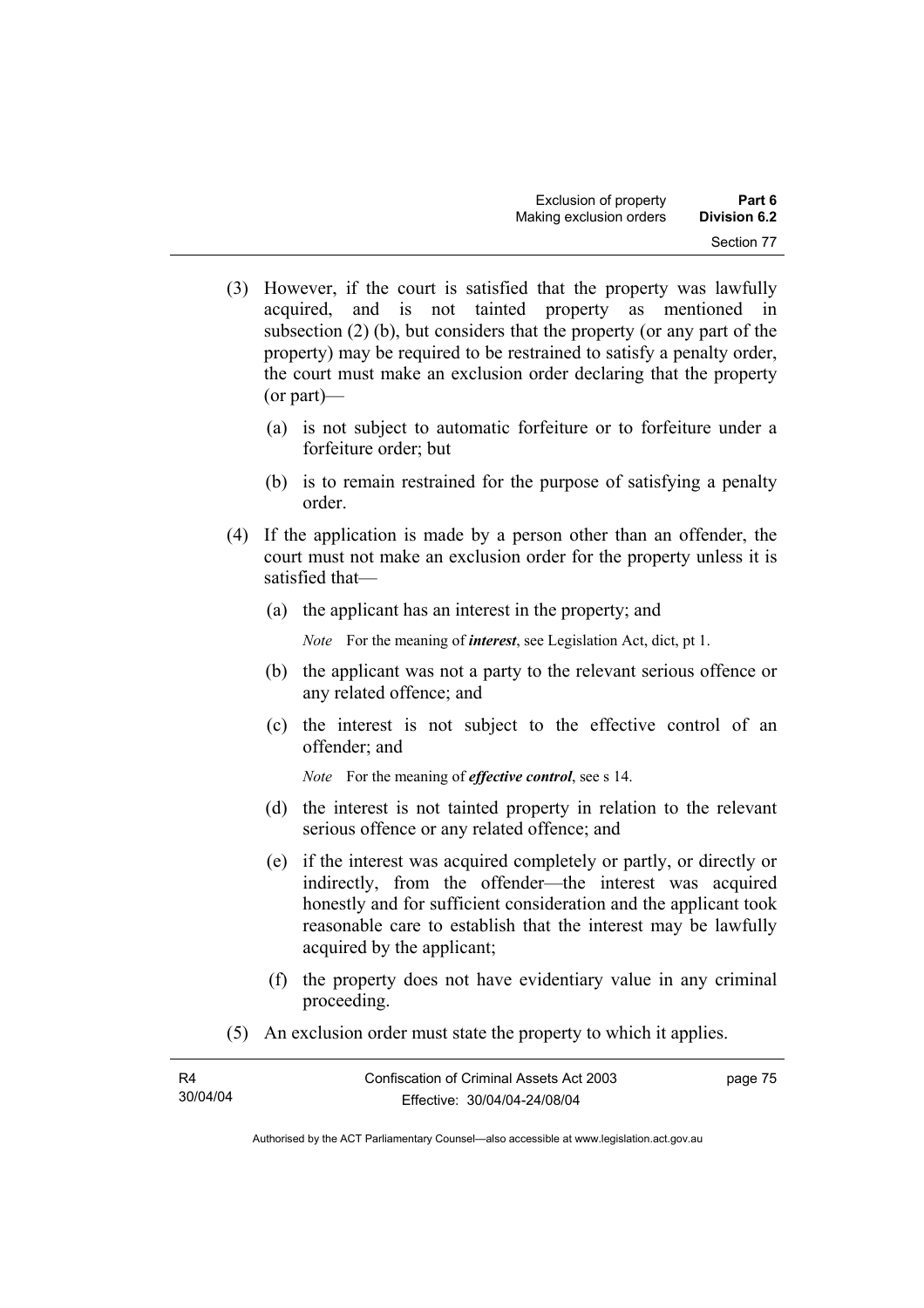#### **78 Making of exclusion orders—unclaimed tainted property**

- (1) This section applies to an application for an exclusion order for unclaimed tainted property if—
	- (a) an unclaimed tainted property restraining order has been applied for in relation to the property; or
	- (b) the property has been restrained under an unclaimed tainted property restraining order (but not forfeited); or
	- (c) the property is subject to automatic forfeiture under division 5.3 (Automatic forfeiture—unclaimed tainted property).
- (2) The court must not make an exclusion order unless the court is satisfied that—
	- (a) the applicant for the exclusion order has an interest in the property; and

*Note* For the meaning of *interest*, see Legislation Act, dict, pt 1.

- (b) the interest was lawfully acquired by the applicant; and
- (c) the interest is not tainted property in relation to any offence against a Territory law, or a law of the Commonwealth, a State, another Territory or a foreign country; and

*Note* For the meaning of *in relation to*, see dict.

- (d) the interest is not required to be restrained to satisfy a penalty order; and
- (e) the property does not have evidentiary value in any criminal proceeding.
- (3) An exclusion order must state the property to which it applies.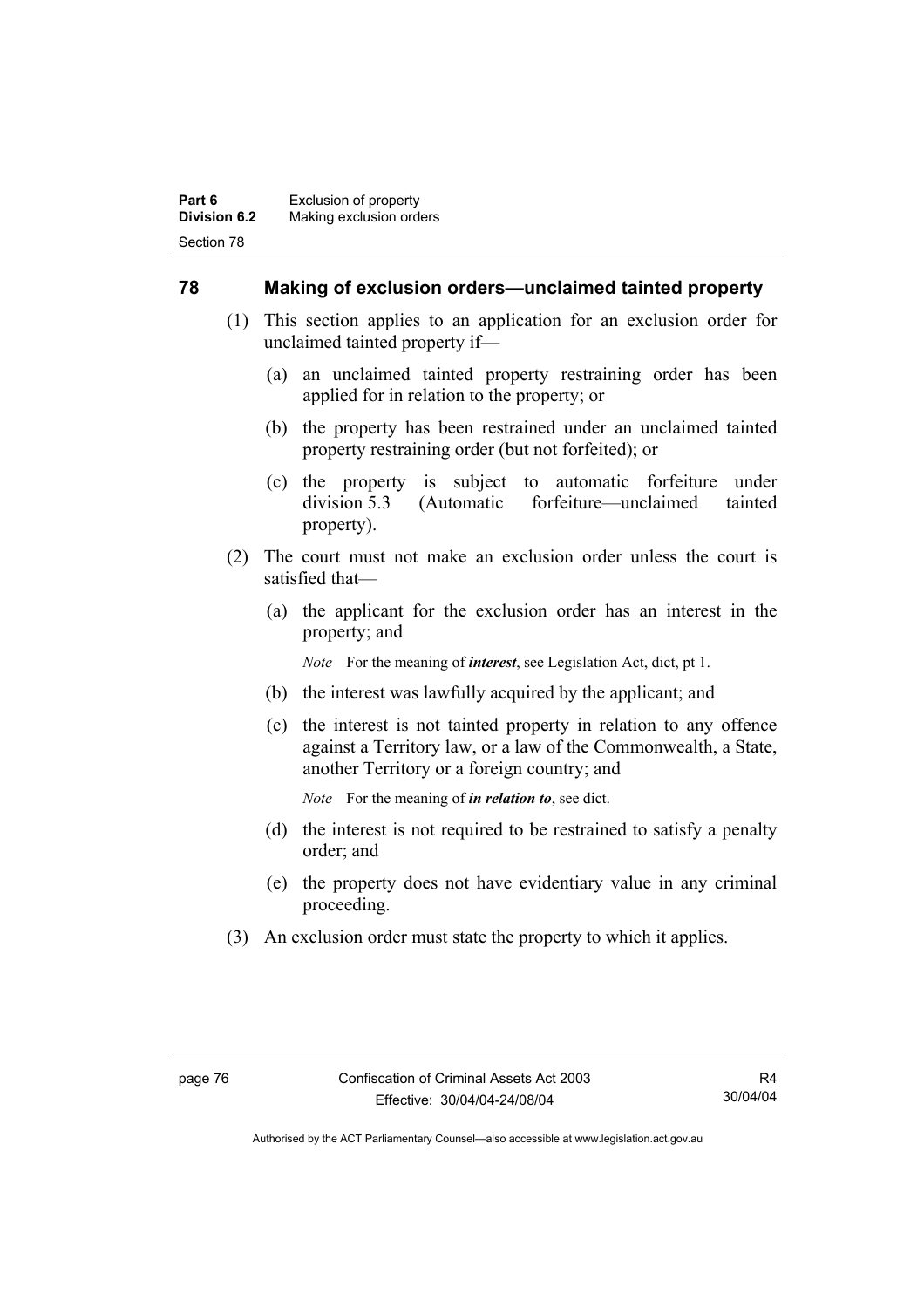# **Part 7** Penalty orders

### **Division 7.1 Benefits**

#### **79 Meaning of** *commission* **of serious offence for pt 7**

In this part:

*commission*, of a serious offence, includes the alleged commission of the offence.

#### **80 Meaning of** *benefits* **derived by an offender**

In this Act:

*benefits*, derived by an offender from the commission of an offence, means—

- (a) tainted property, except tainted property that was used, or was intended by the offender to be used, in relation to the commission of an offence, and property derived by anyone from that property; or
- (b) artistic profits allowed under section 81 (3) in relation to the offence; or
- (c) any service or other advantage derived by the offender from the commission of the offence.

#### **Example for par (c)**

Mr Tres Adventuresome ran a small wholesale food business before becoming involved in illegal activity. He started to trade in gourmet foods as a cover for the commission of several offences involving the importation of cannabis into Australia. His move into the gourmet food trade could not have been achieved, and the offences could not have been committed, without key contacts (in the legitimate food trade) made by him. Because of the contacts, his legitimate business expanded considerably.

In the 12 months ending immediately before the commission of the earliest offence, Mr Adventuresome's income from the business was \$50 000. In the

R4 30/04/04 page 77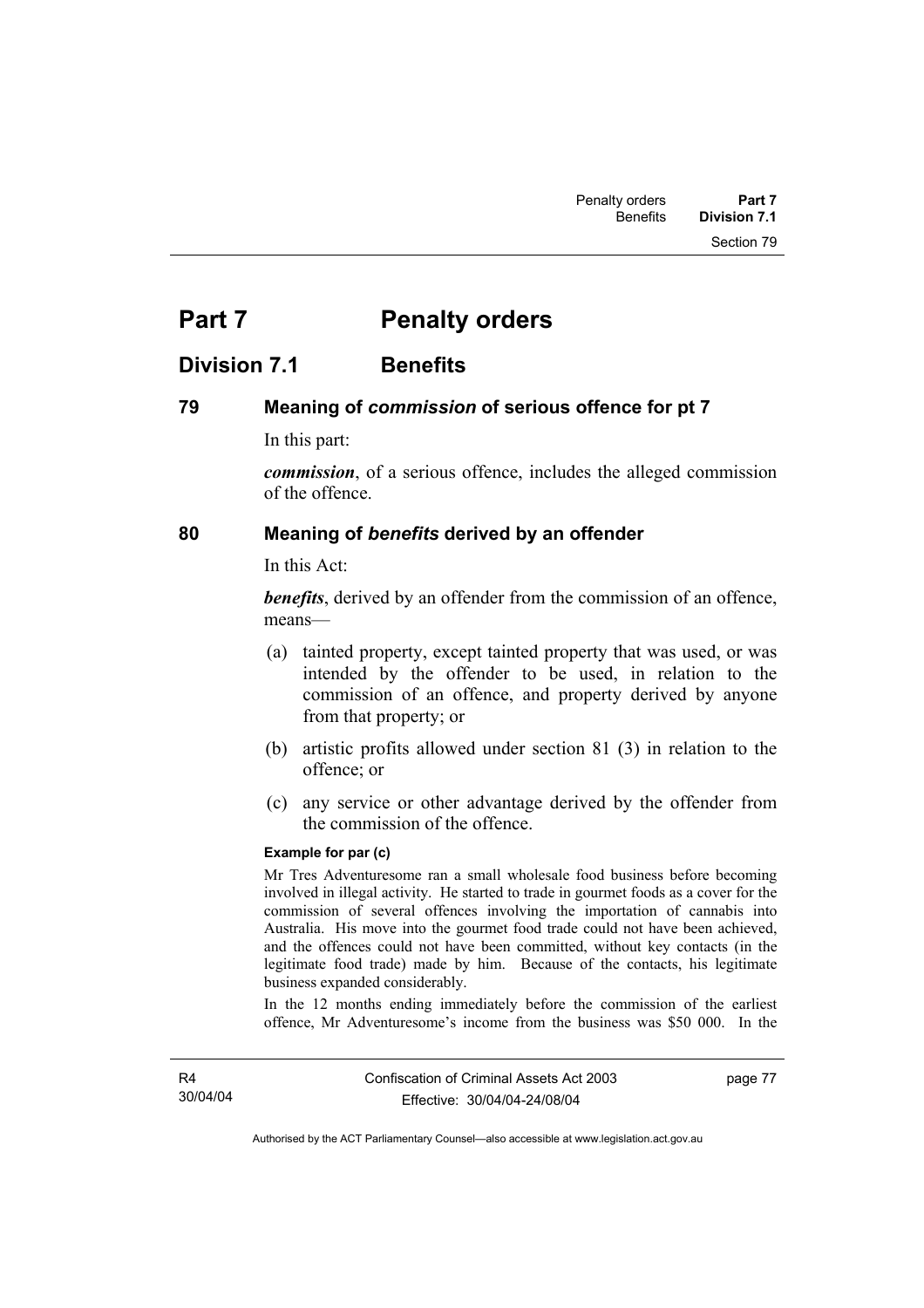| Part 7              | Penalty orders  |
|---------------------|-----------------|
| <b>Division 7.1</b> | <b>Benefits</b> |
| Section 81          |                 |

12 months after then, his income from legitimate business activity (unrelated to the offences) was \$200 000. This increase in activity is entirely because of continuing (legitimate) working relationships with those key contacts.

The difference of \$150 000 is the value of a benefit derived from the commission of the offences by Mr Adventuresome because his relationship with the key contacts is an advantage derived by him from their commission.

- *Note 1 Derived* includes obtained because of an understanding or a particular outcome being made known, see s 12.
- *Note 2* For the assessment of the value of benefits, see div 7.3.
- *Note 3* An example is part of the Act, is not exhaustive and may extend, but does not limit, the meaning of the provision in which it appears (see Legislation Act, s 126 and s 132).

#### **81 Meaning of** *artistic profits*

(1) In this Act:

*artistic profits*, derived by an offender from the commission of an offence, means property, or any service or other advantage, derived from the commercial exploitation of—

- (a) the notoriety of the offender, or someone else involved in the commission of the offence (*another involved person*), that results from the offence; or
- (b) the depiction of the offence or the circumstances surrounding the offence; or
- (c) an expression of the thoughts, opinions or emotions of the offender, or another involved person, about the offence.
- (2) The commercial exploitation may be by any means, including, for example, in—
	- (a) a visual recording (for example, a film, slide, videotape, videodisc or anything else from which a visual image can be produced); or
	- (b) a sound recording (for example, a compact disc, tape, record or anything else from which words or sounds can produced); or

| page 78 | Confiscation of Criminal Assets Act 2003 | R4       |
|---------|------------------------------------------|----------|
|         | Effective: 30/04/04-24/08/04             | 30/04/04 |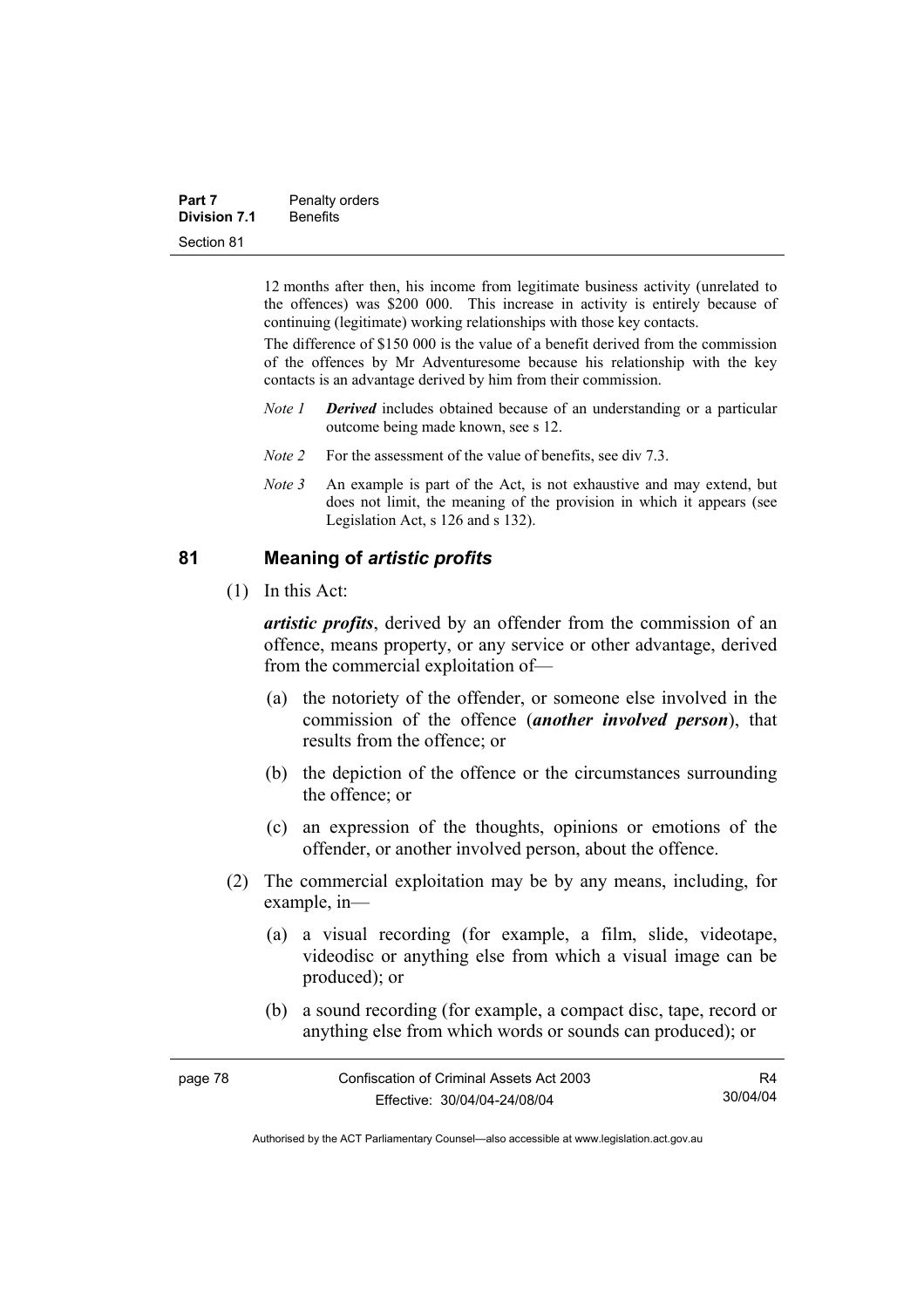- (c) printed material (for example, a book, newspaper, magazine or any other written or pictorial matter); or
- (d) a radio or television production; or
- (e) live entertainment of any kind (for example, a public presentation or speech).
- (3) A relevant court must allow artistic profits as benefits for section 80 (b) (Meaning of *benefits* derived by an offender), unless it is satisfied that it would not be in the public interest to do so.
- (4) In deciding whether it would not be in the public interest to allow artistic profits as benefits, the court must have regard to the following matters:
	- (a) the purposes of this Act;
	- (b) whether the commercial exploitation has any general social or educational value;
	- (c) the nature and purposes of the commercial exploitation, including its use for research, educational or rehabilitation purposes;
	- (d) the seriousness of the offence;
	- (e) how long ago the offence was committed.
- (5) Subsection (4) does not limit the matters to which the court may have regard.

### **Division 7.2 Making penalty orders**

*Note* For general provisions about a proceeding for a penalty order (which is a confiscation proceeding—see s 236), see pt 14.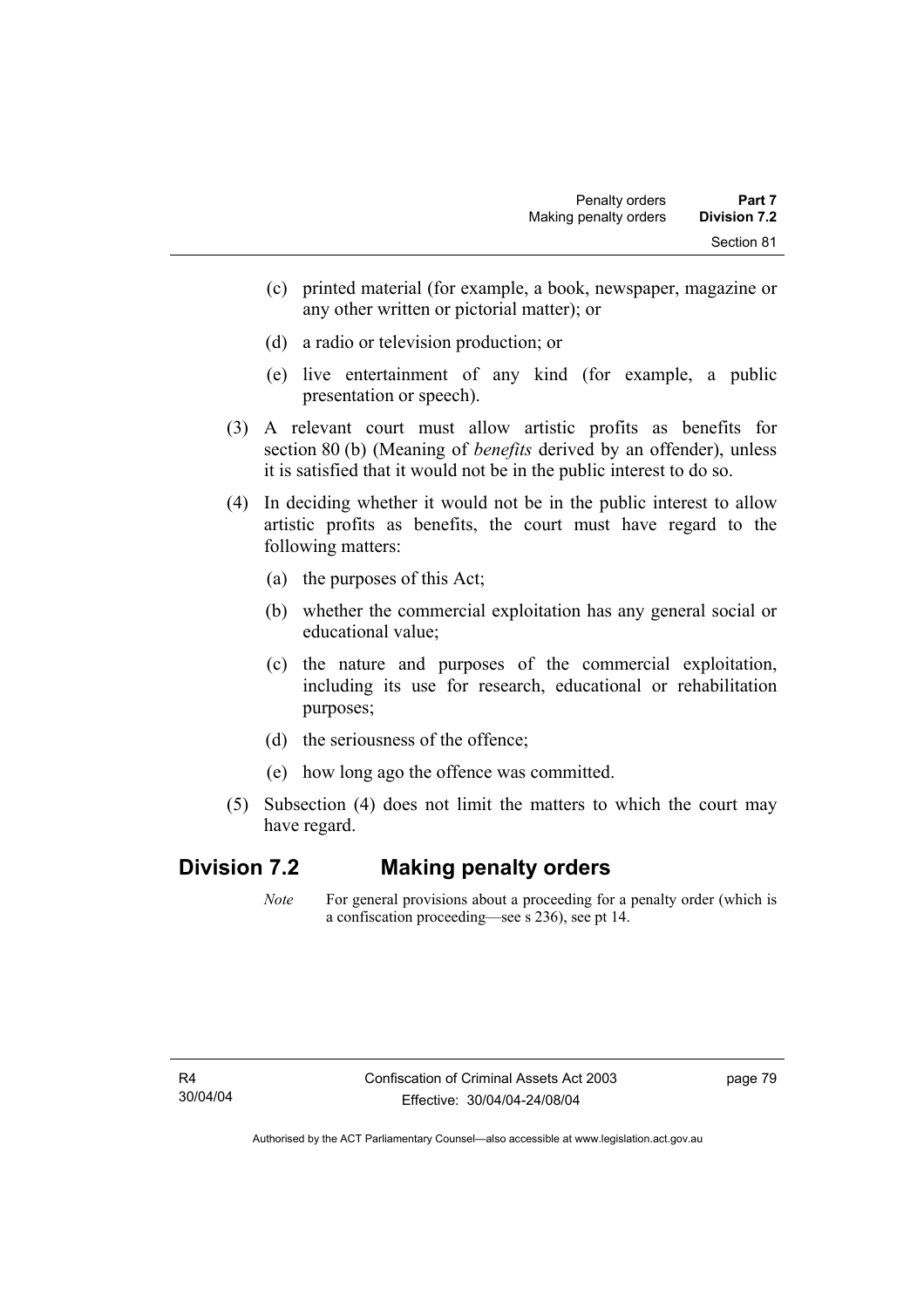#### **82 Meaning of** *penalty order*

In this Act:

*penalty order* means an order under this division for the payment by an offender of the value of benefits derived by an offender from the commission of an offence.

#### **83 Penalty orders—application**

- (1) The DPP may apply to a relevant court for a penalty order in relation to the commission of an indictable offence by an offender.
	- *Note 1 Commission*, of a serious offence, includes the alleged commission of the offence, see s 79.
	- *Note 2 Indictable offence* includes an offence against the law of the Commonwealth, a State or another Territory that may be dealt with under a law of the Commonwealth, the State or the other Territory as an indictable offence (see s 13 (2)).
	- *Note 3 Offender* includes a corporation, see dict.
- (2) The application may be made before or after, or at the same time as, any conviction of the offender for the offence.
- (3) However, if the person has been convicted of the offence, the DPP must make the application within 2 years after the day of the conviction.
	- *Note* The court may allow leave for an application to be made after the time fixed by this section in certain circumstances (see s 246).
- (4) Subsection (3) does not apply to an application for an artistic profits restraining order.

#### **84 Penalty orders—offenders convicted of ordinary indictable offences**

 (1) On application under section 83, the relevant court must make an order under this section for the payment by the offender of the value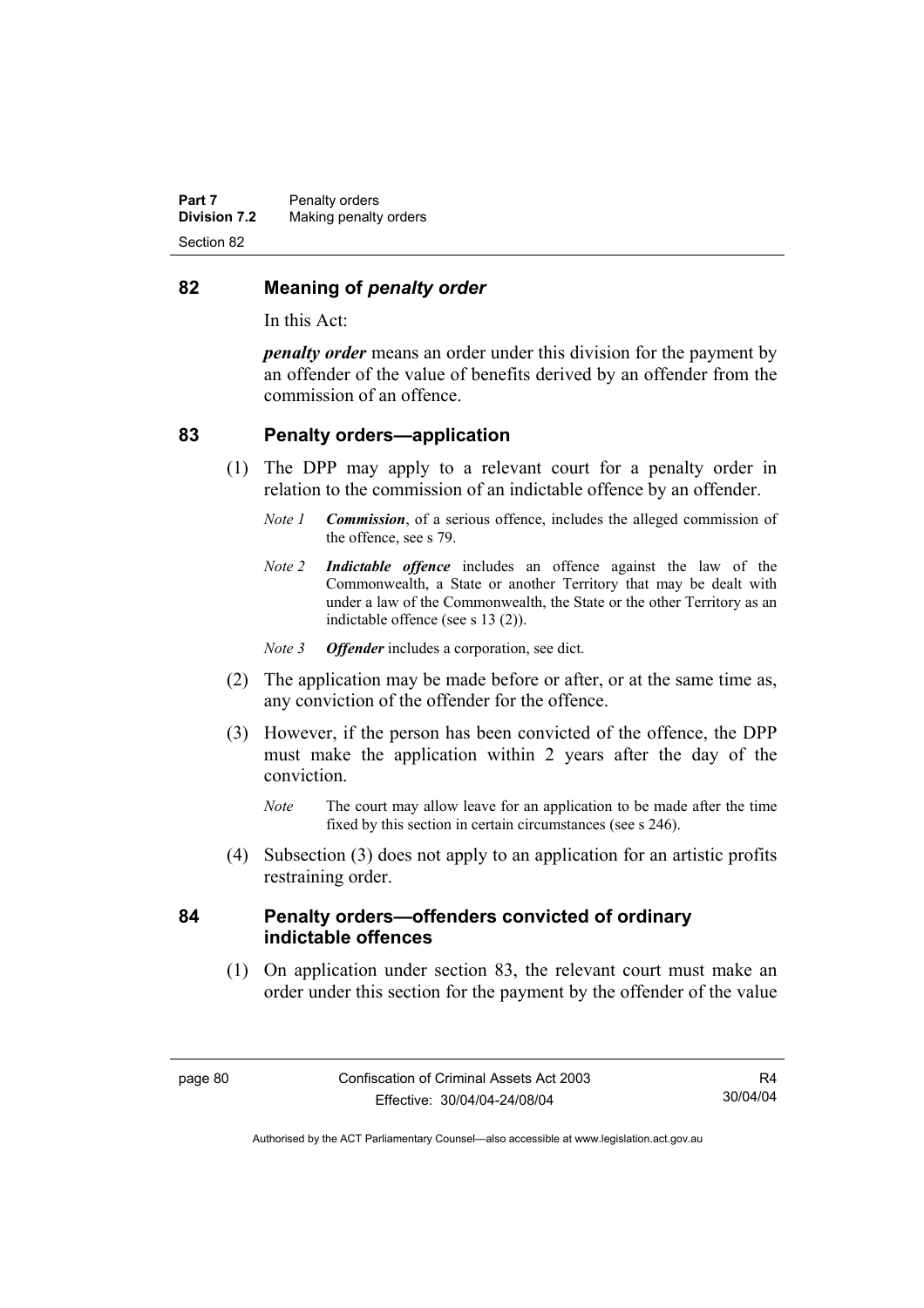of benefits derived by the offender from the commission of an ordinary indictable offence if satisfied that—

- (a) the offender has been convicted of the offence or a related ordinary indictable offence; and
- (b) the offender has not been cleared of the offence of which the offender was convicted.
- (2) To remove any doubt, a relevant court may make an order under this section that relates only to artistic profits.

### **85 Penalty orders—commission of serious offences**

- (1) On application under section 83, the court must make an order under this section for the payment by the offender of the value of benefits derived by the offender from the commission of a serious offence if the court is satisfied on the balance of probabilities—
	- (a) for an application for a penalty order that relates only to artistic profits—that the offender committed a serious offence at any time; and
	- (b) for any other application—that the offender committed a serious offence within the relevant period.
	- *Note 1* For the meaning of *relevant period*, see s (5).
	- *Note 2* The court must be satisfied on the balance of probabilities about the commission of the offence because confiscation proceedings are civil, not criminal (see s 237).
- (2) To remove any doubt, if the relevant court is satisfied that the offender committed a serious offence within the relevant period, the court must not refuse to make a penalty order only because it is not satisfied—
	- (a) that a particular serious offence was committed by the offender within the relevant period; or
	- (b) that the offence was committed on any particular day or time within the relevant period.

| R4       | Confiscation of Criminal Assets Act 2003 | page 81 |
|----------|------------------------------------------|---------|
| 30/04/04 | Effective: 30/04/04-24/08/04             |         |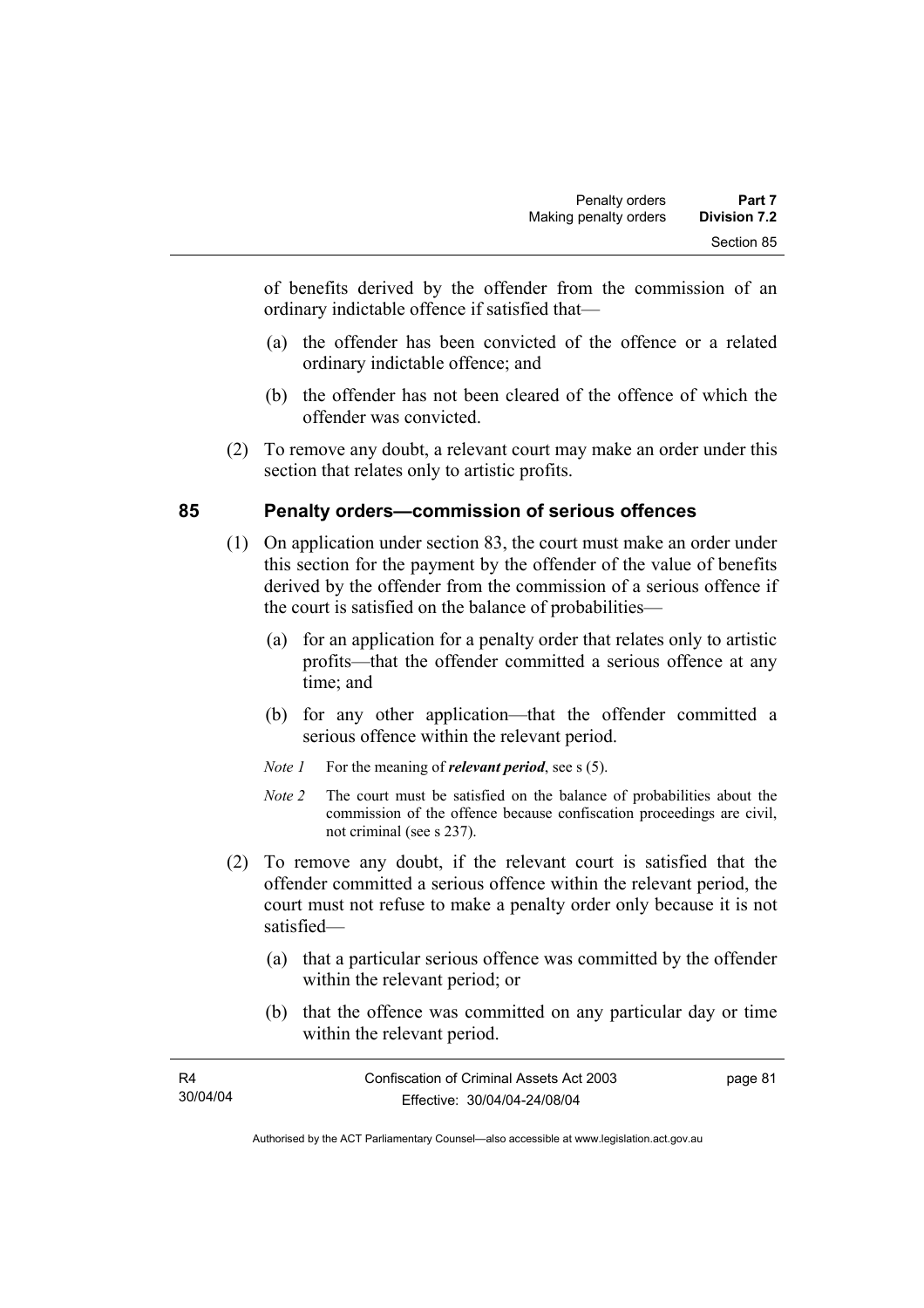| Part 7              | Penalty orders        |
|---------------------|-----------------------|
| <b>Division 7.2</b> | Making penalty orders |
| Section 85          |                       |

- (3) Also, to remove any doubt, the relevant court must not refuse to make a penalty order in relation to the serious offence only because—
	- (a) an indictment has not been presented against the offender for the offence; or
	- (b) the offender has not been convicted of the offence; or
	- (c) the offender has been cleared of the offence, including being cleared after having been convicted of the offence; or
	- (d) a doubt is raised about whether the offender committed the offence.
- (4) Further, to remove any doubt, the relevant court must not refuse to make a penalty order only because—
	- (a) a relevant court had previously made a penalty order under this section in relation to the offender for the same serious offence (or a related offence); and
	- (b) the order had later ended because the offender was cleared of the offence.
	- *Note* The earlier penalty order would have ended when the offender was cleared (see s 98 (a)).
- (5) In this section:

#### *relevant period* means—

- (a) if a restraining order is in force over any property in relation to the serious offence—
	- (i) 6 years before the day the application to restrain the property was made; or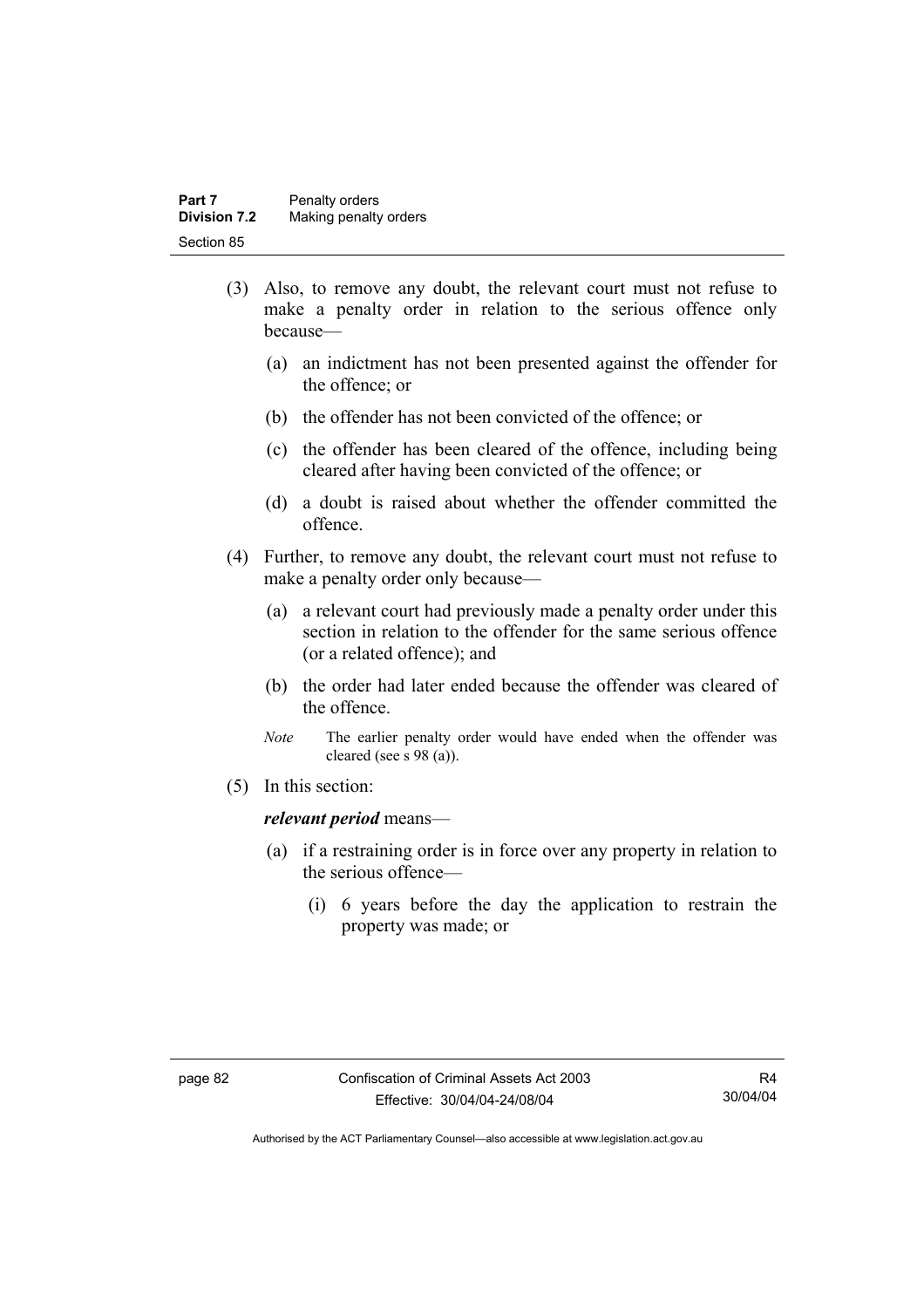- (ii) if an extended period for making the restraining order application was allowed under section 246 (Confiscation proceedings—time extensions for applications)—the total of the 6-year period and the extended period; or
- (b) if a restraining order is not in force over any property in relation to the serious offence—
	- (i) 6 years before the day the application for the penalty order was made; or
	- (ii) if an extended period for making the penalty order application was allowed under section 246—the total of the 6-year period and the extended period.

#### **86 Penalty orders—amount of penalty**

- (1) In making a penalty order in relation to an offence, the court must—
	- (a) assess under division 7.3 (Value of benefits) the value of any benefits (the *assessed value*) derived by the offender from the commission of the offence and any related offence; and
	- (b) order the offender to pay the Territory the amount worked out under subsection (2).
- (2) The amount payable under the penalty order is the assessed value less any amount by which the assessed value is reduced under subsection (3).
- (3) The assessed value in relation to the offence or any related offence may be reduced if the court is satisfied that it is just and equitable that the assessed value should be reduced by any of the following amounts:
	- (a) the value of property subject to forfeiture under this Act or a corresponding law;
		- *Note* For the meaning of *subject to forfeiture*, see s 73.

page 83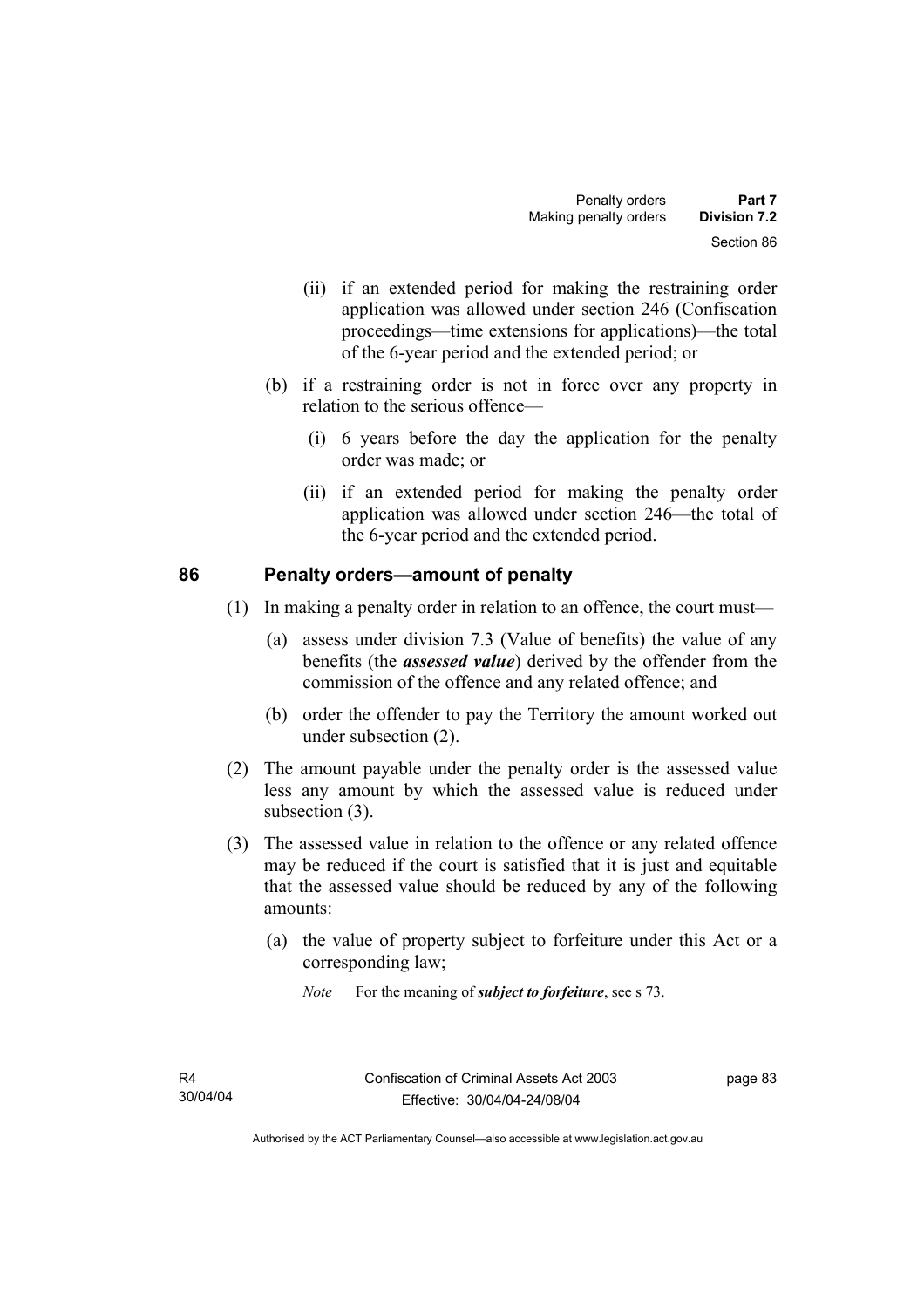- (b) the value of property forfeited under this Act or a corresponding law;
- (c) the amount of any other penalty order, or any other financial penalty (however described) under a corresponding law;
- (d) any amount payable by the offender under a reparation order under the *Crimes Act 1900*, section 350, or any corresponding order made under the law of the Commonwealth, a State or another Territory;
- (e) any amount payable by the offender for restitution, compensation or damages, other than any fine imposed by a court;
- (f) any amount of tax payable under a law of the Territory, the Commonwealth, a State, another Territory or a foreign country in relation to the benefits.

### **87 Penalty orders—contents**

- (1) A penalty order must state—
	- (a) the amount of the penalty payable under the order; and
	- (b) the person by whom the penalty is payable.
- (2) A failure by a relevant court to comply with this section does not invalidate the penalty order or any action by anyone to satisfy the penalty order.

#### **88 Penalty orders—enforceable as judgment debt**

The amount ordered to be paid by a relevant court under a penalty order is a judgment debt owing to the Territory.

*Note* Any restrained property is automatically charged with the amount of the penalty order, and may be sold to satisfy the order (see div 7.4).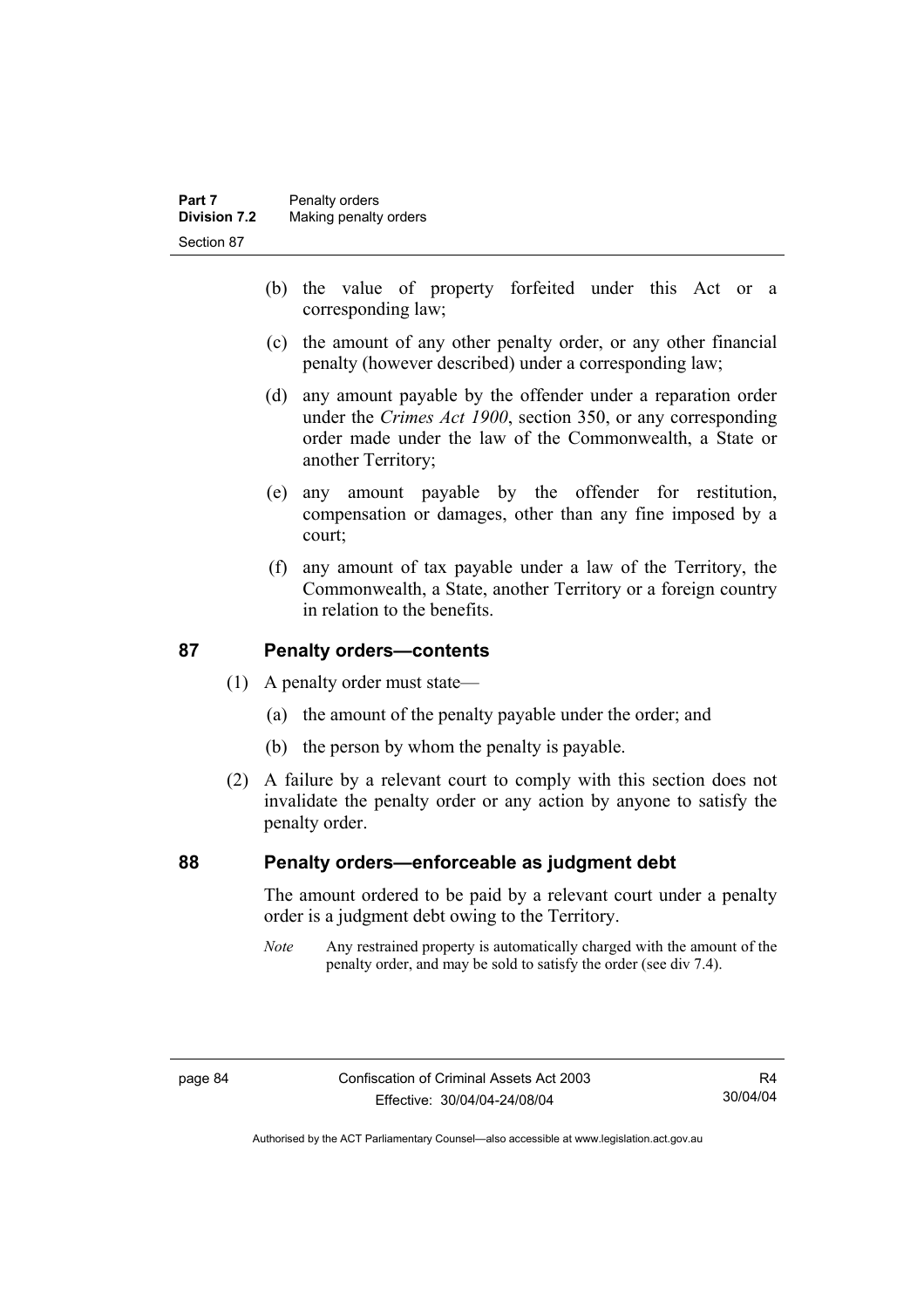#### **89 Penalty orders—variation for reassessed value of benefits**

On application by the person by whom the penalty under a penalty order is payable or the DPP, a relevant court may make an order varying the order to reflect the value of the relevant benefits as reassessed at the time the varying order is made.

#### **Examples**

- 1 The amount of the penalty order is reduced by the value of forfeited property (see s 86 (3) (b)). The order for the forfeiture is overturned by a court in a later proceeding. The relevant court may vary the penalty order to increase the amount of the penalty order by the value of the forfeited property.
- 2 The amount of the penalty order is reduced by an amount of tax payable by the offender in relation to a benefit (see s  $86$  (3) (f)). The amount of tax is reduced on a review by the commissioner of taxation. The relevant court may vary the penalty order to increase the amount of the penalty order by the reduced amount of tax.
- 3 If, in example 2, the amount of the tax payable had been increased on review, the court may vary the penalty order to reduce the amount of the penalty order by the amount of the increased tax.
- *Note* An example is part of the Act, is not exhaustive and may extend, but does not limit, the meaning of the provision in which it appears (see Legislation Act, s 126 and s 132).

# **Division 7.3 Value of benefits**

### **90 Meaning of** *narcotic substance* **and** *property* **for div 7.3**

In this division:

*narcotic substance*—see the *Customs Act 1901* (Cwlth), section 4, and includes anything prescribed under the regulations for this definition.

*property*, of an offender, includes—

(a) property subject to the effective control of the offender; and

page 85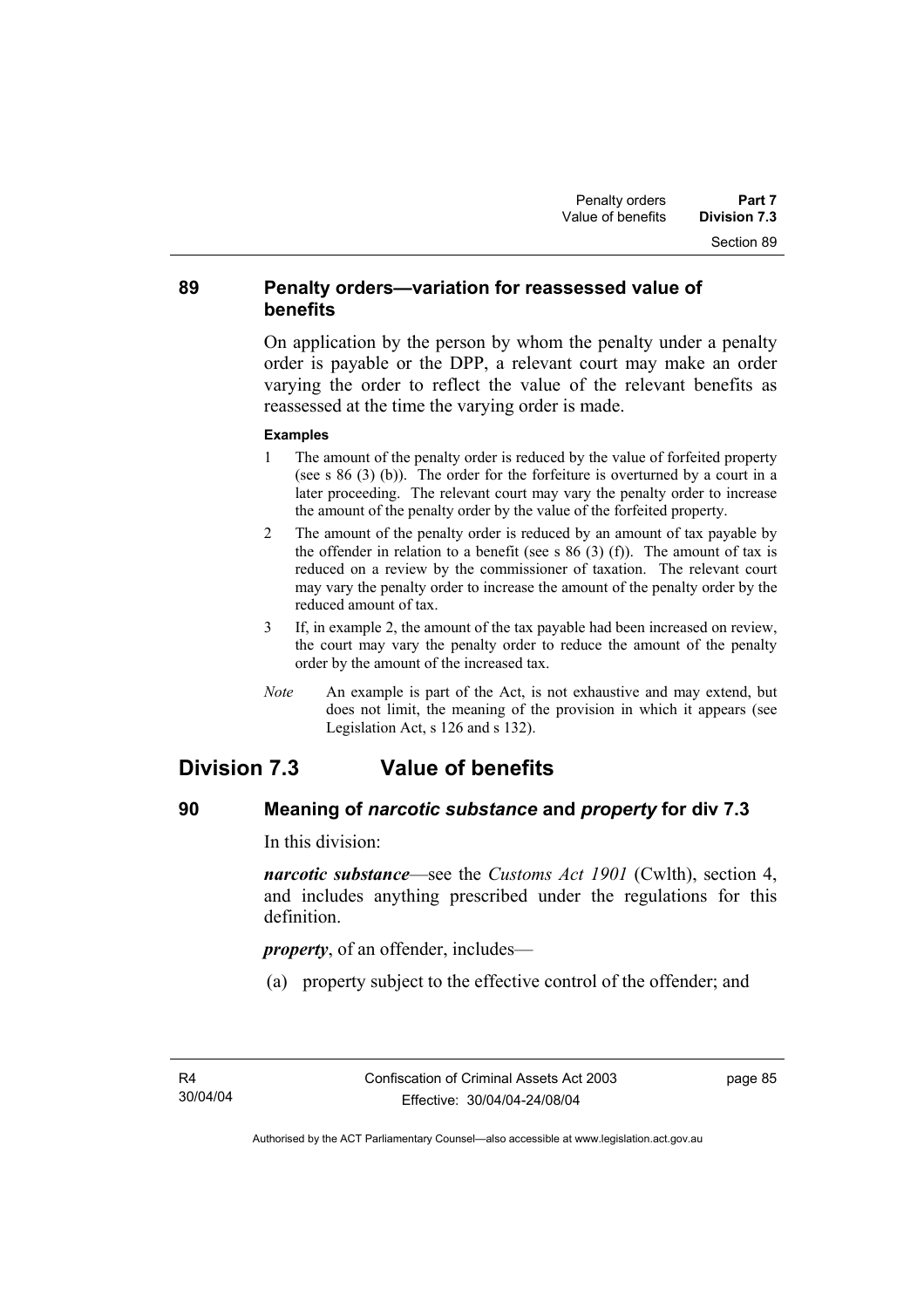- (b) property that, immediately before it vested in the trustee for the property under the *Bankruptcy Act 1966* (Cwlth), was the offender's property.
- *Note* For the meaning of *effective control*, see s 14.

#### **91 Presumed value of benefits—ordinary indictable offence**

- (1) This section applies to the assessment of the value of benefits derived by an offender from the commission of an ordinary indictable offence (or ordinary indictable offences).
- (2) The value of the benefits derived by the offender from the commission of the offence (or offences) is—
	- (a) if evidence is given about any increase in value of the offender's property since immediately before the offence (or the earliest offence) was committed—taken to be not less than the amount of the greatest increase in value of which evidence is given; and
	- (b) in any case—taken to include the value of any narcotic substance to which the offence (or offences) relates.

#### **Example for par (a)**

An offender has committed an ordinary indictable offence. Just before beginning to commit the offence, the value of the offender's property was \$50 000. Two months after the offence began to be committed, the value of the offender's property was \$150 000. At the time of the application for the penalty order, however, the offender's property was only worth \$75 000.

The 'greatest increase' in the total value of the offender's property since immediately before the offence was committed is \$100 000 (\$150 000 minus \$50 000).

- *Note 1* An example is part of the Act, is not exhaustive and may extend, but does not limit, the meaning of the provision in which it appears (see Legislation Act, s 126 and s 132).
- *Note 2* For the valuation of narcotic substances, see s 93 (3) and (4).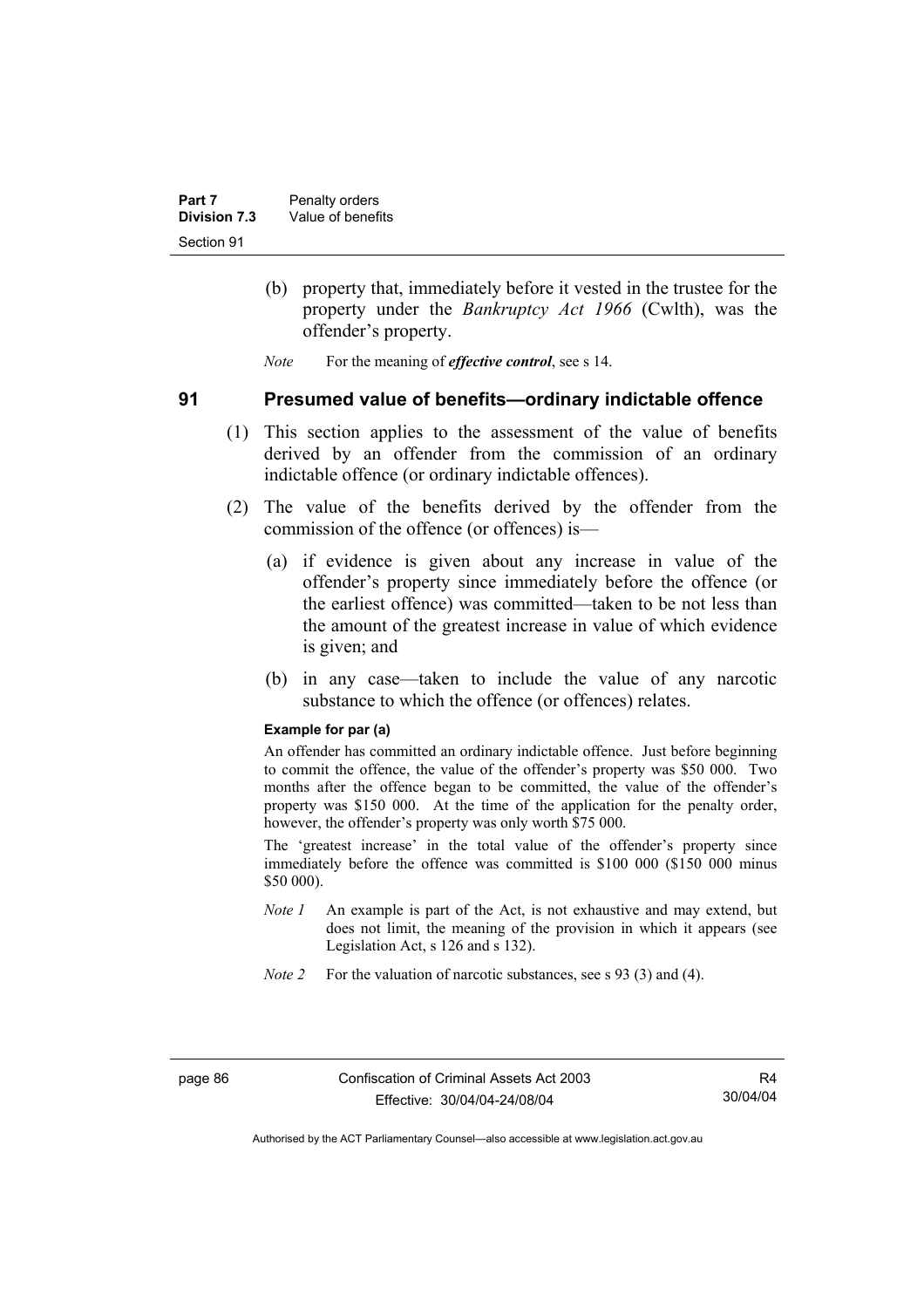- (3) However, the value of the benefits is taken not to include any part (or all) of the increase in value if the offender satisfies the court that the part (or all) of the increase was from either—
	- (a) property that—
		- (i) was lawfully acquired by the offender; and
		- (ii) is not tainted property in relation to any offence against a Territory law, or a law of the Commonwealth, a State, another Territory or a foreign country; or
	- (b) benefits that were lawfully acquired by the offender.
	- *Note* For the meaning of *in relation to*, see dict.
- (4) This section does not apply in relation to a penalty order relating only to artistic profits.

#### **92 Presumed value of benefits—serious offence**

- (1) This section applies to the assessment of the value of benefits derived by an offender from the commission of a serious offence (or serious offences).
	- *Note Commission*, of a serious offence, includes the alleged commission of the offence, see s 79.
- (2) The value of the benefits derived from the offence (or offences) is taken to include the following:
	- (a) the value of all of the offender's property on the day the application was made;
	- (b) the value of any other property held by the offender within the shorter of the following periods:
		- (i) between the day the offence (or the earliest offence) was committed and the day the application was made;
		- (ii) 6 years immediately before the day the application was made;

page 87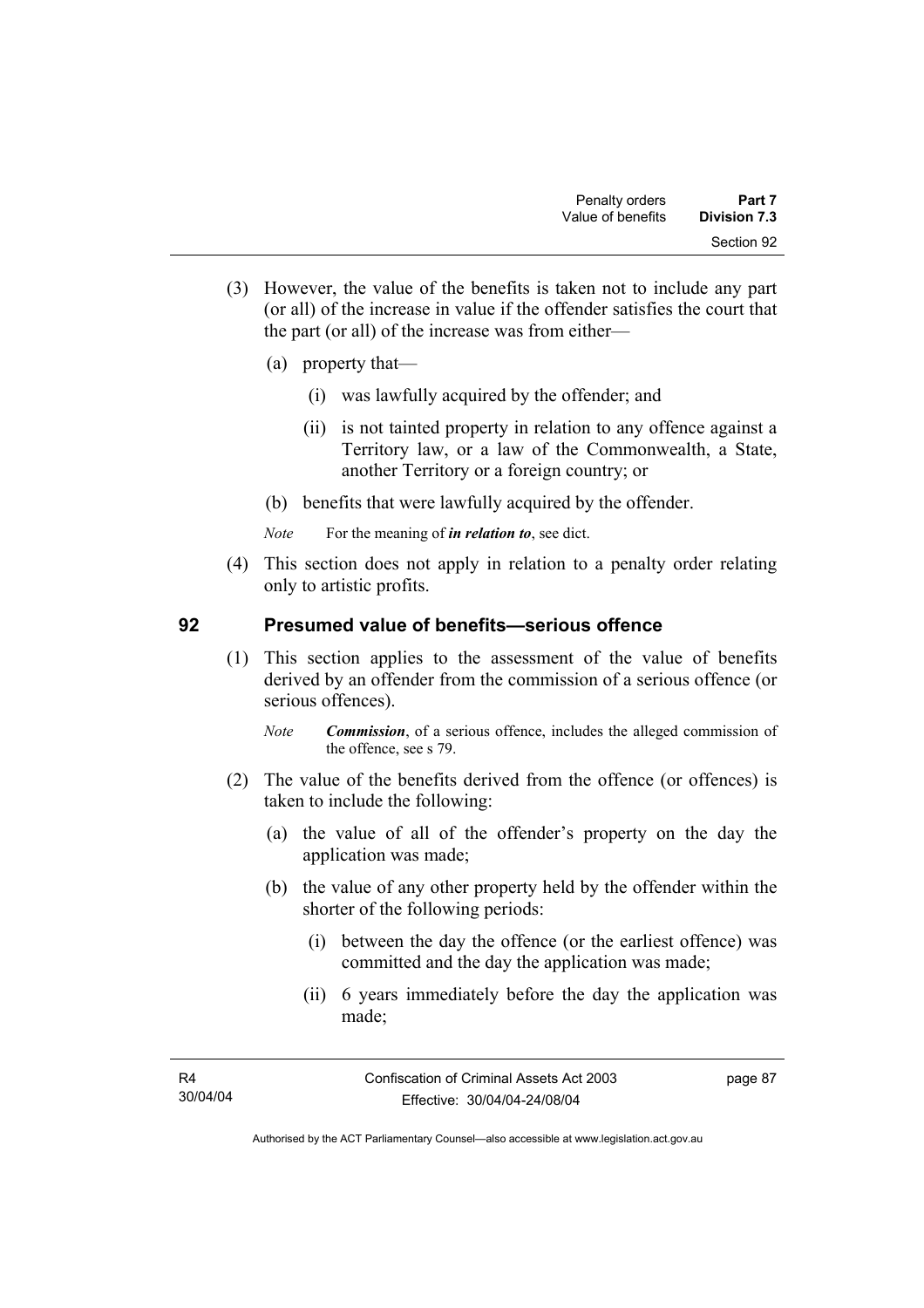- (c) the value of any narcotic substance to which the offence (or offences) relate;
	- *Note* For the valuation of narcotic substances, see s 93 (3) and  $(4)$ .
- (d) all of the person's expenditure during the relevant period under paragraph (b) (other than expenditure to the extent that it resulted in the acquisition of property mentioned in paragraph (a) or (b)).
- (3) However, subsection (2) does not apply to particular property if the offender satisfies the court that the property—
	- (a) was lawfully acquired by the offender; and
	- (b) is not tainted property in relation to any offence against a Territory law, or a law of the Commonwealth, a State, another Territory or a foreign country.

*Note* For the meaning of *in relation to*, see dict.

- (4) Also, subsection (2) does not apply to particular expenditure if the offender satisfies the court that the expenditure—
	- (a) was derived from property or benefits lawfully acquired by the offender; and
	- (b) the property from which the expenditure was derived is not tainted property in relation to any offence against a Territory law, or a law of the Commonwealth, a State, another Territory or a foreign country.
- (5) For subsection (2) (b) (i), if a serious offence was committed over more than 1 day, the reference in the subparagraph to the day the 0offence was committed is a reference to the day the offence was begun to be committed.
- (6) This section does not apply in relation to a penalty order relating only to artistic profits.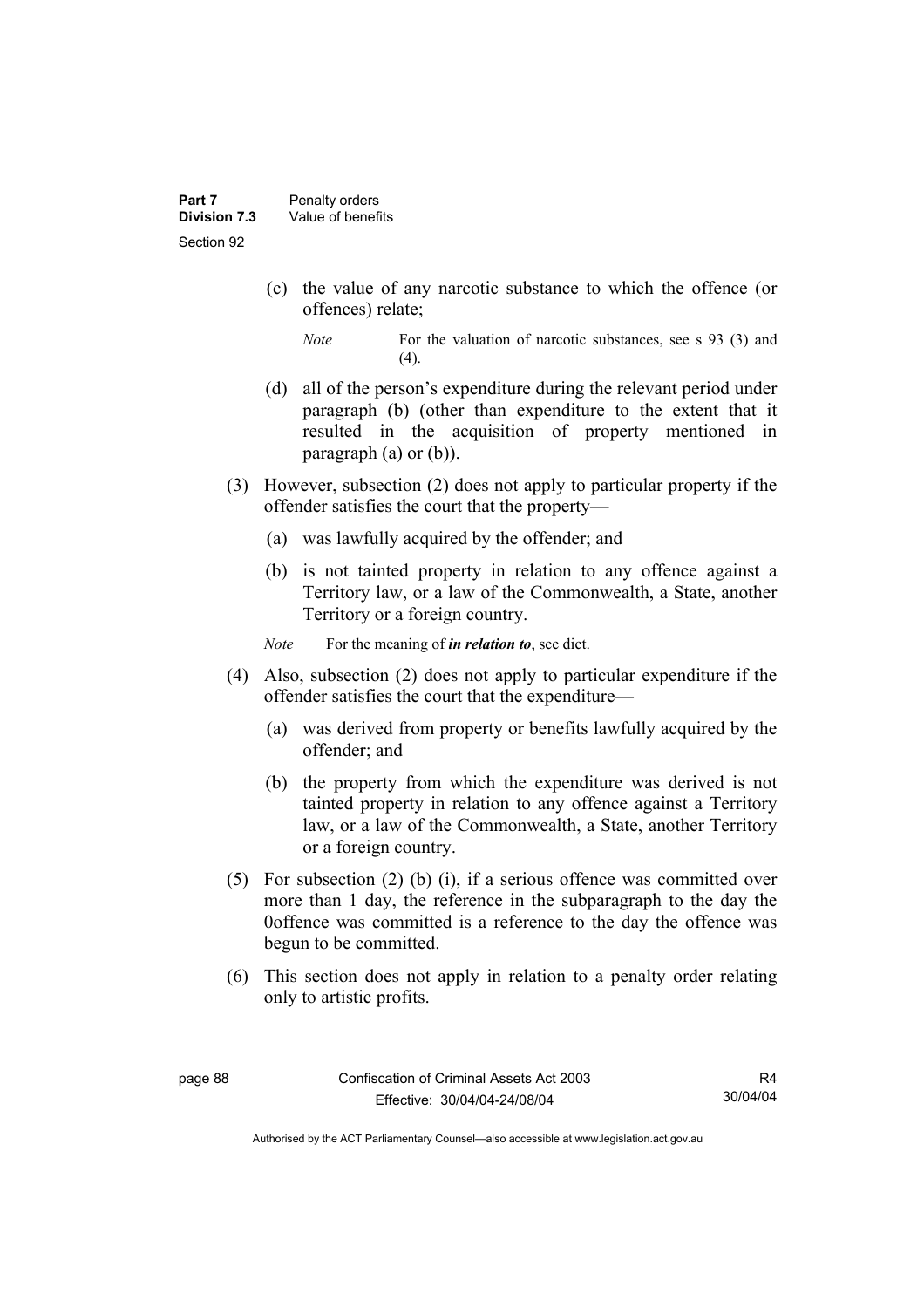# Section 93

#### **93 Value of benefits—relevant matters**

 (1) In assessing the value of a benefit derived from the commission of an offence and any related offences, the relevant court may have regard to any relevant matters.

#### **Examples of relevant matters**

- 1 an increase in the income or profits of the offender in comparable periods before and after the offence was committed (see s 80, example for par (c))
- 2 an increase in the value of property held by the offender because of the benefit, taking into account any relevant variation in the purchasing power of money
- 3 the value of the offender's property before, during and after the commission of the offence
- 4 the income and expenditure of the offender before, during and after the commission of the offence
- 5 the part of the benefit derived from the commission of the offence and the part derived from other sources
- *Note* An example is part of the Act, is not exhaustive and may extend, but does not limit, the meaning of the provision in which it appears (see Legislation Act, s 126 and s 132).
- (2) The court must assess the value of a benefit by reference to the highest value the benefit has had since the commission of the offence or a related offence, unless the court is satisfied that the benefit should be valued differently having regard to the purposes of this Act.

#### **Examples**

- 1 An offender derives a benefit worth \$10 000 from the commission of an offence. If the benefit had been derived at the time of valuation for a penalty order proceeding 2 years later, the benefit would have been worth \$11 000 (because of inflation). The court may assess the value of the benefit as \$11 000 rather than \$10 000.
- 2 The offence to which benefits relate is an ordinary indictable offence. However, the offender later committed a related offence that was a serious offence. The court may have regard to the highest value of the benefits since the commission of the ordinary indictable offence.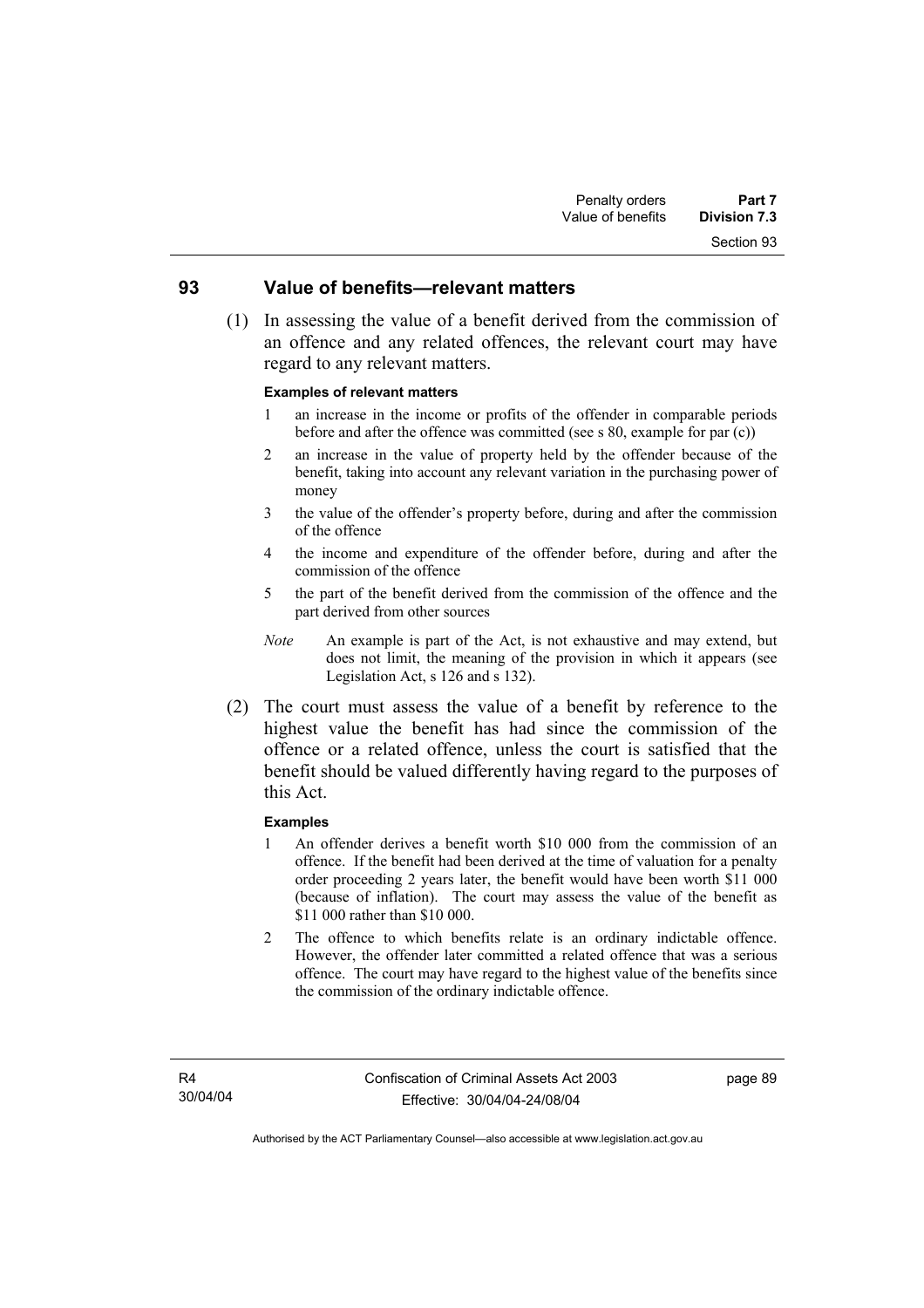- (3) At the hearing of an application for a penalty order, a law enforcement officer who is experienced in the investigation of narcotic offences may testify, to the best of the officer's information, knowledge and belief—
	- (a) in relation to the amount that was the market value of a narcotic substance at a particular time or during a particular period; or
	- (b) in relation to the amount, or the range of amounts, ordinarily paid at a particular time or during a particular period, for the doing of anything in relation to a narcotic substance.
- (4) The law enforcement officer's testimony under subsection (3)—
	- (a) is admissible at the hearing despite any rule of law or practice about hearsay evidence; and
	- (b) is prima facie evidence of the matters testified.
- (5) In this section:

#### *law enforcement officer* means—

- (a) a police officer; or
- (b) an officer of Customs under the *Customs Act 1901* (Cwlth).

## **Division 7.4 Satisfaction of penalty order**

#### **94 Creation of penalty charge over restrained property**

- (1) This section applies if, in relation to an offence—
	- (a) a restraining order is made; and
	- (b) a penalty order is made.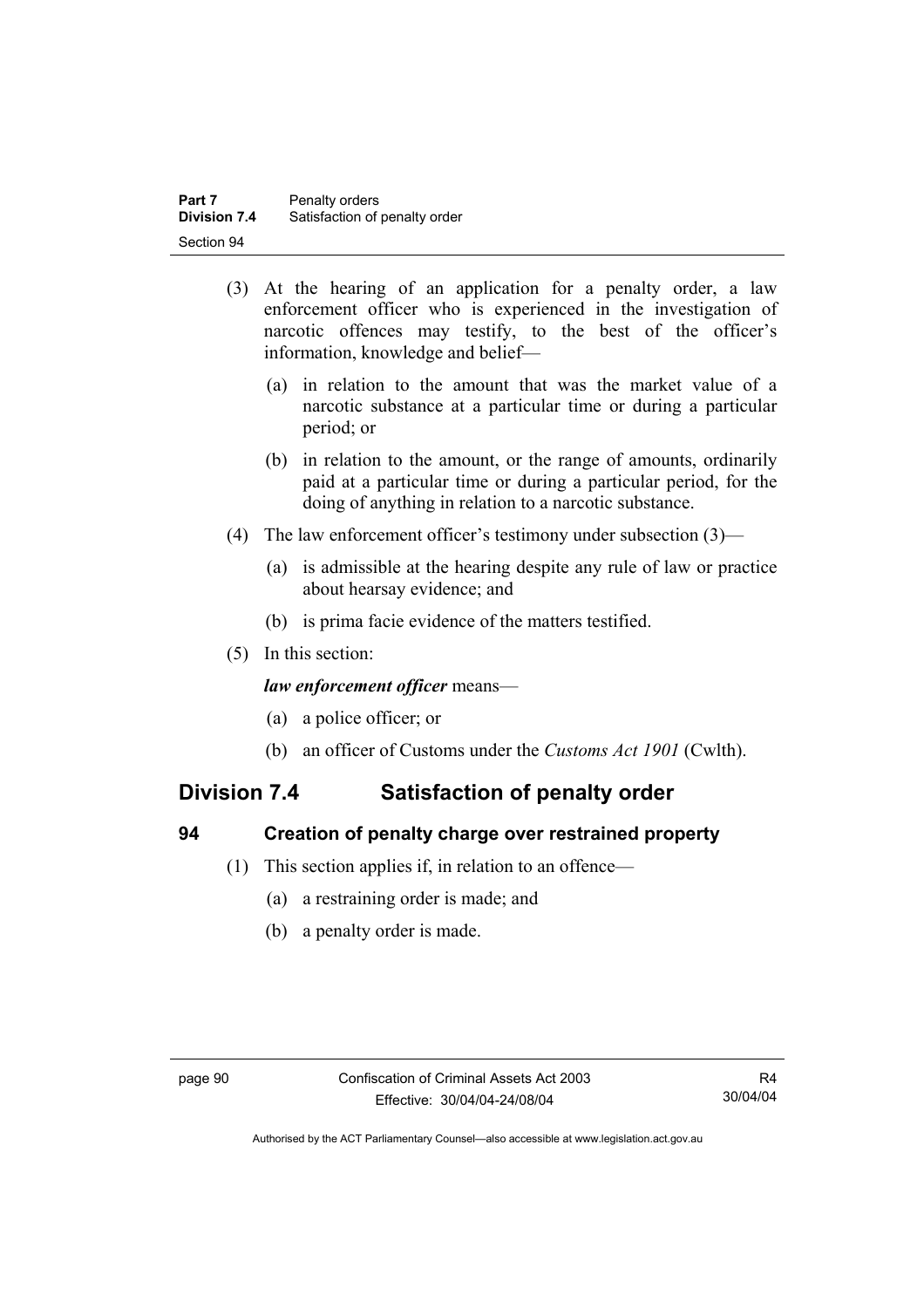- (2) On the making of the later of the orders, all of the restrained property is automatically charged to secure the payment to the Territory of the amount of the penalty order.
	- *Note 1* An interstate penalty charge is taken to be a penalty charge under this Act (see s 139).
	- *Note* If the penalty charge is over restrained property that may be recorded in a statutory property register, details of the restraining order may be recorded in the register under s 50.
- (3) If the restraining order is varied after the penalty order is made to add more property, the additional property is also automatically charged to secure payment to the Territory of the amount of the penalty order.
- (4) A charge on property created by this section (a *penalty charge*)—
	- (a) is subject to every encumbrance on the property that came into existence before the charge and that would have priority over the charge if this subsection had not been enacted; and
	- (b) has priority over all other encumbrances; and
	- (c) is not affected by any change in the ownership of the property unless the change in ownership ends the penalty charge under section 95 (c) or  $(d)$ .

#### **95 When penalty charge over property ends**

A penalty charge over property ends when the earliest of the following events happens:

- (a) the penalty order for which the charge was created ends;
	- *Note* For when a penalty order ends, see s 98. See also the example to this section.
- (b) the restraining order over the property ends;
	- *Note* For when restraining orders end, see div 4.3. See also the example to this section.

page 91

Authorised by the ACT Parliamentary Counsel—also accessible at www.legislation.act.gov.au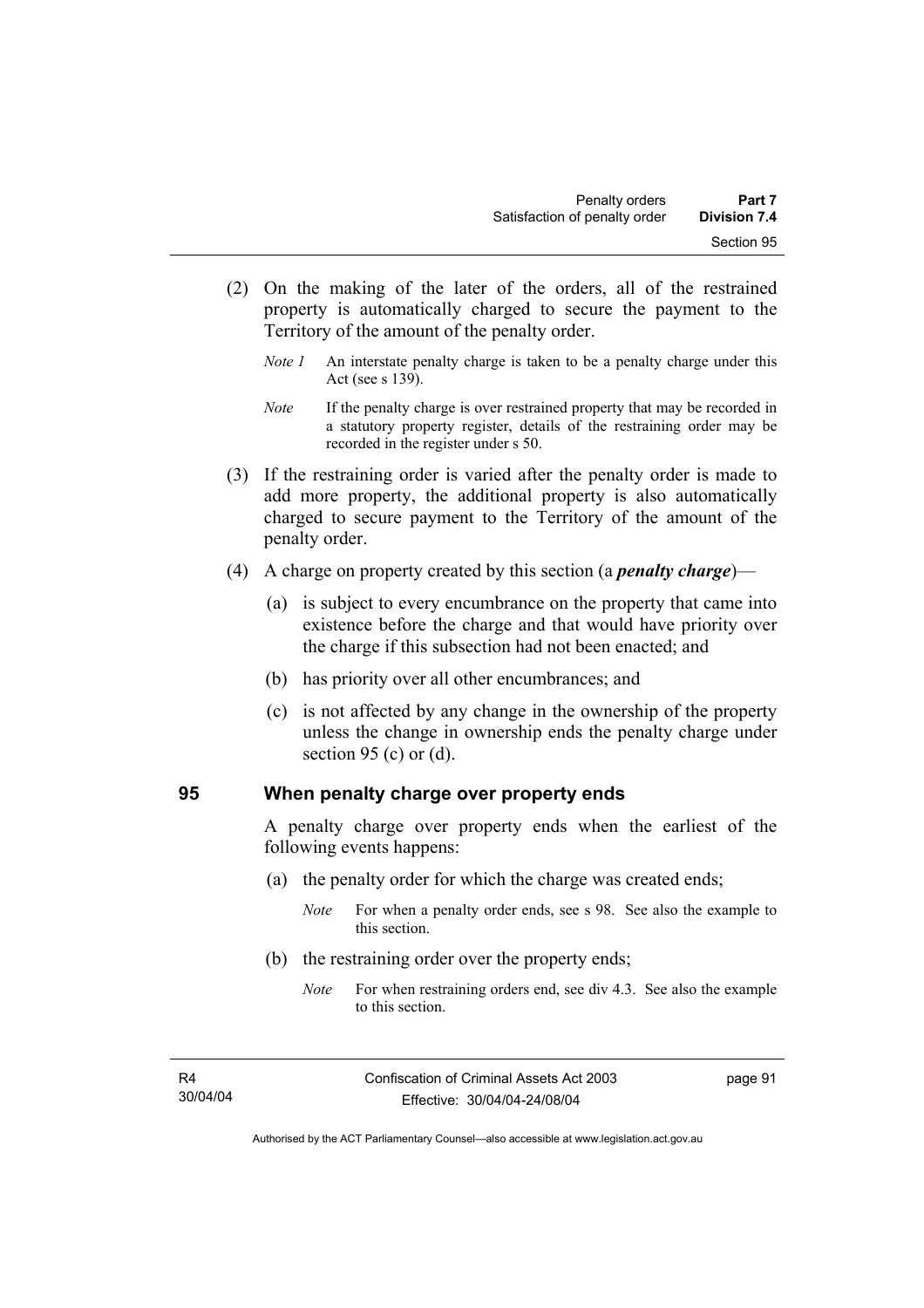- (c) the property is sold, or otherwise disposed of, with the consent of—
	- (i) the relevant court that made the penalty order; or
	- (ii) if a trustee (including the public trustee) controls the property—the trustee;
- (d) the property is sold to a purchaser who—
	- (i) buys the property honestly and for sufficient consideration; and
	- (ii) at the time of the purchase, has no notice of the charge.

#### **Example of end of restraining order and penalty order**

If a penalty order is made in relation to an ordinary indictable offence of which the offender was convicted, both the restraining order and the penalty order end if the conviction is later quashed (see s 47 and s 98).

- *Note 1* If the restraining order over the charged property is registered in a statutory property register, anyone who buys the property is taken to have notice of the charge (see s 50 (3)).
- *Note* 2 An example is part of the Act, is not exhaustive and may extend, but does not limit, the meaning of the provision in which it appears (see Legislation Act, s 126 and s 132).

#### **96 Power to satisfy penalty order**

- (1) A penalty order in relation to an offence authorises the public trustee to satisfy the order out of any property restrained for the offence (including any property that becomes restrained after the order is made).
	- *Note 1* The penalty order may also be enforced as a judgment debt (see s 88).
	- *Note 2* An amount received by the public trustee to satisfy the penalty order must be paid into the confiscated assets trust fund, see s 131.
	- *Note 3* An interstate penalty charge is taken to be a penalty charge under this Act (see s 139).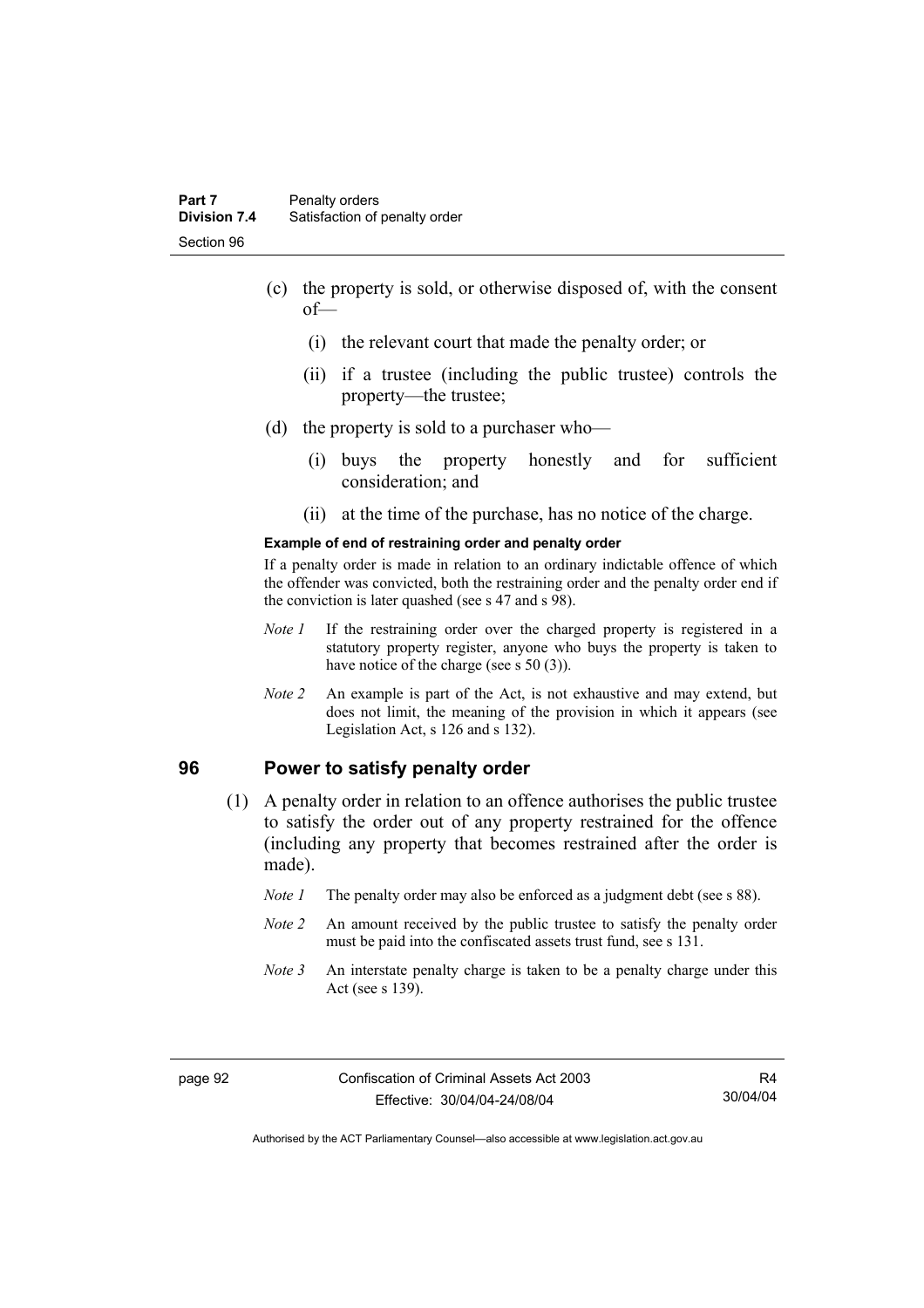- (2) To satisfy the penalty order, the public trustee may sell or otherwise dispose of restrained property that is not money in any way the public trustee considers appropriate.
	- *Note* The money realised by the public trustee from the disposal of property must be paid into the be paid into the confiscated assets trust fund, see s 131 and dict, def *fully satisfied*, par (b).
- (3) However, the public trustee must not sell or otherwise dispose of restrained property to satisfy the order until—
	- (a) all confiscation proceedings (including forfeiture proceedings) in relation to the property have been finalised; and
	- (b) all proceedings in relation to the offender's conviction for the offence are finalised.
	- *Note 1* For the meaning of *confiscation proceedings*, see s 236.
	- *Note 2* For when confiscation and criminal proceedings are finalised, see s 18.
	- *Note 3* If the offender is acquitted on appeal, the restraining order will end, and the penalty charge ends under s 95.
- (4) The penalty order also authorises the public trustee or anyone else named in the order (an *authorised agent*) to sign any instrument necessary or convenient for the disposal of restrained property.
- (5) An instrument signed by an authorised agent has the same effect as if it were signed by the person who owned the property before it was disposed of.

### **97 Public trustee to repay any amount surplus to satisfying penalty order**

If the amounts paid into the trust fund to satisfy a penalty order are more than is required to fully satisfy the order, the public trustee must pay the surplus amount to the person against whom the order was made.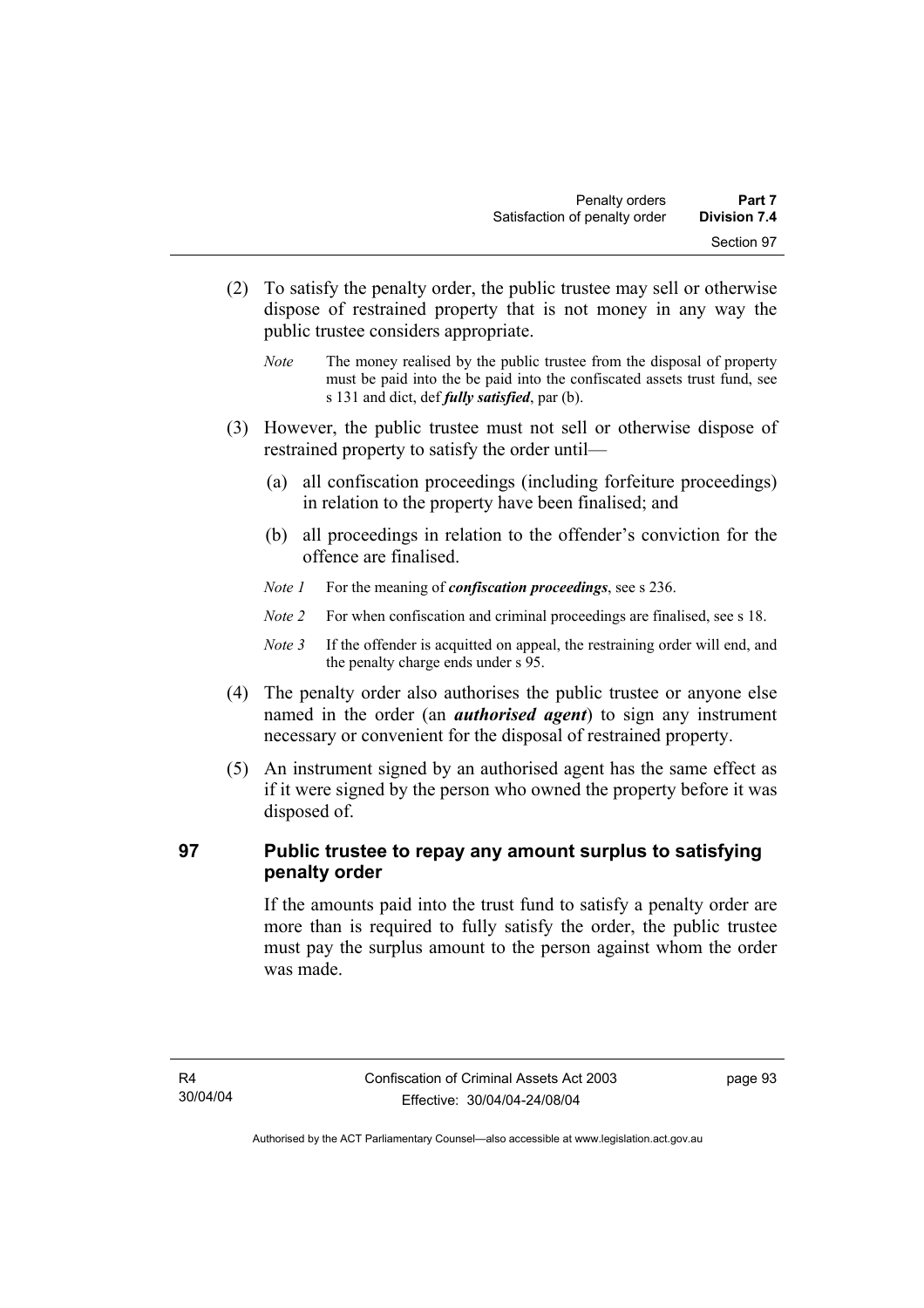**Part 7** Penalty orders **Division 7.5** End of penalty orders Section 98

# **Division 7.5 End of penalty orders**

### **98 When penalty order ends**

A penalty order ends if—

- (a) for a penalty order made under section 84 (Penalty orders offenders convicted of ordinary indictable offences)—the offender is cleared of the offence (or offences) to which the penalty order relates, and all related offences (if any); or
- (b) the order is reversed or set aside on appeal; or
- (c) the order is fully satisfied.
- *Note 1* For the meaning of *fully satisfied*, see dict.
- *Note 2* If the order ends because it was made because of the conviction of the offender for a serious offence, and the offender is cleared, a further penalty order may be made against the offender (see s 85 (4)).

page 94 Confiscation of Criminal Assets Act 2003 Effective: 30/04/04-24/08/04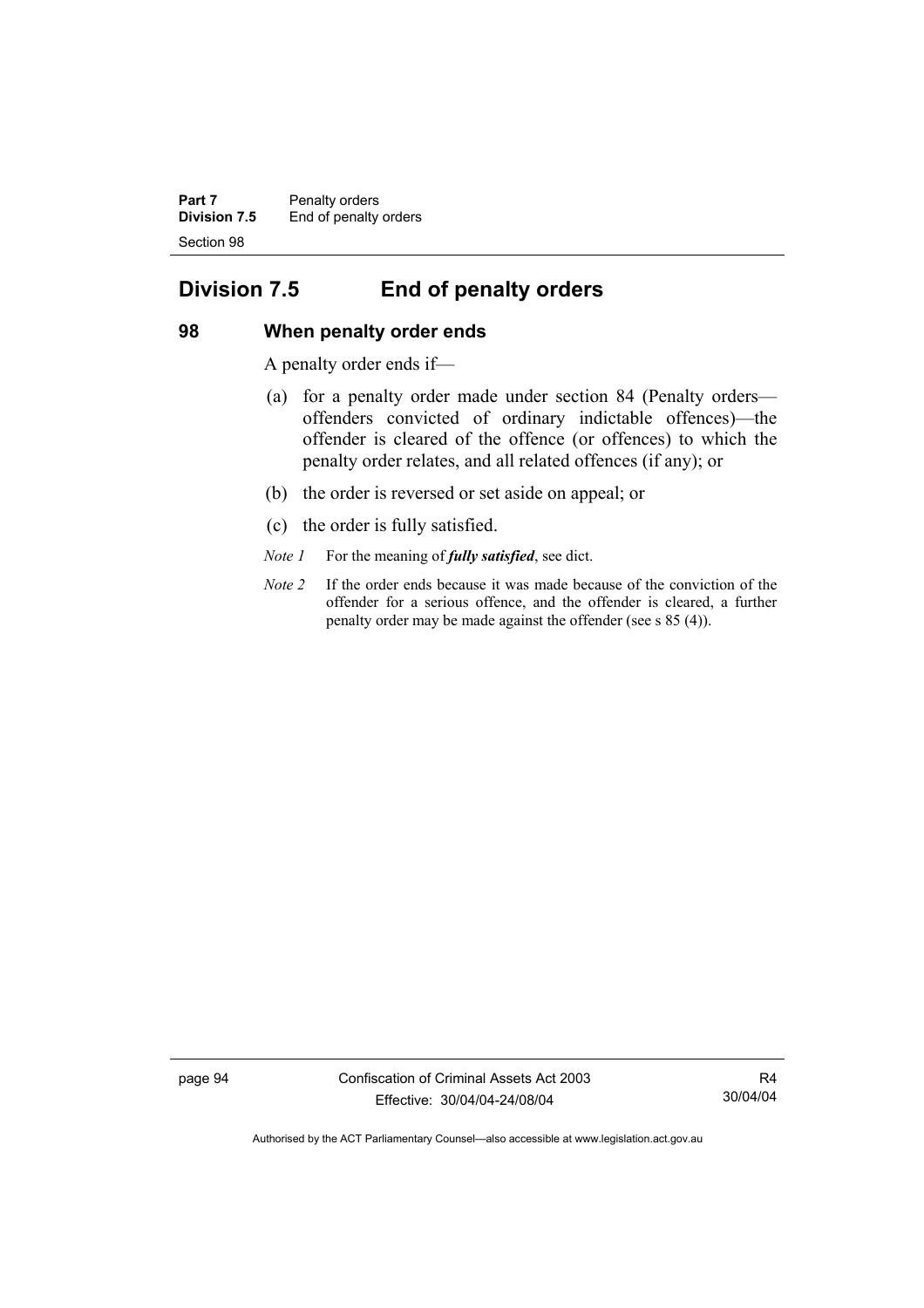# **Part 8 Restrained property**

# **Division 8.1 Management of restrained property by public trustee**

### **99 Application of div 8.1**

This division applies if the public trustee takes control of restrained property under an order under this Act.

- *Note 1* A registered interstate restraining order is taken to be a restraining order under this Act (see s 139).
- *Note 2* A provision of a law that gives an entity (including a person) a function also gives the entity powers necessary and convenient to exercise the function (see Legislation Act, s 196 and dict, pt 1, def *entity*).

### **100 Powers of public trustee to preserve restrained property etc**

 (1) The public trustee may do anything necessary or desirable to preserve the value of the restrained property.

#### **Examples**

- 1 bring or defend any civil proceeding affecting the property
- 2 insure the property
- 3 if the property consists (completely or partly) of securities or investments, realise or otherwise deal with the securities or investments
- 4 if the property is related to a business—
	- (a) employ, or end the employment of, people in the business; and
	- (b) do anything else that is necessary or convenient for carrying on the business on a sound commercial basis
- 5 if the property consists, completely or partly, of shares in a corporation, exercise (to the exclusion of the registered proprietor) the rights attaching to the shares as if the public trustee were the registered holder
- *Note 1* Related powers of the public trustee include making an application to a relevant court for an order about the restrained property (see s 39) and

page 95

Authorised by the ACT Parliamentary Counsel—also accessible at www.legislation.act.gov.au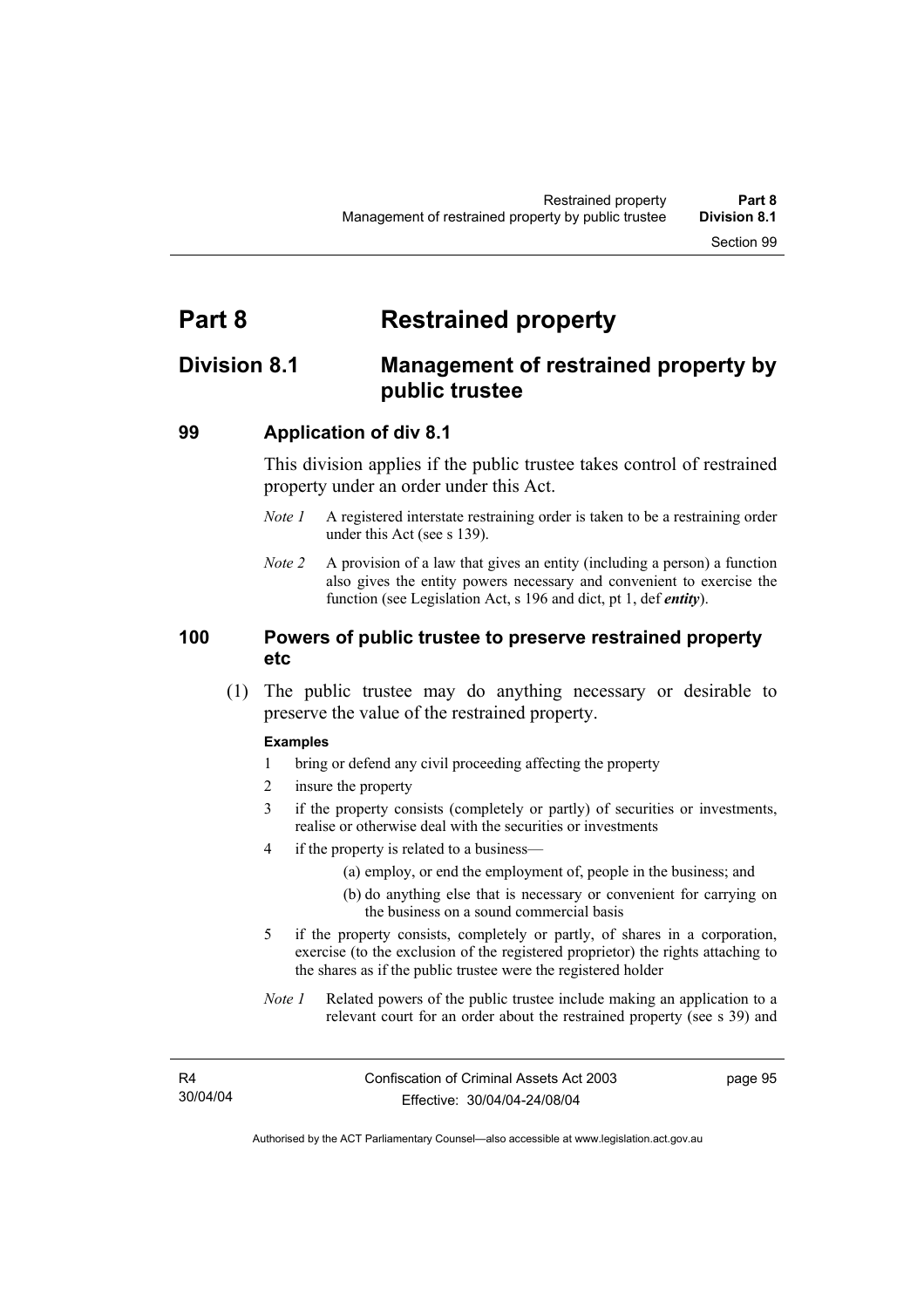the registration of title to, or charges over, registrable property (see s 50).

- *Note* 2 An example is part of the Act, is not exhaustive and may extend, but does not limit, the meaning of the provision in which it appears (see Legislation Act, s 126 and s 132).
- (2) The owner of restrained property commits an offence if—
	- (a) the public trustee asks the owner for the person's tax file number within a stated reasonable time; and
	- (b) the owner fails to give the pubic trustee the person's tax file number within that time.

Maximum penalty: 50 penalty units, imprisonment for 6 months or both.

(3) An offence against this section is a strict liability offence.

## **101 Sale, modification or destruction of property by public trustee**

- (1) The public trustee may sell restrained property if—
	- (a) the property is deteriorating or substantially losing value or the public trustee considers that the property is likely to deteriorate or substantially lose value; or
	- (b) the public trustee considers that the cost of maintaining the property would be more than the value of the property if the property were forfeited.
- (2) The restraining order that applied to restrained property sold under this section applies to the proceeds of the sale of the property.
- (3) The public trustee may modify or destroy restrained property if the public trustee considers it is necessary to do so in the public interest.

#### **Examples of destruction of property in the public interest**

1 the restrained property cannot be used legally or the only practical use of the property is for an illegal purpose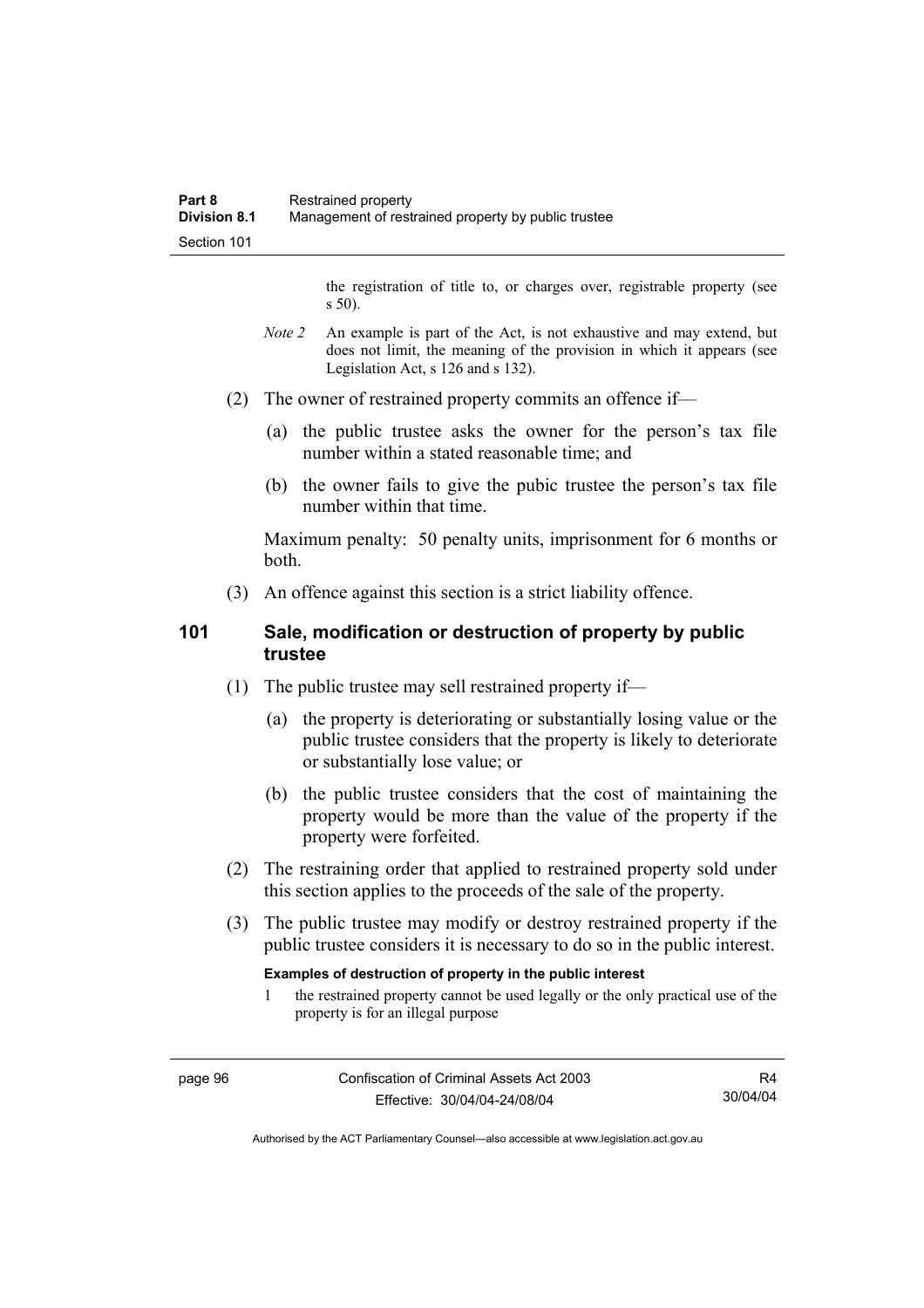- 2 the restrained property is a threat to public health or safety
- *Note* An example is part of the Act, is not exhaustive and may extend, but does not limit, the meaning of the provision in which it appears (see Legislation Act, s 126 and s 132).

## **102 Notice of sale, modification or destruction of restrained property by public trustee**

- (1) The public trustee must give written notice of a proposed sale, modification or destruction of restrained property under section 101 (the *proposed action*) to—
	- (a) the owner of the property (if known); and
	- (b) anyone else the public trustee believes may have an interest in the property.
	- *Note 1* For how documents may be given, see Legislation Act, pt 19.5.
	- *Note 2* For the emergency modification or destruction of restrained property, see s 103.
- (2) The notice must state—
	- (a) the proposed action and the property to which it applies; and
	- (b) the date when the proposed action is to be taken (the *date of effect*); and
	- (c) that the proposed action may be taken on or after the date of effect unless a relevant court orders the public trustee not to take the proposed action.
- (3) The notice may, but need not, provide an opportunity for the person to make representations why the proposed action should not be taken.
- (4) The date of effect must not be earlier than 21 days after the day the notice is given to the person.

*Note* For the power to give a reduced period of notice, see s 103.

page 97

Authorised by the ACT Parliamentary Counsel—also accessible at www.legislation.act.gov.au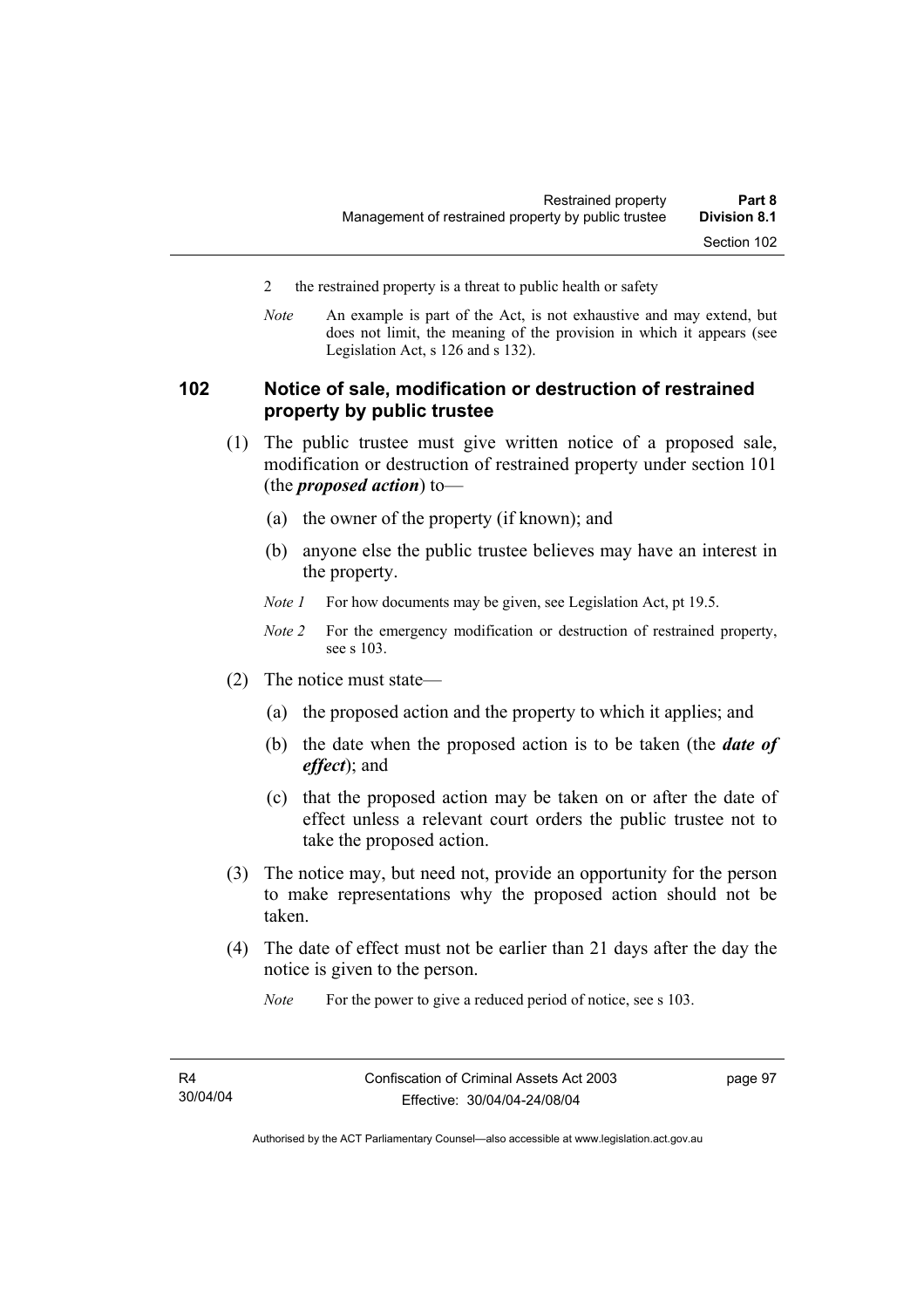- (5) The public trustee must not take the proposed action before the date of effect.
	- *Note* For the power not to give notice of the modification or destruction of property, see s 103.

## **103 Emergency modification or destruction of restrained property**

- (1) This section applies if the public trustee considers that restrained property is a serious threat to public health or safety.
- (2) Despite section 102, the public trustee may—
	- (a) give notice to a person under that section with a date of effect less than 21 days after the day the notice is given to the person; or
	- (b) modify or destroy the property without giving notice under that section.
- (3) If the public trustee modifies or destroys the property under subsection (2) (b), the public trustee must, as soon as practicable, give notice of the action taken, and the grounds for the action, to—
	- (a) the owner of the property (if known); and
	- (b) anyone else the public trustee believes may have an interest in the property.

### **104 Notice details to be included in public trustee's report**

- (1) The public trustee must include details of a notice given under section 102 or section 103 in the public trustee's report under the *Annual Reports (Government Agencies) Act 2004* for—
	- (a) the financial year during which the notice was given; or
	- (b) if the chief police officer has, under this section, declared the publication of details of the notice to be prejudicial—the next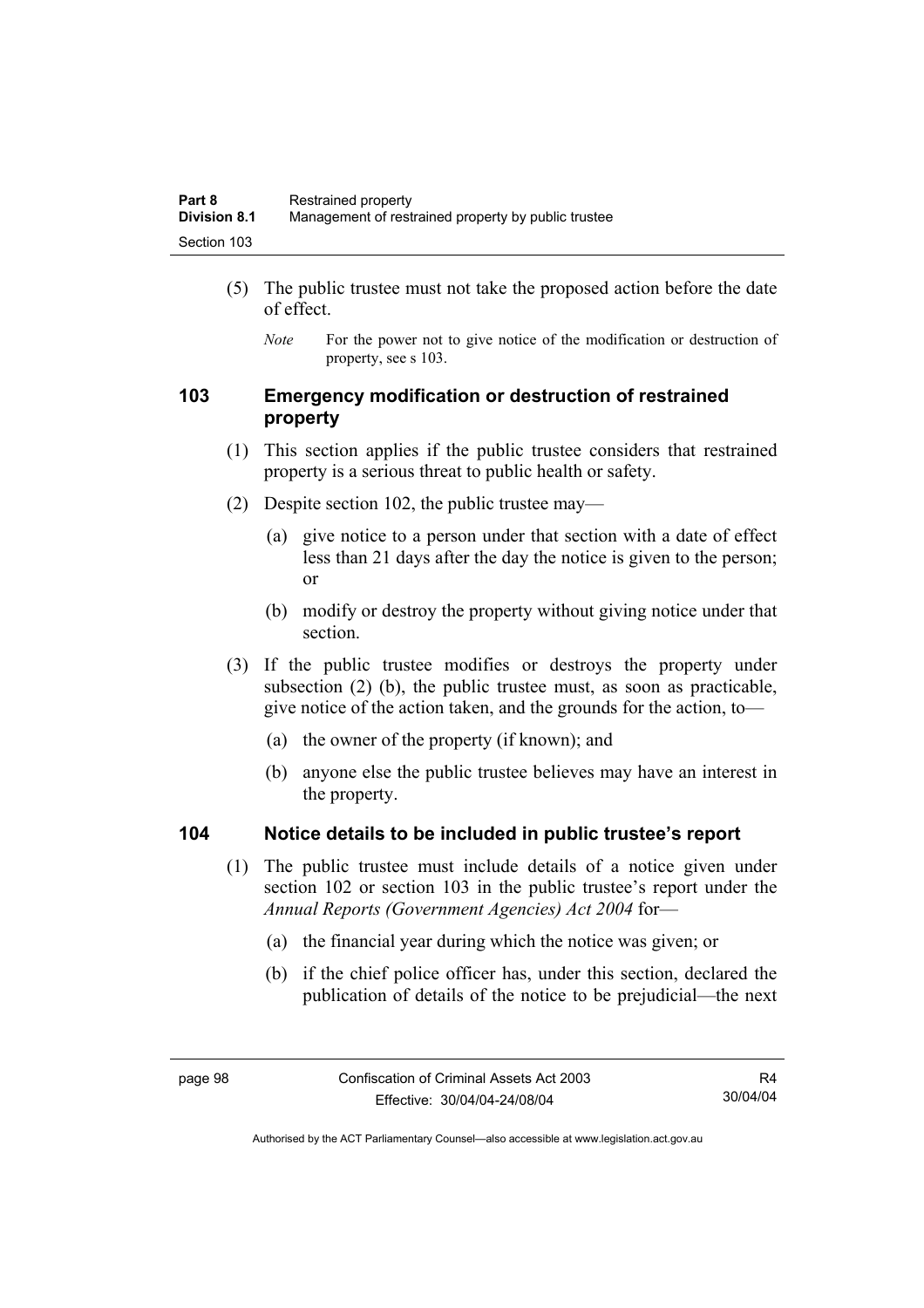financial year after the chief police officer revokes the declaration.

- *Note Financial year* has an extended meaning in the *Annual Reports (Government Agencies) Act 2004*.
- (2) Before including details of the notice in a report under subsection (1) (a), the public trustee must consult the chief police officer about whether publication of the details of the notice in the report would be likely to prejudice any police investigation.
- (3) If, in the chief police officer's opinion, the publication of the details of the notice in the report would be likely to prejudice a police investigation, the chief police officer must—
	- (a) declare the publication of the details to be prejudicial; and
	- (b) tell the public trustee, in writing, that the declaration is made.
- (4) If, in the chief police officer's opinion after making a declaration, the publication of details of the notice would no longer be likely to prejudice any police investigation, the chief police officer must—
	- (a) revoke the declaration; and
	- (b) tell the public trustee, in writing, that the declaration is revoked.
- (5) In this section:

*police investigation* includes a contemplated police investigation.

## **105 Order to stop sale, modification or destruction of restrained property**

- (1) A person may apply to a relevant court for an order stopping the public trustee from selling, modifying or disposing of restrained property under this division.
- (2) If the person was not given notice of the proposed action by the public trustee, the person may make the application only with the

page 99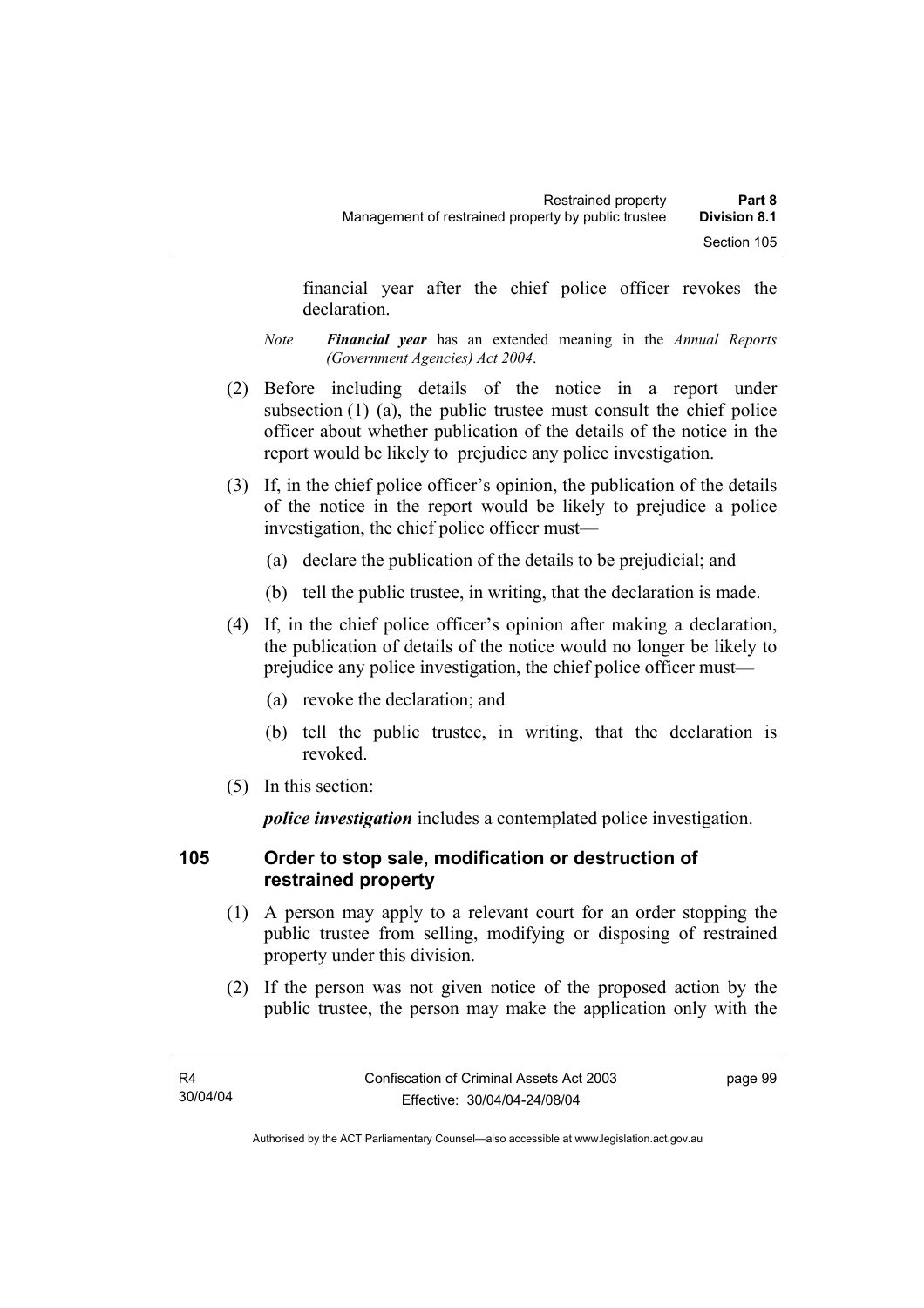leave of the relevant court and if the person satisfies the court that the person has an interest in the property.

- *Note* For general provisions about a proceeding for an order under this section (which is a confiscation proceeding—see s 236), see pt 14.
- (3) On an application under this section, the court may make any order about the sale, modification or destruction of the property it considers appropriate.

# **Division 8.2 Joint ownership of restrained property**

### **106 Effect of death on joint ownership**

- (1) This section applies to property that is jointly owned if any of the owners die while the property (including any interest in the property) is subject to a restraining order.
	- *Note* A registered interstate restraining order is taken to be a restraining order under this Act (see s 139).
- (2) If the property was held by the dead person as a joint tenant, the person's death does not vest the person's interest in the property in the surviving joint owner.
- (3) If the property was held by the dead person as a tenant in common, the dead person's interest must not be transferred to anyone else because of the person's death.

#### **Examples of prohibited transfers**

The dead person's interest must not be transferred to an executor or administrator, or to a beneficiary under the dead person's will or under intestacy.

- *Note* An example is part of the Act, is not exhaustive and may extend, but does not limit, the meaning of the provision in which it appears (see Legislation Act, s 126 and s 132).
- (4) The restraining order continues to apply to the property as if the person had not died.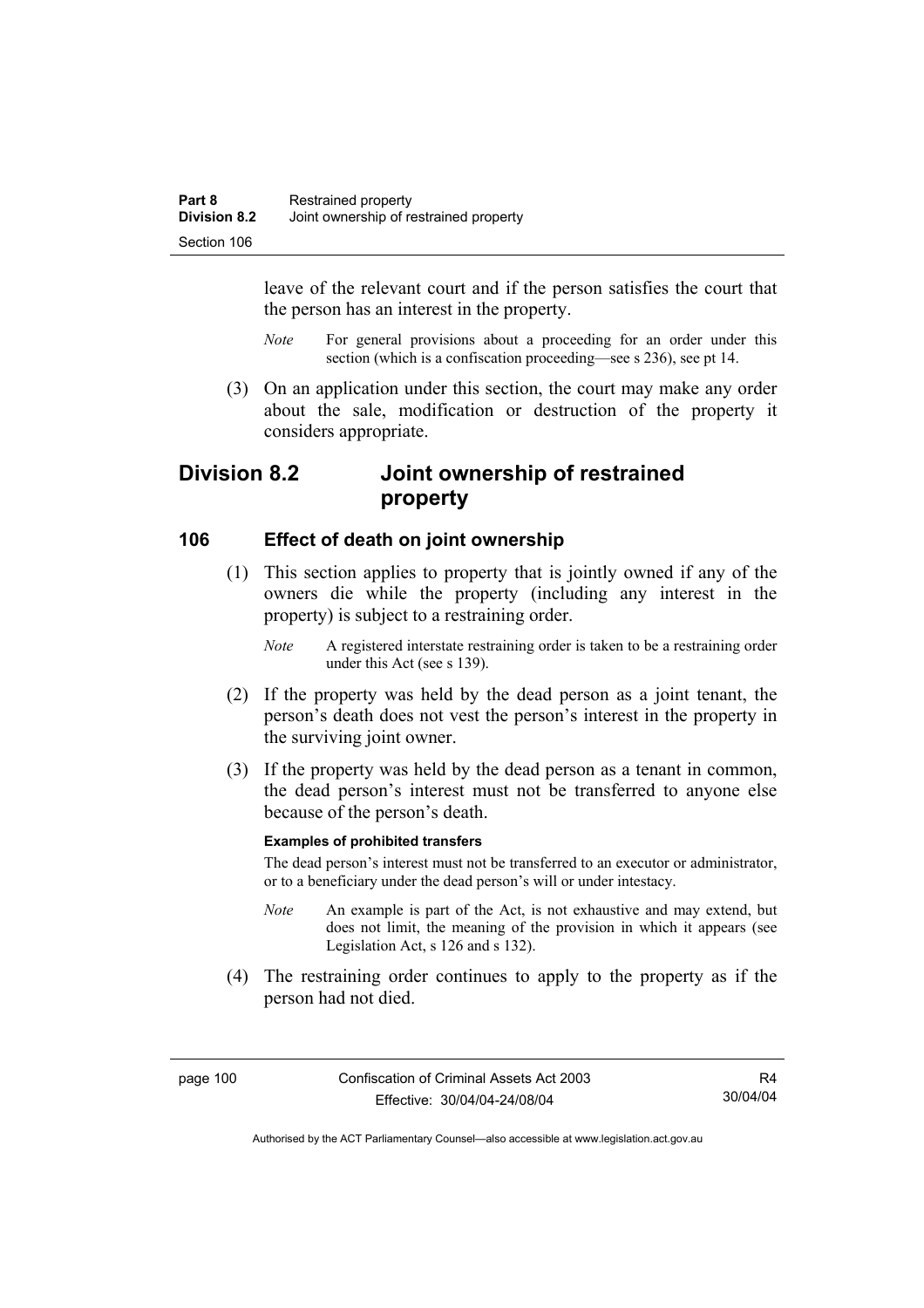- (5) An automatic forfeiture of any interest of the dead person in the property, or a forfeiture order made in relation to the interest, applies as if the interest were forfeited immediately before the person died.
	- *Note 1* A registered interstate automatic forfeiture decision is taken to be an automatic forfeiture under this Act (see s 139).
	- *Note 2* A registered interstate forfeiture order is taken to be a forfeiture order under this Act (see s 139).
- (6) If the restraining order stops applying to the property without it being forfeited under this Act, this section is taken not to have applied to the property.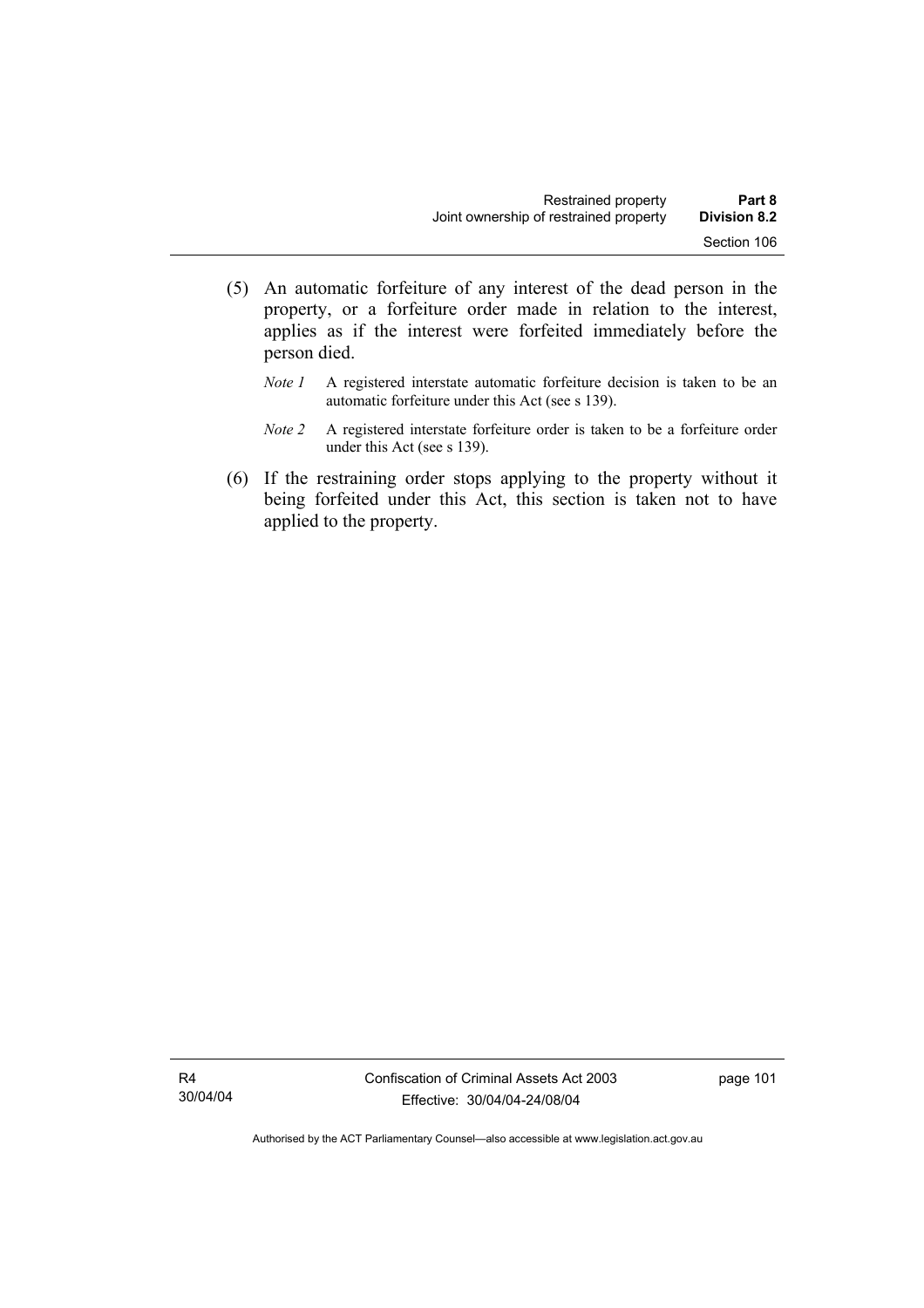**Part 9 Forfeited property Division 9.1** Preliminary Section 107

# **Part 9 Forfeited property**

# **Division 9.1 Preliminary**

### **107 Meaning of** *interested person* **in pt 9**

In this part:

*interested person*, in relation to property, means—

- (a) a person who has an interest in the property; or
- (b) the DPP; or
- (c) if a trustee (including the public trustee) controls the property—the trustee; or
- (d) if the property has been forfeited—a person who had an interest in the property immediately before it was forfeited.

### **108 Forfeited property—powers of public trustee**

 (1) The public trustee may take any steps that are necessary or desirable to vest forfeited property in the Territory and to bring it under the public trustee's control.

#### **Examples**

- 1 the giving notice of, or otherwise taking action to protect, the Territory's equitable interest in forfeited property
- 2 registering a caveat over forfeited property
- 3 obtaining registration of an interest in forfeited property on behalf of the Territory (including signing an instrument of transfer)
- *Note* An example is part of the Act, is not exhaustive and may extend, but does not limit, the meaning of the provision in which it appears (see Legislation Act, s 126 and s 132).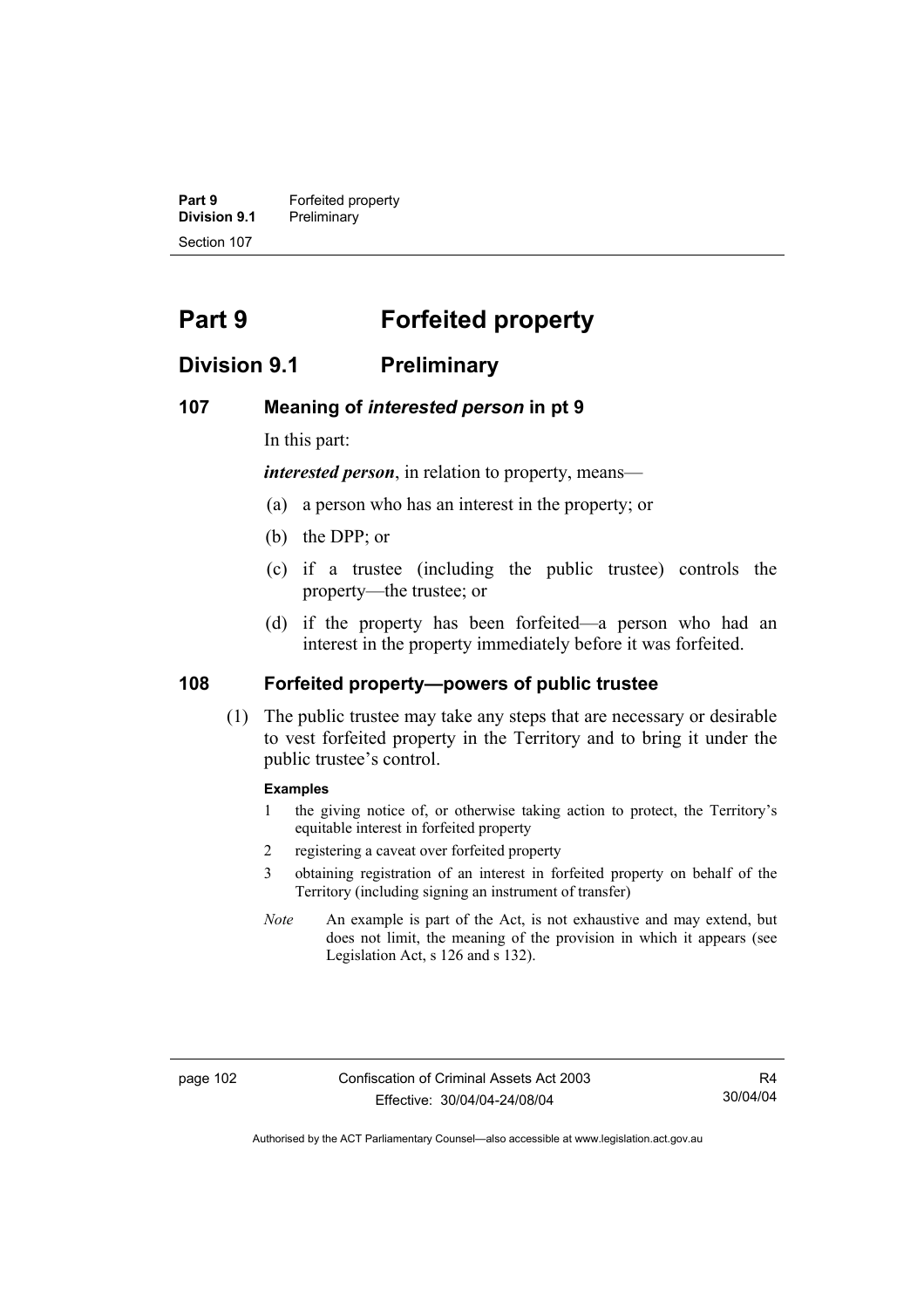(2) This section does not limit the powers of the public trustee under this Act in relation to the forfeited property.

### **Example**

the public trustee may transfer an interest in property on behalf of the Territory

*Note* A registered interstate forfeiture order is taken to be a forfeiture order under this Act (see s 139).

# **Division 9.2 Vesting and disposal of forfeited property**

### **109 Vesting of forfeited property—general rule**

On forfeiture, the forfeited property vests absolutely in the Territory.

- *Note 1 Property* includes an interest in property, see Legislation Act, dict, pt 1.
- *Note 2* If a joint owner of restrained property dies, and the property is later forfeited, the forfeiture takes effect as if the property had been forfeited immediately before death (see s 106).

# **110 Vesting of registrable property on forfeiture**

 (1) This section applies despite section 109, if the forfeited property is, or is an interest in, registrable property.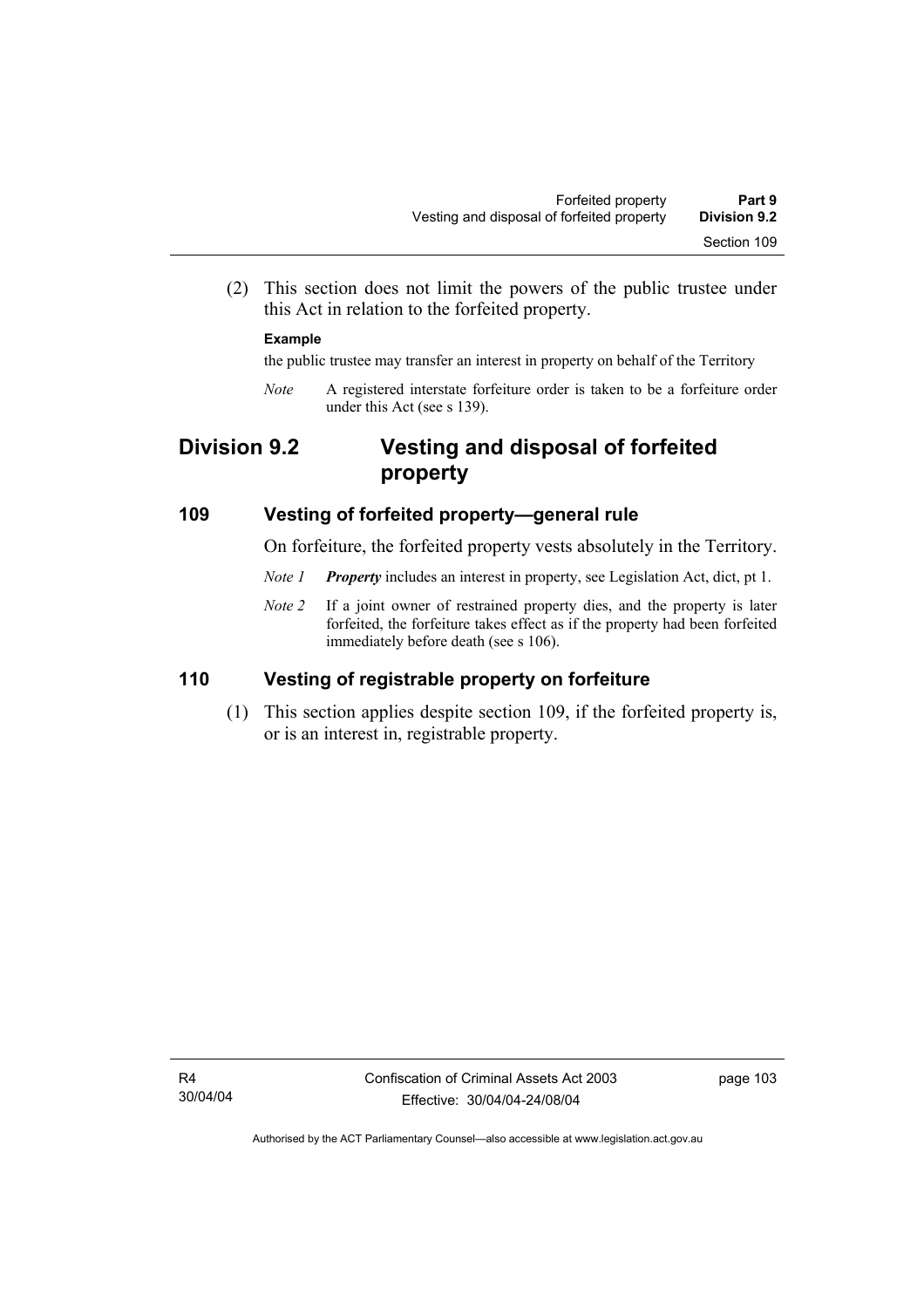(2) On forfeiture, the property or the interest vests in equity in the Territory, but does not vest at law in the Territory until the applicable registration requirements for the property or the interest have been complied with.

### **Example**

All of a person's property, except a mortgage over the person's house, is restrained before the person's conviction for a serious offence. All the restrained property is forfeited 14 days after the person's conviction. The mortgagee's interest is not forfeited because it was not restrained. However, all other registrable interests in the house are forfeited and vest in the Territory in equity. On registration of the interests under the *Land Titles Act 1925*, the interests vest in law in the Territory.

- *Note 1* For the power of a relevant court to order the sale of property owned by more than 1 person, see div 9.4.
- *Note 2* Non-registrable property vests 'at law' in the Territory on forfeiture, because it vests 'absolutely' under s 109. Registrable property vests 'at law' in the Territory when it is registered in the name of the Territory under this section.
- *Note 3* An example is part of the Act, is not exhaustive and may extend, but does not limit, the meaning of the provision in which it appears (see Legislation Act, s 126 and s 132).
- (3) The Territory is entitled to be registered as the owner of the property or the interest.
- (4) The registration of the Territory as the owner of the property is taken not to be a contravention of a direction under section 111 (3) in relation to the property.
	- *Note* If a joint owner of restrained property dies, and the property is later forfeited, the forfeiture takes effect as if the property had been forfeited immediately before death (see s 106).
- (5) To remove any doubt, if property is divisible into 2 or more interests and not all the interests in the property are forfeited, the other interest or interests are not ended only because of the forfeiture of another interest in the property.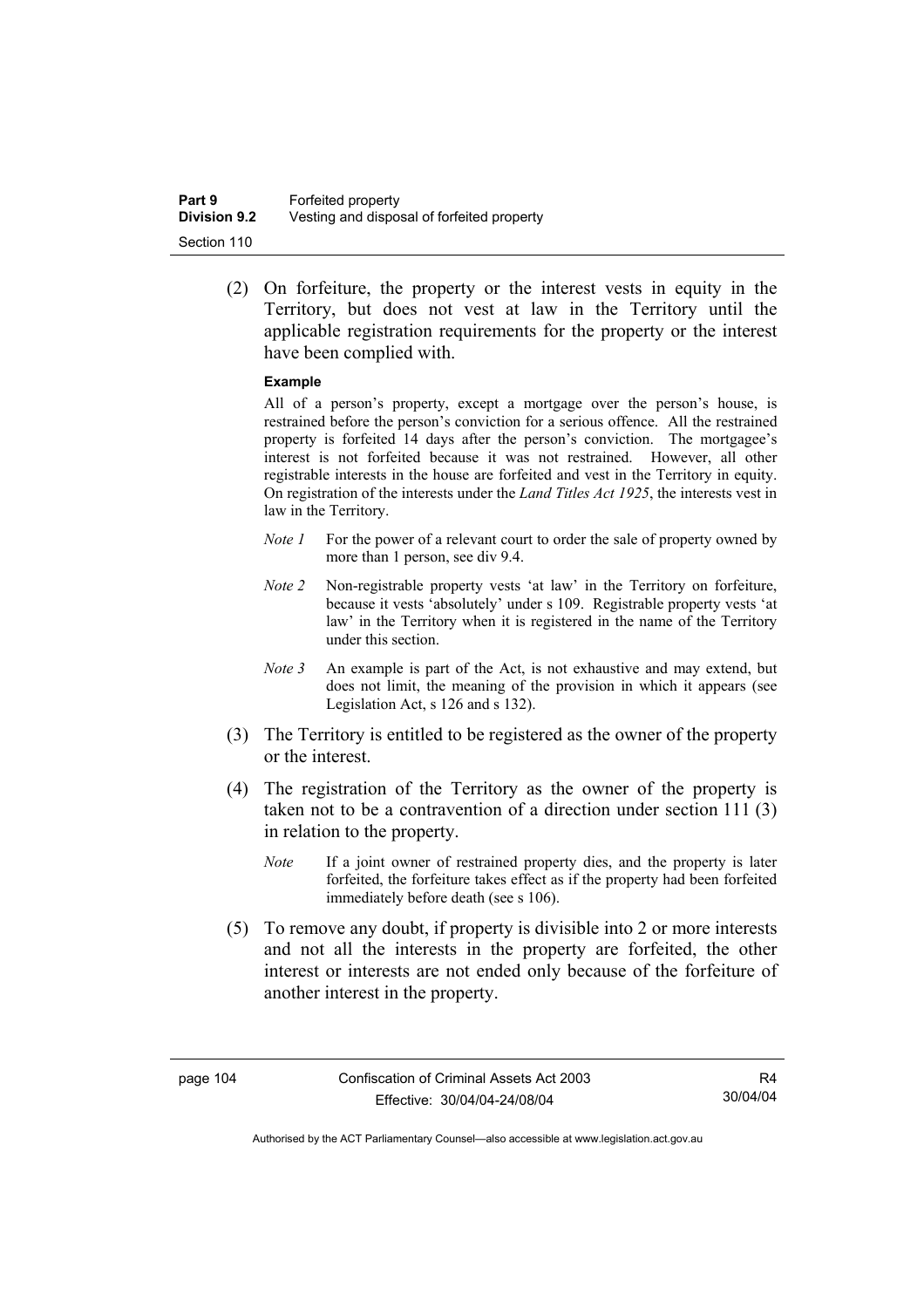### **111 Disposal of forfeited property**

- (1) If forfeited property is money, the public trustee must pay the money into the trust fund.
- (2) The public trustee must sell or otherwise dispose of forfeited property (other than money) as soon as practicable after—
	- (a) the end of 14 days after the day the property was forfeited; and
	- (b) the property has vested at law in the Territory; and
	- (c) the public trustee has control of the property; and
	- (d) if applicable—the end of 14 days after all confiscation proceedings in relation to the property have been finalised.
	- *Note 1* A restraining order stops applying to property when the property vests in law in the Territory and the public trustee takes control of the property (see s  $45$  (1) (b)).
	- *Note 2* The 14-day periods reflect the application periods for return or compensation orders under div 9.5 and buy-back orders under div 9.6.
	- *Note 3* For the sale of jointly owned property, see s 116.
- (3) However, the Minister may, after all confiscation proceedings in relation to forfeited property are finalised and before the public trustee deals with the property under subsection (1) or (2), direct that the property be dealt with in accordance with the direction (including in accordance with a law stated in the direction).
- (4) The public trustee must comply with the Minister's direction.
- (5) Also, if the DPP tells the public trustee that forfeited property has evidentiary value in a criminal proceeding, the property must not be sold or otherwise disposed of before the criminal proceeding is finalised, other than—
	- (a) for the purpose of vesting the property at law in the Territory or allowing the public trustee to take control of the property; or
	- (b) in accordance with a written direction of the DPP.

page 105

Authorised by the ACT Parliamentary Counsel—also accessible at www.legislation.act.gov.au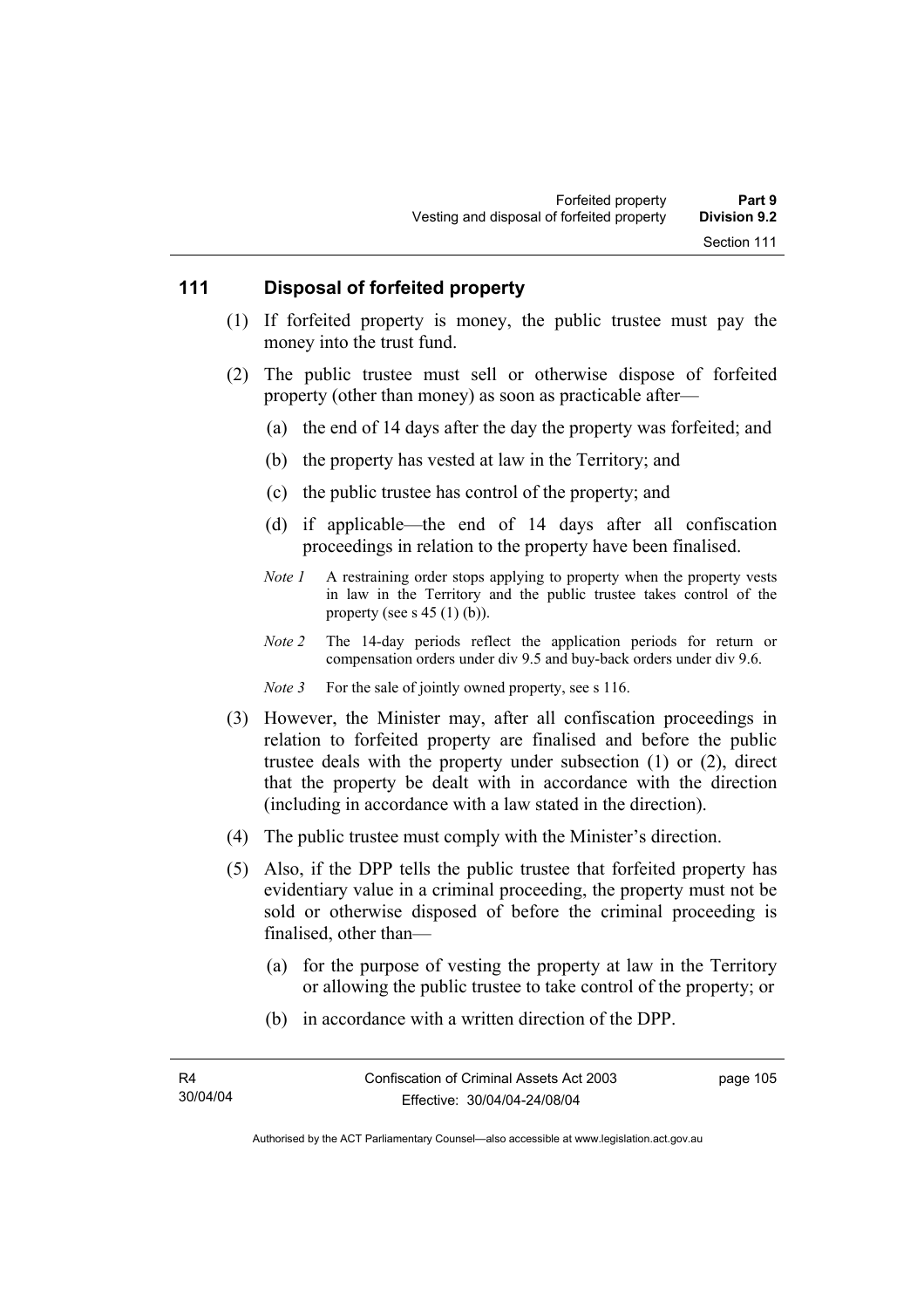# **Division 9.3 Improperly obtained registered property interests**

*Note* For general provisions about a proceeding for an order under this section (which is a confiscation proceeding—see s 236), see pt 14.

### **112 Application of div 9.3 to registered property interests**

This division applies to forfeited property if—

- (a) the property has vested in law in the Territory after a registered property interest in the property was created; or
- (b) if the property was jointly owned immediately before forfeiture—the property has vested in trustees for sale under section 117 after the interest was created.
- *Note* If a joint owner of restrained property dies, and the property is later forfeited, the forfeiture takes effect as if the property had been forfeited immediately before death (see s 106).

### **113 Discharge of prior registered property interests given for improper purposes**

- (1) An interested person may apply to a relevant court for an order discharging a registered property interest to which forfeited property is subject.
- (2) The court must order the discharge of the registered property interest unless satisfied that—
	- (a) the interest was acquired honestly and for sufficient consideration and the person took reasonable care to establish that the interest could be lawfully acquired by the person; and
	- (b) for a registered property interest that was acquired otherwise than in the ordinary course of business—
		- (i) the owner of the registered property interest was not a party to the offence (or a related offence) in relation to which the forfeiture was made; and

| page 106 | Confiscation of Criminal Assets Act 2003 | R4       |
|----------|------------------------------------------|----------|
|          | Effective: 30/04/04-24/08/04             | 30/04/04 |

Authorised by the ACT Parliamentary Counsel—also accessible at www.legislation.act.gov.au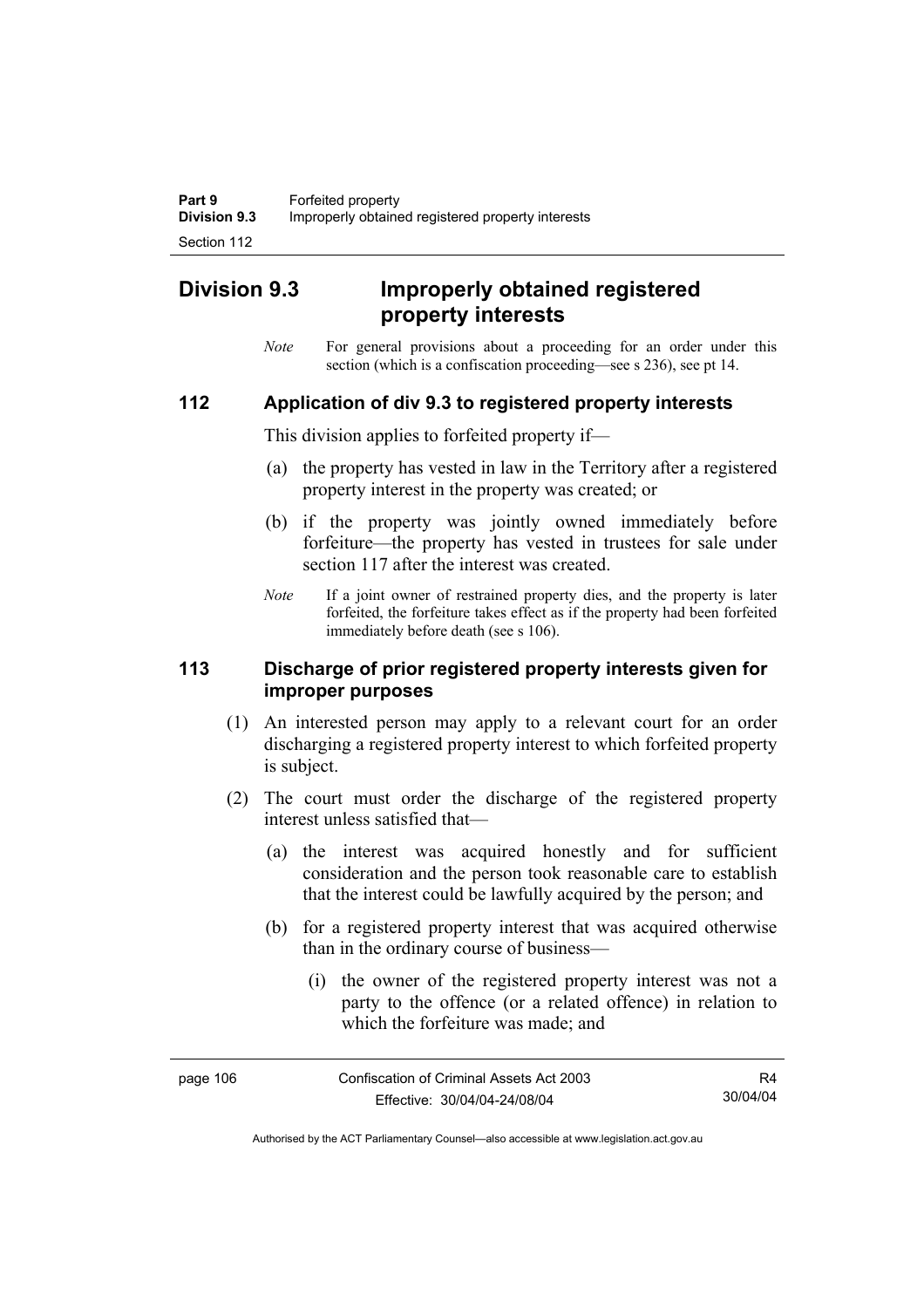(ii) the property is not subject to the effective control of the person who committed the offence (or a related offence) in relation to which the forfeiture was made.

*Note* For the meaning of *effective control*, see s 14.

 (3) On application by an interested person, a person responsible for a statutory property register must make the entries in the register that are necessary or desirable to give effect to the court order.

# **Division 9.4 Sale of jointly owned forfeited property**

*Note* For general provisions about proceedings for orders under this division (which are confiscation proceedings—see s 236), see pt 14.

# **114 Application of div 9.4 to jointly owned property**

- (1) This division applies to jointly owned property if the property, or an interest in the property, is forfeited under this Act.
	- *Note 1* A registered interstate automatic forfeiture decision is taken to be an automatic forfeiture under this Act (see s 139).
	- *Note 2* A registered interstate forfeiture order is taken to be a forfeiture order under this Act (see s 139).
- (2) However, this division does not affect any right of a person to sell an interest in the property that has not been forfeited if the property is not subject to an order under this division.

## **115 Inconsistency with Trustee Act or Conveyancing Act**

- (1) This section applies if there is an inconsistency between—
	- (a) this division or a court order under this division; and
	- (b) the *Trustee Act 1925* or the *Conveyancing Act 1919*, division 4.5 (Dispositions on trust for sale or with power of sale).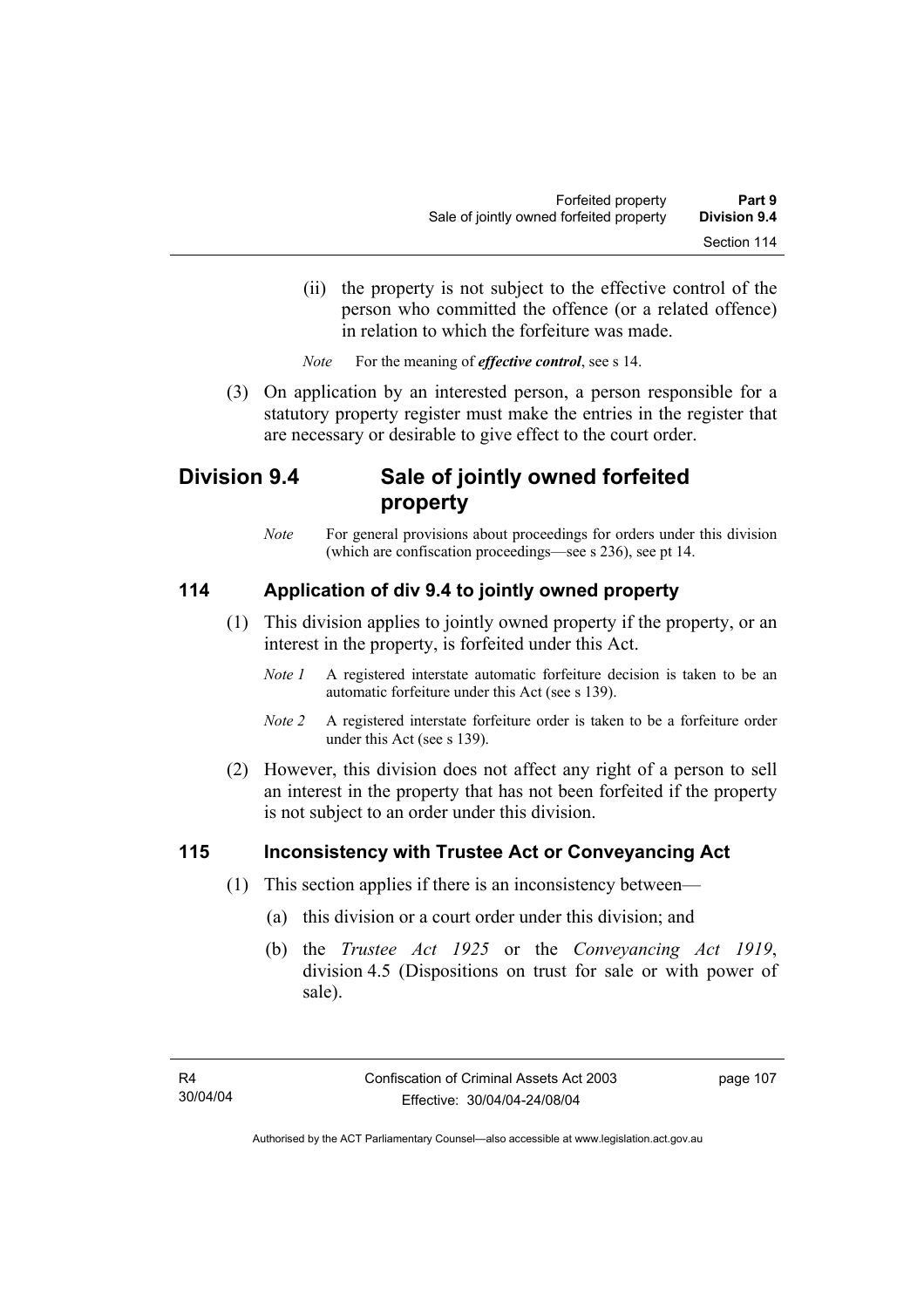(2) If this section applies, this division or the court order overrides the legislation mentioned in subsection (1) (b), to the extent of the inconsistency.

## **116 Order for sale of jointly owned property**

- (1) An interested person may apply to a relevant court for an order for the sale under a trust for sale of jointly owned property to which this division applies.
	- *Note* A trust for sale allows property to be sold over the objections of a person.
- (2) The court may order the sale of the property under a trust for sale if satisfied that the sale of the property—
	- (a) is the most practical way of ensuring a reasonable price for the property or a joint owner's interest in the property; or
	- (b) is just and equitable in all the circumstances.
- (3) The court may give the trustees any directions about the property, its sale and the proceeds of the sale that the court considers appropriate.

### **Examples of directions**

- 1 a direction that the trustees obtain a valuation of the property from a qualified valuer before the sale
- 2 a direction that the property must only be sold by auction
- 3 a direction fixing the reserve price for the sale of the property at auction
- 4 if a joint owner is allowed to buy the property, a direction that the joint owner may set off against the purchase price any share of that person in the proceeds of the sale
- *Note* An example is part of the Act, is not exhaustive and may extend, but does not limit, the meaning of the provision in which it appears (see Legislation Act, s 126 and s 132).
- (4) A joint owner of the property may buy the property only if a direction of the court allows the person to buy the property.
- (5) On application by the purchaser of the property, a person responsible for a statutory property register must make the entries in

page 108 Confiscation of Criminal Assets Act 2003 Effective: 30/04/04-24/08/04 R4 30/04/04

Authorised by the ACT Parliamentary Counsel—also accessible at www.legislation.act.gov.au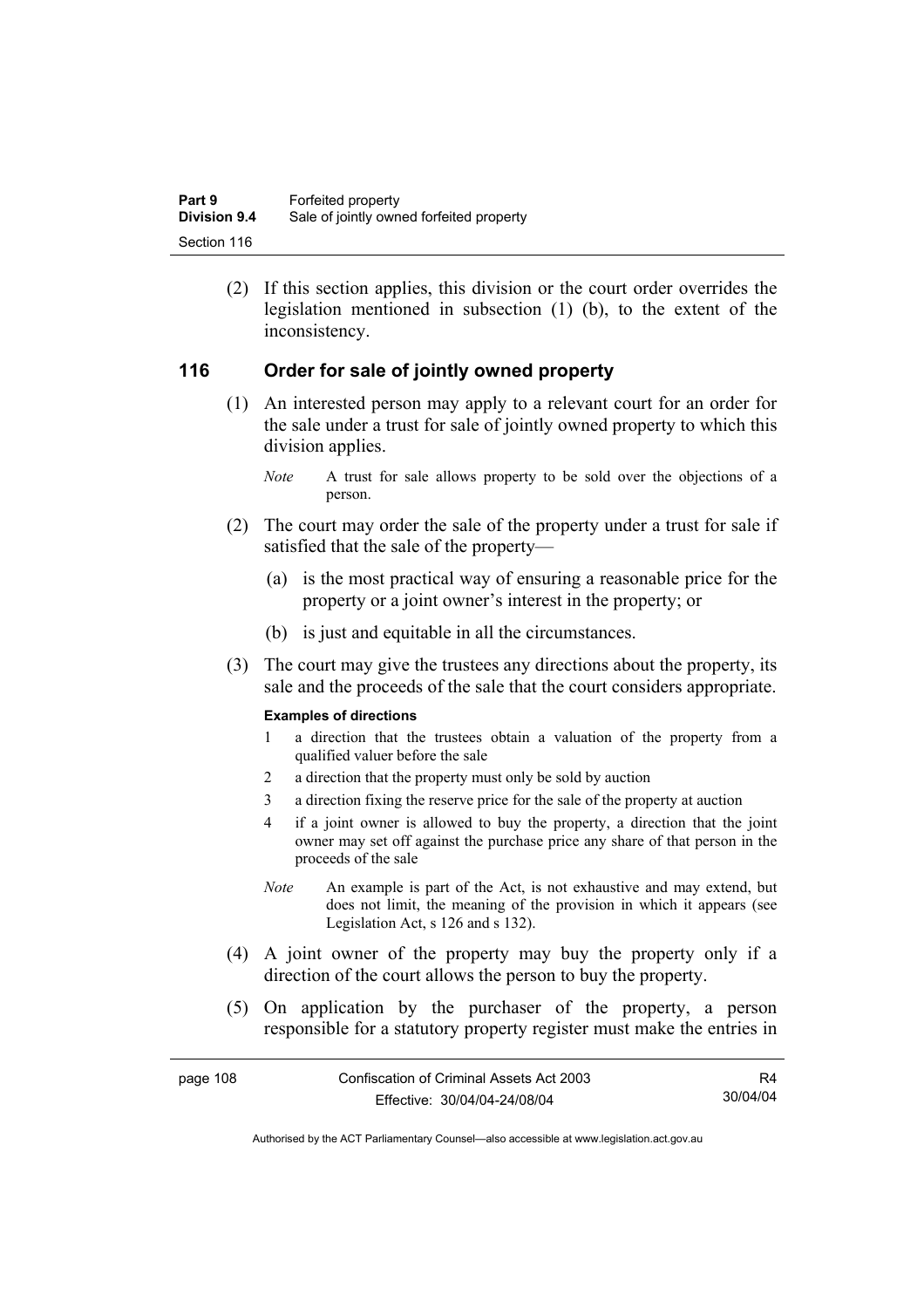the register that are necessary or desirable to give effect to the sale of the property in accordance with the court order (and any directions of the court).

# **117 Trust for sale of property**

- (1) If a relevant court makes an order for the sale of property under a trust for sale, the court must appoint trustees for the sale.
- (2) The trustees hold the property under a trust for sale to sell the property and, after payment of the costs and expenses of the sale and of any outgoings in relation to the property, to pay the proceeds of the sale and any income from the property to the court.
- (3) The property vests in the trustees on their appointment.
- (4) The property vests in the trustees subject to any registered property interests that apply to all of the property, other than an undivided share of the property.

## **118 Effect of trust for sale on joint ownership**

The joint ownership of the property ends on the vesting of the property in the trustees.

## **119 Distribution of proceeds of sale of property**

- (1) The amount paid to a relevant court under section 117 (2) is payable to the Territory.
- (2) However, the court may order the payment of part or all of the amount to a person (an *innocent joint owner*) who was a joint owner of the property immediately before it was sold under this division if—
	- (a) the innocent joint owner was not a party to the offence (or a related offence) in relation to which the forfeiture was made; and

page 109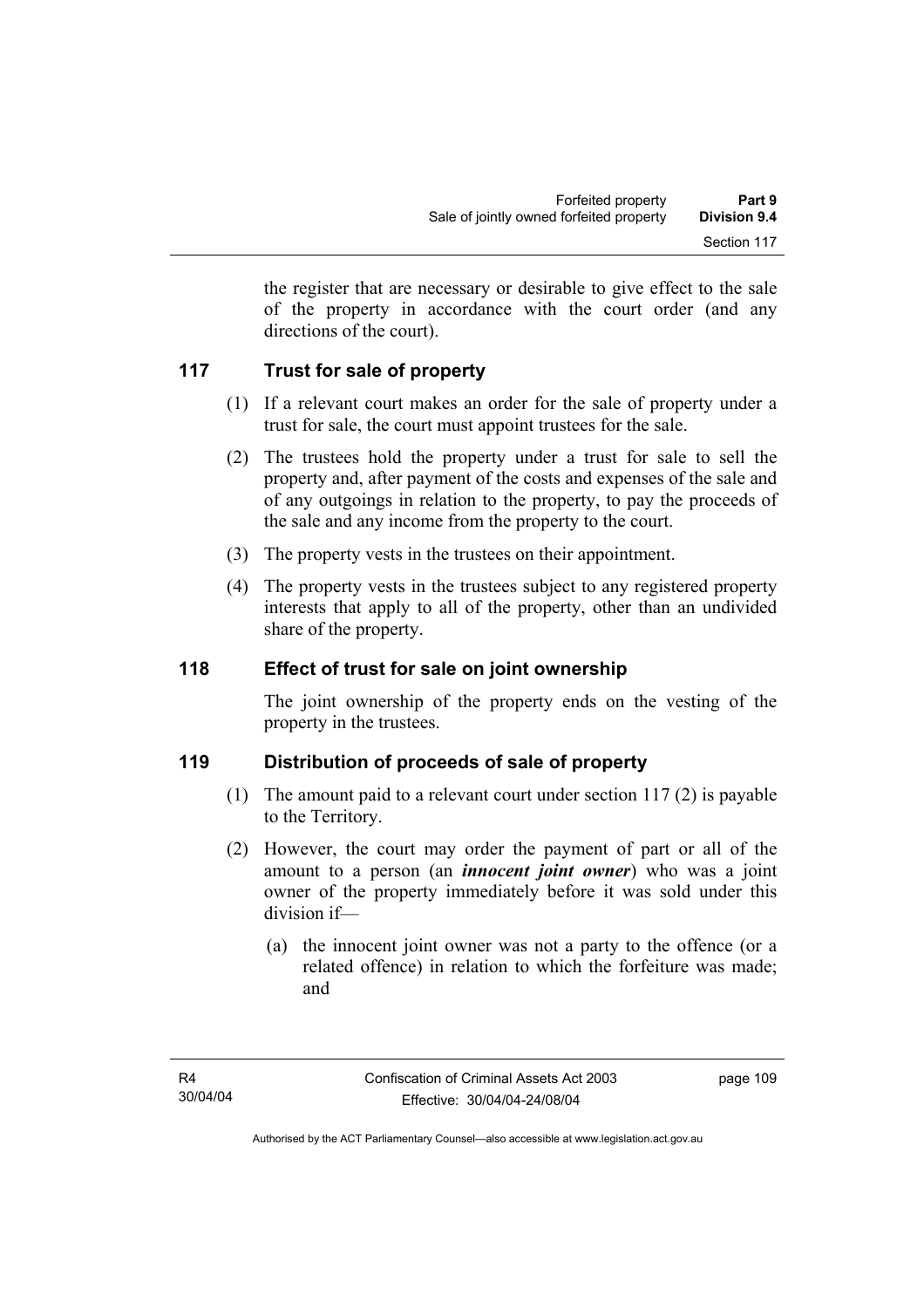(b) the innocent joint owner's interest is not subject to the effective control of a person who committed the offence (or a related offence) (an *offender*) in relation to which the forfeiture was made; and

*Note* For the meaning of *effective control*, see s 14.

- (c) for property acquired completely or partly, or directly or indirectly, from an offender—the property was acquired honestly and for sufficient consideration and the innocent joint owner took reasonable care to establish that the property could be lawfully acquired by the innocent joint owner.
- (3) For subsection (2), the court may have regard to any matter it considers appropriate, including the relationship between the offender and the innocent joint owner.

## **120 Variation of court order for sale**

On application by the trustees for sale or an interested person, a relevant court may vary an order it has made for the sale of property under a trust for sale (or make or vary any directions about the property, its sale or the proceeds of sale).

# **Division 9.5 Forfeited property—return or compensation**

*Note* For general provisions about a proceeding for a return or compensation order (which is a confiscation proceeding—see s 236), see pt 14.

### **121 Meaning of** *return or compensation order*

In this Act:

*return or compensation order* means an order under section 123 (Return or compensation orders—making) that an interest in forfeited property be returned to the person who held the interest immediately before its forfeiture, or that the Territory pay to the person the value of the interest.

| page 110 | Confiscation of Criminal Assets Act 2003 |
|----------|------------------------------------------|
|          | Effective: 30/04/04-24/08/04             |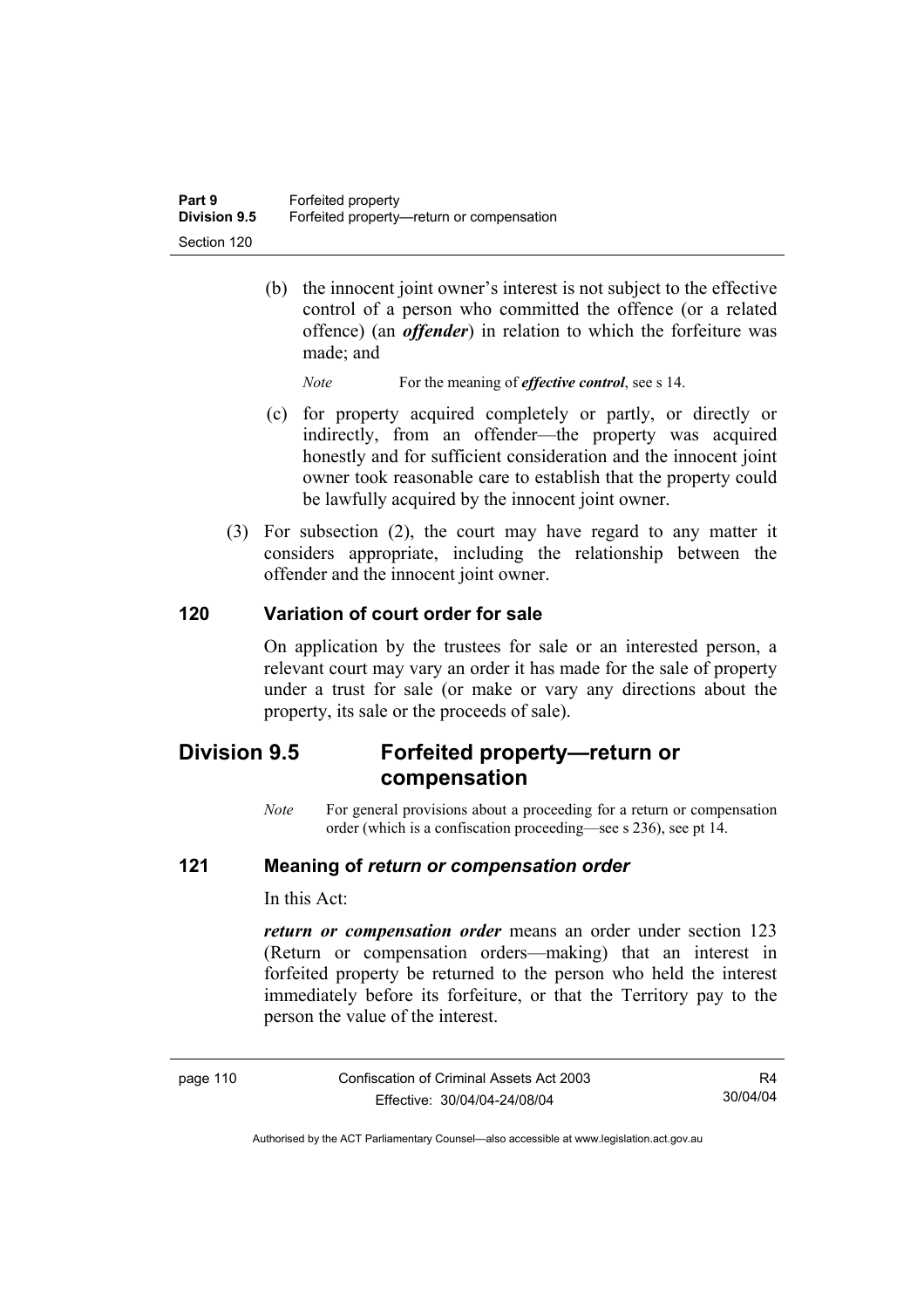### **122 Return or compensation orders—application**

- (1) A person who held an interest in forfeited property immediately before its forfeiture may apply to a relevant court for a return or compensation order in relation to the interest.
- (2) The application may be made only if 1 of the following events happens (a *qualifying event*):
	- (a) if the interest was forfeited under a forfeiture order or automatic forfeiture—the person is cleared of the offence (and any related offences) to which the forfeiture related;

*Note* For the meaning of *cleared*, see s 17.

- (b) if the interest was forfeited under a forfeiture order—the proceeding in relation to the order is finalised and the order is overturned on appeal.
	- *Note* For the meaning of *finalised*, see s 18.
- (3) The application must be made within 14 days after—
	- (a) the day the qualifying event happens; or
	- (b) if the person only became aware of the qualifying event at a later time, and the delay in becoming aware of the event was not because of the person's neglect—the day the person became aware of the qualifying event.
	- *Note* The court may allow leave for an application to be made after a time fixed by this section in certain circumstances (see s 246).

### **123 Return or compensation orders—making**

- (1) On application under section 122, if satisfied that a qualifying event mentioned in section 122 (2) has happened in relation to a forfeited interest, the court may order—
	- (a) that the forfeited interest be returned to the person who held the interest immediately before its forfeiture; or

page 111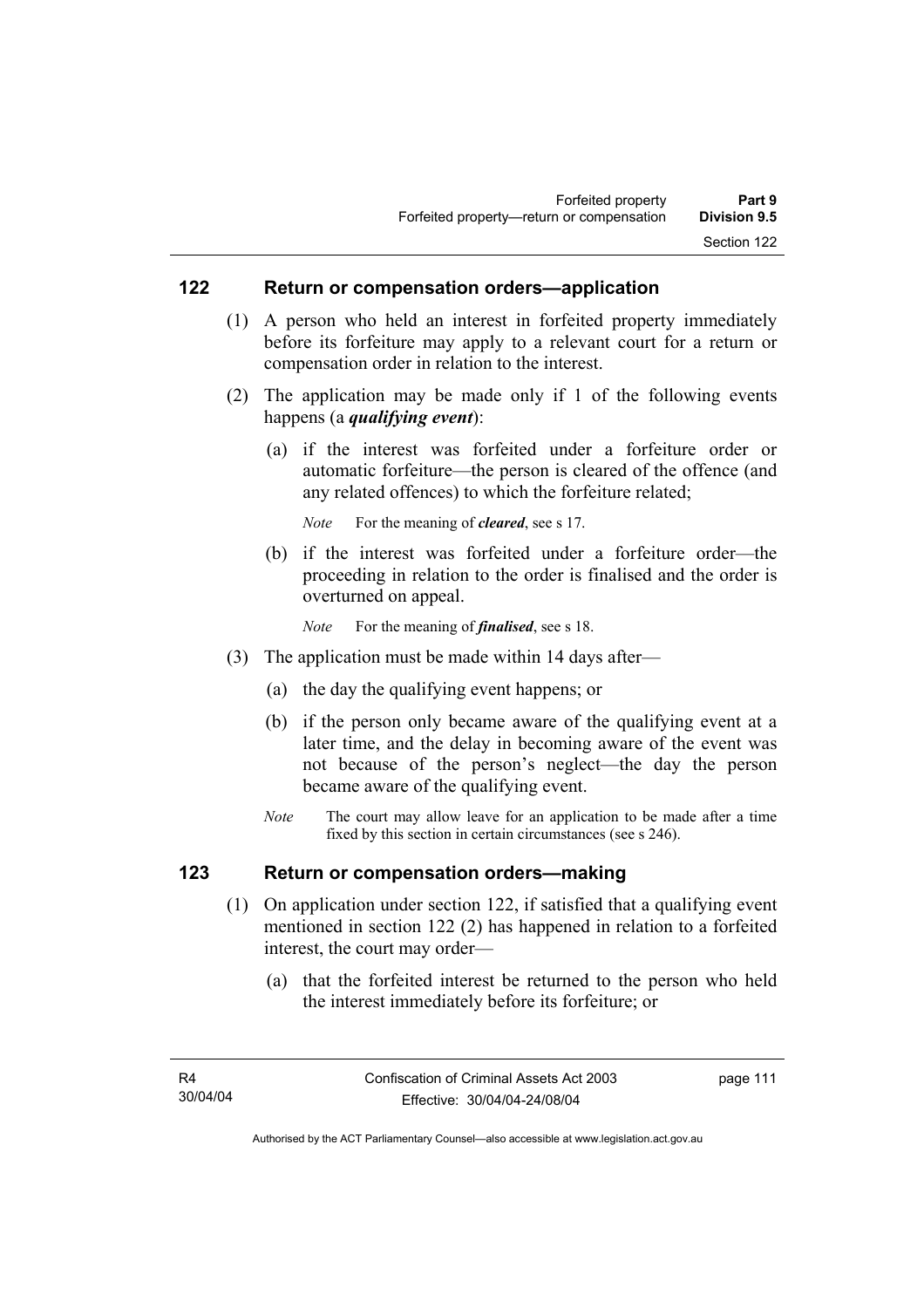- (b) that the Territory pay the person the value of the interest.
- (2) In making the order, the court must—
	- (a) declare the extent, nature and value of the person's interest in the forfeited property; and
	- (b) order that—
		- (i) if the interest is still vested in the Territory—the Territory transfer the interest to the person; or
		- (ii) in any other case—the public trustee pay the person the value declared under paragraph (a).

# **Division 9.6 Forfeited property—buyback of interest**

*Note* For general provisions about a proceeding for a buyback order (which is a confiscation proceeding—see s 236), see pt 14.

### **124 Meaning of** *buyback order*

In this Act:

*buyback order* means an order under section 126 (Buyback orders making) declaring that a person may buy an interest in forfeited property from the Territory.

### **125 Buyback orders—application**

- (1) A person who held an interest in forfeited property immediately before its forfeiture may apply to a relevant court for a buyback order in relation to—
	- (a) that interest; or
	- (b) any other interest in the forfeited property; or
	- (c) all interests in the forfeited property.
- (2) The application must be made within 14 days after—

| page 112 | Confiscation of Criminal Assets Act 2003 | R4       |
|----------|------------------------------------------|----------|
|          | Effective: 30/04/04-24/08/04             | 30/04/04 |

Authorised by the ACT Parliamentary Counsel—also accessible at www.legislation.act.gov.au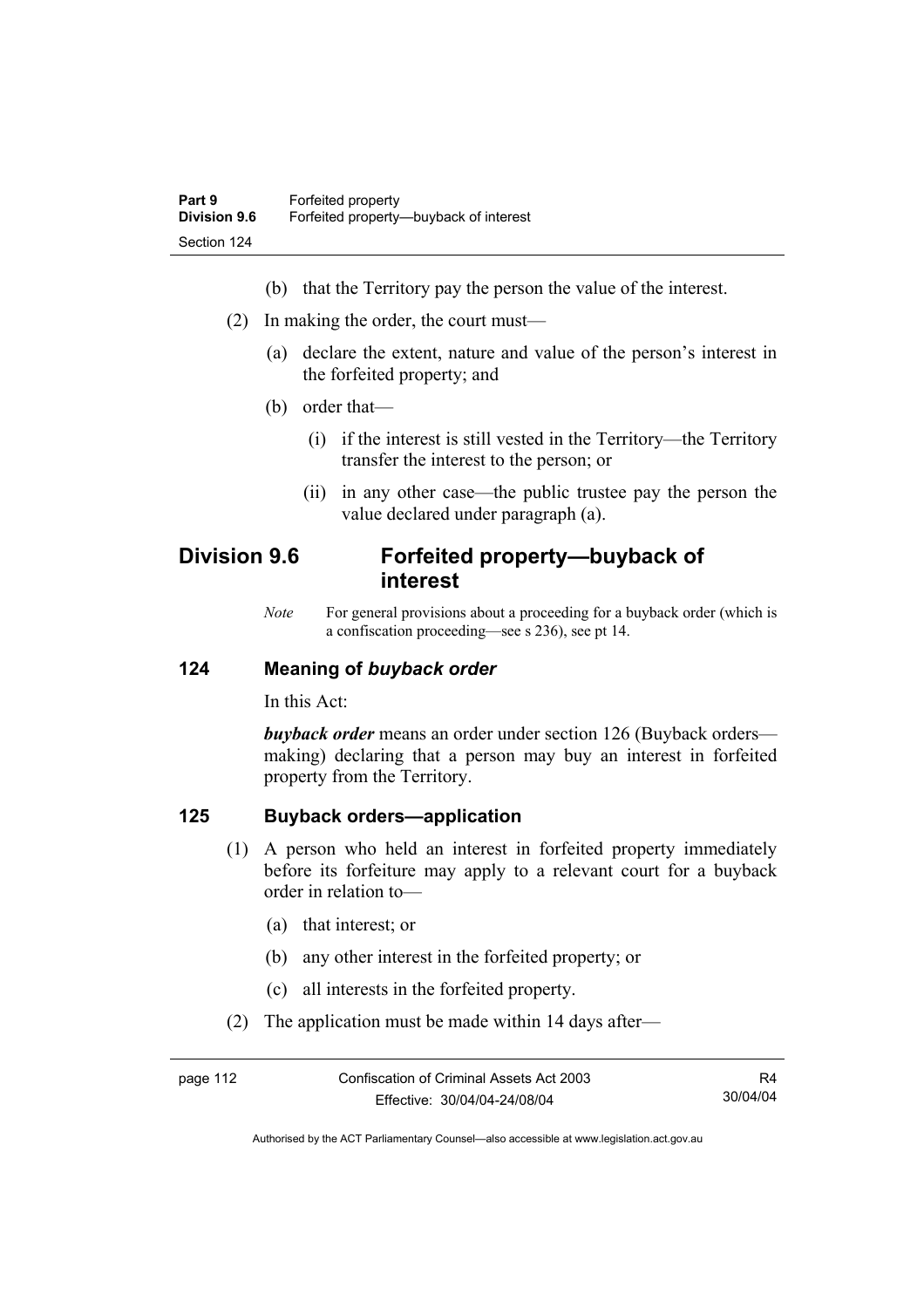- (a) the day the interest formerly held by the person was forfeited; or
- (b) if the person only became aware of the forfeiture at a later time, and the delay in becoming aware of the forfeiture was not because of the person's neglect—the day the person became aware of the forfeiture.
- *Note* The court may allow leave for an application to be made after a time fixed by this section in certain circumstances (see s 246).

## **126 Buyback orders—making**

- (1) On application under section 125, the court may, by order, declare that a person may buy an interest in forfeited property from the Territory if it is satisfied that—
	- (a) the interest is still vested in the Territory; and
	- (b) it would not be contrary to the public interest (including for the purposes of this Act) to do so; and
	- (c) if the order applied for is in relation to an interest other than the interest formerly held by the person—no-one else who held an interest in the forfeited property immediately before forfeiture objects to the making of the order.
		- *Note* The applicant must give notice of the application to anyone else the applicant knows to have had an interest in the property immediately before forfeiture (see s 244).
- (2) In making the order, the court must declare—
	- (a) the extent, nature and value of the interest in the forfeited property that is to be bought from the Territory; and
	- (b) that the interest may be bought from the Territory for the value declared under paragraph (a) within 1 month after the day the order is made.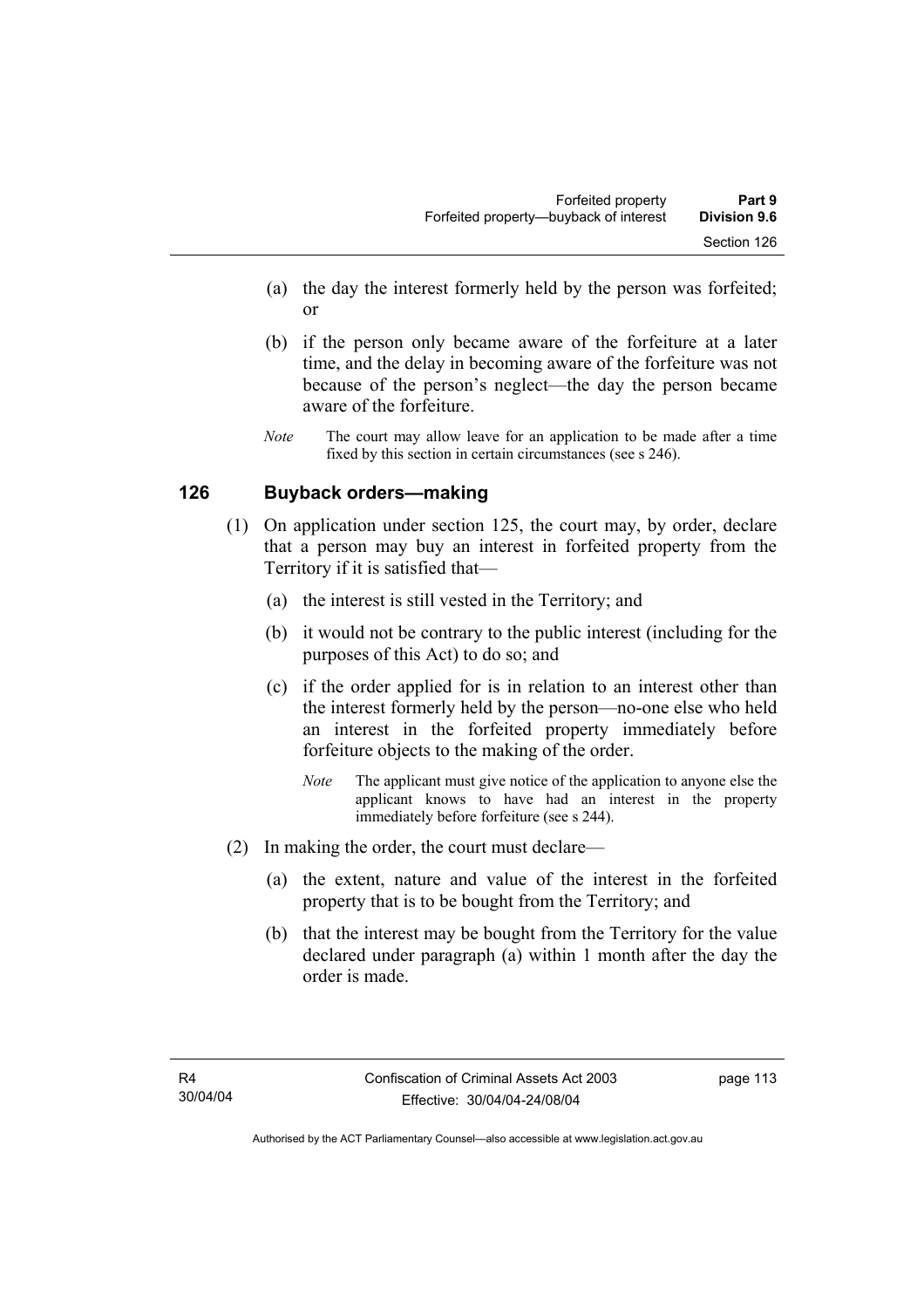**Part 9 Forfeited property**<br>**Division 9.6 Forfeited property-Division 9.6** Forfeited property—buyback of interest Section 127

# **127 Buyback orders—buying interest in property**

If a buyback order is made, and the applicant for the order pays to the public trustee the value declared under section 126 (2) (a) within 1 month after the day the order is made, the Territory must transfer the interest to the applicant.

page 114 Confiscation of Criminal Assets Act 2003 Effective: 30/04/04-24/08/04

R4 30/04/04

Authorised by the ACT Parliamentary Counsel—also accessible at www.legislation.act.gov.au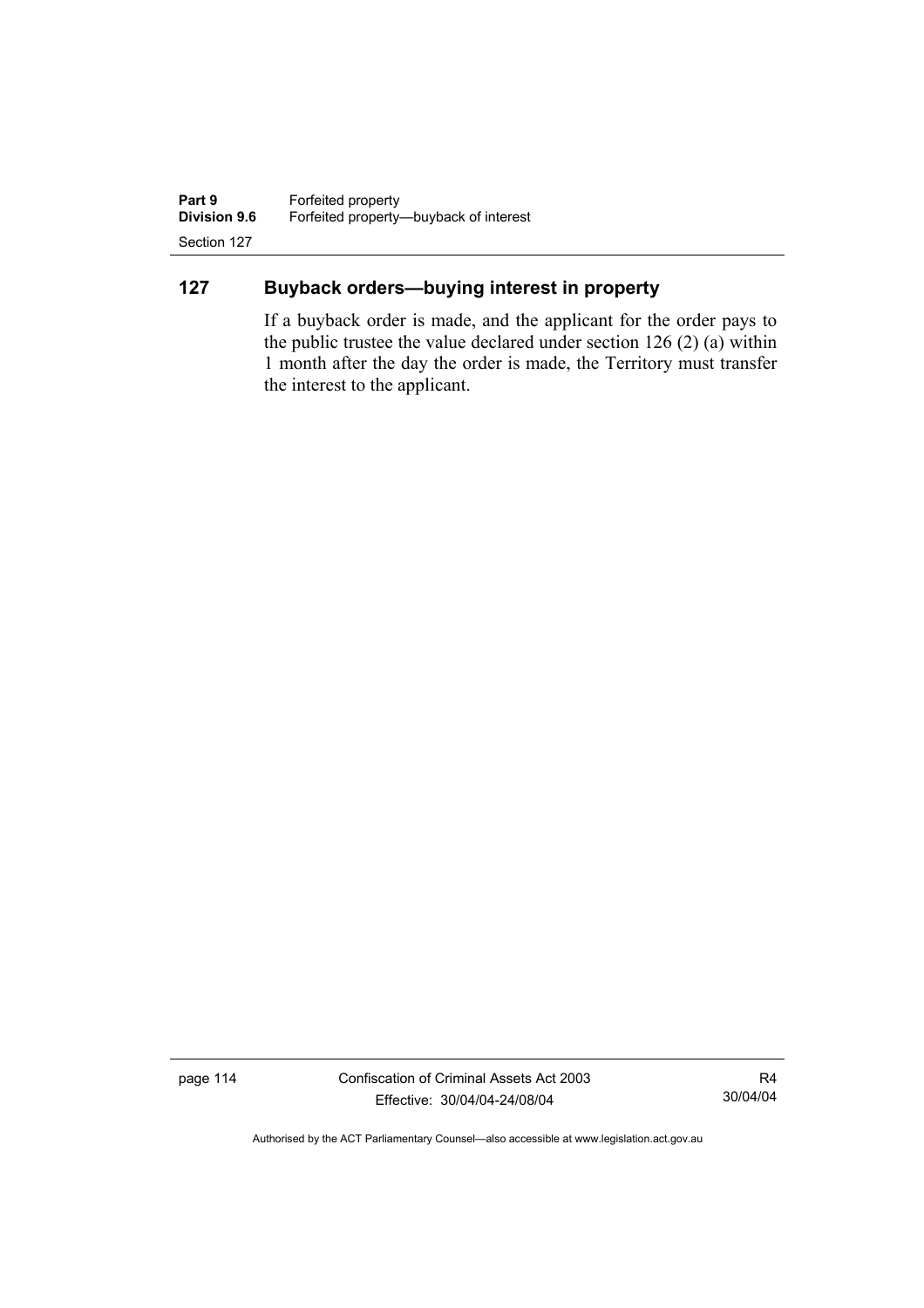# **Part 10 Confiscated assets trust fund**

### **128 Definitions for pt 10**

In this part:

*distributable funds* means money in the trust fund that is—

- (a) designated as distributable funds under the regulations; or
- (b) declared under section 135 (4) (Review of reserved and distributable funds by public trustee) to be distributable funds.

*equitable sharing program*—see section 129.

*reserved funds* means money in the trust fund that is—

- (a) designated as reserved funds under the regulations; or
- (b) declared under section 135 (2) to be reserved funds.

## **129 Meaning of** *equitable sharing program*

(1) In this part:

*equitable sharing program* means an arrangement under which all or any of the following happen:

- (a) the Territory shares with the Commonwealth or a State a proportion of any proceeds of an unlawful activity recovered under a Territory law (including this Act), if, in the Minister's opinion, the Commonwealth or that State has made a significant contribution to the recovery of the proceeds or to the investigation or prosecution of the unlawful activity;
- (b) the Commonwealth or a State shares with the Territory a proportion of any proceeds of an unlawful activity recovered under a law of the Commonwealth or that State, if, in the opinion of the appropriate Minister of the Commonwealth or

page 115

Authorised by the ACT Parliamentary Counsel—also accessible at www.legislation.act.gov.au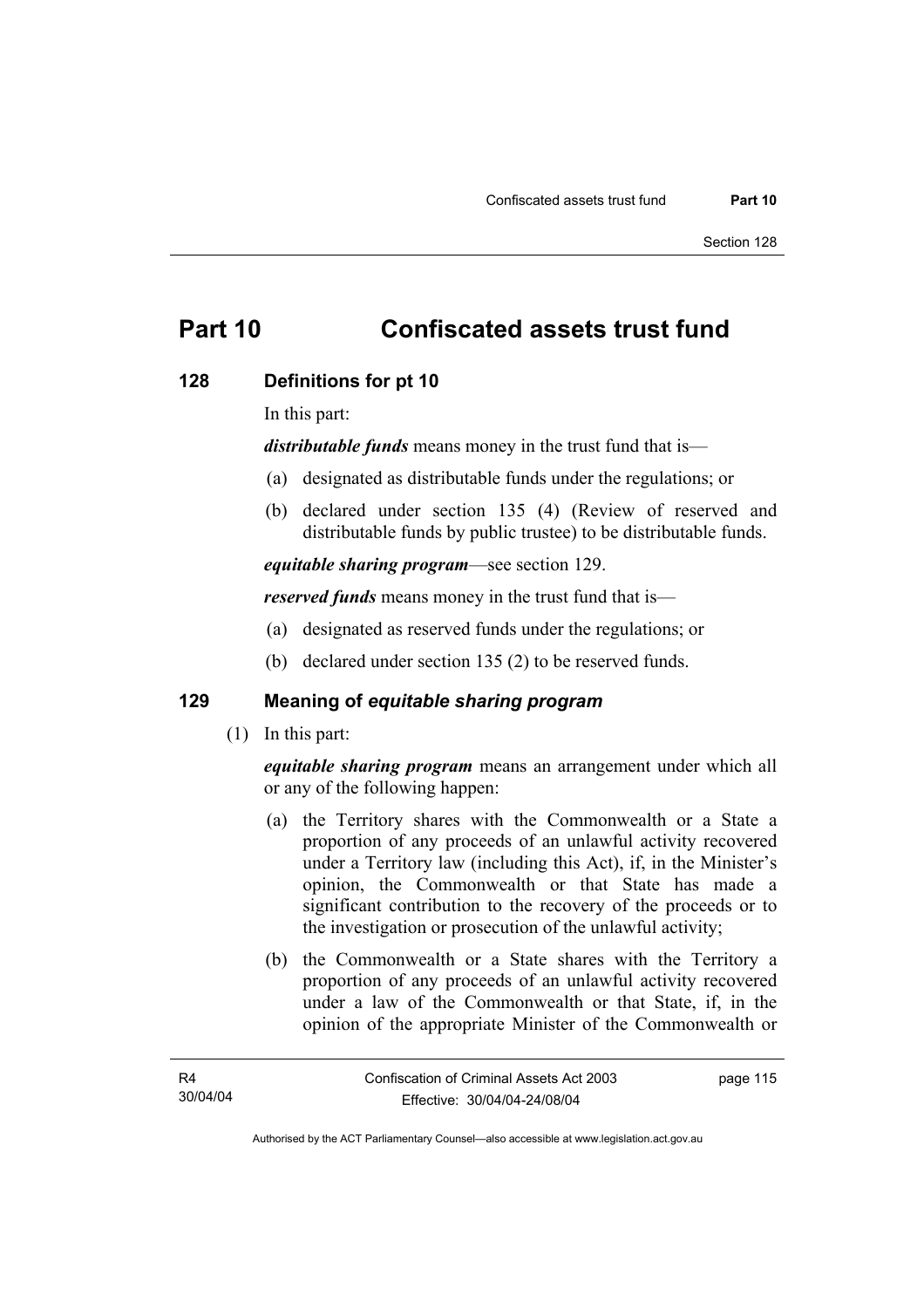#### **Part 10** Confiscated assets trust fund

Section 130

that State, the Territory has made a significant contribution to the recovery of the proceeds;

- (c) the Territory shares with a foreign country a proportion of the proceeds of any unlawful activity recovered under a Territory law, if, in the Minister's opinion, the foreign country has made a significant contribution to the recovery of the proceeds or to the investigation or prosecution of the unlawful activity.
- (2) In subsection (1):

*unlawful activity* means an act or omission that is—

- (a) an indictable offence; or
- (b) an offence against a law of a foreign country.
- *Note Indictable offence* includes an offence against the law of the Commonwealth, a State or another Territory that may be dealt with under a law of the Commonwealth, the State or the other Territory as an indictable offence (see s 13 (2)).

### **130 Establishment of trust fund**

There is to be a trust fund called the confiscated assets trust fund.

### **131 Payments into trust fund**

- (1) The following amounts must be paid into the trust fund:
	- (a) the income from the administration of restrained property;
	- (b) the forfeited money mentioned in section 111 (1) (Disposal of forfeited property) and the *Crimes Act 1900*, section 386B (1) (Disposal of forfeited money or goods by the public trustee);
	- (c) income earned from forfeited property (including income from the administration of the property);
	- (d) amounts raised from the sale of property to satisfy penalty orders, including any income earned from those amounts;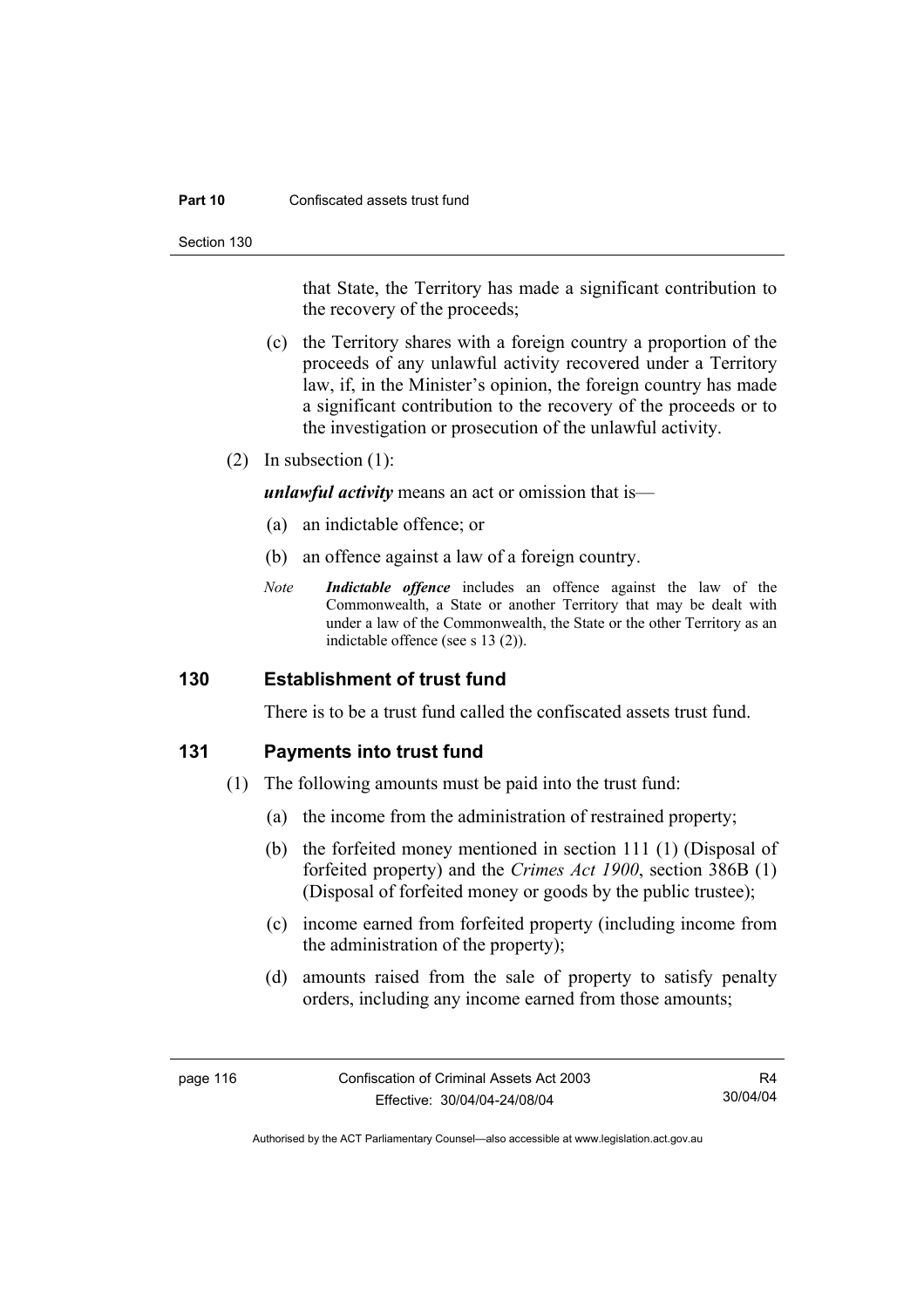- (e) payments for forfeited property that is bought back under a buyback order;
- (f) the remainder of the proceeds mentioned in the *Crimes Act 1900*, section 250 (2) (b) (Disposal of forfeited articles by public trustee) and section 386B (3) (b);
- (g) the proceeds of the enforcement of registered interstate automatic forfeiture decisions and registered interstate forfeiture orders;
- (h) payments and the proceeds of property sold to satisfy an interstate penalty orders;
- (i) payments received under the equitable sharing program.
- (2) However, this section does not apply in relation to forfeited property to which a direction under section 111 (3) (Disposal of forfeited property) applies.
- (3) Amounts paid into the trust fund must be designated as reserved funds or distributable funds in accordance with the regulations (if any).
- (4) All amounts payable into the trust fund must be paid into a trust banking account maintained under the *Financial Management Act 1996*, section 51 (Departmental trust banking accounts).

## **132 Purposes of trust fund**

- (1) The trust fund may be used to make payments from reserved funds for the following purposes:
	- (a) payments under return or compensation orders;
	- (b) payments of compensation under the *Crimes Act 1900*, section 386C (Return or compensation for forfeited money or goods);
	- (c) if property in the possession or control of the public trustee is returned, or compensation paid for property that has been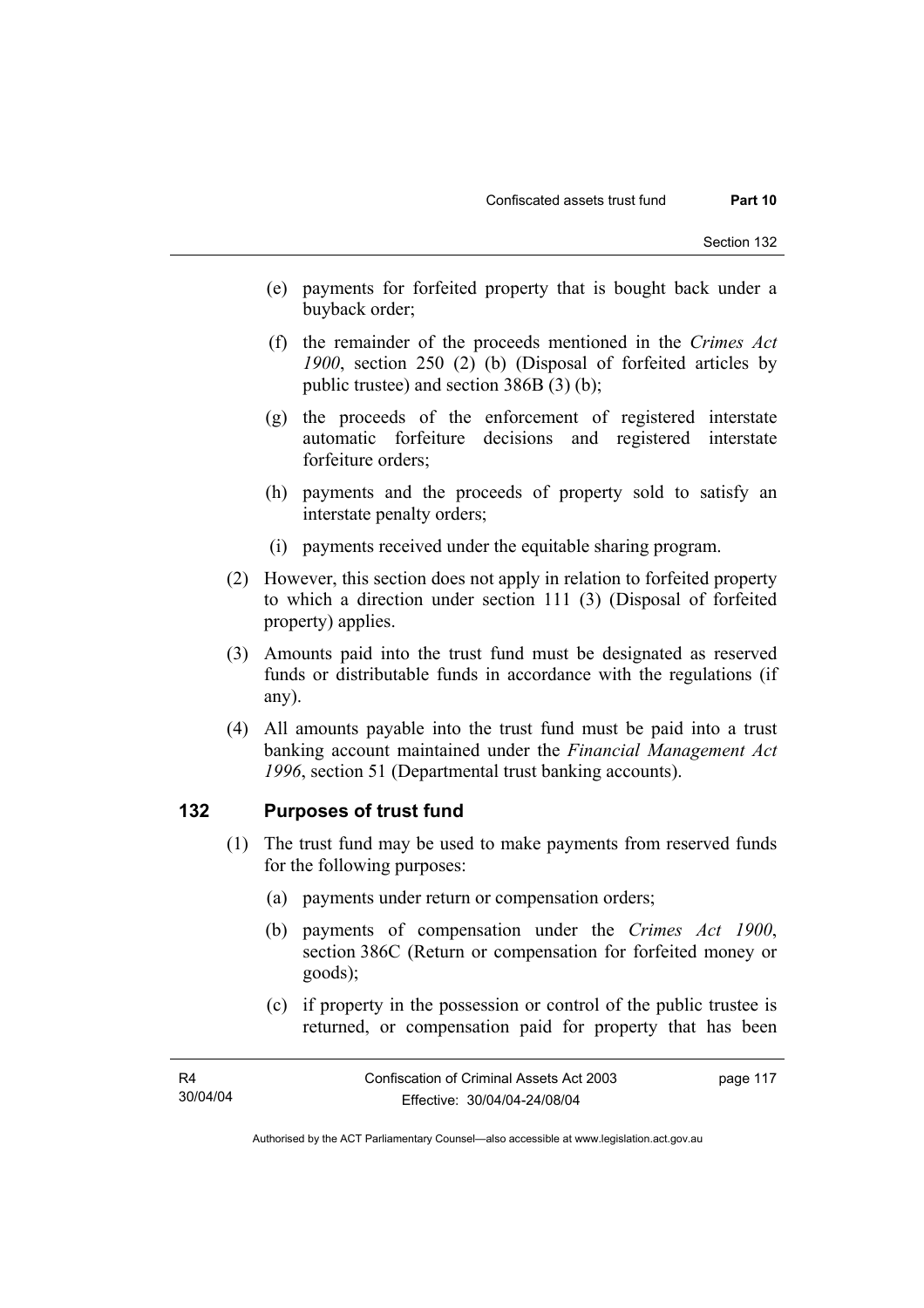#### **Part 10** Confiscated assets trust fund

Section 133

under the control of the public trustee, under a return or compensation order—any costs, charges or expenses deducted by the public trustee in relation to the property;

- (d) the annual management fee prescribed under the regulations for the public trustee;
- (e) other costs, charges or expenses of the public trustee in relation to the exercise of functions under this Act;
- (f) payments under the equitable sharing program.
- (2) The trust fund may be used to make payments from distributable funds in accordance with section 134 (2) (Distribution of surplus funds).

## **133 Payments from trust fund**

- (1) Payments must be made in accordance with the principle that payments for a purpose for which reserved funds may be used have priority over payments for purposes for which distributable funds may be used.
- (2) The public trustee may make payments for the purposes of the trust fund.
- (3) However, a payment under the equitable sharing program or from distributable funds may be made only in accordance with a written direction of the Minister.

### **134 Distribution of surplus funds**

- (1) For section 132 (2) (Purposes of trust fund), the Minister must, at least once in each financial year, decide the amount of distributable funds available for payment from the trust fund.
- (2) The Minister may approve the use of part or all of the decided amount for any of the following purposes:
	- (a) the enforcement of Territory laws;

Authorised by the ACT Parliamentary Counsel—also accessible at www.legislation.act.gov.au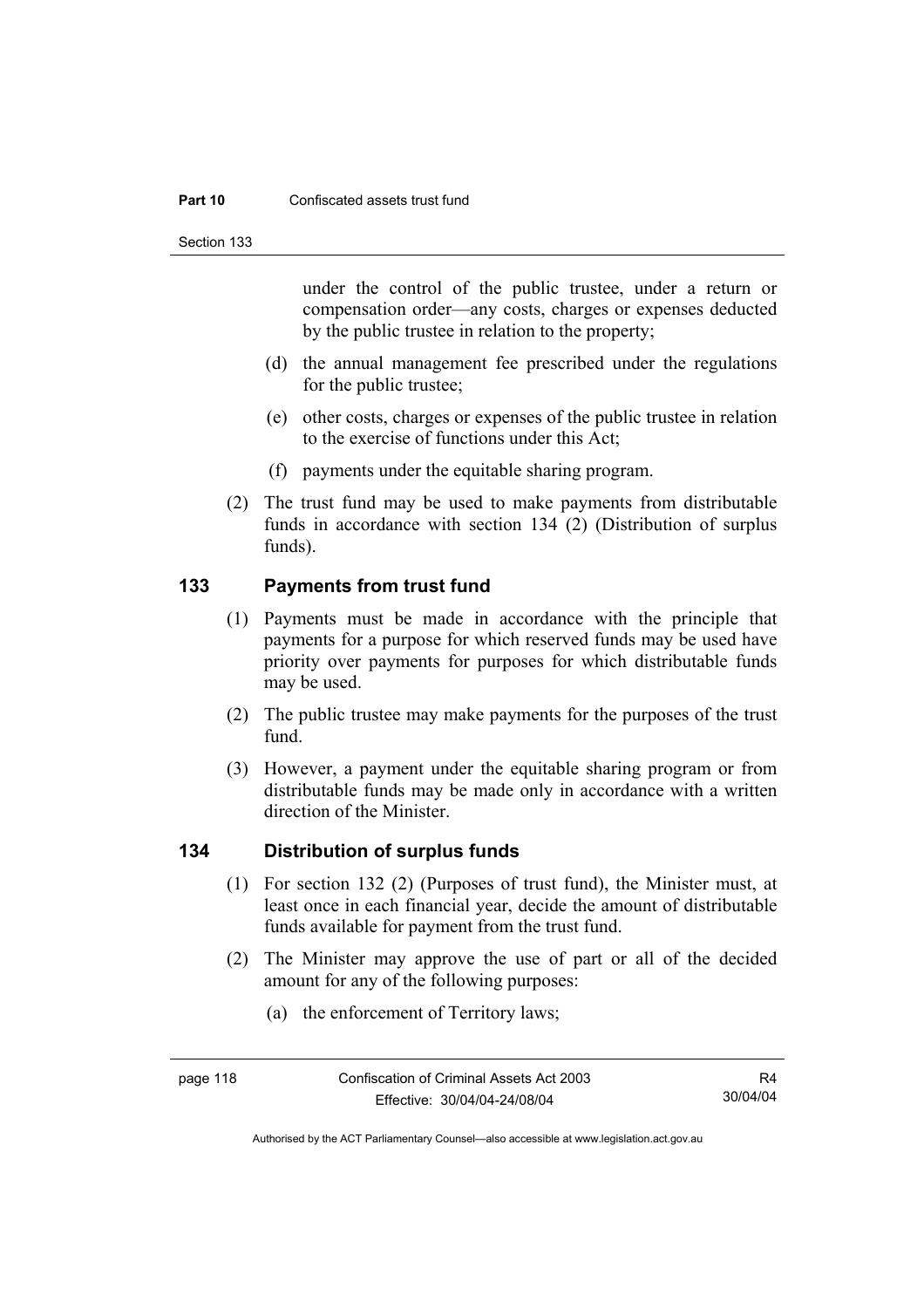- (b) criminal justice activities;
- (c) crime prevention;
- (d) assistance to victims of crime;
- (e) the prevention of drug abuse;
- (f) the rehabilitation of drug users;
- (g) a purpose prescribed under the regulations relating to law enforcement or drug rehabilitation and education.
- (3) An approval is a notifiable instrument.

*Note* A notifiable instrument must be notified under the Legislation Act.

### **135 Review of reserved and distributable funds by public trustee**

- (1) The public trustee must review the trust fund at least twice each year to decide whether the amount of reserved funds is likely to be sufficient to meet the payments from reserved funds that may be made within the 6 month period after the review.
- (2) If the public trustee considers that the amount of reserved funds is likely to be insufficient, the public trustee must declare, in writing, an amount of distributable funds to be reserved funds.
- (3) The amount declared must not be more than is necessary to increase the amount of reserved funds to what is required to meet payments from reserved funds within the 6 months after the declaration is made.
- (4) If the public trustee considers that the amount of reserved funds is likely to be more than is necessary, the public trustee must declare, in writing, the amount of the surplus funds to be distributable funds.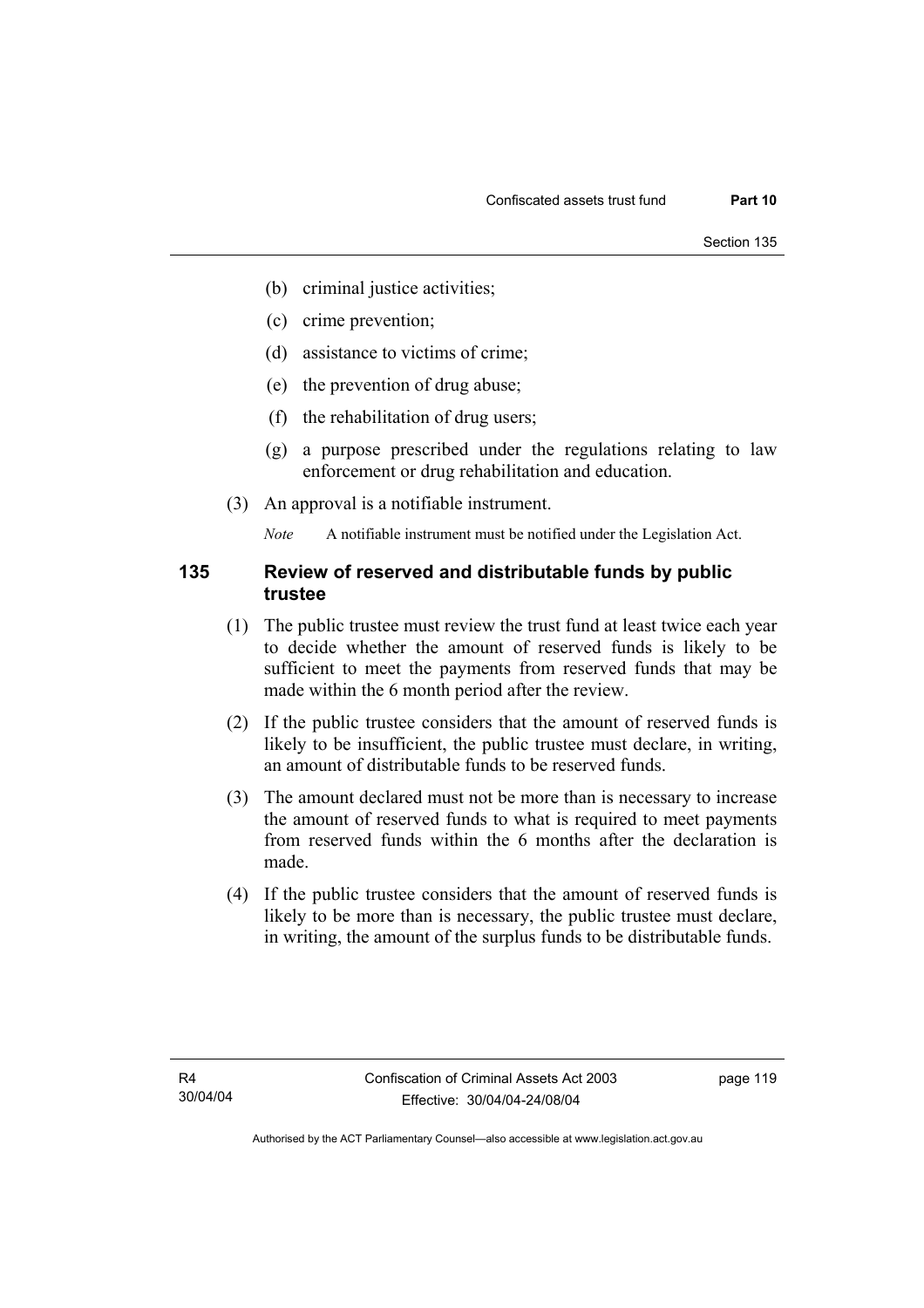#### **Part 11 Interstate orders**

Section 136

# **Part 11** Interstate orders

*Note* Proceedings under this part are civil, not criminal (see s 237 (1) (b)).

### **136 Meaning of** *authenticated* **for pt 11**

In this part:

*authenticated*, in relation to a corresponding law order, means authenticated by the entity that made the order in accordance with the corresponding law under which the order was made or the practice of the entity.

#### **Example**

if the entity is a court, the order may be authenticated by the court's seal or stamp

*Note* An example is part of the Act, is not exhaustive and may extend, but does not limit, the meaning of the provision in which it appears (see Legislation Act, s 126 and s 132).

### **137 Interstate restraining and forfeiture orders etc registration**

- (1) This section applies if—
	- (a) an interstate restraining order expressly applies to—
		- (i) stated property in the ACT; or
		- (ii) all the property in the ACT of a person; or
		- (iii) all the property (other than stated property) in the ACT of a person; or
	- (b) an interstate automatic forfeiture decision expressly applies to property in the ACT; or
	- (c) an interstate forfeiture order expressly applies to property in the ACT.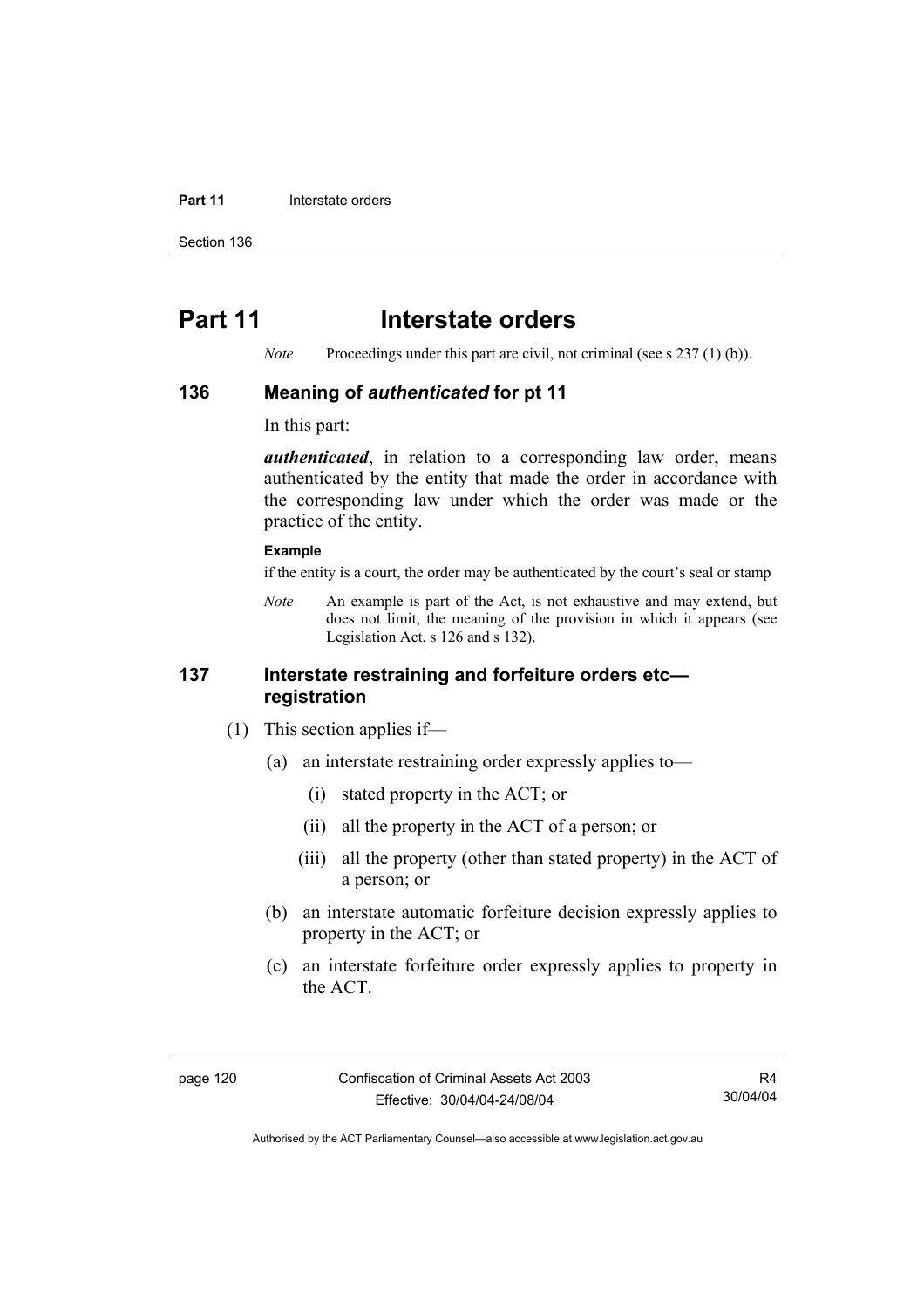- (2) An authenticated copy of the order or decision may be registered in a relevant court by the applicant for the order or decision, the DPP or a person prescribed under the regulations.
- (3) An authenticated copy of any amendment of the order or decision (made before or after the registration of the order or decision) may be registered in a relevant court by a person mentioned in subsection (2).
- (4) Registration of the order or decision, and any amendment of the order or decision, may be refused to the extent that the order or decision, or the order or decision as amended, could not, on registration, be enforced in the ACT.
- (5) The order or decision, and any amendment of the order or decision, must be registered in accordance with the procedure of the relevant court.

## **138 Interstate restraining and forfeiture orders etc—interim registration**

- (1) This section applies to an electronic copy of an authenticated interstate restraining order, interstate automatic forfeiture decision or interstate forfeiture order or of an authenticated copy of any amendment of such an order or decision.
- (2) If the electronic copy is certified in accordance with the procedure of a relevant court, it is taken, for this Act, to be an authenticated copy of the order, decision or amendment.
- (3) However, if the order, decision or amendment is registered in the relevant court using the electronic copy, the registration ceases to have effect at the end of 5 days after the day of registration, or when an authenticated copy of the order, decision or amendment is registered, whichever happens first.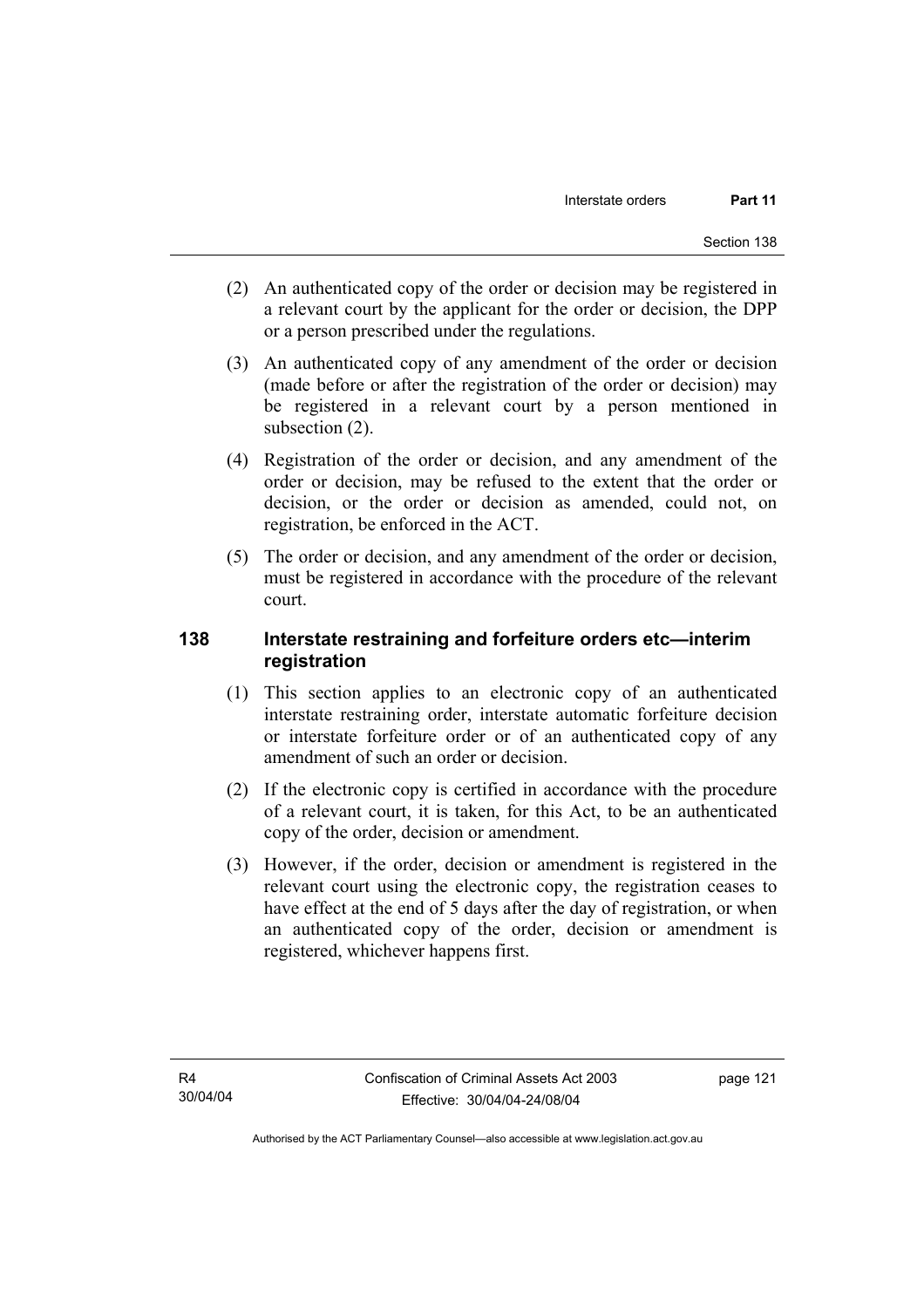#### **Part 11 Interstate orders**

Section 139

(4) In this section:

*electronic copy*, of a document, includes the following copies of the document:

- (a) a fax copy;
- (b) an emailed copy;
- (c) a scanned copy.

### **139 Interstate restraining and forfeiture orders etc—effect of registration**

- (1) For this Act, a registered interstate restraining order is taken to be a restraining order under this Act.
- (2) For this Act, a registered interstate automatic forfeiture decision is taken to be an automatic forfeiture under division 5.2 (Automatic forfeiture—conviction for serious offences).
- (3) For this Act, a registered interstate civil forfeiture order is taken to be a civil forfeiture order under this Act.
- (4) For this Act, a registered interstate conviction forfeiture order is taken to be a conviction forfeiture order under this Act.
- (5) An amendment of a registered interstate order or decision mentioned in this section has effect for this Act only if it is registered under this part.

### **140 Interstate restraining and forfeiture orders etc—ending of registration**

A registered interstate restraining order, automatic forfeiture decision or forfeiture order ceases to be registered under this Act if—

 (a) it ceases to be in force under the corresponding law under which it was made; or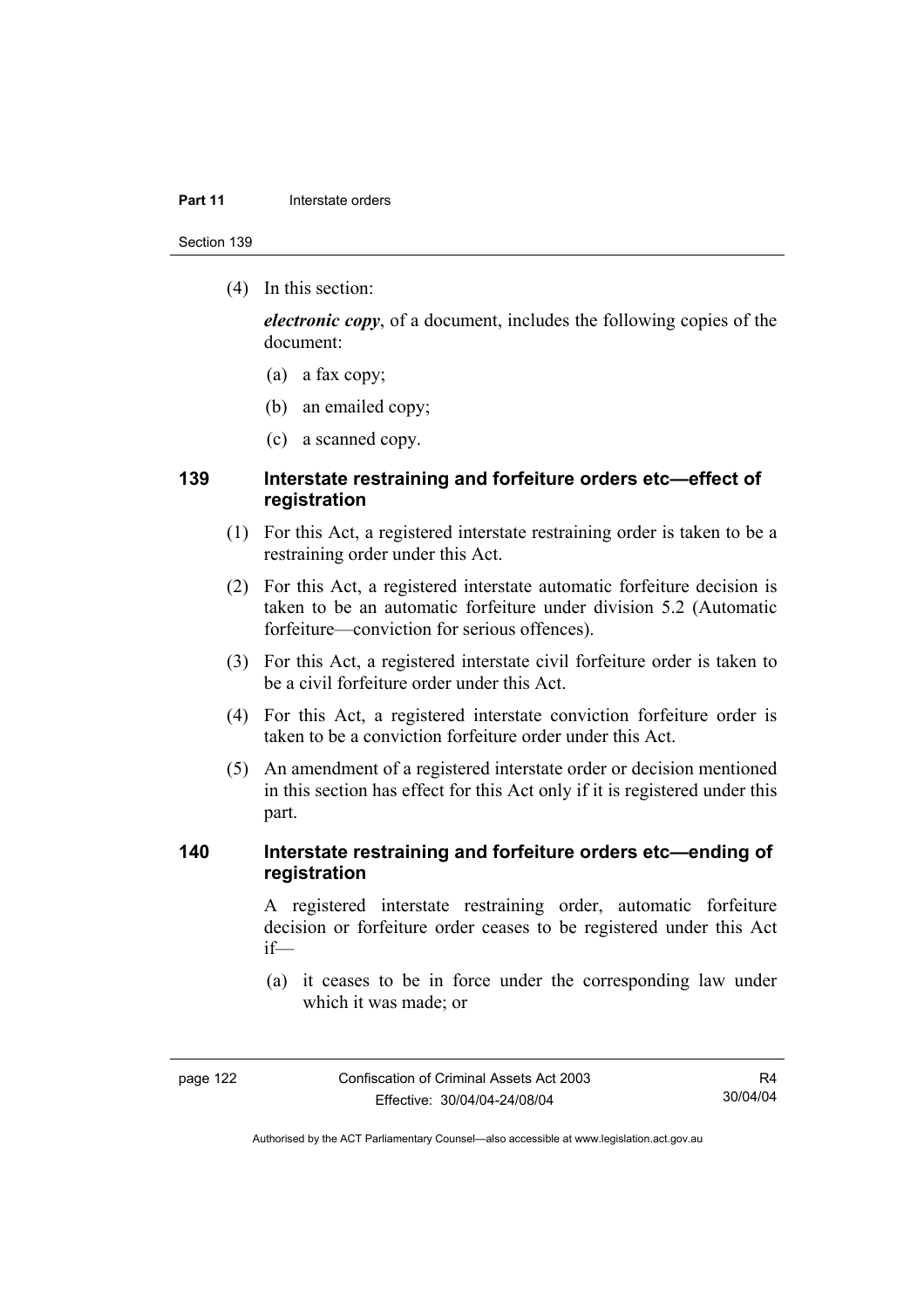(b) its registration is cancelled under section 141.

### **141 Interstate restraining and forfeiture orders etc cancellation of registration**

- (1) The registration of an interstate restraining order, interstate automatic forfeiture decision or interstate forfeiture order may be cancelled by a relevant court, or an officer of a relevant court prescribed under the regulations, if—
	- (a) the registration was improperly obtained; or
	- (b) details of any amendment of the order or decision, or any direction of the entity that made the order or decision, was not given to the relevant court in accordance with the procedure of the court.
- (2) The registration of an interstate restraining order, interstate automatic forfeiture decision or interstate forfeiture order, or an amendment of such an order or decision, may be cancelled by a relevant court, to the extent that the order or decision, or the order or decision as amended, cannot be enforced in the ACT.

### **142 Creation of interstate penalty charges**

- (1) This section applies if—
	- (a) an interstate restraining order is made because of the commission, or the alleged commission, of an indictable offence by a person; and
	- (b) an interstate penalty order is made against the person in relation to the offence; and
	- (c) the interstate restraining order is registered under this Act; and
	- (d) the interstate penalty order is registered in the ACT under the *Service and Execution of Process Act 1992* (Cwlth).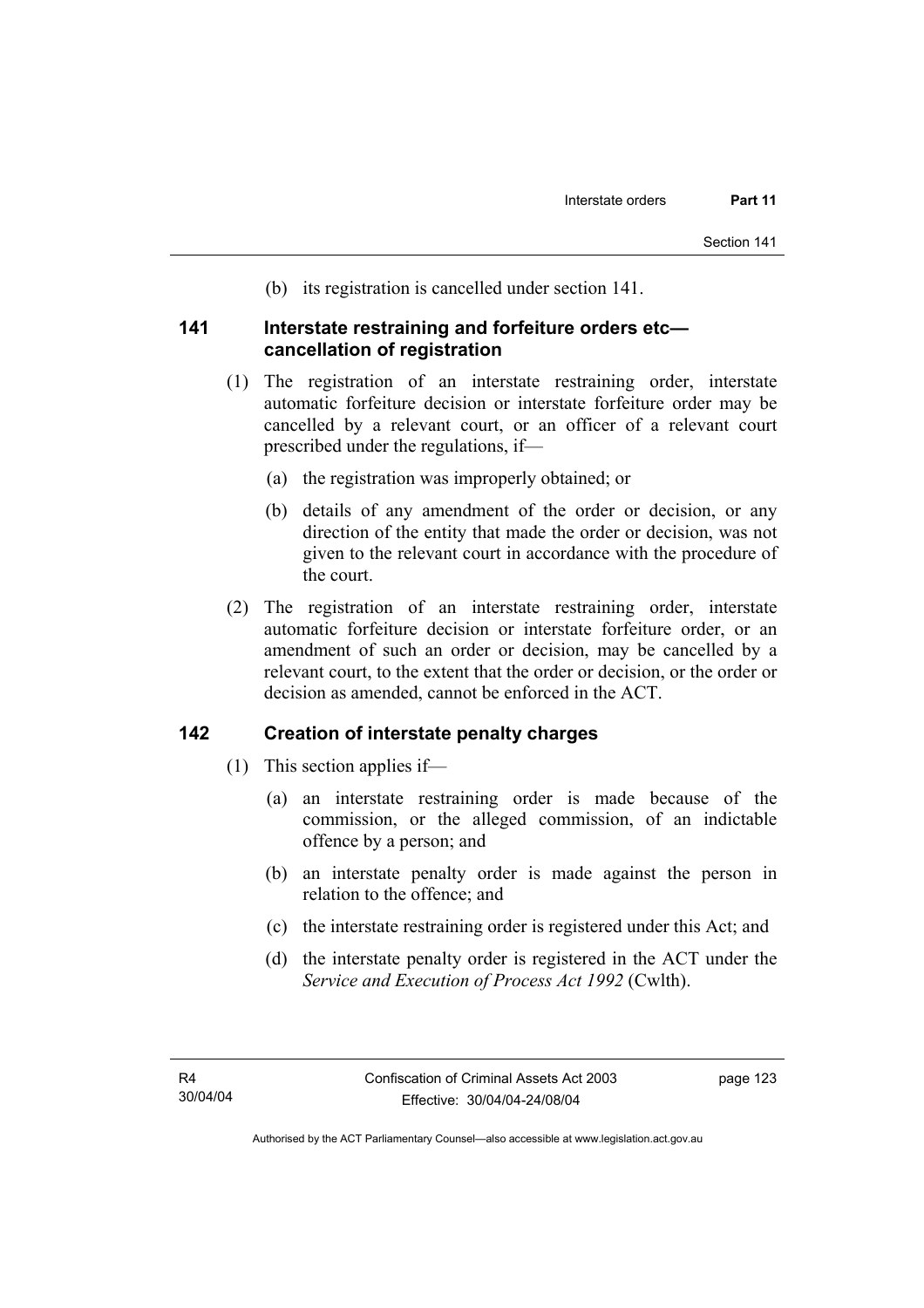#### **Part 11 Interstate orders**

#### Section 143

- (2) On the registration of both of the orders mentioned in subsection (1) (c) and (d), a charge (an *interstate penalty charge*) to secure the amount payable under the interstate penalty order is created over the property in the ACT restrained under the interstate restraining order.
- (3) If the interstate restraining order is amended, after the interstate penalty order is made, to add more property, and the interstate restraining order is registered under this part, the additional property is also subject to the penalty charge on registration of the amendment.

### **143 Interstate penalty charges—effect of creation**

For this Act, an interstate penalty charge is taken to be a penalty charge under this Act.

page 124 Confiscation of Criminal Assets Act 2003 Effective: 30/04/04-24/08/04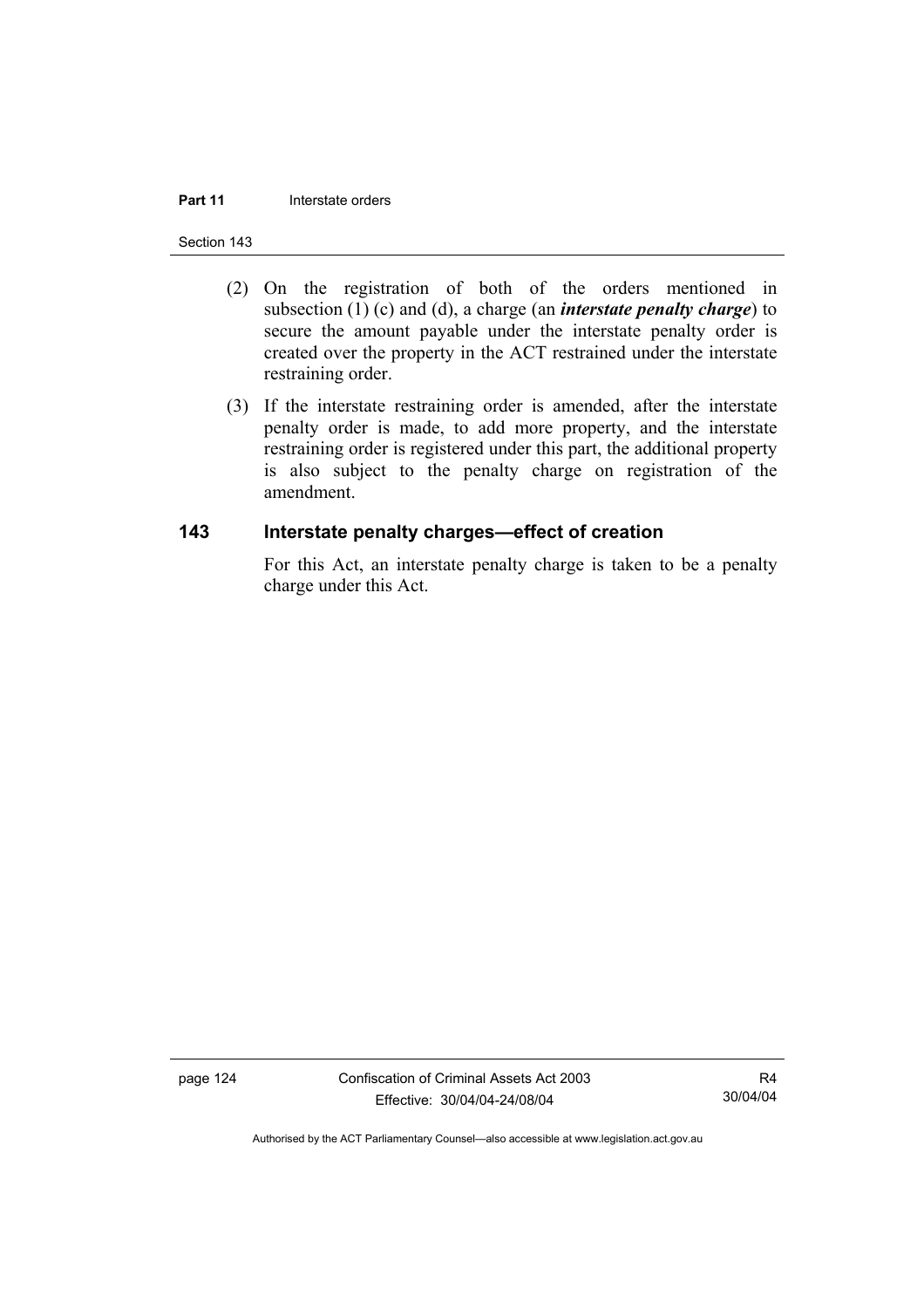# **Division 12.1 Inquiry notices**

## **144 Meaning of** *inquiry notice*

In this Act:

*inquiry notice* means a notice by a police officer requiring a financial institution to give the officer stated information in relation to—

- (a) an account with the institution (including whether an account has existed or does exist); or
- (b) a transaction (other than in relation to an account) conducted, or proposed to be conducted, by or with the institution (including whether a transaction has been conducted).

*Note 1 Account* includes a safe-deposit box (see dict, def *account*).

*Note 2* It is an offence to contravene an inquiry notice, to give false or misleading information in purported compliance with an inquiry notice, or to disclose the existence or operation of the notice (see div 12.6).

### **145 Inquiry notices—giving**

- (1) A police officer of the rank of commander (or higher) may give an inquiry notice to a financial institution.
- (2) The inquiry notice may be given only if the police officer is satisfied that the information to which the notice relates is relevant to deciding whether—
	- (a) an application could be made for an order under this Act (including for another order under this part), a corresponding law order, or a search warrant under part 13 (Search warrants), in relation to anyone; or

page 125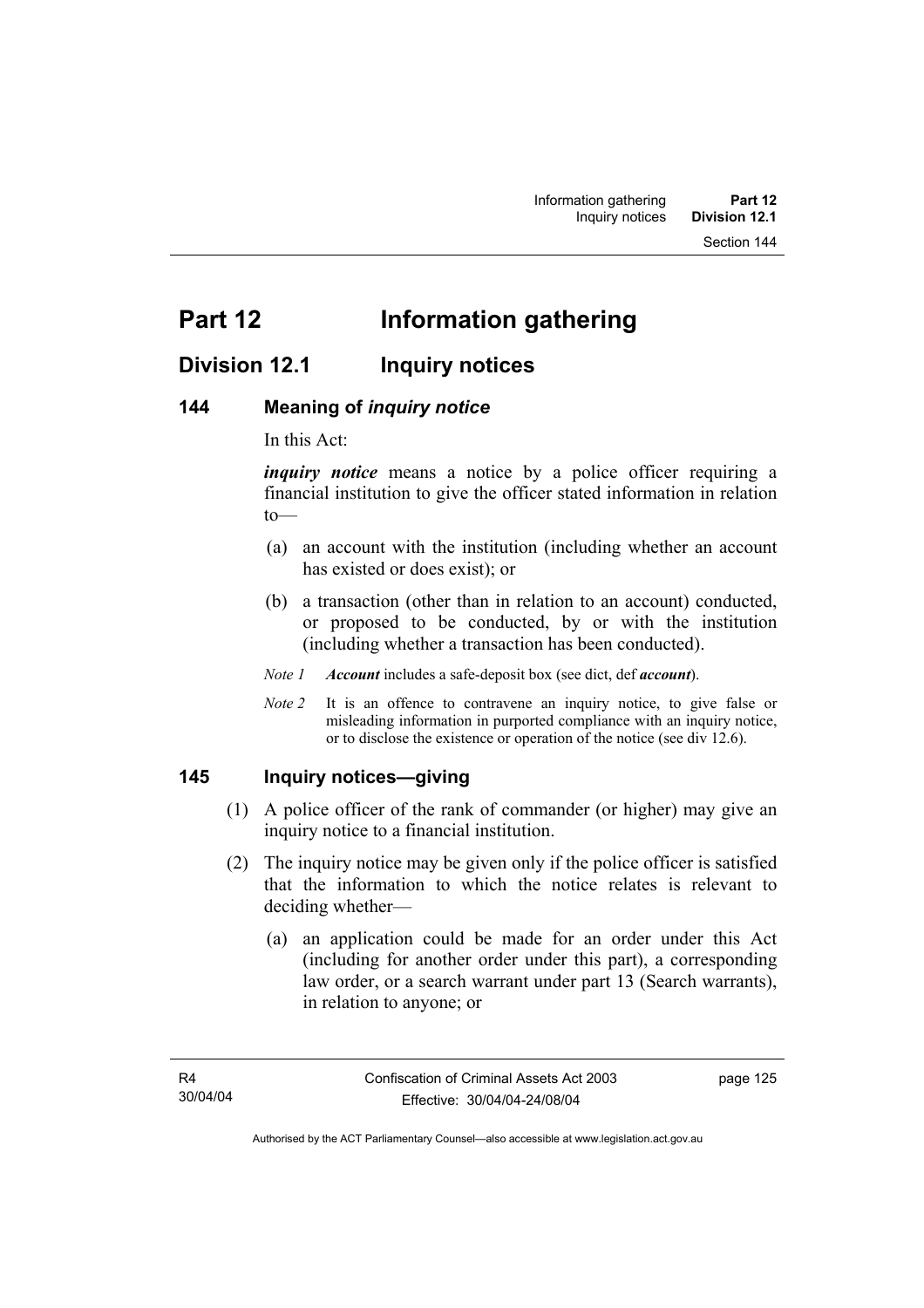- (b) a proceeding could be begun against anyone for an offence against this Act or a corresponding law or for a money laundering offence.
- *Note* A *money laundering offence* includes a prescribed offence against a law of the Commonwealth, a State or another Territory, see dict.
- (3) The police officer must give a copy of the notice to the financial institution to which the notice applies.
	- *Note* For how documents may be served, see Legislation Act, pt 19.5.

### **146 Inquiry notices—form**

- (1) An inquiry notice must be signed by the police officer giving it.
- (2) The notice must state—
	- (a) that it is an inquiry notice under this Act; and
	- (b) the financial institution to which the notice applies; and
	- (c) the information that the financial institution is required to give; and
	- (d) how the information is to be given; and
	- (e) that the inquiry notice is a non-disclosable information order.
	- *Note* The disclosure of the existence or operation of a non-disclosable information order is prohibited, see s 192.
- (3) The notice must also include a statement setting out the effect of division 12.6 (Information order offences) in relation to inquiry notices.

## **147 Inquiry notices—immunity for complying financial institutions and staff**

A civil proceeding does not lie against a financial institution, or an officer, employee or agent of a financial institution, in relation to loss, damage or injury of any kind to someone else because of the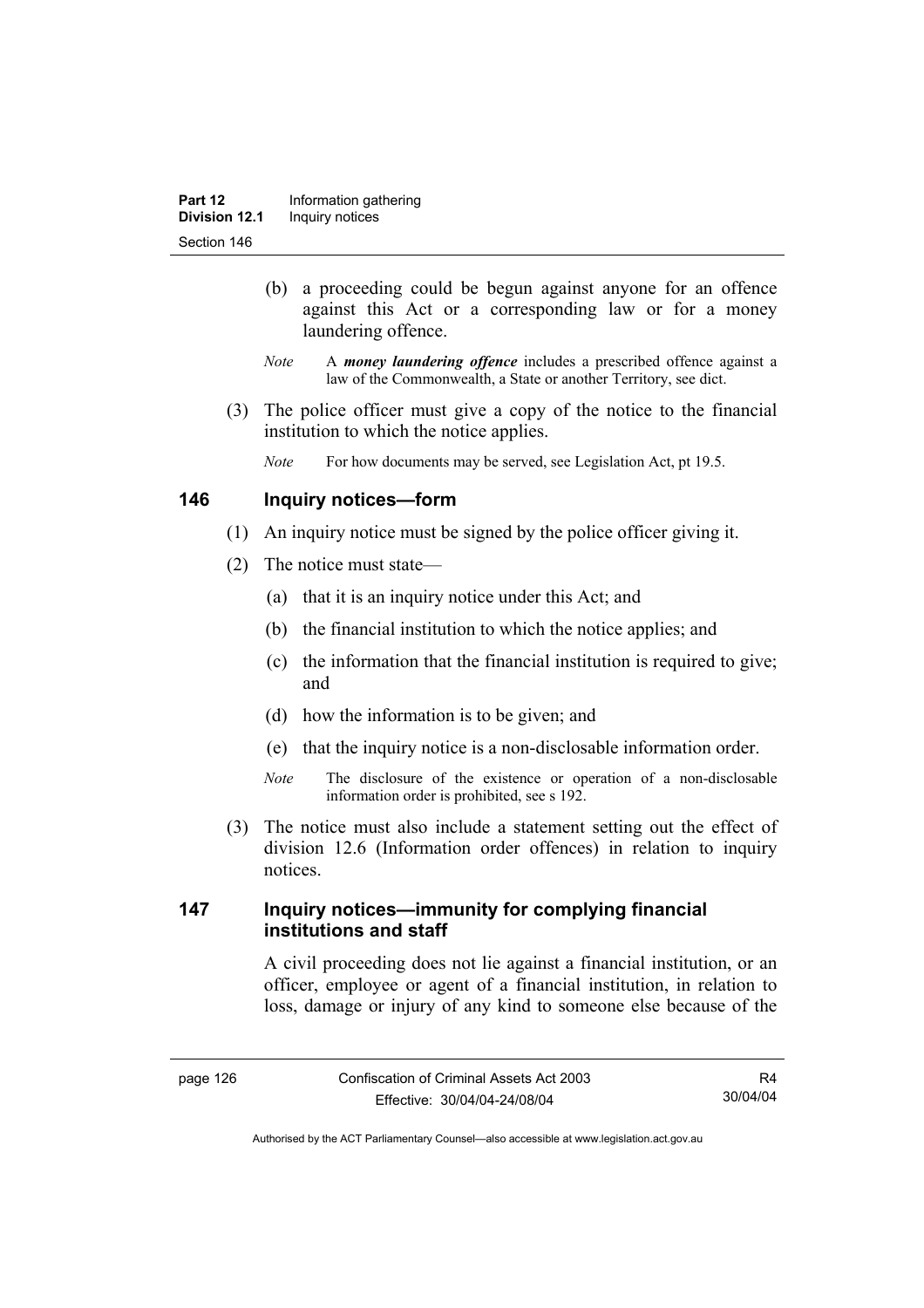giving of information honestly to a police officer in compliance with (or purported compliance with) an inquiry notice

# **Division 12.2 Monitoring orders**

- *Note 1* For general provisions about a proceeding for a monitoring order (which is a confiscation proceeding—see s 236), see pt 14.
- *Note 2* In particular, no advance notice to anyone is required of the application for the order, and the application may be heard in closed court, without the offender or the public being present, see s 243.

## **148 Meaning of** *monitoring order*

In this Act:

*monitoring order* means an order under section 151 (Monitoring orders—making) requiring a financial institution give a police officer information obtained or held by the institution about transactions conducted, or proposed to be conducted, by a person with the institution

## **149 Monitoring orders—application**

- (1) A police officer may apply to a relevant court for a monitoring order.
- (2) The application may be made only if the police officer has reasonable grounds for suspecting that the person in relation to whom the order is sought—
	- (a) has committed, or is about to commit, a serious offence; or
	- (b) was involved in the commission, or is about to be involved in the commission, of a serious offence; or
	- (c) has derived, or is about to derive, property or a benefit from the commission of a serious offence.
	- *Note Serious offence* means an offence against a Territory law or the law of the Commonwealth, a State or another Territory that is punishable by imprisonment for 5 years or longer (see s 13 (2)).

| R4       | Confiscation of Criminal Assets Act 2003 | page 127 |
|----------|------------------------------------------|----------|
| 30/04/04 | Effective: 30/04/04-24/08/04             |          |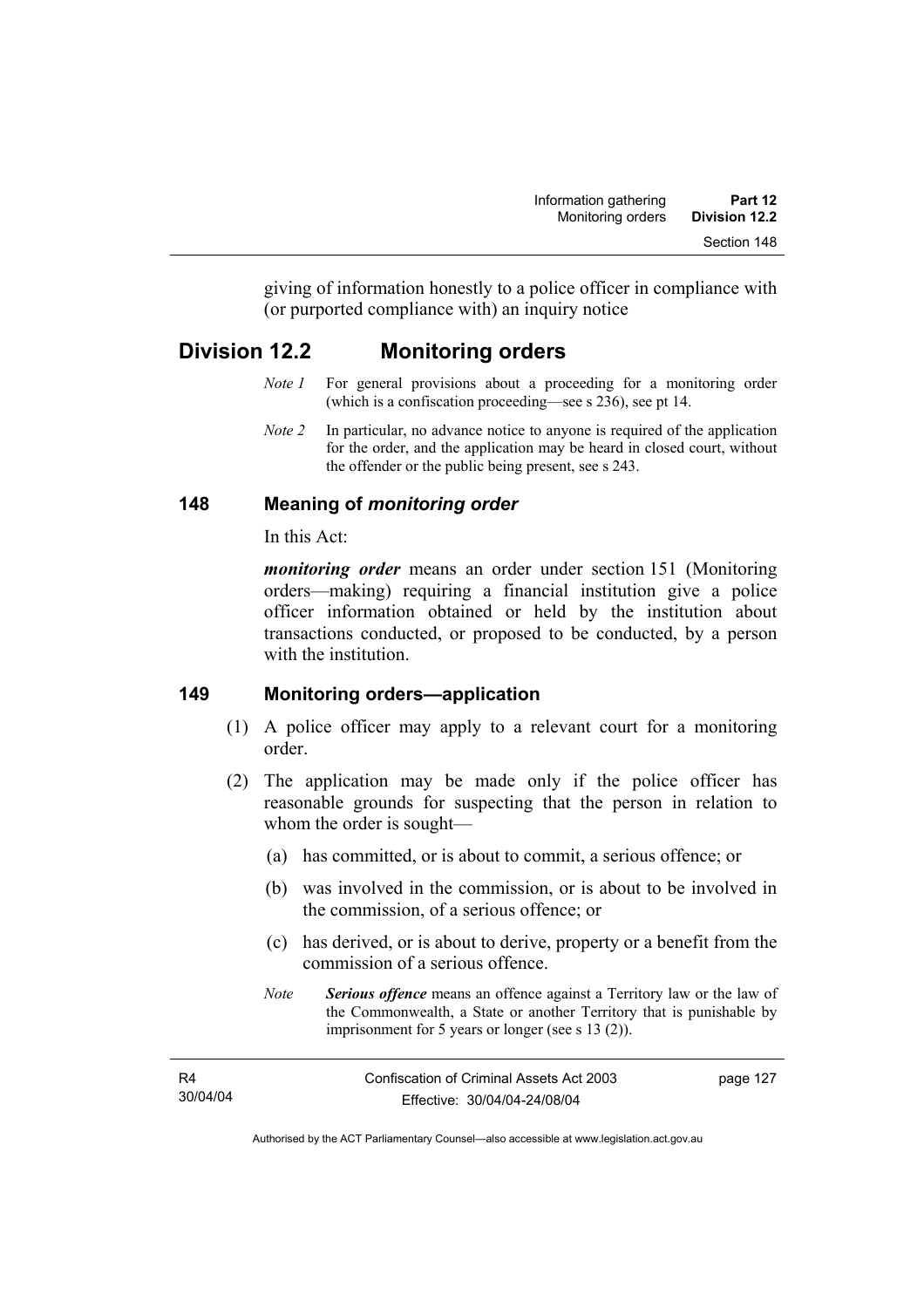**Part 12 Information gathering Division 12.2** Monitoring orders Section 150

### **150 Monitoring orders—affidavit supporting application**

- (1) An application for a monitoring order must be supported by an affidavit of the applicant police officer stating the grounds for the officer's suspicions.
- (2) The court may require the police officer to give additional information about the grounds on which the order is sought.

## **151 Monitoring orders—making**

- (1) This section applies if an application is made under section 149 (Monitoring orders—application) to a relevant court for a monitoring order requiring a financial institution to give a police officer information obtained or held by the institution about transactions conducted, or proposed to be conducted with the institution, by the person in relation to whom the order is sought.
- (2) The relevant court must make the monitoring order sought if, having regard to the police officer's affidavit supporting the application and any other evidence before the court, the court is satisfied that there are reasonable grounds for the officer's suspicions stated in the affidavit.
- (3) The order must state—
	- (a) that it is a monitoring order under this Act; and
	- (b) the financial institution to which the order applies; and
	- (c) the person in relation to whom the order is made; and
	- (d) the nature of the transactions to be monitored; and
	- (e) the information that the financial institution is required to give; and
	- (f) how the information is to be given; and
	- (g) the period for which the order has effect; and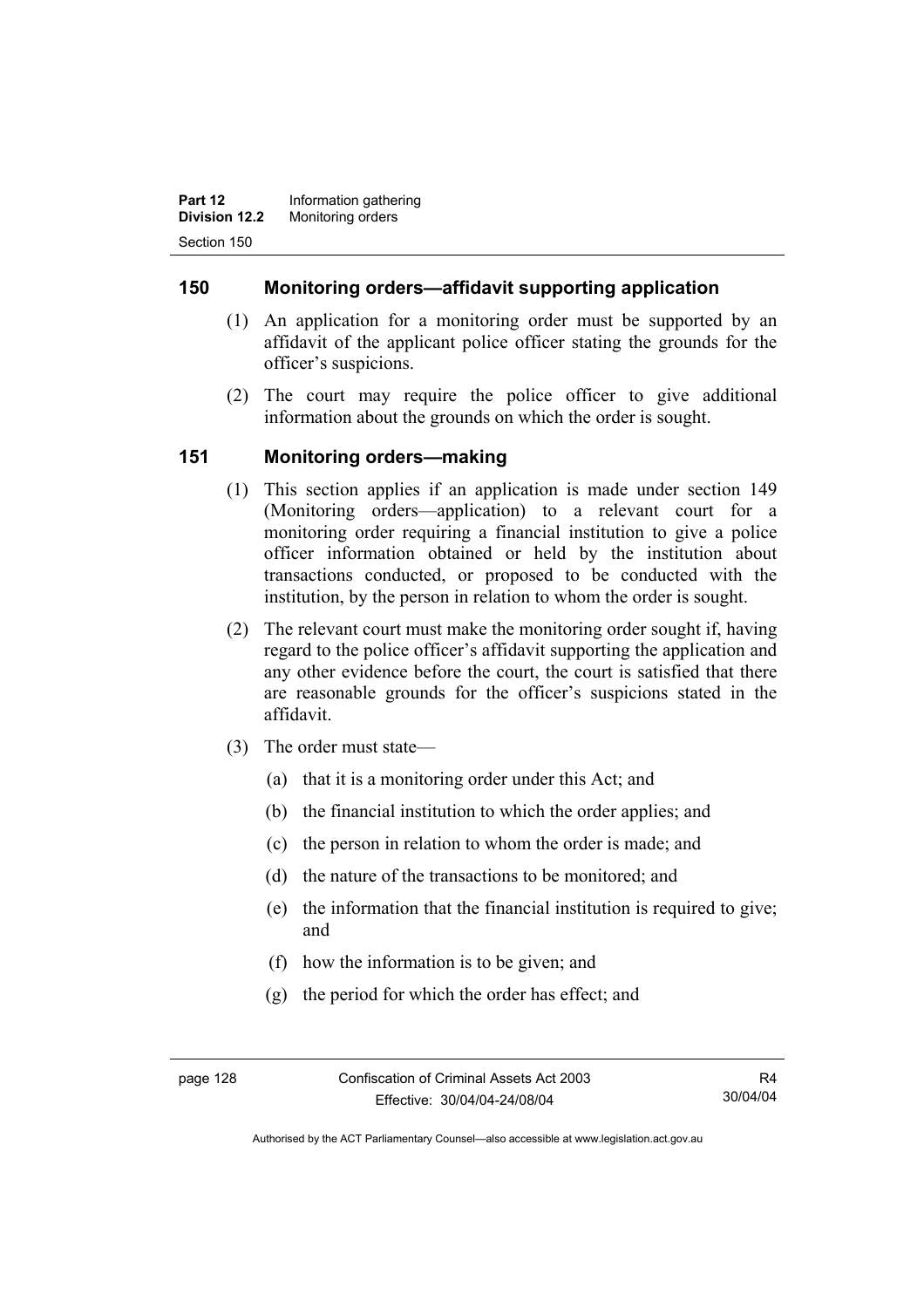- (h) that the monitoring order is a non-disclosable information order.
- *Note* The disclosure of the existence or operation of a non-disclosable information order is prohibited, see s 192.
- (4) The order must also include a statement setting out the effect of division 12.6 (Information order offences) in relation to monitoring orders.
- (5) The period mentioned in subsection (3) (g) must not begin earlier than the day when notice of the order is given to the financial institution and must end not later than 3 months after the day when the order is made.
- (6) To remove any doubt, a relevant court may make 2 or more monitoring orders (including for successive periods) in relation to the same person.
- (7) The chief police officer must give a copy of a monitoring order to the financial institution to which the order applies.
	- *Note* For how documents may be served, see Legislation Act, pt 19.5.

# **Division 12.3 Transaction suspension orders**

- *Note 1* For general provisions about a proceeding for a transaction suspension order (which is a confiscation proceeding—see s 236), see pt 14.
- *Note 2* In particular, no advance notice to anyone is required of the application for the order, and the application may be heard in closed court, without the offender or the public being present, see s 243.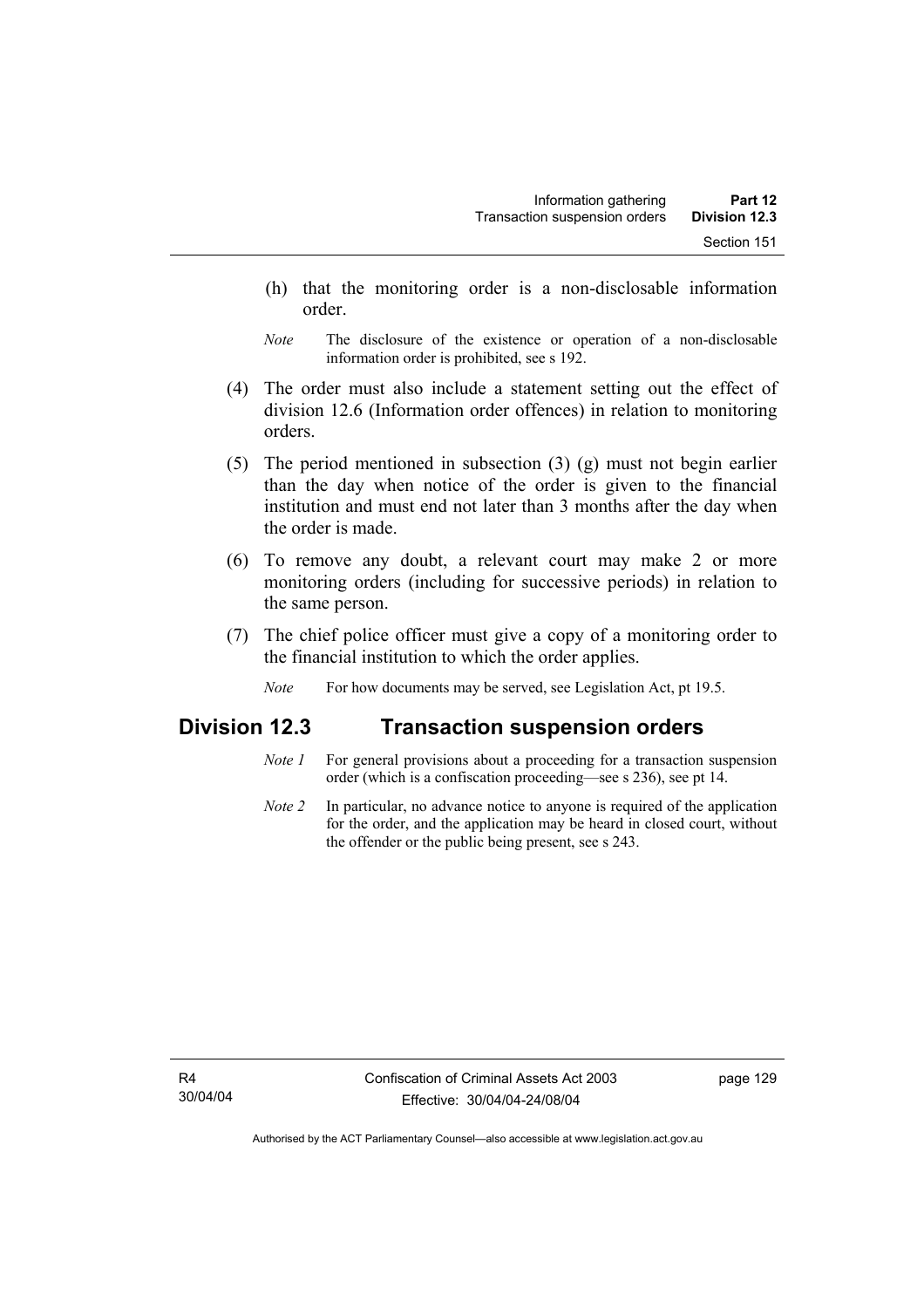## **152 Meaning of** *transaction suspension order*

(1) In this Act:

*transaction suspension order* means an order under section 155 (Transaction suspension orders—making) requiring a financial institution, on becoming aware of a transaction (including a proposed transaction) to be conducted through a stated account, to—

- (a) immediately tell a police officer about the transaction; and
- (b) delay the processing of the transaction for 48 hours after the institution becomes aware of the transaction.
- (2) In this section:

*account* does not include a safe-deposit box.

### **153 Transaction suspension orders—application**

- (1) A police officer may apply to a relevant court for a transaction suspension order.
- (2) The application may be made only if the police officer has reasonable grounds for suspecting that—
	- (a) the person in relation to whom the order is sought—
		- (i) has committed, or is about to commit, a money laundering offence; or
		- (ii) was involved in the commission, or is about to be involved in the commission, of a money laundering offence; or
		- (iii) has derived, or is about to derive, property or a benefit from the commission of a money laundering offence; and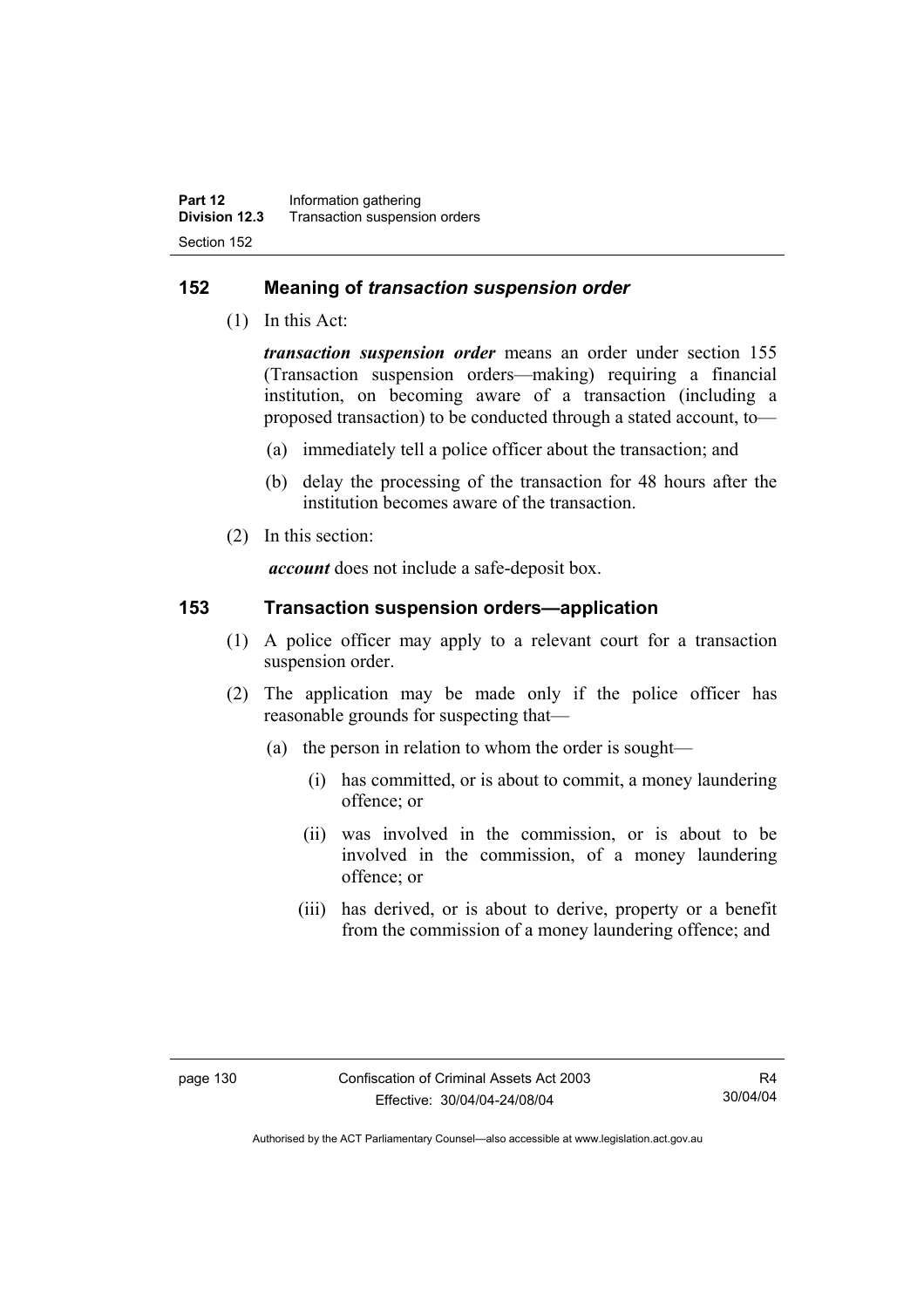- (b) the account in relation to which the order is sought is operated by, or under the effective control of, the person.
	- *Note 1* For the meaning of *effective control*, see s 14.
	- *Note 2* A *money laundering offence* includes a prescribed offence against a law of the Commonwealth, a State or another Territory, see dict.
	- *Note 3* For the meaning of *in relation to*, see dict.
- (3) To remove any doubt, the application may be made in relation to 2 or more accounts.

## **154 Transaction suspension orders—affidavit supporting application**

- (1) An application for a transaction suspension order must be supported by an affidavit of the applicant police officer stating—
	- (a) the grounds for the officer's suspicions; and
	- (b) the account in relation to which the order is sought.
- (2) The court may require the police officer to give additional information about the grounds on which the order is sought.

#### **155 Transaction suspension orders—making**

- (1) This section applies if an application is made under section 153 (Transaction suspension orders—application) to a relevant court for a transaction suspension order requiring a financial institution, on becoming aware of a transaction (including a proposed transaction) to be conducted through the account to which the application relates,  $to$ —
	- (a) immediately tell a police officer about the transaction; and
	- (b) delay the processing of the transaction for 48 hours after the institution becomes aware of the transaction.
- (2) The relevant court must make the transaction suspension order sought if, having regard to the police officer's affidavit supporting

page 131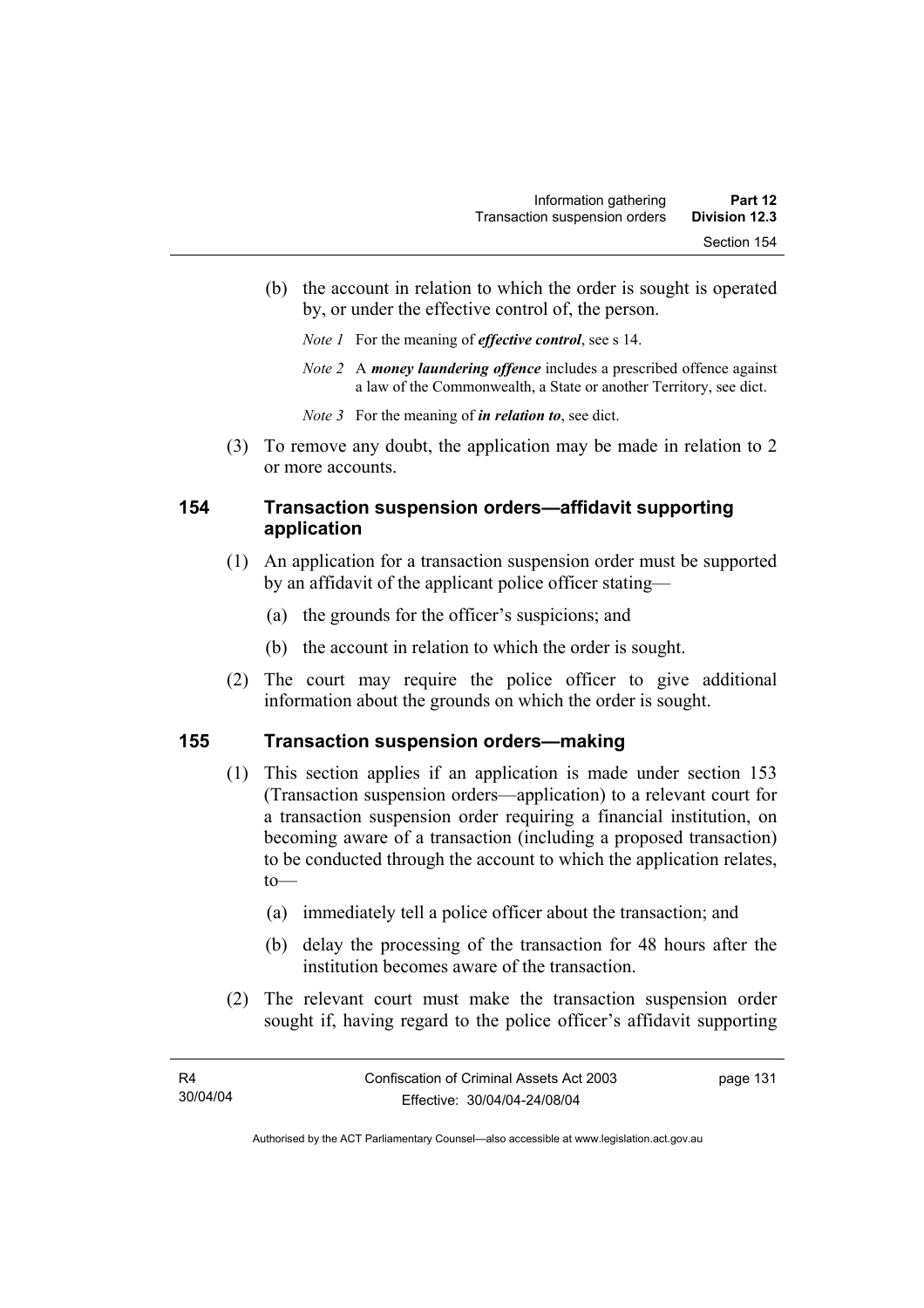the application and any other evidence before the court, the court is satisfied that there are reasonable grounds for the officer's suspicions stated in the affidavit.

- (3) The order must state—
	- (a) that it is a transaction suspension order under this Act; and
	- (b) the terms of the order; and
	- (c) the financial institution to which the order applies; and
	- (d) the account in relation to which the order is made; and
	- (e) how notice of transactions (including proposed transactions) is to be given; and
	- (f) the period for which the order has effect; and
	- (g) that the transaction suspension order is a non-disclosable information order.
	- *Note 1* The disclosure of the existence or operation of a non-disclosable information order is prohibited, see s 192.
	- *Note 2* An order cannot be made in relation to a safe-deposit box (see s 152 (2)).
- (4) The order must also include a statement setting out the effect of division 12.6 (Information order offences) in relation to transaction suspension orders.
- (5) The period mentioned in subsection (3) (f) must not begin earlier than the day when notice of the order is given to the financial institution and must end not later than 3 months after the day when the order is made.
- (6) To remove any doubt, a relevant court may make 2 or more transaction suspension orders (including for successive periods) in relation to the same account.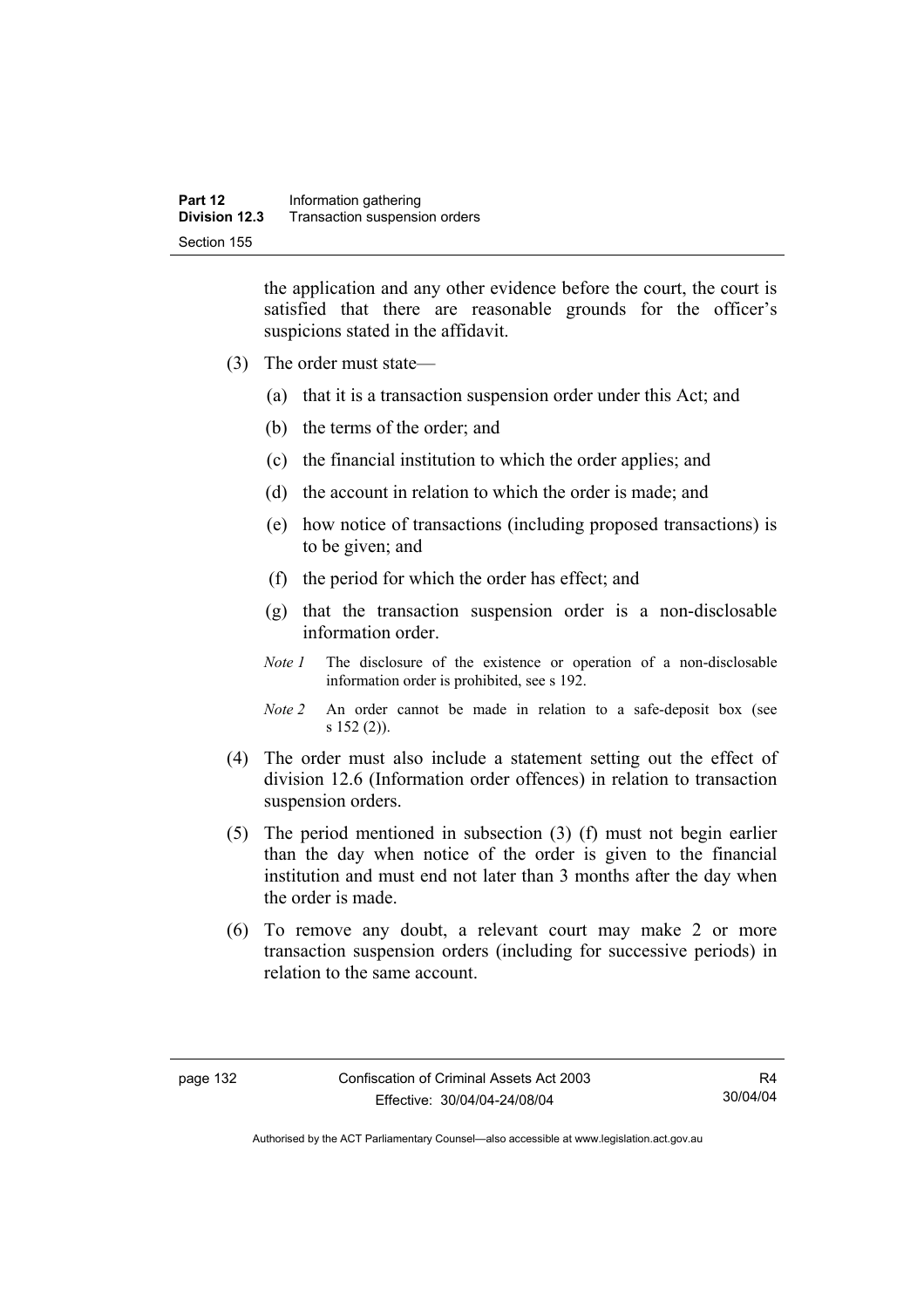- (7) The chief police officer must give a copy of a transaction suspension order to the financial institution to which the order applies.
	- *Note* For how documents may be served, see Legislation Act, pt 19.5.

# **Division 12.4 Production orders for propertytracking documents**

- *Note 1* For general provisions about a proceeding for a production order (which is a confiscation proceeding—see s 236), see pt 14.
- *Note 2* In particular, no advance notice to anyone is required of the application for the order, and the application may be heard in closed court, without the offender or the public being present, see s 243.

## **156 Meaning of** *production order*

In this Act:

*production order* means an order under section 160 (Production orders—making) requiring a person to give a police officer any property-tracking documents in the person's possession or control that relate to the person or property (or both) stated in the order.

#### **157 Meaning of** *property-tracking document*

In this Act:

#### *property-tracking document* means—

- (a) a document relevant to identifying, locating or quantifying—
	- (i) property (including tainted property and property under the effective control of a person) in relation to which action has been or could be taken under this Act or a corresponding law; or
	- (ii) benefits derived by a person from the commission (or the alleged commission) of an indictable offence; or
	- (iii) evidence in relation to property or benefits mentioned in subparagraph (i) or (ii); or

| R4       | Confiscation of Criminal Assets Act 2003 | page 133 |
|----------|------------------------------------------|----------|
| 30/04/04 | Effective: 30/04/04-24/08/04             |          |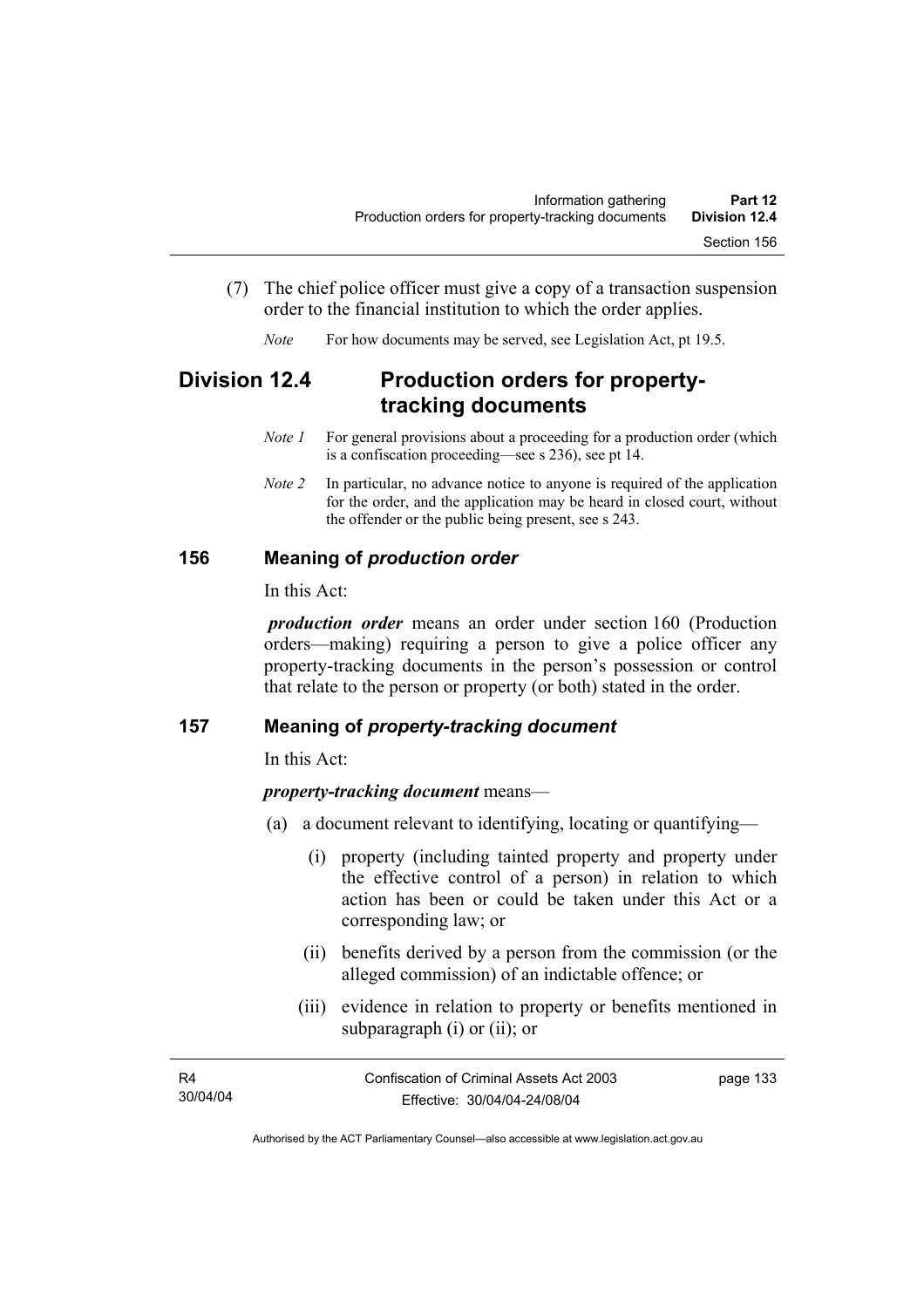- (b) a document relevant to identifying or locating a document necessary for the transfer of property mentioned in paragraph (a) (i); or
- (c) a document relevant to understanding a document mentioned in paragraph (a) or (b).
- *Note 1* For the meaning of *effective control*, see s 14.
- *Note 2* For the meaning of *in relation to*, see dict.
- *Note 3 Indictable offence* includes an offence against the law of the Commonwealth, a State or another Territory that may be dealt with under a law of the Commonwealth, the State or the other Territory as an indictable offence (see s 13 (2)).

#### **158 Production orders—application**

- (1) A police officer may apply to a relevant court for a production order.
- (2) The application may be made only if the police officer has reasonable grounds for suspecting that—
	- (a) someone has committed an indictable offence; and
	- (b) the person against whom the order is sought has possession or control of a property-tracking document in relation to the offence.
	- *Note Indictable offence* includes an offence against the law of the Commonwealth, a State or another Territory that may be dealt with under a law of the Commonwealth, the State or the other Territory as an indictable offence (see s 13 (2)).

#### **159 Production orders—affidavit supporting application**

- (1) An application for a production order must be supported by an affidavit of the applicant police officer stating the grounds for the officer's suspicions.
- (2) The court may require the police officer to give additional information about the grounds on which the order is sought.

| page 134 | Confiscation of Criminal Assets Act 2003 | R4       |
|----------|------------------------------------------|----------|
|          | Effective: 30/04/04-24/08/04             | 30/04/04 |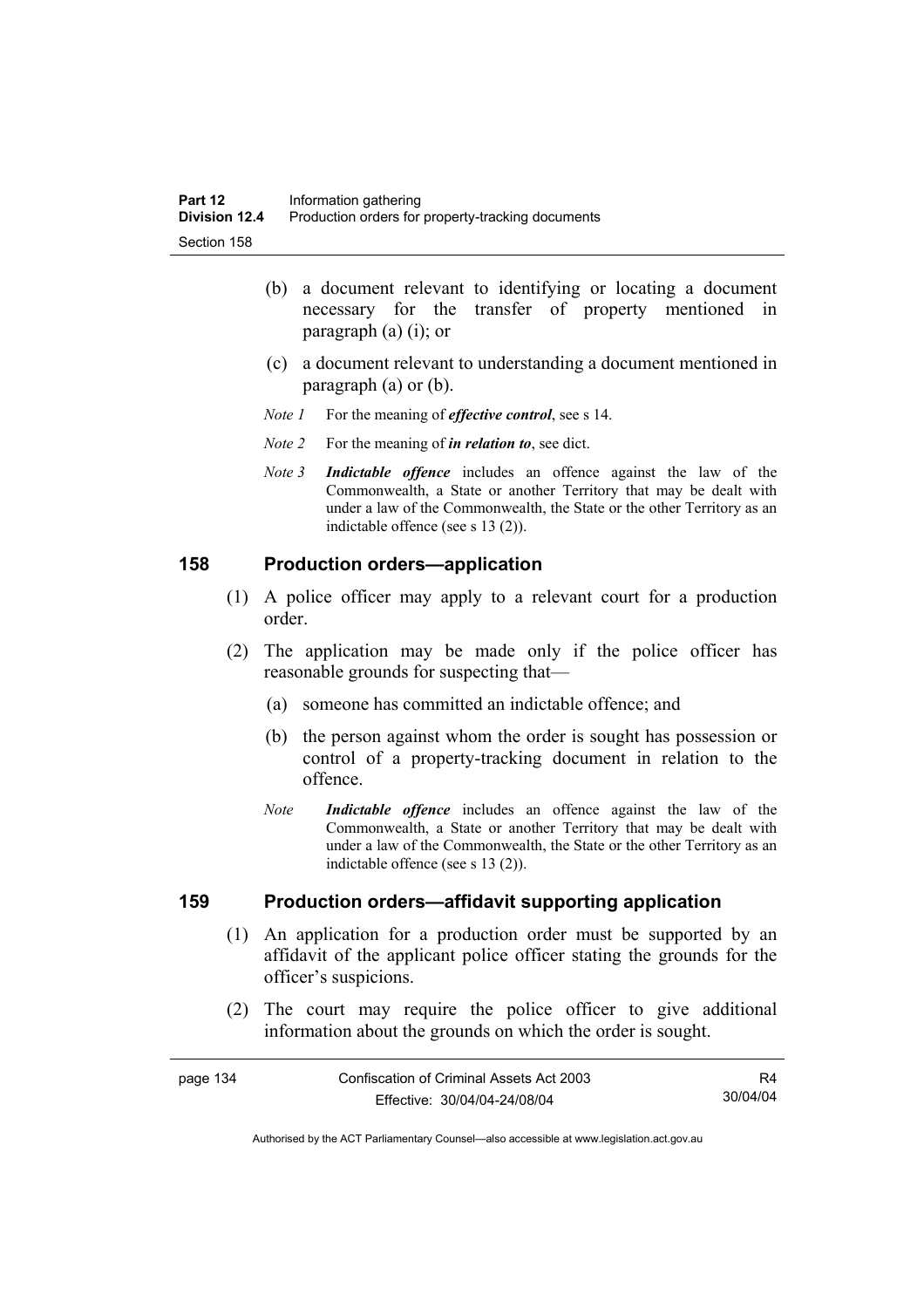## **160 Production orders—making**

- (1) This section applies if an application is made under section 158 (Production orders—application) to a relevant court for a production order requiring a person to give a police officer any propertytracking documents in the person's possession or control that relate to the person or property (or both) to which the application relates.
- (2) The relevant court must make the production order sought if, having regard to the police officer's affidavit supporting the application and any other evidence before the court, the court is satisfied that there are reasonable grounds for the officer's suspicions stated in the affidavit.
- (3) A production order must state—
	- (a) that it is a production order under this Act; and
	- (b) the person to whom the order applies; and
	- (c) that the person must give to a police officer any propertytracking documents in the person's possession or control that relate to the person or property (or both) stated in the order; and
	- (d) the place where and the time when, or the period within which, the documents must to be given to a police officer; and
	- (e) whether the relevant court making the order has declared that the order is a non-disclosable production order.
	- *Note* The disclosure of the existence or operation of a non-disclosable information order is prohibited, see s 192.
- (4) The order must also include a statement setting out the effect of division 12.6 (Information order offences) in relation to the order.
- (5) The chief police officer must give a copy of a production order to the person to whom the order applies.

*Note* For how documents may be served, see Legislation Act, pt 19.5.

page 135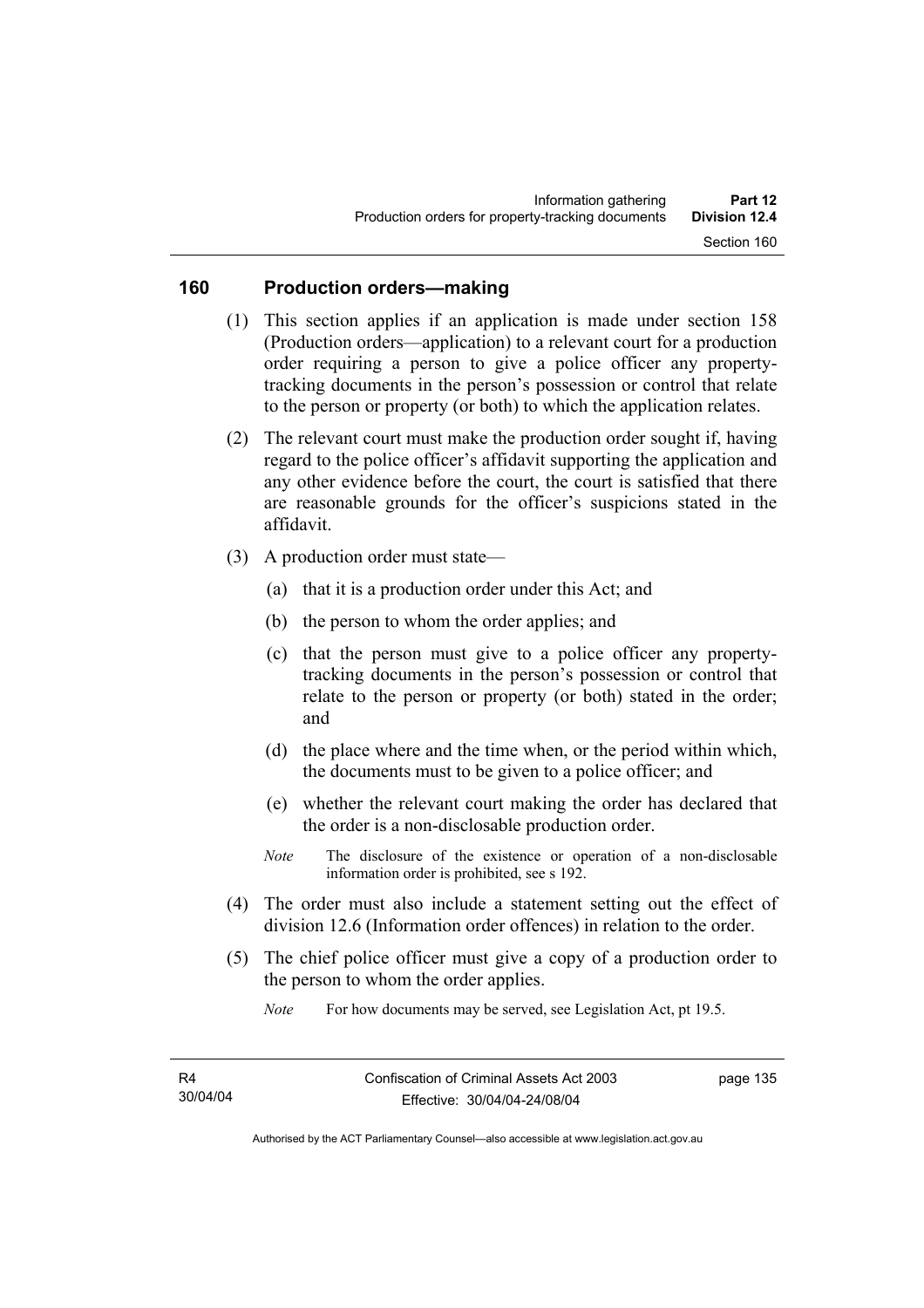## **161 Production order proceedings—restrictions on disclosure**

- (1) On application by the applicant police officer, a relevant court hearing an application for a production order may declare that the order is a non-disclosable production order.
	- *Note* The disclosure of the existence or operation of a non-disclosable information order is prohibited, see s 192.
- (2) In deciding whether to make a declaration under subsection (1), the court must have regard to whether the declaration—
	- (a) would promote the purposes of this Act; or
	- (b) is desirable to protect the integrity of an investigation (however described) for any purpose or a prosecution of an offence.
- (3) The court may also have regard to any other relevant matter in deciding whether to make a declaration under subsection (1).

#### **162 Production orders—variation**

- (1) This section applies if a court makes a production order requiring a person to give a document to a police officer.
- (2) The person may apply to the court for an order varying the production order.
- (3) If the court is satisfied that a document to which the production order relates is essential to the person's lawful business activities, the court may, by order, vary the production order to require the person to make the document available to a police officer for inspection.

## **163 Production orders—consequential powers about documents**

 (1) If a document is given to a police officer under a production order, the officer may—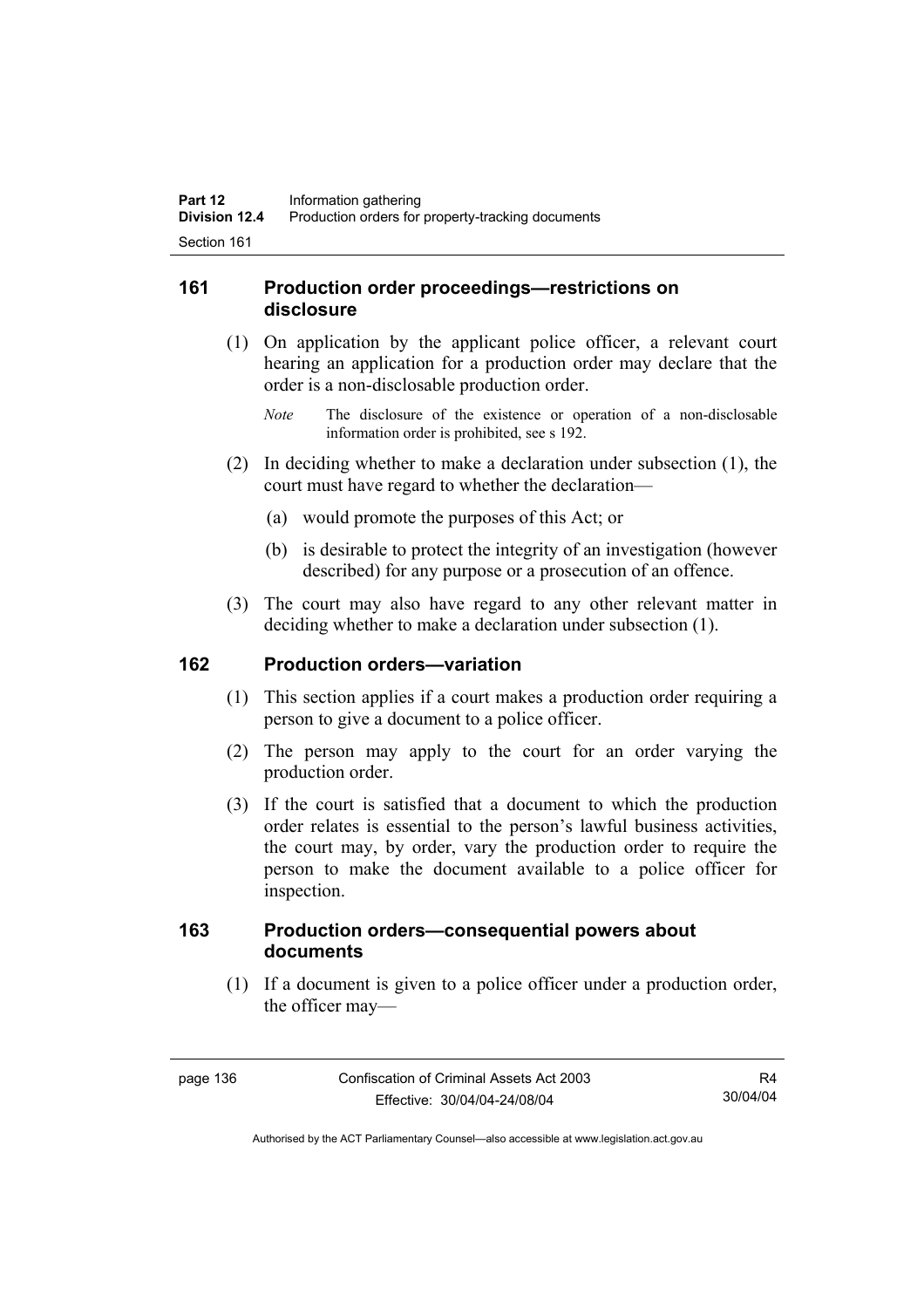- (a) take possession of, and make copies of, or take extracts from, the document; and
- (b) keep the document for the period necessary for this Act.
- (2) If a police officer keeps a document given to the officer under a production order, the officer must, if asked by a person who would be entitled to inspect the document if it was not in the officer's possession—
	- (a) give the person a copy of the document certified by the officer in writing to be a true copy of the document; or
	- (b) at any reasonable time, allow the person to inspect the document, make copies of it or take extracts from it.
- (3) If a document is made available to a police officer for inspection under a production order as varied under section 162, the officer may make copies of, or take extracts from, the document.

# **Division 12.5 Examination orders and notices**

- *Note 1* For general provisions about a proceeding for an examination order (which is a confiscation proceeding—see s 236), see pt 14.
- *Note 2* In particular, no advance notice to anyone is required of the application for the order, and the application may be heard in closed court, without the person to whom the notice applies or the public being present, see s 243.

# **Subdivision 12.5.1 Preliminary**

## **164 Definitions for div 12.5**

In this division:

*associate*, of a person, includes an individual or corporation that has a family, personal, business or other relationship with the person.

*authorised investigator*—see section 165 (1).

R4 30/04/04 page 137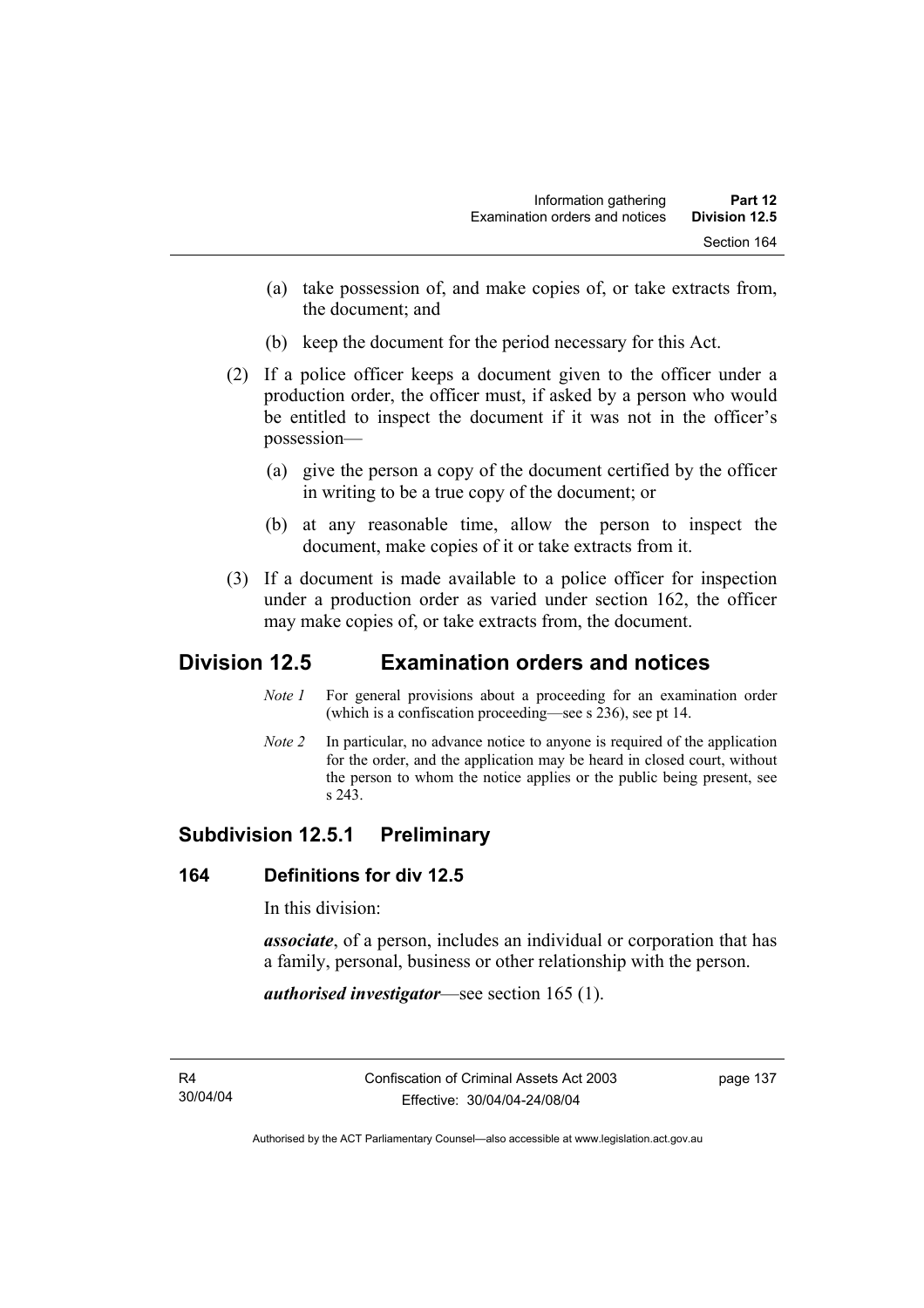*investigation*, in relation to a person, means—

- (a) an investigation of any of the following:
	- (i) any property of or under the effective control of, and any dealings with property by, the person or an associate of the person in relation to which action has been or could be taken under this Act or a corresponding law;
	- (ii) benefits derived by the person, or an associate of the person, from the commission (or the alleged commission) of an indictable offence;
	- (iii) the financial affairs of the person or an associate of the person; or
- (b) an investigation to decide whether an application could be made for an order under this Act (including another order under this part), a corresponding law order or a search warrant under part 13 (Search warrants), in relation to anyone; or
- (c) an investigation to decide whether a proceeding could be begun against anyone for an offence against this Act or a corresponding law or for a money laundering offence.
- *Note 1* For the meaning of *effective control*, see s 14.
- *Note 2* For the meaning of *in relation to*, see dict.
- *Note 3* A *money laundering offence* includes a prescribed offence against a law of the Commonwealth, a State or another Territory, see dict.

## **165 Authorised investigators**

- (1) The chief police officer may, in writing, authorise a police officer (an *authorised investigator*) of the rank of superintendent (or higher) to exercise powers under this division in relation to the investigation stated in the authorisation.
- (2) The chief police officer may give an authorisation under subsection (1) only if the chief police officer is satisfied that the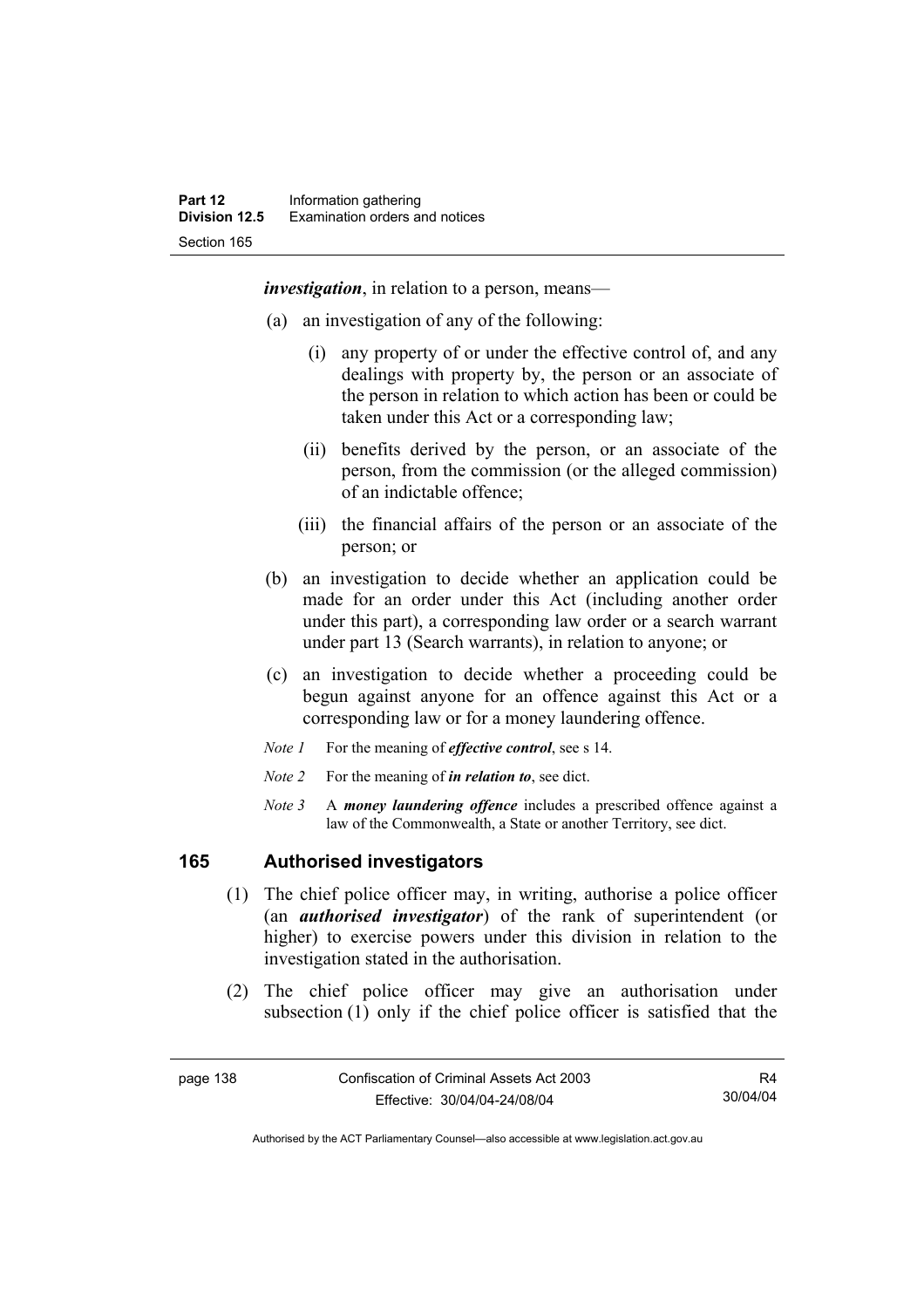police officer has the necessary qualifications, expertise and experience to examine people in relation to the investigation.

- (3) An authorised investigator must exercise the investigator's functions under the supervision of, and in accordance with any directions of, the DPP.
- (4) For subsection (3), the authorised investigator must consult with the DPP about the conduct of an examination.

# **Subdivision 12.5.2 Examination orders**

## **166 Meaning of** *examination order*

In this Act:

*examination order* means an order under section 169 (Examination orders—making) authorising an authorised investigator to give the person (or people) to whom the order applies an examination notice in relation to the investigation stated in the order.

## **167 Examination orders—application**

- (1) An authorised investigator may apply to a relevant court for an examination order for the investigation for which the investigator is an authorised investigator.
- (2) The application must state the investigation to which the application relates and the person (or people) the investigator proposes to examine in relation to the investigation.
- (3) The application may be made only if the authorised investigator has reasonable grounds for suspecting that the person (or people) can give the investigator information or documents, including propertytracking documents, (or both) in relation to the investigation for which the investigator is an authorised investigator.

*Note* For the meaning of *in relation to*, see dict.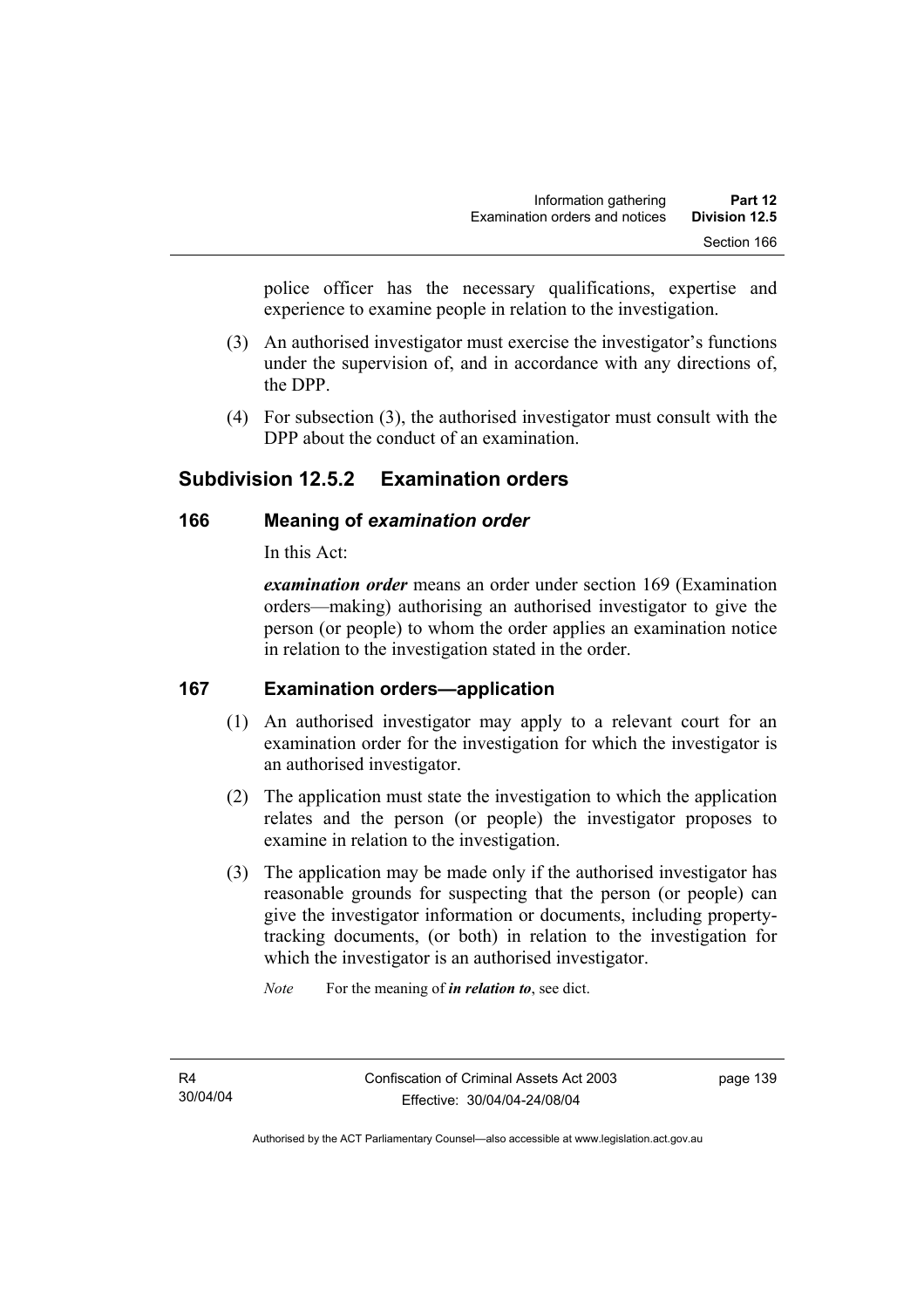## **168 Examination orders—affidavit supporting application**

- (1) An application for an examination order must be supported by an affidavit of the applicant authorised investigator stating the grounds for the investigator's suspicions.
- (2) The court may require the authorised investigator to give additional information about the grounds on which the order is sought.

## **169 Examination orders—making**

- (1) This section applies if an application is made under section 167 (Examination orders—application) to a relevant court for an examination order authorising an authorised investigator to give the person (or people) to whom the application relates an examination notice in relation to the investigation stated in the application.
- (2) The relevant court must make the examination order if, having regard to the authorised investigator's affidavit supporting the application and any other evidence before the court, the court is satisfied that—
	- (a) the investigator is authorised under section 165 (Authorised investigators) in relation to the investigation stated in the application; and
	- (b) there are reasonable grounds for the investigator's suspicions stated in the affidavit.
- (3) An examination order must state—
	- (a) that it is an examination order under this Act; and
	- (b) the person (or people) to whom the order applies; and
	- (c) the investigation to which the order relates; and
	- (d) whether the order applies to documents; and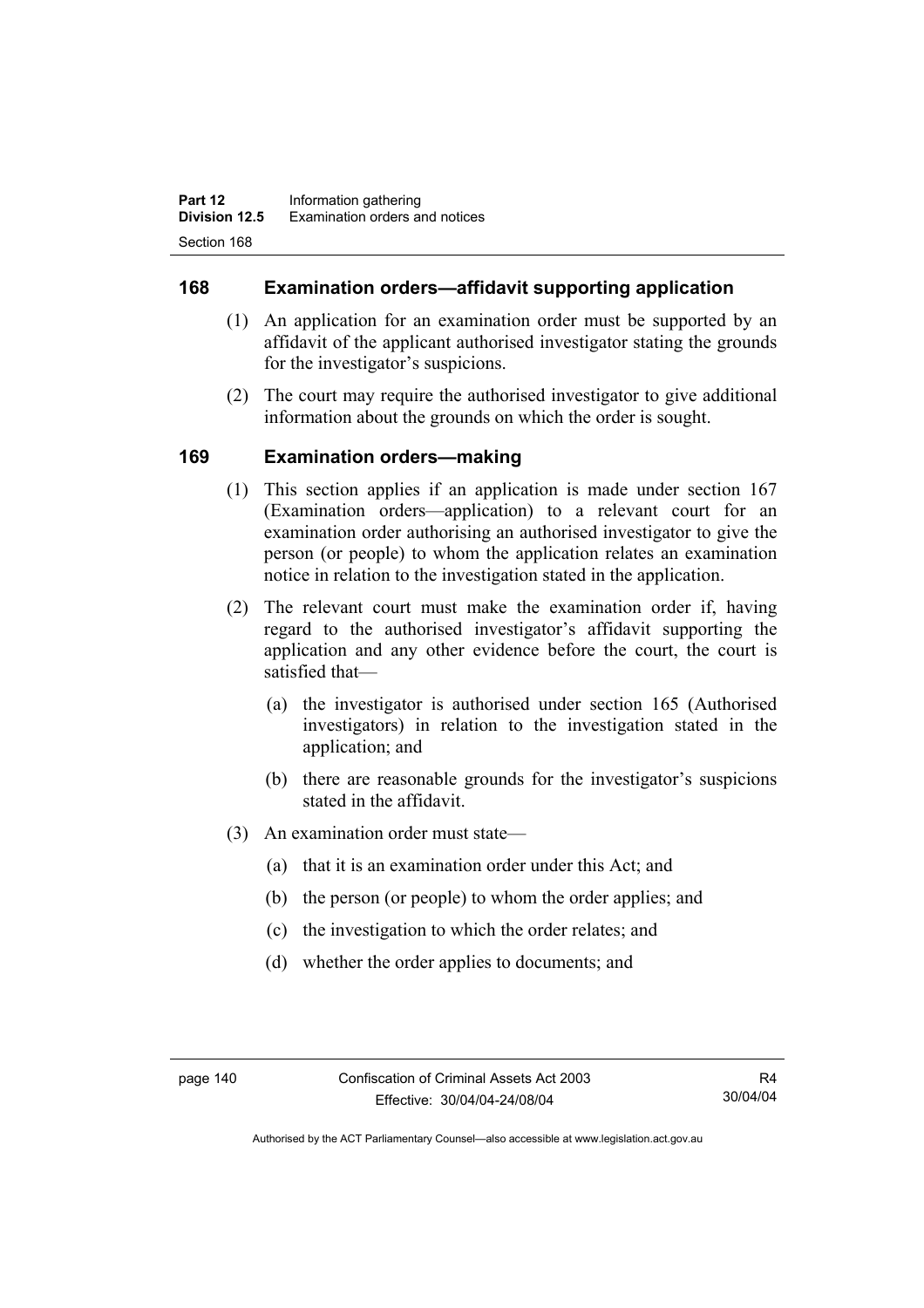- (e) if the order applies to documents—the kinds of documents that a person to whom the order applies may be required to produce under an examination notice; and
- (f) whether the relevant court making the order has declared that the order is a non-disclosable examination order.
- *Note* The disclosure of the existence or operation of a non-disclosable information order is prohibited, see s 192.

## **170 Examination order proceedings—restrictions on disclosure**

- (1) On application by the applicant authorised investigator, a relevant court hearing an application for an examination order may declare that the order is a non-disclosable examination order.
	- *Note* The disclosure of the existence or operation of a non-disclosable information order is prohibited, see s 192.
- (2) In deciding whether to make a declaration under subsection (1), the court must have regard to whether the declaration—
	- (a) would promote the purposes of this Act; or
	- (b) is desirable to protect the integrity of an investigation (however described) for any purpose or a prosecution of an offence.
- (3) The court may also have regard to any other relevant matter in deciding whether to make a declaration under subsection (1).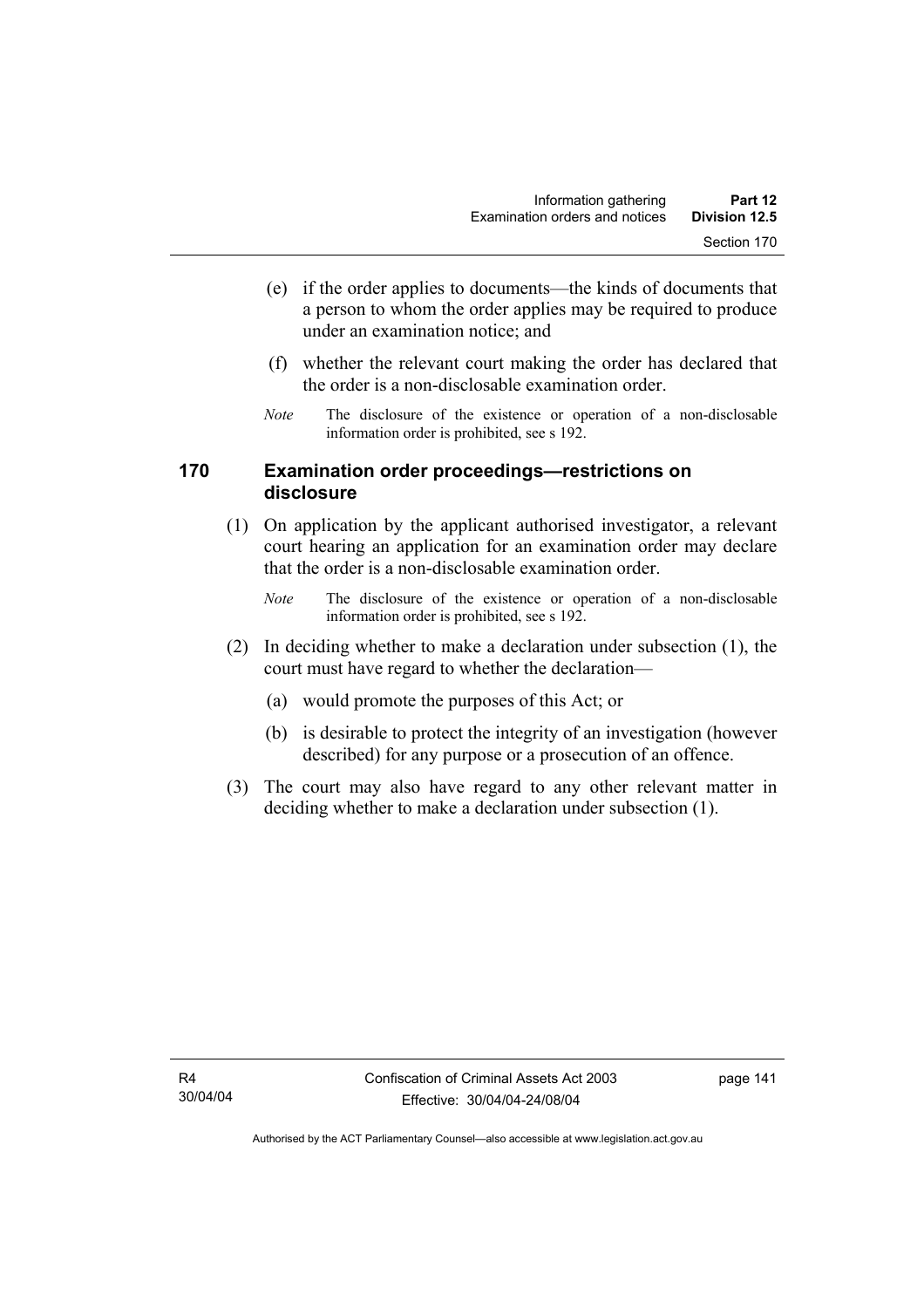## **Subdivision 12.5.3 Examination notices**

#### **171 Meaning of** *examination notice*

In this Act:

*examination notice* means a notice by an authorised investigator requiring a person to give the investigator any information or documents (or both) the person has in relation to the investigation stated in the notice.

- *Note 1* For the meaning of *in relation to*, see dict.
- *Note 2* It is an offence to contravene an examination notice, to give false or misleading information in purported compliance with an examination notice, or to disclose the existence or operation of the notice (see sdiv 12.5.5 and div 12.6).

## **172 Examination notices—giving**

 (1) An authorised investigator may give an examination notice to a person who is subject to an examination order for the investigation authorised by the order.

*Note* For how documents may be served, see Legislation Act, pt 19.5.

- (2) The examination notice is a non-disclosable examination notice if the relevant court that made the examination order to which the notice relates declared that the examination order is a nondisclosable examination order.
	- *Note* The disclosure of the existence or operation of a non-disclosable information order is prohibited, see s 192.
- (3) To remove any doubt, an authorised investigator may give 2 or more examination notices in relation to the same investigation to the same person.

## **173 Examination notices—form**

 (1) An examination notice must be signed by the authorised investigator giving it.

page 142 Confiscation of Criminal Assets Act 2003 Effective: 30/04/04-24/08/04

R4 30/04/04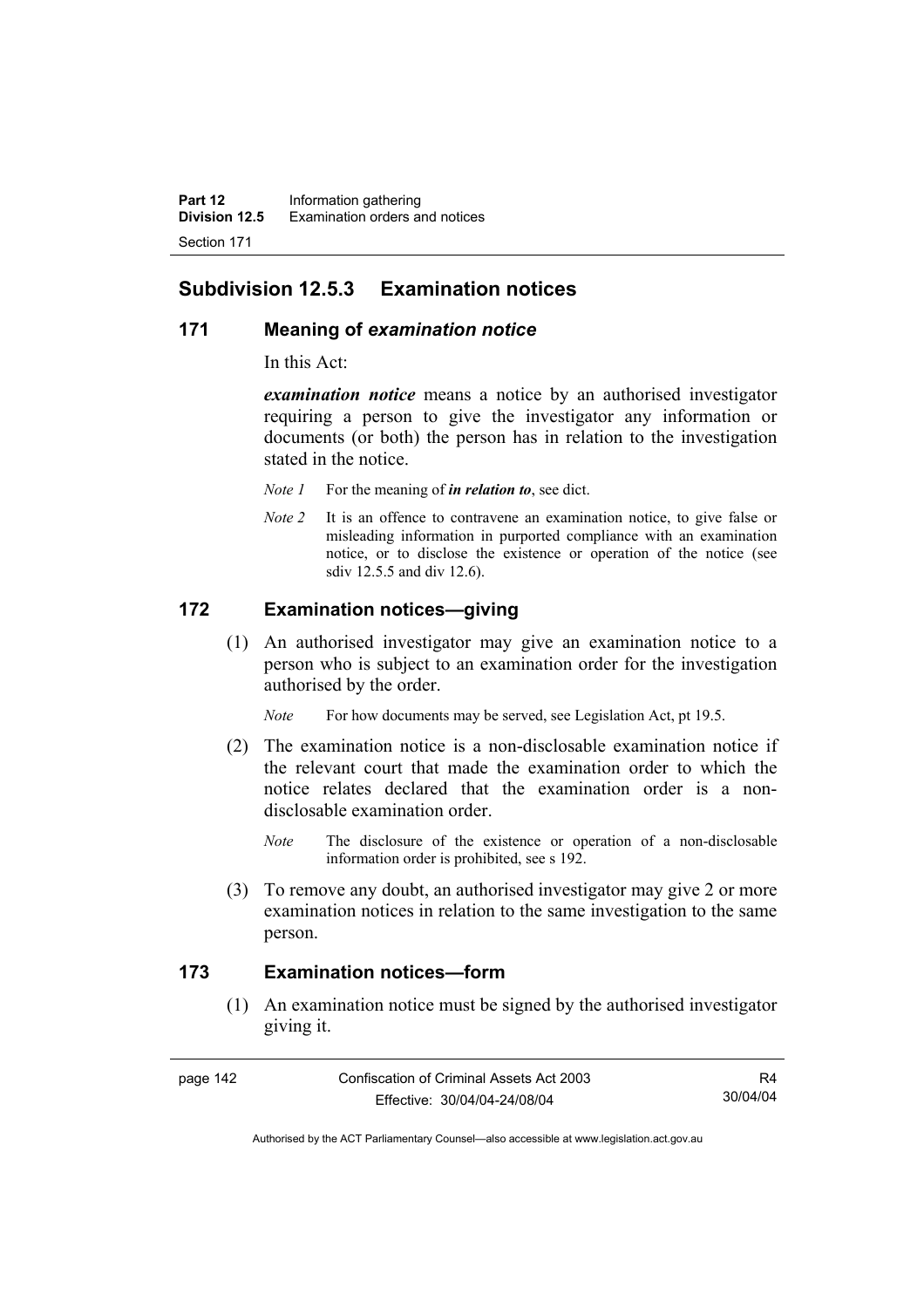- (2) The notice must state—
	- (a) that it is an examination notice under this Act; and
	- (b) the person to whom the notice applies; and
	- (c) the investigation about which the person is to be examined; and
	- (d) the time when and the place where the person is required to attend for examination; and
	- (e) whether the examination notice is a non-disclosable examination notice.
	- *Note 1* For when an examination notice is non-disclosable, see s 172 (2).

- (3) If the examination order to which the notice relates applies to documents, the notice may require the person to give the authorised investigator, at the examination, any documents (including propertytracking documents) of the kind stated in the order that the person has in relation to the investigation stated in the notice.
- (4) The notice must also include a statement setting out the effect of subdivision 12.5.5 (Offences—examination notices) and division 12.6 (Information order offences) in relation to examination notices.

## **Subdivision 12.5.4 Conducting examinations**

## **174 Time and place of examination**

- (1) The examination of a person must be conducted at the time and place stated in the examination notice given to the person.
- (2) However, the time and place of the examination may be changed by agreement between the authorised investigator and the person to whom the examination notice was given or the person's lawyer.

page 143

*Note 2* The disclosure of the existence or operation of a non-disclosable information order is prohibited, see s 192.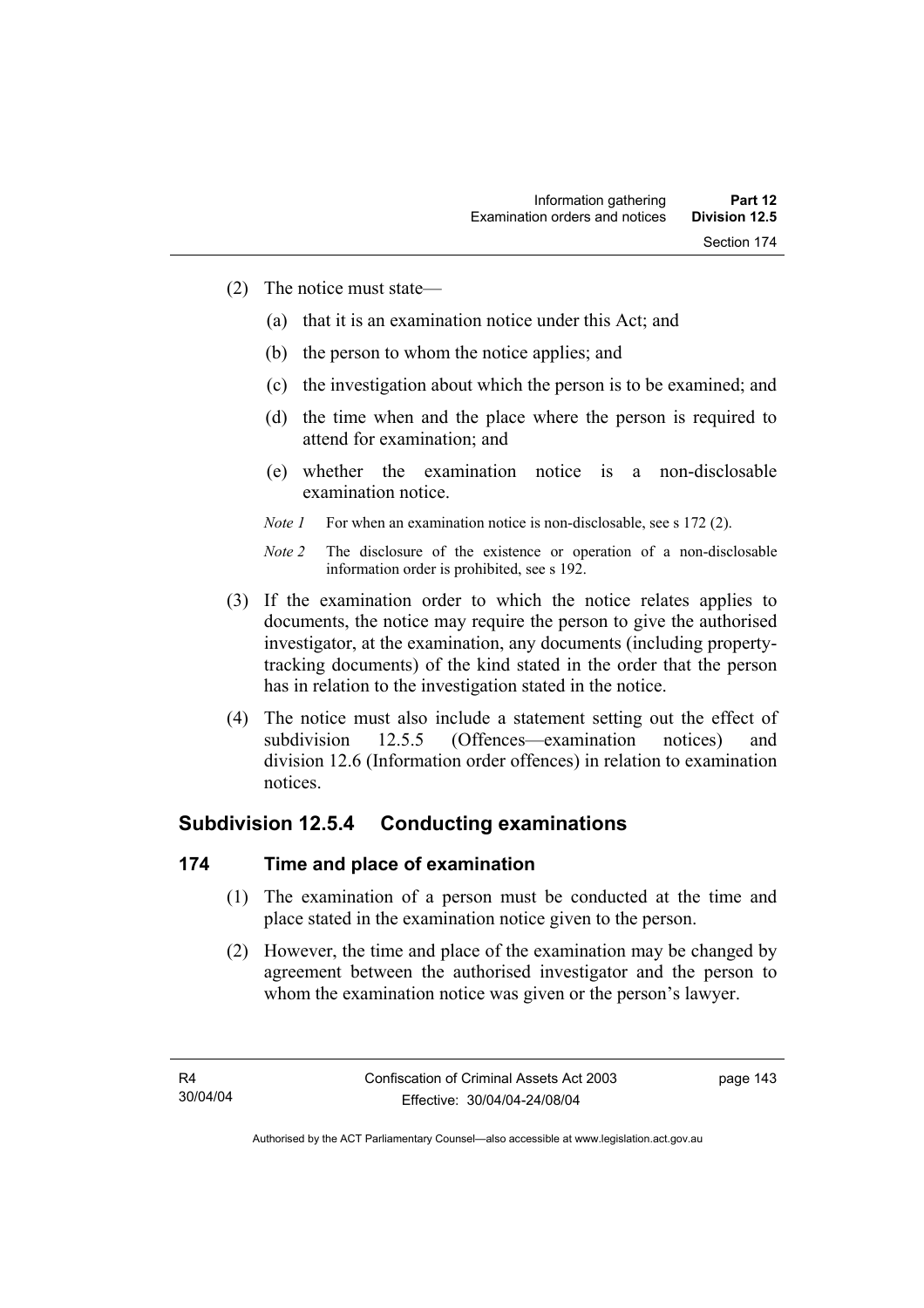## **175 Requirements made of person examined**

- (1) A person to whom an examination notice applies may be examined on oath or affirmation by the authorised investigator.
	- *Note* For the taking of an oath or the making of an affirmation, see the *Oaths and Affirmations Act 1984.*
- (2) For subsection (1), the authorised investigator may—
	- (a) require the person either to take an oath or make an affirmation; and
	- (b) administer an oath or affirmation to the person.
- (3) The authorised investigator may require the person to answer a question that is put to the person at the examination

#### **176 Conduct of examination**

- (1) The examination of the person must take place in private.
- (2) The authorised investigator may give directions about who may be present during the examination, or during a part of it.
- (3) The following people are entitled to be present at the examination:
	- (a) the authorised investigator;
	- (b) the person being examined, and the person's lawyer;
	- (c) anyone else who is entitled to be present because of a direction under subsection (2).
- (4) The authorised investigator may arrange for a record of the examination to be made.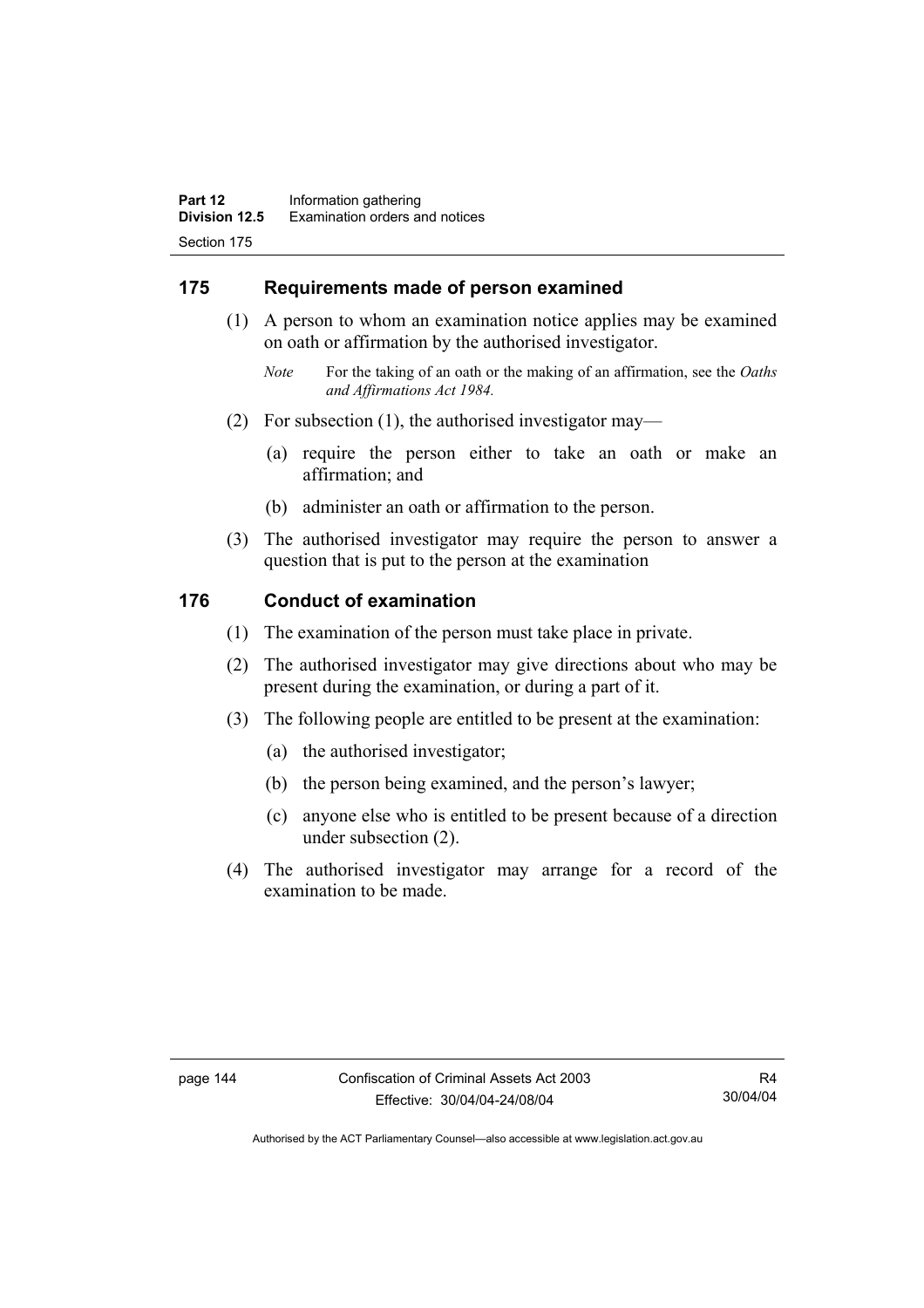- (5) The *Evidence (Miscellaneous Provisions) Act 1991*, part 3 (Use of audiovisual links and audio links) applies to an examination under this division as if a reference to evidence were a reference to an examination under this division and any other necessary changes were made.
	- *Note* An authorised investigator is a Territory court for the *Evidence (Miscellaneous Provisions) Act 1991*, pt 3 (see s 16, defs *State*, *Territory court* and *tribunal*).

## **177 Role of the examinee's lawyer**

The lawyer of the person being examined may, at the times during the examination that the authorised investigator decides, address the investigator and examine the person about matters about which the investigator has examined (or proposes to examine) the person.

## **178 Examinations—consequential powers about documents**

- (1) If a document is given to an authorised investigator under an examination notice, the investigator may—
	- (a) take possession of, and make copies of, or take extracts from, the document; and
	- (b) keep the document for the period necessary for this Act.
- (2) If an authorised investigator keeps a document given to the investigator under an examination notice, the investigator must, if asked by a person who would be entitled to inspect the document if it was not in the investigator's possession—
	- (a) give the person a copy of the document certified by the investigator in writing to be a true copy of the document; or
	- (b) at any reasonable time, allow the person to inspect the document, make copies of it or take extracts from it.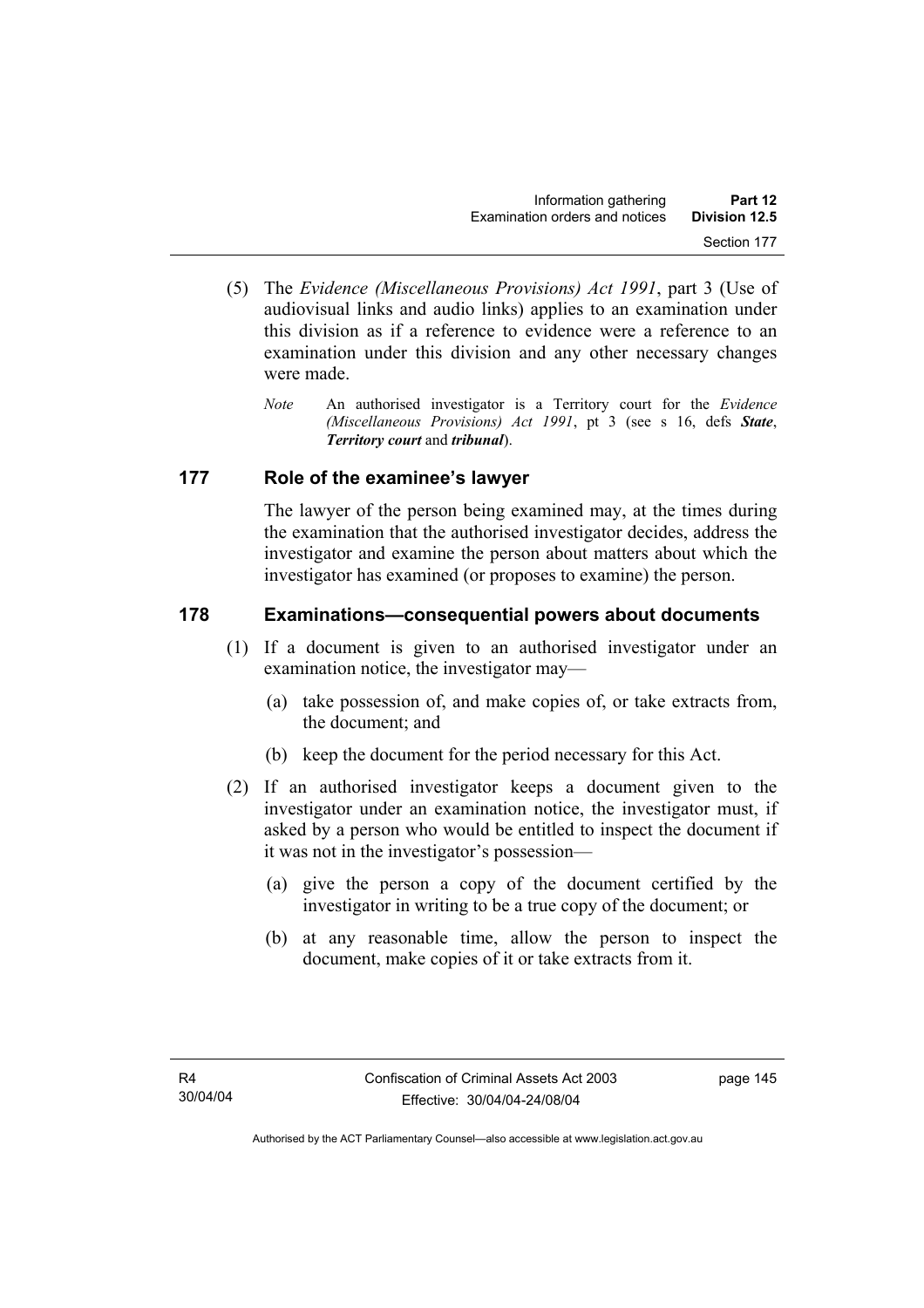## **179 Examinations—additional restrictions on disclosure**

- (1) This section applies in relation to the examination of a person under an examination notice (other than a notice that is a non-disclosable examination notice under section 172 (2) (Examination notices giving)).
	- *Note 1* For non-disclosable examination notices, see s 172 (2). The disclosure of the existence or operation of a non-disclosable examination notice is prohibited, see s 192.
	- *Note 2* The disclosure of matter relating to a direction under this section is prohibited, see s 185.
- (2) An authorised investigator may, on the investigator's own initiative or at the request of the person being examined or the DPP, give directions prohibiting or restricting the publication or disclosure of all or any of the following:
	- (a) the fact that an examination notice has been given to a person;
	- (b) any information about the examination (whether or not an examination has been held);
	- (c) any information given, statement made, document produced or thing done during the examination;
	- (d) any information, document or thing derived from anything mentioned in this subsection.
- (3) In deciding whether to give a direction under subsection (2), the authorised investigator must have regard to whether the direction—
	- (a) would promote the purposes of this Act; or
	- (b) is desirable to protect the integrity of an investigation (however described) for any purpose or a prosecution of an offence.
- (4) The authorised investigator may also have regard to any other relevant matter in deciding whether to give a direction under subsection (2).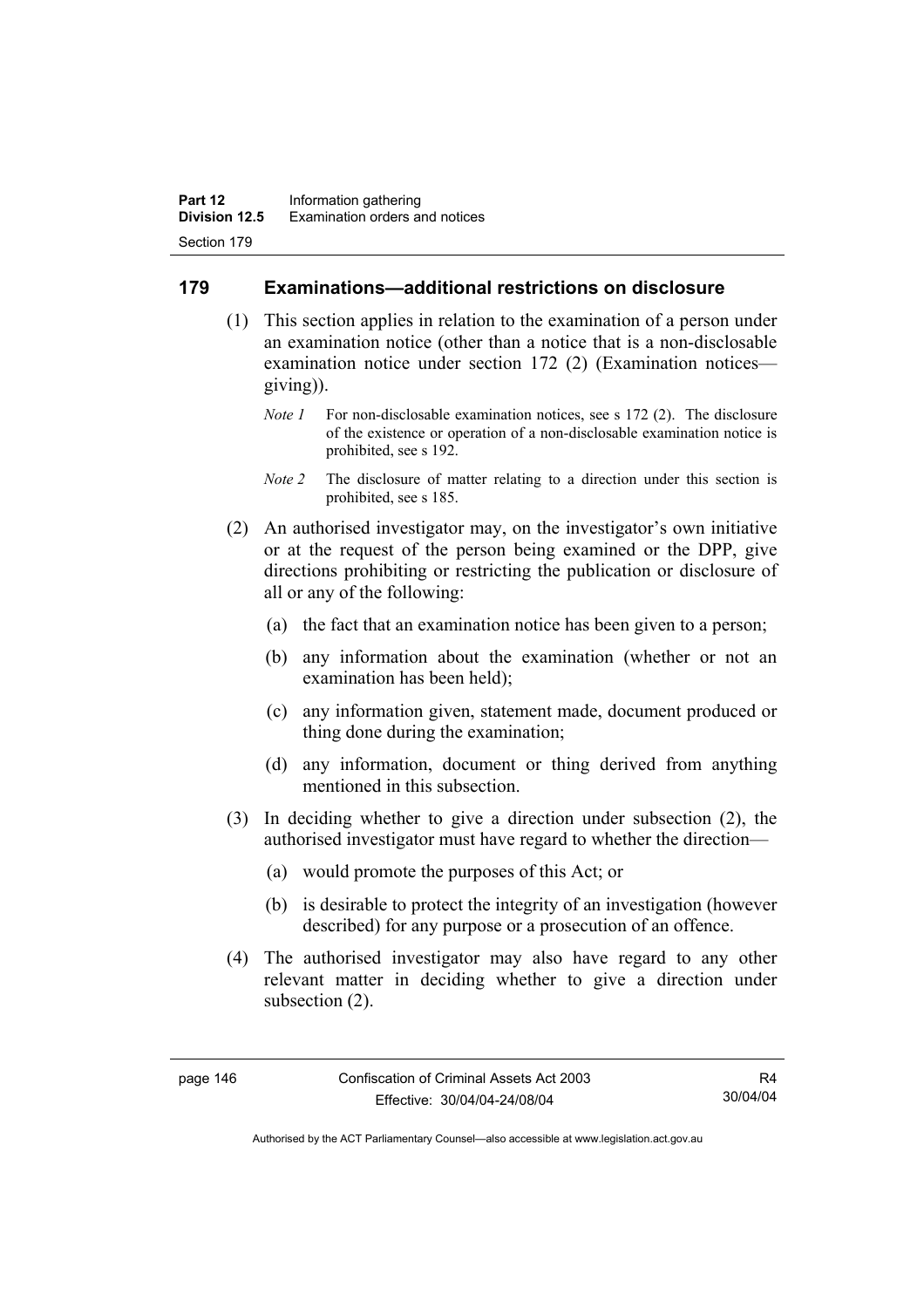#### **180 Protection of authorised investigator etc**

- (1) An authorised investigator has, in the exercise of his or her functions as an authorised investigator, the same protection and immunity as a judge.
- (2) A lawyer appearing at the examination on behalf of the person being examined has the same protection and immunity as a barrister has in appearing for a party in a proceeding in the Supreme Court.
- (3) A person being examined under this division—
	- (a) has the same protection as a witness in a proceeding in the Supreme Court; and
	- (b) in addition to the penalties provided by this Act, is subject to the same liabilities as a witness in a proceeding in the Supreme Court.

## **Subdivision 12.5.5 Offences—examination notices**

*Note* For other applicable offences, see div 12.6 (Information order offences).

## **181 Obstruction etc of authorised investigator**

- (1) A person commits an offence if—
	- (a) the person knows that, or is reckless about the fact that, a person is an authorised investigator; and
	- (b) the person obstructs, hinders, intimidates or resists the investigator in the exercise of the investigator's functions.

Maximum penalty: 200 penalty units, imprisonment for 2 years or both.

(2) Strict liability applies to subsection (1) (b).

page 147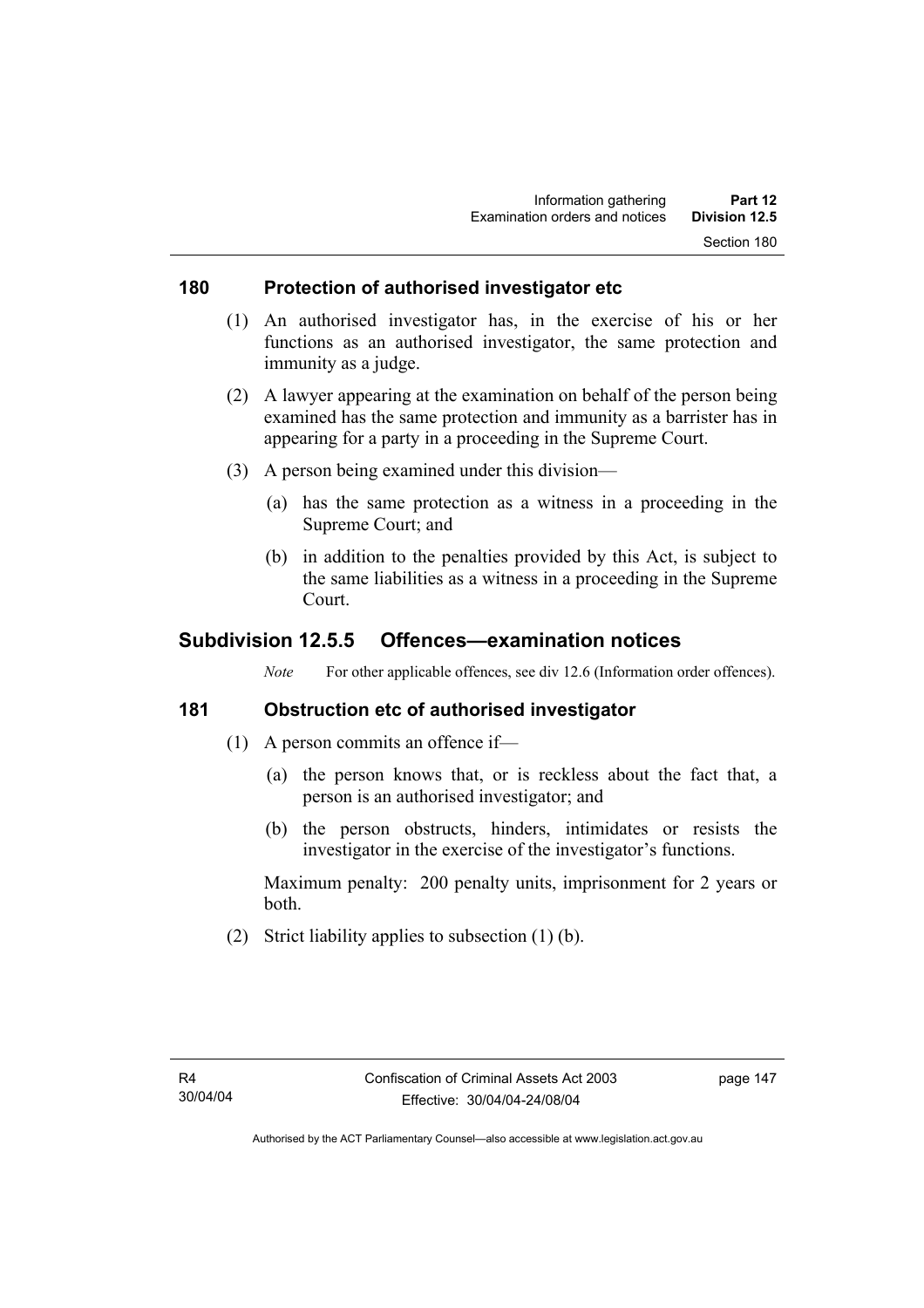## **182 Failing to attend examination**

- (1) A person commits an offence if the person is required by an examination notice to attend an examination and the person fails to attend the examination at—
	- (a) the time and place stated in the notice; or
	- (b) the time and place as changed under section 174 (2) (Time and place of examination).

Maximum penalty: 200 penalty units, imprisonment for 2 years or both.

(2) An offence against this section is a strict liability offence.

## **183 Offences relating to appearance at examination**

- (1) A person who is required by an examination notice to attend an examination commits an offence if, during the examination, the person—
	- (a) fails to be sworn or to make an affirmation that the authorised investigator requires the person to swear or make; or
	- (b) fails to answer a question that the authorised investigator requires the person to answer; or
	- (c) fails to produce a document that the person is required under the examination notice to produce at the examination; or
	- (d) leaves the examination before being excused by the authorised investigator.

Maximum penalty: 200 penalty units, imprisonment for 2 years or both.

- (2) However, subsection (1) (c) does not apply if the person complied with the notice in relation to production of a document (if any) to the extent that it was practicable to do so.
- (3) An offence against this section is a strict liability offence.

| page 148 | Confiscation of Criminal Assets Act 2003 |          |
|----------|------------------------------------------|----------|
|          | Effective: 30/04/04-24/08/04             | 30/04/04 |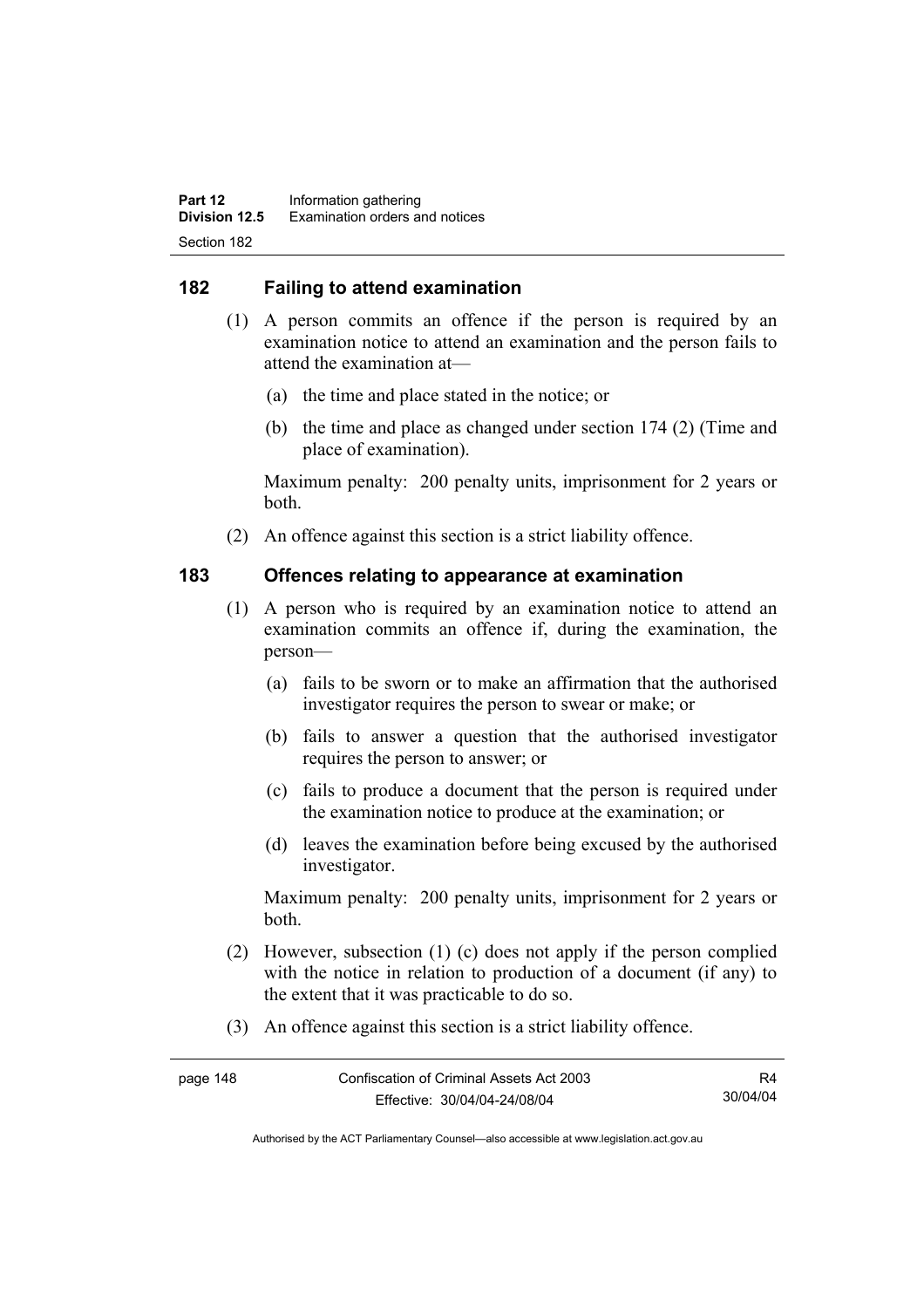#### **184 Unauthorised presence at an examination**

- (1) A person commits an offence if the person—
	- (a) is present at an examination; and
	- (b) is not entitled under section 176 (3) (Conduct of examination) to be present.

Maximum penalty: 50 penalty units, imprisonment for 6 months or both.

(2) An offence against this section is a strict liability offence.

#### **185 Examinations—additional disclosure offences**

*Note* An offence against this section is a strict liability offence, see s (7).

- (1) A person commits an offence if—
	- (a) an authorised investigator has given a direction under section 179 (2) (Examinations—additional restrictions on disclosure) prohibiting or restricting the publication or disclosure of a matter mentioned in the subsection; and
	- (b) the person has notice of the direction (whether by being given a copy of the direction or otherwise); and
	- (c) the person publishes or discloses the matter to someone else.

Maximum penalty: 200 penalty units, imprisonment for 2 years or both.

- (2) A person commits an offence if—
	- (a) an authorised investigator has given a direction under section 179 (2) prohibiting or restricting the publication or disclosure of a matter mentioned in the subsection; and
	- (b) the person has notice of the direction (whether by being given a copy of the direction or otherwise); and

page 149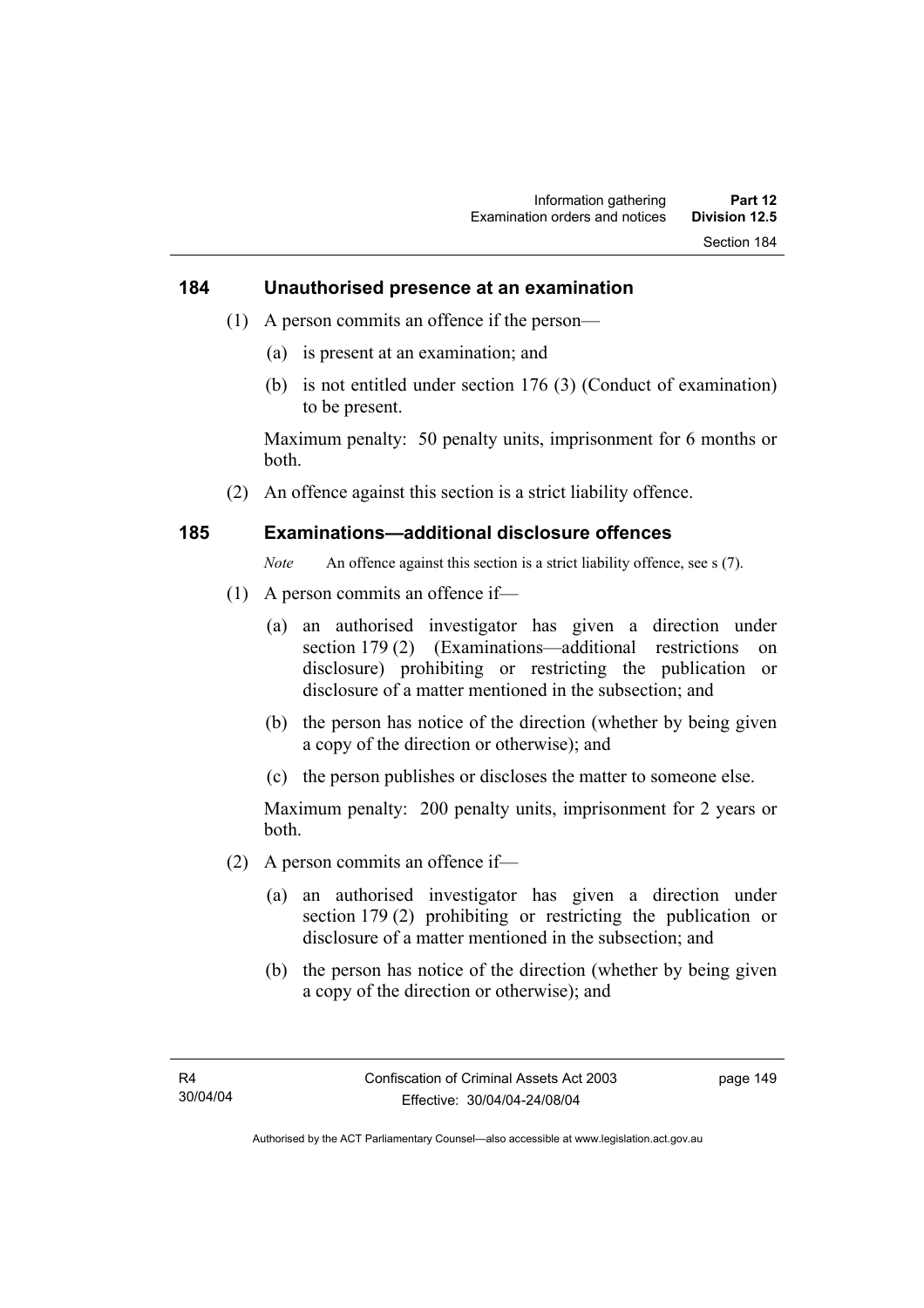- (c) the person publishes or discloses information to someone else; and
- (d) the other person could infer from the information the matter to which the direction relates.

Maximum penalty: 200 penalty units, imprisonment for 2 years or both.

- (3) Subsections (1) and (2) do not apply if the publication or disclosure is made to any of the following entities in the circumstances mentioned for the entity:
	- (a) a police officer—in any circumstances;
	- (b) an officer, employee or agent of the person—to ensure that the order is complied with and the person to whom the publication or disclosure is made is given notice of the direction (whether by being given a copy of the restraining order to which the direction relates or otherwise) by the person making the publication or disclosure;
	- (c) a lawyer—to obtain legal advice or representation in relation to the order;
	- (d) a relevant court—with the court's leave.
		- *Note* The application for leave, and any proceeding with the court's leave, must be heard in closed court, see s (8).
- (4) Also, subsections (1) and (2) do not apply if the publication or disclosure is made—
	- (a) by a police officer in the exercise of the officer's functions; or
	- (b) for the purpose of giving or obtaining legal advice, or making legal representations, in relation to the order.
- (5) A person commits an offence if—
	- (a) an authorised investigator has given a direction under section 179 (2) (Examinations—additional restrictions on

| page 150 | Confiscation of Criminal Assets Act 2003 | R4       |
|----------|------------------------------------------|----------|
|          | Effective: 30/04/04-24/08/04             | 30/04/04 |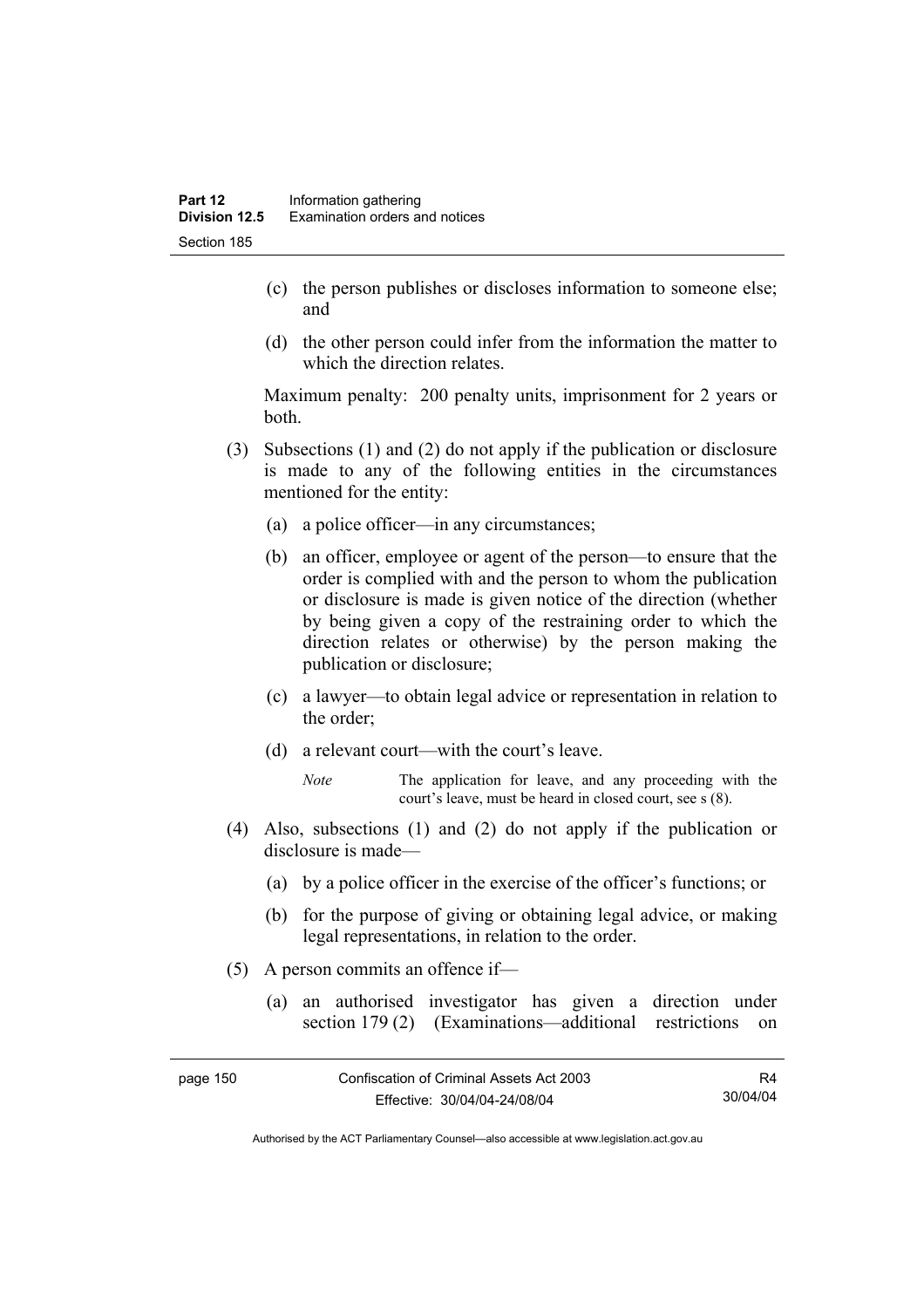disclosure) prohibiting or restricting the publication or disclosure of a matter mentioned in the subsection; and

- (b) the person receives information in relation to the matter in accordance with subsection (3) or (4); and
- (c) the person ceases to be a person mentioned in subsection (3) or (4); and
- (d) the person publishes or discloses the matter to someone else.

Maximum penalty: 200 penalty units, imprisonment for 2 years or both.

- (6) A person commits an offence if—
	- (a) an authorised investigator has given a direction under section 179 (2) prohibiting or restricting the publication or disclosure of a matter mentioned in the subsection; and
	- (b) the person receives information in relation to the matter in accordance with subsection (3) or (4); and
	- (c) the person ceases to be a person mentioned in subsection (3) or (4); and
	- (d) the person publishes or discloses information to someone else; and
	- (e) the other person could infer from the information the matter to which the direction relates.

Maximum penalty: 200 penalty units, imprisonment for 2 years or both.

- (7) An offence against this section is a strict liability offence.
- (8) For subsection (3) (d), an application for leave, and any proceeding with the court's leave, must be heard in closed court.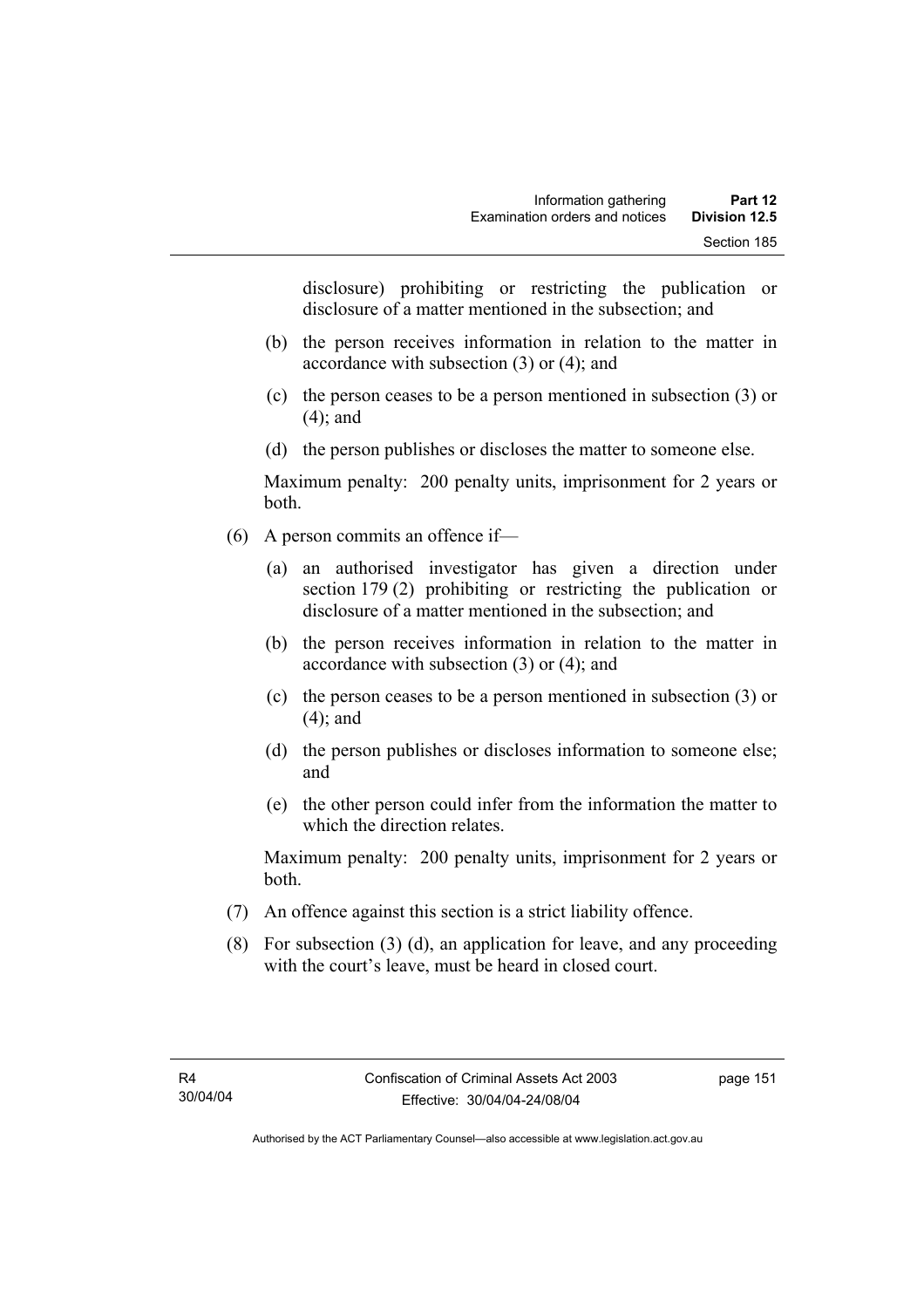**Part 12** Information gathering<br>**Division 12.6** Information order offer **Division 12.6** Information order offences Section 186

# **Division 12.6 Information order offences**

#### **186 Meaning of** *information order*

In this Act:

*information order* means—

- (a) an inquiry notice; or
- (b) a monitoring order; or
- (c) a transaction suspension order; or
- (d) a production order; or
- (e) an examination order; or
- (f) an examination notice.

#### **187 Information orders—failure to comply**

A person commits an offence if—

- (a) the person is given an information order (other than an examination notice); and
- (b) the person fails to comply with the order.

Maximum penalty: 200 penalty units, imprisonment for 2 years or both.

*Note* For contravention of an examination notice, see s 182.

#### **188 Information orders—false or misleading information**

- (1) A person commits an offence if—
	- (a) the person gives information to a police officer; and
	- (b) the person does so knowing that the information—
		- (i) is false or misleading in a material particular; or

page 152 Confiscation of Criminal Assets Act 2003 Effective: 30/04/04-24/08/04

R4 30/04/04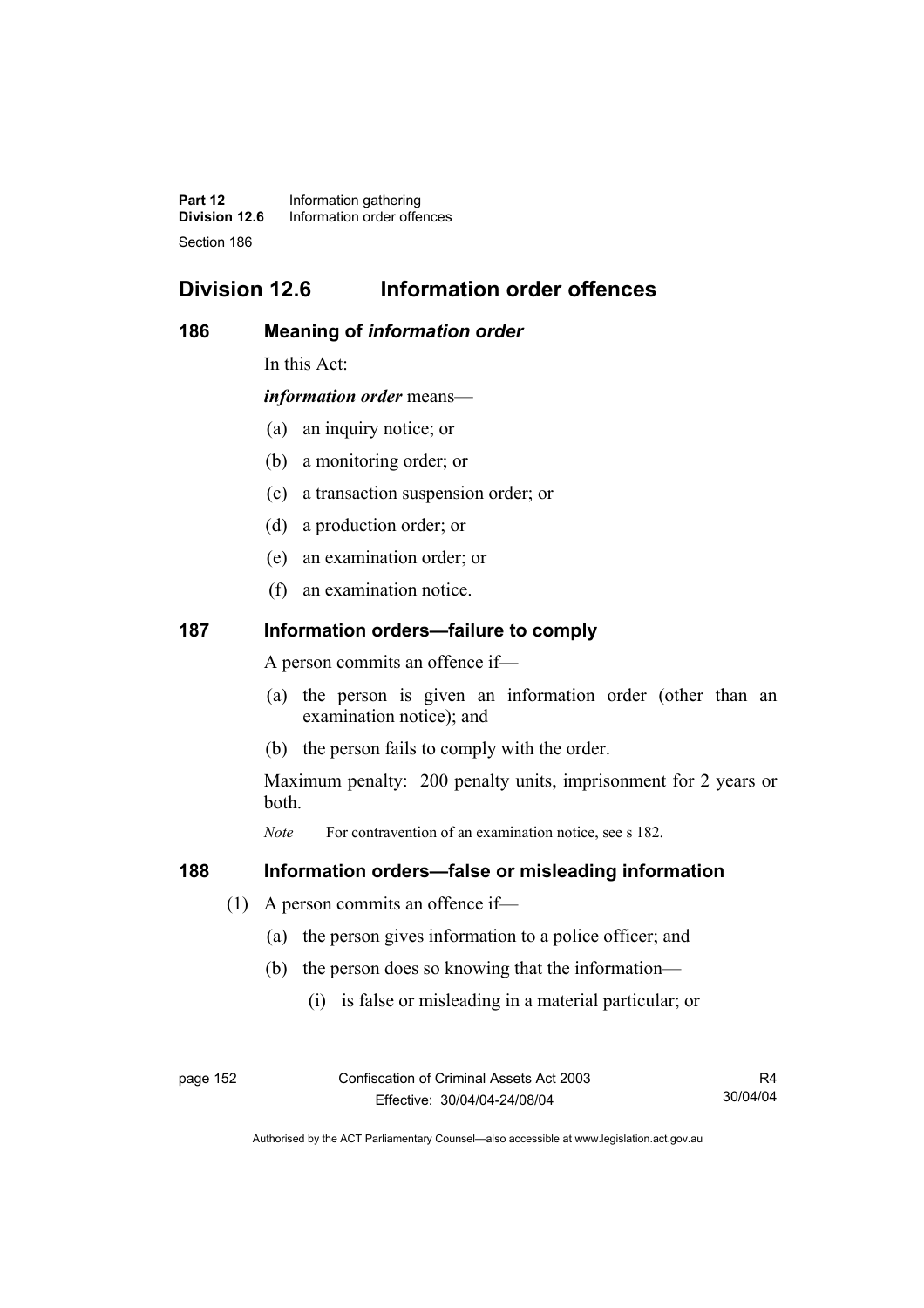- (ii) omits something that makes the information false or misleading in a material particular; and
- (c) the information is given in compliance (or purported compliance) with an information order.

Maximum penalty: 200 penalty units, imprisonment for 2 years or both.

- (2) Subsection (1) (c) does not apply if, before the information was given by the person to the police officer, a police officer did not take reasonable steps to tell the person of the existence of the offence against subsection (1).
- (3) For subsection (2), it is sufficient if the following form of words is used:

'Giving false or misleading information is an offence with serious consequences'.

## **189 Information orders—false or misleading documents**

- (1) A person commits an offence if—
	- (a) the person produces a document to a police officer (including an authorised investigator); and
	- (b) the person does so knowing that the document is false or misleading in a material particular; and
	- (c) the document is produced in compliance (or purported compliance) with an information order.

Maximum penalty: 200 penalty units, imprisonment for 2 years or both.

 (2) Subsection (1) does not apply to a person who produces a document to a police officer if the document is accompanied by a written statement signed by the person (or, for a corporation, by an officer of the corporation)—

page 153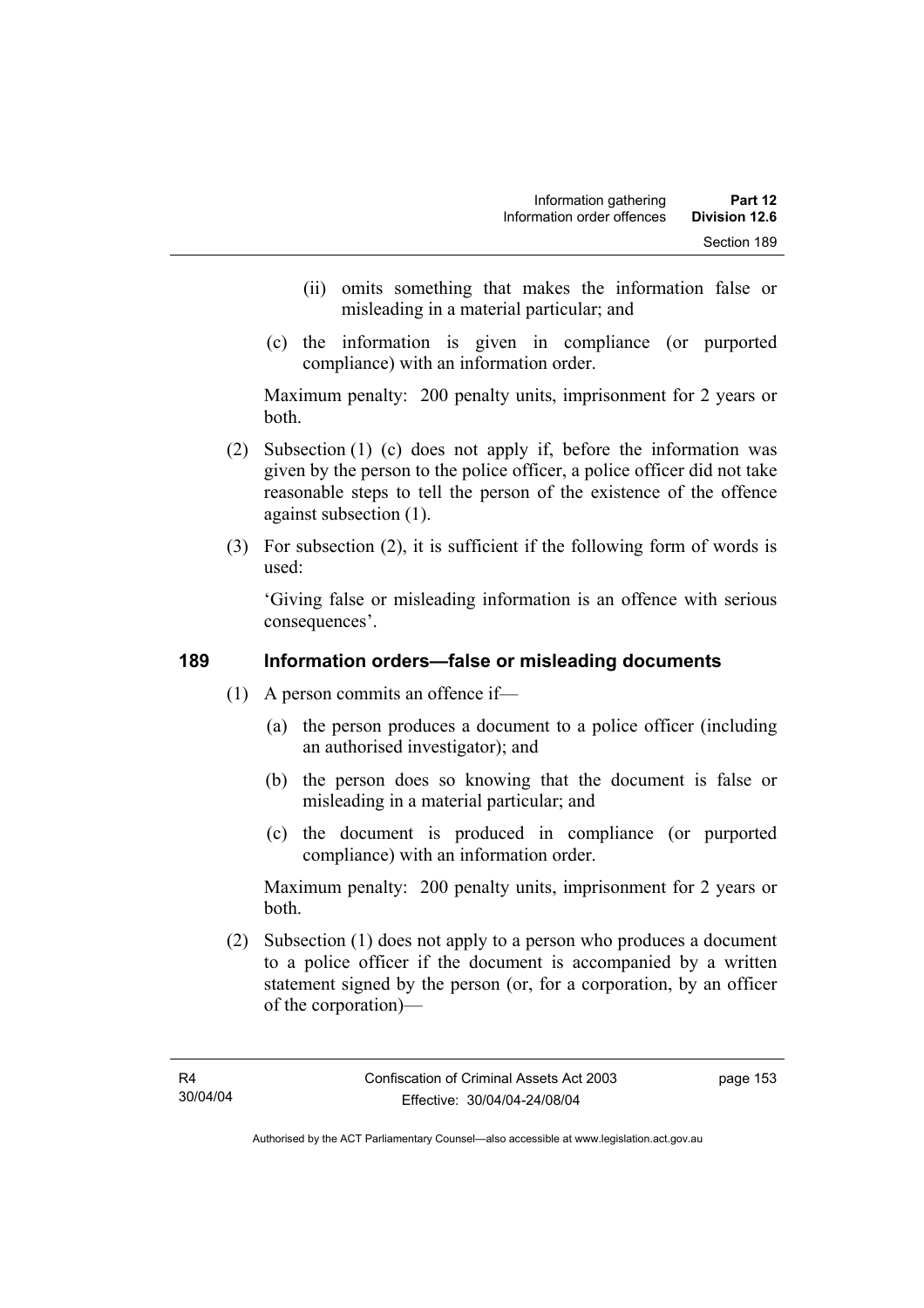- (a) stating that the document is, to the person's knowledge, false or misleading in a material particular; and
- (b) setting out, or referring to, the material particular in which the document is, to the person's knowledge, false or misleading.

## **190 Destruction etc of documents**

- (1) A person commits an offence if—
	- (a) the person is given—
		- (i) a production order for a property-tracking document; or
		- (ii) an examination notice that requires the person to produce a document at an examination; and
	- (b) the person intentionally destroys, damages, changes or otherwise interferes with the document.

Maximum penalty: 500 penalty units, imprisonment for 5 years or both.

- (2) A person commits an offence if—
	- (a) the person is given—
		- (i) a production order for a property-tracking document; or
		- (ii) an examination notice that requires the person to produce a document at an examination; and
	- (b) the person destroys, damages, changes or otherwise interferes with the document.

Maximum penalty: 50 penalty units, imprisonment for 6 months or both.

(3) An offence against subsection (2) a strict liability offence.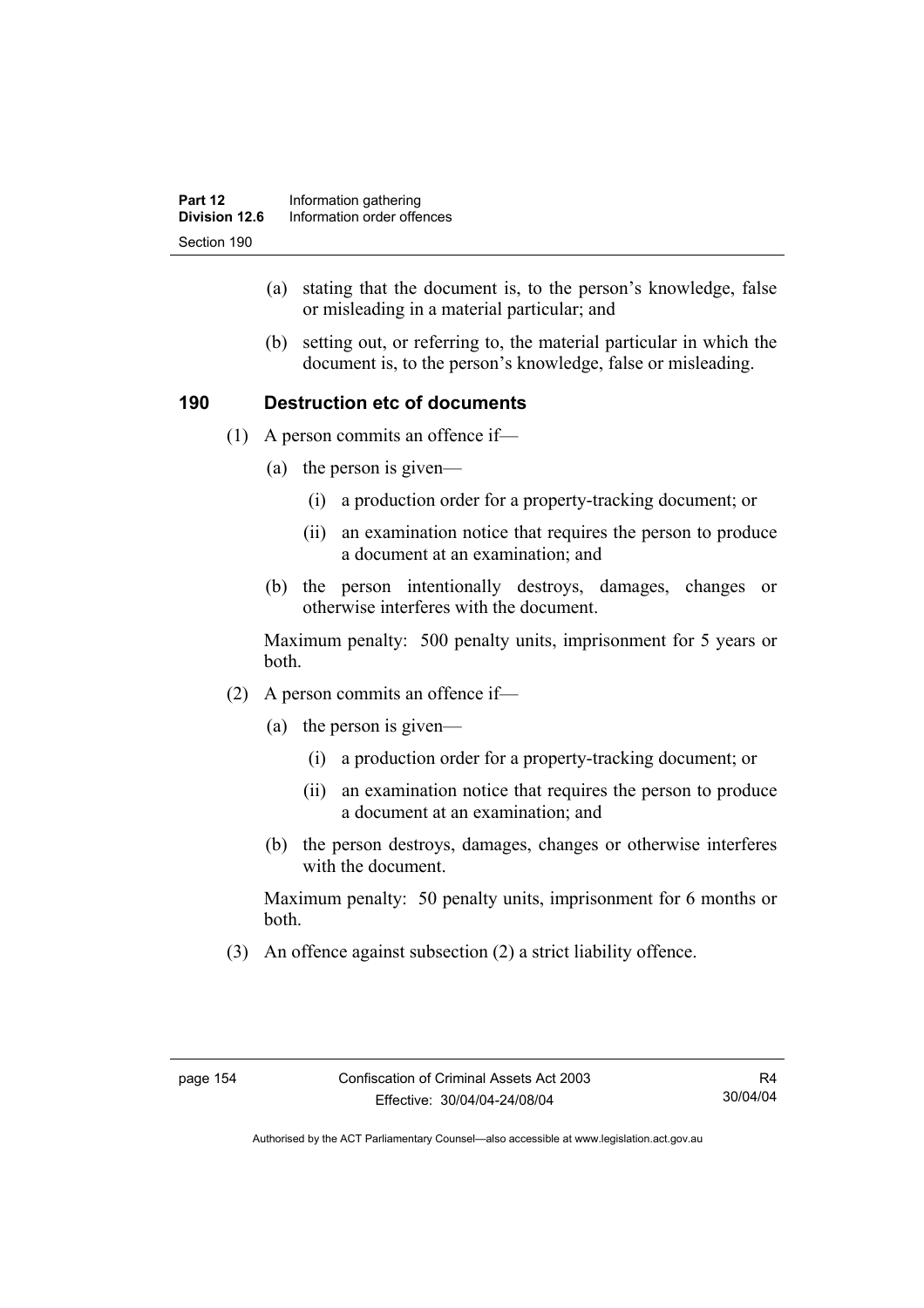- (4) An offence against subsection (2) is declared to be an indictable offence.
	- *Note* An offence against a Territory law is an *indictable offence* if it is punishable by imprisonment for longer than 1 year, or is declared by law to be an indictable offence (see Legislation Act, s 190 (1)).

#### **191 Meaning of** *non-disclosable information order*

In this Act:

*non-disclosable information order* means any of the following information orders:

- (a) an inquiry notice;
- (b) a monitoring order;
- (c) a transaction suspension order;
- (d) a production order that is declared under section 161 (1) (Production order proceedings—restrictions on disclosure) to be a non-disclosable production order;
- (e) an examination order that is declared under section 170 (1) (Examination order proceedings—restrictions on disclosure) to be a non-disclosable examination order;
- (f) an examination notice that is a non-disclosable examination notice under section 172 (2) (Examination notices—giving).

## **192 Information orders—disclosure offences**

*Note* An offence against this section is a strict liability offence, see s (7).

 (1) A person commits an offence if the person publishes or discloses the existence or operation of a non-disclosable information order to someone else.

Maximum penalty: 200 penalty units, imprisonment for 2 years or both.

(2) A person commits an offence if—

| R4       | Confiscation of Criminal Assets Act 2003 | page 155 |
|----------|------------------------------------------|----------|
| 30/04/04 | Effective: 30/04/04-24/08/04             |          |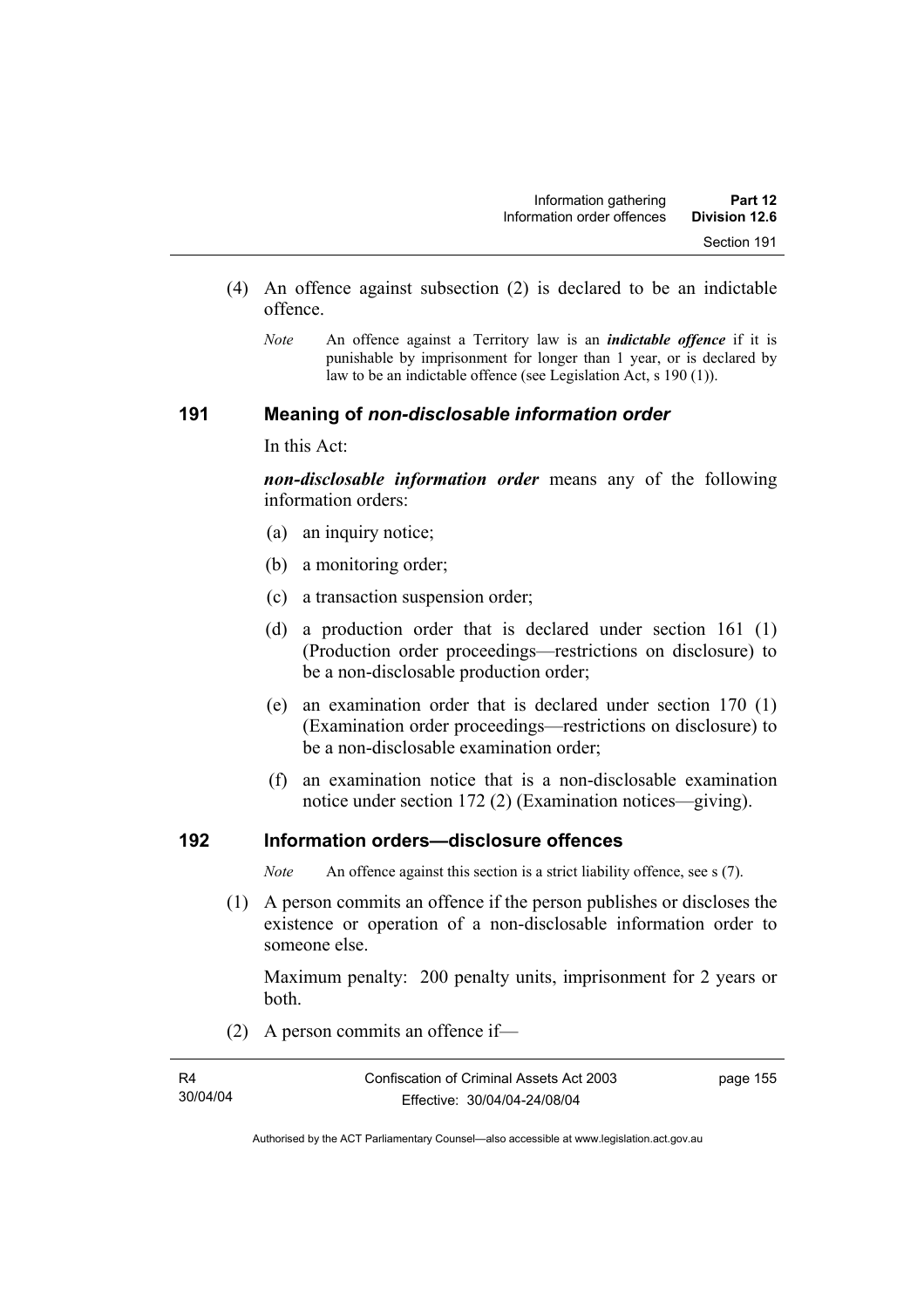- (a) the person publishes or discloses information to someone else; and
- (b) the other person could infer from the information the existence or operation of a non-disclosable information order.

Maximum penalty: 200 penalty units, imprisonment for 2 years or both.

- (3) Subsections (1) and (2) do not apply if the publication or disclosure is made to any of the following entities in the circumstances mentioned for the entity:
	- (a) a police officer—in any circumstances;
	- (b) an officer, employee or agent of the person—to ensure that the order is complied with and the person to whom the publication or disclosure is made is given notice of the offences against this section by the person making the publication or disclosure;
	- (c) a lawyer—to obtain legal advice or representation in relation to the order;
	- (d) a relevant court—with the court's leave.
		- *Note* The application for leave, and any proceeding with the court's leave, must be heard in closed court, see s (8).
- (4) Also, subsections (1) and (2) do not apply if the publication or disclosure is made—
	- (a) by a police officer in the exercise of the officer's functions; or
	- (b) for the purpose of giving or obtaining legal advice, or making legal representations, in relation to the order.
- (5) A person commits an offence if—
	- (a) the person receives information in relation to a non-disclosable information order in accordance with subsection (3) or (4); and
	- (b) the person ceases to be a person mentioned in subsection (3) or (4); and

| page 156 | Confiscation of Criminal Assets Act 2003 | R4       |
|----------|------------------------------------------|----------|
|          | Effective: 30/04/04-24/08/04             | 30/04/04 |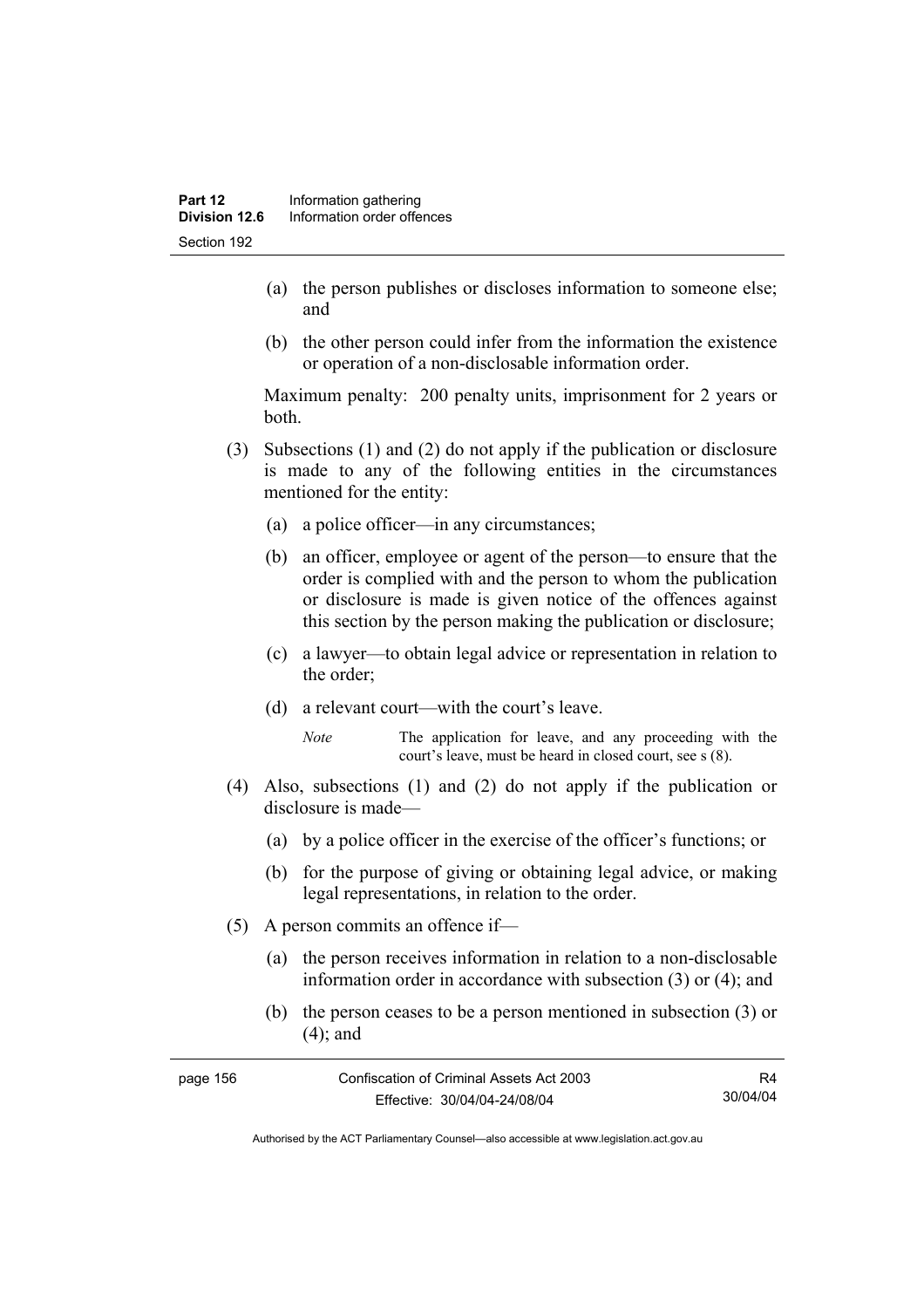(c) the person publishes or discloses the existence or operation of the order to someone else.

Maximum penalty: 200 penalty units, imprisonment for 2 years or both.

- (6) A person commits an offence if—
	- (a) the person receives information in relation to a non-disclosable information order in accordance with subsection (3) or (4); and
	- (b) the person ceases to be a person mentioned in subsection (3) or (4); and
	- (c) the person publishes or discloses information to someone else; and
	- (d) the other person could infer from the information the existence or operation of the order.

Maximum penalty: 200 penalty units, imprisonment for 2 years or both.

- (7) An offence against this section is a strict liability offence.
- (8) For subsection (3) (d), an application for leave, and any proceeding with the court's leave, must be heard in closed court.

#### **193 Information orders—disclosure by police officers**

- (1) This section applies to a non-disclosable information order.
- (2) A police officer may disclose the existence or operation of the order for the purposes of, or in the course of, a legal proceeding.
	- *Note* A police officer may also disclose the existence or operation of the order in the exercise of the officer's functions, see s 192 (4) (b).
- (3) However, a police officer is not required to disclose to a court the existence or operation of the order.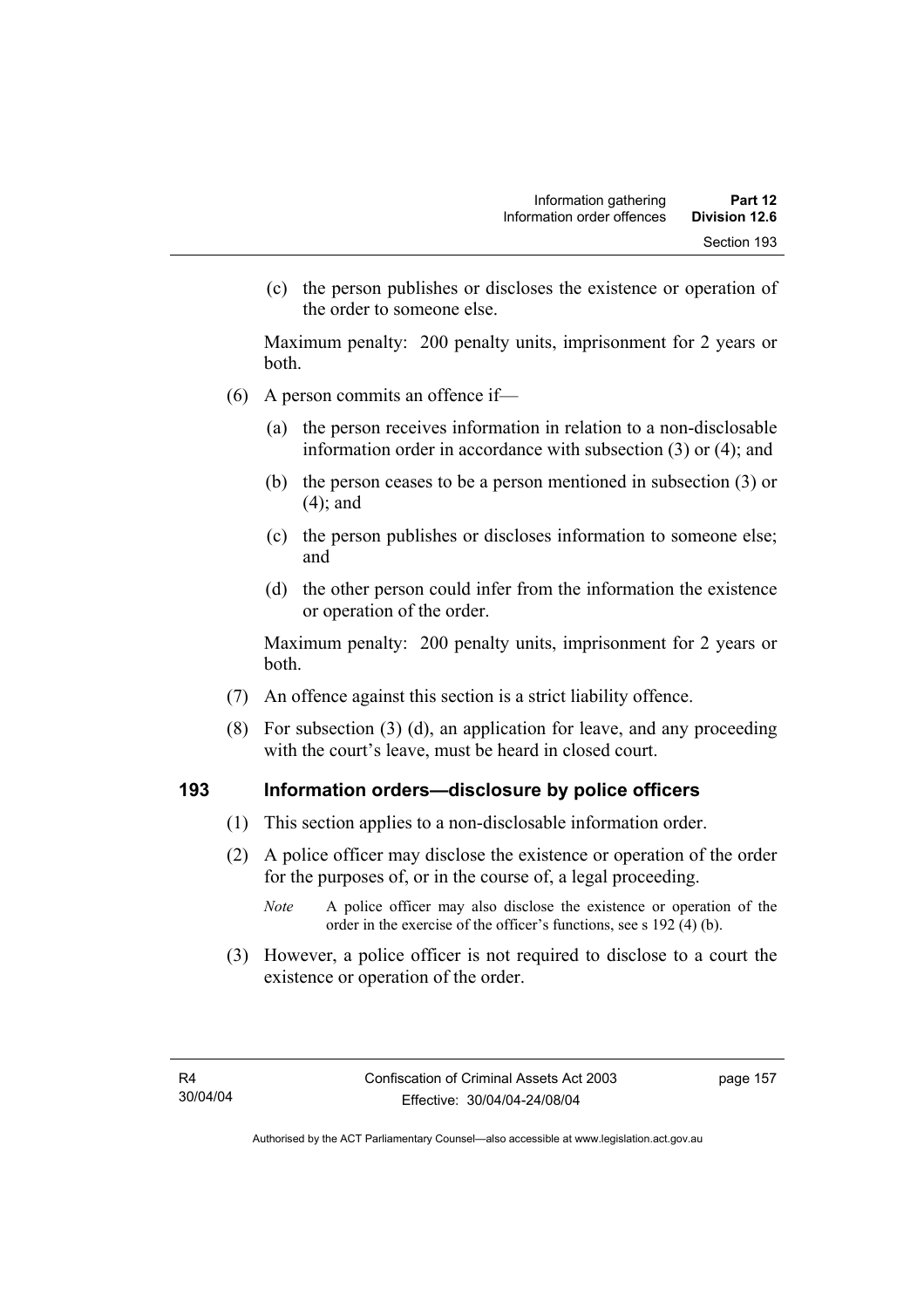| Part 12       | Information gathering      |  |
|---------------|----------------------------|--|
| Division 12.6 | Information order offences |  |
| Section 194   |                            |  |

(4) In this section:

*disclosure*, of the existence or operation of the order, includes the disclosure of information to a person from which the person could reasonably infer the existence or operation of the order.

## **194 Information orders—protection of complying financial institutions**

- (1) This section applies to a financial institution, and to an officer, employee or agent of the institution, if—
	- (a) the institution complies with an information order; and
	- (b) information given under the order relates to a money laundering offence.
- (2) The institution or person is taken not to have been at any time in possession of the information given under the order.

page 158 Confiscation of Criminal Assets Act 2003 Effective: 30/04/04-24/08/04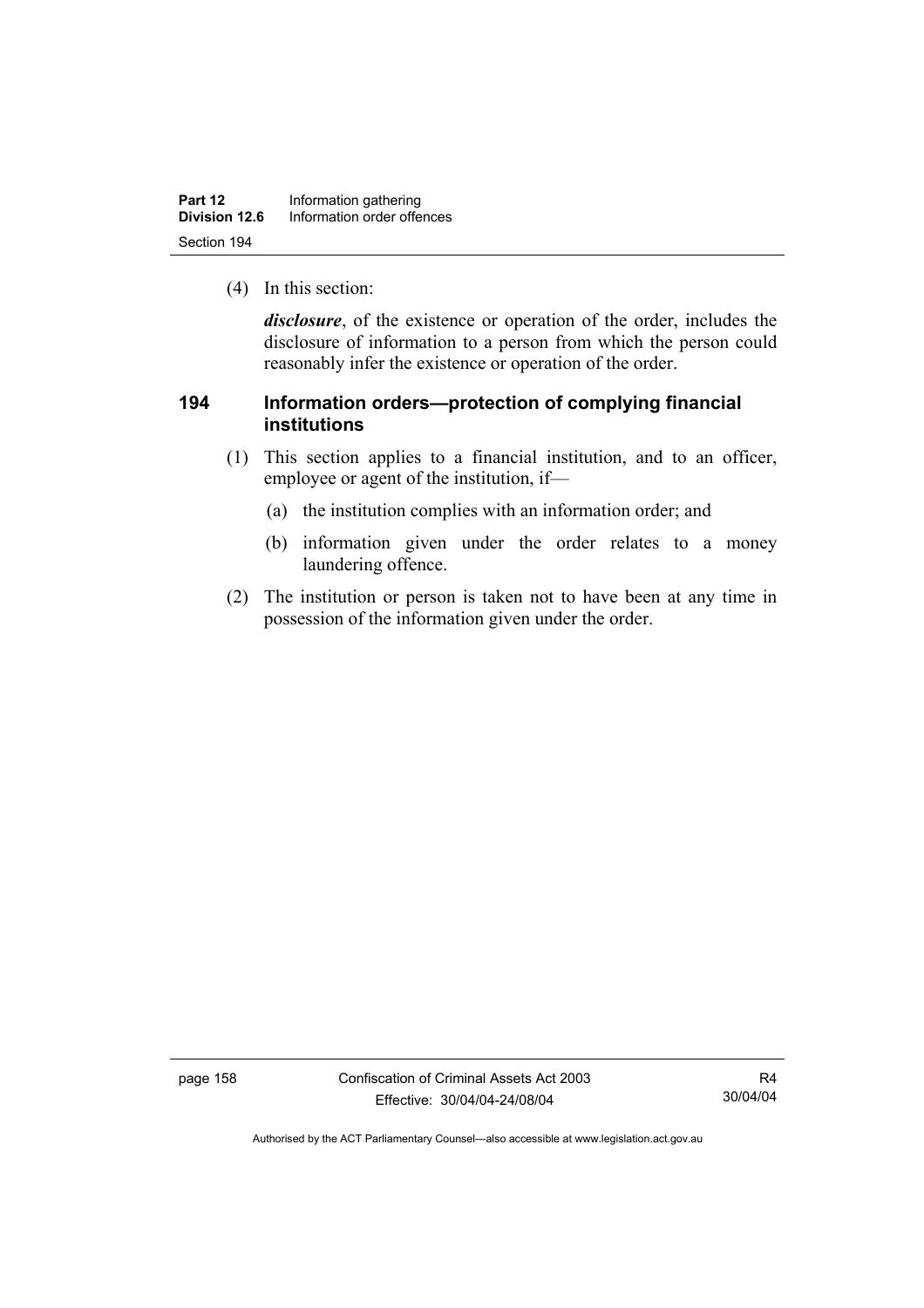Section 195

# **Part 13 Search warrants**

# **Division 13.1 Preliminary**

## **195 Definitions for pt 13**

In this part:

*at* includes in or on.

*data* includes—

- (a) information in any form; and
- (b) any program (or part of a program).

*data storage device* means a thing containing, or designed to contain, data for use by a computer.

*executing police officer*, of a search warrant, means—

- (a) the police officer (the *first police officer*) named in the warrant as the police officer responsible for executing the warrant; or
- (b) if the first police officer does not intend to be present at the execution of the warrant—another police officer whose name has been written in the warrant by the first police officer; or
- (c) another police officer whose name has been written in the warrant by the police officer last named in the warrant.

*frisk search* means—

- (a) a search of a person conducted by quickly running the hands over the person's outer garments; and
- (b) an examination of anything worn or carried by the person that is conveniently and voluntarily removed by the person.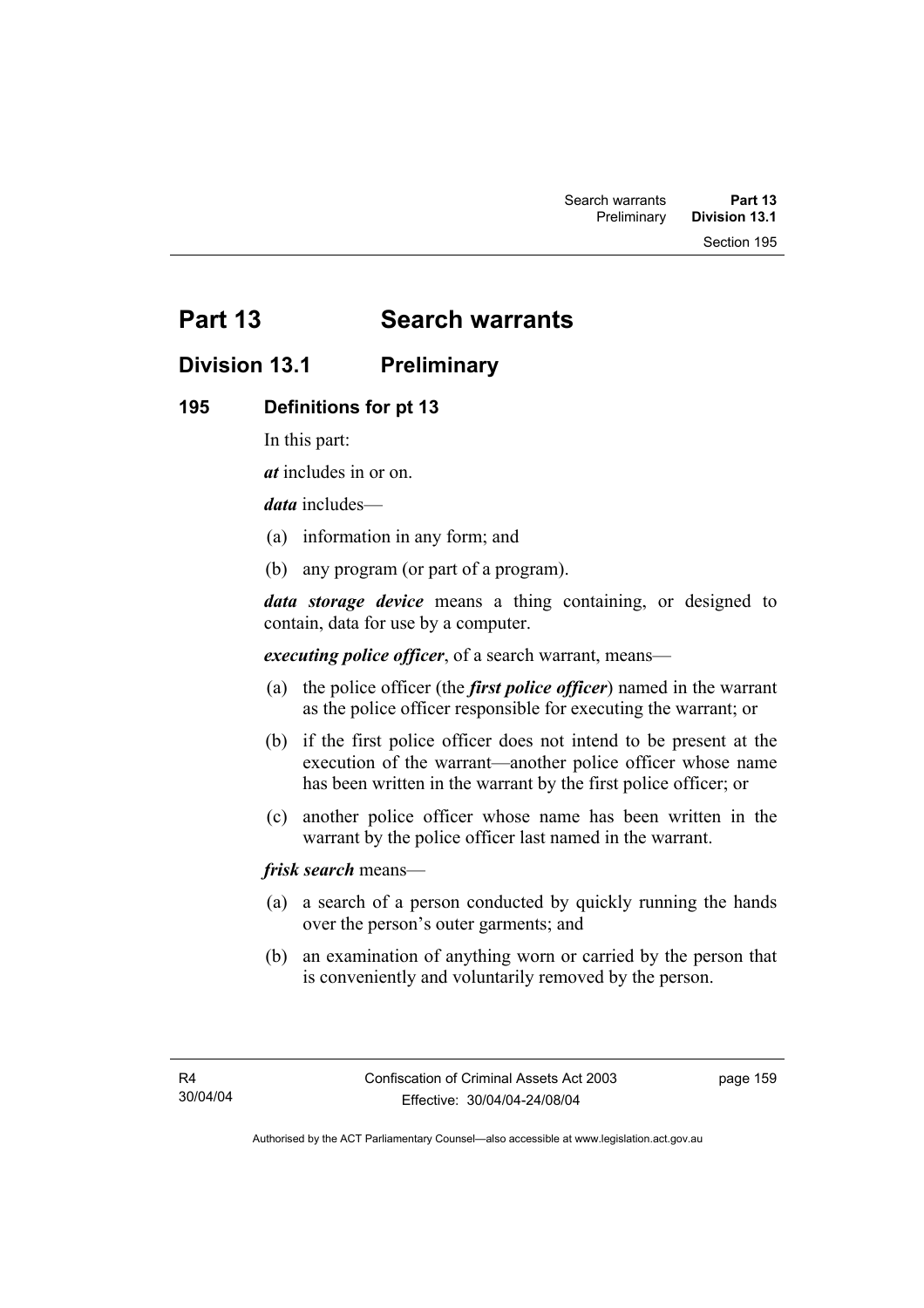*issuing officer*, for a search warrant, means—

- (a) a judge, the registrar or a deputy registrar of the Supreme Court; or
- (b) a magistrate; or
- (c) the registrar or a deputy registrar of the Magistrates Court if authorised by the Chief Magistrate to issue search warrants under this part.

*occupier*, of premises, includes—

- (a) a person believed on reasonable grounds to be an occupier of the premises; and
- (b) a person apparently in charge of the premises.

*ordinary search* means a search of a person or of articles in a person's possession, which may include—

- (a) requiring the person to remove the person's overcoat, coat or jacket and any gloves, shoes or hat; and
- (b) an examination of those items.

*person assisting*, in relation to a search warrant, means a person who has been authorised by an executing police officer to assist in executing the warrant.

*premises* includes the following:

- (a) land (whether vacant or occupied);
- (b) any structure, building, vehicle or place (whether built or not);
- (c) any part of a structure, building, vehicle or place.

*search warrant* means a warrant issued under section 199 (Issuing search warrants) that is in force.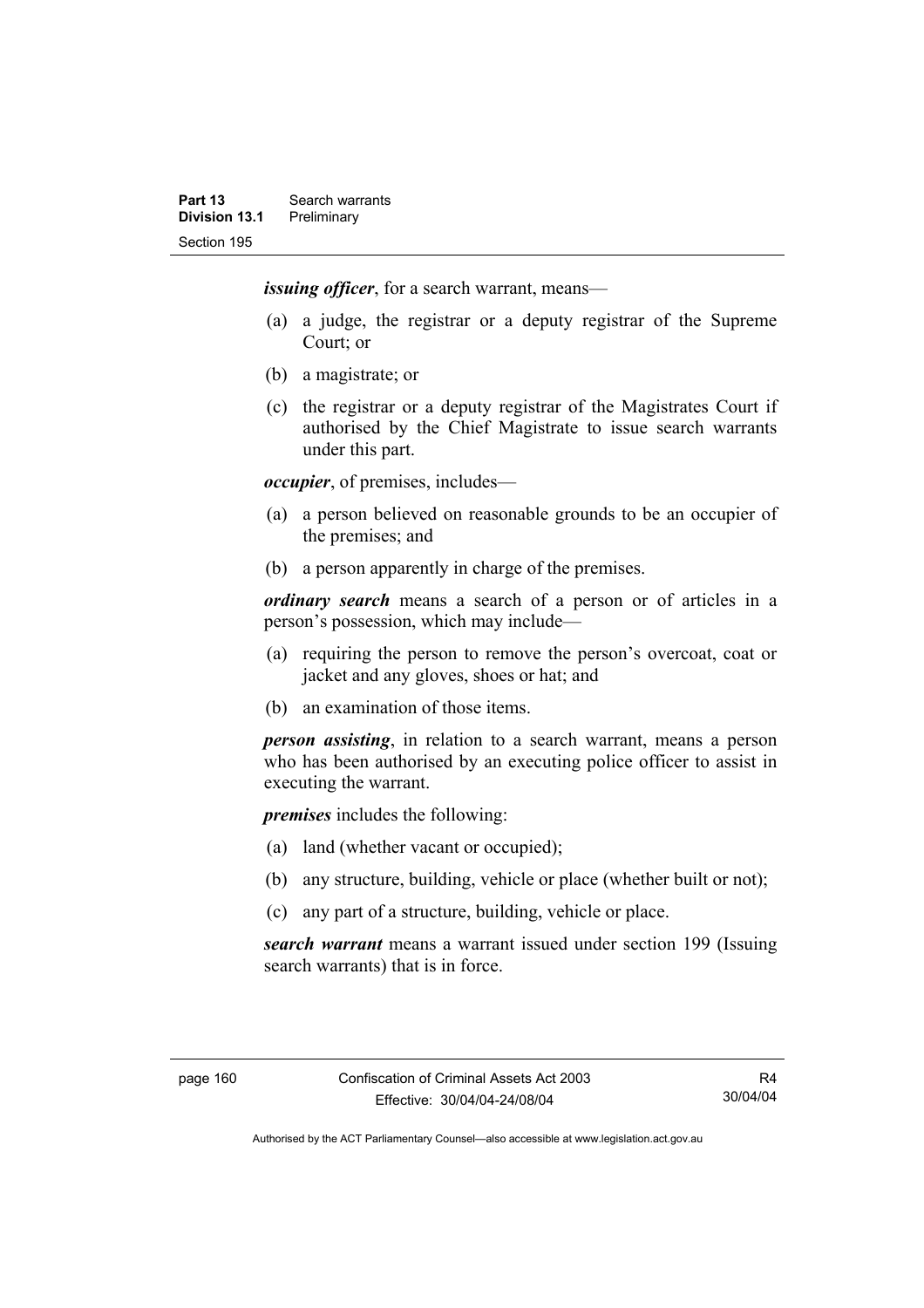#### *target material* means—

 (a) property (including tainted property and property under the effective control of a person) in relation to which action has been or could be taken under this Act; or

*Note 1* For the meaning of *effective control*, see s 14.

*Note 2* For the meaning of *in relation to*, see dict.

- (b) benefits derived by a person from the commission of an indictable offence; or
- (c) evidence in relation to property or benefits mentioned in paragraph (a) or (b); or
- (d) evidence in relation to an indictable offence.

*vehicle* includes an aircraft or vessel.

## **Division 13.2 Search warrants—general**

#### **196 Applications for search warrants—general**

- (1) A police officer may apply to an issuing officer for a search warrant to enter premises.
- (2) The application must be sworn and state the grounds on which the warrant is sought.
- (3) The issuing officer may refuse to consider the application until the applicant police officer gives the issuing officer all the information the issuing officer requires about the application in the way the issuing officer requires.

#### **197 Offence for making false etc statements in search warrant applications**

A police officer commits an offence if—

 (a) the police officer makes a statement (whether orally, in a document or in any other way); and

| - R4     | Confiscation of Criminal Assets Act 2003 | page 161 |
|----------|------------------------------------------|----------|
| 30/04/04 | Effective: 30/04/04-24/08/04             |          |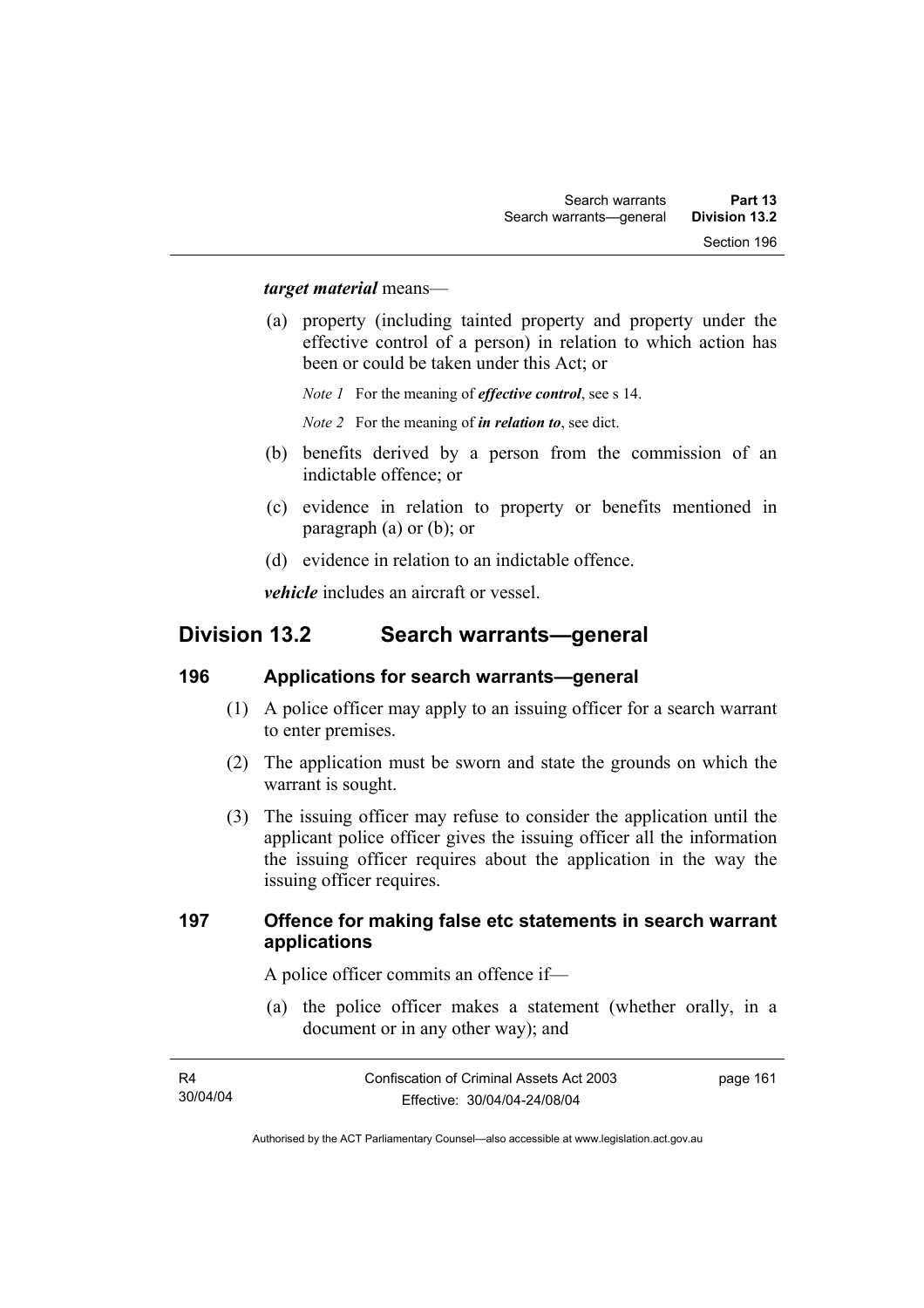- (b) the police officer does so knowing that the statement—
	- (i) is false or misleading in a material particular; or
	- (ii) omits something that makes the statement false or misleading in a material particular; and
- (c) the statement is made to an issuing officer in relation to an application for a search warrant.

Maximum penalty: 200 penalty units, imprisonment for 2 years or both.

## **198 Additional contents of search warrant applications**

- (1) If the person applying for a search warrant suspects that it will be necessary to use firearms in executing the warrant, the person must state the suspicion, and the grounds for the suspicion, in the application.
- (2) If a person applying for a warrant to search premises has previously applied for a warrant for the same premises, the person must, in the application, include particulars of the earlier application and its outcome.

#### **199 Issuing search warrants**

 (1) An issuing officer may issue a warrant to search premises if satisfied that there are reasonable grounds for suspecting that there is at the premises, or will be within the next 72 hours, target material.

*Note At* includes in or on (see s 195).

 (2) If an application for a search warrant is made under section 203 (Applying for search warrants by telephone or other electronic means), this section applies as if the reference in subsection (1) to 72 hours were a reference to 48 hours.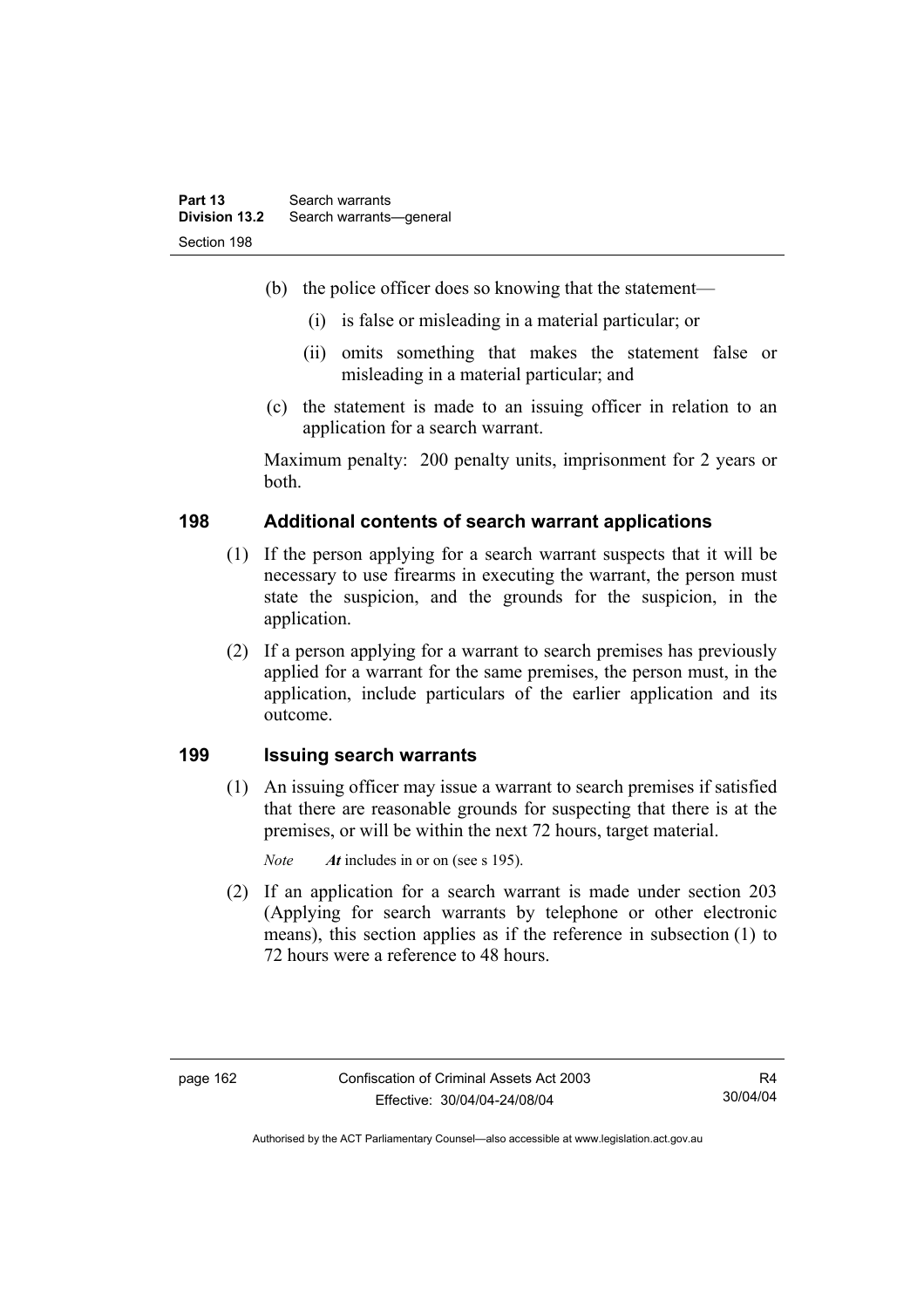#### **200 When search warrant for property-tracking document may be issued**

If the target material in relation to which a search warrant is being issued is a property-tracking document, the issuing officer may issue a search warrant in relation to the document only if the issuing officer is satisfied that—

- (a) the document cannot be identified or described with sufficient particularity for the purpose of obtaining a production order; or
- (b) a production order requiring the document has been given but not complied with; or
- (c) there are reasonable grounds to suspect that a production order would not be complied with; or
- (d) the investigation to which the warrant is being sought might be prejudiced by seeking a production order.

## **201 Contents of search warrants**

- (1) A search warrant must state—
	- (a) the kind of target material that is to be searched for under the warrant; and
	- (b) a description of the premises to which the warrant relates; and
	- (c) the name of the executing police officer; and
	- (d) when the warrant expires (see subsection (2)); and
	- (e) whether the warrant may be executed at any time or only during particular hours (see 210); and
	- (f) whether the warrant authorises an ordinary search or frisk search of a person who is at or near the premises when the warrant is executed if the executing police officer or a person assisting suspects on reasonable grounds that the person has target material in the person's possession.

page 163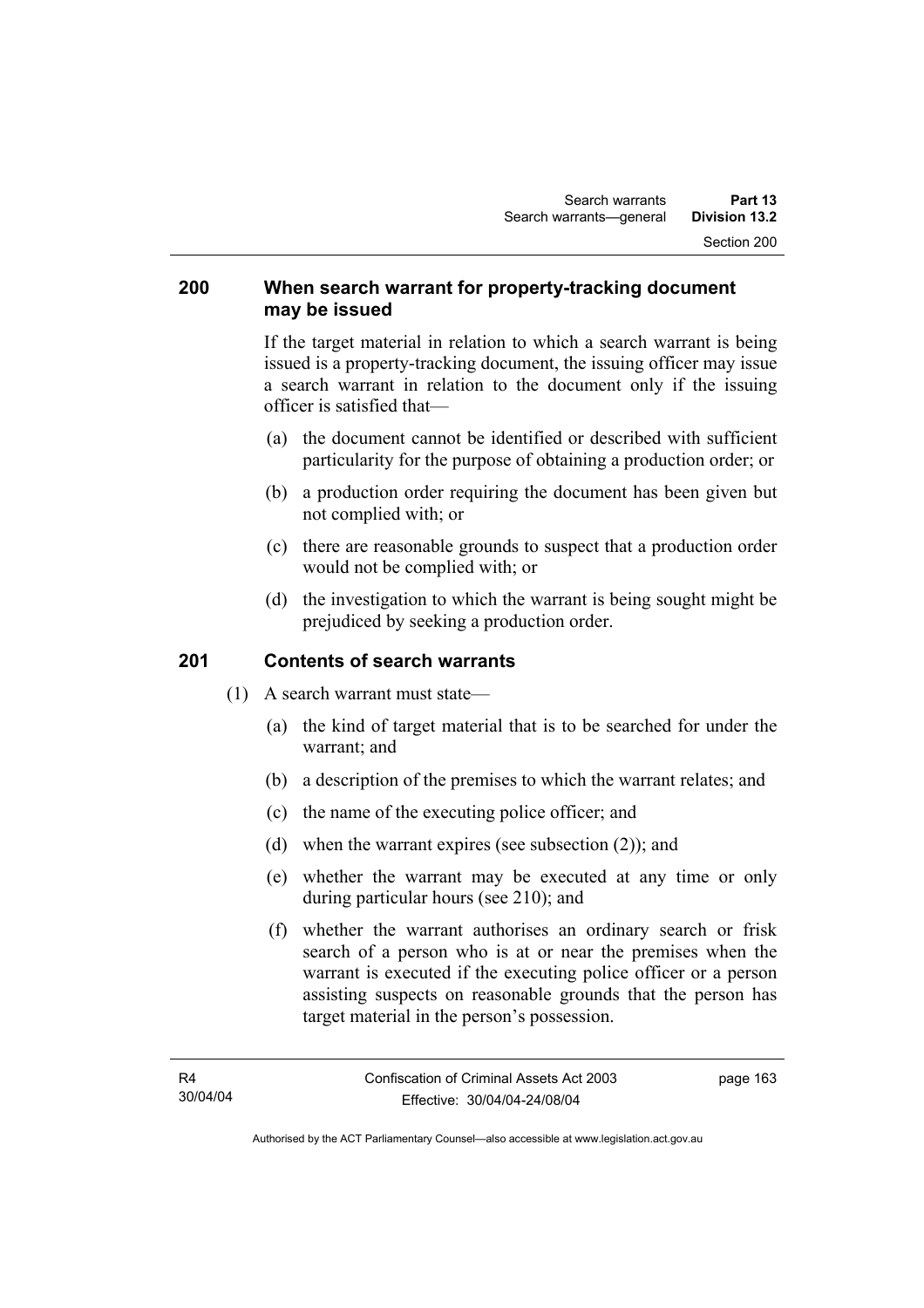- (2) The time stated in the search warrant under subsection (1) (d) as the time when the warrant expires must be not later than—
	- (a) if the application for the warrant is made under section 204 (Issuing search warrants by telephone or other electronic means)—48 hours after the warrant is issued; or
	- (b) in any other case—the end of the 7th day after the day the warrant is issued.

#### **Example**

If a warrant is issued at 3 pm on a Monday, the expiry time stated must not be later than midnight on Monday in the following week.

 (3) Subsection (1) (d) does not prevent the issue of successive search warrants in relation to the same premises.

#### **202 Authorisation given by search warrants**

- (1) A search warrant authorises an executing police officer, or a person assisting—
	- (a) to enter the premises and, if the premises are a vehicle, to enter the vehicle, wherever it is: and
	- (b) to search the premises for the kind of target material stated in the warrant, and to seize things of that kind found at the premises; and
	- (c) to seize any other thing found at the premises in the course of the search that the executing police officer or a person assisting believes on reasonable grounds to be target material in relation to which the warrant relates (including evidence of an indictable offence) or evidence of a summary offence if the police officer believes on reasonable grounds that seizure of the thing is necessary to prevent its concealment, loss or destruction or its use in committing an offence; and
	- (d) if the warrant allows—to conduct an ordinary search or frisk search of a person at or near the premises if the executing

| page 164 | Confiscation of Criminal Assets Act 2003 | R4       |
|----------|------------------------------------------|----------|
|          | Effective: 30/04/04-24/08/04             | 30/04/04 |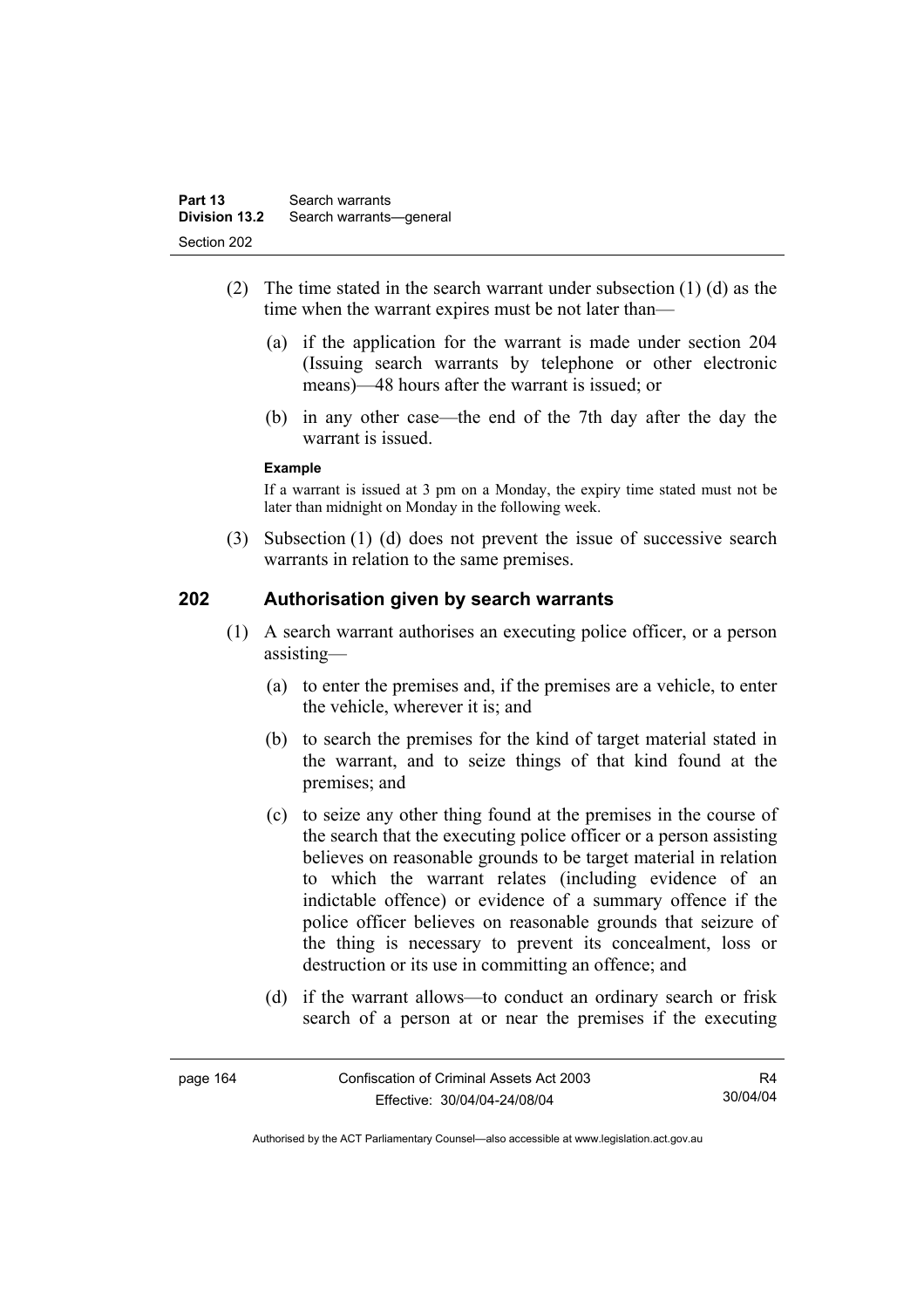police officer or a person assisting suspects on reasonable grounds that the person has target material in the person's possession.

 (2) A search warrant authorises an executing police officer to make things seized under the warrant available to another police officer, any public servant or anyone who holds a position under a Territory law, or a law of the Commonwealth, a State or another Territory, if it is necessary to do so for investigating or prosecuting an offence to which the things relate.

# **Division 13.3 Telephone and electronic warrants**

## **203 Applying for search warrants by telephone or other electronic means**

- (1) A police officer may apply to an issuing officer for a search warrant by telephone, fax or other electronic means—
	- (a) in an urgent case; or
	- (b) if the delay that would happen if an application were made in person would frustrate the effective execution of the warrant.
- (2) The application—
	- (a) must include all information that would be required in an application under division 13.2 (Search warrants—general) for a search warrant; and
	- (b) may, if necessary, be made before the information is sworn.
- (3) The issuing officer may require—
	- (a) communication by voice to the extent that it is practicable in the circumstances; and
	- (b) any further information.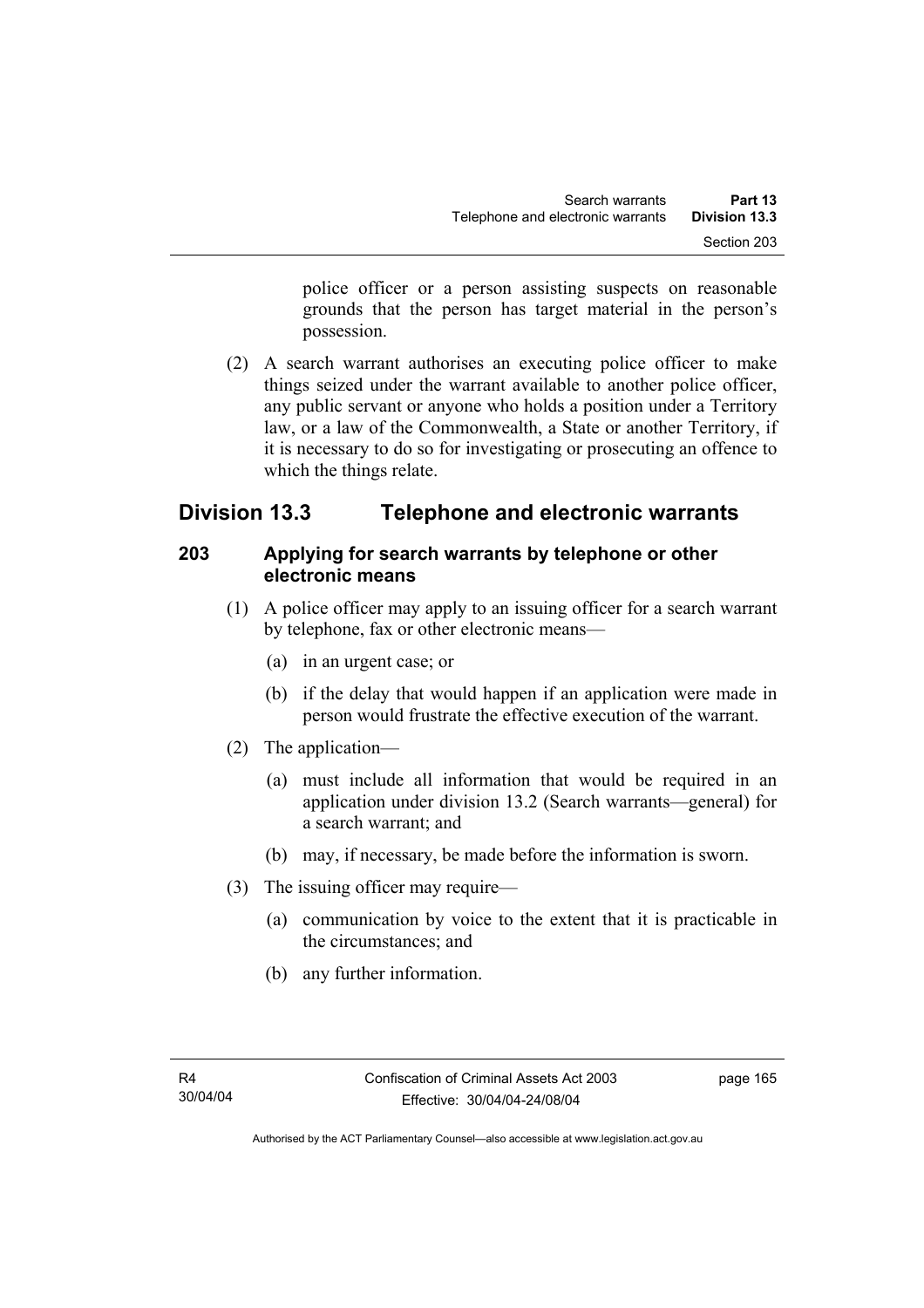## **204 Issuing search warrants by telephone or other electronic means**

- (1) The issuing officer may complete and sign the same form of search warrant that would be issued under section 199 (Issuing search warrants) if satisfied that—
	- (a) a search warrant in the terms of the application should be issued urgently; or
	- (b) the delay that would happen if an application were made in person would frustrate the effective execution of the warrant.
- (2) If the issuing officer issues the search warrant, the officer must tell the applicant, by telephone, fax or other electronic means, of the terms of the warrant and the date and time when it was signed.
- (3) The applicant must then—
	- (a) complete a form of search warrant in terms substantially corresponding to those given by the issuing officer; and
	- (b) state on the form—
		- (i) the name of the issuing officer; and
		- (ii) the date and time the warrant was signed by the issuing officer.
- (4) The applicant must, by the end of the day after the 1st of the relevant events happens, give the issuing officer—
	- (a) the form of search warrant completed by the applicant; and
	- (b) if the information was unsworn under section 203 (2) (b) (Applying for search warrants by telephone or other electronic means)—the sworn information.
- (5) The issuing officer must attach the form of search warrant completed by the issuing officer to the documents given under subsection  $(4)$ .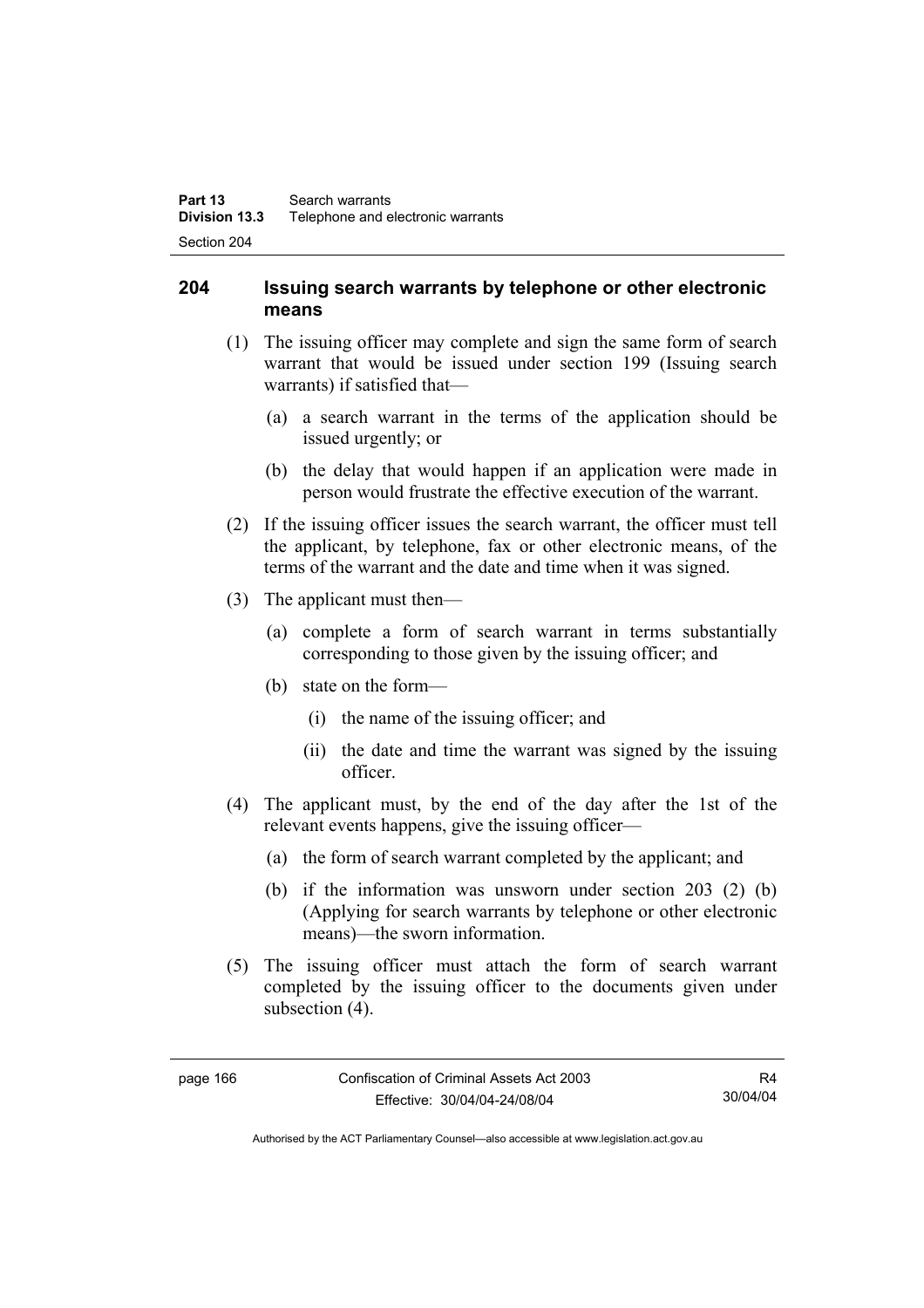(6) In subsection (4):

*relevant event* means the day when—

- (a) the warrant is executed; or
- (b) the warrant expires.

# **205 Unsigned warrants by telephone or other electronic means in court proceedings**

- (1) This section applies if—
	- (a) it is material, in any proceeding, for a court to be satisfied that the exercise of a power under a search warrant issued under this division was properly authorised; and
	- (b) the form of search warrant signed by the issuing officer is not produced in evidence.
- (2) The court must assume that the exercise of the power was not properly authorised unless the contrary is proved.

### **206 Offence for stating incorrect names in warrants by telephone or other electronic means**

A person commits an offence if—

- (a) the person executes a document or presents a document to a person; and
- (b) the document purports to be a form of search warrant under section 204 (Issuing search warrants by telephone or other electronic means); and
- (c) the person states a name of an issuing officer in the document; and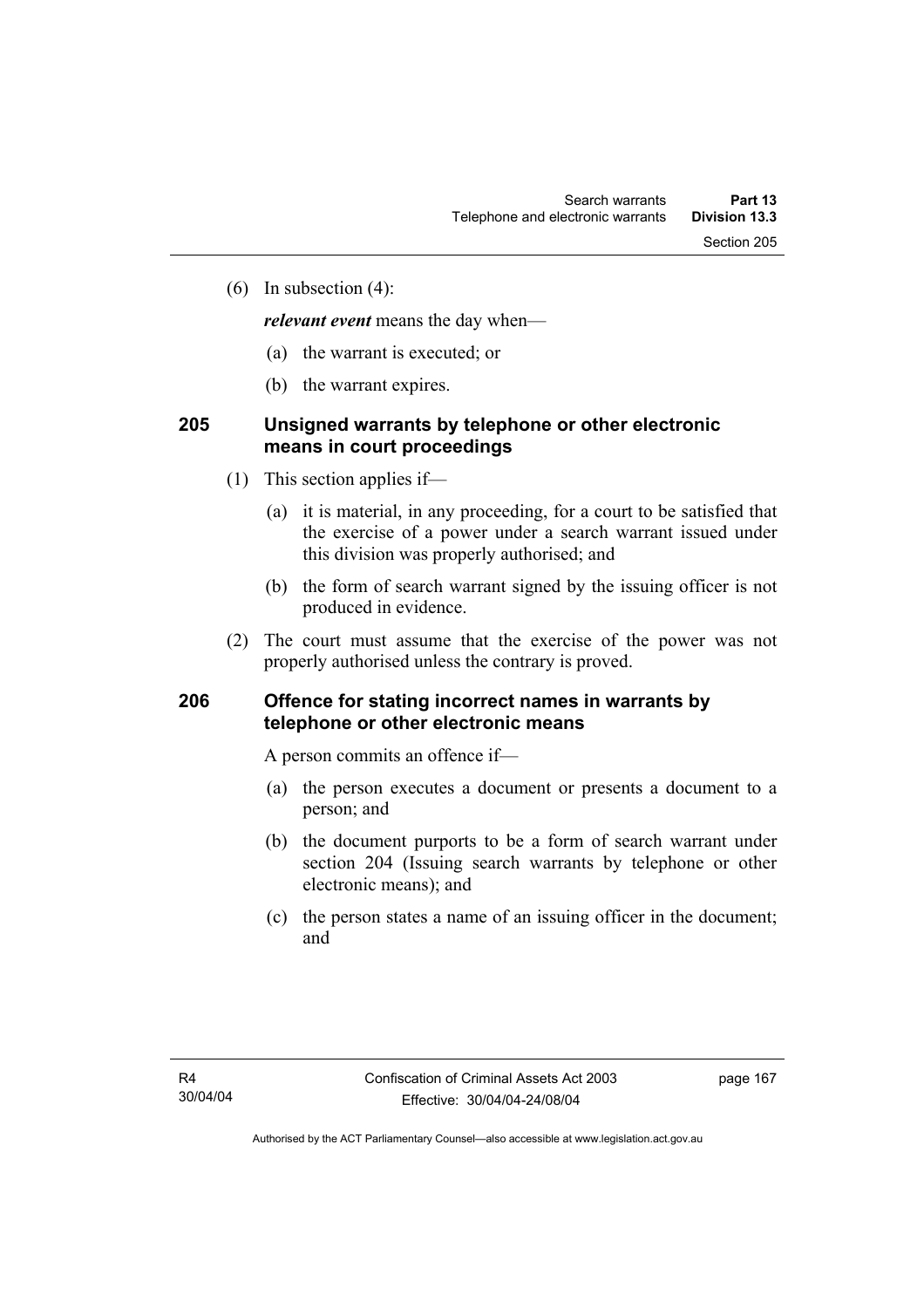(d) the name is not the name of the issuing officer that authorised the warrant.

Maximum penalty: 200 penalty units, imprisonment for 2 years or both.

## **207 Offence for execution etc of search warrant departing in material form**

A person commits an offence if—

- (a) the person executes a document or presents a document to a person; and
- (b) the document purports to be a form of search warrant under section 204 (Issuing search warrants by telephone or other electronic means); and
- (c) the document departs in a material particular from the form authorised by the issuing officer.

Maximum penalty: 200 penalty units, imprisonment for 2 years or both.

## **208 Offence for execution etc of unauthorised form of search warrant**

A person commits an offence if—

- (a) the person executes a document or presents a document to a person; and
- (b) the document purports to be a form of search warrant under section 204 (Issuing search warrants by telephone or other electronic means); and
- (c) the document—
	- (i) has not been authorised by an issuing officer under that section; or

page 168 Confiscation of Criminal Assets Act 2003 Effective: 30/04/04-24/08/04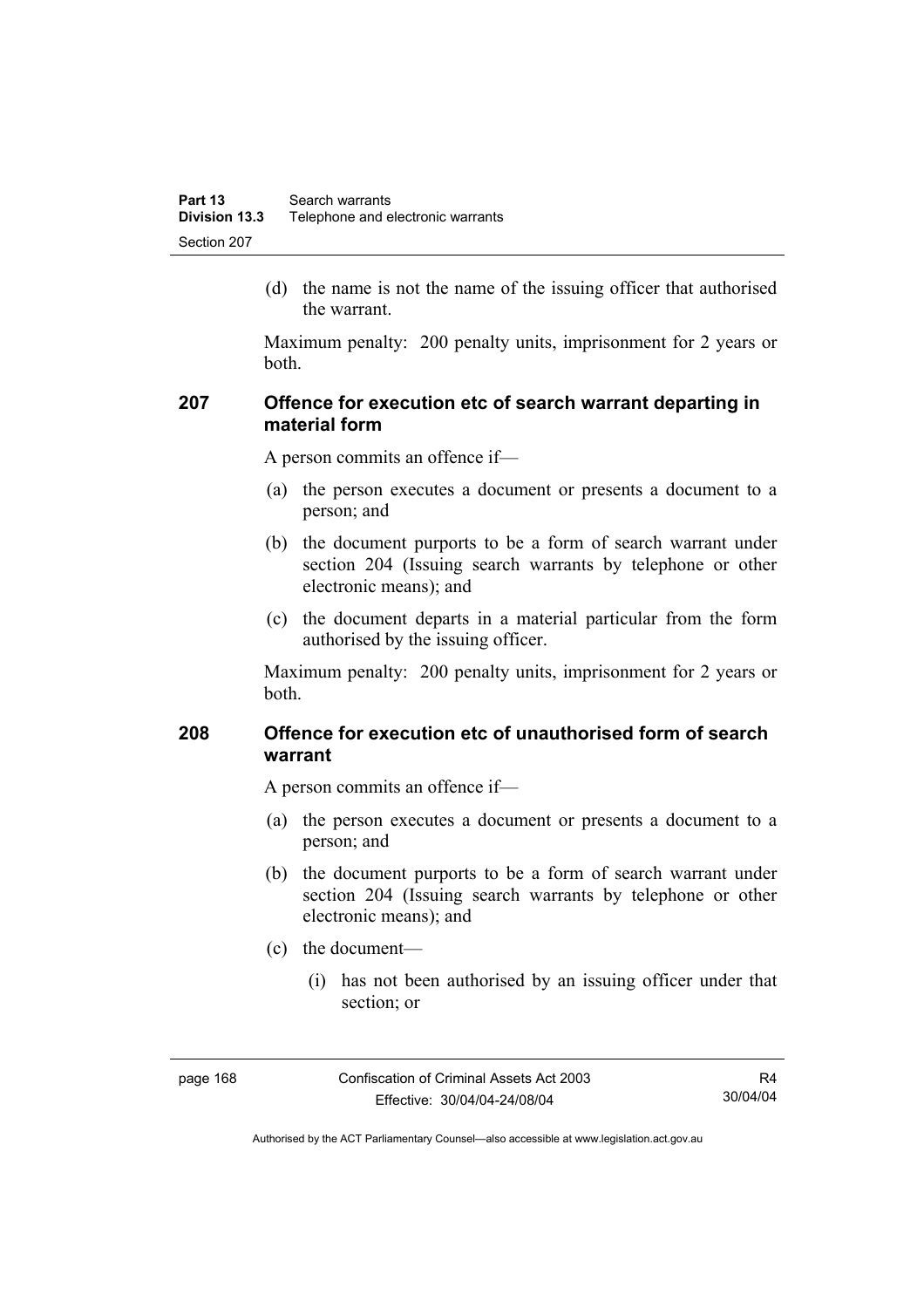(ii) departs in a material particular from the terms authorised by the issuing officer under that section.

Maximum penalty: 200 penalty units, imprisonment for 2 years or both.

### **209 Offence for giving unauthorised form of search warrant**

A person commits an offence if—

- (a) the person purports to give a form of search warrant to an issuing officer under section 204 (4) (b) (Issuing search warrants by telephone or other electronic means); and
- (b) the document is not the form of search warrant that the person executed.

Maximum penalty: 200 penalty units, imprisonment for 2 years or both.

# **Division 13.4 Executing search warrants**

*Note* A court has a discretion to admit improperly obtained evidence (see *Evidence Act 1995* (Cwlth), s 138).

# **210 Search warrants—whether must be executed only during particular hours**

A search warrant must not authorise a search during the period beginning at 9 pm on a day and ending at 6 am on the next day unless the issuing officer is satisfied that—

- (a) it would not be practicable to conduct the search at another time; or
- (b) it is necessary to prevent the concealment, loss or destruction of target material.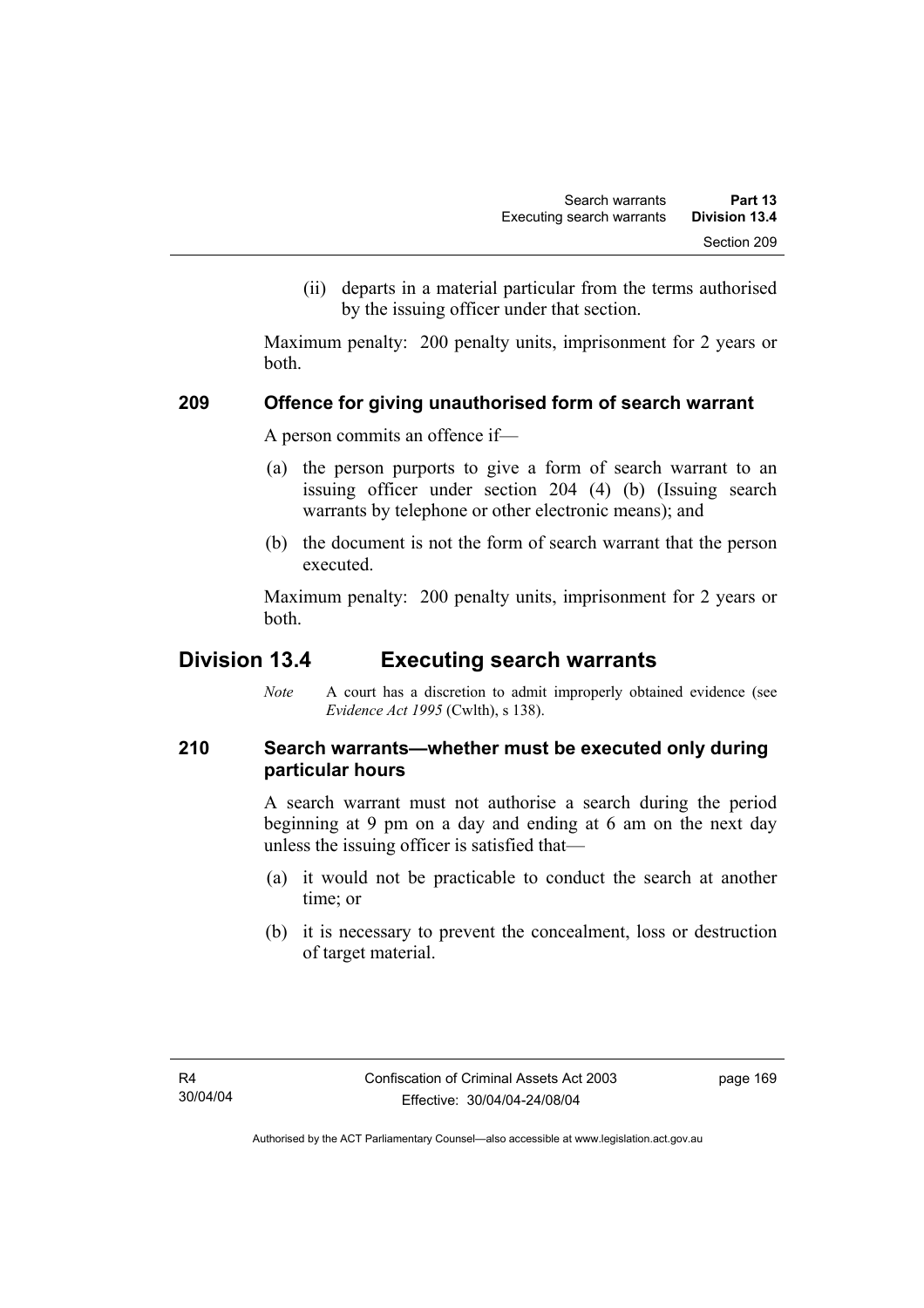### **211 Search warrants—restrictions on personal searches**

- (1) A search warrant cannot authorise a strip search or a search of a person's body cavities.
- (2) If a search warrant authorises an ordinary search or frisk search of a person—
	- (a) a different search from the search authorised must not be done under the warrant; and
	- (b) the search must be conducted by a person of the same sex as the person being searched.
- (3) However, if a transgender or intersex person is searched, the person may require that the search be conducted by either a male or a female.
- (4) If the transgender or intersex person requires that the search be conducted by a male, the person is taken, for this section, to be male.
- (5) If the transgender or intersex person requires that the search be conducted by a female, the person is taken, for this section, to be female.
- (6) A person assisting who is not a police officer must not take part in searching a person.
- (7) In this section:

*strip search* means a search of a person or of articles in the possession of a person, which may include all or any of the following:

- (a) requiring the person to remove all of his or her clothing;
- (b) an examination of the person's body (but not of the person's body cavities) and of those clothes.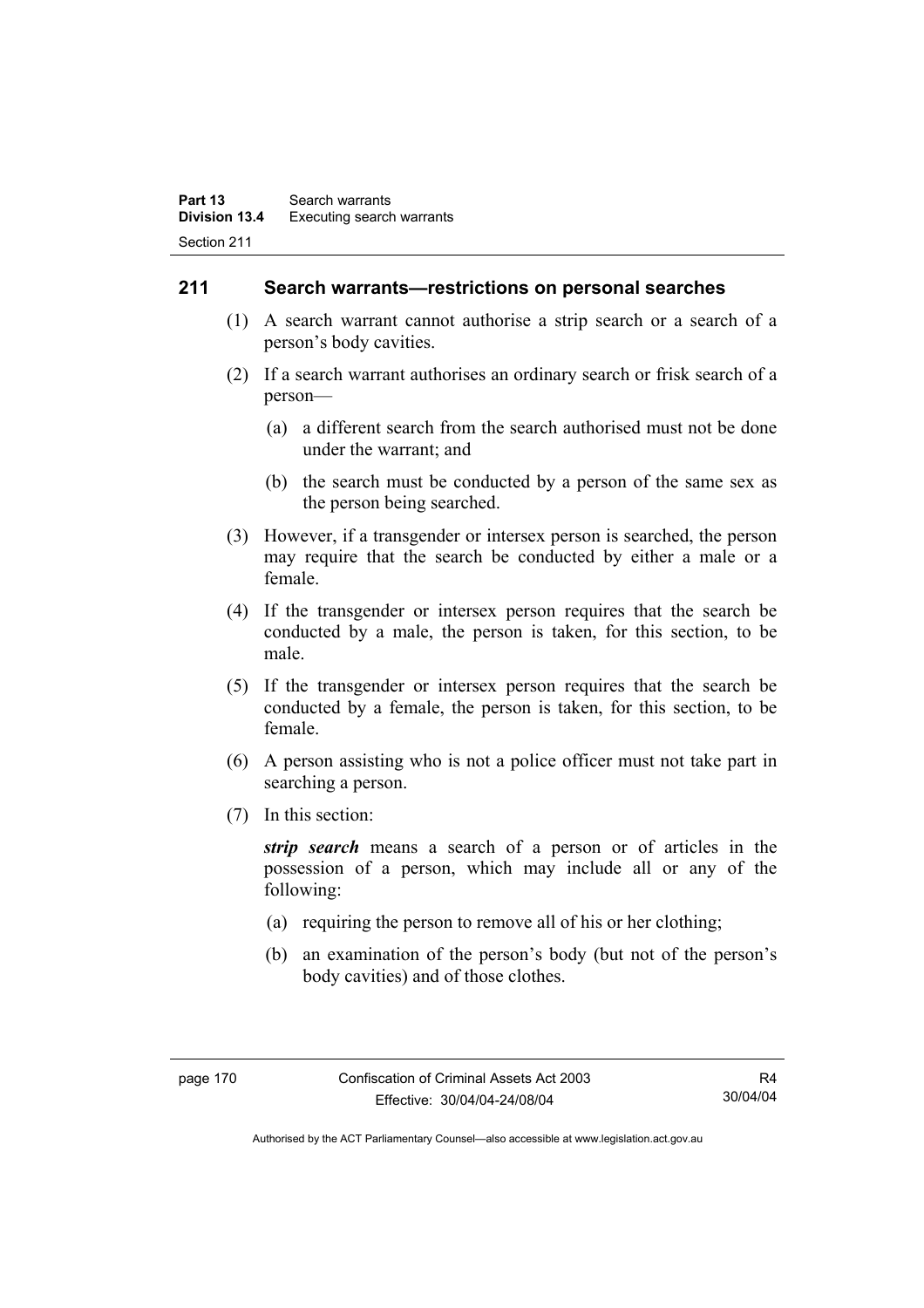### **212 Use of force and availability of assistance in executing search warrant**

- (1) Force may be used in executing a search warrant as follows:
	- (a) by an executing police officer—force against people and things may be used that is necessary and reasonable in the circumstances;
	- (b) by a person assisting who is a police officer—force against people and things may be used that is necessary and reasonable in the circumstances;
	- (c) by a person assisting who is not a police officer—force against things may be used that is necessary and reasonable in the circumstances.
- (2) An executing police officer may obtain the assistance in executing the warrant that is necessary and reasonable in the circumstances.

# **213 Search warrants—announcement before entry**

- (1) An executing police officer must, before anyone enters premises under a search warrant—
	- (a) announce that the person is authorised to enter the premises; and
	- (b) give anyone at the premises an opportunity to allow entry to the premises; and
	- (c) if the occupier of the premises, or someone else who apparently represents the occupier, is present at the premises identify himself or herself to that person.
- (2) The executing police officer is not required to comply with subsection (1) if the police officer believes on reasonable grounds that immediate entry to the premises is required to ensure—
	- (a) the safety of anyone (including any police officer or person assisting); or

| R4       | Confiscation of Criminal Assets Act 2003 | page 171 |
|----------|------------------------------------------|----------|
| 30/04/04 | Effective: 30/04/04-24/08/04             |          |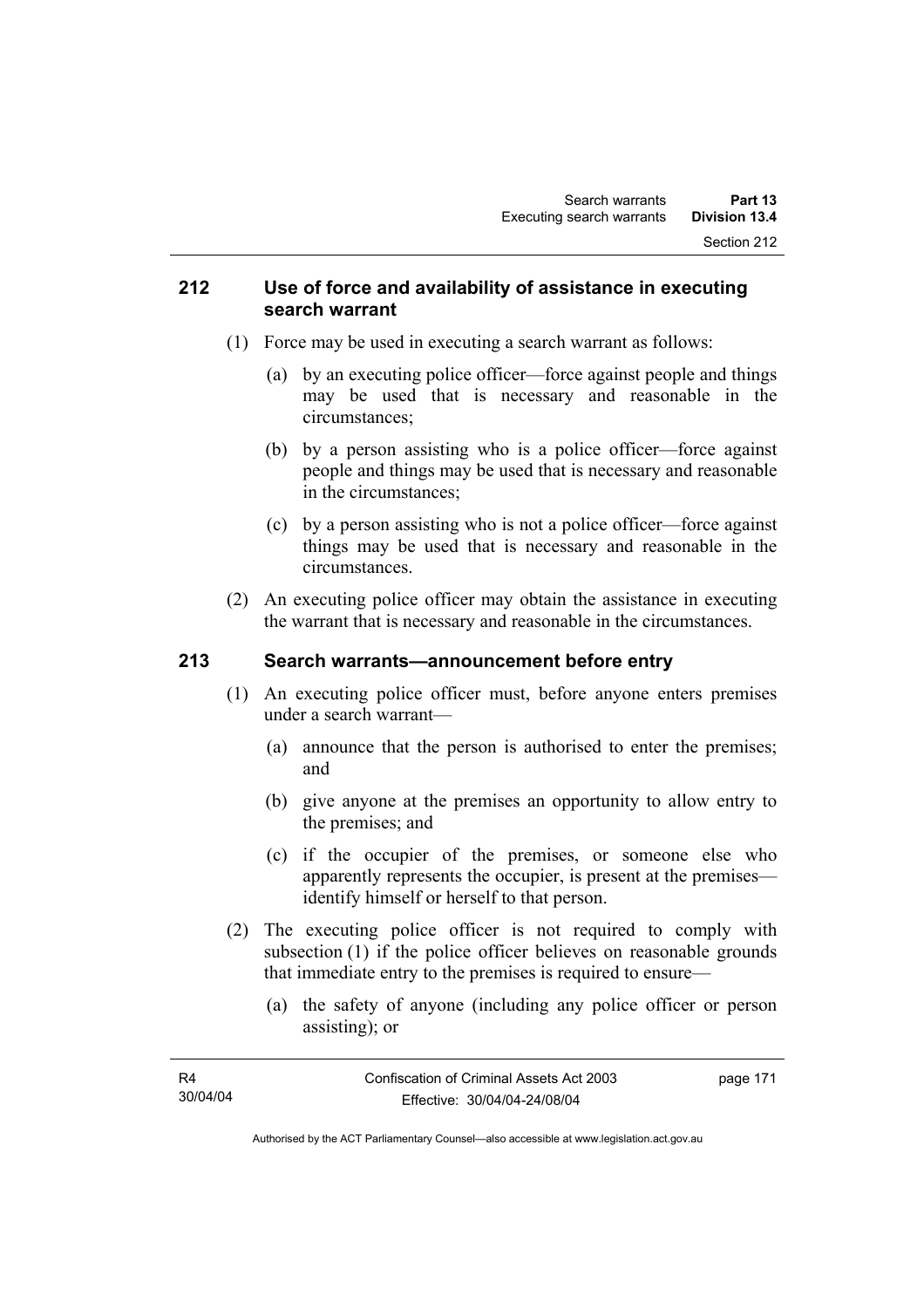(b) that the effective execution of the warrant is not frustrated.

## **214 Details of search warrant to be given to occupier etc**

- (1) If the occupier of the premises, or someone else who apparently represents the occupier, is present at the premises while a search warrant is being executed, the executing police officer or a person assisting must make available to the person—
	- (a) a copy of the warrant; and
	- (b) a document setting out the rights and obligations of the person.
- (2) Before a person is searched under a search warrant, the executing police officer or a person assisting must show the person a copy of the warrant.
- (3) The copy of the warrant need not include the issuing officer's signature or the seal or stamp of the court in which the issuing officer holds office or is employed.

# **215 Occupier entitled to be present during search etc**

- (1) If an occupier of premises, or someone else who apparently represents the occupier, is present at the premises while a search warrant is being executed, the occupier or person is entitled to observe the search being conducted.
- (2) However, the person is not entitled to observe the search if—
	- (a) to do so would impede the search; or
	- (b) the person is under arrest, and allowing the person to observe the search being conducted would interfere with the objectives of the search.
- (3) This section does not prevent 2 or more areas of the premises being searched at the same time.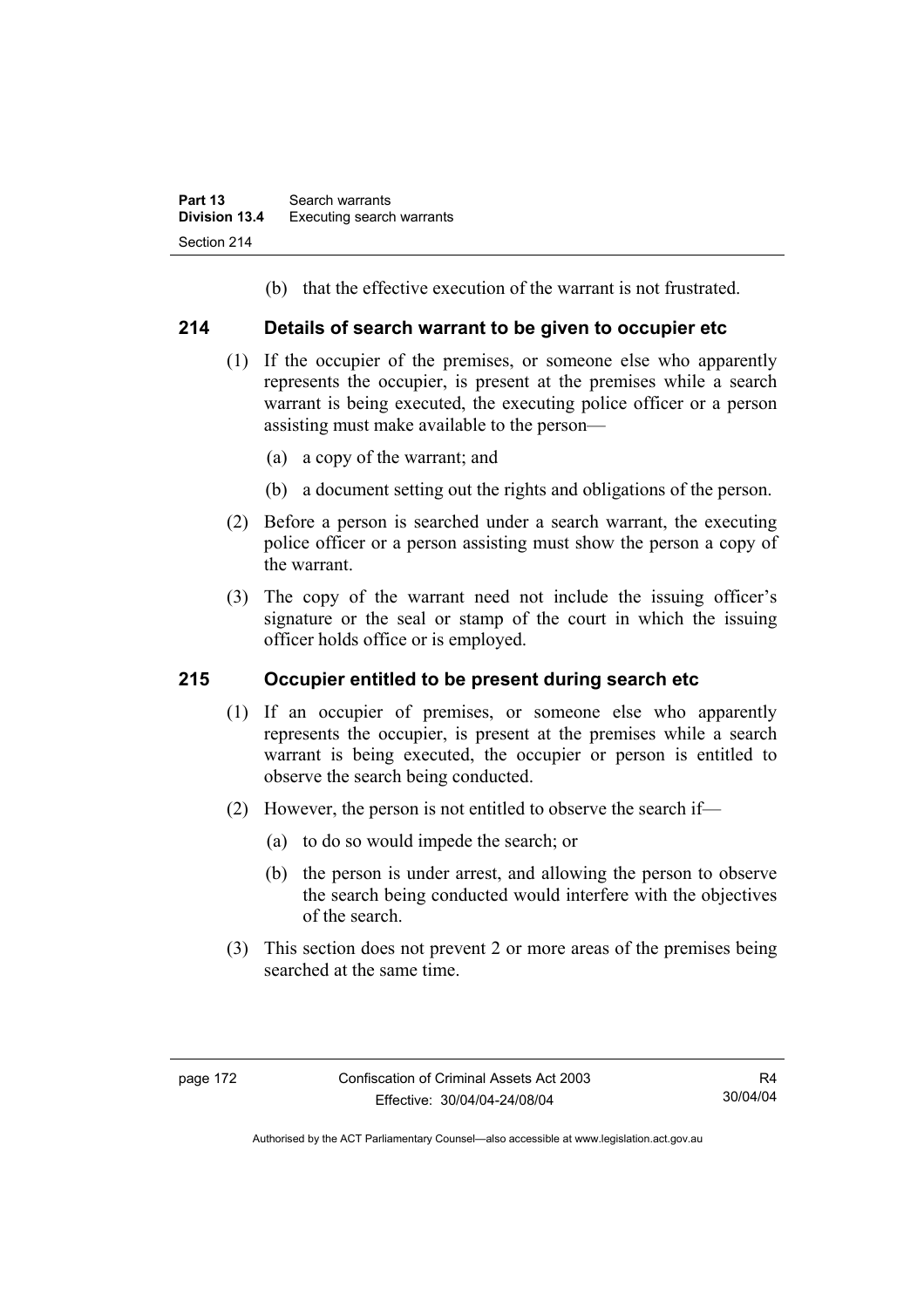## **216 Particular powers available to officers executing search warrant**

- (1) In executing a search warrant, the executing police officer or a person assisting may take photographs (including video recordings) of the premises or of people or things at the premises—
	- (a) for a purpose incidental to the execution of the warrant; or
	- (b) if the occupier of the premises consents in writing.
- (2) The executing police officer and a person assisting may complete the execution of a search warrant only if the warrant is in force, after all of them temporarily leave the premises—
	- (a) for not more than 1 hour; or
	- (b) for a longer period if the occupier of the premises consents in writing.
- (3) The execution of a search warrant may be completed if—
	- (a) the execution is stopped by an order of a court; and
	- (b) the order is later reversed or set aside on appeal; and
	- (c) the warrant is still in force.

# **217 Use of equipment to examine or process things**

- (1) The executing police officer, or a person assisting, for a search warrant may bring into or onto the premises any equipment reasonably necessary to examine or process a thing found at the premises to decide whether it may be seized under the warrant.
- (2) The executing police officer or a person assisting may operate equipment already at the premises to carry out an examination or processing if the officer believes on reasonable grounds that—
	- (a) the equipment is suitable; and

page 173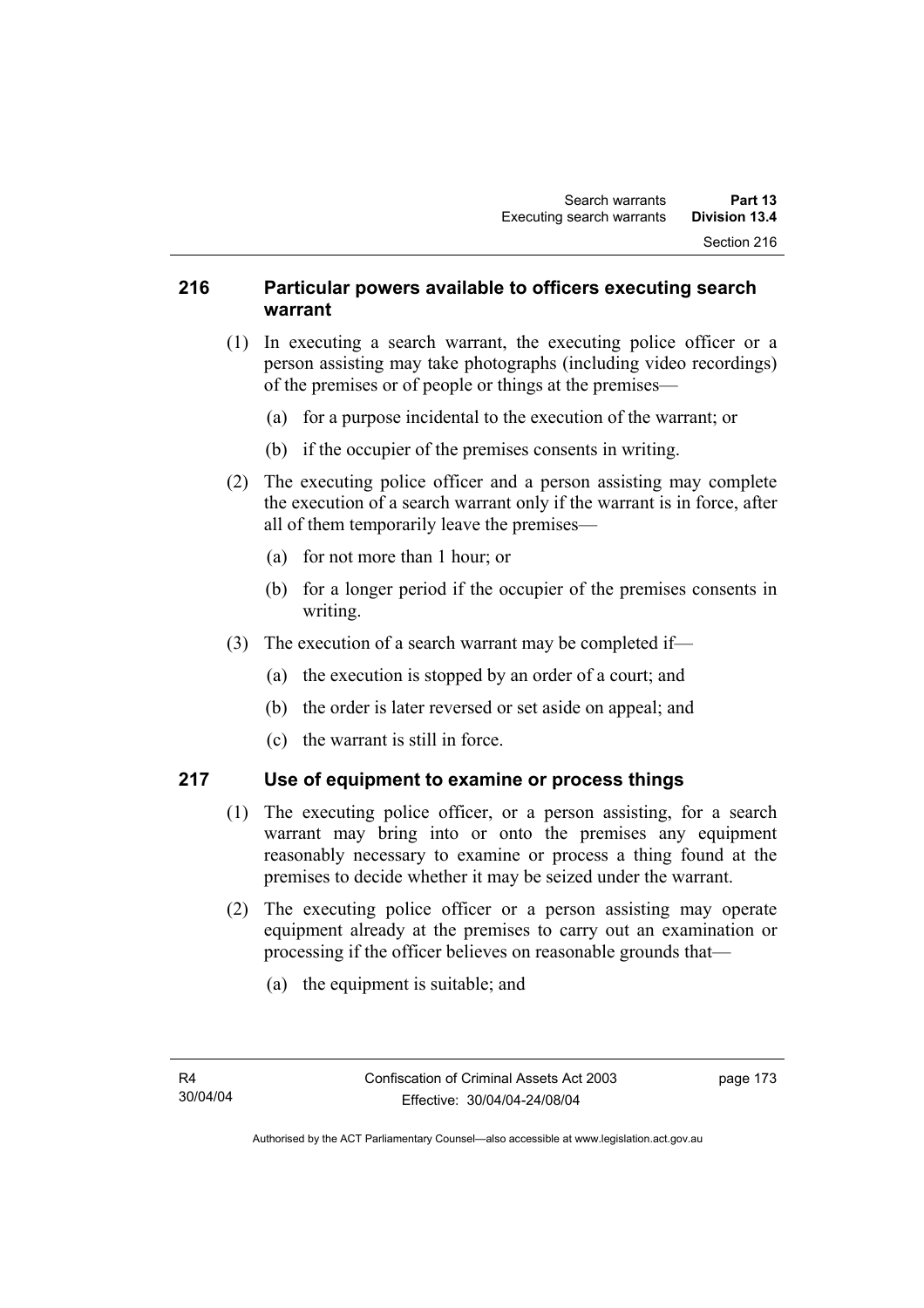(b) the examination or processing may be carried out without damaging the equipment or thing.

## **218 Moving things to another place for examination or processing**

- (1) A thing found at the premises may be moved to another place for examination or processing to decide whether it may be seized under a search warrant if—
	- (a) both of the following subparagraphs apply:
		- (i) there are reasonable grounds for believing that the thing is or contains target material;
		- (ii) it is significantly more practicable to do so having regard to the timeliness and cost of examining or processing the thing at another place and the availability of expert assistance; or
	- (b) the occupier of the premises consents in writing.
- (2) The thing may be moved to another place for examination or processing for no longer than 72 hours.
- (3) An executing police officer may apply to an issuing officer for an extension of that time if the executing police officer believes on reasonable grounds that the thing cannot be examined or processed within 72 hours.
- (4) The executing police officer must give notice of the application to the occupier of premises, and the occupier is entitled to be heard on the application.
- (5) If a thing is moved to another place under this section, the executing police officer must, if practicable—
	- (a) tell the occupier of the address of the place, and when, the examination or processing will be carried out; and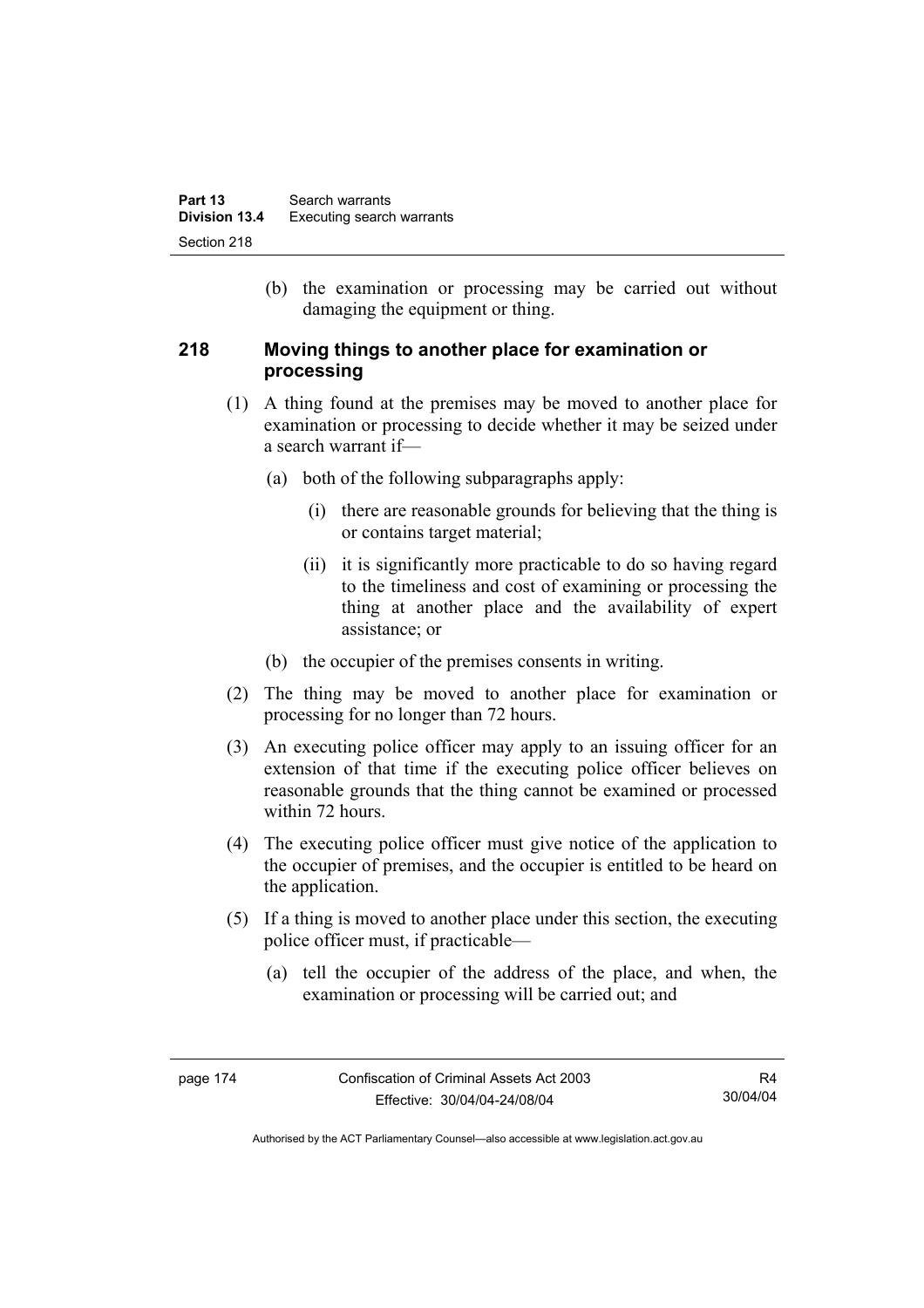- (b) allow the occupier or the occupier's representative to be present during the examination or processing.
- (6) The provisions of this part relating to the issue of search warrants apply, with any necessary changes, to the giving of an extension under this section.

### **219 Use of electronic equipment at premises**

- (1) An executing police officer or a person assisting may operate electronic equipment at the premises to access data (including data not held at the premises) if the officer or person believes on reasonable grounds that—
	- (a) the data might be target material; and
	- (b) the equipment can be operated without damaging it.
	- *Note* An executing police officer may obtain an order requiring a person with knowledge of a computer or computer system to provide assistance (see s 220).
- (2) If the executing police officer or person assisting believes that any data accessed by operating the electronic equipment might be target material, the officer or person may—
	- (a) copy the data to a data storage device brought to the premises; or
	- (b) if the occupier of the premises agrees in writing—copy the data to a data storage device at the premises.
- (3) The executing police officer or person assisting may take the device from the premises.
- (4) The executing police officer, or a person assisting who is a police officer, may do the following things if the officer or person finds that any target material is accessible using the equipment:
	- (a) seize the equipment and any data storage device;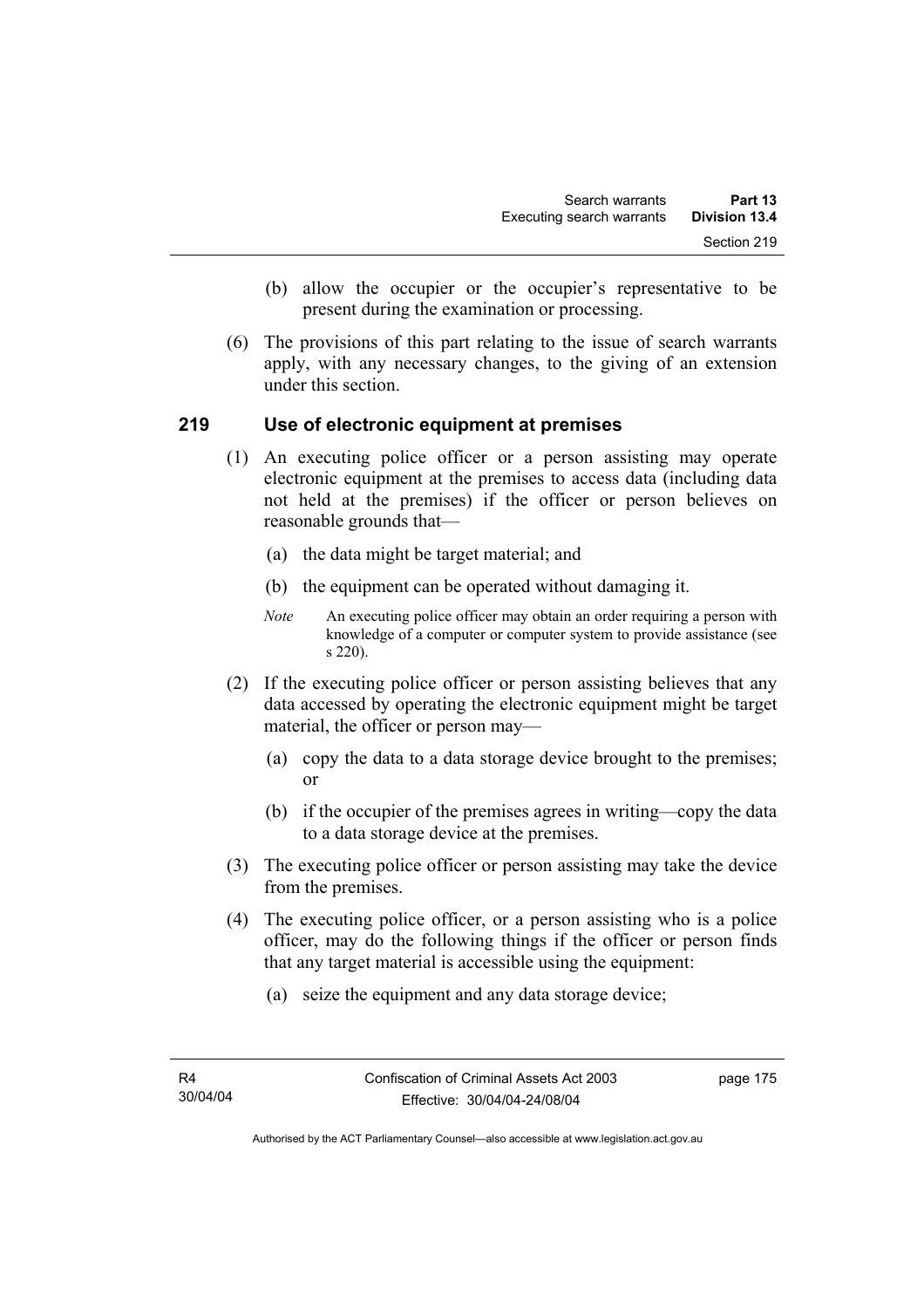- (b) if the material can, by using facilities at the premises, be put in documentary form—operate the facilities to put the material in that form and seize the documents so produced.
- (5) A police officer may seize equipment under subsection (4) (a) only if—
	- (a) it is not practicable to copy the data as mentioned in subsection (2) or to put the material in documentary form as mentioned in subsection (4) (b); or
	- (b) possession of the equipment by the occupier could be an offence.

# **220 Person with knowledge of computer or computer system to assist access etc**

- (1) An executing police officer may apply to an issuing officer for an order requiring a stated person to provide any information or assistance that is reasonably necessary to allow the executing police officer or a person assisting to do all or any of the following:
	- (a) access data held in or accessible from a computer that is on the premises;
	- (b) copy the data to a data storage device;
	- (c) convert the data into documentary form.
- (2) The issuing officer may make an order if satisfied that—
	- (a) there are reasonable grounds for suspecting that target material is accessible from the computer; and
	- (b) the stated person is—
		- (i) reasonably suspected of possessing, or having under the person's control, target material of the kind stated in the search warrant; or
		- (ii) the owner or lessee of the computer; or

| page 176 | Confiscation of Criminal Assets Act 2003 | R4       |
|----------|------------------------------------------|----------|
|          | Effective: 30/04/04-24/08/04             | 30/04/04 |

Authorised by the ACT Parliamentary Counsel—also accessible at www.legislation.act.gov.au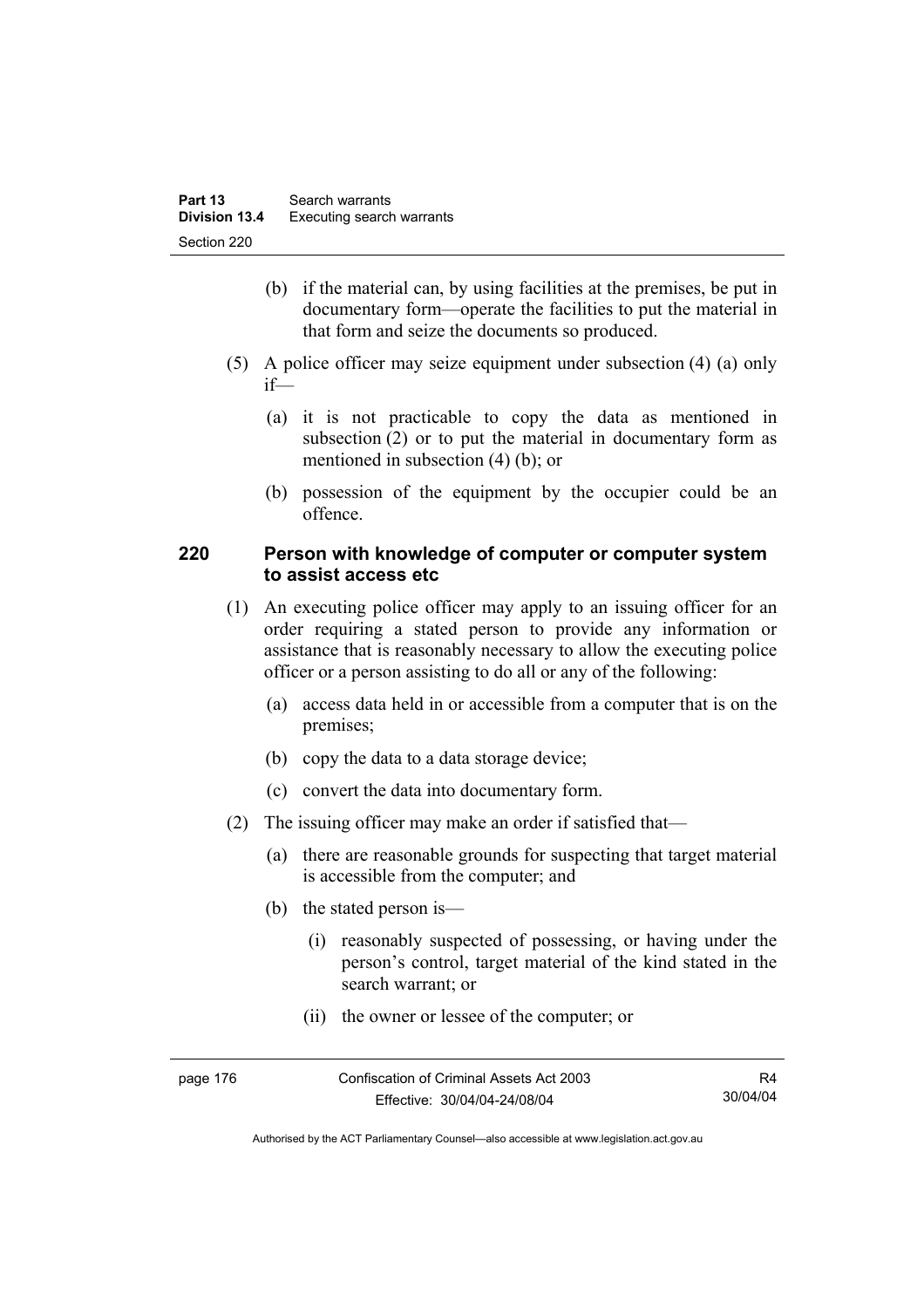- (iii) an employee of the owner or lessee of the computer; and
- (c) the stated person has knowledge of—
	- (i) the computer or a computer network of which the computer forms a part; or
	- (ii) measures applied to protect data held in or accessible from the computer.
- (3) A person commits an offence if a person contravenes an order under this section.

Maximum penalty: 50 penalty units, imprisonment for 6 months or both.

 (4) The provisions of this part relating to the issue of search warrants apply, with any necessary changes, to the giving of an order under this section.

## **221 Securing electronic equipment**

- (1) If the executing police officer or a person assisting believes on reasonable grounds that—
	- (a) target material may be accessible by operating electronic equipment at the premises; and
	- (b) expert assistance is required to operate the equipment; and
	- (c) if the officer or person does not take action, the material may be destroyed, altered or otherwise interfered with;

the officer or person may do whatever is necessary to secure the equipment, whether by locking it up, placing a guard or otherwise.

- (2) The executing police officer or a person assisting must give written notice to the occupier of the premises of—
	- (a) the officer's or person's intention to secure the equipment; and
	- (b) the fact that the equipment may be secured for up to 24 hours.

page 177

Authorised by the ACT Parliamentary Counsel—also accessible at www.legislation.act.gov.au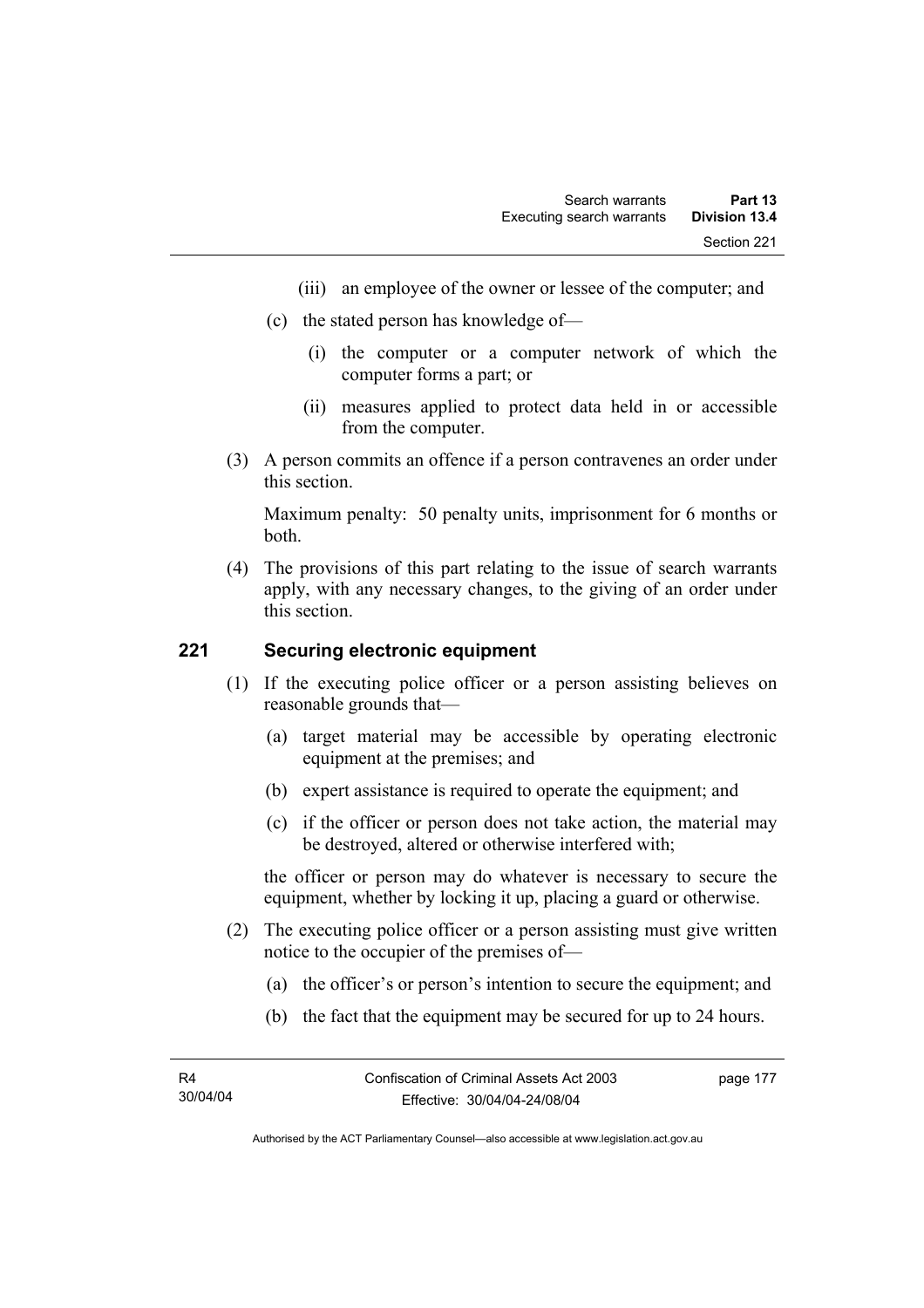- (3) The equipment may be secured until the earliest of the following events happens:
	- (a) the end of 24 hours;
	- (b) the equipment is operated by the expert.
- (4) If the executing police officer or a person assisting believes on reasonable grounds that the expert assistance will not be available within 24 hours, the officer or person may apply to the issuing officer to extend the period.
- (5) The executing police officer or a person assisting must tell the occupier of the premises of the officer's or person's intention to apply for an extension, and the occupier is entitled to be heard on the application.
- (6) The provisions of this part relating to the issue of search warrants apply, with any necessary changes, to the giving of an extension under this section.

### **222 Copies of seized things to be provided**

- (1) The occupier of the premises, or someone else who apparently represents the occupier, is present at the premises while a search warrant is executed, may ask a police officer who seizes—
	- (a) a document, film, computer file or other thing that can be readily copied; or
	- (b) a data storage device in which the information can be readily copied;

to give the occupier or other person a copy of the thing or the information.

- (2) The police officer must do so as soon as practicable after the seizure.
- (3) However, the police officer is not required to do so if—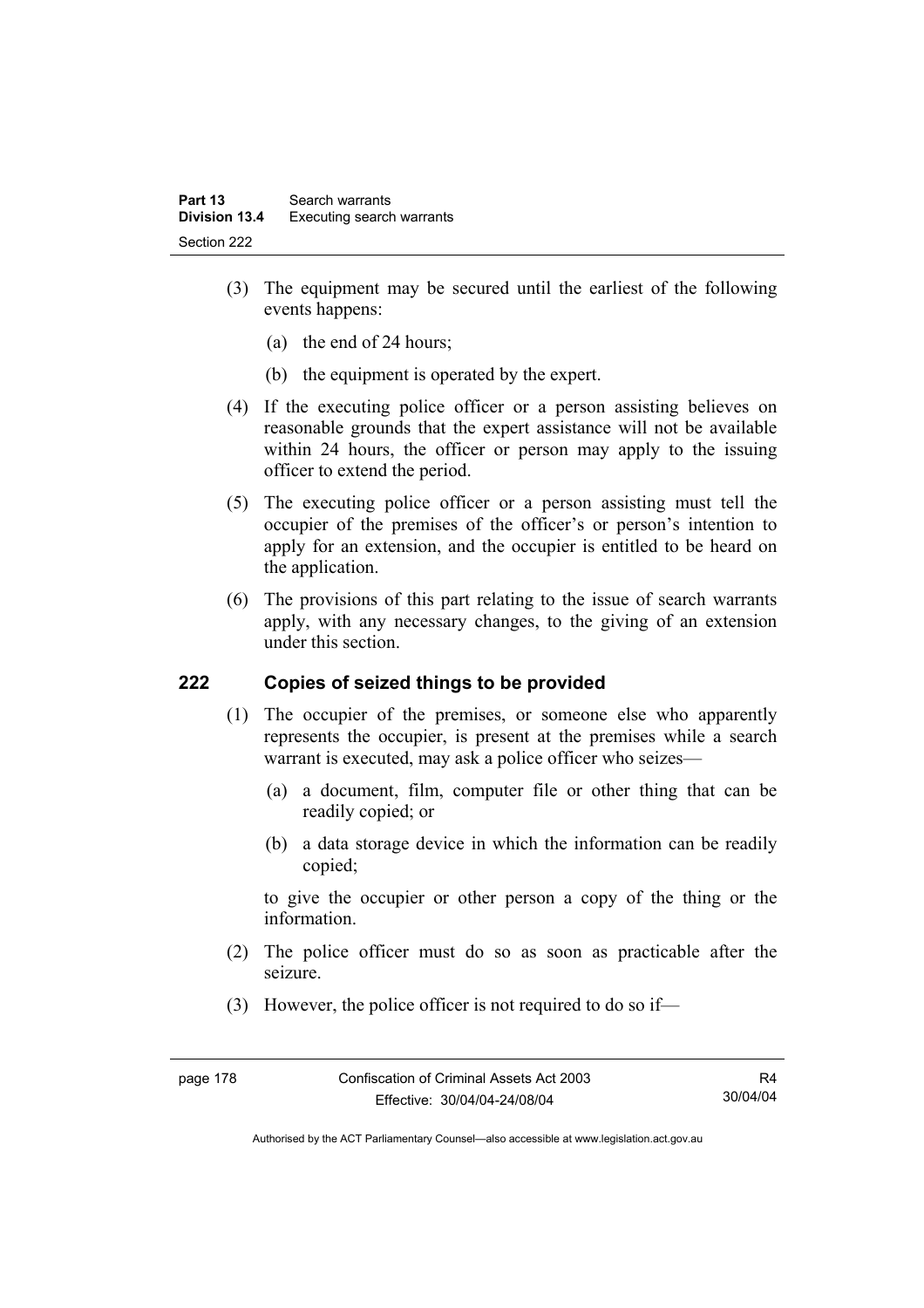- (a) the thing was seized under section 219 (Use of electronic equipment at premises); or
- (b) possession by the occupier of the thing or information could be an offence.

## **223 Providing documents after execution of search warrant**

Documents are taken to have been seized under a search warrant if—

- (a) the documents were at, or accessible from, the premises of a financial institution when a search warrant in relation to the premises was executed; and
- (b) the documents could not be found at that time; and
- (c) the financial institution provides them to the executing police officer as soon as practicable after the execution of the warrant.

# **Division 13.5 Stopping and searching vehicles**

# **224 Searches of vehicles without search warrant in emergency situations**

- (1) This section applies if a police officer believes, on reasonable grounds, that—
	- (a) a thing that is target material is in or on a vehicle; and
	- (b) it is necessary to exercise a power under subsection (2) to prevent the thing from being concealed, lost or destroyed; and
	- (c) it is necessary to exercise the power without the authority of a search warrant because the circumstances are serious and urgent.
- (2) If this section applies, the police officer may—
	- (a) stop and detain the vehicle; and

page 179

Authorised by the ACT Parliamentary Counsel—also accessible at www.legislation.act.gov.au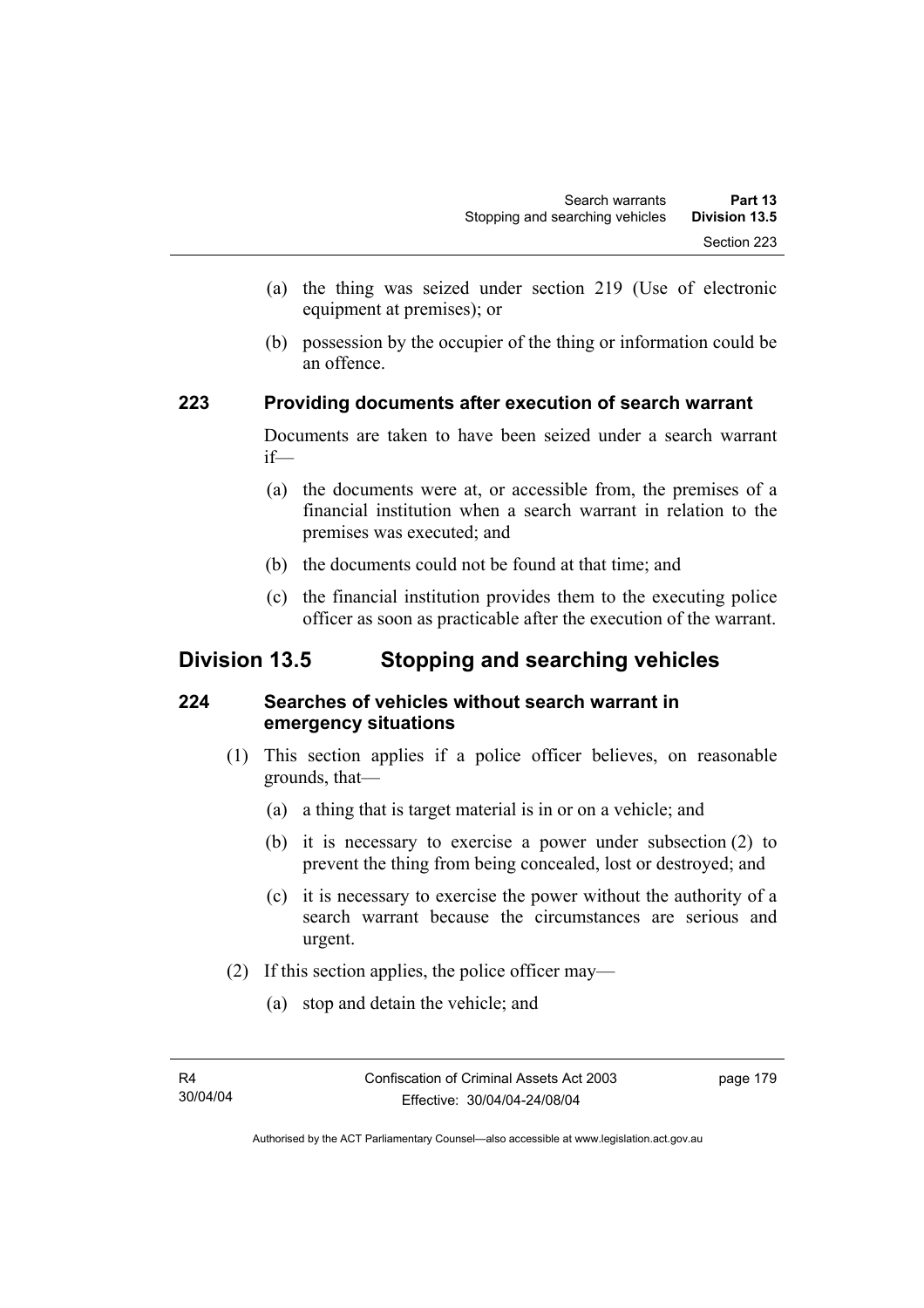- (b) search the vehicle, and any container in or on the vehicle, for the thing; and
- (c) seize the thing if the officer finds it.
- (3) If, in the course of searching for the thing, the police officer finds something else that is target material, the police officer may seize that thing if the officer suspects, on reasonable grounds, that—
	- (a) it is necessary to seize it to prevent its concealment, loss or destruction; and
	- (b) it is necessary to seize it without the authority of a search warrant because the circumstances are serious and urgent.
- (4) The police officer must exercise the police officer's powers subject to section 225.

### **225 How police officer exercises powers under s 224**

When a police officer exercises a power under section 224 (Searches of vehicles without search warrant in emergency situations) in relation to a vehicle, the police officer—

- (a) may use the assistance that is necessary and reasonable; and
- (b) must search the vehicle in a public place or in some other place to which members of the public have ready access; and
- (c) must not detain the vehicle for longer than is necessary and reasonable to search it and any container in or on the vehicle; and
- (d) may use the force that is necessary and reasonable in the circumstances, but must not damage the vehicle, or any container in or on the vehicle, by forcing open a part of the vehicle or container unless—
	- (i) the person (if any) apparently in charge of the vehicle has been given a reasonable opportunity to open that part or container; or

| page 180 | Confiscation of Criminal Assets Act 2003 | R4.      |
|----------|------------------------------------------|----------|
|          | Effective: 30/04/04-24/08/04             | 30/04/04 |

Authorised by the ACT Parliamentary Counsel—also accessible at www.legislation.act.gov.au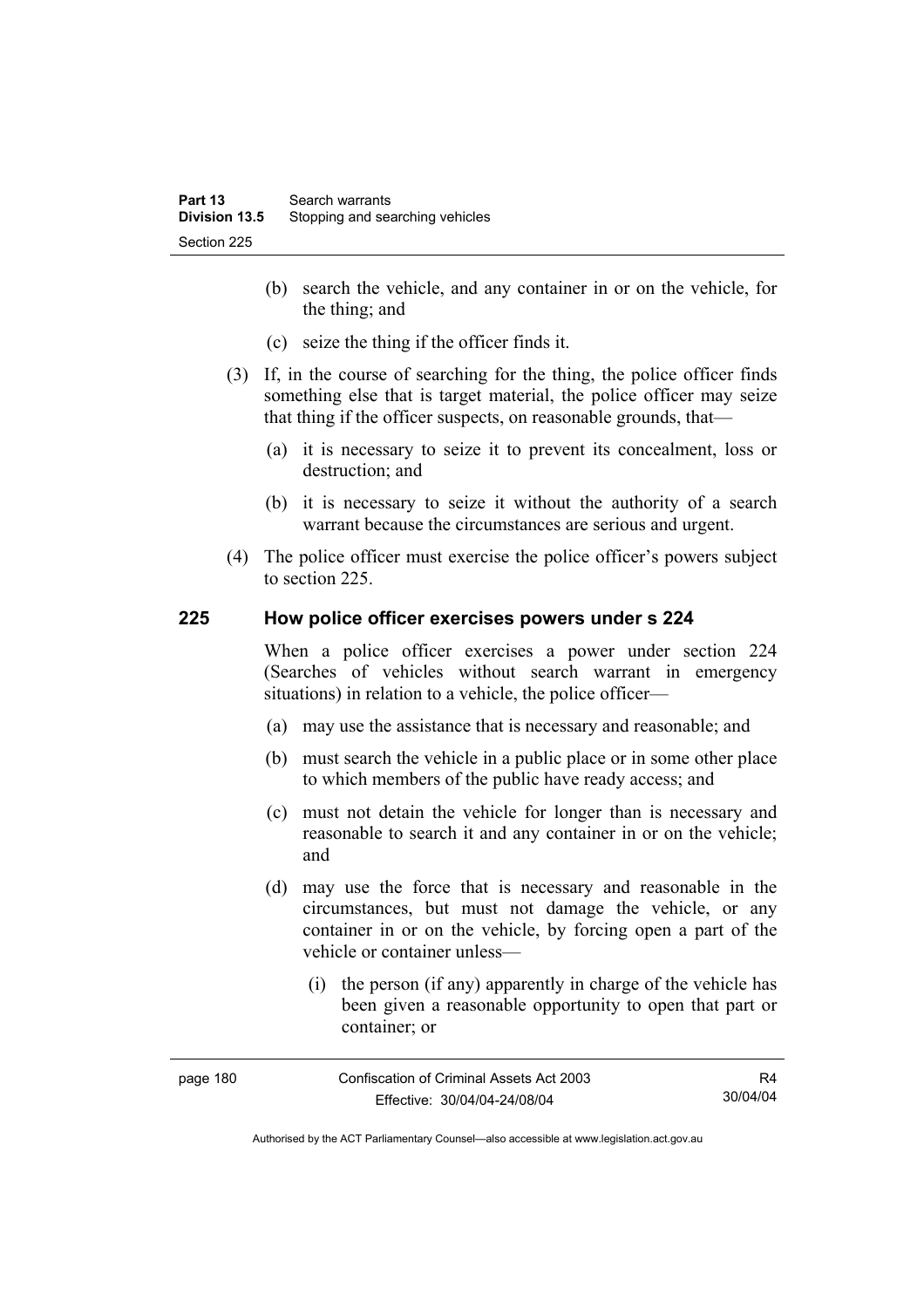(ii) it is not possible to give that person such an opportunity.

# **Division 13.6 Search warrants—things seized**

## **226 Receipts for things seized under search warrants**

- (1) This section applies to—
	- (a) a thing seized under a search warrant; or
	- (b) a thing moved under section 218 (1) (Moving things to another place for examination or processing); or
	- (c) a thing seized under section 224 (Searches of vehicles without search warrant in emergency situations).
- (2) As soon as practicable after a thing is seized under this part by the executing police officer or a person assisting, the officer or person must give a receipt for it to the person from whom it was seized.
- (3) If, for any reason, it is not practicable to comply with subsection (2), the executing police officer or person assisting must leave the receipt, secured conspicuously, at the place of seizure.
- (4) A receipt under this section must include—
	- (a) a description of the thing seized; and
	- (b) if the thing is moved under section 218 (1)—where the thing is to be taken to.
- (5) A single receipt may be given for 2 or more things.

# **227 Keeping seized things under search warrants**

- (1) This section applies to a police officer in relation to a thing seized under this part if—
	- (a) the reason for the thing's seizure no longer exists or it is decided that the thing is not to be used in evidence; or

page 181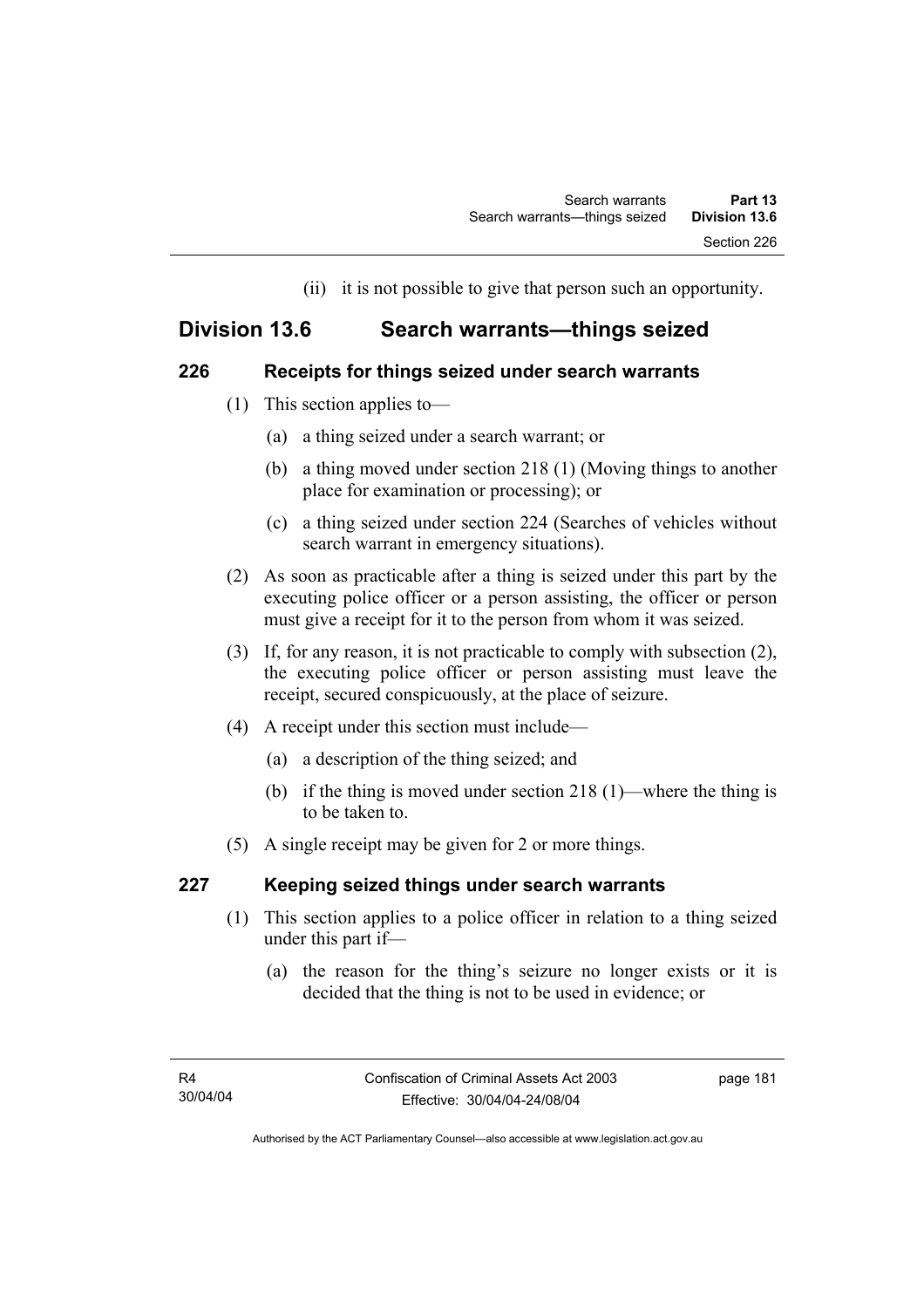- (b) if the thing was seized under section 224 (Searches of vehicles without search warrant in emergency situations)—the period of 60 days after the day of the thing's seizure ends.
- (2) The police officer must take reasonable steps to return the thing to the person from whom it was seized or to the owner if that person is not entitled to possess it.
- (3) However, the police officer does not have to take those steps if—
	- (a) if subsection  $(1)$  (b) applies—
		- (i) a proceeding in relation to which the thing might provide evidence has been begun before the end of the 60-day period and has not been finalised (including an appeal to a court in relation to the proceeding); or
		- (ii) an order is in force under section 228 (Keeping things for further period); or
	- (b) if subsection (1) (a) or (b) applies—the police officer is otherwise authorised (by a law, or an order of a court, of the Territory, the Commonwealth, a State or another Territory) to keep, destroy or dispose of the thing; or
	- (c) the thing is forfeited or forfeitable to the Territory, the Commonwealth or a State or is the subject of a dispute about ownership.

# **228 Keeping things for further period**

- (1) This section applies if a thing has been seized by a police officer under this part and a proceeding in relation to which the thing might provide evidence has not begun before the end of—
	- (a) 60 days after the day of the seizure; or
	- (b) a period previously stated in an order of an issuing officer under this section.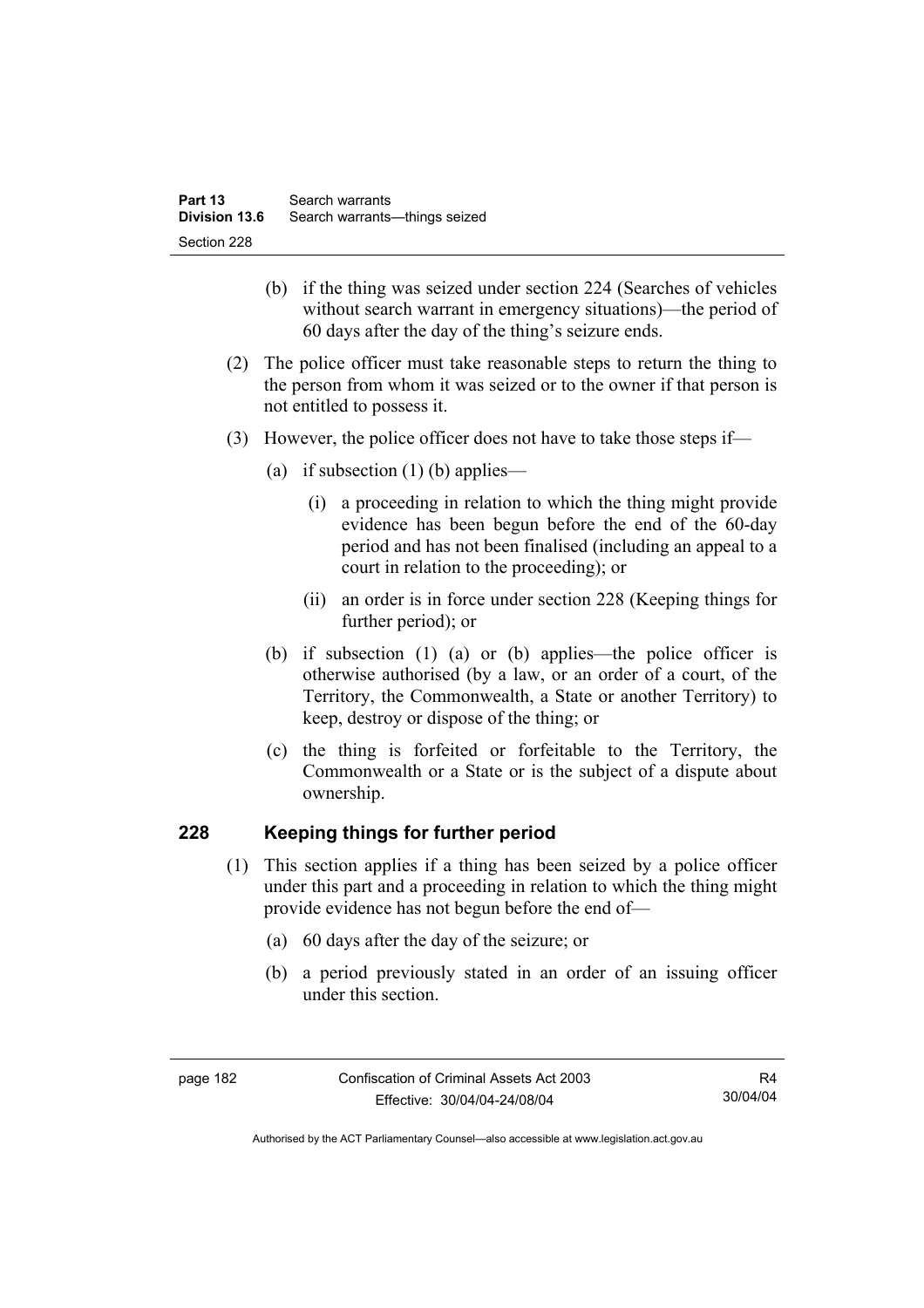- (2) A police officer may apply to an issuing officer for an order that the officer may keep the thing for a further period.
- (3) Before making the application, the police officer must—
	- (a) take reasonable steps to discover whose interests would be affected by the keeping of the thing; and
	- (b) if it is practicable to do so, tell each person the officer believes to be such a person of the proposed application.
- (4) The provisions of this part relating to the issue of search warrants apply, with any necessary changes, to the making of an order under this section.

# **229 Issuing officer may order keeping of thing**

- (1) The issuing officer may order that the police officer who made an application under section 228 (Keeping things for further period) may keep the thing if the issuing officer is satisfied that it is necessary for the police officer to do so for the purpose of beginning or conducting a proceeding under this Act, another Territory law or the law of the Commonwealth, a State or another Territory.
- (2) The order must state the period for which the officer may keep the thing.
- (3) The provisions of this part relating to the issue of search warrants apply, with any necessary changes, to the making of an order under this section.

# **230 Transfer of things seized to public trustee**

At the direction of the DPP, a police officer must transfer custody of a thing seized under this part to the public trustee.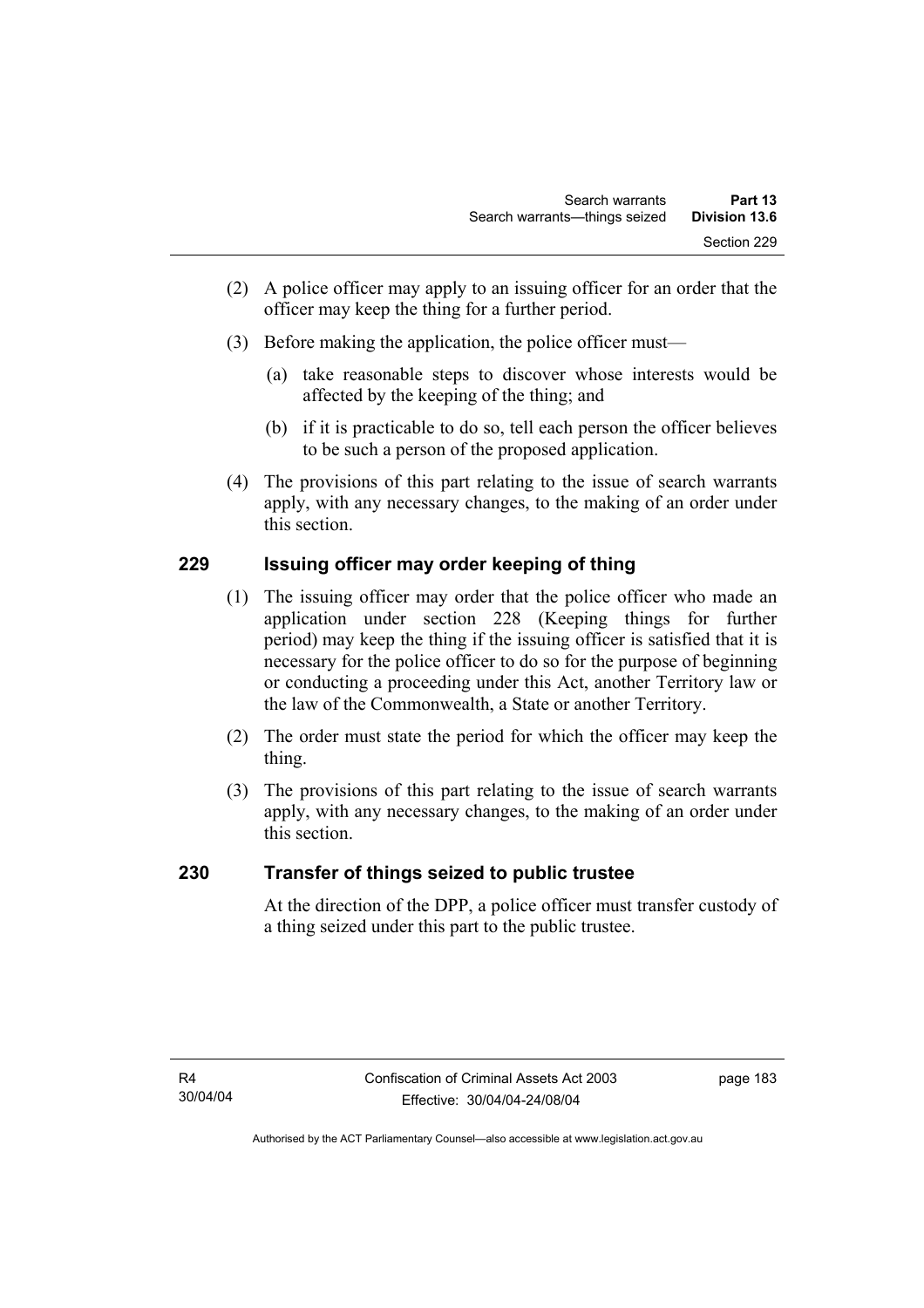# **Division 13.7 Search warrants—miscellaneous**

### **231 Search warrants—false or misleading information**

- (1) A person commits an offence if—
	- (a) the person gives information to a police officer or person assisting a police officer; and
	- (b) the person does so knowing that the information—
		- (i) is false or misleading in a material particular; or
		- (ii) omits something that makes the information false or misleading in a material particular; and
	- (c) the information is given in compliance (or purported compliance) with a requirement under this part.

Maximum penalty: 200 penalty units, imprisonment for 2 years or both.

- (2) Subsection (1) (c) does not apply if, before the information was given by the person to the police officer or person assisting, a police officer or person assisting did not take reasonable steps to tell the person of the existence of the offence against subsection (1).
- (3) For subsection (2), it is sufficient if the following form of words is used:

'Giving false or misleading information is an offence with serious consequences'.

# **232 Search warrants—false or misleading documents**

- (1) A person commits an offence if—
	- (a) the person produces a document to a police officer or a person assisting a police officer; and
	- (b) the person does so knowing that the document is false or misleading in a material particular; and

| page 184 | Confiscation of Criminal Assets Act 2003 | R4       |
|----------|------------------------------------------|----------|
|          | Effective: 30/04/04-24/08/04             | 30/04/04 |

Authorised by the ACT Parliamentary Counsel—also accessible at www.legislation.act.gov.au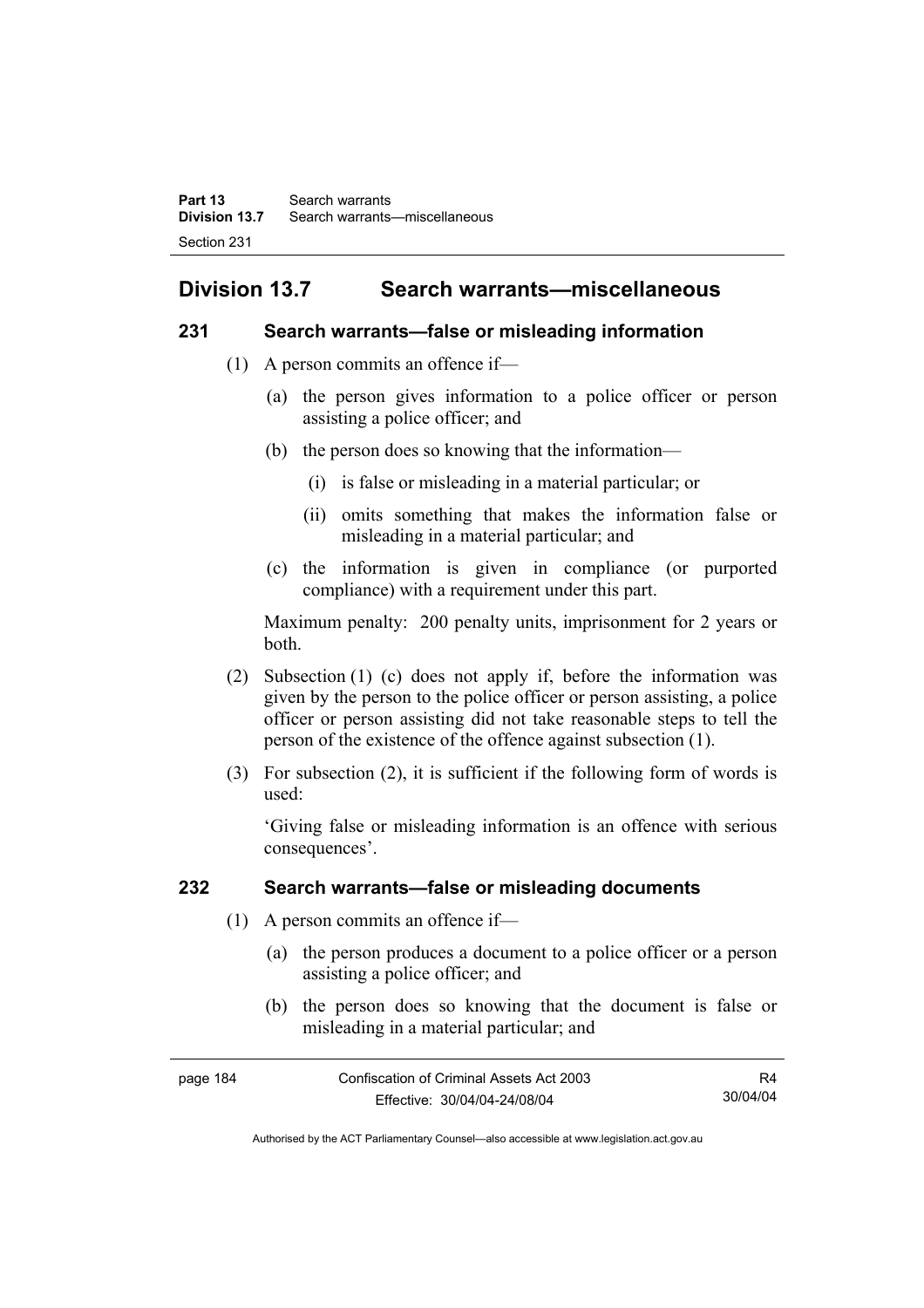(c) the document is produced in compliance (or purported compliance) with a requirement under this part.

Maximum penalty: 200 penalty units, imprisonment for 2 years or both.

- (2) Subsection (1) does not apply to a person who produces a document to a police officer or person assisting if the document is accompanied by a written statement signed by the person (or, for a corporation, by an officer of the corporation)—
	- (a) stating that the document is, to the person's knowledge, false or misleading in a material particular; and
	- (b) setting out, or referring to, the material particular in which the document is, to the person's knowledge, false or misleading.

# **233 Obstruction etc of police officers and people assisting**

- (1) A person commits an offence if—
	- (a) the person knows that, or is reckless about the fact that, a person is a police officer; and
	- (b) the person obstructs, hinders, intimidates or resists the officer in the exercise of the officer's functions under this part.

Maximum penalty: 200 penalty units, imprisonment for 2 years or both.

- (2) For this section, it is immaterial whether the defendant was aware that the police officer was exercising the officer's functions.
- (3) Strict liability applies to subsection (1) (b).

# **234 Damage etc to be minimised**

 (1) In the exercise, or purported exercise, of a function under this part, a police officer must take all reasonable steps to ensure that the police officer, and any person assisting who is not a police officer, causes as little inconvenience, detriment and damage as practicable.

page 185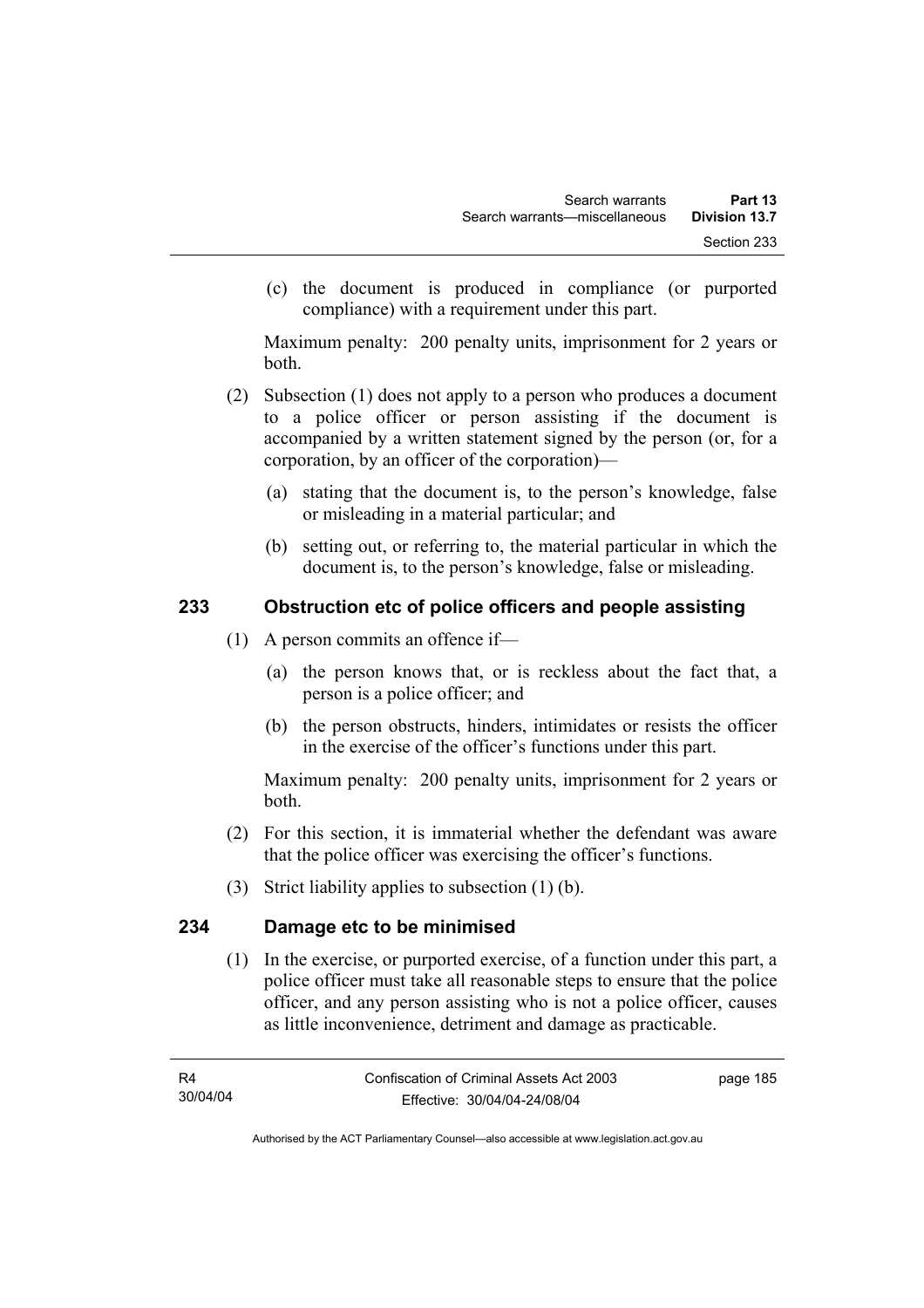- (2) If a police officer, or a person assisting who is not a police officer, damages anything in the exercise or purported exercise of a function under this part, the police officer or person assisting must give written notice of the particulars of the damage to the person whom the police officer or person assisting believes on reasonable grounds is the owner of the thing.
- (3) If the damage happens on premises entered under this part in the absence of the occupier, the notice may be given by securing it in a conspicuous place on the premises.

# **235 Compensation**

- (1) A person may claim reasonable compensation from the Territory if the person suffers loss or expense because of the exercise, or purported exercise, of a function under this part by a police officer or a person assisting who is not a police officer.
- (2) Compensation may be claimed and ordered in a proceeding for—
	- (a) compensation brought in a court of competent jurisdiction; or
	- (b) an offence against this Act or another Territory law brought against the person making the claim for compensation.
- (3) A court must not order the payment of reasonable compensation for the loss or expense unless it is satisfied it is just to make the order in the circumstances of the particular case.

### **Example for claim for damage or corruption of computer data**

The court may have regard to whether the occupier of the premises and any employees, agents or officers of the occupier, if they were available at the time, gave any appropriate warning or guidance on the operation of the computer equipment.

*Note* An example is part of the Act, is not exhaustive and may extend, but does not limit, the meaning of the provision in which it appears (see Legislation Act, s 126 and s 132).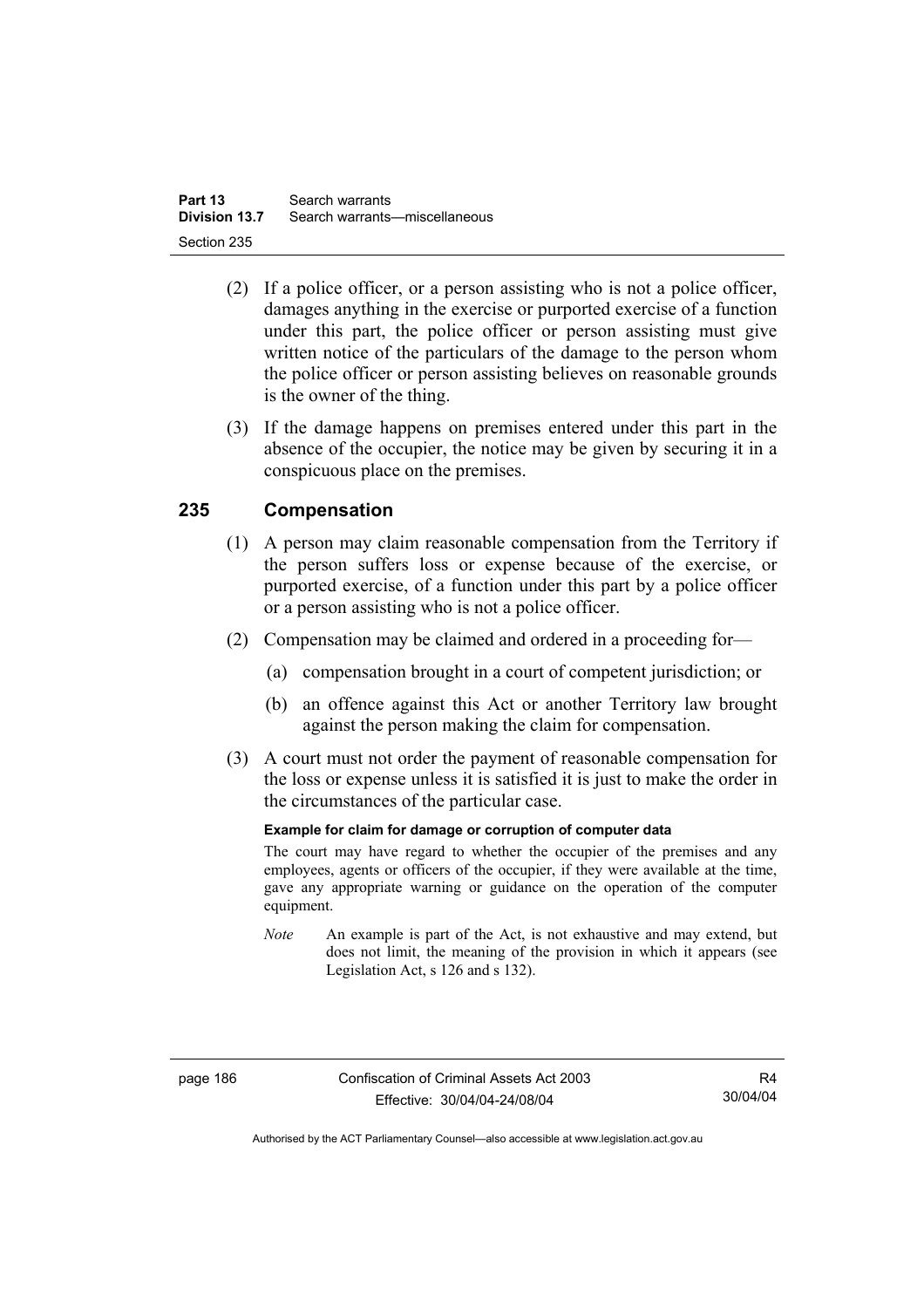(4) The regulations may prescribe matters that may, must or must not be taken into account by the court in considering whether it is just to make the order.

R4 30/04/04

Authorised by the ACT Parliamentary Counsel—also accessible at www.legislation.act.gov.au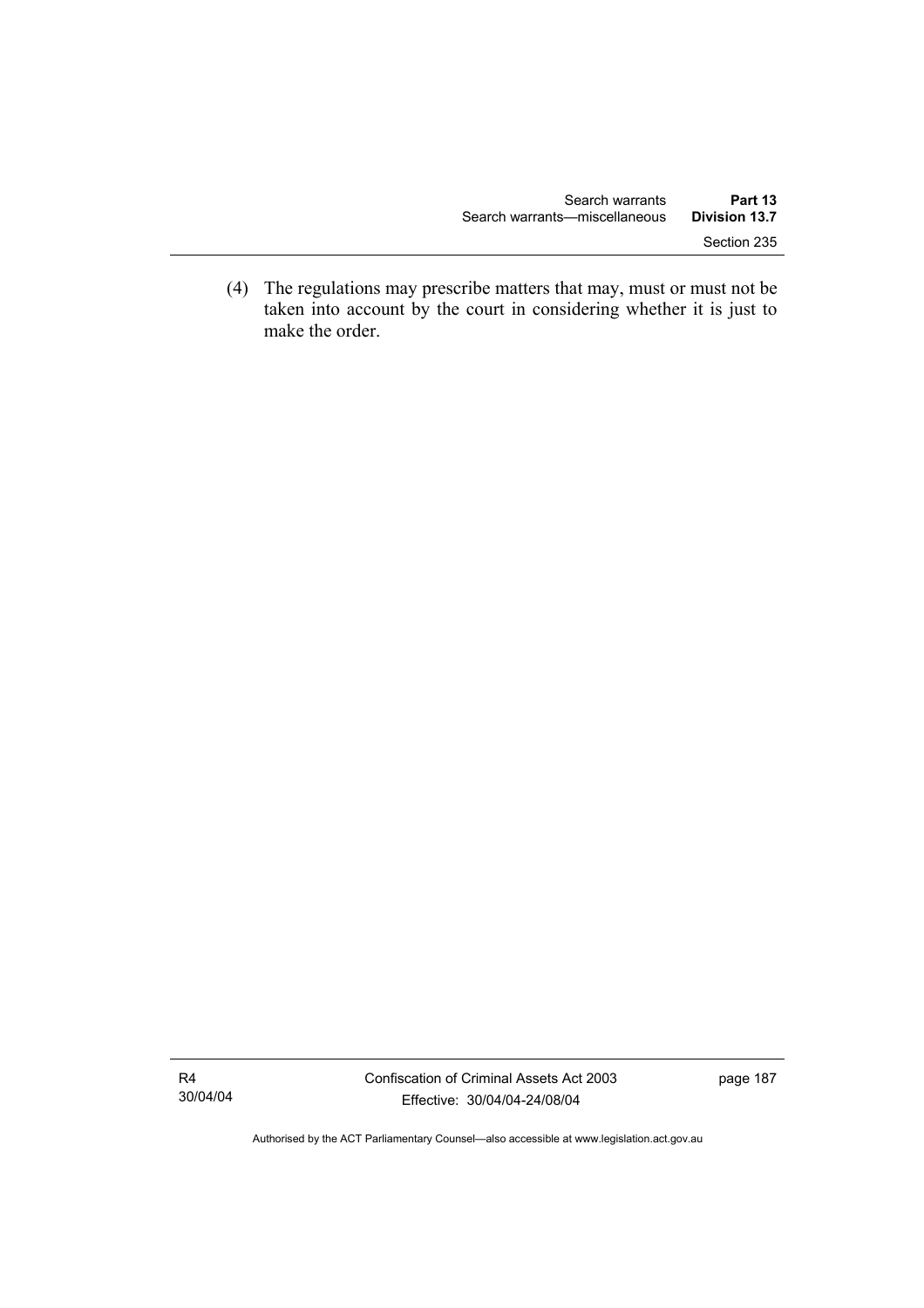#### Part 14 **Court procedure**

Section 236

# **Part 14 Court procedure**

### **236 Meaning of** *confiscation proceeding*

(1) In this Act:

*confiscation proceeding* means a proceeding in a relevant court in relation to any of the following orders under this Act:

- (a) a restraining order;
- (b) an additional order under section 39 in relation to a restraining order or restrained property;
- (c) a conviction forfeiture order;
- (d) an order under section 59 (Automatic forfeiture—court order declaring property automatically forfeited);
- (e) an order under section 60 (Automatic forfeiture—court orders);
- (f) a civil forfeiture order;
- (g) an exclusion order;
- (h) a penalty order;
- (i) an order under section 105 (Order to stop sale, modification or destruction of restrained property);
- (j) an order under section 113 for the discharge of a registered property interest in forfeited property;
- (k) an order under division 9.4 (Sale of jointly owned forfeited property);
- (l) a return or compensation order;
- (m) a monitoring order;
- (n) a transaction suspension order;

page 188 Confiscation of Criminal Assets Act 2003 Effective: 30/04/04-24/08/04

R4 30/04/04

Authorised by the ACT Parliamentary Counsel—also accessible at www.legislation.act.gov.au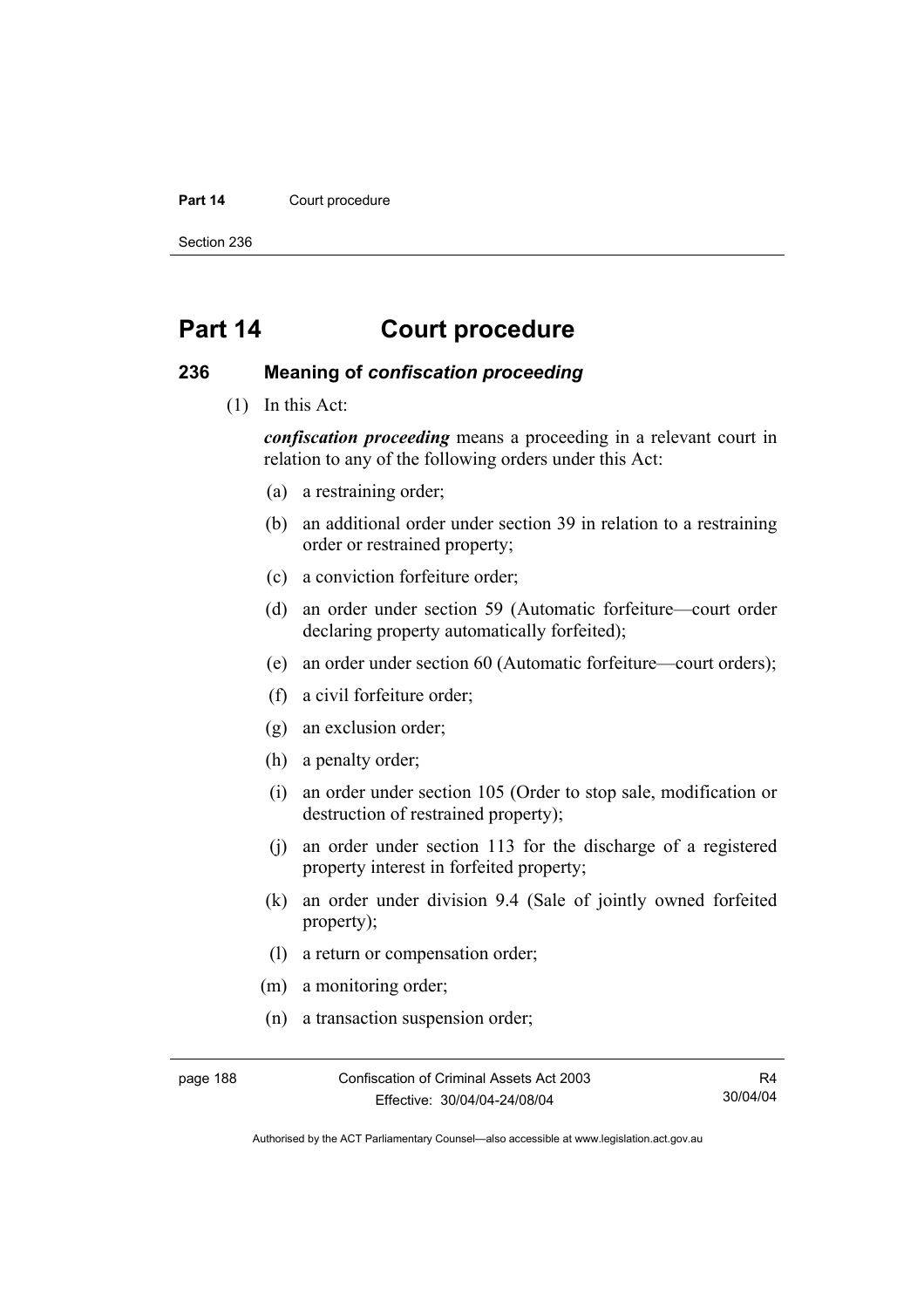- (o) a production order;
- (p) an examination order
- (q) a buyback order;
- (r) an order under section 239 (2) (c) or 240 (2) to transfer a proceeding to another court;
- (s) an additional order under section 250 (Confiscation proceedings—additional orders);
- (t) an order under this Act in relation to an order mentioned in paragraphs (a) to (s), whether made before, at the same time, or after the making of that order.

#### **Examples for par (t)—general**

- 1 an order under section 24 to set aside a dealing with restrained property
- 2 an order under section 35 restricting the disclosure of the making of a restraining order
- 3 an order under section 49 extending the operation of a restraining order
- 4 an interlocutory order in relation to an order mentioned in paragraphs (a) to (s)

#### **Examples for par (t)—additional orders under s 39 and s 250**

- 1 See the examples to s 39 (1) for examples of additional orders in relation to restraining orders and restrained property.
- 2 See the examples to s 250 (1) for examples of additional orders in relation to other confiscation proceedings.
- *Note* An example is part of the Act, is not exhaustive and may extend, but does not limit, the meaning of the provision in which it appears (see Legislation Act, s 126 and s 132).
- (2) However, a *confiscation proceeding* does not include—
	- (a) a registered corresponding law order that is taken to be a kind of order mentioned in subsection (1); or
	- (b) a proceeding under part 11 (Interstate orders).

page 189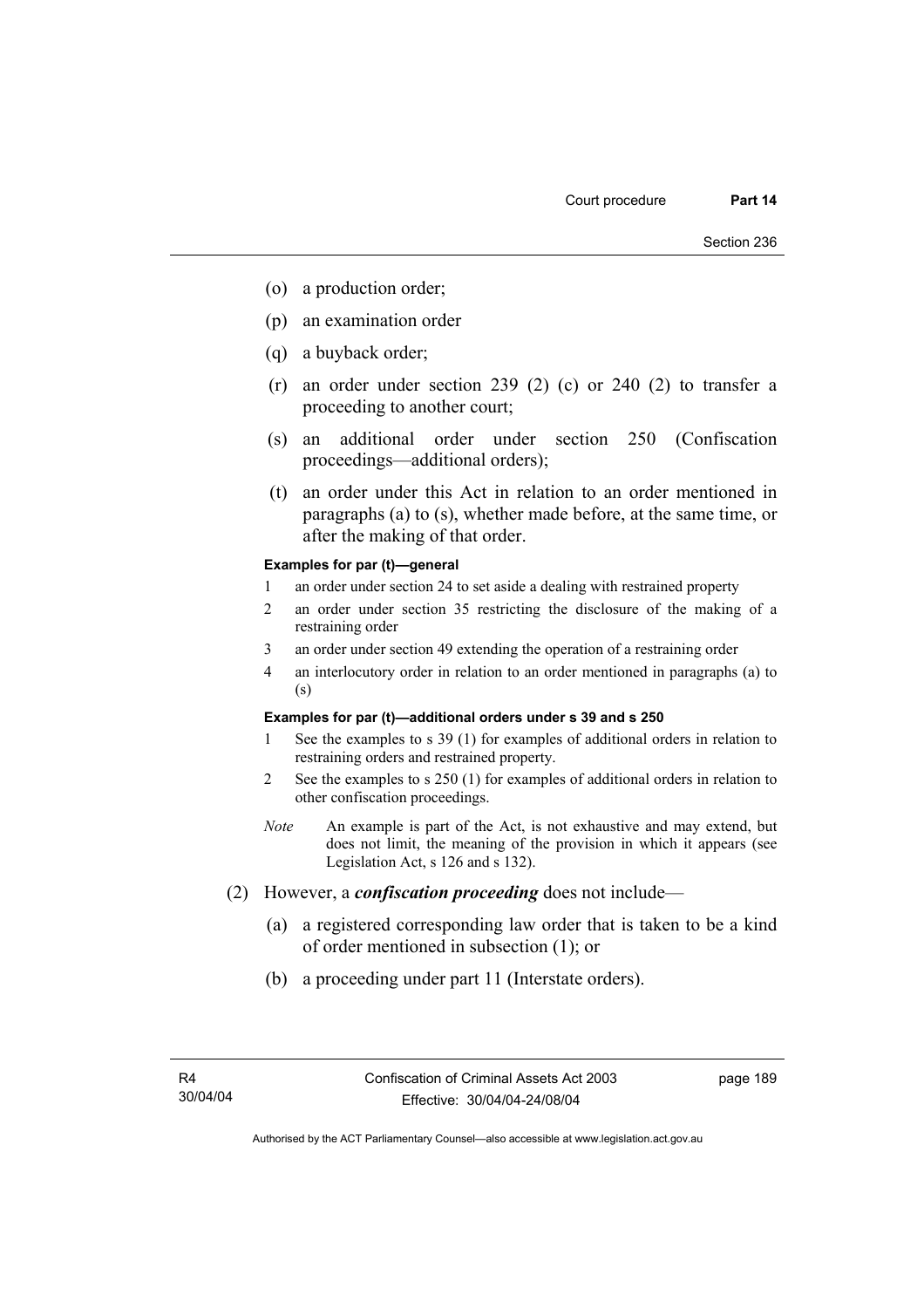#### **Part 14 Court procedure**

Section 237

### **237 Confiscation and corresponding law order proceedings are civil, not criminal**

- (1) This section applies to—
	- (a) a confiscation proceeding; and
	- (b) a proceeding under part 11 (Interstate orders) in relation to a corresponding law order.
- (2) The proceeding is a civil proceeding, not a criminal proceeding.
- (3) Without limiting subsection (2)—
	- (a) any rules of interpretation applying only to the criminal law do not apply to the interpretation of the provisions of this Act or any other Territory law in relation to the proceeding; and
	- (b) the rules of evidence applying to a civil proceeding apply to the proceeding, and the rules of evidence applying to a criminal proceeding do not apply.

#### **Example for par (b)**

In hearing an application for a civil forfeiture order, whether the offender committed a serious offence is to be decided by the court on the balance of probabilities.

*Note* An example is part of the Act, is not exhaustive and may extend, but does not limit, the meaning of the provision in which it appears (see Legislation Act, s 126 and s 132).

### **238 Meaning of** *relevant court*

In this Act:

*relevant court*, for a confiscation proceeding or a proceeding under part 11 (Interstate orders) in relation to a corresponding law order, means the court, or any court, that has jurisdiction under this part to hear and decide the proceeding.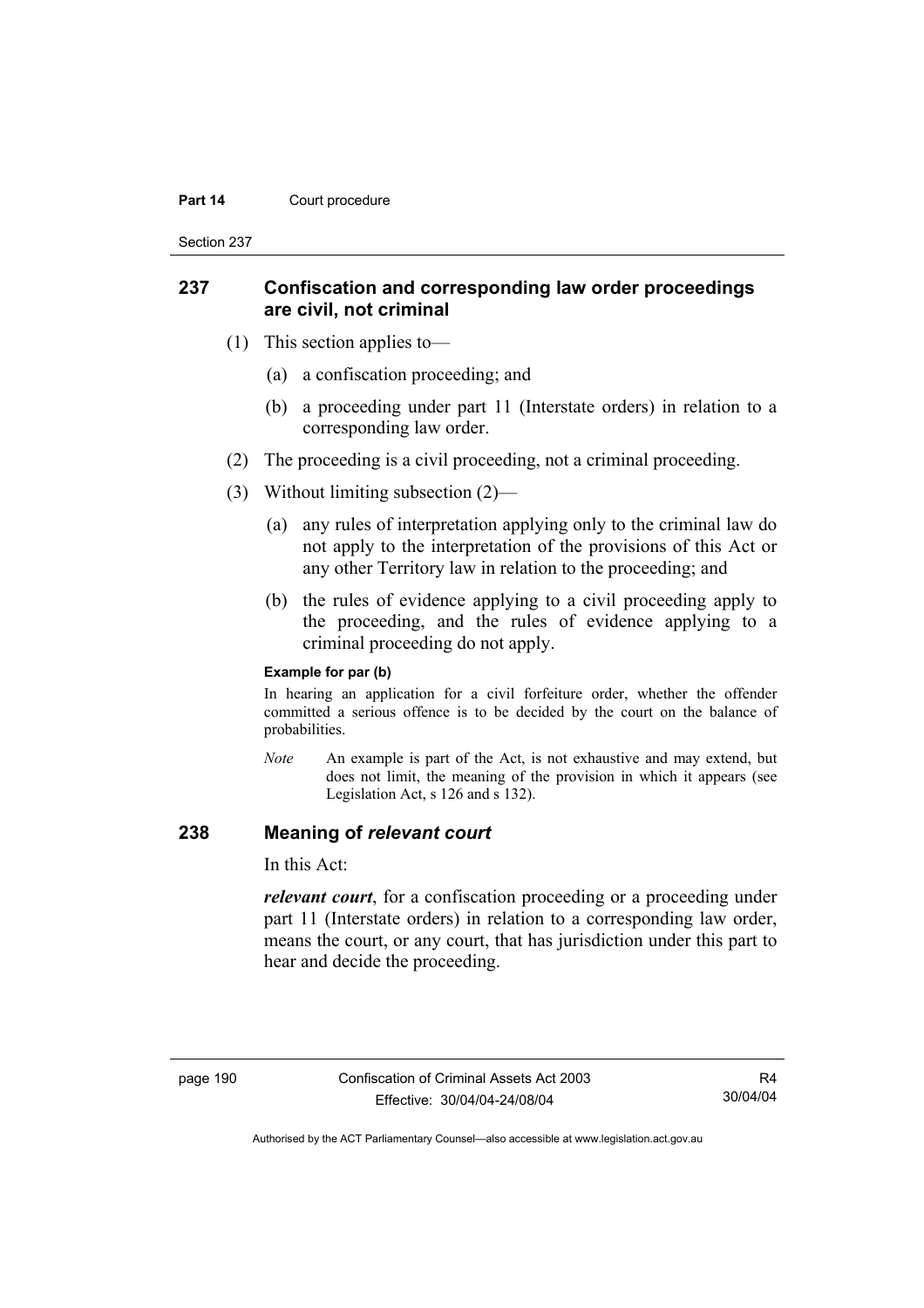# **239 Jurisdiction of Magistrates Court—confiscation proceedings**

- (1) The Magistrates Court has jurisdiction to hear and decide a confiscation proceeding if—
	- (a) the value of the property and benefits to which the proceeding relates (as decided by the Magistrates Court) is not more than the amount the Magistrates Court may award for a personal action at law (the *Magistrates Court limit*); and
	- (b) title to land is not genuinely in question in the proceeding.
	- *Note* For the amount the Magistrates Court may award for a personal action at law, see the *Magistrates Court (Civil Jurisdiction) Act 1982*, s 5.
- (2) However, if the value of the property and benefits to which the proceeding relates (as decided by the Magistrates Court) is more than the Magistrates Court limit, the Magistrates Court has jurisdiction to hear and decide the matter to—
	- (a) dismiss the proceeding on its merits (but not for want of jurisdiction); or
	- (b) make an order or orders in relation to property or benefits to the value of the limit; or
	- (c) on the application of the DPP, or on the court's own initiative, by order, transfer the proceeding to the Supreme Court.
- (3) Despite the Magistrates Court limit, the Magistrates Court has jurisdiction to hear and decide the following confiscation proceedings:
	- (a) any application for a monitoring order, transaction suspension order, production order or examination order;
	- (b) any proceeding in relation to an indictable offence that has been disposed of summarily by the court;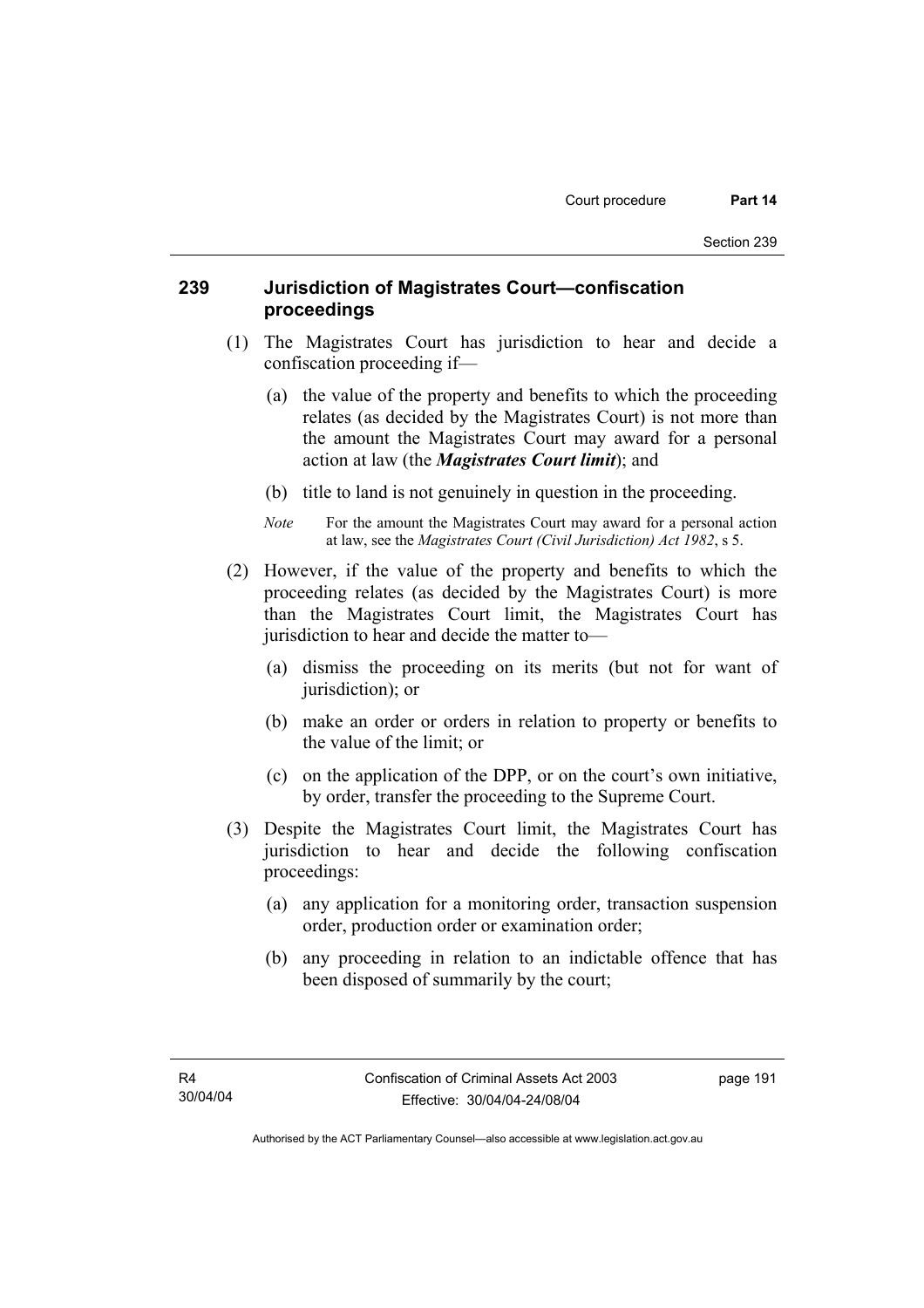#### **Part 14 Court procedure**

Section 240

 (c) a proceeding transferred to the court by the Supreme Court under section 241 (2).

#### **Example for par (b)**

Mr Somewhat Wayward is summarily convicted of an indictable offence by the Magistrates Court. The value of the benefits received by Mr Wayward from the commission of the offence was \$10 000 more than the Magistrates Court limit. The Magistrates Court may make a penalty order against Mr Wayward for the full amount of the benefits despite their value being more than the amount the Magistrates Court may award for a personal action at law.

- *Note* An example is part of the Act, is not exhaustive and may extend, but does not limit, the meaning of the provision in which it appears (see Legislation Act, s 126 and s 132).
- (4) For this section—
	- (a) the Magistrates Court has jurisdiction to decide—
		- (i) what is the property and benefits to which the proceeding relates; and
		- (ii) the value of any property and benefits to which the proceeding relates; and
		- (iii) whether title to land is genuinely in question; and
	- (b) title to land is genuinely in question in the proceeding if the Magistrates Court would not have jurisdiction to hear the proceeding under the *Magistrates Court (Civil Jurisdiction) Act 1982*, section 11 (Proceedings affecting title to land).

### **240 Jurisdiction of Magistrates Court—interstate orders**

- (1) The Magistrates Court has jurisdiction to hear and decide any proceeding under part 11 (Interstate orders) in relation to a corresponding law order.
- (2) To remove any doubt, the Magistrates Court is a relevant court even if—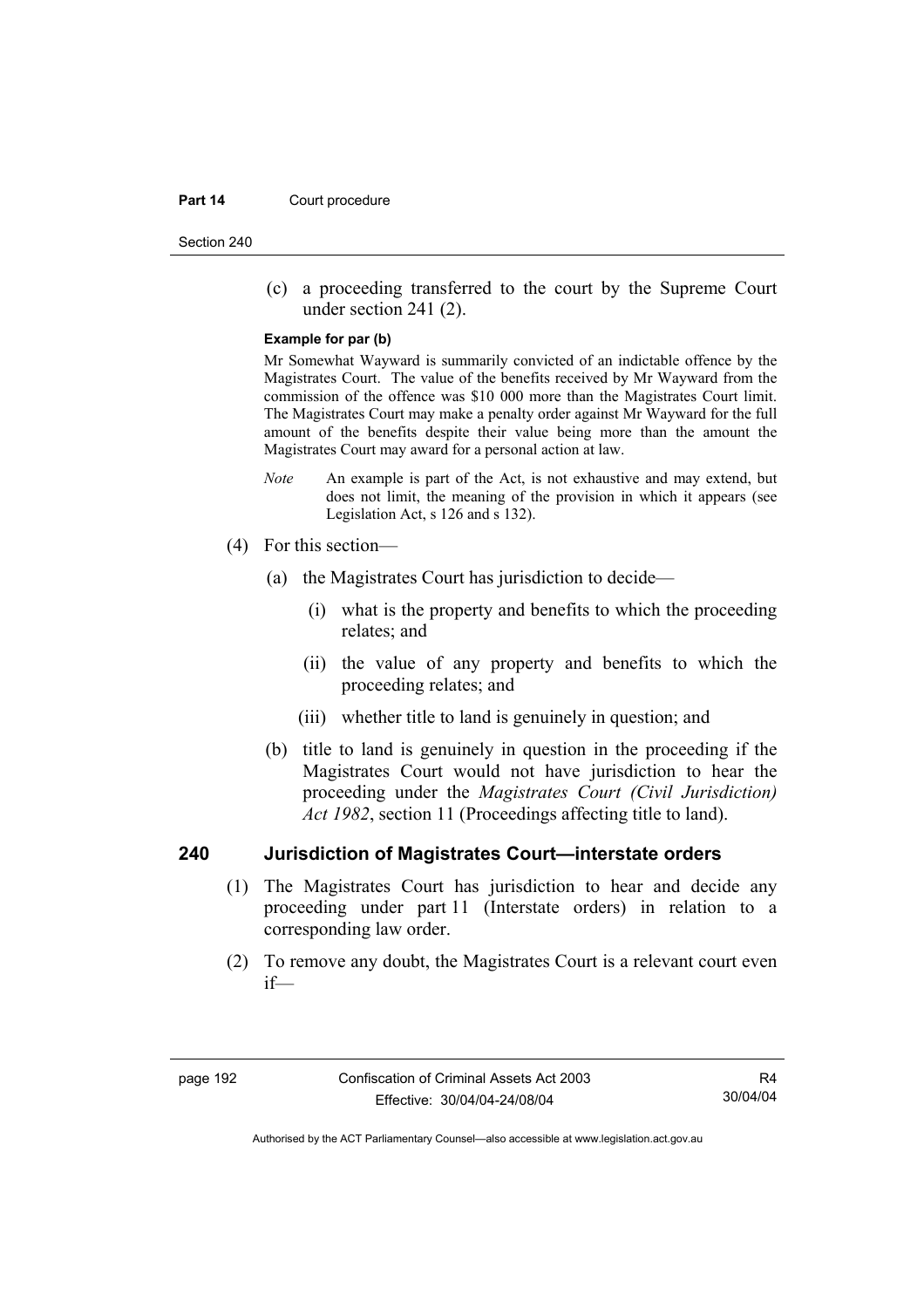- (a) the value of the property and benefits to which the corresponding order relates is more than the amount the Magistrates Court may award for a personal action at law; or
- (b) title to land was genuinely in question in the proceeding for the making of the corresponding law order.

### **241 Jurisdiction of Supreme Court**

- (1) The Supreme Court has jurisdiction to hear and decide any confiscation proceeding or any proceeding under part 11 (Interstate orders) in relation to a corresponding law order.
- (2) The Supreme Court may, by order, transfer a confiscation proceeding to the Magistrates Court if the value of the property and benefits to which the proceeding relates (as decided by the Supreme Court)—
	- (a) is less than or equal to the amount the Magistrates Court may award for a personal action at law; and
	- (b) does not include land the title to which is genuinely in question.
- (3) An order under subsection (2) may be made on the application of the DPP or of a person with an interest in the property or on the Supreme Court's own initiative.

### **242 Confiscation proceedings—transferred proceedings**

If a proceeding is transferred from a court (the *first court*) to another court under section 239 (2) (c) or 241 (2)—

 (a) the proceeding is taken to have been begun in the other court; and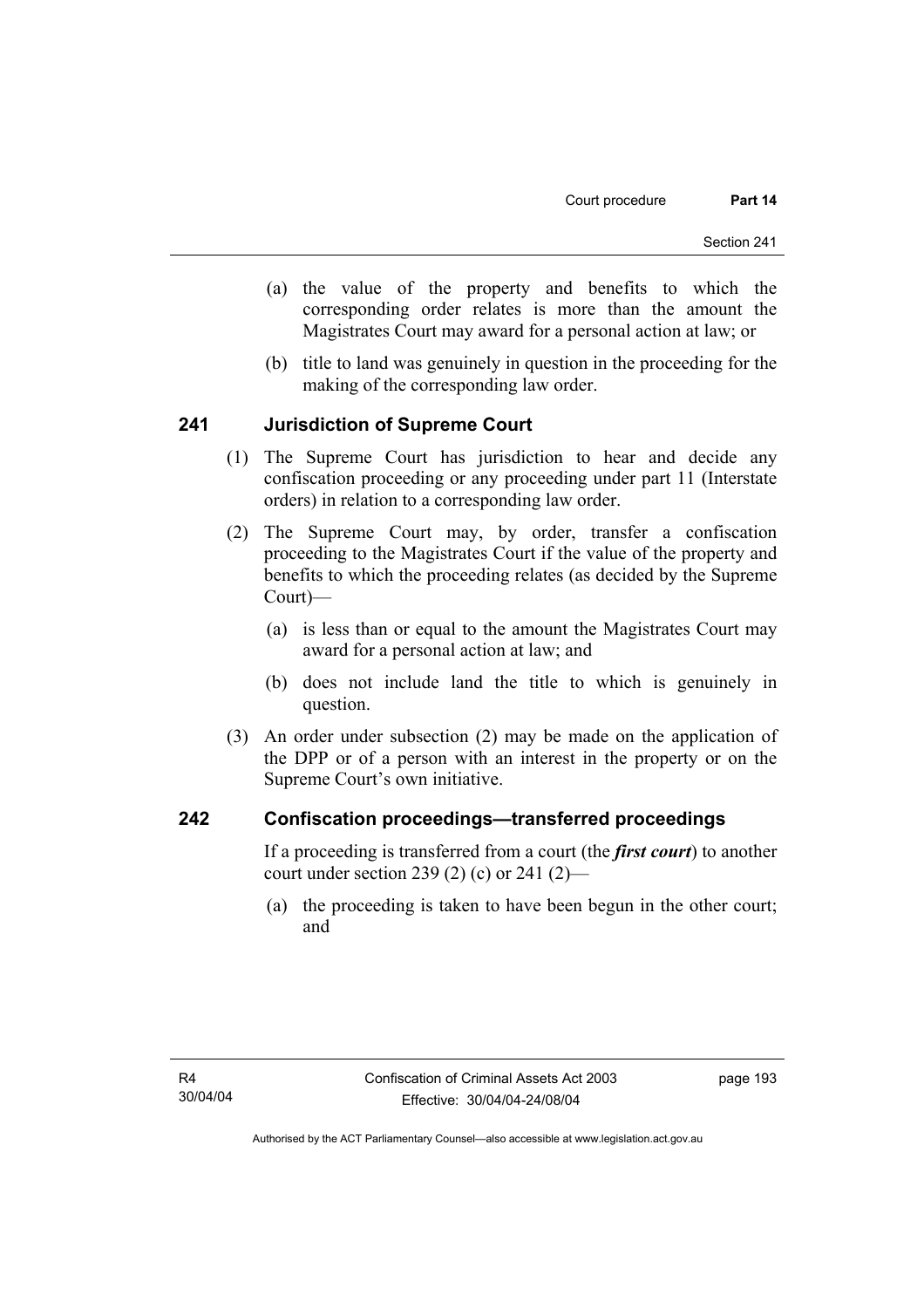#### **Part 14 Court procedure**

Section 243

 (b) evidence given before, and documents filed with, the first court are taken to have been given before, or filed with, the other court.

#### **Example for par (b)**

If a proceeding is transferred from the Magistrates Court to the Supreme Court, the Supreme Court may make findings of fact based on the transcript of evidence given before the Magistrates Court without rehearing the evidence.

*Note* An example is part of the Act, is not exhaustive and may extend, but does not limit, the meaning of the provision in which it appears (see Legislation Act, s 126 and s 132).

# **243 Restricted access proceedings—notice of applications etc**

- (1) This section applies to a confiscation proceeding for any of the following orders (a *restricted access proceeding*):
	- (a) a restraining order;
	- (b) an application by the DPP or public trustee for an additional order under section 39 in relation to a restraining order or restrained property;
	- (c) an order under section 49 (Extension of time for restraining orders) that a restraining order—
		- (i) is to remain in force for a stated period (or as stated in the order); or
		- (ii) that has ended is to be revived for a stated period (or as stated in the order);
	- (d) a monitoring order;
	- (e) a transaction suspension order;
	- (f) a production order (other than an application to vary a production order under section 162);
	- (g) an examination order.

page 194 Confiscation of Criminal Assets Act 2003 Effective: 30/04/04-24/08/04

R4 30/04/04

Authorised by the ACT Parliamentary Counsel—also accessible at www.legislation.act.gov.au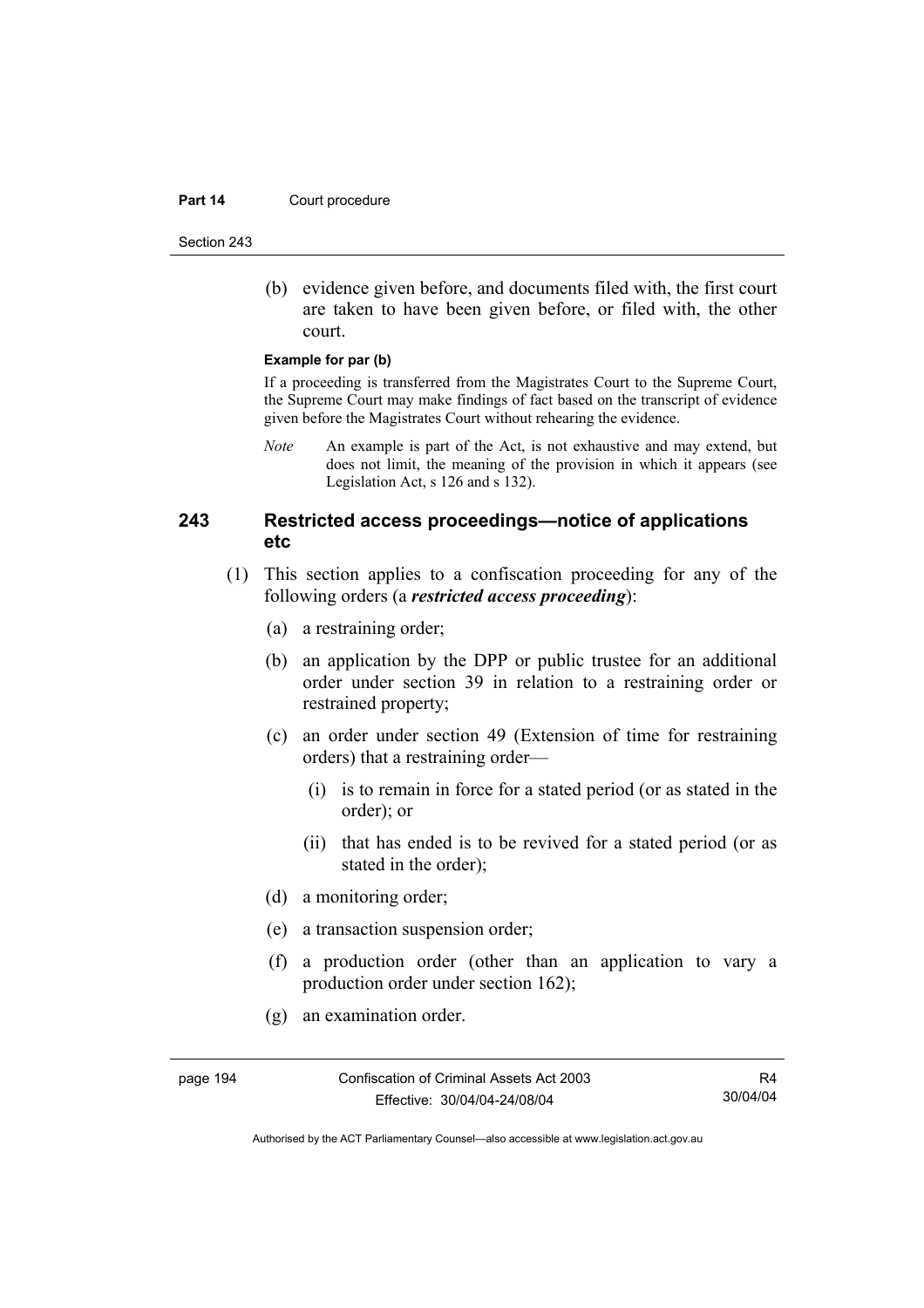- (2) An application to begin a restricted access proceeding may be made to a relevant court without notice to the person against whom the relevant order is sought.
- (3) If an application is made to begin a restricted access proceeding without notice to the person against whom the relevant order is sought, the applicant is the only party to the application.
- (4) If notice is given to the person against whom the order is sought, the person is entitled to appear and to present evidence at the hearing of the application, but the person's absence does not prevent the court from making the order.
- (5) The relevant court must hold a restricted access proceeding in closed court if the applicant asks and may give directions about who may be present.

### **244 Other confiscation proceedings—notice of applications etc**

- (1) This section applies to an application to a relevant court to begin a confiscation proceeding (other than a restricted access proceeding mentioned in section 243) or to amend such an application.
	- *Note 1* No notice of the application is required for a restricted access proceeding (see s 243 (2)).
	- *Note 2* In particular, no advance notice to anyone is required of the application for the order, and the application may be heard in closed court, without the offender or the public being present, see s 243.
	- *Note 3* Related confiscation proceedings are begun by motion on notice or motion, see s 245.
- (2) The applicant must give written notice of the application to each of the following people, if applicable (a *notifiable person*):
	- (a) if the application is made by the DPP—the person in relation to whom the order is sought;
	- (b) if the application is made by someone else—the DPP;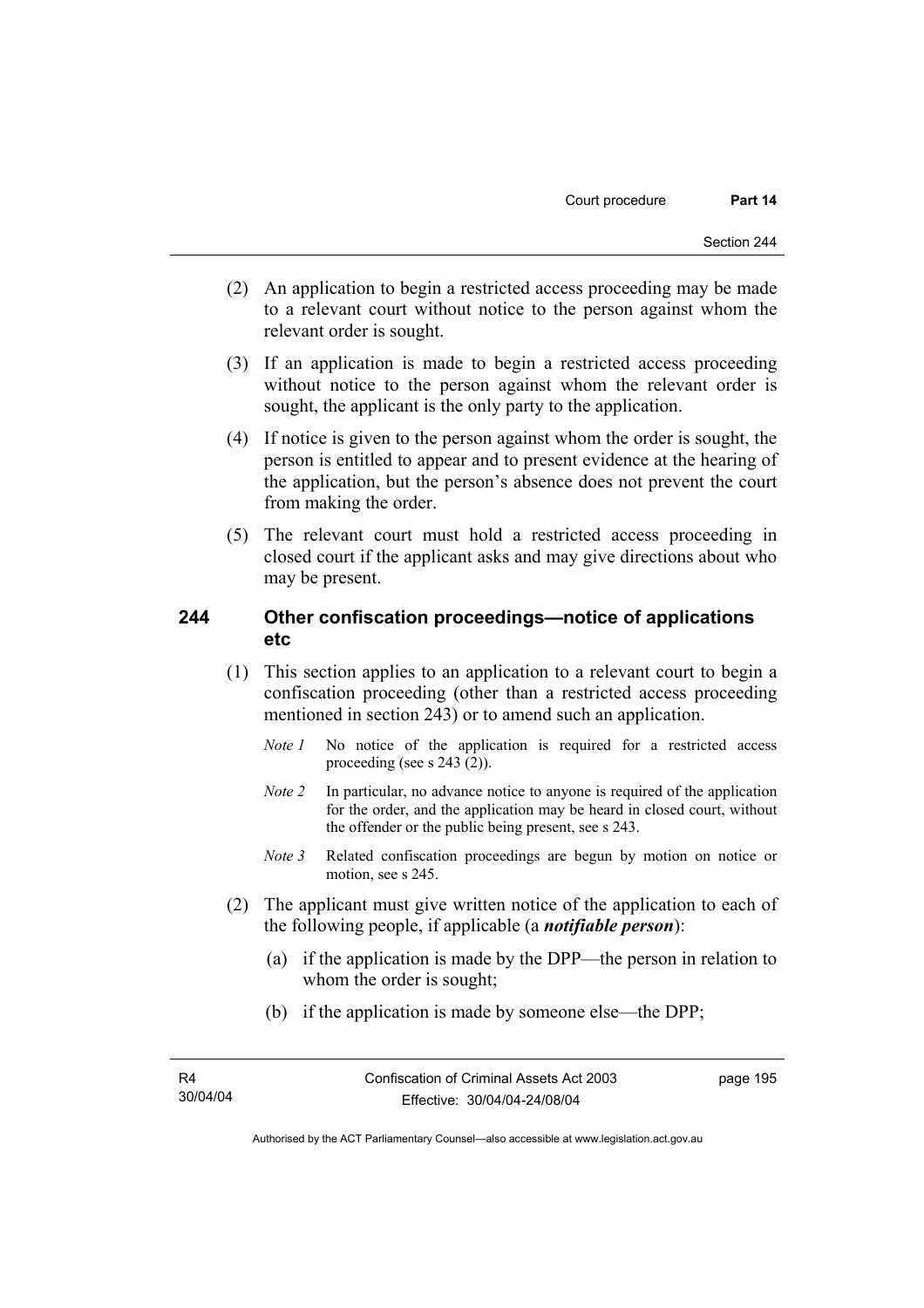#### **Part 14 Court procedure**

Section 245

- (c) if the public trustee has been directed to take control of the property—the public trustee;
- (d) anyone else the applicant believes may have an interest in the property or benefits that are the subject of the proceeding (or, for forfeited property, may have had an interest in the property or benefits immediately before the property was forfeited).
- (3) Notice of the application must include a statement of the grounds for the application.
- (4) If a notifiable person proposes to oppose the application, the notifiable person must give the applicant written notice of the grounds on which the application will be opposed.
- (5) However, the court may waive the requirement to give written notice of the application to a notifiable person if the person is present in the court when the application is made.
- (6) The court may direct the applicant give notice of the application to anyone and may give directions about how the notice is to be given.
- (7) A notifiable person, and anyone else who claims an interest in the property or benefits, is entitled to appear and to present evidence at the hearing of the application, but the person's absence does not prevent the court from making an order.

# **245 Applications for another confiscation proceeding in relation to same offence**

After the beginning of a confiscation proceeding in relation to a particular offence, any other confiscation proceeding in relation to the same or a related offence—

- (a) is taken to be an interlocutory application in relation to the first proceeding; and
- (b) may be begun by motion on notice or motion (supported, if appropriate, by affidavit) in accordance with the procedure of the relevant court.

| page 196 | Confiscation of Criminal Assets Act 2003 | R4       |
|----------|------------------------------------------|----------|
|          | Effective: 30/04/04-24/08/04             | 30/04/04 |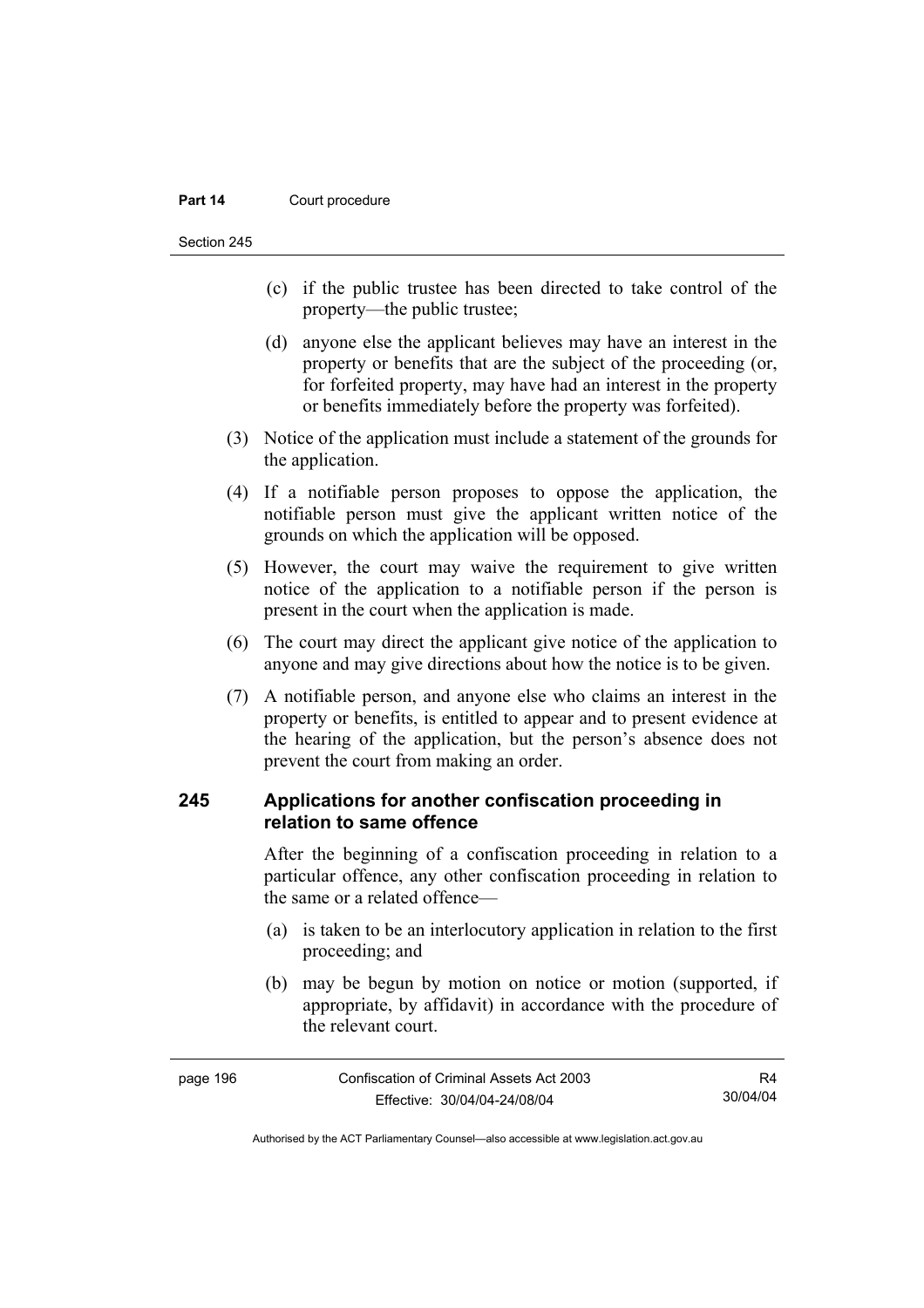# **246 Confiscation proceedings—time extensions for applications**

- (1) A relevant court may give leave for—
	- (a) an application in relation to any confiscation proceeding to be made after the end of a period otherwise provided by this Act (the *standard period*); or
	- (b) if an application for a particular order in relation to an offence has already been made in relation to the offence (or a related offence)—another application for an order of that kind to be made in relation to the same offence (or a related offence), whether before or after the end of the standard period; or
	- (c) the amendment of an application for an order under this Act to vary the property or benefits to which the application relates.
- (2) The court may give leave only if satisfied that—
	- (a) property or benefits to which the application relates were (or will be) derived from the offence, or identified, after the end of the standard period; or
	- (b) necessary evidence has (or will) become available only after the end of the standard period; or
	- (c) it is otherwise desirable having regard to the purposes of this Act.
- (3) To remove any doubt, this section does not authorise a relevant court to give leave for an application for an exclusion order in relation to property that has been forfeited.

### **247 Confiscation proceedings—amendment of applications**

- (1) A relevant court may amend an application in any confiscation proceeding on the application, or with the consent, of the applicant.
- (2) The application may be amended at any time before the proceeding for the application is finalised.

| R4       | Confiscation of Criminal Assets Act 2003 | page 197 |
|----------|------------------------------------------|----------|
| 30/04/04 | Effective: 30/04/04-24/08/04             |          |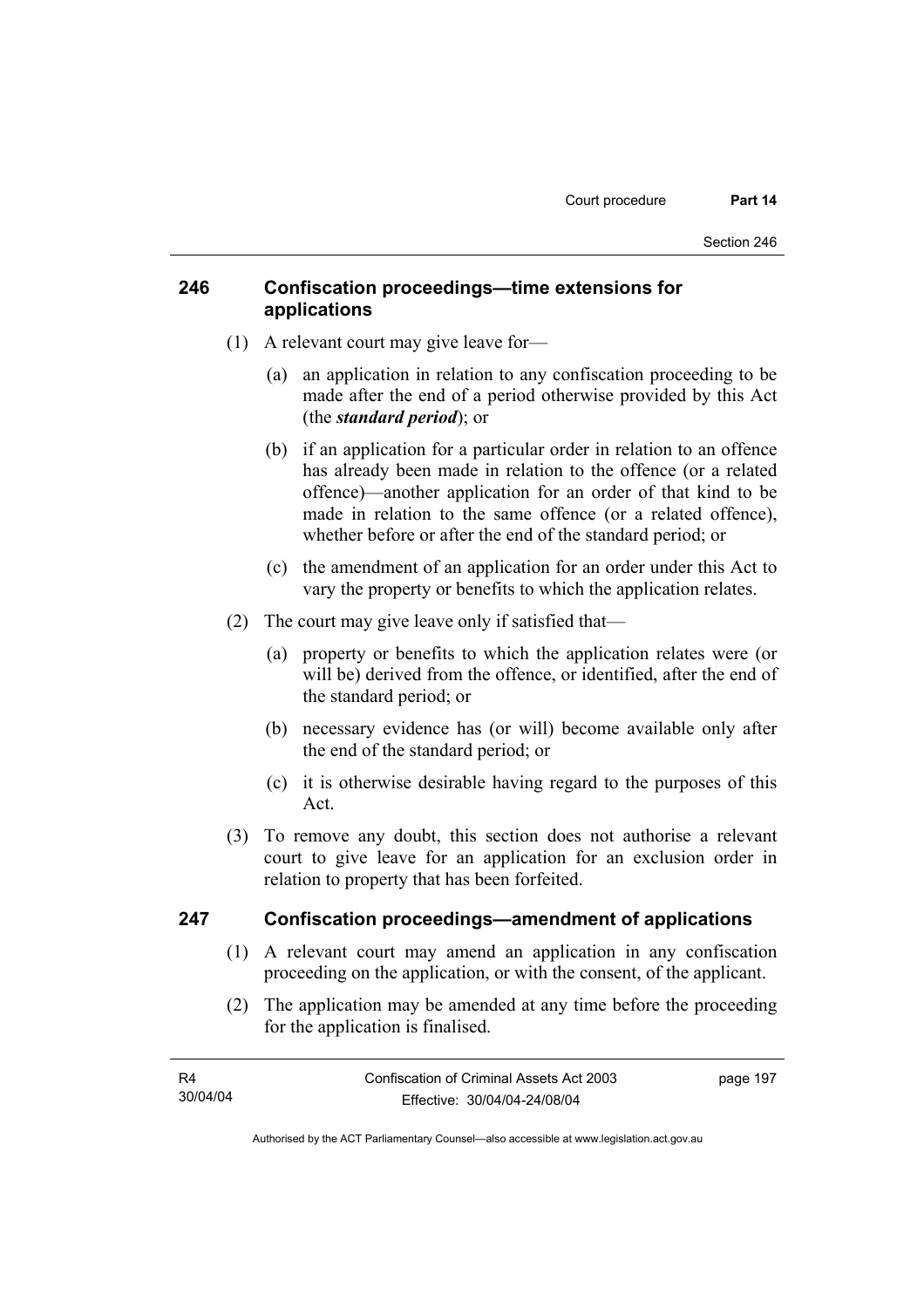#### **Part 14 Court procedure**

Section 248

### **248 Confiscation proceedings—relevant material**

For a confiscation proceeding, the relevant court may take into account any material it considers appropriate.

#### **Example of material that may be considered appropriate**

evidence given in, and the transcript of, any proceedings for or about the offence to which the order sought relates

- *Note 1* Evidence may be given in the confiscation proceeding of a conviction, acquittal, sentencing, order or about proceedings in a court by a certificate signed by a judge, magistrate, registrar or proper officer of the court (see *Evidence Act 1995* (Cwlth), s 178).
- *Note* 2 An example is part of the Act, is not exhaustive and may extend, but does not limit, the meaning of the provision in which it appears (see Legislation Act, s 126 and s 132).

## **249 Confiscation proceedings—witness not required to answer questions prejudicing investigation**

A witness in the hearing of a confiscation proceeding is not required to answer a question or produce a document if the relevant court is satisfied that answering the question or producing the document may prejudice an investigation or prosecution in relation to an indictable offence.

# **250 Confiscation proceedings—additional orders**

 (1) A relevant court may, when it makes an order in a confiscation proceeding (a *primary order*) or at any later time, make any other order (an *additional order*) that it considers appropriate for varying or giving effect to the primary order.

#### **Examples of additional orders**

- 1 an order for the examination of anyone before the court, or an officer of the court, about any property that may be forfeited property
- 2 an order directing the owner of forfeited property or anyone else to give to a stated person, within a stated period, a sworn statement about stated particulars of the forfeited property

page 198 Confiscation of Criminal Assets Act 2003 Effective: 30/04/04-24/08/04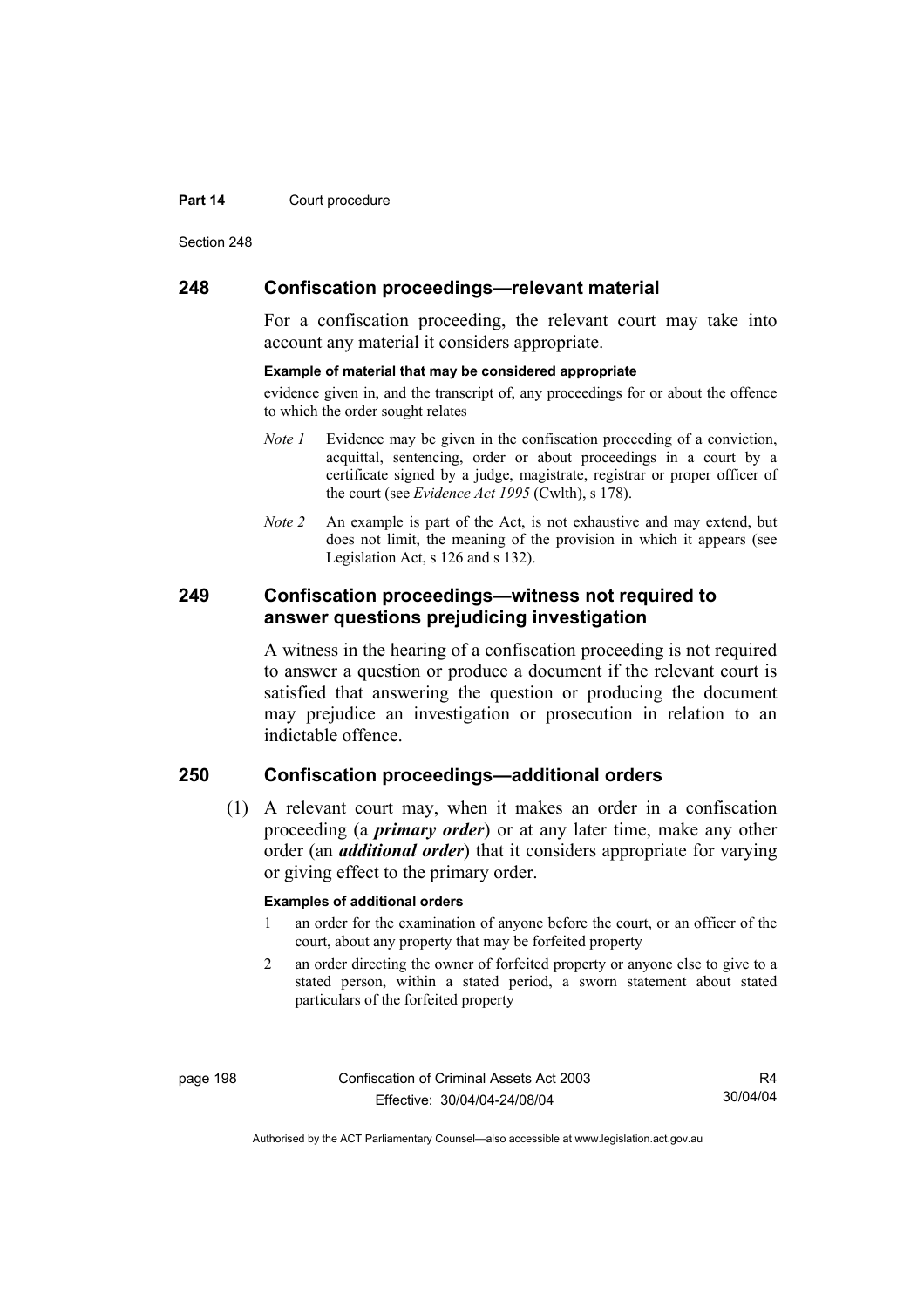- 3 an order directing the owner of forfeited property or anyone else to do anything necessary or convenient to be done to allow the public trustee to take control of the property in accordance with a forfeiture order, including anything necessary or convenient to be done to bring the property within the iurisdiction
- 4 an order in relation to the registration of title to, or charges over, property under a Territory law
- 5 an order for the substituted service of a restraining order
- *Note* An example is part of the Act, is not exhaustive and may extend, but does not limit, the meaning of the provision in which it appears (see Legislation Act, s 126 and s 132).
- (2) However, this section does not authorise a relevant court to make an additional order in relation to a restraining order or restrained property (including an order for the exclusion of property from a restraining order).
	- *Note 1* For additional orders about restraining orders and restrained property, see s 39 and the notes to that section.
	- *Note 2* For the power to give orders to give effect to an automatic forfeiture for conviction for a serious offence (which operates over restrained property), see s 60.
- (3) An additional order may be made on the relevant court's own initiative, or on the application of any of the following people:
	- (a) the applicant for the primary order;
	- (b) the DPP;
	- (c) the public trustee;
	- (d) anyone with an interest in the property or benefits to which the application relates;
	- (e) anyone else with the court's leave.
- (4) To remove any doubt, an additional order under this section does not end only because the order to which the additional order relates ends.

page 199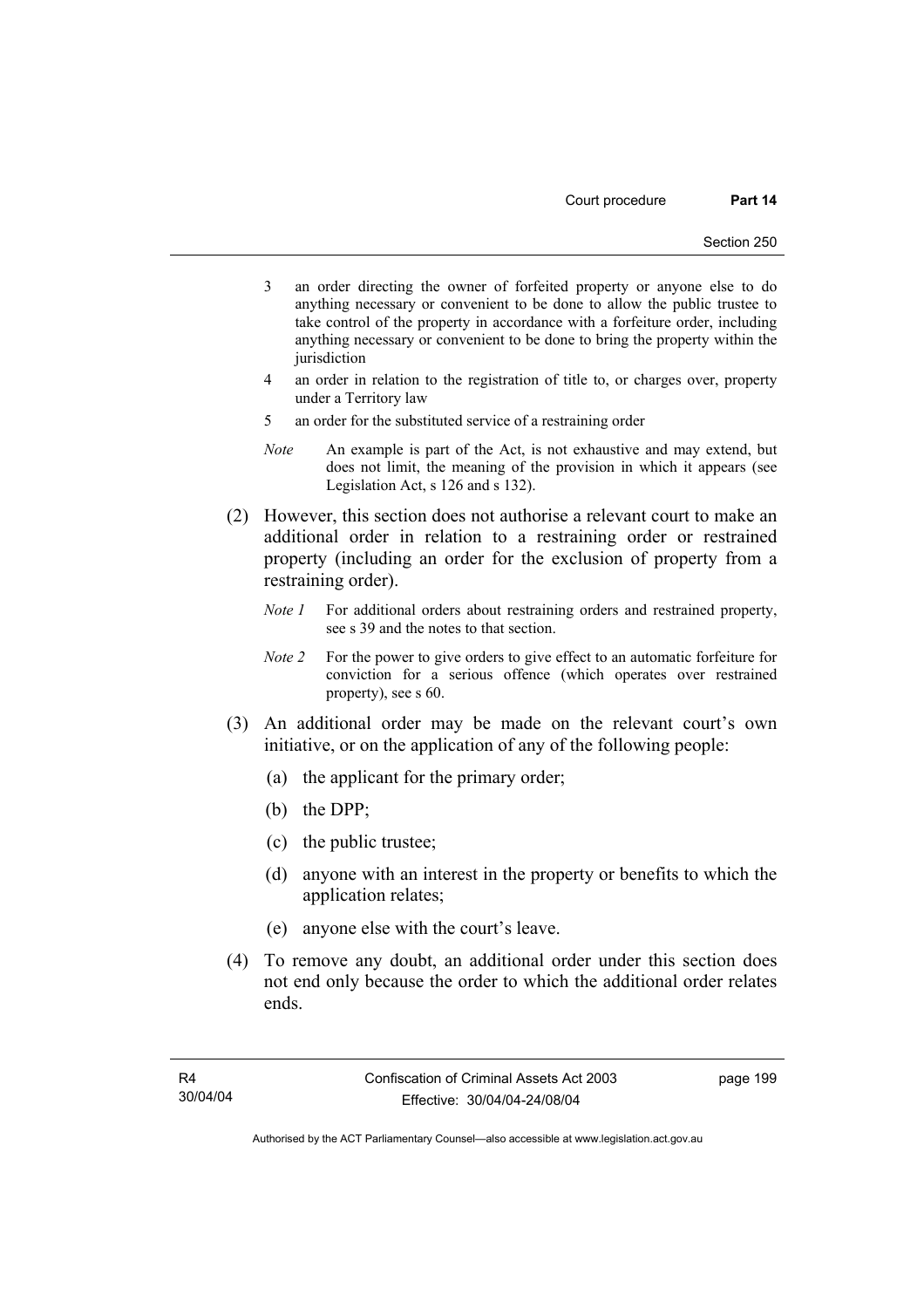#### **Part 14 Court procedure**

Section 251

### **251 Contravention of additional orders under s 250**

A person commits an offence if—

- (a) a relevant court makes an additional order under section 250; and
- (b) the person has notice of the order (whether by being given a copy of the order or otherwise); and
- (c) the person contravenes the order.

Maximum penalty: 200 penalty units, imprisonment for 2 years or both.

### **252 Confiscation proceedings—consent orders**

- (1) A relevant court may make an order in a confiscation proceeding with the consent of the applicant in the proceeding and everyone whom it has reason to believe has an interest in the property, benefits, transaction, document or information that is the subject of the proceeding.
- (2) An order may be made with consent under subsection (1) without consideration of the matters which the court would otherwise consider in the proceeding.

### **253 Confiscation proceedings—notice of making orders**

- (1) If a relevant court makes an order in a confiscation proceeding, the applicant for the order must give a copy of the order to—
	- (a) if the application is made by the DPP—the person in relation to whom the order is sought; and
	- (b) if the application is made by someone else—the DPP; and
	- (c) if the public trustee has been directed to take control of the property—the public trustee; and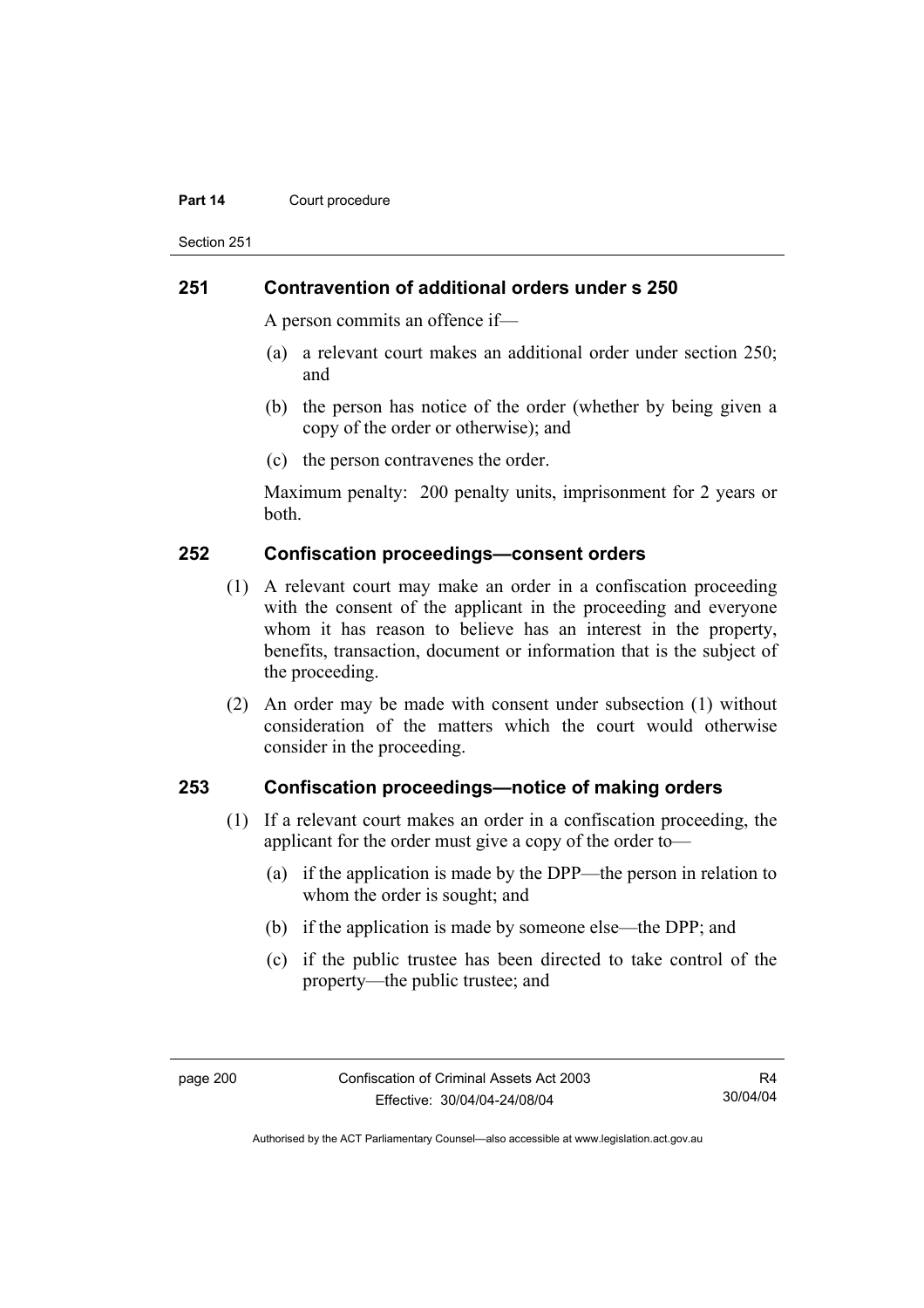(d) anyone else the applicant believes may have an interest in the property or benefits that are the subject of the proceeding (or, for forfeited property, may have had an interest in the property or benefits immediately before the property was forfeited).

*Note* For how documents may be served, see Legislation Act, pt 19.5.

- (2) The court may order the applicant to give notice of the order to anyone else and may give directions about how the notice is to be given.
- (3) The court must not make an order under subsection (2) if compliance with the order would be inconsistent with a direction under section 69 (1) (b) (Civil forfeiture order proceedings restrictions on disclosure).
- (4) This section does not apply to the making of restraining orders or non-disclosable information orders.
	- *Note* See div 4.2 about notice of the making of restraining orders and pt 12 about making information orders.

### **254 Concurrent proceedings**

This Act does not prevent a relevant court from conducting a confiscation proceeding at the same time as another confiscation proceeding or another civil or criminal proceeding, if the court considers it desirable for the purposes of this Act.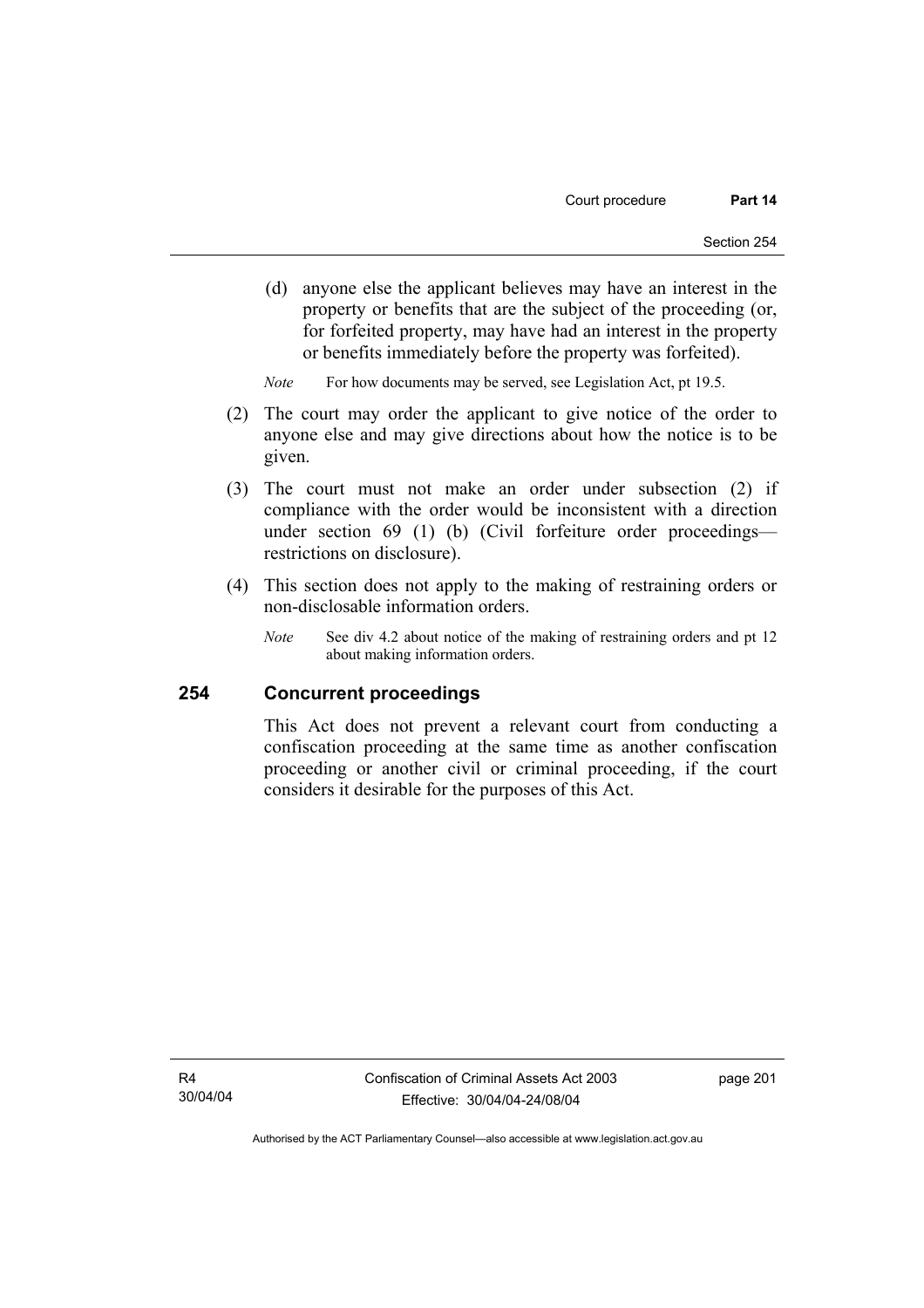#### **Part 15** Miscellaneous

Section 255

# **Part 15 Miscellaneous**

### **255 Selfincrimination and other privileges overridden**

- (1) This section applies despite the Legislation Act, part 15.4 (Preservation of certain common law privileges) if a person is required to disclose anything in a confiscation proceeding, by an order under this Act, or otherwise under this Act.
- (2) The person is not excused from the disclosure because—
	- (a) the disclosure might tend to incriminate the person or make the person liable to a penalty, or the person's property liable to forfeiture, under this Act or another Territory law; or
	- (b) the disclosure would be in breach of an obligation (whether imposed by law or otherwise) of the person not to make the disclosure.

#### **Example—legal professional privilege**

A person is not excused from disclosing a document because to do so would be in breach of an obligation by a lawyer to a client not to disclose the existence or contents of the document.

- *Note* An example is part of the Act, is not exhaustive and may extend, but does not limit, the meaning of the provision in which it appears (see Legislation Act, s 126 and s 132).
- (3) However, the disclosure is inadmissible against the person making the disclosure in a civil or criminal proceeding except—
	- (a) in a criminal proceeding in relation to giving false or misleading documents, information or testimony; or
	- (b) in a proceeding on an application under this Act; or
	- (c) in a proceeding for an additional order under section 39 or 250 in relation to another confiscation proceeding under this Act; or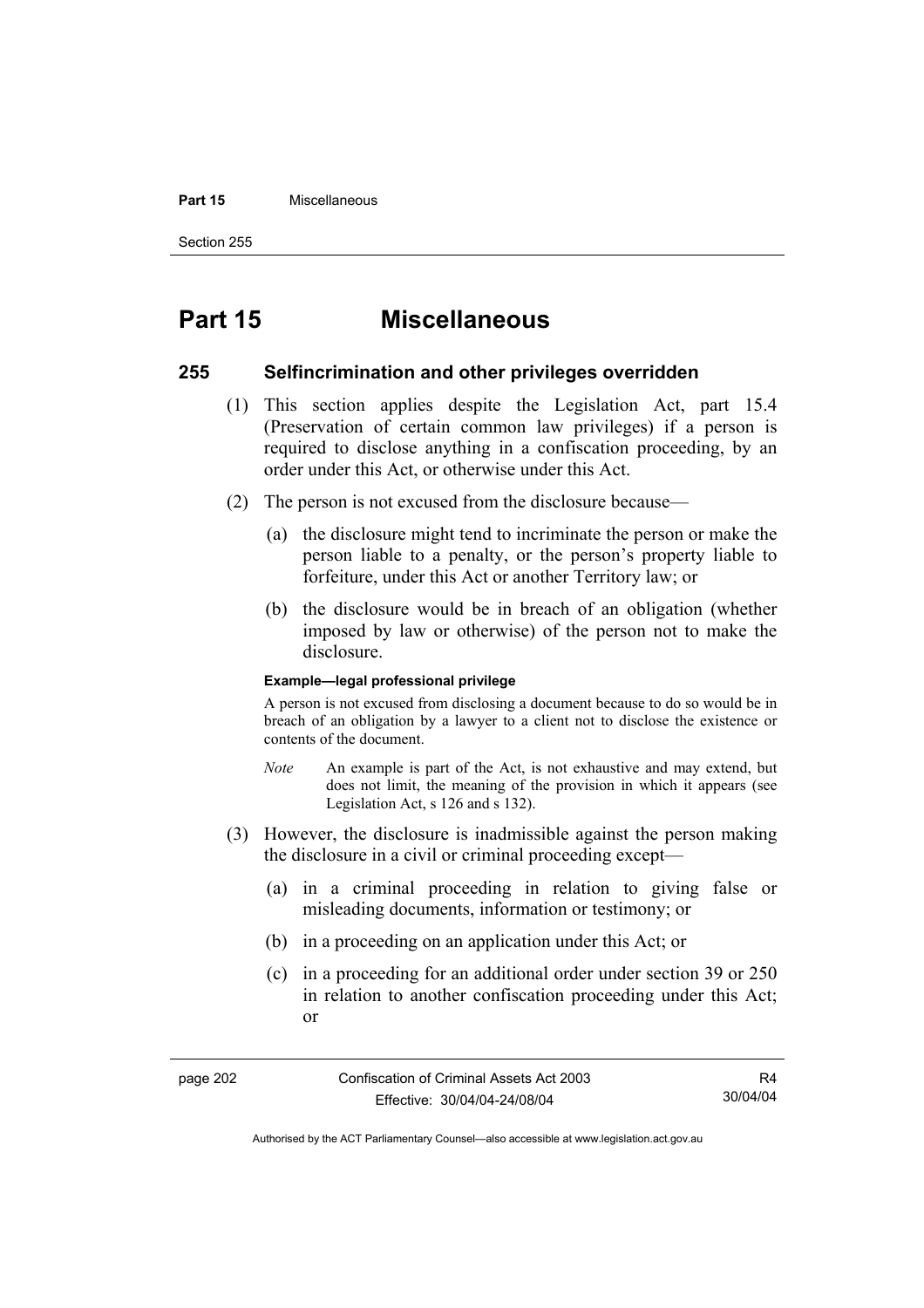- (d) in a proceeding for enforcement of a confiscation forfeiture order, an automatic forfeiture or a penalty order; or
- (e) for a document—in a civil proceeding in relation to a right or liability it gives or imposes.
- (4) An action does not lie against a person because of the disclosure if it is in breach of an obligation the person would otherwise have (whether imposed by law or applying otherwise).
- (5) In this section:

*disclosure*, by a person, includes—

- (a) the person answering a question or giving testimony or information to someone else; and
- (b) the person giving or producing a statement, document or anything else to someone else.

## **Example of** *disclosure*

giving information about the nature or location of property held by anyone

## **256 Powers under Act not limited by criminal proceedings**

To remove any doubt, the fact that a criminal proceeding has begun, or is about to begin, (whether or not under this Act) against a person to whom an order under this Act or an examination notice applies does not prevent the person or anyone else from complying, or permit a person to refuse to comply, with the order or notice.

## **257 Powers under Act do not limit each other or powers under other laws**

A power under this Act does not limit or exclude—

(a) the operation of another power under this Act; or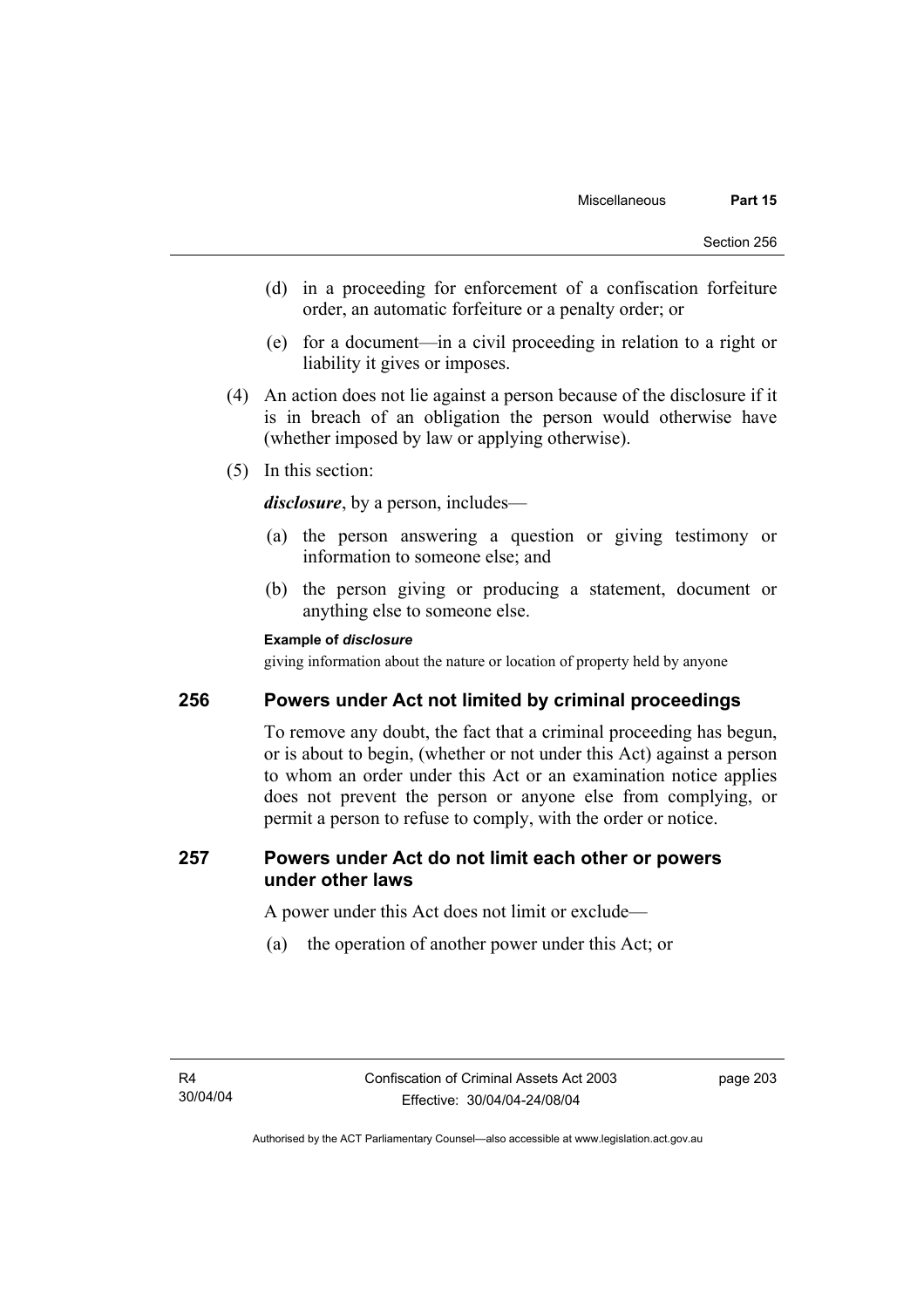#### **Part 15** Miscellaneous

Section 258

 (b) the operation of another Territory law, or a law of the Commonwealth, a State or another Territory.

#### **Example for par (a)**

a search warrant under part 13 and an examination notice, production order and monitoring order may be used independently, or in conjunction with each other, in relation to identifying and locating tainted property and benefits derived from an offence.

#### **Example for par (b)**

a search warrant under the *Crimes Act 1900* may be applied for to locate target material rather than a search warrant under this Act, part 13.

*Note* An example is part of the Act, is not exhaustive and may extend, but does not limit, the meaning of the provision in which it appears (see Legislation Act, s 126 and s 132).

## **258 Examination orders—reporting requirements**

- (1) As soon as practicable after the end of each financial year, the chief police officer must give the Minister a report about the operation of division 12.5 (Examination orders and notices) during the financial year.
- (2) The report must include the following information for the financial year:
	- (a) the number of applications for examination orders made during the year;
	- (b) the number of people given examination notices during the year;
	- (c) the number of investigations to which the notices related;
	- (d) the number of examinations conducted during the year.

R4 30/04/04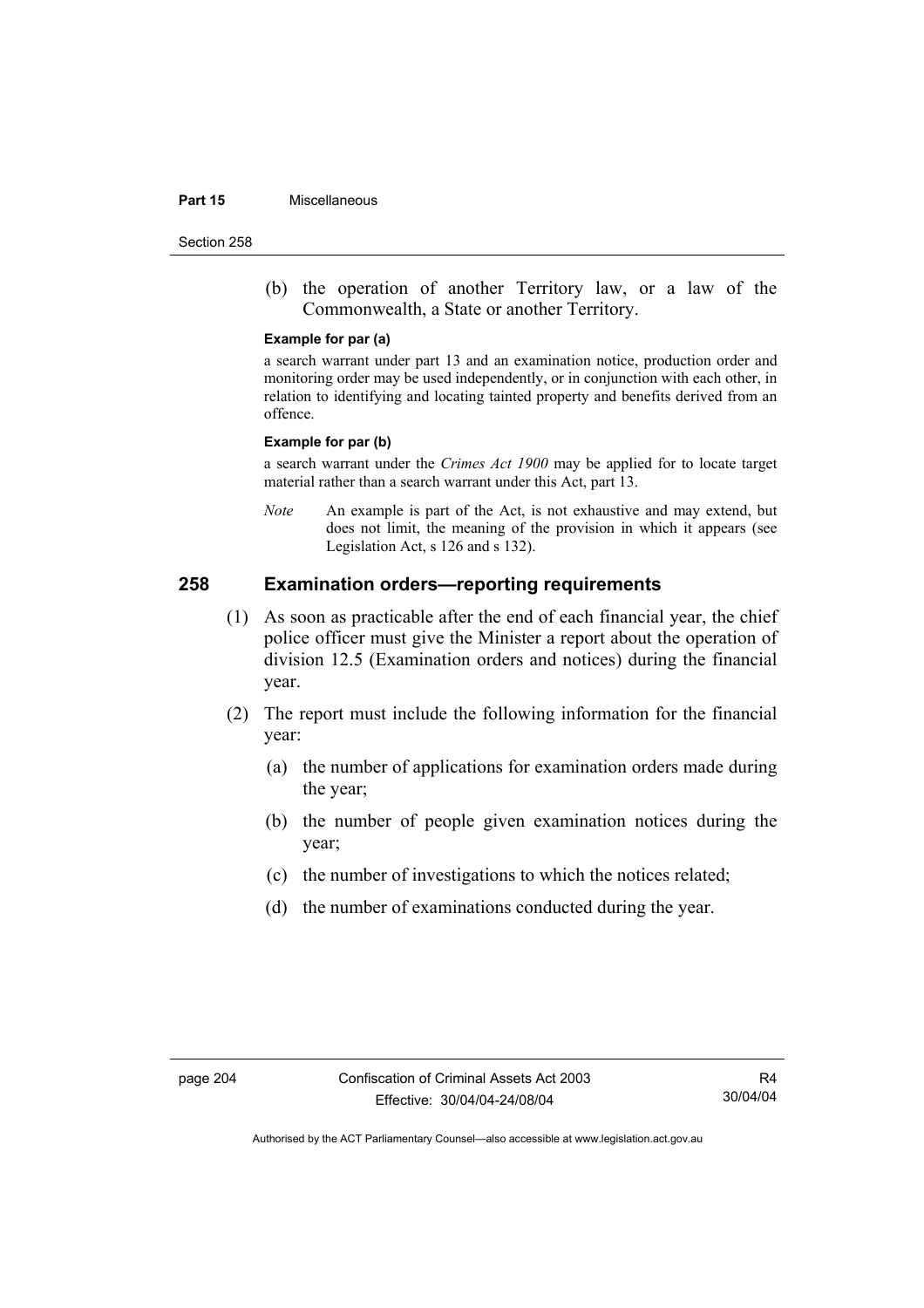- (3) The report must also include the following information for the financial year (whether or not the examination notice to which it relates was given during the year):
	- (a) the number and kind of confiscation proceedings begun during the year in relation to matters for which an examination notice has been given to a person;
	- (b) the estimated value of property either restrained or confiscated during the year in relation to matters for which an examination notice had been given to a person;
	- (c) the number of charges laid relating to examination notice offences during the year;
	- (d) the number of arrests made during the year in relation to matters for which an examination notice has been given to a person;
	- (e) the number and kind of complaints made during the year to the Australian Federal Police or the Commonwealth Ombudsman in relation to examination notices;
	- (f) the number of complaints of the kind mentioned in paragraph (e) resolved during the year and their outcome;
	- (g) the number and kind of legal proceedings begun during the year in relation to examination notices (other than charges mentioned in paragraph (c) or proceedings begun by the DPP or a police officer);
	- (h) the number of legal proceedings of the kind mentioned in paragraph (g) finalised during the year and their outcome.
- (4) The Minister must present a copy of each report given to the Minister under subsection (1) to the Legislative Assembly within 6 sitting days after the day the Minister receives it.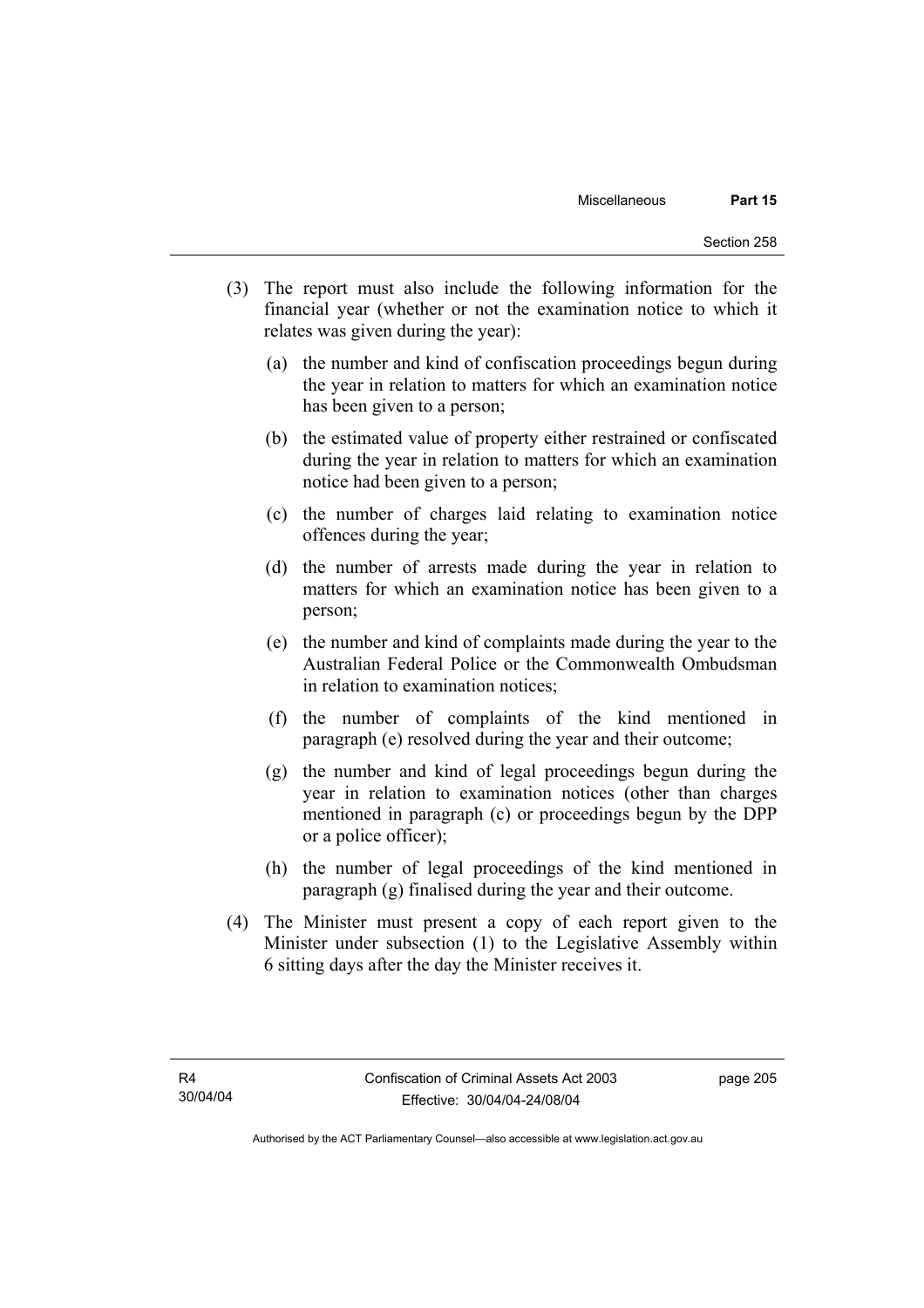#### **Part 15** Miscellaneous

Section 259

## **259 Approved forms**

- (1) The Minister may, in writing, approve forms for this Act.
- (2) If the Minister approves a form for a particular purpose, the approved form must be used for that purpose.
	- *Note* For other provisions about forms, see Legislation Act, s 255.
- (3) An approved form is a notifiable instrument.

*Note* A notifiable instrument must be notified under the Legislation Act.

## **260 Regulation-making power**

- (1) The Executive may make regulations for this Act.
	- *Note* Regulations must be notified, and presented to the Legislative Assembly, under the Legislation Act.
- (2) The regulations may prescribe offences for contraventions of the regulations and prescribe maximum penalties of not more than 10 penalty units for offences against the regulations.

page 206 Confiscation of Criminal Assets Act 2003 Effective: 30/04/04-24/08/04

R4 30/04/04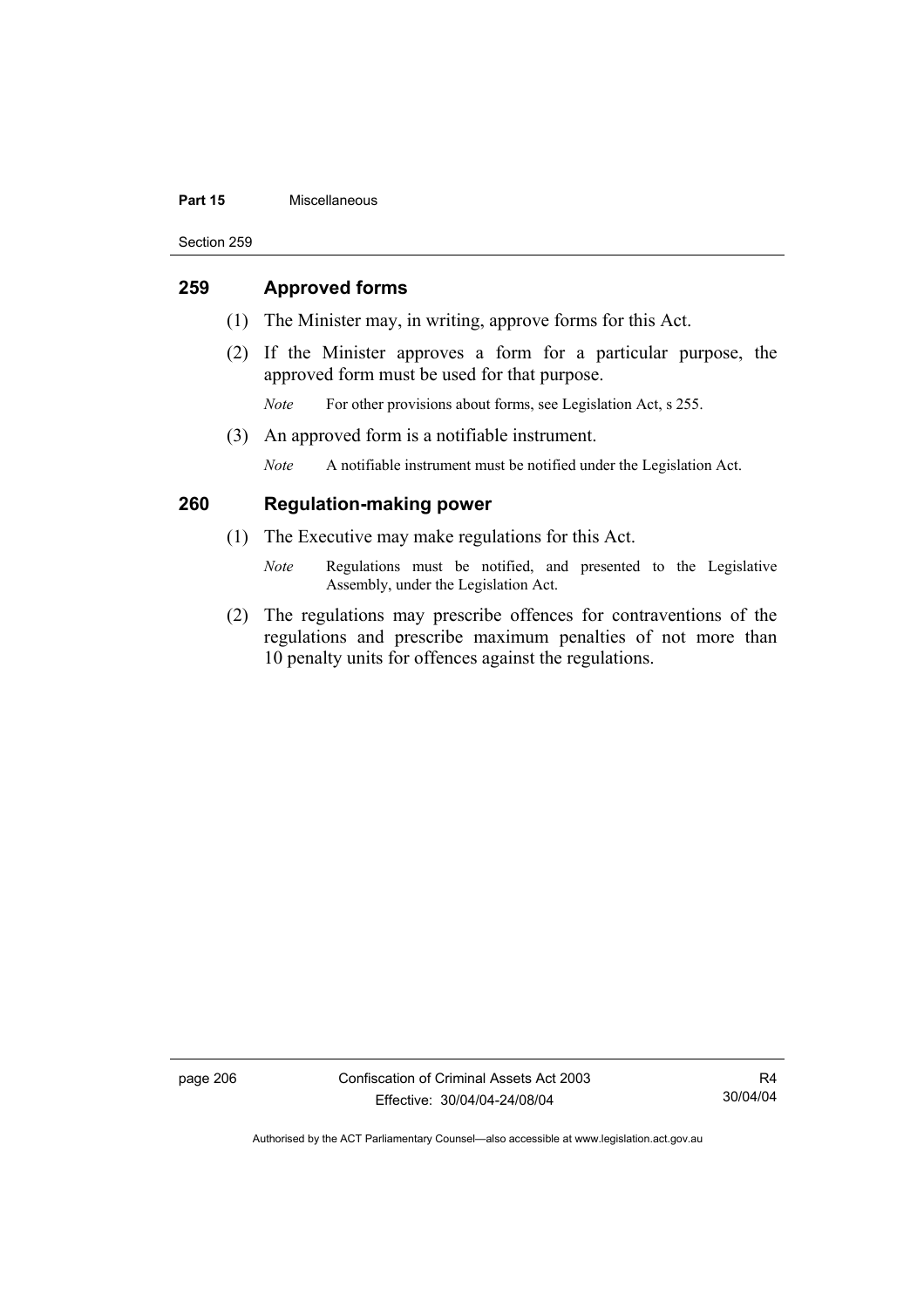## **Part 16 Consequential and transitional matters**

## **262 Orders under repealed Act**

- (1) The *Proceeds of Crime Act 1991* (repealed) continues to apply to property or benefits subject to—
	- (a) a restraining order made under that Act if the property or benefits are subject to a forfeiture order or pecuniary penalty order made under that Act; or
	- (b) a forfeiture order or pecuniary penalty order made under that Act; or
	- (c) an interstate forfeiture order, interstate pecuniary penalty order or interstate restraining order registered under that Act.
- (2) If, on the commencement of this Act, an application for an order, or for the registration of an order, mentioned in subsection (1) has been made, but not finalised, the *Proceeds of Crime Act 1991* (repealed) continues to apply to the application and the property or benefits the subject of the application.
- (3) If property or benefits are subject to a restraining order under the *Proceeds of Crime Act 1991* (repealed) but not to a forfeiture order or pecuniary penalty order under that Act, the restraining order is taken to be a restraining order under this Act.

## **263 Proceedings for offences committed before the commencement of this Act**

 (1) To remove any doubt, a civil forfeiture order may be applied for and made in relation to a serious offence even though—

page 207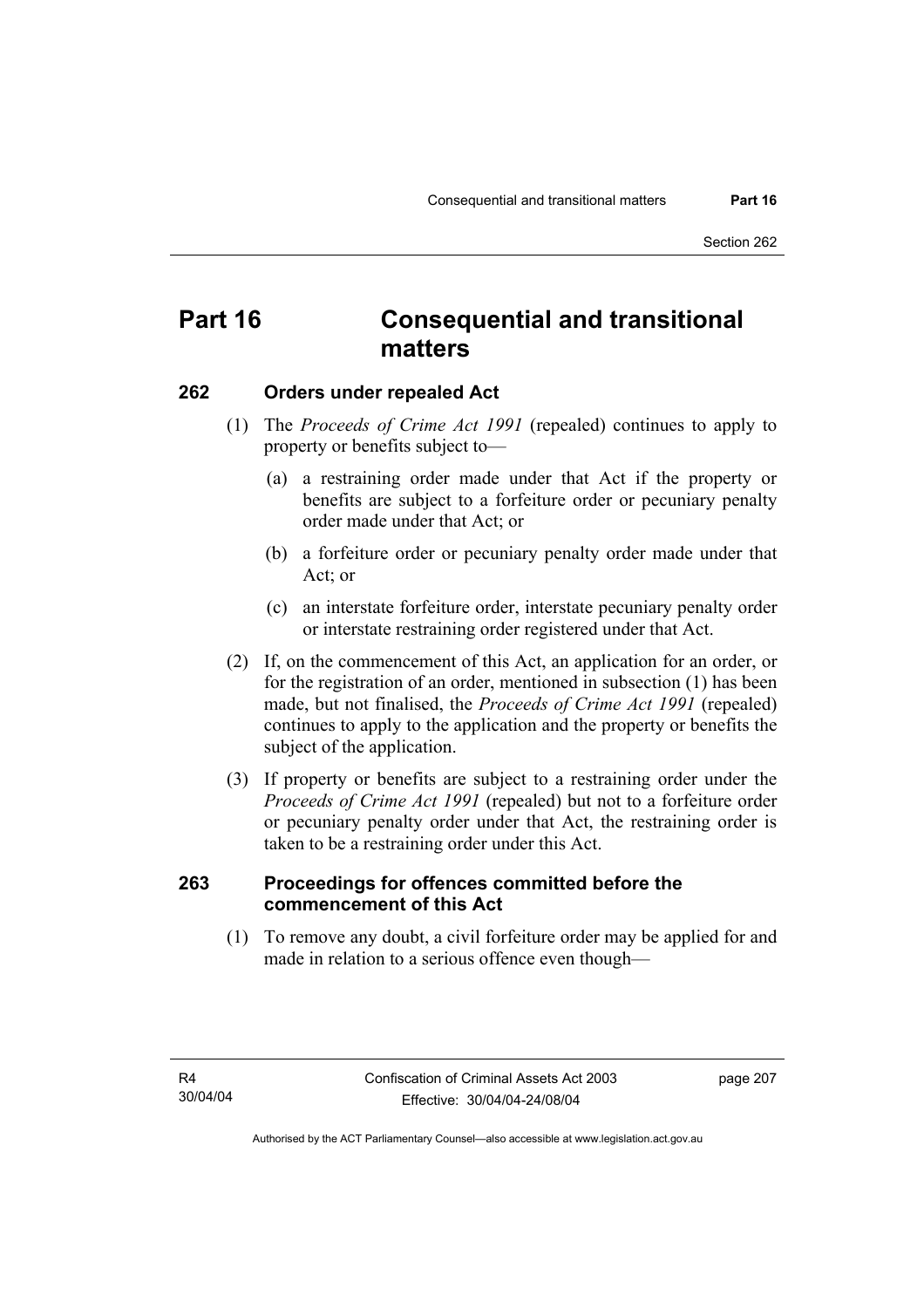Section 264

- (a) an application for a forfeiture order under the *Proceeds of Crime Act 1991* in relation to the offence or a related offence failed; or
- (b) a person was cleared of the offence before the commencement of this Act.
- *Note* This Act applies in relation to offences, whether committed, or alleged to have been committed, before or after the commencement of this Act (see s 5).
- (2) To remove any doubt, a penalty order may be applied for and made under this Act in relation to an offence mentioned in subsection (1).

## **264 Use of information etc obtained under repealed Act**

- (1) This section applies to property, documents or information that has been—
	- (a) seized or otherwise obtained under the *Proceeds of Crime Act 1991* (repealed); or
	- (b) obtained as a direct or indirect result of action taken under that Act.
- (2) To remove any doubt, the property, documents or information may be used for the purposes of this Act.

## **265 Confiscated assets trust fund**

- (1) The amount of the confiscated assets trust fund (the *old trust fund*) under the *Proceeds of Crime Act 1991* (repealed) is transferred to the confiscated assets trust fund under this Act.
- (2) The amount of distributable funds in the old trust fund, immediately before the repeal of the *Proceeds of Crime Act 1991*¸ is taken to be distributable funds under this Act.
- (3) The amount of suspended funds in the old trust fund, immediately before the repeal of the *Proceeds of Crime Act 1991*¸ is taken to be reserved funds under this Act.

R4 30/04/04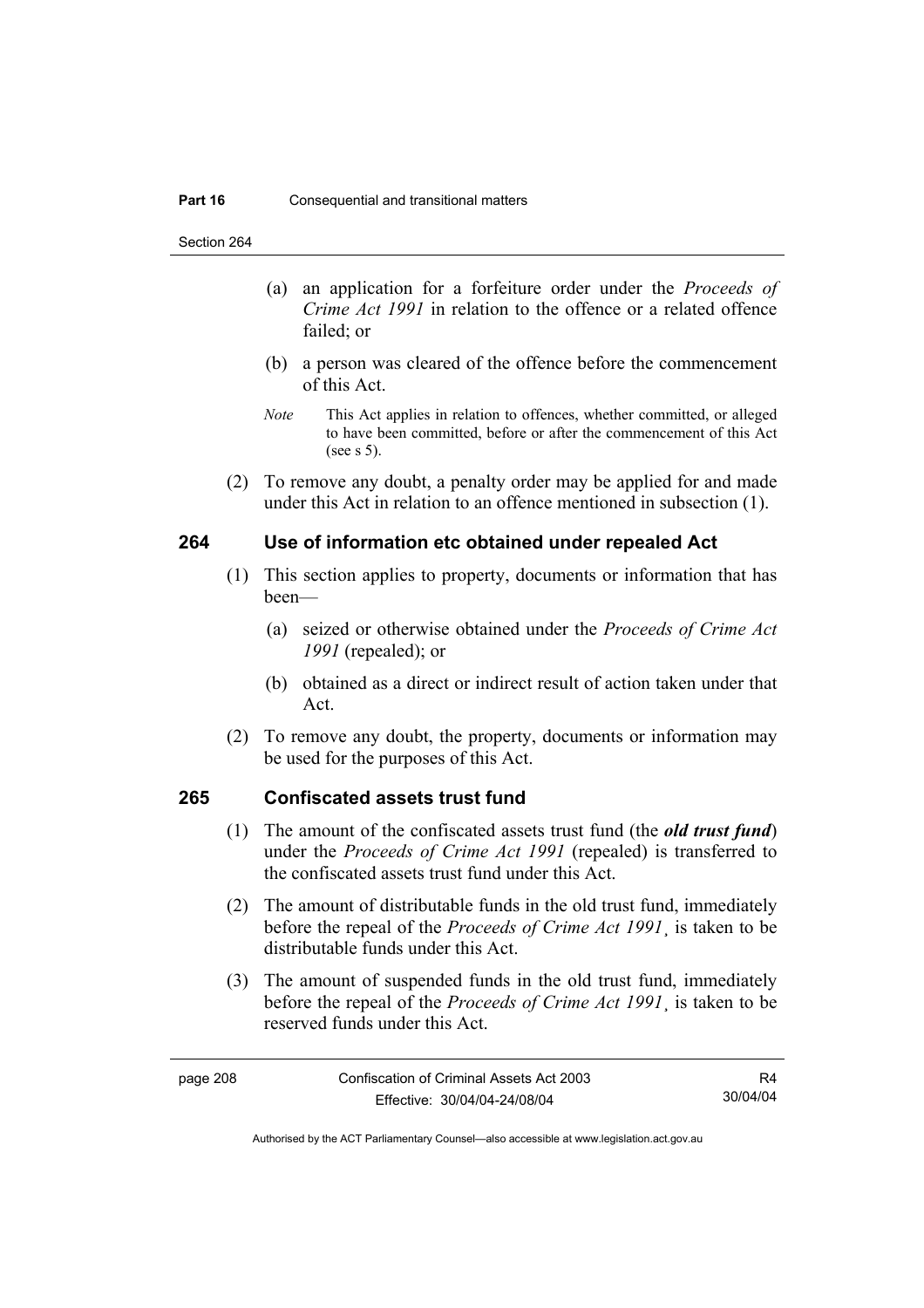(4) An amount payable under the *Proceeds of Crime Act 1991* (repealed) but not paid before the commencement of this Act is payable from the confiscated assets trust fund under this Act.

## **266 Transitional regulations**

- (1) The regulations may prescribe savings or transitional matters necessary or convenient to be prescribed because of the enactment of this Act.
- (2) Without limiting the scope of subsection (1), the regulations may prescribe matters necessary or convenient to be prescribed for carrying out or giving effect to the provisions of this Act instead of the provisions of the *Proceeds of Crime Act 1991* or *Proceeds of Crime Regulations 1993*.
- (3) Regulations made for this section must not be taken to be inconsistent with this Act as far as they can operate concurrently with this Act.
- (4) This section is additional to, and does not limit, section 267.

## **267 Modification of pt 16's operation**

The regulations may modify the operation of this part to make provision in relation to any matter that, in the Executive's opinion, is not, or is not adequately, dealt with in this part.

## **269 Expiry of pt 16**

This part expires 2 years after the day it commences.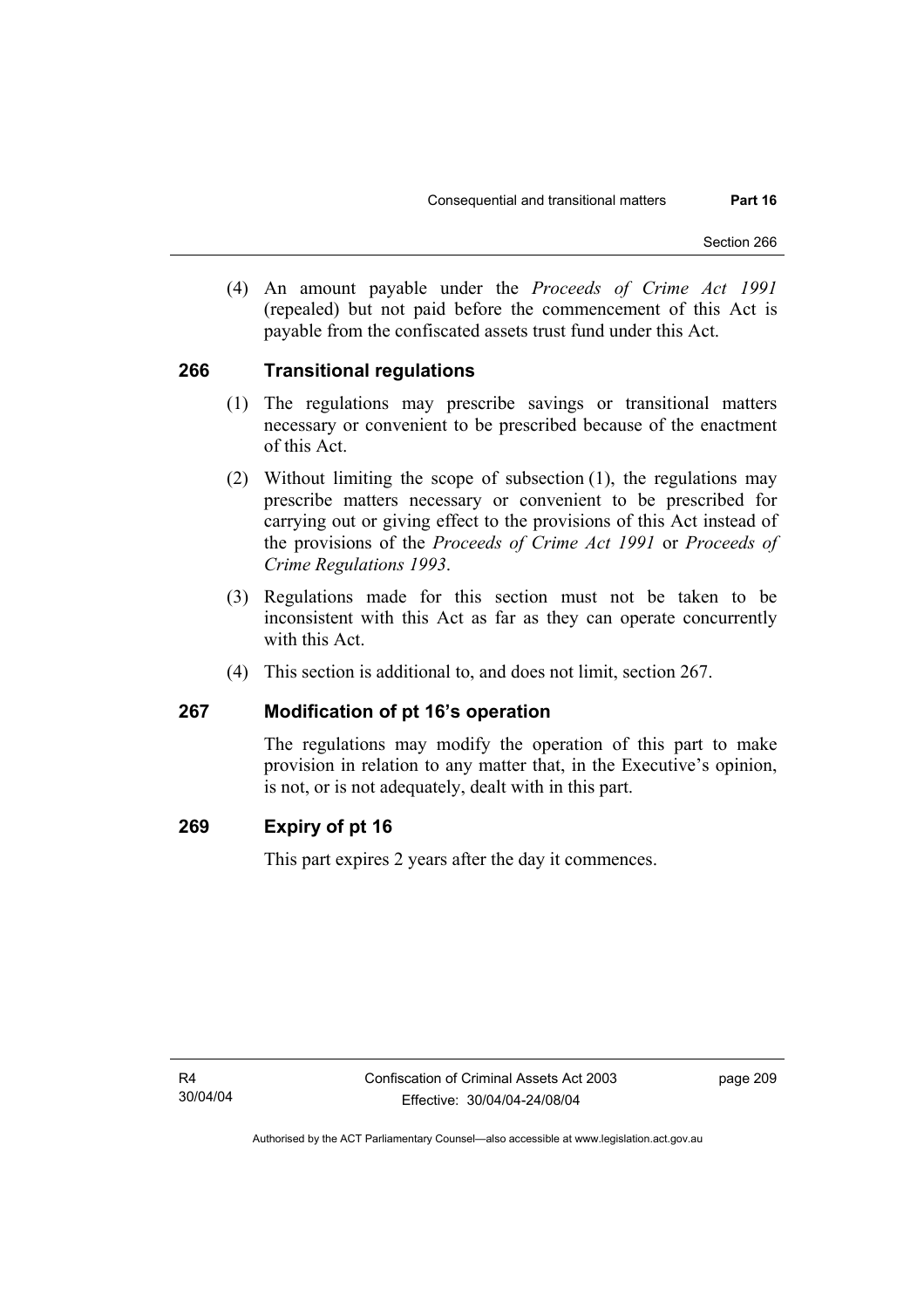# **Dictionary**

(see s 6)

- *Note 1* The Legislation Act contains definitions and other provisions relevant to this Act.
- *Note 2* In particular, the Legislation Act, dict, pt 1, defines the following terms:
	- authorised deposit-taking institution
	- child
	- domestic partner (see s 169)
	- DPP
	- entity
	- fail
	- foreign country
	- found guilty
	- function
	- indictment
	- indictable offence
	- interest (in relation to land or other property)
	- intersex person (see s 169B)
	- lawyer
	- may (see also s 146)
	- must (see also s 146)
	- police officer
	- property
	- public trustee
	- registrar-general
	- transgender person (see s169A).

page 210 Confiscation of Criminal Assets Act 2003 Effective: 30/04/04-24/08/04

R4 30/04/04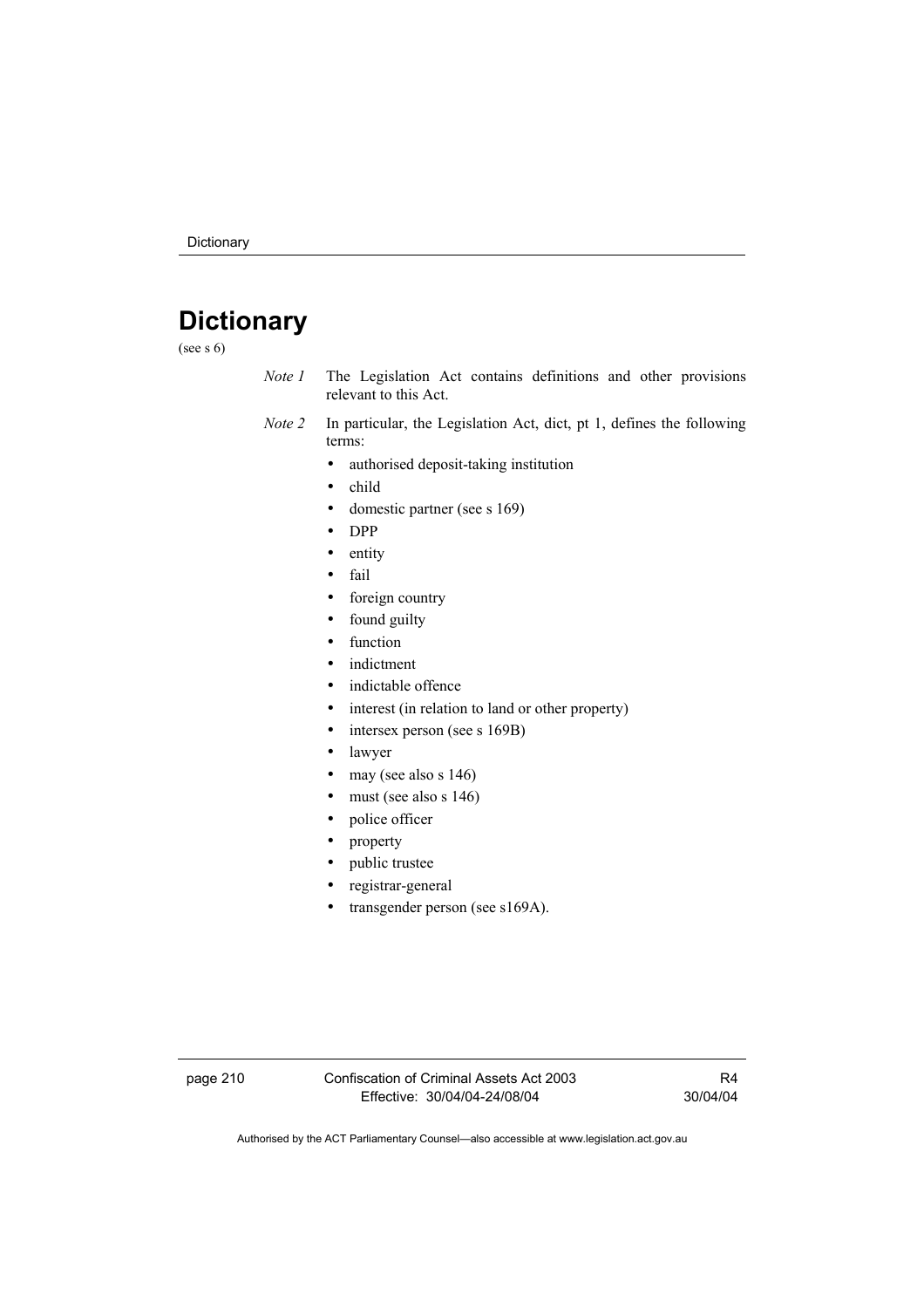## *abscond*—see section 16.

*account* means any facility or arrangement through which a financial institution accepts deposits or allows withdrawals, and includes—

- (a) a facility or arrangement for a fixed term deposit or a safedeposit box; and
- (b) a facility or arrangement prescribed under the regulations for this definition.

*agent*, for an agent that is a corporation, includes an officer, employee or agent of the corporation.

*artistic profits*—see section 81.

*artistic profits restraining order*—see section 20.

*associate*, for division 12.5 (Examination orders and notices) see section 164.

*at*, for part 13 (Search warrants)—see section 195.

*authenticated*, in relation to a corresponding law order, for part 11 (Interstate orders)—see section 136.

*authorised investigator*, for division 12.5 (Examination orders and notices)—see section 165 (1).

*automatic forfeiture*, of property, means the forfeiture of the property—

- (a) under division 5.2 (Automatic forfeiture—conviction for serious offences); or
- (b) under division 5.3 (Automatic forfeiture—unclaimed tainted property).
- *Note* A registered interstate automatic forfeiture decision is taken to be an automatic forfeiture under this Act (see s 139).

*benefit* includes service or advantage.

| R4       | Confiscation of Criminal Assets Act 2003 | page 211 |
|----------|------------------------------------------|----------|
| 30/04/04 | Effective: 30/04/04-24/08/04             |          |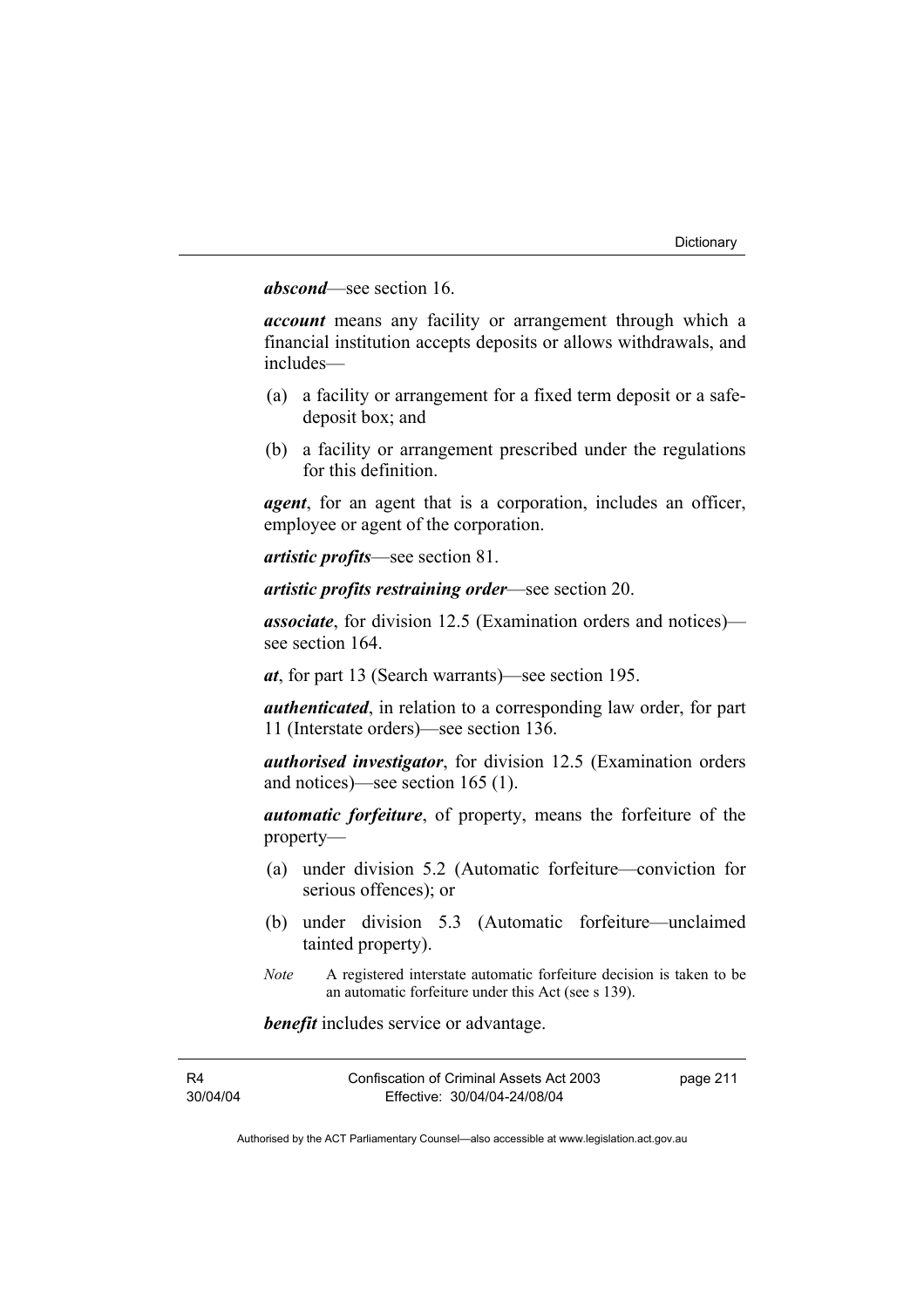*benefits*, derived by an offender—see section 80. *buyback order*—see section 124. *civil forfeiture order*—see section 65.

*cleared*, of an offence—see section 17.

*commission*—

- (a) of a serious offence, for part 7 (Penalty orders)—see section 79; and
- (b) of an offence by a person who has absconded—includes the alleged commission of the offence by the person.

*confiscation proceeding*—see section 236.

*convicted*—see section 15 (1).

*conviction forfeiture order*—see section 52.

*corresponding law* means a law of the Commonwealth, a State or another Territory that is declared under the regulations to be a corresponding law, whether or not the law corresponds, or substantially corresponds, to this Act.

*corresponding law order* means an order, notice or decision (however described) made under a corresponding law, whether or not the order, notice or decision—

- (a) is made by a court; or
- (b) corresponds, or substantially corresponds, to an order, notice or decision under this Act.

*data*, for part 13 (Search warrants)—see section 195.

*data storage device*, for part 13 (Search warrants)—see section 195.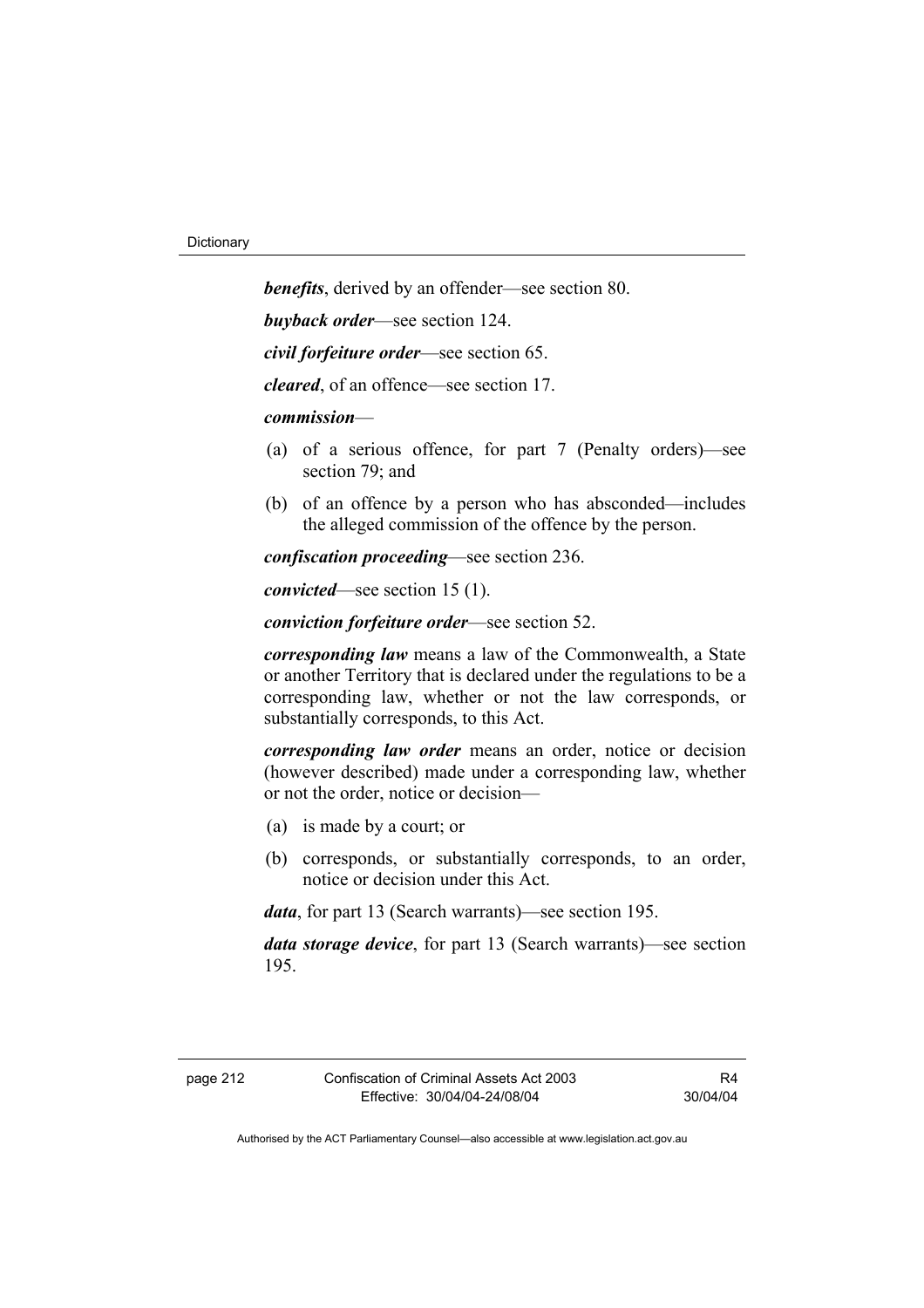*dealing*, with property of a person, includes, for example—

- (a) if a debt is owed to the person—making a payment to anyone in reduction of the debt; and
- (b) disposing of the property (including, for example, making a gift of the property or removing the property from the ACT or Australia); and
- (c) receiving the property, whether as a gift or otherwise; and
- (d) creating or assigning an interest in the property; and
- (e) using the property to obtain or extend credit; and
- (f) using credit secured against the property.
- *Note* An example is part of the Act, is not exhaustive and may extend, but does not limit, the meaning of the provision in which it appears (see Legislation Act, s 126 and s 132).

*derived*—see section 12.

*distributable funds*, for part 10 (Confiscated assets trust fund) see section 128.

*effective control*, of property—see section 14.

*encumbrance*, in relation to property, includes any interest, mortgage, charge, right, claim or demand in relation to the property.

*equitable sharing program*, for part 10 (Confiscated assets trust fund)—see section 129.

*examination notice*—see section 171.

*examination order*—see section 166.

*exclusion order*—see section 72.

*executing police officer*, of a search warrant, for part 13 (Search warrants)—see section 195.

R4 30/04/04 Confiscation of Criminal Assets Act 2003 Effective: 30/04/04-24/08/04

page 213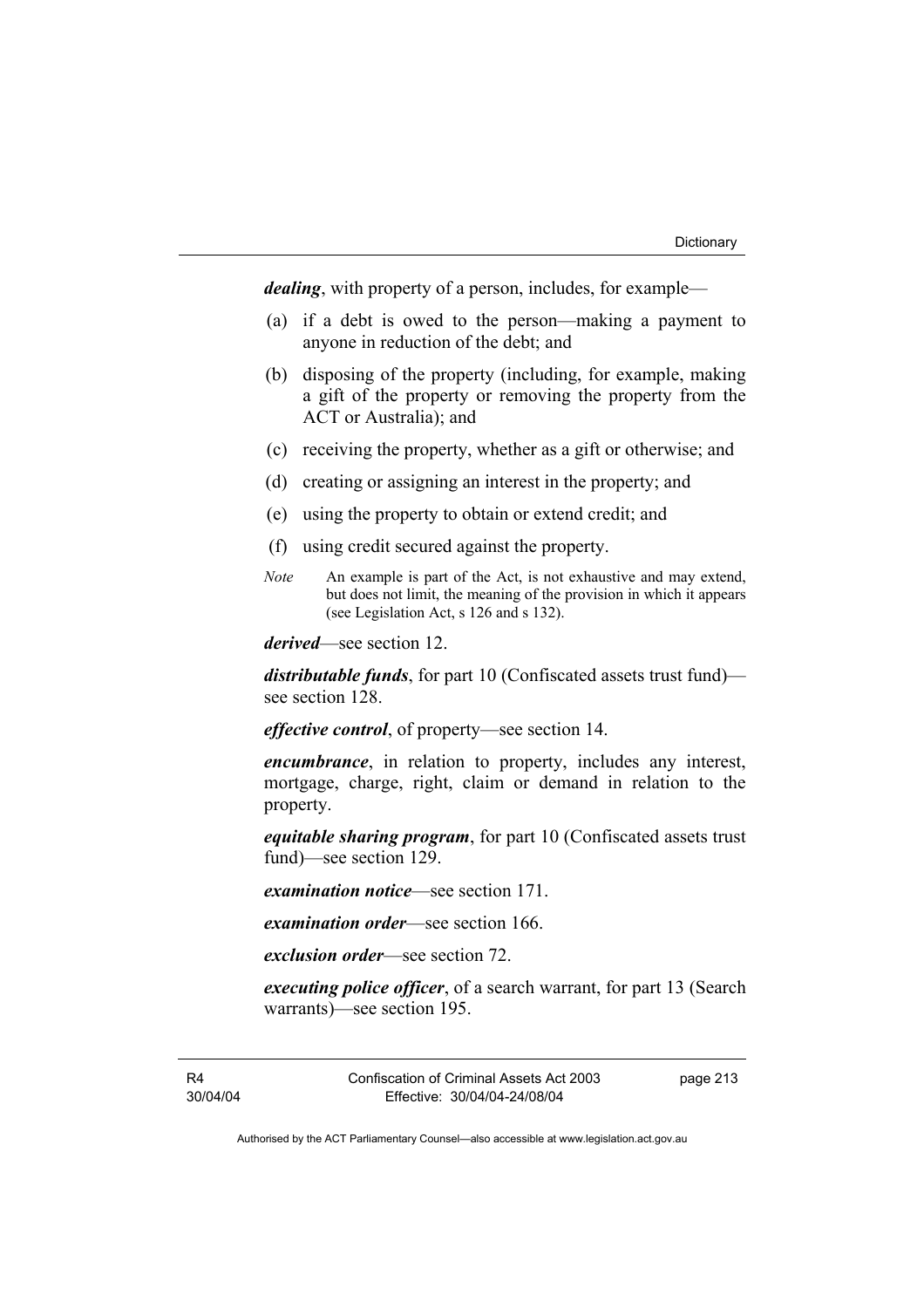*finalised*, for a confiscation or criminal proceeding—see section 18.

*financial institution* means—

- (a) an authorised deposit-taking institution; or
- (b) the Reserve Bank of Australia; or
- (c) an entity registered or incorporated as a cooperative housing society or similar society under the law of the Territory, a State or another Territory; or
- (d) a person who carries on State banking within the meaning of the Commonwealth Constitution, section 51 (13); or
- (e) a corporation that is, or that, if it had been incorporated in Australia, would be, a financial corporation within the meaning of the Commonwealth Constitution section 51 (20); or
- (f) a person who permits someone else to deposit money with the person for use by the other person in relation to gaming or betting; or
- (g) an entity prescribed under the regulations for this definition.

*forfeited* property, means property forfeited under part 5 (Forfeiture of property).

*forfeiture order* means a civil forfeiture order or a conviction forfeiture order.

*Note* A registered interstate forfeiture order is taken to be a forfeiture order under this Act (see s 139).

*forfeiture or penalty application*, for division 4.3 (Duration of restraining orders)—see section 41.

*frisk search*, for part 13 (Search warrants)—see section 195.

| page 214 | Confiscation of Criminal Assets Act 2003 | R4       |
|----------|------------------------------------------|----------|
|          | Effective: 30/04/04-24/08/04             | 30/04/04 |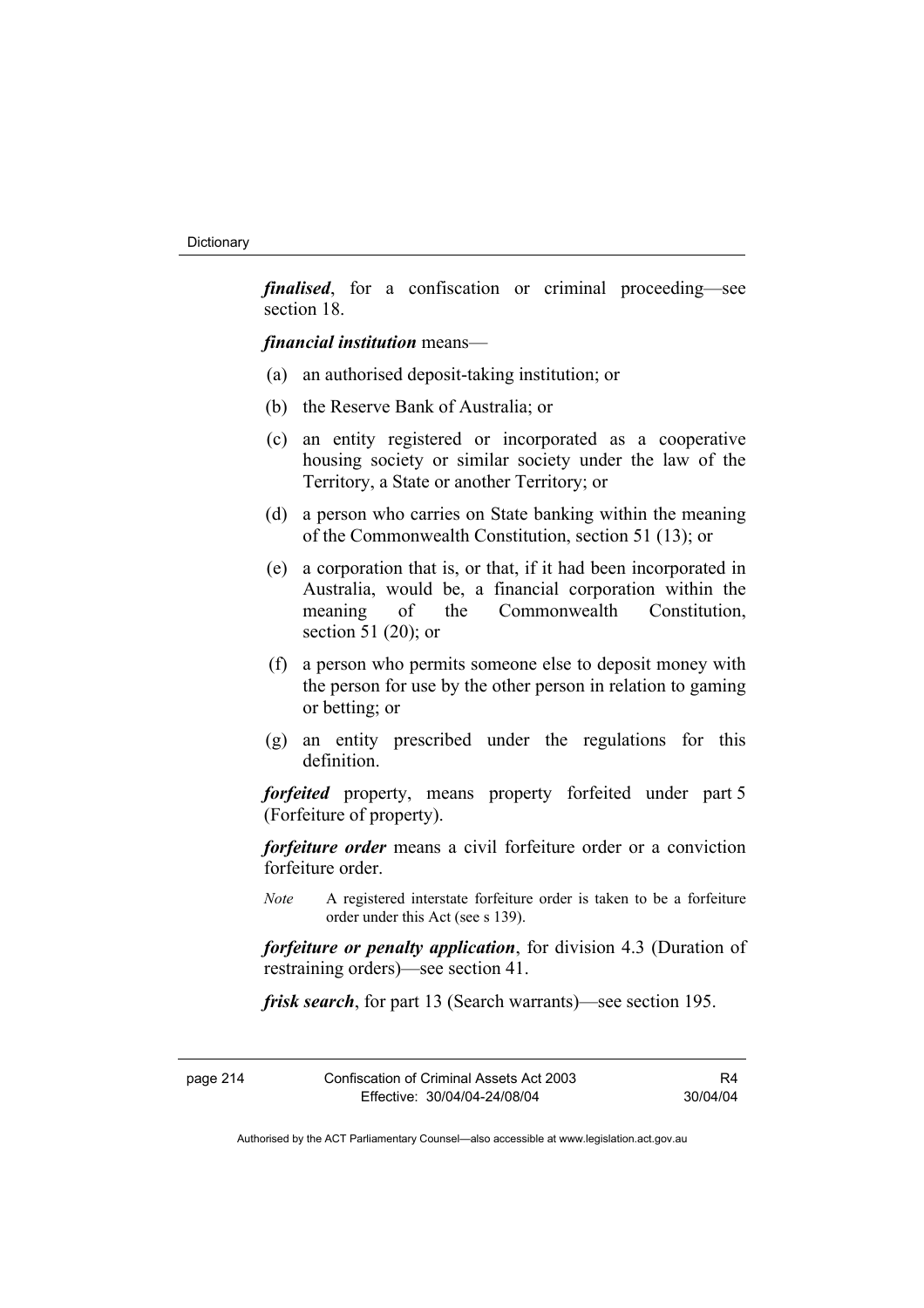*fully satisfied*—a forfeiture order or penalty order, or an automatic forfeiture of property, is *fully satisfied* when—

- (a) for an automatic forfeiture of property or a forfeiture order—the property that is the subject of the automatic forfeiture or order has vested in law in the Territory and the public trustee has taken control of the property; and
- (b) for a penalty order—the amount of the order has been paid to, or recovered by, the Territory or realised by the public trustee from the disposal of property.

*indictable offence*—see section 13 (2).

*information order*—see section 186.

*inquiry notice*—see section 144.

*in relation to*—to remove any doubt, *in relation to* includes—

- (a) in; and
- (b) for or for the purposes of; and
- (c) in connection with; and
- (d) in respect of; and
- (e) with respect to.

#### **Example**

The phrase 'property used, or intended to be used by an offender, in relation to the commission of an offence' (in s 3 (d) and elsewhere) refers to all or any of the following:

- (a) property used *in* or *in relation to* the commission of the offence;
- (b) property used *for* or *for the purposes of* the commission of the offence;
- (c) property used *in connection with* the commission of the offence;
- (d) property used *in respect of* the commission of the offence;

page 215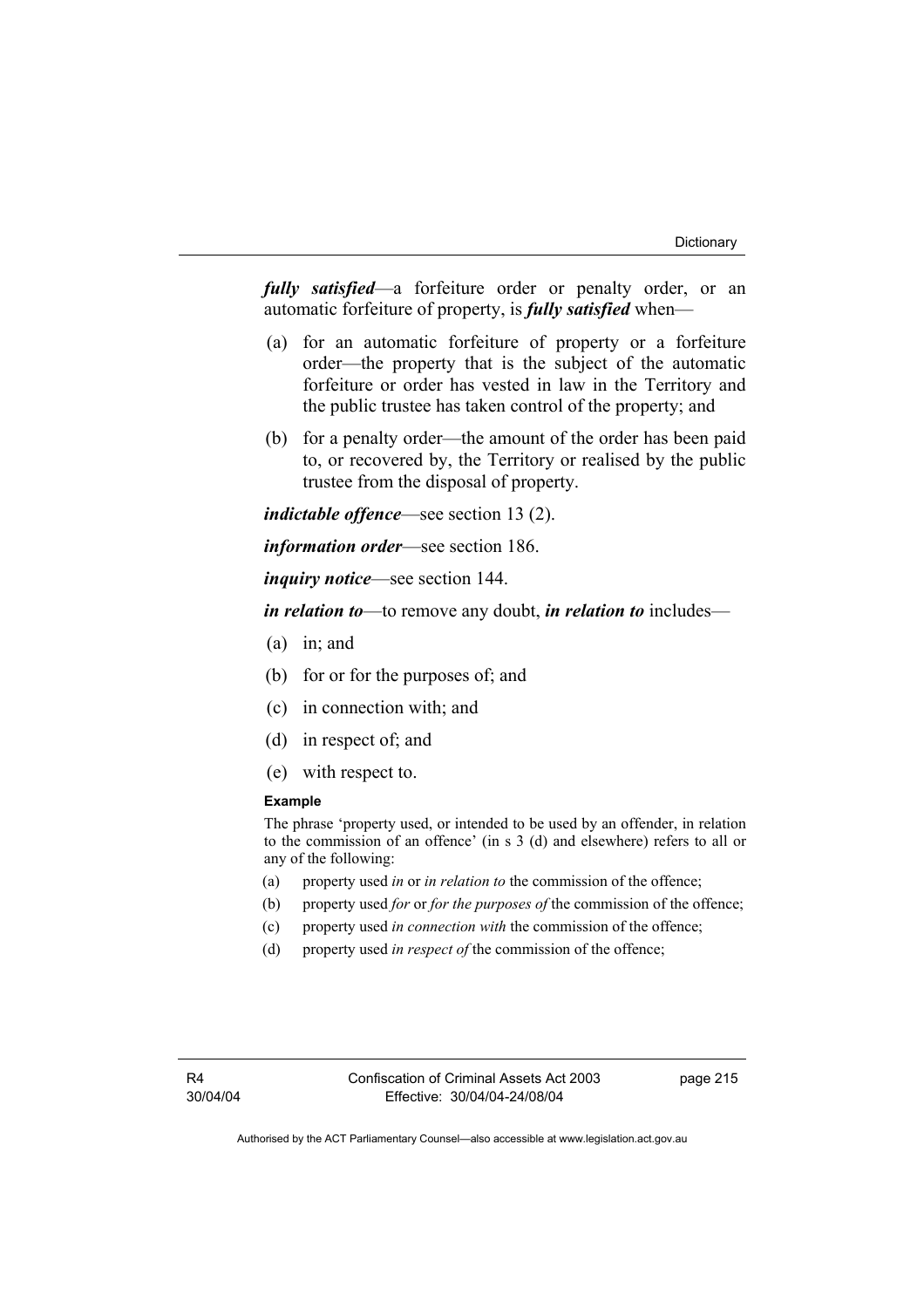- (e) property used *with respect to* the commission of the offence.
- *Note* An example is part of the Act, is not exhaustive and may extend, but does not limit, the meaning of the provision in which it appears (see Legislation Act, s 126 and s 132).

*interested person*, for part 8 (Forfeited property)—see section 107.

*interstate automatic forfeiture decision* means a corresponding law order prescribed under the regulations for this definition.

*interstate civil forfeiture order* means a corresponding law order prescribed under the regulations for this definition.

*interstate conviction forfeiture order* means a corresponding law order prescribed under the regulations for this definition.

*interstate forfeiture order* means an interstate civil forfeiture order or interstate conviction forfeiture order.

*interstate penalty charge*—see section 142 (2) (Interstate penalty charges).

*interstate penalty order* means a corresponding law order prescribed under the regulations for this definition.

*interstate restraining order* means a corresponding law order prescribed under the regulations for this definition.

*investigation*, for division 12.5 (Examination orders and notices)—see section 164.

*issuing officer*, for a search warrant, for part 13 (Search warrants)—see section 195.

*joint ownership*—property is *jointly owned* if the owners own the property as joint tenants or tenants in common.

#### *money laundering offence* means—

 (a) an offence against the *Crimes Act 1900*, division 6.2A (Money laundering and organised fraud); or

| page 216 | Confiscation of Criminal Assets Act 2003 |          |
|----------|------------------------------------------|----------|
|          | Effective: 30/04/04-24/08/04             | 30/04/04 |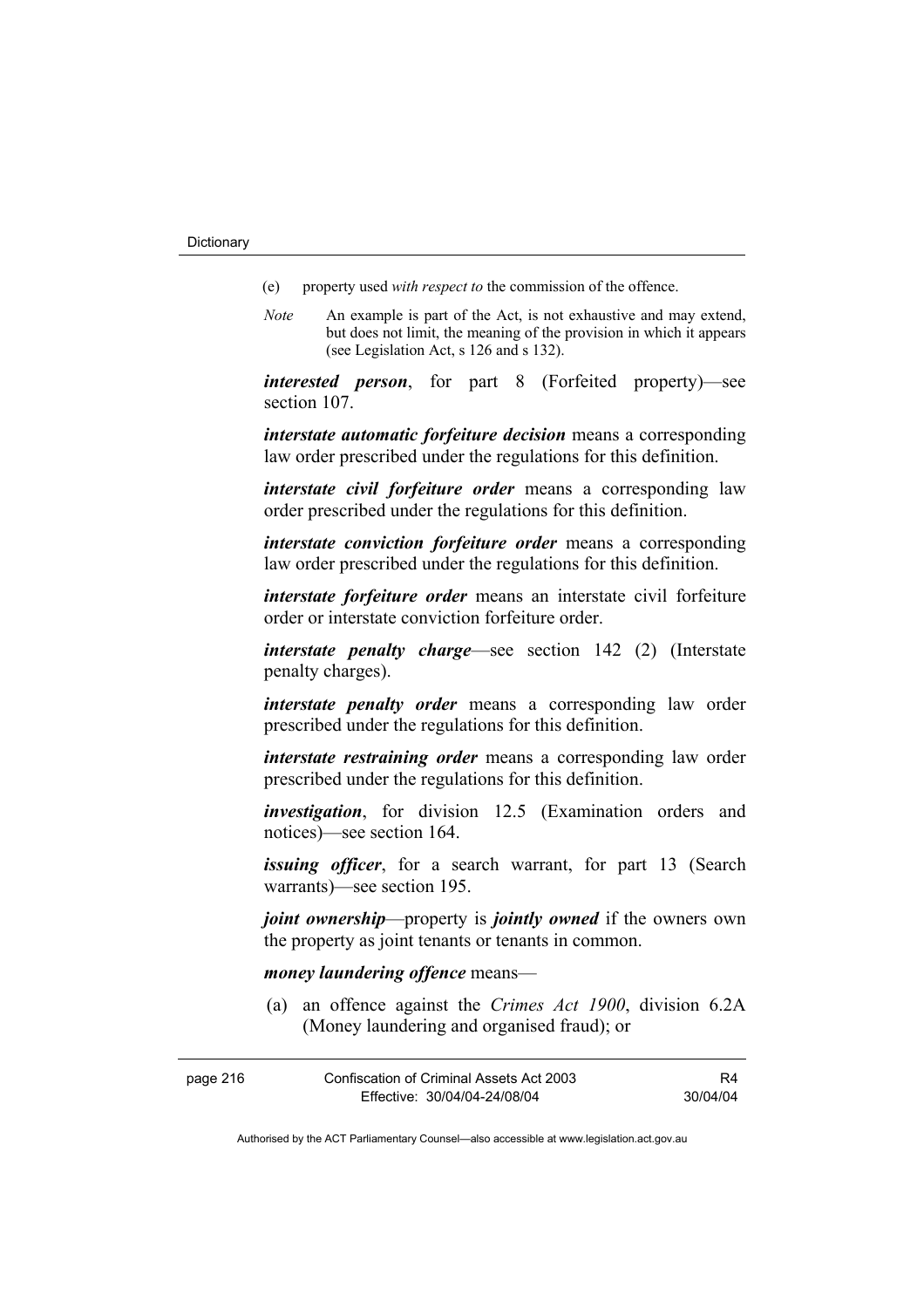(b) an offence against a law of the Commonwealth, a State or another Territory that is declared under the regulations to be a corresponding offence, whether or not the offence corresponds, or substantially corresponds, to an offence mentioned in paragraph (a).

*monitoring order*—see section 148.

*narcotic substance*, for division 7.3 (Value of benefits)—see section 90.

*non-disclosable information order*—see section 191.

*occupier*, of premises, for part 13 (Search warrants)—see section 195.

*offence*—see section 13 (1).

*offender*, in relation to an offence, means a person (including a corporation) who committed, or is alleged to have committed, the offence.

*Note* A reference to a *person* generally includes a reference to a corporation as well as an individual, see Legislation Act, s 160. (See also the Legislation Act, dict, pt 1, def *person*.)

*ordinary indictable offence*—see section 13 (2).

*ordinary search*, for part 13 (Search warrants)—see section 195.

*party*, to an offence, means a person who—

- (a) commits or participates in the offence; or
- (b) is an accessory before or after the fact to the offence.

*penalty charge*—see section 94 (4) (Creation of penalty charge over restrained property).

*Note* An interstate penalty charge is taken to be a penalty charge under this Act (see s 142).

*penalty order*—see section 82.

| R4       | Confiscation of Criminal Assets Act 2003 | page 217 |
|----------|------------------------------------------|----------|
| 30/04/04 | Effective: 30/04/04-24/08/04             |          |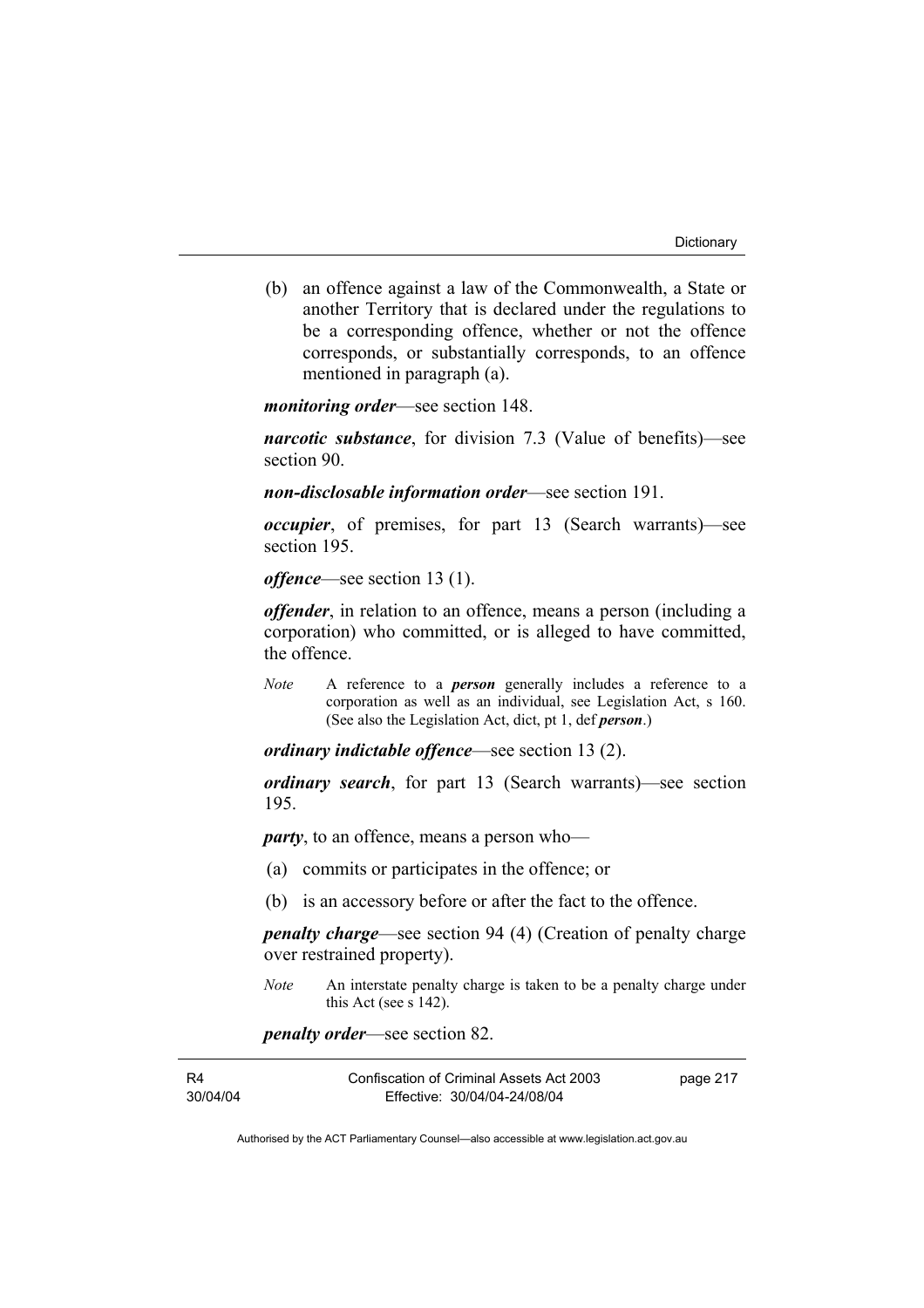*person assisting*, in relation to a search warrant, for part 13 (Search warrants)—see section 195.

*premises*, for part 13 (Search warrants)—see section 195.

*present* an indictment includes laying an information.

*production order*—see section 156.

*property*—

- (a) of an offender, for division 7.3 (Value of benefits)—see section 90; and
- (b) of a person, includes property in which the person has a beneficial interest.

*property-tracking document*—see section 157.

*purposes of this Act*—see section 3.

*quashed*—see section 15 (3) and (4).

*registered*, for a corresponding law order, means registered under part 11 (Interstate orders).

*registrable property* means property title to which is passed by registration in a statutory property register.

*registered property interest* means an interest in property recorded in a statutory property register.

*related* offence—see section 13 (3).

*relevant court*—see section 238.

*reserved funds*, for part 10 (Confiscated assets trust fund)—see section 128.

*restrained*, in relation to property, means property subject to a restraining order.

page 218 Confiscation of Criminal Assets Act 2003 Effective: 30/04/04-24/08/04

R4 30/04/04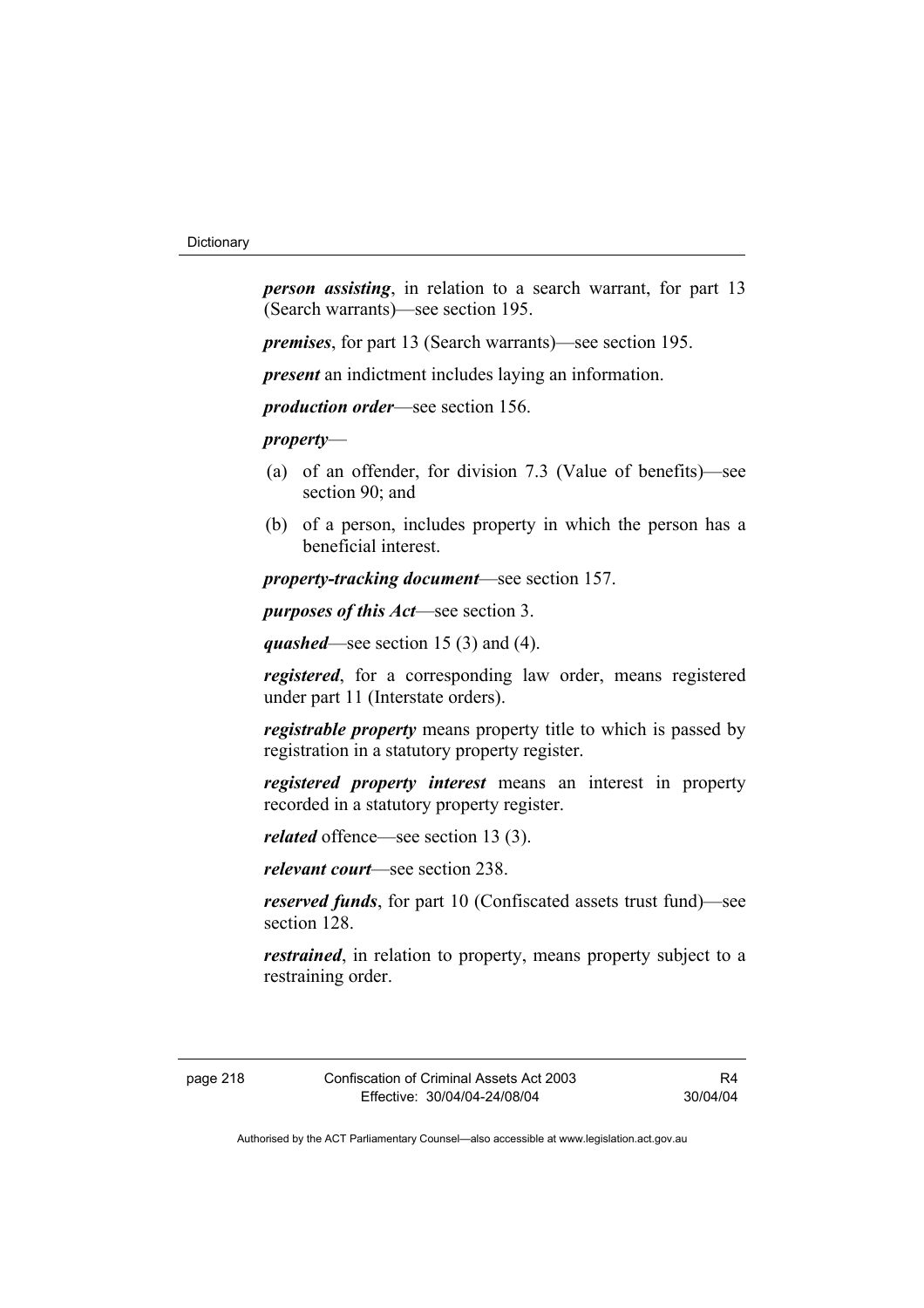*restraining order*—see section 19.

*Note* A registered interstate restraining order is taken to be a restraining order under this Act (see s 139).

*return or compensation order*—see section 121.

*search warrant*, for part 13 (Search warrants)—see section 195.

*serious offence*—see section 13 (2).

*statutory property register* means a register kept under a Territory law, or a law of the Commonwealth, a State or another Territory, for recording ownership of property (including interests in property) if—

- (a) title to the property is passed by registration in the register of ownership of the property; or
- (b) the owner of an interest in the property may lose the interest if the interest is not registered in the register.

#### **Examples**

- 1 the register of land titles kept under the *Land Titles Act 1925*, section 43
- 2 the register of interests in goods mentioned in the *Sale of Motor Vehicles Act 1977*, part 4A (Registration of interests in motor vehicles)
- *Note* An example is part of the Act, is not exhaustive and may extend, but does not limit, the meaning of the provision in which it appears (see Legislation Act, s 126 and s 132).

*subject to forfeiture*, in relation to property—see section 73.

*sufficient consideration*, in relation to acquiring or disposing or otherwise dealing with property, means acquiring, disposing of, or otherwise dealing with, the property for a consideration that is sufficient and that appropriately reflects the value of the property having regard only to commercial considerations.

*tainted property*—see section 10.

*target material*, for part 13 (Search warrants)—see section 195.

R4 30/04/04 page 219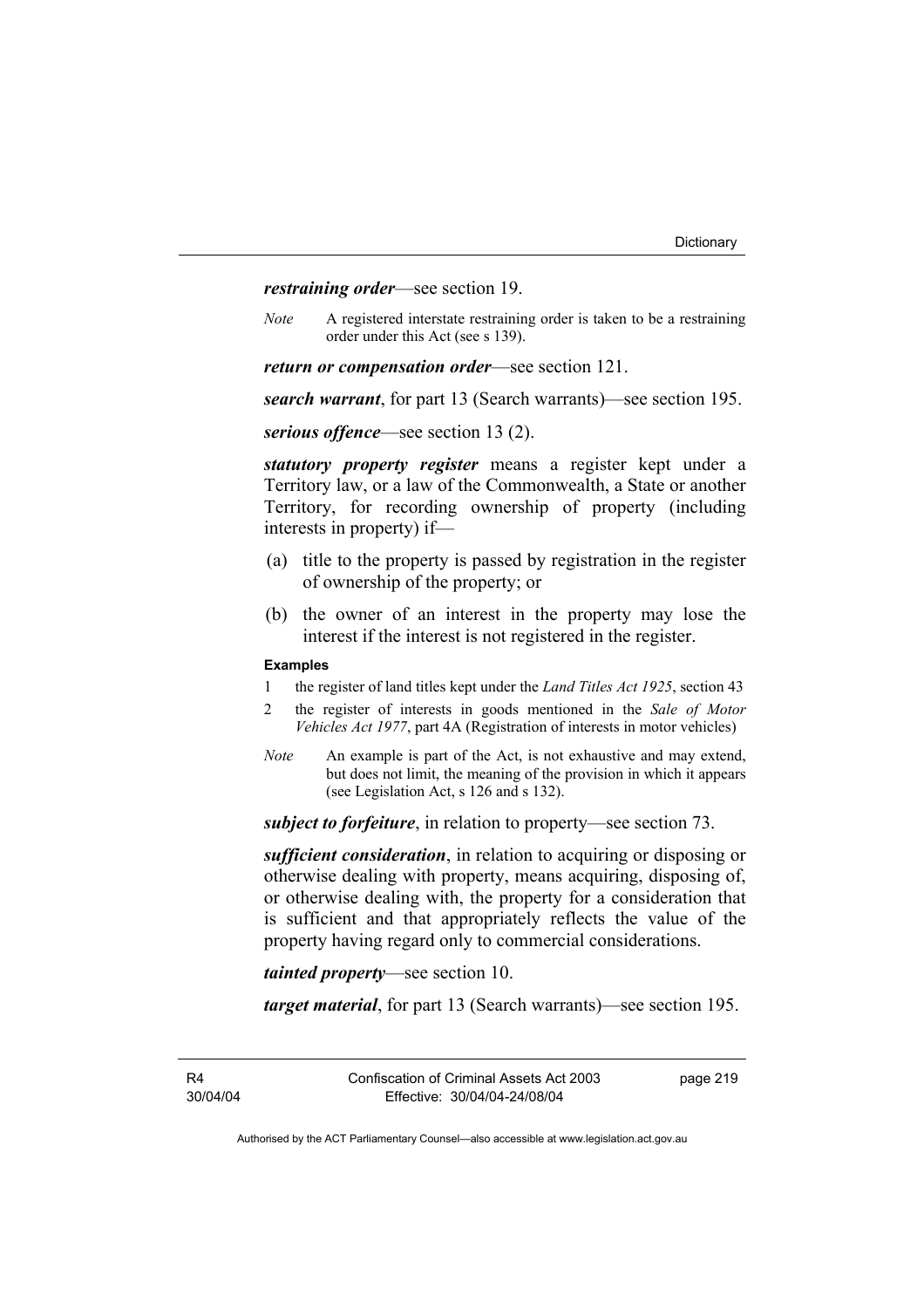Dictionary

*transaction suspension order*—see section 152.

*trust fund* means the confiscated assets trust fund under section 130.

*unclaimed tainted property*—see section 11.

*unclaimed tainted property restraining order*—see section 21.

*vehicle*, for part 13 (Search warrants)—see section 195.

page 220 Confiscation of Criminal Assets Act 2003 Effective: 30/04/04-24/08/04

R4 30/04/04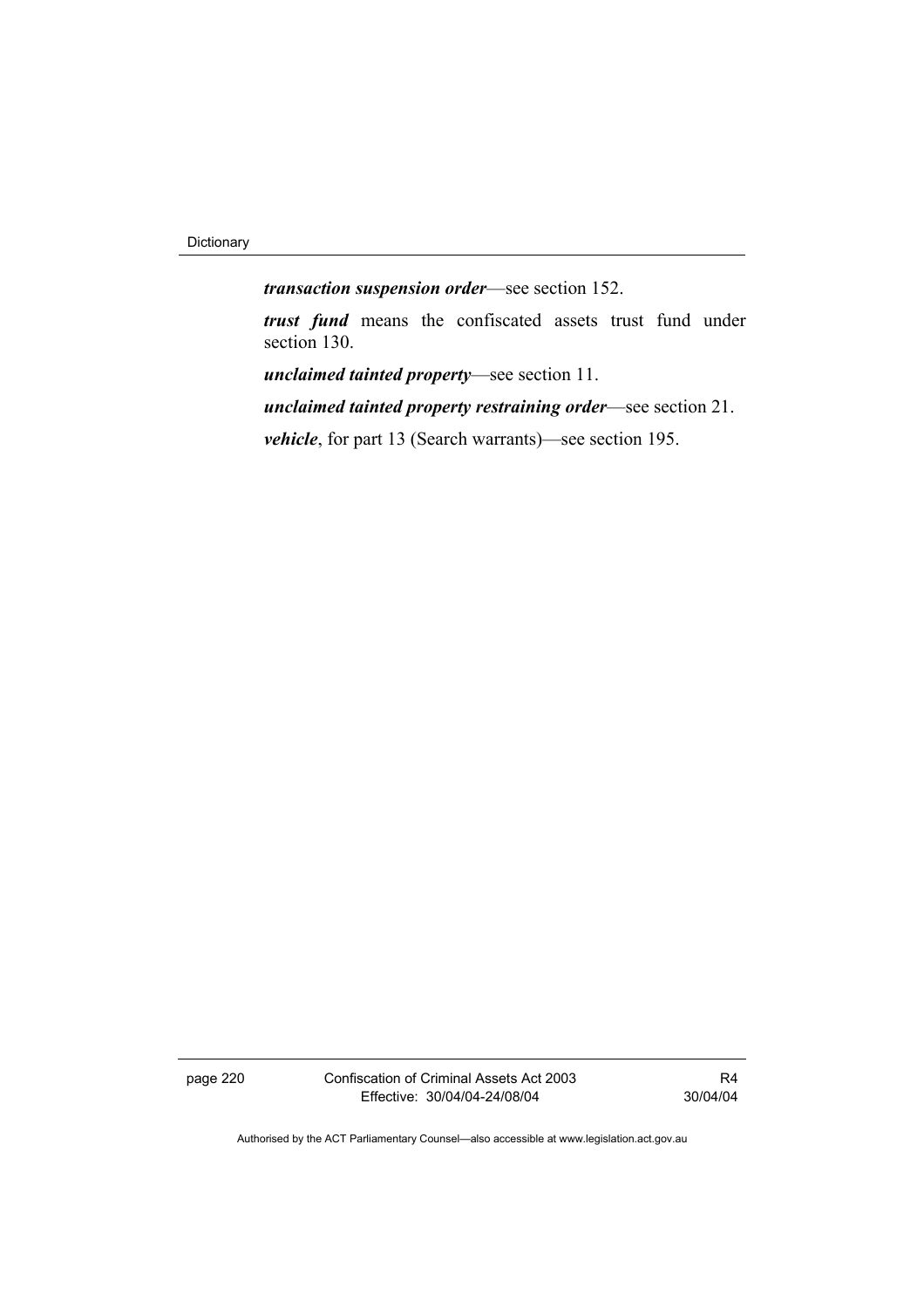## **Endnotes**

## **1 About the endnotes**

Amending and modifying laws are annotated in the legislation history and the amendment history. Current modifications are not included in the republished law but are set out in the endnotes.

Not all editorial amendments made under the *Legislation Act 2001*, part 11.3 are annotated in the amendment history. Full details of any amendments can be obtained from the Parliamentary Counsel's Office.

Uncommenced amending laws and expiries are listed in the legislation history and the amendment history. These details are underlined. Uncommenced provisions and amendments are not included in the republished law but are set out in the last endnote.

If all the provisions of the law have been renumbered, a table of renumbered provisions gives details of previous and current numbering.

The endnotes also include a table of earlier republications.

| $am = amended$                             | $ord = ordinance$                         |
|--------------------------------------------|-------------------------------------------|
| $amdt = amendment$                         | $orig = original$                         |
| $ch = chapter$                             | par = paragraph/subparagraph              |
| $cl = clause$                              | $pres = present$                          |
| $def = definition$                         | $prev = previous$                         |
| $dict = dictionary$                        | $(\text{prev})$ = previously              |
| disallowed = disallowed by the Legislative | $pt = part$                               |
| Assembly                                   | $r = rule/subrule$                        |
| $div = division$                           | reg = regulation/subregulation            |
| $exp = expires/expired$                    | $renum = renumbered$                      |
| $Gaz = Gazette$                            | $reloc = relocated$                       |
| $h dq =$ heading                           | $R[X]$ = Republication No                 |
| $IA = Interpretation Act 1967$             | $RI =$ reissue                            |
| $ins = inserted/added$                     | $s = section/subsection$                  |
| $LA =$ Legislation Act 2001                | $sch = schedule$                          |
| $LR =$ legislation register                | sdiv = subdivision                        |
| LRA = Legislation (Republication) Act 1996 | $sub =$ substituted                       |
| $mod = modified/modification$              | SL = Subordinate Law                      |
|                                            |                                           |
| $o = order$                                | underlining = whole or part not commenced |
| om = omitted/repealed                      | or to be expired                          |
|                                            |                                           |

## **2 Abbreviation key**

R4 30/04/04 Confiscation of Criminal Assets Act 2003 Effective: 30/04/04-24/08/04

page 221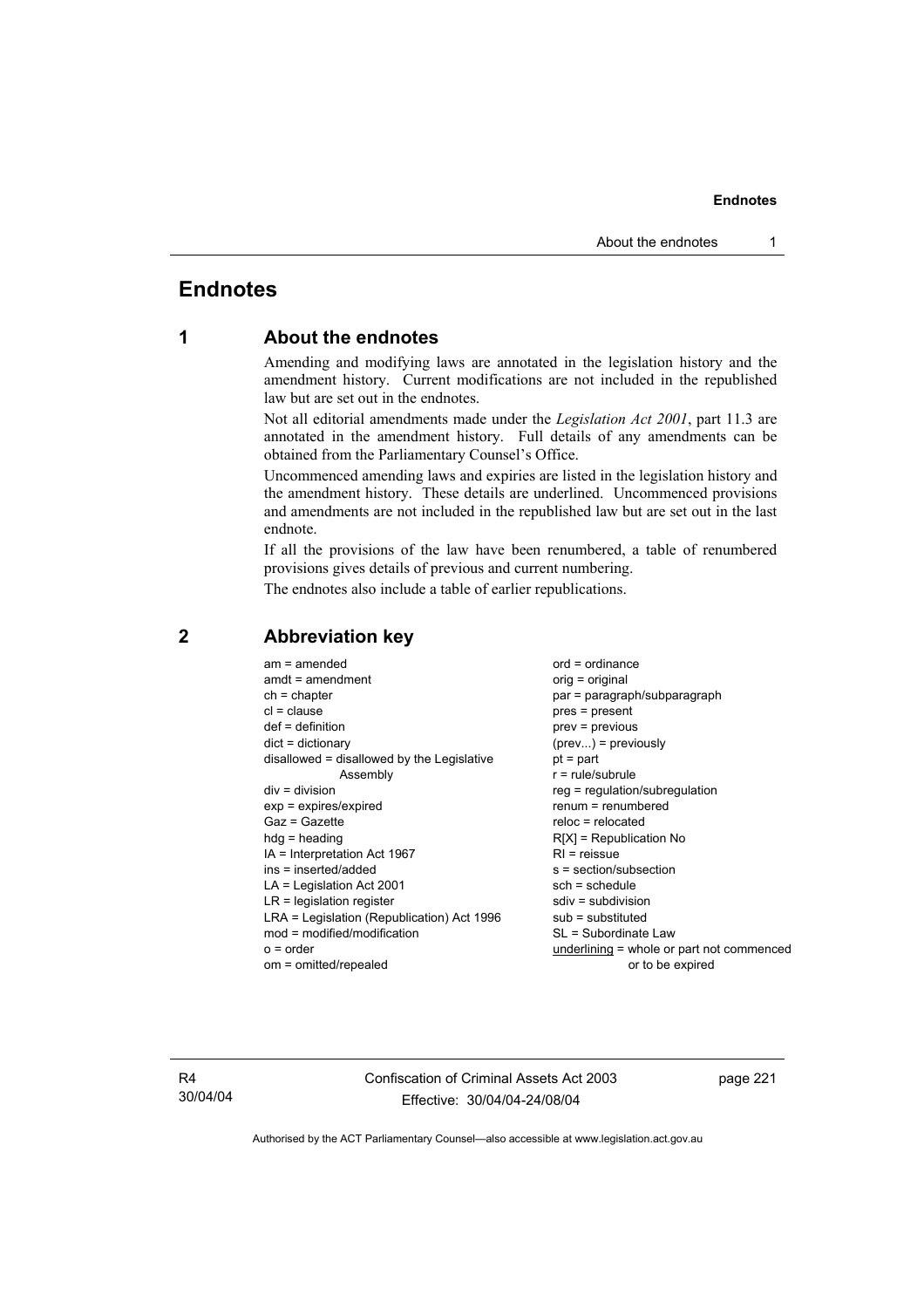3 Legislation history

## **3 Legislation history**

### **Confiscation of Criminal Assets Act 2003 A2003-8**

notified LR 27 March 2003

s 1, s 2 commenced 27 March 2003 (LA s 75 (1))

remainder commenced 15 August 2003 (s 2 and CN2003-7)

as amended by

### **Legislation (Gay, Lesbian and Transgender) Amendment Act 2003 A2003-14 sch 1 pt 1.6**

notified LR 27 March 2003 s 1, s 2 commenced 27 March 2003 (LA s 75 (1)) sch 1 pt 1.6 commenced 28 March 2003 (s 2)

#### **Evidence (Miscellaneous Provisions) Amendment Act 2003 A2003-48 sch 2 pt 2.2**

notified LR 31 October 2003 s 1, s 2 commenced 31 October 2003 (LA s 75 (1)) sch 2 pt 2.2 commenced 30 April 2004 (s 2 and LA s 79)

## **Statute Law Amendment Act 2003 (No 2) A2003-56 sch 3 pt 3.6**

notified LR 5 December 2003 s 1, s 2 commenced 5 December 2003 (LA s 75 (1)) sch 3 pt 3.6 commenced 19 December 2003 (s 2)

#### **Annual Reports Legislation Amendment Act 2004 A2004-9 sch 1 pt 1.9**

notified LR 19 March 2004

s 1, s 2 commenced 19 March 2004 (LA s 75 (1))

pt 1.9 commenced 13 April 2004 (s 2 and see Annual Reports

(Government Agencies) Act 2004 A2004-8, s 2 and CN2004-5)

## **4 Amendment history**

#### **Commencement**

s 2 om LA s 89 (4)

**Payment of living and business expenses from restrained property**  s 37 def *domestic partner* om A2003-14 amdt 1.18 def *domestic partnership* om A2003-14 amdt 1.18

**When restraining order ends—ordinary indictable offences**  s 47 table renum R3 LA

page 222 Confiscation of Criminal Assets Act 2003 Effective: 30/04/04-24/08/04 R4 30/04/04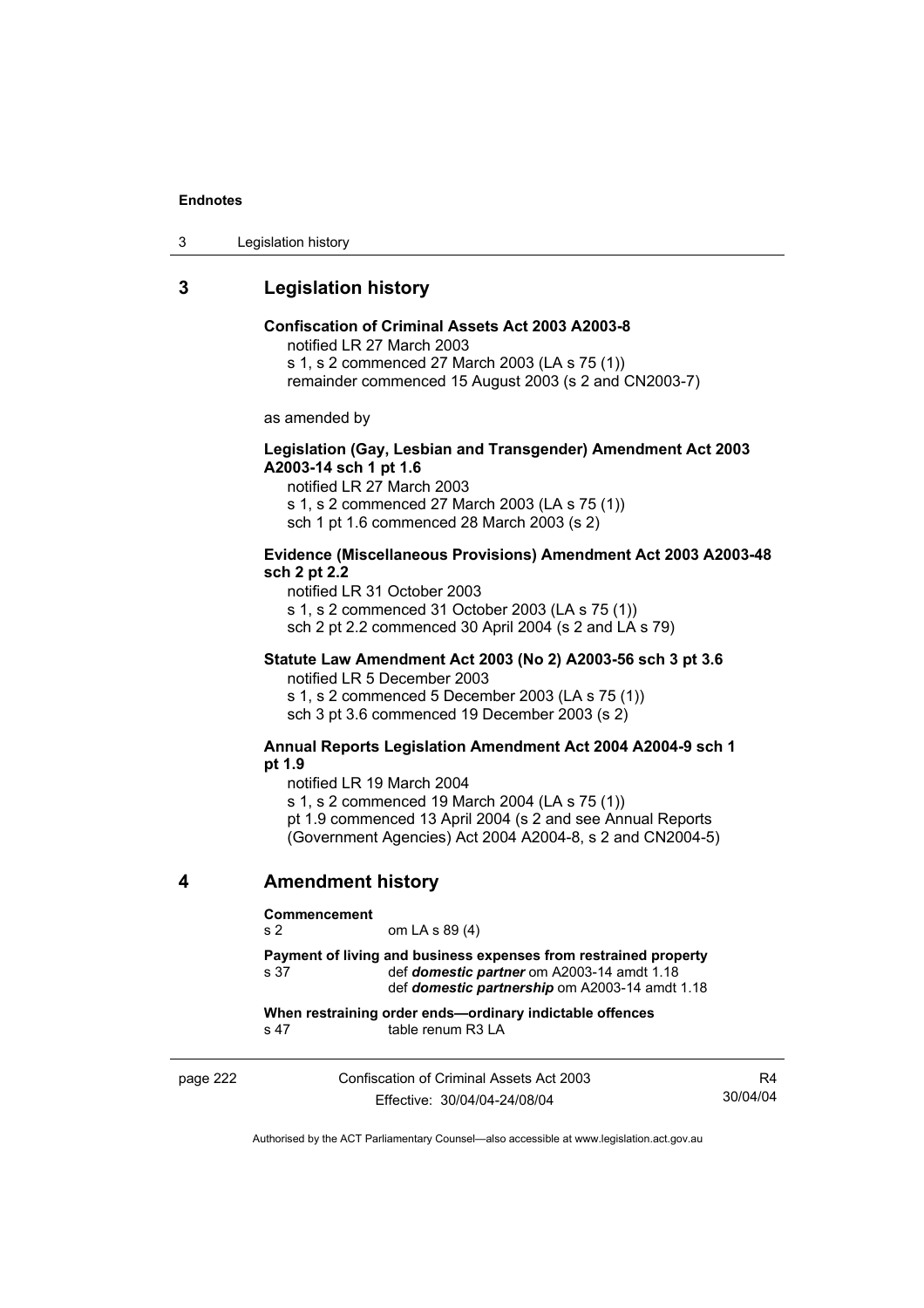| Amendment history |  |
|-------------------|--|
|-------------------|--|

**When restraining order ends—serious offences**  s 48 table renum R3 LA **Meaning of** *benefits* **derived by an offender**<br>s 80 am A2003-56 amdt 3.127 am A2003-56 amdt 3.127 **Notice details to be included in public trustee's report**  s 104 am A2004-9 amdt 1.12 **Conduct of examination**  s 176 am A2003-48 amdt 2.2 **Search warrants—restrictions on personal searches**  s 211 am A2003-14 amdts 1.19, 1.20; ss renum R1 LA (see A2003-8 amdt 1.21) **Consequential and transitional matters**  pt 16 hdg exp 15 August 2005 (s 269) **Repeal of Proceeds of Crime legislation**  s 261 om LA s 89 (3) **Orders under repealed Act**  s 262 exp 15 August 2005 (s 269) **Proceedings for offences committed before the commencement of this Act**  s 263 exp 15 August 2005 (s 269) **Use of information etc obtained under repealed Act**  exp 15 August 2005 (s 269) **Confiscated assets trust fund**  s 265 exp 15 August 2005 (s 269) **Transitional regulations**  exp 15 August 2005 (s 269) **Modification of pt 16's operation**  s 267 exp 15 August 2005 (s 269) **Amendments of other legislation—sch 1**  s 268 om LA s 89 (3) **Expiry of pt 16**  s 269 exp 15 August 2005 (s 269) **Amendments of other legislation**  sch 1 om LA s 89 (3) **Dictionary**  dict am A2003-14 amdt 1.22

R4 30/04/04 Confiscation of Criminal Assets Act 2003 Effective: 30/04/04-24/08/04

page 223